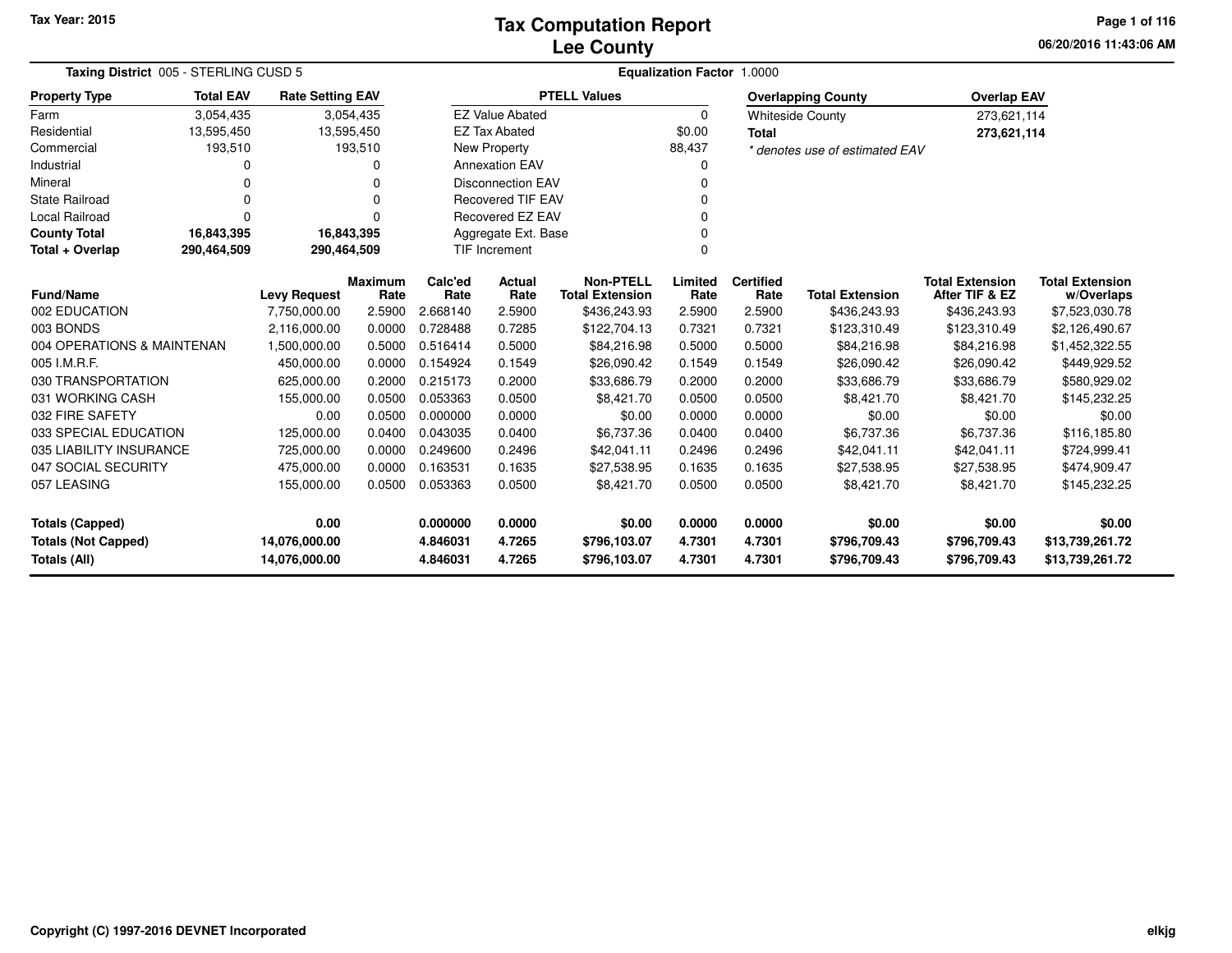# **Lee CountyTax Computation Report**

**06/20/2016 11:43:06 AM Page 2 of 116**

| Taxing District 008 BOND - NELSON SCHOOL BOND                 |                  |                                  |                                  |                                                   |                                                   |                                                           | Equalization Factor 1.0000 |                                    |                                       |                                                         |                                                     |  |
|---------------------------------------------------------------|------------------|----------------------------------|----------------------------------|---------------------------------------------------|---------------------------------------------------|-----------------------------------------------------------|----------------------------|------------------------------------|---------------------------------------|---------------------------------------------------------|-----------------------------------------------------|--|
| Property Type                                                 | <b>Total EAV</b> | <b>Rate Setting EAV</b>          |                                  |                                                   |                                                   | <b>PTELL Values</b>                                       |                            |                                    |                                       |                                                         |                                                     |  |
| Farm                                                          | 1,407,766        | 1,407,766                        |                                  |                                                   | <b>EZ Value Abated</b>                            |                                                           | O                          |                                    |                                       |                                                         |                                                     |  |
| Residential                                                   | 4,005,627        | 4,005,627                        |                                  |                                                   | <b>EZ Tax Abated</b>                              |                                                           | \$0.00                     |                                    |                                       |                                                         |                                                     |  |
| Commercial                                                    | 513,576          |                                  | 513,576                          |                                                   | New Property                                      |                                                           | 7,733,266                  |                                    |                                       |                                                         |                                                     |  |
| Industrial                                                    | 11,627,887       | 11,627,887                       |                                  |                                                   | <b>Annexation EAV</b><br><b>Disconnection EAV</b> |                                                           |                            |                                    |                                       |                                                         |                                                     |  |
| Mineral                                                       | 0                |                                  | $\Omega$                         |                                                   |                                                   |                                                           | 0                          |                                    |                                       |                                                         |                                                     |  |
| State Railroad                                                | 2,997,949        | 2,997,949                        |                                  | <b>Recovered TIF EAV</b><br>0<br>Recovered EZ EAV |                                                   |                                                           |                            |                                    |                                       |                                                         |                                                     |  |
| Local Railroad                                                | 0                |                                  | 0                                |                                                   |                                                   |                                                           | 0                          |                                    |                                       |                                                         |                                                     |  |
| County Total                                                  | 20,552,805       | 20,552,805                       |                                  |                                                   | Aggregate Ext. Base                               |                                                           |                            |                                    |                                       |                                                         |                                                     |  |
| Total + Overlap                                               | 20,552,805       | 20,552,805                       |                                  |                                                   | <b>TIF Increment</b>                              |                                                           | 0                          |                                    |                                       |                                                         |                                                     |  |
| Fund/Name<br>003 BONDS & INTEREST                             |                  | <b>Levy Request</b><br>14,107.00 | <b>Maximum</b><br>Rate<br>0.0000 | Calc'ed<br>Rate<br>0.068638                       | <b>Actual</b><br>Rate<br>0.0686                   | <b>Non-PTELL</b><br><b>Total Extension</b><br>\$14,099.22 | Limited<br>Rate<br>0.0689  | <b>Certified</b><br>Rate<br>0.0689 | <b>Total Extension</b><br>\$14,160.88 | <b>Total Extension</b><br>After TIF & EZ<br>\$14,160.88 | <b>Total Extension</b><br>w/Overlaps<br>\$14,160.88 |  |
| Totals (Capped)<br><b>Totals (Not Capped)</b><br>Totals (All) |                  | 0.00<br>14,107.00<br>14,107.00   |                                  | 0.000000<br>0.068638<br>0.068638                  | 0.0000<br>0.0686<br>0.0686                        | \$0.00<br>\$14,099.22<br>\$14,099.22                      | 0.0000<br>0.0689<br>0.0689 | 0.0000<br>0.0689<br>0.0689         | \$0.00<br>\$14,160.88<br>\$14,160.88  | \$0.00<br>\$14,160.88<br>\$14,160.88                    | \$0.00<br>\$14,160.88<br>\$14,160.88                |  |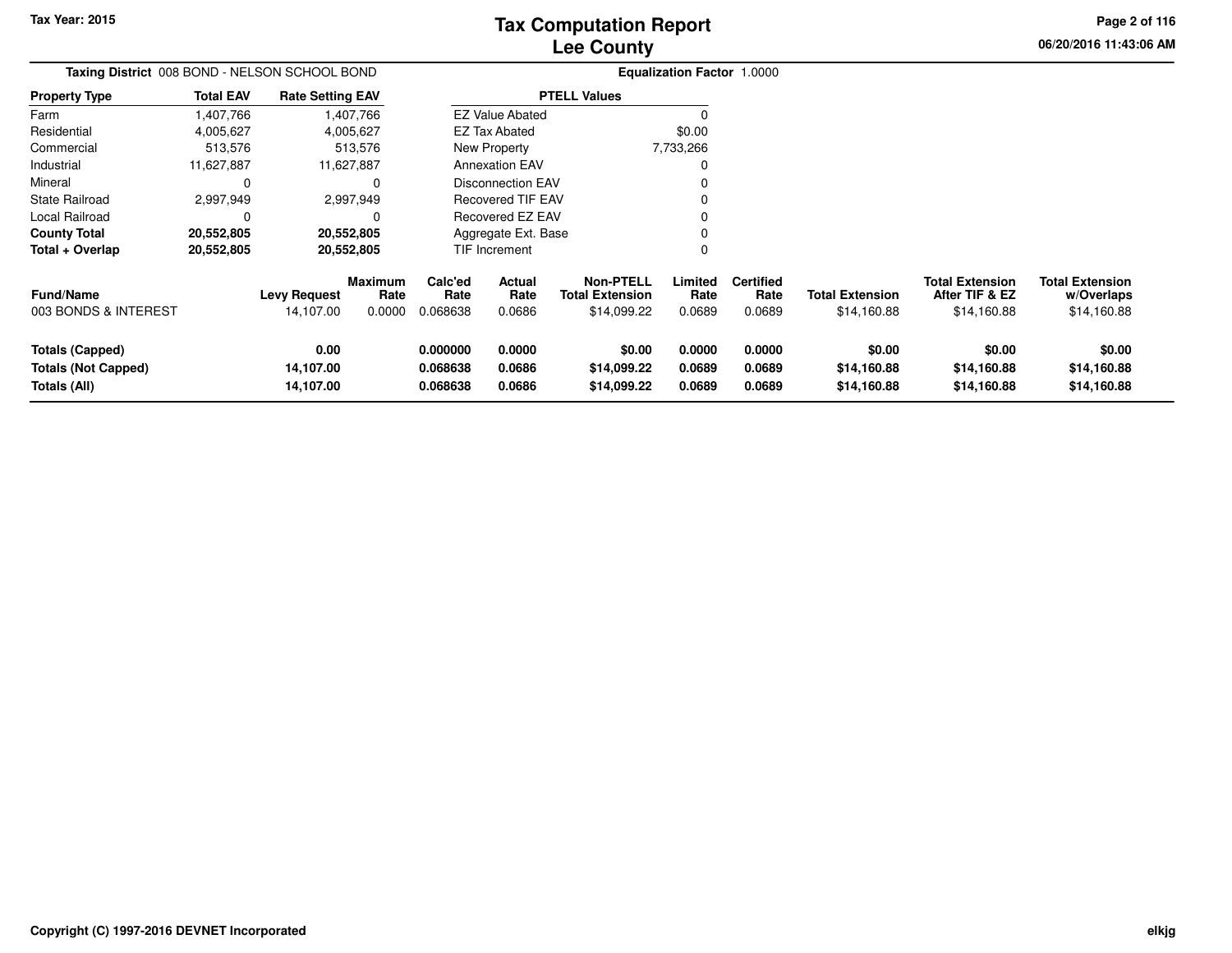**06/20/2016 11:43:06 AMPage 3 of 116**

| Taxing District 009 - EARLVILLE CUSD 9      |                  |                         |                        |                 |                          |                                            | Equalization Factor 1.0000 |                          |                                |                                          |                                      |
|---------------------------------------------|------------------|-------------------------|------------------------|-----------------|--------------------------|--------------------------------------------|----------------------------|--------------------------|--------------------------------|------------------------------------------|--------------------------------------|
| <b>Property Type</b>                        | <b>Total EAV</b> | <b>Rate Setting EAV</b> |                        |                 |                          | <b>PTELL Values</b>                        |                            |                          | <b>Overlapping County</b>      | <b>Overlap EAV</b>                       |                                      |
| Farm                                        | 455,572          |                         | 455,572                |                 | <b>EZ Value Abated</b>   |                                            | $\Omega$                   | DeKalb County            |                                | 1,921,187                                |                                      |
| Residential                                 | 120,327          |                         | 120,327                |                 | <b>EZ Tax Abated</b>     |                                            | \$0.00                     | LaSalle County           |                                | *48,234,439                              |                                      |
| Commercial                                  |                  |                         | 0                      |                 | New Property             |                                            | 0                          | <b>Total</b>             |                                | 50,155,626                               |                                      |
| Industrial                                  |                  |                         | ი                      |                 | <b>Annexation EAV</b>    |                                            | 0                          |                          | * denotes use of estimated EAV |                                          |                                      |
| Mineral                                     |                  |                         | 0                      |                 | <b>Disconnection EAV</b> |                                            | O                          |                          |                                |                                          |                                      |
| <b>State Railroad</b>                       |                  |                         | 0                      |                 | <b>Recovered TIF EAV</b> |                                            |                            |                          |                                |                                          |                                      |
| Local Railroad                              |                  |                         | O                      |                 | Recovered EZ EAV         |                                            |                            |                          |                                |                                          |                                      |
| <b>County Total</b>                         | 575,899          |                         | 575,899                |                 | Aggregate Ext. Base      |                                            |                            |                          |                                |                                          |                                      |
| 50,731,525<br>Total + Overlap<br>50,731,525 |                  |                         |                        |                 | <b>TIF Increment</b>     |                                            | $\Omega$                   |                          |                                |                                          |                                      |
| <b>Fund/Name</b>                            |                  | <b>Levy Request</b>     | <b>Maximum</b><br>Rate | Calc'ed<br>Rate | <b>Actual</b><br>Rate    | <b>Non-PTELL</b><br><b>Total Extension</b> | Limited<br>Rate            | <b>Certified</b><br>Rate | <b>Total Extension</b>         | <b>Total Extension</b><br>After TIF & EZ | <b>Total Extension</b><br>w/Overlaps |
| 002 EDUCATION                               |                  | 2,081,730.00            | 4.0000                 | 4.103425        | 4.0000                   | \$23,035.96                                | 4.0000                     | 4.0000                   | \$23,035.96                    | \$23,035.96                              | \$2,029,261.00                       |
| 003 BONDS                                   |                  | 450,930.00              | 0.0000                 | 0.888856        | 0.8889                   | \$5,119.17                                 | 0.8933                     | 0.8933                   | \$5,144.51                     | \$5,144.51                               | \$453,184.71                         |
| 004 OPERATIONS & MAINTENAN                  |                  | 366,905.00              | 0.7050                 | 0.723229        | 0.7050                   | \$4,060.09                                 | 0.7050                     | 0.7050                   | \$4,060.09                     | \$4,060.09                               | \$357,657.25                         |
| 005 I.M.R.F.                                |                  | 54.000.00               | 0.0000                 | 0.106443        | 0.1064                   | \$612.76                                   | 0.1064                     | 0.1064                   | \$612.76                       | \$612.76                                 | \$53,978.34                          |
| 030 TRANSPORTATION                          |                  | 104,087.00              | 0.2000                 | 0.205172        | 0.2000                   | \$1,151.80                                 | 0.2000                     | 0.2000                   | \$1,151.80                     | \$1,151.80                               | \$101,463.05                         |
| 031 WORKING CASH                            |                  | 26,022.00               | 0.0500                 | 0.051294        | 0.0500                   | \$287.95                                   | 0.0500                     | 0.0500                   | \$287.95                       | \$287.95                                 | \$25,365.76                          |
| 032 FIRE SAFETY                             |                  | 26,022.00               | 0.0500                 | 0.051294        | 0.0500                   | \$287.95                                   | 0.0500                     | 0.0500                   | \$287.95                       | \$287.95                                 | \$25,365.76                          |
| 033 SPECIAL EDUCATION                       |                  | 20,817.00               | 0.0400                 | 0.041034        | 0.0400                   | \$230.36                                   | 0.0400                     | 0.0400                   | \$230.36                       | \$230.36                                 | \$20,292.61                          |
| 035 LIABILITY INSURANCE                     |                  | 142,000.00              | 0.0000                 | 0.279905        | 0.2799                   | \$1,611.94                                 | 0.2799                     | 0.2799                   | \$1,611.94                     | \$1,611.94                               | \$141,997.54                         |
| 047 SOCIAL SECURITY                         |                  | 83,500.00               | 0.0000                 | 0.164592        | 0.1646                   | \$947.93                                   | 0.1646                     | 0.1646                   | \$947.93                       | \$947.93                                 | \$83,504.09                          |
| 057 LEASING                                 |                  | 26,022.00               | 0.0500                 | 0.051294        | 0.0500                   | \$287.95                                   | 0.0500                     | 0.0500                   | \$287.95                       | \$287.95                                 | \$25,365.76                          |
| <b>Totals (Capped)</b>                      |                  | 0.00                    |                        | 0.000000        | 0.0000                   | \$0.00                                     | 0.0000                     | 0.0000                   | \$0.00                         | \$0.00                                   | \$0.00                               |
| <b>Totals (Not Capped)</b>                  |                  | 3,382,035.00            |                        | 6.666538        | 6.5348                   | \$37,633.86                                | 6.5392                     | 6.5392                   | \$37,659.20                    | \$37,659.20                              | \$3,317,435.87                       |
| Totals (All)                                |                  | 3,382,035.00            |                        | 6.666538        | 6.5348                   | \$37,633.86                                | 6.5392                     | 6.5392                   | \$37,659.20                    | \$37,659.20                              | \$3,317,435.87                       |

۰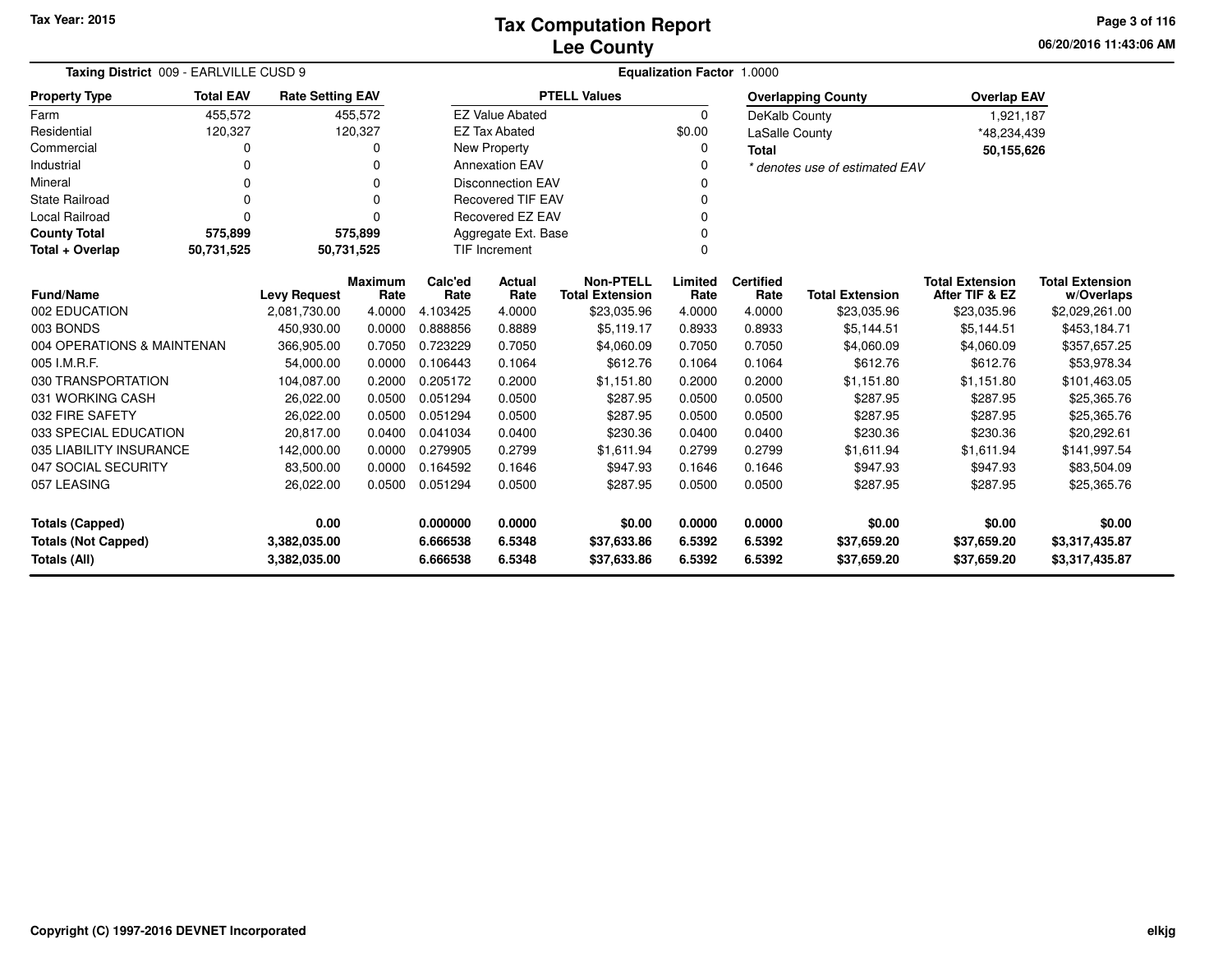**06/20/2016 11:43:06 AM Page 4 of 116**

| Taxing District 017 - OHIO CCGSD 17               |                  |                              |                        |                      |                          |                                            | Equalization Factor 1.0000 |                          |                                |                                          |                                      |
|---------------------------------------------------|------------------|------------------------------|------------------------|----------------------|--------------------------|--------------------------------------------|----------------------------|--------------------------|--------------------------------|------------------------------------------|--------------------------------------|
| <b>Property Type</b>                              | <b>Total EAV</b> | <b>Rate Setting EAV</b>      |                        |                      |                          | <b>PTELL Values</b>                        |                            |                          | <b>Overlapping County</b>      | <b>Overlap EAV</b>                       |                                      |
| Farm                                              | 3,003,941        |                              | 3,003,941              |                      | <b>EZ Value Abated</b>   |                                            | $\mathbf 0$                | <b>Bureau County</b>     |                                | 24,516,164                               |                                      |
| Residential                                       | 502,586          |                              | 502,586                |                      | <b>EZ Tax Abated</b>     |                                            | \$0.00                     | Total                    |                                | 24,516,164                               |                                      |
| Commercial                                        | 0                |                              | 0                      |                      | <b>New Property</b>      |                                            | 7,285                      |                          | * denotes use of estimated EAV |                                          |                                      |
| Industrial                                        | 141,867          |                              | 141,867                |                      | <b>Annexation EAV</b>    |                                            |                            |                          |                                |                                          |                                      |
| Mineral                                           | 5,171,963        |                              | 5,171,963              |                      | <b>Disconnection EAV</b> |                                            | n                          |                          |                                |                                          |                                      |
| <b>State Railroad</b>                             | 0                |                              |                        |                      | <b>Recovered TIF EAV</b> |                                            |                            |                          |                                |                                          |                                      |
| Local Railroad                                    | 0                |                              | ŋ                      |                      | Recovered EZ EAV         |                                            |                            |                          |                                |                                          |                                      |
| <b>County Total</b>                               | 8,820,357        |                              | 8,820,357              |                      | Aggregate Ext. Base      |                                            |                            |                          |                                |                                          |                                      |
| Total + Overlap                                   | 33,336,521       | 33,336,521                   |                        |                      | TIF Increment            |                                            | $\Omega$                   |                          |                                |                                          |                                      |
| <b>Fund/Name</b>                                  |                  | <b>Levy Request</b>          | <b>Maximum</b><br>Rate | Calc'ed<br>Rate      | Actual<br>Rate           | <b>Non-PTELL</b><br><b>Total Extension</b> | Limited<br>Rate            | <b>Certified</b><br>Rate | <b>Total Extension</b>         | <b>Total Extension</b><br>After TIF & EZ | <b>Total Extension</b><br>w/Overlaps |
| 002 EDUCATION                                     |                  | 805,850.00                   | 2.2700                 | 2.417319             | 2.2700                   | \$200,222.10                               | 2.2700                     | 2.2700                   | \$200,222.10                   | \$200,222.10                             | \$756,739.03                         |
| 003 BONDS                                         |                  | 0.00                         | 0.0000                 | 0.000000             | 0.0000                   | \$0.00                                     | 0.0000                     | 0.0000                   | \$0.00                         | \$0.00                                   | \$0.00                               |
| 004 OPERATIONS & MAINTENAN                        |                  | 131,350.00                   | 0.3700                 | 0.394012             | 0.3700                   | \$32,635.32                                | 0.3700                     | 0.3700                   | \$32,635.32                    | \$32,635.32                              | \$123,345.13                         |
| 005 I.M.R.F.                                      |                  | 10,014.00                    | 0.0000                 | 0.030039             | 0.0300                   | \$2,646.11                                 | 0.0300                     | 0.0300                   | \$2,646.11                     | \$2,646.11                               | \$10,000.96                          |
| 030 TRANSPORTATION                                |                  | 53,250.00                    | 0.1500                 | 0.159735             | 0.1500                   | \$13,230.54                                | 0.1500                     | 0.1500                   | \$13,230.54                    | \$13,230.54                              | \$50,004.78                          |
| 031 WORKING CASH                                  |                  | 17,750.00                    | 0.0500                 | 0.053245             | 0.0500                   | \$4,410.18                                 | 0.0500                     | 0.0500                   | \$4,410.18                     | \$4,410.18                               | \$16,668.26                          |
| 032 FIRE SAFETY                                   |                  | 17,750.00                    | 0.0500                 | 0.053245             | 0.0500                   | \$4,410.18                                 | 0.0500                     | 0.0500                   | \$4,410.18                     | \$4,410.18                               | \$16,668.26                          |
| 033 SPECIAL EDUCATION                             |                  | 7,100.00                     | 0.0200                 | 0.021298             | 0.0200                   | \$1,764.07                                 | 0.0200                     | 0.0200                   | \$1,764.07                     | \$1,764.07                               | \$6,667.30                           |
| 035 LIABILITY INSURANCE                           |                  | 86,926.00                    | 0.0000                 | 0.260753             | 0.2608                   | \$23,003.49                                | 0.2608                     | 0.2608                   | \$23,003.49                    | \$23,003.49                              | \$86,941.65                          |
| 047 SOCIAL SECURITY                               |                  | 10,014.00                    | 0.0000                 | 0.030039             | 0.0300                   | \$2,646.11                                 | 0.0300                     | 0.0300                   | \$2,646.11                     | \$2,646.11                               | \$10,000.96                          |
| 057 LEASING                                       |                  | 17,750.00                    | 0.0500                 | 0.053245             | 0.0500                   | \$4,410.18                                 | 0.0500                     | 0.0500                   | \$4,410.18                     | \$4,410.18                               | \$16,668.26                          |
| <b>Totals (Capped)</b>                            |                  | 0.00                         |                        | 0.000000             | 0.0000                   | \$0.00                                     | 0.0000                     | 0.0000                   | \$0.00                         | \$0.00                                   | \$0.00                               |
| <b>Totals (Not Capped)</b><br><b>Totals (All)</b> |                  | 1,157,754.00<br>1,157,754.00 |                        | 3.472930<br>3.472930 | 3.2808<br>3.2808         | \$289,378.28<br>\$289,378.28               | 3.2808<br>3.2808           | 3.2808<br>3.2808         | \$289,378.28<br>\$289,378.28   | \$289,378.28<br>\$289,378.28             | \$1,093,704.59<br>\$1,093,704.59     |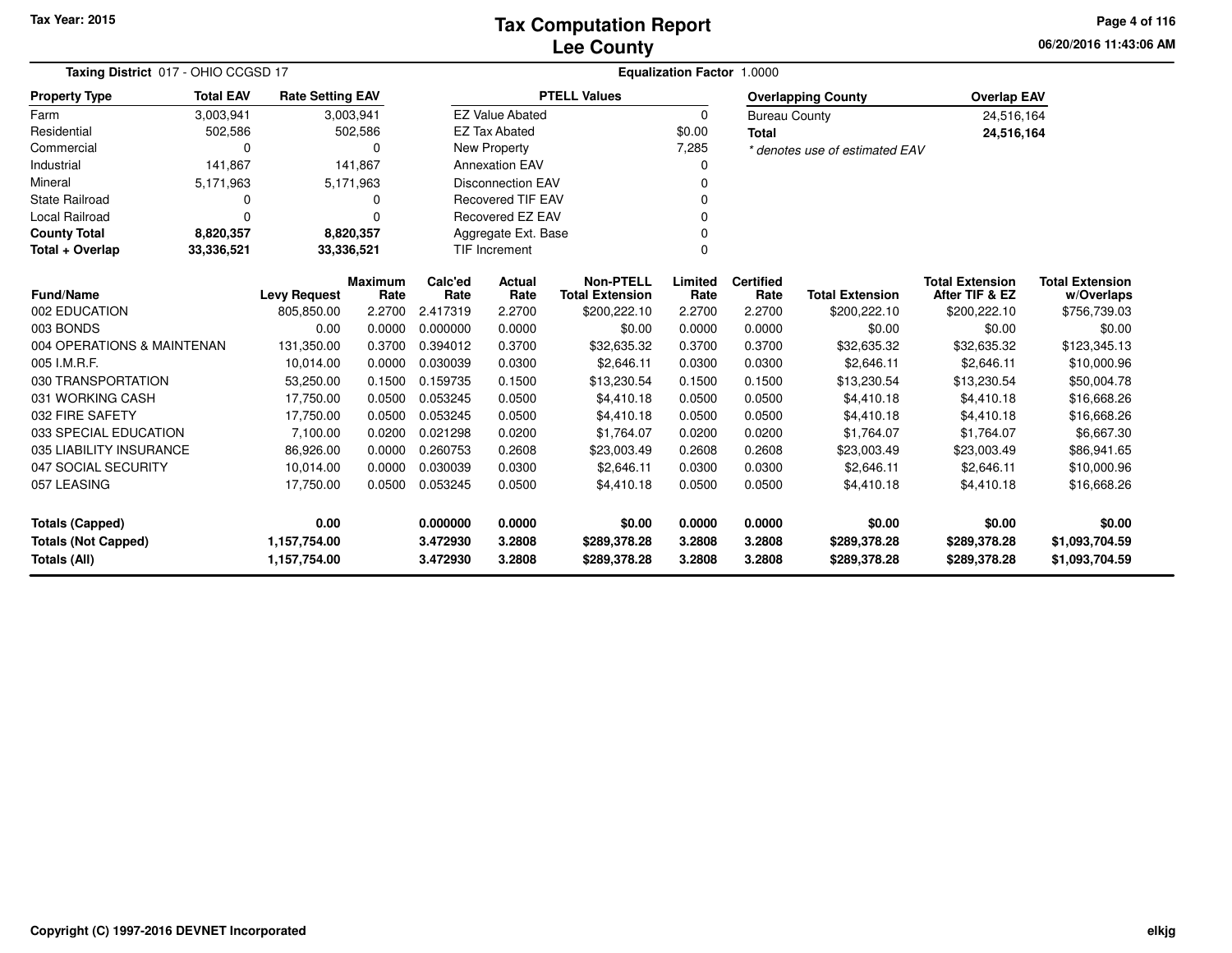**06/20/2016 11:43:06 AM Page 5 of 116**

| Taxing District 020 - EAST COLOMA-NELSON CESD #20 |                  |                         |                        | Equalization Factor 1.0000 |                          |                                            |                 |                          |                                |                                          |                                      |
|---------------------------------------------------|------------------|-------------------------|------------------------|----------------------------|--------------------------|--------------------------------------------|-----------------|--------------------------|--------------------------------|------------------------------------------|--------------------------------------|
| <b>Property Type</b>                              | <b>Total EAV</b> | <b>Rate Setting EAV</b> |                        |                            |                          | <b>PTELL Values</b>                        |                 |                          | <b>Overlapping County</b>      | <b>Overlap EAV</b>                       |                                      |
| Farm                                              | 1,407,766        |                         | 1,407,766              |                            | <b>EZ Value Abated</b>   |                                            | $\Omega$        |                          | <b>Whiteside County</b>        | 30,335,368                               |                                      |
| Residential                                       | 4,005,627        |                         | 4,005,627              |                            | <b>EZ Tax Abated</b>     |                                            | \$0.00          | <b>Total</b>             |                                | 30,335,368                               |                                      |
| Commercial                                        | 513,576          |                         | 513,576                |                            | New Property             |                                            | 7,733,266       |                          | * denotes use of estimated EAV |                                          |                                      |
| Industrial                                        | 11,627,887       |                         | 11,627,887             |                            | <b>Annexation EAV</b>    |                                            |                 |                          |                                |                                          |                                      |
| Mineral                                           | 0                |                         | 0                      |                            | <b>Disconnection EAV</b> |                                            |                 |                          |                                |                                          |                                      |
| <b>State Railroad</b>                             | 2,997,949        |                         | 2,997,949              |                            | <b>Recovered TIF EAV</b> |                                            |                 |                          |                                |                                          |                                      |
| Local Railroad                                    | $\Omega$         |                         | 0                      |                            | Recovered EZ EAV         |                                            |                 |                          |                                |                                          |                                      |
| <b>County Total</b>                               | 20,552,805       |                         | 20,552,805             |                            | Aggregate Ext. Base      |                                            |                 |                          |                                |                                          |                                      |
| Total + Overlap                                   | 50,888,173       |                         | 50,888,173             |                            | TIF Increment            |                                            |                 |                          |                                |                                          |                                      |
| <b>Fund/Name</b>                                  |                  | <b>Levy Request</b>     | <b>Maximum</b><br>Rate | Calc'ed<br>Rate            | Actual<br>Rate           | <b>Non-PTELL</b><br><b>Total Extension</b> | Limited<br>Rate | <b>Certified</b><br>Rate | <b>Total Extension</b>         | <b>Total Extension</b><br>After TIF & EZ | <b>Total Extension</b><br>w/Overlaps |
| 002 EDUCATION                                     |                  | 990,000.00              | 1.9500                 | 945442                     | 1.9454                   | \$399,834.27                               | 1.9454          | 1.9454                   | \$399,834.27                   | \$399,834.27                             | \$989,978.52                         |
| 003 BONDS & INTEREST                              |                  | 213,572.50              | 0.0000                 | 0.419690                   | 0.4197                   | \$86,260.12                                | 0.4218          | 0.4218                   | \$86,691.73                    | \$86,691.73                              | \$214,646.31                         |
| 004 BUILDING                                      |                  | 152,250.00              | 0.3000                 | 0.299185                   | 0.2992                   | \$61,493.99                                | 0.2992          | 0.2992                   | \$61,493.99                    | \$61,493.99                              | \$152,257.41                         |
| 005 I.M.R.F.                                      |                  | 25,500.00               | 0.0000                 | 0.050110                   | 0.0501                   | \$10,296.96                                | 0.0501          | 0.0501                   | \$10,296.96                    | \$10,296.96                              | \$25,494.97                          |
| 030 TRANSPORTATION                                |                  | 101,500.00              | 0.2000                 | 0.199457                   | 0.1995                   | \$41,002.85                                | 0.1995          | 0.1995                   | \$41,002.85                    | \$41,002.85                              | \$101,521.91                         |
| 031 WORKING CASH                                  |                  | 25,500.00               | 0.0500                 | 0.050110                   | 0.0500                   | \$10,276.40                                | 0.0500          | 0.0500                   | \$10,276.40                    | \$10,276.40                              | \$25,444.09                          |
| 032 FIRE SAFETY                                   |                  | 25,500.00               | 0.0500                 | 0.050110                   | 0.0500                   | \$10,276.40                                | 0.0500          | 0.0500                   | \$10,276.40                    | \$10,276.40                              | \$25,444.09                          |
| 033 SPECIAL EDUCATION                             |                  | 10,150.00               | 0.0200                 | 0.019946                   | 0.0199                   | \$4,090.01                                 | 0.0199          | 0.0199                   | \$4,090.01                     | \$4,090.01                               | \$10,126.75                          |
| 035 LIABILITY INSURANCE                           |                  | 148,000.00              | 0.0000                 | 0.290834                   | 0.2908                   | \$59,767.56                                | 0.2908          | 0.2908                   | \$59,767.56                    | \$59,767.56                              | \$147,982.81                         |
| 047 SOCIAL SECURITY                               |                  | 42,500.00               | 0.0000                 | 0.083517                   | 0.0835                   | \$17,161.59                                | 0.0835          | 0.0835                   | \$17,161.59                    | \$17,161.59                              | \$42,491.62                          |
| 057 LEASING                                       |                  | 25,500.00               | 0.0500                 | 0.050110                   | 0.0500                   | \$10,276.40                                | 0.0500          | 0.0500                   | \$10,276.40                    | \$10,276.40                              | \$25,444.09                          |
| <b>Totals (Capped)</b>                            |                  | 0.00                    |                        | 0.000000                   | 0.0000                   | \$0.00                                     | 0.0000          | 0.0000                   | \$0.00                         | \$0.00                                   | \$0.00                               |
| <b>Totals (Not Capped)</b>                        |                  | 1,759,972.50            |                        | 3.458511                   | 3.4581                   | \$710,736.55                               | 3.4602          | 3.4602                   | \$711,168.16                   | \$711,168.16                             | \$1,760,832.57                       |
| Totals (All)                                      |                  | 1,759,972.50            |                        | 3.458511                   | 3.4581                   | \$710,736.55                               | 3.4602          | 3.4602                   | \$711,168.16                   | \$711,168.16                             | \$1,760,832.57                       |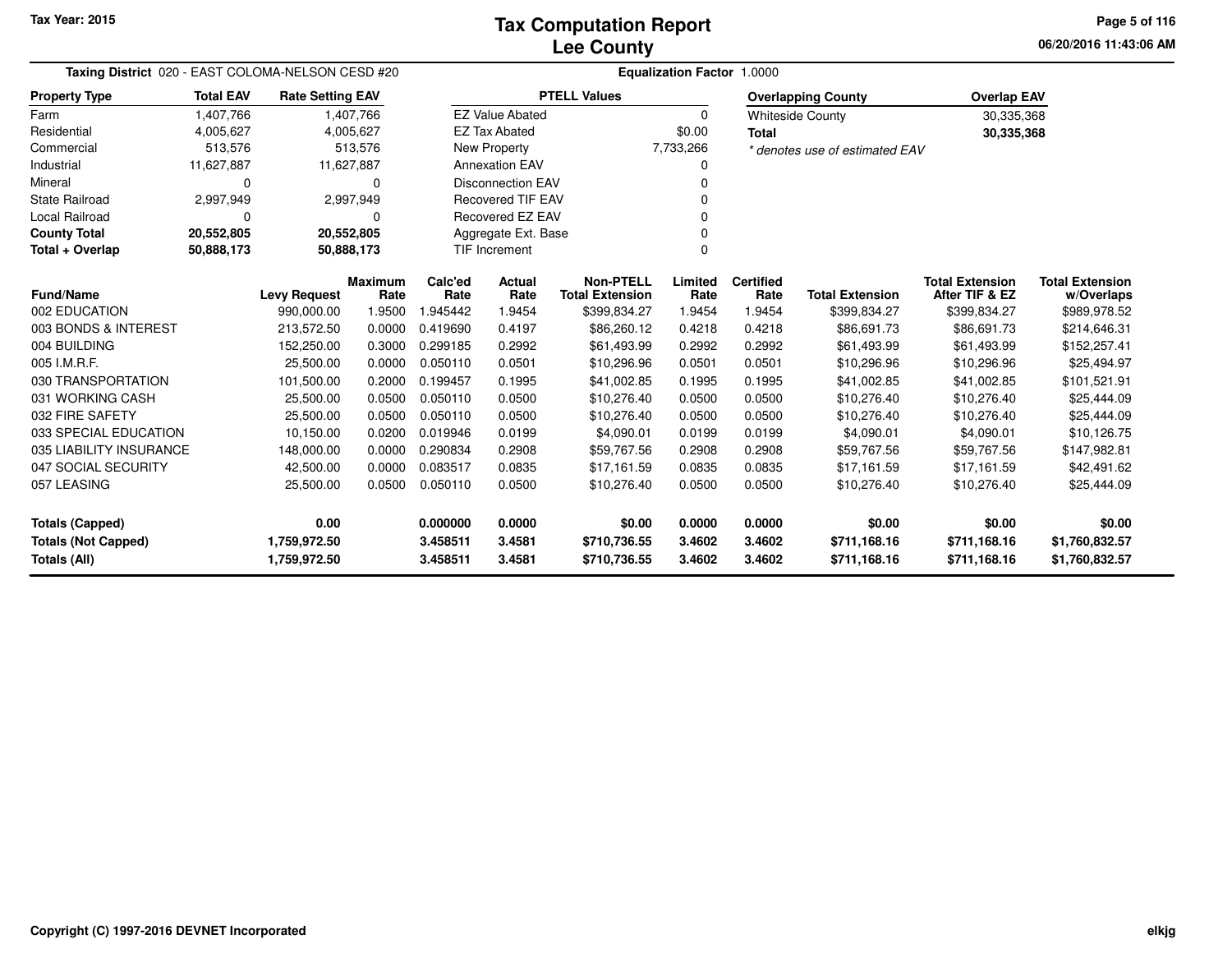**06/20/2016 11:43:06 AMPage 6 of 116**

| Taxing District 145 - MONTMORENCY CCGSD 145                                |                                                    |                         |                |                          | <b>Equalization Factor 1.0000</b> |                                       |                  |                  |                                |                                          |                                  |
|----------------------------------------------------------------------------|----------------------------------------------------|-------------------------|----------------|--------------------------|-----------------------------------|---------------------------------------|------------------|------------------|--------------------------------|------------------------------------------|----------------------------------|
| <b>Property Type</b>                                                       | <b>Total EAV</b>                                   | <b>Rate Setting EAV</b> |                |                          |                                   | <b>PTELL Values</b>                   |                  |                  | <b>Overlapping County</b>      | <b>Overlap EAV</b>                       |                                  |
| Farm                                                                       | 949,076                                            |                         | 949,076        |                          | <b>EZ Value Abated</b>            |                                       | $\Omega$         |                  | <b>Whiteside County</b>        | 38,091,891                               |                                  |
| Residential                                                                | 221,931                                            |                         | 221,931        |                          | <b>EZ Tax Abated</b>              |                                       | \$0.00           | <b>Total</b>     |                                | 38,091,891                               |                                  |
| Commercial                                                                 | 95,602                                             |                         | 95,602         |                          | <b>New Property</b>               |                                       | 6,343            |                  | * denotes use of estimated EAV |                                          |                                  |
| Industrial                                                                 | 23,226                                             |                         | 23,226         |                          | <b>Annexation EAV</b>             |                                       |                  |                  |                                |                                          |                                  |
| Mineral                                                                    | O                                                  |                         | ŋ              | <b>Disconnection EAV</b> |                                   |                                       |                  |                  |                                |                                          |                                  |
| <b>State Railroad</b>                                                      | 611,041                                            |                         | 611,041        | <b>Recovered TIF EAV</b> |                                   |                                       |                  |                  |                                |                                          |                                  |
| Local Railroad                                                             | 0                                                  |                         | 0              |                          | Recovered EZ EAV                  |                                       |                  |                  |                                |                                          |                                  |
| <b>County Total</b>                                                        | 1,900,876                                          |                         | 1,900,876      |                          | Aggregate Ext. Base               |                                       |                  |                  |                                |                                          |                                  |
| Total + Overlap                                                            | 39,992,767                                         | 39,992,767              |                | <b>TIF Increment</b>     |                                   |                                       |                  |                  |                                |                                          |                                  |
|                                                                            | <b>Maximum</b><br>Fund/Name<br><b>Levy Request</b> |                         |                |                          | Actual                            | <b>Non-PTELL</b>                      | Limited          | <b>Certified</b> | <b>Total Extension</b>         | <b>Total Extension</b><br>After TIF & EZ | <b>Total Extension</b>           |
| 002 EDUCATION                                                              |                                                    | 732,200.00              | Rate<br>1.8200 | Rate<br>1.830831         | Rate<br>1.8200                    | <b>Total Extension</b><br>\$34,595.94 | Rate<br>1.8200   | Rate<br>1.8200   | \$34,595.94                    | \$34,595.94                              | w/Overlaps<br>\$727,868.36       |
| 003 BONDS                                                                  |                                                    | 234,347.78              | 0.0000         | 0.585975                 | 0.5860                            | \$11,139.13                           | 0.5889           | 0.5889           | \$11,194.26                    | \$11,194.26                              | \$235,517.40                     |
| 004 OPERATIONS & MAINTENAN                                                 |                                                    | 100,600.00              | 0.2500         | 0.251546                 | 0.2500                            | \$4,752.19                            | 0.2500           | 0.2500           | \$4,752.19                     | \$4,752.19                               | \$99,981.92                      |
| 005 I.M.R.F.                                                               |                                                    | 38,600.00               | 0.0000         | 0.096518                 | 0.0965                            | \$1,834.35                            | 0.0965           | 0.0965           | \$1,834.35                     | \$1,834.35                               | \$38,593.02                      |
| 030 TRANSPORTATION                                                         |                                                    | 48,300.00               | 0.1200         | 0.120772                 | 0.1200                            | \$2,281.05                            | 0.1200           | 0.1200           | \$2,281.05                     | \$2,281.05                               | \$47,991.32                      |
| 031 WORKING CASH                                                           |                                                    | 20,200.00               | 0.0500         | 0.050509                 | 0.0500                            | \$950.44                              | 0.0500           | 0.0500           | \$950.44                       | \$950.44                                 | \$19,996.38                      |
| 032 FIRE SAFETY                                                            |                                                    | 20,150.00               | 0.0500         | 0.050384                 | 0.0500                            | \$950.44                              | 0.0500           | 0.0500           | \$950.44                       | \$950.44                                 | \$19,996.38                      |
| 033 SPECIAL EDUCATION                                                      |                                                    | 8,046.00                | 0.0200         | 0.020119                 | 0.0200                            | \$380.18                              | 0.0200           | 0.0200           | \$380.18                       | \$380.18                                 | \$7,998.55                       |
| 035 LIABILITY INSURANCE                                                    |                                                    | 177,000.00              | 0.0000         | 0.442580                 | 0.4426                            | \$8,413.28                            | 0.4426           | 0.4426           | \$8,413.28                     | \$8,413.28                               | \$177,007.99                     |
| 047 SOCIAL SECURITY                                                        |                                                    | 52,200.00               | 0.0000         | 0.130524                 | 0.1305                            | \$2,480.64                            | 0.1305           | 0.1305           | \$2,480.64                     | \$2,480.64                               | \$52,190.56                      |
| 057 LEASING                                                                |                                                    | 20,113.00               | 0.0500         | 0.050292                 | 0.0500                            | \$950.44                              | 0.0500           | 0.0500           | \$950.44                       | \$950.44                                 | \$19,996.38                      |
| 0.00                                                                       |                                                    |                         |                | 0.000000                 | 0.0000                            | \$0.00                                | 0.0000           | 0.0000           | \$0.00                         | \$0.00                                   | \$0.00                           |
| <b>Totals (Capped)</b>                                                     |                                                    |                         |                |                          |                                   |                                       |                  |                  |                                |                                          |                                  |
| <b>Totals (Not Capped)</b><br>1,451,756.78<br>Totals (All)<br>1,451,756.78 |                                                    |                         |                | 3.630050<br>3.630050     | 3.6156<br>3.6156                  | \$68,728.08<br>\$68,728.08            | 3.6185<br>3.6185 | 3.6185<br>3.6185 | \$68,783.21<br>\$68,783.21     | \$68,783.21<br>\$68,783.21               | \$1,447,138.26<br>\$1,447,138.26 |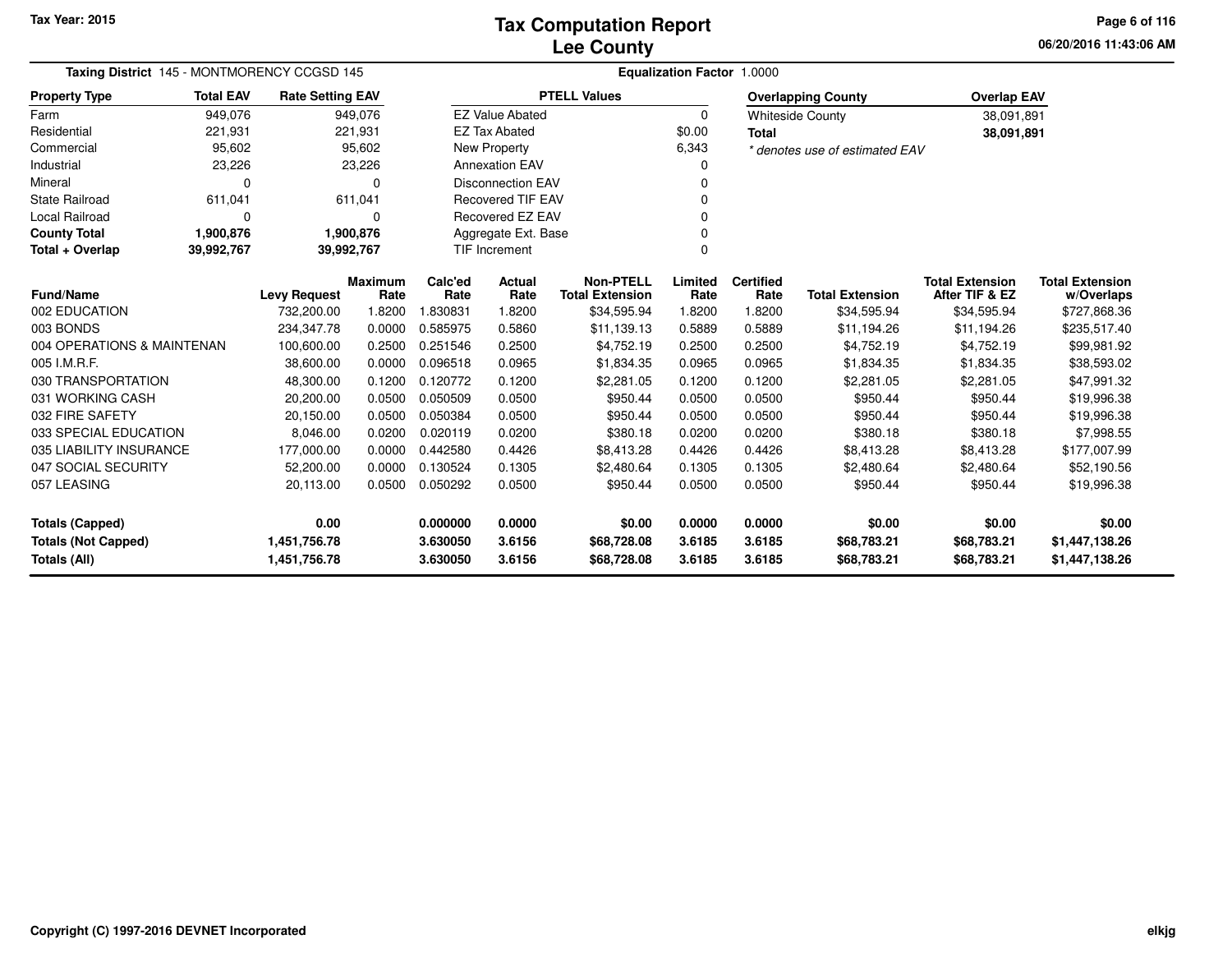**06/20/2016 11:43:06 AMPage 7 of 116**

| Taxing District 161 - CRESTON CCGSD 161    |                  |                              |                        |                      |                          |                                            | <b>Equalization Factor 1.0000</b> |                          |                                |                                          |                                      |
|--------------------------------------------|------------------|------------------------------|------------------------|----------------------|--------------------------|--------------------------------------------|-----------------------------------|--------------------------|--------------------------------|------------------------------------------|--------------------------------------|
| <b>Property Type</b>                       | <b>Total EAV</b> | <b>Rate Setting EAV</b>      |                        |                      |                          | <b>PTELL Values</b>                        |                                   |                          | <b>Overlapping County</b>      | <b>Overlap EAV</b>                       |                                      |
| Farm                                       | 111,267          |                              | 111,267                |                      | <b>EZ Value Abated</b>   |                                            | $\Omega$                          | DeKalb County            |                                | 2,253,159                                |                                      |
| Residential                                | 0                |                              | 0                      |                      | <b>EZ Tax Abated</b>     |                                            | \$0.00                            | Ogle County              |                                | 28,817,681                               |                                      |
| Commercial                                 | $\Omega$         |                              | $\Omega$               |                      | New Property             |                                            | 0                                 | <b>Total</b>             |                                | 31,070,840                               |                                      |
| Industrial                                 | $\Omega$         |                              | 0                      |                      | <b>Annexation EAV</b>    |                                            | $\Omega$                          |                          | * denotes use of estimated EAV |                                          |                                      |
| Mineral                                    | $\Omega$         |                              | 0                      |                      | <b>Disconnection EAV</b> |                                            |                                   |                          |                                |                                          |                                      |
| <b>State Railroad</b>                      | 0                |                              | $\Omega$               |                      | <b>Recovered TIF EAV</b> |                                            |                                   |                          |                                |                                          |                                      |
| Local Railroad                             | $\Omega$         |                              | $\Omega$               |                      | Recovered EZ EAV         |                                            |                                   |                          |                                |                                          |                                      |
| <b>County Total</b>                        | 111,267          |                              | 111,267                |                      | Aggregate Ext. Base      |                                            |                                   |                          |                                |                                          |                                      |
| Total + Overlap                            | 31,182,107       | 31,182,107                   |                        |                      | <b>TIF Increment</b>     |                                            | $\Omega$                          |                          |                                |                                          |                                      |
| <b>Fund/Name</b>                           |                  | <b>Levy Request</b>          | <b>Maximum</b><br>Rate | Calc'ed<br>Rate      | Actual<br>Rate           | <b>Non-PTELL</b><br><b>Total Extension</b> | Limited<br>Rate                   | <b>Certified</b><br>Rate | <b>Total Extension</b>         | <b>Total Extension</b><br>After TIF & EZ | <b>Total Extension</b><br>w/Overlaps |
| 002 EDUCATION                              |                  | 775,927.00                   | 2.3800                 | 2.488373             | 2.3800                   | \$2,648.15                                 | 2.3800                            | 2.3800                   | \$2,648.15                     | \$2,648.15                               | \$742,134.15                         |
| 003 BONDS                                  |                  | 87,479.00                    | 0.0000                 | 0.280542             | 0.2805                   | \$312.10                                   | 0.2819                            | 0.2819                   | \$313.66                       | \$313.66                                 | \$87,902.36                          |
| 004 OPERATIONS & MAINTENAN                 |                  | 81,505.00                    | 0.2500                 | 0.261384             | 0.2500                   | \$278.17                                   | 0.2500                            | 0.2500                   | \$278.17                       | \$278.17                                 | \$77,955.27                          |
| 005 I.M.R.F.                               |                  | 32,602.00                    | 0.0000                 | 0.104554             | 0.1046                   | \$116.39                                   | 0.1046                            | 0.1046                   | \$116.39                       | \$116.39                                 | \$32,616.48                          |
| 030 TRANSPORTATION                         |                  | 39,122.00                    | 0.1200                 | 0.125463             | 0.1200                   | \$133.52                                   | 0.1200                            | 0.1200                   | \$133.52                       | \$133.52                                 | \$37,418.53                          |
| 031 WORKING CASH                           |                  | 16.301.00                    | 0.0500                 | 0.052277             | 0.0500                   | \$55.63                                    | 0.0500                            | 0.0500                   | \$55.63                        | \$55.63                                  | \$15,591.05                          |
| 033 SPECIAL EDUCATION                      |                  | 6,520.00                     | 0.0200                 | 0.020909             | 0.0200                   | \$22.25                                    | 0.0200                            | 0.0200                   | \$22.25                        | \$22.25                                  | \$6,236.42                           |
| 035 LIABILITY INSURANCE                    |                  | 135,000.00                   | 0.0000                 | 0.432941             | 0.4329                   | \$481.67                                   | 0.4329                            | 0.4329                   | \$481.67                       | \$481.67                                 | \$134,987.34                         |
| 047 SOCIAL SECURITY                        |                  | 32,602.00                    | 0.0000                 | 0.104554             | 0.1046                   | \$116.39                                   | 0.1046                            | 0.1046                   | \$116.39                       | \$116.39                                 | \$32,616.48                          |
| 057 LEASING                                |                  | 16,301.00                    | 0.0500                 | 0.052277             | 0.0500                   | \$55.63                                    | 0.0500                            | 0.0500                   | \$55.63                        | \$55.63                                  | \$15,591.05                          |
| <b>Totals (Capped)</b>                     |                  | 0.00                         |                        | 0.000000             | 0.0000                   | \$0.00                                     | 0.0000                            | 0.0000                   | \$0.00                         | \$0.00                                   | \$0.00                               |
| <b>Totals (Not Capped)</b><br>Totals (All) |                  | 1,223,359.00<br>1,223,359.00 |                        | 3.923274<br>3.923274 | 3.7926<br>3.7926         | \$4,219.90<br>\$4,219.90                   | 3.7940<br>3.7940                  | 3.7940<br>3.7940         | \$4,221.46<br>\$4,221.46       | \$4,221.46<br>\$4,221.46                 | \$1,183,049.13<br>\$1,183,049.13     |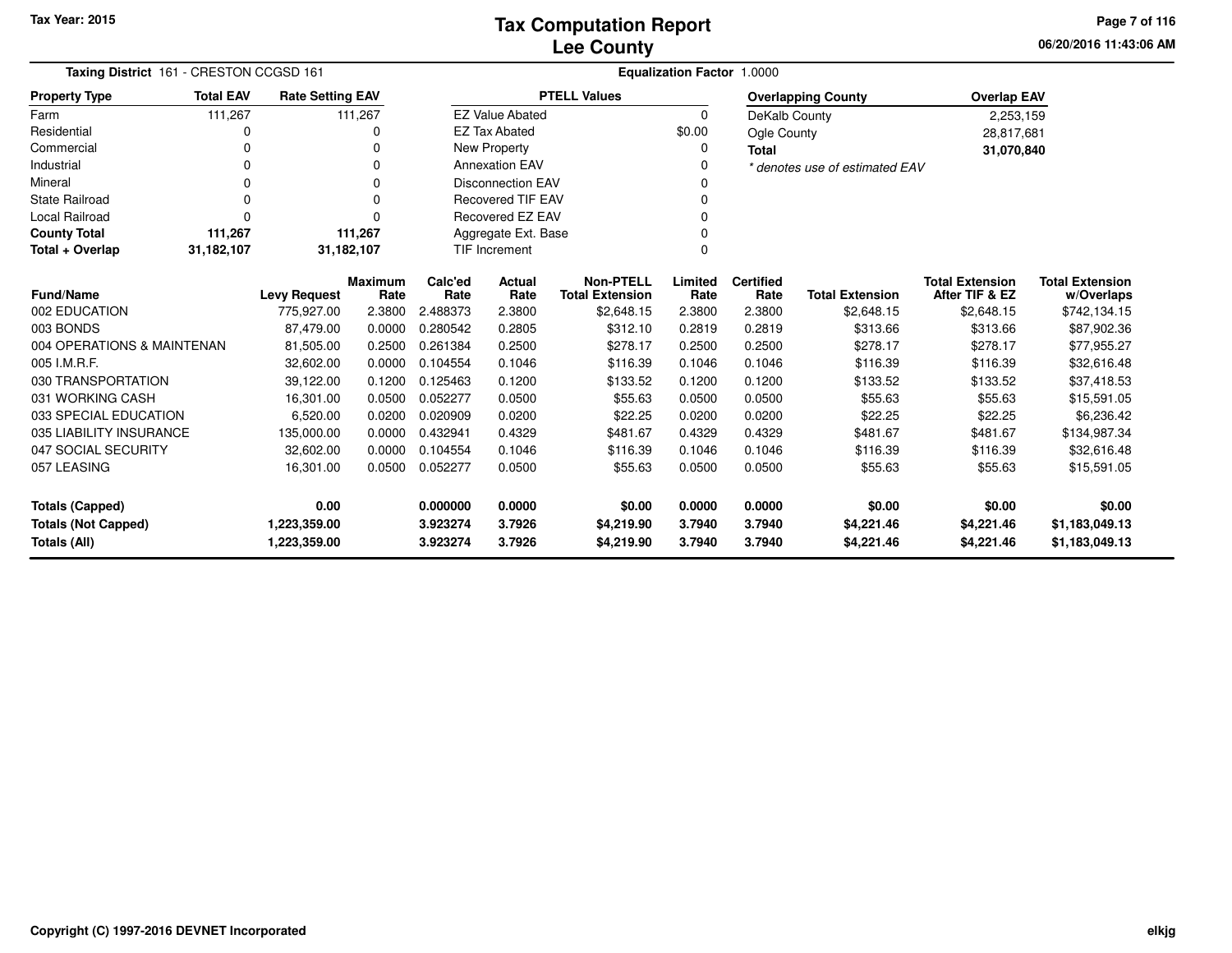### **Lee CountyTax Computation Report**

**06/20/2016 11:43:06 AM Page 8 of 116**

| Taxing District 170 - DIXON PSD 170      |                            |                                      |                        |                 | Equalization Factor 1.0000 |                                            |                |                  |                                |                                          |                                      |
|------------------------------------------|----------------------------|--------------------------------------|------------------------|-----------------|----------------------------|--------------------------------------------|----------------|------------------|--------------------------------|------------------------------------------|--------------------------------------|
| <b>Total EAV</b><br><b>Property Type</b> |                            | <b>Rate Setting EAV</b>              |                        |                 |                            | <b>PTELL Values</b>                        |                |                  | <b>Overlapping County</b>      | <b>Overlap EAV</b>                       |                                      |
| 25,735,292<br>Farm                       |                            |                                      | 25,691,215             |                 | <b>EZ Value Abated</b>     |                                            | 2,202,063      | Ogle County      |                                | 29,951,430                               |                                      |
| Residential<br>194,497,626               |                            | 193,685,945                          |                        |                 | <b>EZ Tax Abated</b>       |                                            | \$101,301.51   | <b>Total</b>     |                                | 29,951,430                               |                                      |
| 55,432,483<br>Commercial                 |                            | 50,560,439                           |                        |                 | New Property               |                                            | 2,101,429      |                  | * denotes use of estimated EAV |                                          |                                      |
| Industrial<br>39,592,491                 |                            | 39,531,729                           |                        |                 | <b>Annexation EAV</b>      |                                            | 0              |                  |                                |                                          |                                      |
| Mineral                                  | $\Omega$                   |                                      | $\Omega$               |                 | Disconnection EAV          |                                            | 0              |                  |                                |                                          |                                      |
| <b>State Railroad</b><br>3,753,464       |                            |                                      | 3,753,464              |                 | <b>Recovered TIF EAV</b>   |                                            | O              |                  |                                |                                          |                                      |
| <b>Local Railroad</b>                    | 1,090                      |                                      | 1,090                  |                 | Recovered EZ EAV           |                                            | 407,987        |                  |                                |                                          |                                      |
| <b>County Total</b>                      | 319,012,446<br>313,223,882 |                                      |                        |                 | Aggregate Ext. Base        |                                            | 0              |                  |                                |                                          |                                      |
| Total + Overlap<br>348,963,876           |                            | 343,175,312                          |                        |                 | TIF Increment<br>3,586,501 |                                            |                |                  |                                |                                          |                                      |
| <b>Fund/Name</b>                         |                            |                                      | <b>Maximum</b><br>Rate | Calc'ed<br>Rate | Actual<br>Rate             | <b>Non-PTELL</b><br><b>Total Extension</b> | Limited        | <b>Certified</b> | <b>Total Extension</b>         | <b>Total Extension</b><br>After TIF & EZ | <b>Total Extension</b><br>w/Overlaps |
| 002 EDUCATION                            |                            | <b>Levy Request</b><br>10,392,089.00 | 2.9500                 | 3.028216        | 2.9500                     | \$9,240,104.52                             | Rate<br>2.9500 | Rate<br>2.9500   | \$9,410,867.16                 | \$9,240,104.52                           | \$10,123,671.70                      |
| 003 BONDS                                |                            | 862,825.00                           | 0.0000                 | 0.251424        | 0.2514                     | \$787,444.84                               | 0.2527         | 0.2527           | \$806,144.45                   | \$791,516.75                             | \$867,204.01                         |
| 004 OPERATIONS & MAINTENAN               |                            | 1,761,371.00                         | 0.5000                 | 0.513257        | 0.5000                     | \$1,566,119.41                             | 0.5000         | 0.5000           | \$1,595,062.23                 | \$1,566,119.41                           | \$1,715,876.56                       |
| 005 I.M.R.F.                             |                            | 327.436.00                           | 0.0000                 | 0.095414        | 0.0954                     | \$298,815.58                               | 0.0954         | 0.0954           | \$304,337.87                   | \$298,815.58                             | \$327,389.25                         |
| 030 TRANSPORTATION                       |                            | 704,548.00                           | 0.2000                 | 0.205303        | 0.2000                     | \$626,447.76                               | 0.2000         | 0.2000           | \$638,024.89                   | \$626,447.76                             | \$686,350.62                         |
| 031 WORKING CASH                         |                            | 176,137.00                           | 0.0500                 | 0.051326        | 0.0500                     | \$156,611.94                               | 0.0500         | 0.0500           | \$159,506.22                   | \$156,611.94                             | \$171,587.66                         |
| 032 FIRE SAFETY                          |                            | 176,137.00                           | 0.0500                 | 0.051326        | 0.0500                     | \$156,611.94                               | 0.0500         | 0.0500           | \$159,506.22                   | \$156,611.94                             | \$171,587.66                         |
| 033 SPECIAL EDUCATION                    |                            | 140.910.00                           | 0.0400                 | 0.041061        | 0.0400                     | \$125,289.55                               | 0.0400         | 0.0400           | \$127,604.98                   | \$125,289.55                             | \$137,270.12                         |
| 035 LIABILITY INSURANCE                  |                            | 1,057,357.00                         | 0.0000                 | 0.308110        | 0.3081                     | \$965,042.78                               | 0.3081         | 0.3081           | \$982,877.35                   | \$965,042.78                             | \$1,057,323.14                       |
| 047 SOCIAL SECURITY                      |                            | 357,366.00                           | 0.0000                 | 0.104135        | 0.1041                     | \$326,066.06                               | 0.1041         | 0.1041           | \$332,091.96                   | \$326,066.06                             | \$357,245.50                         |
| 057 LEASING                              |                            | 176,137.00                           | 0.0500                 | 0.051326        | 0.0500                     | \$156,611.94                               | 0.0500         | 0.0500           | \$159,506.22                   | \$156,611.94                             | \$171,587.66                         |
|                                          |                            |                                      |                        |                 |                            |                                            |                |                  |                                |                                          |                                      |
| Totals (Capped)                          |                            | 0.00                                 |                        | 0.000000        | 0.0000                     | \$0.00                                     | 0.0000         | 0.0000           | \$0.00                         | \$0.00                                   | \$0.00                               |
| <b>Totals (Not Capped)</b>               |                            | 16,132,313.00                        |                        | 4.700898        | 4.5990                     | \$14,405,166.32                            | 4.6003         | 4.6003           | \$14,675,529.55                | \$14,409,238.23                          | \$15,787,093.88                      |
| Totals (All)                             |                            | 16,132,313.00                        |                        | 4.700898        | 4.5990                     | \$14,405,166.32                            | 4.6003         | 4.6003           | \$14,675,529.55                | \$14,409,238.23                          | \$15,787,093.88                      |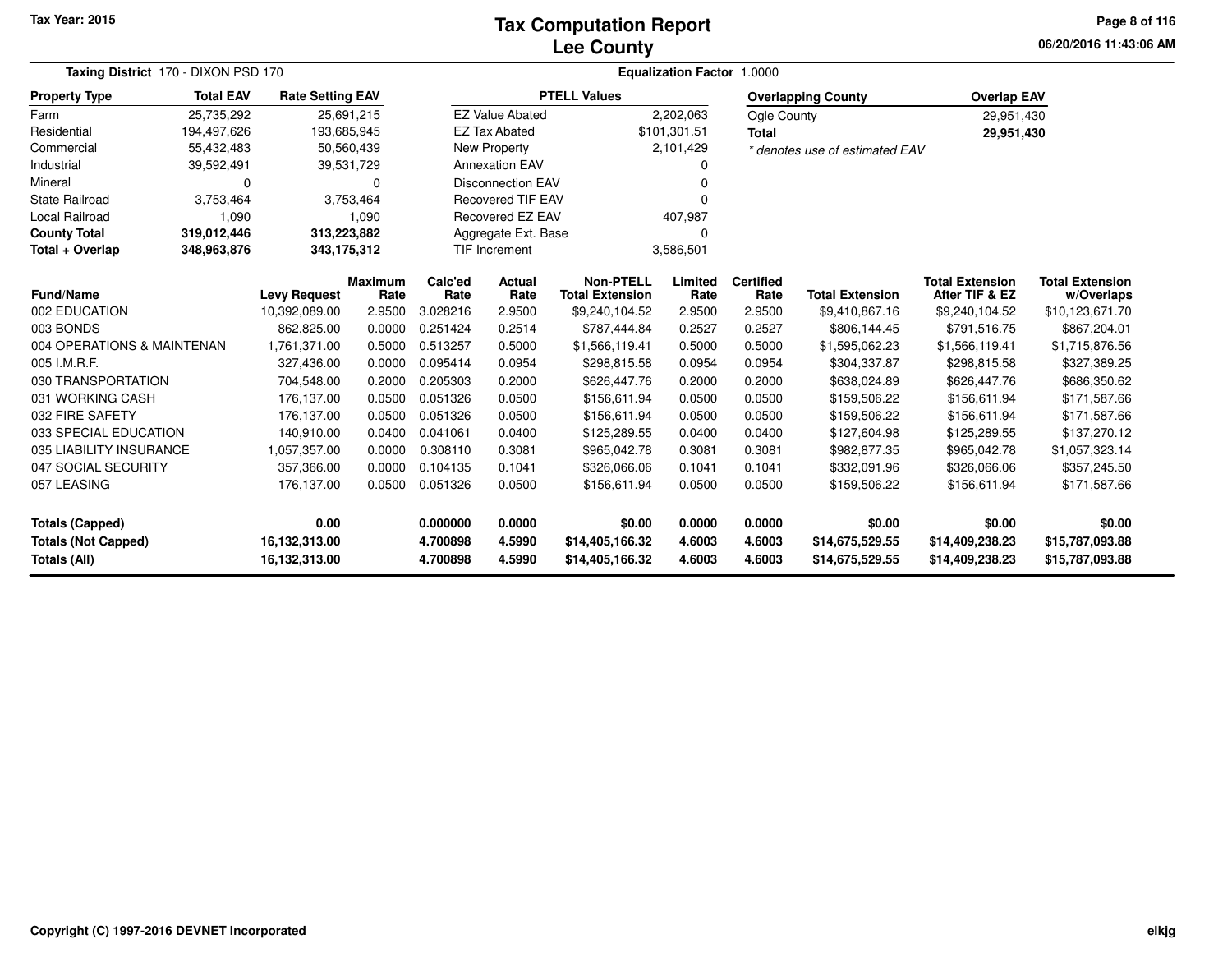## **Lee CountyTax Computation Report**

**06/20/2016 11:43:06 AM Page 9 of 116**

| Taxing District 212 - ROCHELLE THSD 212                                      |                  |                         |                        |                  | <b>Equalization Factor 1.0000</b> |                                            |                  |                              |                                |                                          |                                      |  |
|------------------------------------------------------------------------------|------------------|-------------------------|------------------------|------------------|-----------------------------------|--------------------------------------------|------------------|------------------------------|--------------------------------|------------------------------------------|--------------------------------------|--|
| <b>Property Type</b>                                                         | <b>Total EAV</b> | <b>Rate Setting EAV</b> |                        |                  |                                   | <b>PTELL Values</b>                        |                  |                              | <b>Overlapping County</b>      | <b>Overlap EAV</b>                       |                                      |  |
| Farm                                                                         | 17,862,120       | 17,862,120              |                        |                  | <b>EZ Value Abated</b>            |                                            | $\mathbf 0$      | DeKalb County                |                                | 10,749,290                               |                                      |  |
| Residential                                                                  | 7,457,818        |                         | 7,457,818              |                  | <b>EZ Tax Abated</b>              |                                            | \$0.00           | Ogle County                  |                                | 343,449,094                              |                                      |  |
| Commercial                                                                   | 1,365,369        |                         | 1,365,369              |                  | New Property                      |                                            | 147,594          | <b>Total</b>                 |                                | 354,198,384                              |                                      |  |
| Industrial                                                                   | 111,600          |                         | 111,600                |                  | <b>Annexation EAV</b>             |                                            | $\Omega$         |                              | * denotes use of estimated EAV |                                          |                                      |  |
| Mineral                                                                      | 1,172,780        |                         | 1,172,780              |                  | <b>Disconnection EAV</b>          |                                            |                  |                              |                                |                                          |                                      |  |
| State Railroad                                                               | 846,945          |                         | 846,945                |                  | <b>Recovered TIF EAV</b>          |                                            | $\Omega$         |                              |                                |                                          |                                      |  |
| Local Railroad                                                               | 0                |                         | 0                      |                  | Recovered EZ EAV                  |                                            |                  |                              |                                |                                          |                                      |  |
| <b>County Total</b>                                                          | 28,816,632       |                         | 28,816,632             |                  | Aggregate Ext. Base               |                                            | $\Omega$         |                              |                                |                                          |                                      |  |
| Total + Overlap                                                              | 383,015,016      | 383,015,016             |                        |                  | TIF Increment                     |                                            | $\Omega$         |                              |                                |                                          |                                      |  |
| <b>Fund/Name</b>                                                             |                  | <b>Levy Request</b>     | <b>Maximum</b><br>Rate | Calc'ed<br>Rate  | <b>Actual</b><br>Rate             | <b>Non-PTELL</b><br><b>Total Extension</b> | Limited<br>Rate  | <b>Certified</b><br>Rate     | <b>Total Extension</b>         | <b>Total Extension</b><br>After TIF & EZ | <b>Total Extension</b><br>w/Overlaps |  |
| 002 EDUCATION                                                                |                  | 5,155,000.00            | 1.3000                 | 1.345900         | 1.3000                            | \$374,616.22                               | 1.3000           | 1.3000                       | \$374,616.22                   | \$374,616.22                             | \$4,979,195.21                       |  |
| 003 BONDS                                                                    |                  | 1,442,306.25            | 0.0000                 | 0.376567         | 0.3766                            | \$108,523.44                               | 0.3785           | 0.3785                       | \$109,070.95                   | \$109,070.95                             | \$1,449,711.84                       |  |
| 004 OPERATIONS & MAINTENAN                                                   |                  | 991,250.00              | 0.2500                 | 0.258802         | 0.2500                            | \$72,041.58                                | 0.2500           | 0.2500                       | \$72,041.58                    | \$72,041.58                              | \$957,537.54                         |  |
| 005 I.M.R.F.                                                                 |                  | 173,915.00              | 0.0000                 | 0.045407         | 0.0454                            | \$13,082.75                                | 0.0454           | 0.0454                       | \$13,082.75                    | \$13,082.75                              | \$173,888.82                         |  |
| 030 TRANSPORTATION                                                           |                  | 476,000.00              | 0.1200                 | 0.124277         | 0.1200                            | \$34,579.96                                | 0.1200           | 0.1200                       | \$34,579.96                    | \$34,579.96                              | \$459,618.02                         |  |
| 031 WORKING CASH                                                             |                  | 198,375.00              | 0.0500                 | 0.051793         | 0.0500                            | \$14,408.32                                | 0.0500           | 0.0500                       | \$14,408.32                    | \$14,408.32                              | \$191,507.51                         |  |
| 032 FIRE SAFETY                                                              |                  | 0.00                    | 0.0500                 | 0.000000         | 0.0000                            | \$0.00                                     | 0.0000           | 0.0000                       | \$0.00                         | \$0.00                                   | \$0.00                               |  |
| 033 SPECIAL EDUCATION                                                        |                  | 79,350.00               | 0.0200                 | 0.020717         | 0.0200                            | \$5,763.33                                 | 0.0200           | 0.0200                       | \$5,763.33                     | \$5,763.33                               | \$76,603.00                          |  |
| 035 LIABILITY INSURANCE                                                      |                  | 1,135,500.00            | 0.0000                 | 0.296464         | 0.2965                            | \$85,441.31                                | 0.2965           | 0.2965                       | \$85,441.31                    | \$85,441.31                              | \$1,135,639.52                       |  |
| 047 SOCIAL SECURITY                                                          |                  | 211,794.00              | 0.0000                 | 0.055297         | 0.0553                            | \$15,935.60                                | 0.0553           | 0.0553                       | \$15,935.60                    | \$15,935.60                              | \$211,807.30                         |  |
| 057 LEASING                                                                  |                  | 198,375.00              | 0.0500                 | 0.051793         | 0.0500                            | \$14,408.32                                | 0.0500           | 0.0500                       | \$14,408.32                    | \$14,408.32                              | \$191,507.51                         |  |
| 0.00<br><b>Totals (Capped)</b>                                               |                  |                         | 0.000000               | 0.0000           | \$0.00                            | 0.0000                                     | 0.0000           | \$0.00                       | \$0.00                         | \$0.00                                   |                                      |  |
| <b>Totals (Not Capped)</b><br>10,061,865.25<br>Totals (All)<br>10,061,865.25 |                  |                         | 2.627017<br>2.627017   | 2.5638<br>2.5638 | \$738,800.83<br>\$738,800.83      | 2.5657<br>2.5657                           | 2.5657<br>2.5657 | \$739,348.34<br>\$739,348.34 | \$739,348.34<br>\$739,348.34   | \$9,827,016.27<br>\$9,827,016.27         |                                      |  |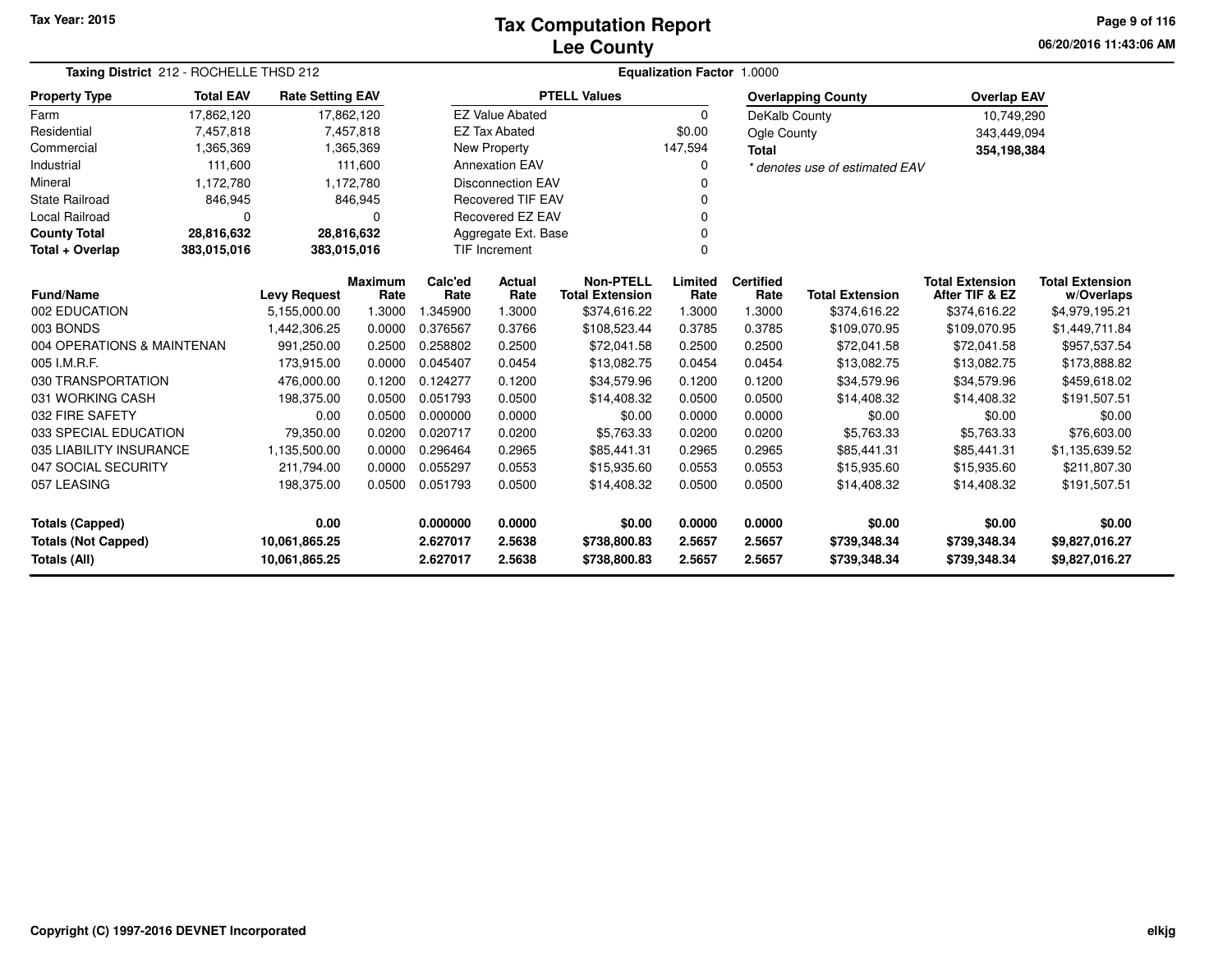## **Lee CountyTax Computation Report**

**06/20/2016 11:43:06 AM Page 10 of 116**

| Taxing District 220 - STEWARD ESD 220 |                  |                         |                        |                 | Equalization Factor 1.0000     |  |                                            |                 |                          |                                |                                          |                                      |
|---------------------------------------|------------------|-------------------------|------------------------|-----------------|--------------------------------|--|--------------------------------------------|-----------------|--------------------------|--------------------------------|------------------------------------------|--------------------------------------|
| <b>Property Type</b>                  | <b>Total EAV</b> | <b>Rate Setting EAV</b> |                        |                 |                                |  | <b>PTELL Values</b>                        |                 |                          | <b>Overlapping County</b>      | <b>Overlap EAV</b>                       |                                      |
| Farm                                  | 15,493,000       | 15,493,000              |                        |                 | <b>EZ Value Abated</b>         |  |                                            | 0               | DeKalb County            |                                | 117,692                                  |                                      |
| Residential                           | 7,034,104        |                         | 7,034,104              |                 | <b>EZ Tax Abated</b>           |  |                                            | \$0.00          | <b>Total</b>             |                                | 117,692                                  |                                      |
| Commercial                            | 1,365,369        |                         | 1,365,369              |                 | New Property                   |  |                                            | 147,594         |                          | * denotes use of estimated EAV |                                          |                                      |
| Industrial                            | 111,600          |                         | 111.600                |                 | <b>Annexation EAV</b>          |  |                                            | 0               |                          |                                |                                          |                                      |
| Mineral                               | 1,172,780        |                         | 1,172,780              |                 | <b>Disconnection EAV</b>       |  |                                            |                 |                          |                                |                                          |                                      |
| <b>State Railroad</b>                 | 846,945          |                         | 846,945                |                 | <b>Recovered TIF EAV</b><br>U  |  |                                            |                 |                          |                                |                                          |                                      |
| Local Railroad                        |                  |                         | 0                      |                 | Recovered EZ EAV               |  |                                            | $\Omega$        |                          |                                |                                          |                                      |
| <b>County Total</b>                   | 26,023,798       | 26,023,798              |                        |                 | 768,739<br>Aggregate Ext. Base |  |                                            |                 |                          |                                |                                          |                                      |
| Total + Overlap                       | 26,141,490       | 26,141,490              |                        |                 | TIF Increment                  |  |                                            | 0               |                          |                                |                                          |                                      |
| <b>Fund/Name</b>                      |                  | <b>Levy Request</b>     | <b>Maximum</b><br>Rate | Calc'ed<br>Rate | Actual<br>Rate                 |  | <b>Non-PTELL</b><br><b>Total Extension</b> | Limited<br>Rate | <b>Certified</b><br>Rate | <b>Total Extension</b>         | <b>Total Extension</b><br>After TIF & EZ | <b>Total Extension</b><br>w/Overlaps |
| 002 EDUCATION                         |                  | 594,928.00              | 3.5000                 | 2.275800        | 2.2758                         |  | \$592,249.59                               | 2.0584          | 2.0584                   | \$535,673.86                   | \$535,673.86                             | \$538,096.43                         |
| 003 BONDS                             |                  | 126,713.00              | 0.0000                 | 0.484720        | 0.4847                         |  | \$126,137.35                               | 0.4871          | 0.4871                   | \$126,761.92                   | \$126,761.92                             | \$127,335.20                         |
| 004 OPERATIONS & MAINTENAN            |                  | 96,324.00               | 0.5500                 | 0.368472        | 0.3685                         |  | \$95,897.70                                | 0.3333          | 0.3333                   | \$86,737.32                    | \$86,737.32                              | \$87,129.59                          |
| 005 I.M.R.F.                          |                  | 14,826.00               | 0.0000                 | 0.056714        | 0.0567                         |  | \$14,755.49                                | 0.0513          | 0.0513                   | \$13,350.21                    | \$13,350.21                              | \$13,410.58                          |
| 030 TRANSPORTATION                    |                  | 50,241.00               | 0.0000                 | 0.192189        | 0.1922                         |  | \$50,017.74                                | 0.1738          | 0.1738                   | \$45,229.36                    | \$45,229.36                              | \$45,433.91                          |
| 031 WORKING CASH                      |                  | 13,250.00               | 0.0500                 | 0.050686        | 0.0500                         |  | \$13,011.90                                | 0.0452          | 0.0452                   | \$11,762.76                    | \$11,762.76                              | \$11,815.95                          |
| 032 FIRE SAFETY                       |                  | 5,901.00                | 0.1000                 | 0.022573        | 0.0226                         |  | \$5,881.38                                 | 0.0204          | 0.0204                   | \$5,308.85                     | \$5,308.85                               | \$5,332.86                           |
| 033 SPECIAL EDUCATION                 |                  | 5,311.00                | 0.4000                 | 0.020316        | 0.0203                         |  | \$5,282.83                                 | 0.0184          | 0.0184                   | \$4,788.38                     | \$4,788.38                               | \$4,810.03                           |
| 035 LIABILITY INSURANCE               |                  | 53,005.00               | 0.0000                 | 0.202762        | 0.2028                         |  | \$52,776.26                                | 0.1834          | 0.1834                   | \$47,727.65                    | \$47,727.65                              | \$47,943.49                          |
| 047 SOCIAL SECURITY                   |                  | 15,826.00               | 0.0000                 | 0.060540        | 0.0605                         |  | \$15,744.40                                | 0.0547          | 0.0547                   | \$14,235.02                    | \$14,235.02                              | \$14,299.40                          |
| 057 LEASING                           |                  | 12,151.00               | 0.1000                 | 0.046482        | 0.0465                         |  | \$12,101.07                                | 0.0421          | 0.0421                   | \$10,956.02                    | \$10,956.02                              | \$11,005.57                          |
| <b>Totals (Capped)</b>                |                  | 861,763.00              |                        | 3.296534        | 3.2959                         |  | \$857,718.36                               | 2.9810          | 2.9810                   | \$775,769.43                   | \$775,769.43                             | \$779,277.81                         |
| <b>Totals (Not Capped)</b>            |                  | 126,713.00              |                        | 0.484720        | 0.4847                         |  | \$126,137.35                               | 0.4871          | 0.4871                   | \$126,761.92                   | \$126,761.92                             | \$127,335.20                         |
| Totals (All)                          |                  | 988,476.00              |                        | 3.781254        | 3.7806                         |  | \$983,855.71                               | 3.4681          | 3.4681                   | \$902,531.35                   | \$902,531.35                             | \$906,613.01                         |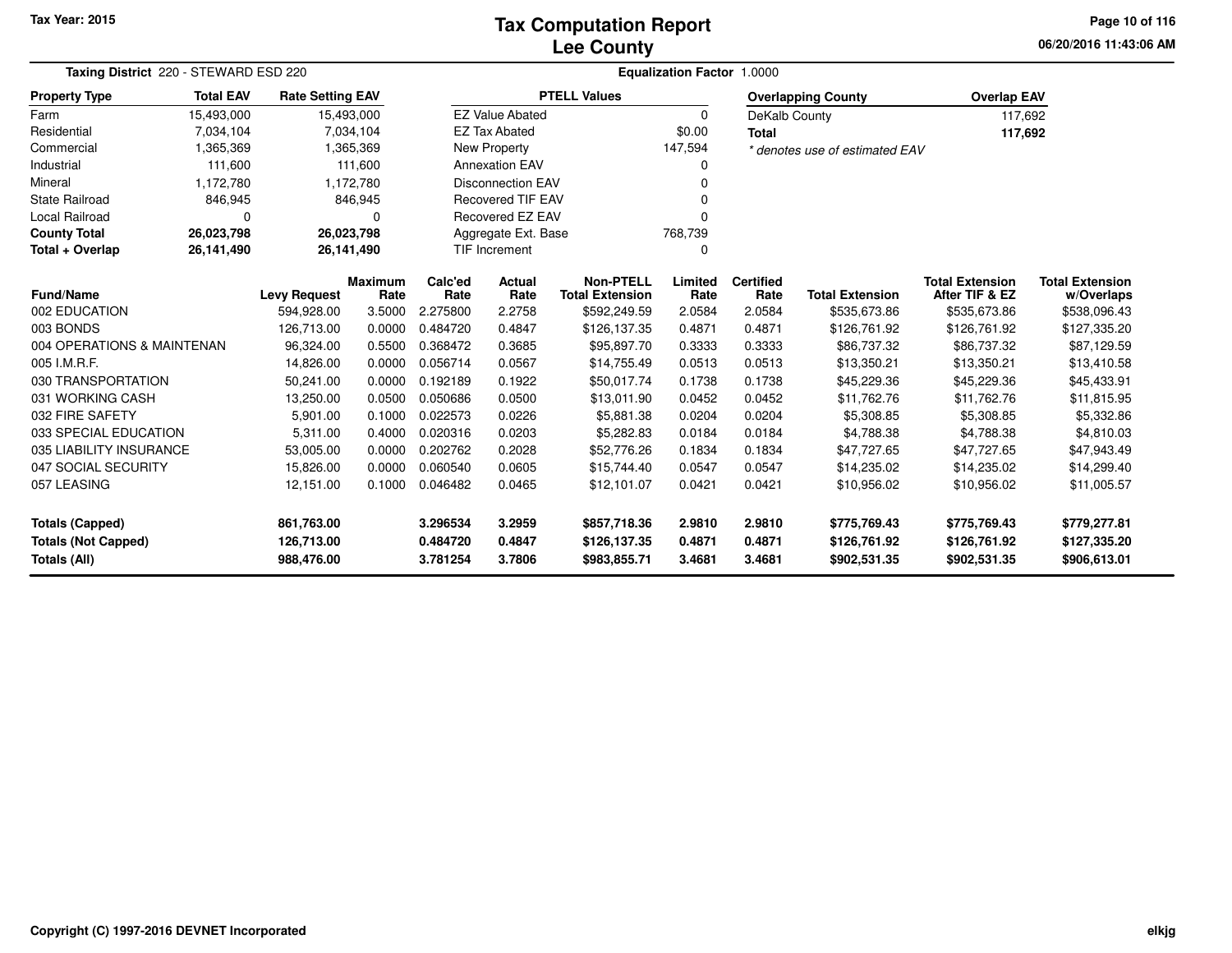**06/20/2016 11:43:06 AMPage 11 of 116**

| Taxing District 222 - POLO CUSD 222 |                  |                         |                        | Equalization Factor 1.0000 |                          |                                            |                 |                          |                                |                                          |                                      |
|-------------------------------------|------------------|-------------------------|------------------------|----------------------------|--------------------------|--------------------------------------------|-----------------|--------------------------|--------------------------------|------------------------------------------|--------------------------------------|
| <b>Property Type</b>                | <b>Total EAV</b> | <b>Rate Setting EAV</b> |                        |                            |                          | <b>PTELL Values</b>                        |                 |                          | <b>Overlapping County</b>      | <b>Overlap EAV</b>                       |                                      |
| Farm                                | 1,115,947        |                         | 1,115,947              |                            | <b>EZ Value Abated</b>   |                                            | $\Omega$        | <b>Ogle County</b>       |                                | 74,717,711                               |                                      |
| Residential                         | 15,083           |                         | 15,083                 |                            | <b>EZ Tax Abated</b>     |                                            | \$0.00          |                          | <b>Whiteside County</b>        | 781,645                                  |                                      |
| Commercial                          | 13,891           |                         | 13,891                 |                            | New Property             |                                            | 0               | <b>Total</b>             |                                | 75,499,356                               |                                      |
| Industrial                          | 1,114            |                         | 1,114                  |                            | <b>Annexation EAV</b>    |                                            | 0               |                          | * denotes use of estimated EAV |                                          |                                      |
| Mineral                             | O                |                         | 0                      |                            | <b>Disconnection EAV</b> |                                            | 0               |                          |                                |                                          |                                      |
| <b>State Railroad</b>               | $\Omega$         |                         | 0                      |                            | <b>Recovered TIF EAV</b> |                                            |                 |                          |                                |                                          |                                      |
| <b>Local Railroad</b>               | $\Omega$         |                         | 0                      |                            | Recovered EZ EAV         |                                            | $\Omega$        |                          |                                |                                          |                                      |
| <b>County Total</b>                 | 1,146,035        |                         | 1,146,035              |                            | Aggregate Ext. Base      |                                            |                 |                          |                                |                                          |                                      |
| Total + Overlap                     | 76,645,391       | 76,645,391              |                        |                            | TIF Increment            |                                            | $\Omega$        |                          |                                |                                          |                                      |
| <b>Fund/Name</b>                    |                  | <b>Levy Request</b>     | <b>Maximum</b><br>Rate | Calc'ed<br>Rate            | <b>Actual</b><br>Rate    | <b>Non-PTELL</b><br><b>Total Extension</b> | Limited<br>Rate | <b>Certified</b><br>Rate | <b>Total Extension</b>         | <b>Total Extension</b><br>After TIF & EZ | <b>Total Extension</b><br>w/Overlaps |
| 002 EDUCATION                       |                  | 1,921,264.00            | 2.5000                 | 2.506692                   | 2.5000                   | \$28,650.88                                | 2.5000          | 2.5000                   | \$28,650.88                    | \$28,650.88                              | \$1,916,134.78                       |
| 003 BONDS                           |                  | 636,111.11              | 0.0000                 | 0.829941                   | 0.8299                   | \$9,510.94                                 | 0.8340          | 0.8340                   | \$9,557.93                     | \$9,557.93                               | \$639,222.56                         |
| 004 OPERATIONS & MAINTENAN          |                  | 384,253.00              | 0.5000                 | 0.501339                   | 0.5000                   | \$5,730.18                                 | 0.5000          | 0.5000                   | \$5,730.18                     | \$5,730.18                               | \$383,226.96                         |
| 005 I.M.R.F.                        |                  | 50.000.00               | 0.0000                 | 0.065236                   | 0.0652                   | \$747.21                                   | 0.0652          | 0.0652                   | \$747.21                       | \$747.21                                 | \$49,972.79                          |
| 030 TRANSPORTATION                  |                  | 153,701.00              | 0.2000                 | 0.200535                   | 0.2000                   | \$2,292.07                                 | 0.2000          | 0.2000                   | \$2,292.07                     | \$2,292.07                               | \$153,290.78                         |
| 031 WORKING CASH                    |                  | 38,425.00               | 0.0500                 | 0.050134                   | 0.0500                   | \$573.02                                   | 0.0500          | 0.0500                   | \$573.02                       | \$573.02                                 | \$38,322.70                          |
| 032 FIRE SAFETY                     |                  | 38,425.00               | 0.0500                 | 0.050134                   | 0.0500                   | \$573.02                                   | 0.0500          | 0.0500                   | \$573.02                       | \$573.02                                 | \$38,322.70                          |
| 033 SPECIAL EDUCATION               |                  | 30,740.00               | 0.0400                 | 0.040107                   | 0.0400                   | \$458.41                                   | 0.0400          | 0.0400                   | \$458.41                       | \$458.41                                 | \$30,658.16                          |
| 035 LIABILITY INSURANCE             |                  | 500,000.00              | 0.0000                 | 0.652355                   | 0.6524                   | \$7,476.73                                 | 0.6524          | 0.6524                   | \$7,476.73                     | \$7,476.73                               | \$500,034.53                         |
| 047 SOCIAL SECURITY                 |                  | 150,000.00              | 0.0000                 | 0.195707                   | 0.1957                   | \$2,242.79                                 | 0.1957          | 0.1957                   | \$2,242.79                     | \$2,242.79                               | \$149,995.03                         |
| 057 LEASING                         |                  | 38,425.00               | 0.0500                 | 0.050134                   | 0.0500                   | \$573.02                                   | 0.0500          | 0.0500                   | \$573.02                       | \$573.02                                 | \$38,322.70                          |
| <b>Totals (Capped)</b>              |                  | 0.00                    |                        | 0.000000                   | 0.0000                   | \$0.00                                     | 0.0000          | 0.0000                   | \$0.00                         | \$0.00                                   | \$0.00                               |
| <b>Totals (Not Capped)</b>          |                  | 3,941,344.11            |                        | 5.142314                   | 5.1332                   | \$58,828.27                                | 5.1373          | 5.1373                   | \$58,875.26                    | \$58,875.26                              | \$3,937,503.69                       |
| <b>Totals (All)</b><br>3,941,344.11 |                  |                         |                        | 5.142314                   | 5.1332                   | \$58,828.27                                | 5.1373          | 5.1373                   | \$58,875.26                    | \$58,875.26                              | \$3,937,503.69                       |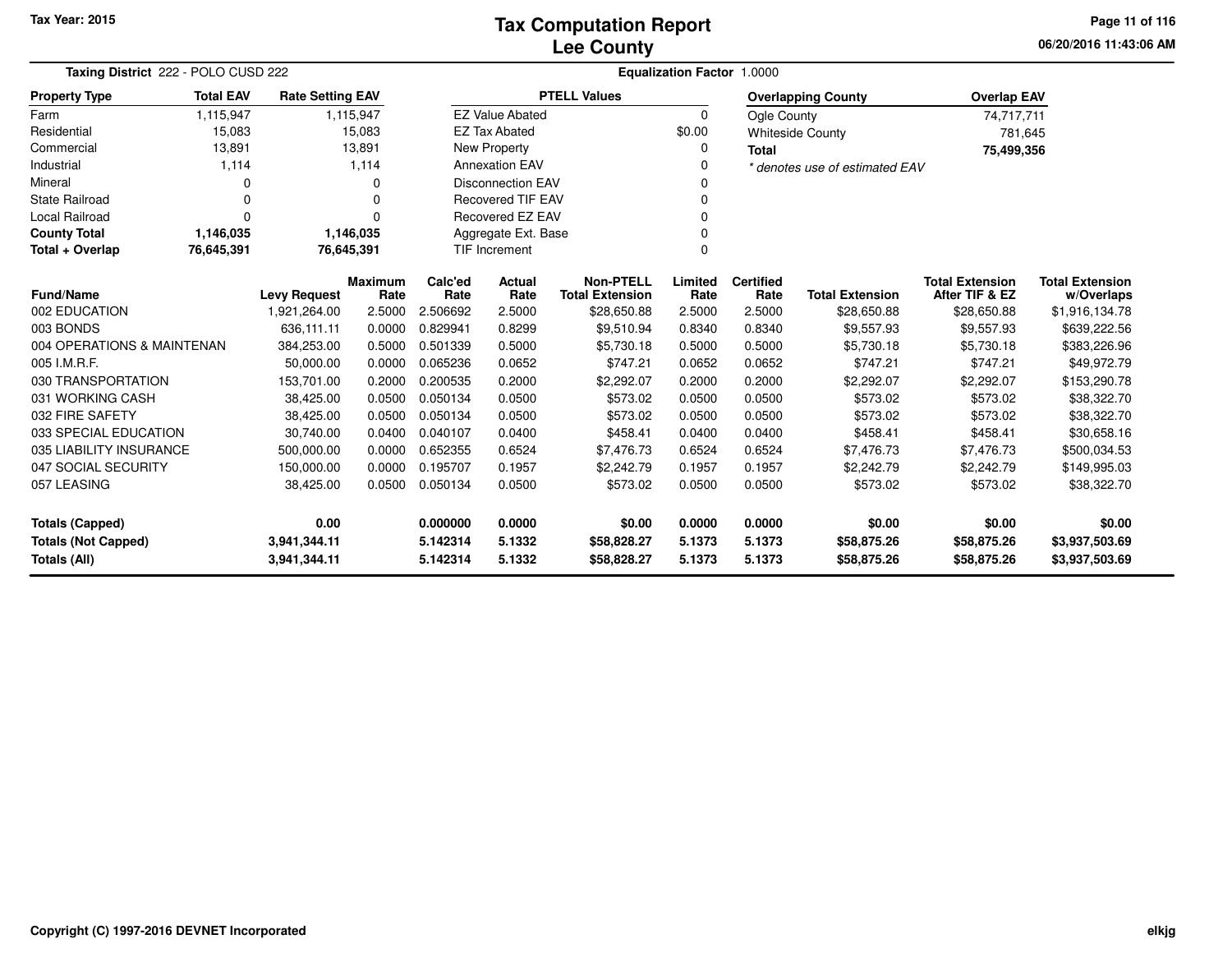**06/20/2016 11:43:06 AM Page 12 of 116**

| Taxing District 231 - ROCHELLE ESD 231        |                  |                         |                        |                 |                          |                                            | <b>Equalization Factor 1.0000</b> |                          |                                |                                          |                                      |
|-----------------------------------------------|------------------|-------------------------|------------------------|-----------------|--------------------------|--------------------------------------------|-----------------------------------|--------------------------|--------------------------------|------------------------------------------|--------------------------------------|
| <b>Property Type</b>                          | <b>Total EAV</b> | <b>Rate Setting EAV</b> |                        |                 |                          | <b>PTELL Values</b>                        |                                   |                          | <b>Overlapping County</b>      | <b>Overlap EAV</b>                       |                                      |
| Farm                                          | 2,257,853        |                         | 2,257,853              |                 | <b>EZ Value Abated</b>   |                                            | $\Omega$                          | Ogle County              |                                | 274,216,994                              |                                      |
| Residential                                   | 423,714          |                         | 423,714                |                 | <b>EZ Tax Abated</b>     |                                            | \$0.00                            | <b>Total</b>             |                                | 274,216,994                              |                                      |
| Commercial                                    |                  |                         | 0                      |                 | New Property             |                                            |                                   |                          | * denotes use of estimated EAV |                                          |                                      |
| Industrial                                    |                  |                         |                        |                 | <b>Annexation EAV</b>    |                                            |                                   |                          |                                |                                          |                                      |
| Mineral                                       |                  |                         | 0                      |                 | <b>Disconnection EAV</b> |                                            |                                   |                          |                                |                                          |                                      |
| <b>State Railroad</b>                         |                  |                         | 0                      |                 | <b>Recovered TIF EAV</b> |                                            |                                   |                          |                                |                                          |                                      |
| Local Railroad                                | $\Omega$         |                         | 0                      |                 | Recovered EZ EAV         |                                            |                                   |                          |                                |                                          |                                      |
| <b>County Total</b>                           | 2,681,567        |                         | 2,681,567              |                 | Aggregate Ext. Base      |                                            |                                   |                          |                                |                                          |                                      |
| Total + Overlap<br>276,898,561<br>276,898,561 |                  |                         |                        |                 | <b>TIF Increment</b>     |                                            |                                   |                          |                                |                                          |                                      |
| <b>Fund/Name</b>                              |                  | <b>Levy Request</b>     | <b>Maximum</b><br>Rate | Calc'ed<br>Rate | Actual<br>Rate           | <b>Non-PTELL</b><br><b>Total Extension</b> | Limited<br>Rate                   | <b>Certified</b><br>Rate | <b>Total Extension</b>         | <b>Total Extension</b><br>After TIF & EZ | <b>Total Extension</b><br>w/Overlaps |
| 002 EDUCATION                                 |                  | 5,101,200.00            | 1.7600                 | 842263.         | 1.7600                   | \$47,195.58                                | 1.7600                            | 1.7600                   | \$47,195.58                    | \$47,195.58                              | \$4,873,414.67                       |
| 003 BONDS                                     |                  | 1,263,357.10            | 0.0000                 | 0.456253        | 0.4563                   | \$12,235.99                                | 0.4586                            | 0.4586                   | \$12,297.67                    | \$12,297.67                              | \$1,269,856.80                       |
| 004 OPERATIONS & MAINTENAN                    |                  | 1,362,252.00            | 0.4700                 | 0.491968        | 0.4700                   | \$12,603.36                                | 0.4700                            | 0.4700                   | \$12,603.36                    | \$12,603.36                              | \$1,301,423.24                       |
| 005 IMRF                                      |                  | 200,000.00              | 0.0000                 | 0.072229        | 0.0722                   | \$1,936.09                                 | 0.0722                            | 0.0722                   | \$1,936.09                     | \$1,936.09                               | \$199,920.76                         |
| 030 TRANSPORTATION                            |                  | 347,809.00              | 0.1200                 | 0.125609        | 0.1200                   | \$3,217.88                                 | 0.1200                            | 0.1200                   | \$3,217.88                     | \$3,217.88                               | \$332,278.27                         |
| 031 WORKING CASH                              |                  | 144,920.00              | 0.0500                 | 0.052337        | 0.0500                   | \$1,340.78                                 | 0.0500                            | 0.0500                   | \$1,340.78                     | \$1,340.78                               | \$138,449.28                         |
| 032 FIRE SAFETY                               |                  | 0.00                    | 0.0500                 | 0.000000        | 0.0000                   | \$0.00                                     | 0.0000                            | 0.0000                   | \$0.00                         | \$0.00                                   | \$0.00                               |
| 033 SPECIAL EDUCATION                         |                  | 57,968.00               | 0.0200                 | 0.020935        | 0.0200                   | \$536.31                                   | 0.0200                            | 0.0200                   | \$536.31                       | \$536.31                                 | \$55,379.71                          |
| 035 LIABILITY INSURANCE                       |                  | 600,000.00              | 0.0000                 | 0.216686        | 0.2167                   | \$5,810.96                                 | 0.2167                            | 0.2167                   | \$5,810.96                     | \$5,810.96                               | \$600,039.18                         |
| 047 SOCIAL SECURITY                           |                  | 228,000.00              | 0.0000                 | 0.082341        | 0.0823                   | \$2,206.93                                 | 0.0823                            | 0.0823                   | \$2,206.93                     | \$2,206.93                               | \$227,887.52                         |
| 057 LEASING                                   |                  | 144,920.00              | 0.0500                 | 0.052337        | 0.0500                   | \$1,340.78                                 | 0.0500                            | 0.0500                   | \$1,340.78                     | \$1,340.78                               | \$138,449.28                         |
| <b>Totals (Capped)</b>                        |                  | 0.00                    |                        | 0.000000        | 0.0000                   | \$0.00                                     | 0.0000                            | 0.0000                   | \$0.00                         | \$0.00                                   | \$0.00                               |
| <b>Totals (Not Capped)</b>                    |                  | 9,450,426.10            |                        | 3.412958        | 3.2975                   | \$88,424.66                                | 3.2998                            | 3.2998                   | \$88,486.34                    | \$88,486.34                              | \$9,137,098.71                       |
| Totals (All)                                  |                  | 9,450,426.10            |                        | 3.412958        | 3.2975                   | \$88,424.66                                | 3.2998                            | 3.2998                   | \$88,486.34                    | \$88,486.34                              | \$9,137,098.71                       |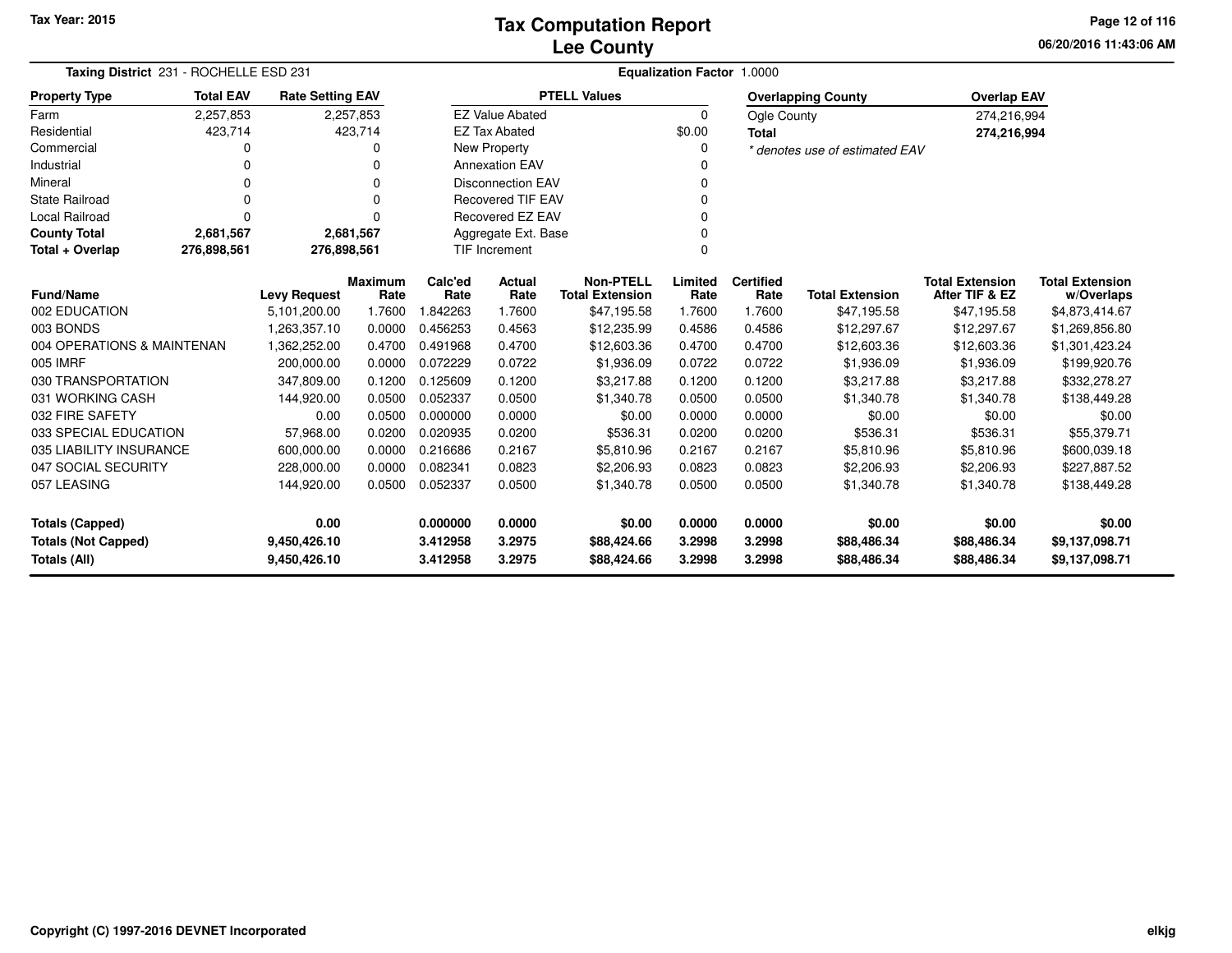## **Lee CountyTax Computation Report**

**06/20/2016 11:43:06 AM Page 13 of 116**

| <b>Taxing District</b> 271 - PAW PAW CUSD 271        |                  |                            |                        |                                   | <b>Equalization Factor 1.0000</b> |                                            |                  |                          |                                |                                          |                                      |  |  |  |  |
|------------------------------------------------------|------------------|----------------------------|------------------------|-----------------------------------|-----------------------------------|--------------------------------------------|------------------|--------------------------|--------------------------------|------------------------------------------|--------------------------------------|--|--|--|--|
| <b>Property Type</b>                                 | <b>Total EAV</b> | <b>Rate Setting EAV</b>    |                        |                                   |                                   | <b>PTELL Values</b>                        |                  |                          | <b>Overlapping County</b>      | <b>Overlap EAV</b>                       |                                      |  |  |  |  |
| Farm                                                 | 18,917,676       |                            | 18,907,502             |                                   | <b>EZ Value Abated</b>            |                                            | 0                | DeKalb County            |                                | 1,022,641                                |                                      |  |  |  |  |
| Residential                                          | 15,801,112       |                            | 13,871,517             |                                   | <b>EZ Tax Abated</b>              |                                            | \$0.00           | <b>Total</b>             |                                | 1,022,641                                |                                      |  |  |  |  |
| Commercial                                           | 1,426,710        |                            | 1,228,550              |                                   | New Property                      |                                            | 355,945          |                          | * denotes use of estimated EAV |                                          |                                      |  |  |  |  |
| Industrial                                           | 4,998            |                            | 4,998                  |                                   | <b>Annexation EAV</b>             |                                            | 0                |                          |                                |                                          |                                      |  |  |  |  |
| Mineral                                              | 6,161,167        |                            | 6,161,167              |                                   | <b>Disconnection EAV</b>          |                                            |                  |                          |                                |                                          |                                      |  |  |  |  |
| <b>State Railroad</b>                                | 0                |                            | 0                      |                                   | <b>Recovered TIF EAV</b>          |                                            |                  |                          |                                |                                          |                                      |  |  |  |  |
| Local Railroad                                       | $\Omega$         |                            | 0                      |                                   | Recovered EZ EAV                  |                                            |                  |                          |                                |                                          |                                      |  |  |  |  |
| <b>County Total</b>                                  | 42,311,663       | 40,173,734                 |                        |                                   | Aggregate Ext. Base<br>2,089,480  |                                            |                  |                          |                                |                                          |                                      |  |  |  |  |
| Total + Overlap                                      | 43,334,304       | 41,196,375                 |                        | <b>TIF Increment</b><br>2,137,929 |                                   |                                            |                  |                          |                                |                                          |                                      |  |  |  |  |
| Fund/Name                                            |                  | <b>Levy Request</b>        | <b>Maximum</b><br>Rate | Calc'ed<br>Rate                   | Actual<br>Rate                    | <b>Non-PTELL</b><br><b>Total Extension</b> | Limited<br>Rate  | <b>Certified</b><br>Rate | <b>Total Extension</b>         | <b>Total Extension</b><br>After TIF & EZ | <b>Total Extension</b><br>w/Overlaps |  |  |  |  |
| 002 EDUCATION                                        |                  | 1,623,000.00               | 4.0000                 | 3.939667                          | 3.9397                            | \$1,582,724.60                             | 3.8178           | 3.8178                   | \$1,615,374.67                 | \$1,533,752.82                           | \$1,572,795.20                       |  |  |  |  |
| 003 BONDS                                            |                  | 538,349.00                 | 0.0000                 | .306787                           | 1.3068                            | \$524,990.36                               | 1.3133           | 1.3133                   | \$555,679.07                   | \$527,601.65                             | \$541,031.99                         |  |  |  |  |
| 004 OPERATIONS & MAINTENAN                           |                  | 266,500.00                 | 0.7500                 | 0.646902                          | 0.6469                            | \$259,883.89                               | 0.6269           | 0.6269                   | \$265,251.82                   | \$251,849.14                             | \$258,260.07                         |  |  |  |  |
| 005 I.M.R.F.                                         |                  | 20,000.00                  | 0.0000                 | 0.048548                          | 0.0485                            | \$19,484.26                                | 0.0470           | 0.0470                   | \$19,886.48                    | \$18,881.65                              | \$19,362.30                          |  |  |  |  |
| 030 TRANSPORTATION                                   |                  | 35,000.00                  | 0.0000                 | 0.084959                          | 0.0850                            | \$34,147.67                                | 0.0824           | 0.0824                   | \$34,864.81                    | \$33,103.16                              | \$33,945.81                          |  |  |  |  |
| 031 WORKING CASH                                     |                  | 21,878.00                  | 0.0500                 | 0.053107                          | 0.0500                            | \$20,086.87                                | 0.0485           | 0.0485                   | \$20,521.16                    | \$19,484.26                              | \$19,980.24                          |  |  |  |  |
| 032 FIRE SAFETY                                      |                  | 6,000.00                   | 0.1000                 | 0.014564                          | 0.0146                            | \$5,865.37                                 | 0.0141           | 0.0141                   | \$5,965.94                     | \$5,664.50                               | \$5,808.69                           |  |  |  |  |
| 033 SPECIAL EDUCATION                                |                  | 11,750.00                  | 0.8000                 | 0.028522                          | 0.0285                            | \$11,449.51                                | 0.0276           | 0.0276                   | \$11,678.02                    | \$11,087.95                              | \$11,370.20                          |  |  |  |  |
| 035 LIABILITY INSURANCE                              |                  | 175,000.00                 | 0.0000                 | 0.424795                          | 0.4248                            | \$170,658.02                               | 0.4117           | 0.4117                   | \$174,197.12                   | \$165,395.26                             | \$169,605.48                         |  |  |  |  |
| 047 SOCIAL SECURITY                                  |                  | 20,000.00                  | 0.0000                 | 0.048548                          | 0.0485                            | \$19,484.26                                | 0.0470           | 0.0470                   | \$19,886.48                    | \$18,881.65                              | \$19,362.30                          |  |  |  |  |
| 057 LEASING                                          |                  | 14,500.00                  | 0.1000                 | 0.035197                          | 0.0352                            | \$14,141.15                                | 0.0341           | 0.0341                   | \$14,428.28                    | \$13,699.24                              | \$14,047.96                          |  |  |  |  |
| <b>Totals (Capped)</b><br><b>Totals (Not Capped)</b> |                  | 2,193,628.00<br>538,349.00 |                        | 5.324809<br>1.306787              | 5.3217<br>1.3068                  | \$2,137,925.60<br>\$524,990.36             | 5.1571<br>1.3133 | 5.1571<br>1.3133         | \$2,182,054.78<br>\$555,679.07 | \$2,071,799.63<br>\$527,601.65           | \$2,124,538.25<br>\$541,031.99       |  |  |  |  |
| <b>Totals (All)</b>                                  | 2,731,977.00     |                            | 6.631596               | 6.6285                            | \$2,662,915.96                    | 6.4704                                     | 6.4704           | \$2,737,733.85           | \$2,599,401.28                 | \$2,665,570.24                           |                                      |  |  |  |  |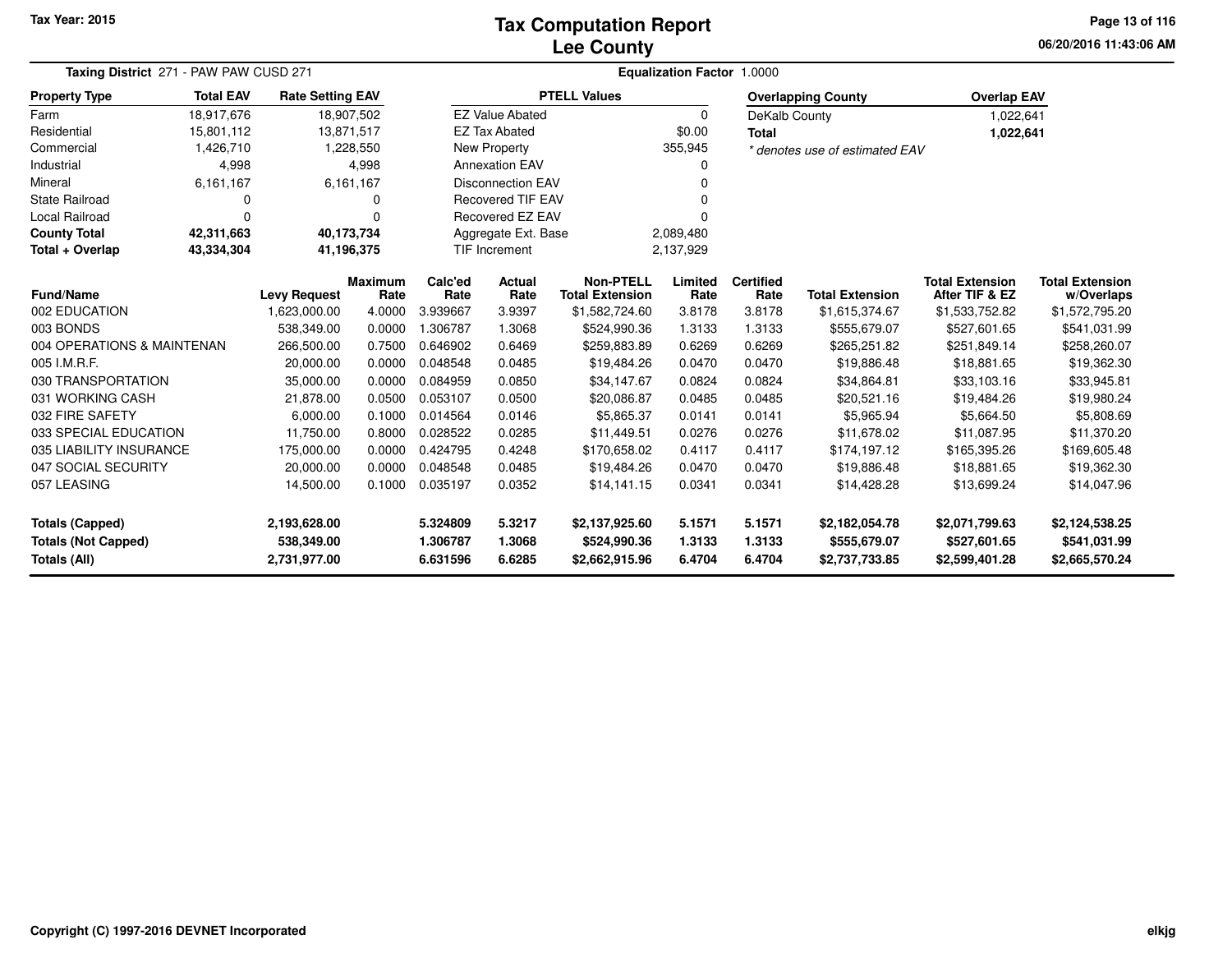## **Lee CountyTax Computation Report**

**06/20/2016 11:43:06 AMPage 14 of 116**

| Taxing District 272 - AMBOY CUSD 272 |                  |                         | <b>Equalization Factor 1.0000</b> |          |                          |                        |             |                  |                        |                        |                        |  |
|--------------------------------------|------------------|-------------------------|-----------------------------------|----------|--------------------------|------------------------|-------------|------------------|------------------------|------------------------|------------------------|--|
| <b>Property Type</b>                 | <b>Total EAV</b> | <b>Rate Setting EAV</b> |                                   |          |                          | <b>PTELL Values</b>    |             |                  |                        |                        |                        |  |
| Farm                                 | 46,268,645       | 46,268,645              |                                   |          | <b>EZ Value Abated</b>   |                        | 391,661     |                  |                        |                        |                        |  |
| Residential                          | 56,659,594       | 56,659,594              |                                   |          | <b>EZ Tax Abated</b>     |                        | \$19,627.70 |                  |                        |                        |                        |  |
| Commercial                           | 14,102,065       | 13,739,703              |                                   |          | New Property             |                        | 1,341,108   |                  |                        |                        |                        |  |
| Industrial                           | 6,216,660        |                         | 6,187,361                         |          | <b>Annexation EAV</b>    |                        | $\Omega$    |                  |                        |                        |                        |  |
| Mineral                              | 12,203,923       | 12,203,923              |                                   |          | <b>Disconnection EAV</b> |                        | 31,867      |                  |                        |                        |                        |  |
| <b>State Railroad</b>                | 7,283            |                         | 7,283                             |          | <b>Recovered TIF EAV</b> |                        | 0           |                  |                        |                        |                        |  |
| Local Railroad                       | 3,610            |                         | 3,610                             |          | <b>Recovered EZ EAV</b>  |                        | $\Omega$    |                  |                        |                        |                        |  |
| <b>County Total</b>                  | 135,461,780      | 135,070,119             |                                   |          | Aggregate Ext. Base      |                        | 6,481,791   |                  |                        |                        |                        |  |
| Total + Overlap                      | 135,461,780      | 135,070,119             |                                   |          | <b>TIF Increment</b>     |                        | $\Omega$    |                  |                        |                        |                        |  |
|                                      |                  |                         | <b>Maximum</b>                    | Calc'ed  | <b>Actual</b>            | <b>Non-PTELL</b>       | Limited     | <b>Certified</b> |                        | <b>Total Extension</b> | <b>Total Extension</b> |  |
| Fund/Name                            |                  | <b>Levy Request</b>     | Rate                              | Rate     | Rate                     | <b>Total Extension</b> | Rate        | Rate             | <b>Total Extension</b> | After TIF & EZ         | w/Overlaps             |  |
| 002 EDUCATION                        |                  | 4,684,308.00            | 4.0000                            | 3.468057 | 3.4681                   | \$4,684,366.80         | 3.1952      | 3.1952           | \$4,328,274.79         | \$4,315,760.44         | \$4,315,760.44         |  |
| 003 BONDS                            |                  | 170,727.00              | 0.0000                            | 0.126399 | 0.1264                   | \$170,728.63           | 0.1270      | 0.1270           | \$172,036.46           | \$171,539.05           | \$171,539.05           |  |
| 004 OPERATIONS & MAINTENAN           |                  | 1,034,322.00            | 0.7500                            | 0.765767 | 0.7500                   | \$1,013,025.89         | 0.6910      | 0.6910           | \$936,040.90           | \$933,334.52           | \$933,334.52           |  |
| 005 I.M.R.F.                         |                  | 169,159.00              | 0.0000                            | 0.125238 | 0.1252                   | \$169,107.79           | 0.1153      | 0.1153           | \$156,187.43           | \$155,735.85           | \$155,735.85           |  |
| 030 TRANSPORTATION                   |                  | 613,158.00              | 0.0000                            | 0.453955 | 0.4540                   | \$613,218.34           | 0.4183      | 0.4183           | \$566,636.63           | \$564,998.31           | \$564,998.31           |  |
| 031 WORKING CASH                     |                  | 60,291.00               | 0.0500                            | 0.044637 | 0.0446                   | \$60,241.27            | 0.0411      | 0.0411           | \$55,674.79            | \$55,513.82            | \$55,513.82            |  |
| 032 FIRE SAFETY                      |                  | 61,106.00               | 0.1000                            | 0.045240 | 0.0452                   | \$61,051.69            | 0.0416      | 0.0416           | \$56,352.10            | \$56,189.17            | \$56,189.17            |  |
| 033 SPECIAL EDUCATION                |                  | 51,982.00               | 0.8000                            | 0.038485 | 0.0385                   | \$52,002.00            | 0.0355      | 0.0355           | \$48,088.93            | \$47,949.89            | \$47,949.89            |  |
| 035 LIABILITY INSURANCE              |                  | 318,814.00              | 0.0000                            | 0.236036 | 0.2360                   | \$318,765.48           | 0.2174      | 0.2174           | \$294,493.91           | \$293,642.44           | \$293,642.44           |  |
| 047 SOCIAL SECURITY                  |                  | 128,123.00              | 0.1024                            | 0.094857 | 0.0949                   | \$128,181.54           | 0.0874      | 0.0874           | \$118,393.60           | \$118,051.28           | \$118,051.28           |  |
| 057 LEASING                          |                  | 61,106.00               | 0.1000                            | 0.045240 | 0.0452                   | \$61,051.69            | 0.0416      | 0.0416           | \$56,352.10            | \$56,189.17            | \$56,189.17            |  |
| <b>Totals (Capped)</b>               |                  | 7,182,369.00            |                                   | 5.317512 | 5.3017                   | \$7,161,012.49         | 4.8844      | 4.8844           | \$6,616,495.18         | \$6,597,364.89         | \$6,597,364.89         |  |
| <b>Totals (Not Capped)</b>           |                  | 170,727.00              |                                   | 0.126399 | 0.1264                   | \$170,728.63           | 0.1270      | 0.1270           | \$172,036.46           | \$171,539.05           | \$171,539.05           |  |
| <b>Totals (All)</b>                  |                  | 7,353,096.00            |                                   | 5.443911 | 5.4281                   | \$7,331,741.12         | 5.0114      | 5.0114           | \$6,788,531.64         | \$6,768,903.94         | \$6,768,903.94         |  |

-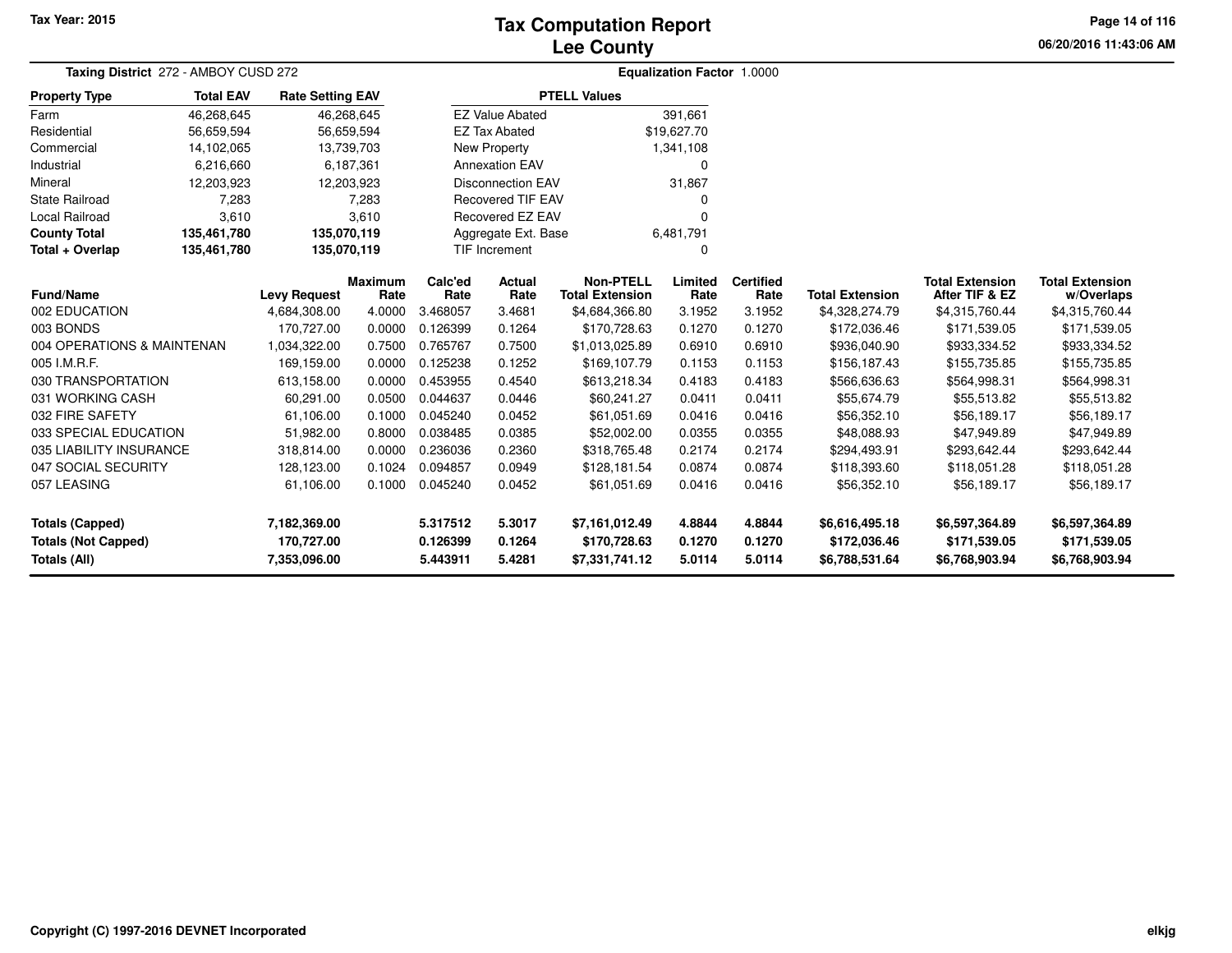| Taxing District 275 - ASHTON-FRNKLIN CNTR CUSD 275                                                                                                                                                                                                                                                                                                                                                                                                                                                            |              |                                     |                                                                                                                                    |                          | <b>Equalization Factor 1.0000</b>                                                                         |                                                                                                                                             |                                            |                        |                                                            |                                                                                                  |  |  |  |  |
|---------------------------------------------------------------------------------------------------------------------------------------------------------------------------------------------------------------------------------------------------------------------------------------------------------------------------------------------------------------------------------------------------------------------------------------------------------------------------------------------------------------|--------------|-------------------------------------|------------------------------------------------------------------------------------------------------------------------------------|--------------------------|-----------------------------------------------------------------------------------------------------------|---------------------------------------------------------------------------------------------------------------------------------------------|--------------------------------------------|------------------------|------------------------------------------------------------|--------------------------------------------------------------------------------------------------|--|--|--|--|
| <b>Total EAV</b>                                                                                                                                                                                                                                                                                                                                                                                                                                                                                              |              |                                     |                                                                                                                                    |                          |                                                                                                           |                                                                                                                                             |                                            |                        |                                                            |                                                                                                  |  |  |  |  |
| 37,858,382                                                                                                                                                                                                                                                                                                                                                                                                                                                                                                    |              |                                     |                                                                                                                                    |                          |                                                                                                           | 347,026                                                                                                                                     |                                            |                        |                                                            |                                                                                                  |  |  |  |  |
| 26,425,413                                                                                                                                                                                                                                                                                                                                                                                                                                                                                                    |              |                                     |                                                                                                                                    |                          |                                                                                                           |                                                                                                                                             | <b>Total</b>                               |                        |                                                            |                                                                                                  |  |  |  |  |
| 6,418,667                                                                                                                                                                                                                                                                                                                                                                                                                                                                                                     |              |                                     |                                                                                                                                    |                          |                                                                                                           |                                                                                                                                             |                                            |                        |                                                            |                                                                                                  |  |  |  |  |
| 7,623,640                                                                                                                                                                                                                                                                                                                                                                                                                                                                                                     |              |                                     |                                                                                                                                    |                          |                                                                                                           | 0                                                                                                                                           |                                            |                        |                                                            |                                                                                                  |  |  |  |  |
| 0                                                                                                                                                                                                                                                                                                                                                                                                                                                                                                             |              | 0                                   |                                                                                                                                    |                          |                                                                                                           |                                                                                                                                             |                                            |                        |                                                            |                                                                                                  |  |  |  |  |
| 3,075,027                                                                                                                                                                                                                                                                                                                                                                                                                                                                                                     |              |                                     |                                                                                                                                    |                          |                                                                                                           |                                                                                                                                             |                                            |                        |                                                            |                                                                                                  |  |  |  |  |
| 0                                                                                                                                                                                                                                                                                                                                                                                                                                                                                                             |              | 0                                   |                                                                                                                                    |                          |                                                                                                           |                                                                                                                                             |                                            |                        |                                                            |                                                                                                  |  |  |  |  |
| 81,401,129                                                                                                                                                                                                                                                                                                                                                                                                                                                                                                    |              |                                     |                                                                                                                                    | Aggregate Ext. Base<br>ŋ |                                                                                                           |                                                                                                                                             |                                            |                        |                                                            |                                                                                                  |  |  |  |  |
| 89,713,835<br>89,366,809<br>TIF Increment                                                                                                                                                                                                                                                                                                                                                                                                                                                                     |              |                                     |                                                                                                                                    |                          | 0                                                                                                         |                                                                                                                                             |                                            |                        |                                                            |                                                                                                  |  |  |  |  |
|                                                                                                                                                                                                                                                                                                                                                                                                                                                                                                               |              |                                     | Calc'ed                                                                                                                            | Actual                   | <b>Non-PTELL</b>                                                                                          | Limited                                                                                                                                     | <b>Certified</b>                           | <b>Total Extension</b> | <b>Total Extension</b><br>After TIF & EZ                   | <b>Total Extension</b><br>w/Overlaps                                                             |  |  |  |  |
|                                                                                                                                                                                                                                                                                                                                                                                                                                                                                                               | 2,730,000.00 | 3.0000                              | 3.054825                                                                                                                           | 3.0000                   | \$2,431,623.09                                                                                            | 3.0000                                                                                                                                      | 3.0000                                     | \$2,442,033.87         | \$2,431,623.09                                             | \$2,681,004.27                                                                                   |  |  |  |  |
|                                                                                                                                                                                                                                                                                                                                                                                                                                                                                                               | 553,909.00   | 0.0000                              | 0.619815                                                                                                                           | 0.6198                   | \$502,373.33                                                                                              | 0.6229                                                                                                                                      | 0.6229                                     | \$507,047.63           | \$504,886.01                                               | \$556,665.85                                                                                     |  |  |  |  |
|                                                                                                                                                                                                                                                                                                                                                                                                                                                                                                               | 682,500.00   | 0.7500                              | 0.763706                                                                                                                           | 0.7500                   | \$607,905.77                                                                                              | 0.7500                                                                                                                                      | 0.7500                                     | \$610,508.47           | \$607,905.77                                               | \$670,251.07                                                                                     |  |  |  |  |
|                                                                                                                                                                                                                                                                                                                                                                                                                                                                                                               | 53.376.00    | 0.0000                              | 0.059727                                                                                                                           | 0.0597                   | \$48,389.30                                                                                               | 0.0597                                                                                                                                      | 0.0597                                     | \$48,596.47            | \$48,389.30                                                | \$53,351.98                                                                                      |  |  |  |  |
|                                                                                                                                                                                                                                                                                                                                                                                                                                                                                                               | 182,000.00   | 0.2000                              | 0.203655                                                                                                                           | 0.2000                   | \$162,108.21                                                                                              | 0.2000                                                                                                                                      | 0.2000                                     | \$162,802.26           | \$162,108.21                                               | \$178,733.62                                                                                     |  |  |  |  |
|                                                                                                                                                                                                                                                                                                                                                                                                                                                                                                               | 45,500.00    | 0.0500                              | 0.050914                                                                                                                           | 0.0500                   | \$40,527.05                                                                                               | 0.0500                                                                                                                                      | 0.0500                                     | \$40,700.56            | \$40,527.05                                                | \$44,683.40                                                                                      |  |  |  |  |
|                                                                                                                                                                                                                                                                                                                                                                                                                                                                                                               | 45,500.00    | 0.0500                              | 0.050914                                                                                                                           | 0.0500                   | \$40,527.05                                                                                               | 0.0500                                                                                                                                      | 0.0500                                     | \$40,700.56            | \$40,527.05                                                | \$44,683.40                                                                                      |  |  |  |  |
|                                                                                                                                                                                                                                                                                                                                                                                                                                                                                                               | 36,400.00    | 0.0400                              | 0.040731                                                                                                                           | 0.0400                   | \$32,421.64                                                                                               | 0.0400                                                                                                                                      | 0.0400                                     | \$32,560.45            | \$32,421.64                                                | \$35,746.72                                                                                      |  |  |  |  |
|                                                                                                                                                                                                                                                                                                                                                                                                                                                                                                               | 489,845.00   | 0.0000                              | 0.548129                                                                                                                           | 0.5481                   | \$444,257.54                                                                                              | 0.5481                                                                                                                                      | 0.5481                                     | \$446,159.59           | \$444,257.54                                               | \$489,819.48                                                                                     |  |  |  |  |
|                                                                                                                                                                                                                                                                                                                                                                                                                                                                                                               | 92,647.00    | 0.0000                              | 0.103671                                                                                                                           | 0.1037                   | \$84,053.10                                                                                               | 0.1037                                                                                                                                      | 0.1037                                     | \$84,412.97            | \$84,053.10                                                | \$92,673.38                                                                                      |  |  |  |  |
|                                                                                                                                                                                                                                                                                                                                                                                                                                                                                                               | 45,500.00    | 0.0500                              | 0.050914                                                                                                                           | 0.0500                   | \$40,527.05                                                                                               | 0.0500                                                                                                                                      | 0.0500                                     | \$40,700.56            | \$40,527.05                                                | \$44,683.40                                                                                      |  |  |  |  |
|                                                                                                                                                                                                                                                                                                                                                                                                                                                                                                               | 0.00         |                                     | 0.000000                                                                                                                           | 0.0000                   | \$0.00                                                                                                    | 0.0000                                                                                                                                      | 0.0000                                     | \$0.00                 | \$0.00                                                     | \$0.00                                                                                           |  |  |  |  |
|                                                                                                                                                                                                                                                                                                                                                                                                                                                                                                               | 4,957,177.00 |                                     | 5.547001                                                                                                                           | 5.4713                   | \$4,434,713.13                                                                                            | 5.4744                                                                                                                                      | 5.4744                                     | \$4,456,223.39         | \$4,437,225.81                                             | \$4,892,296.57<br>\$4,892,296.57                                                                 |  |  |  |  |
| <b>Property Type</b><br>Farm<br>Residential<br>Commercial<br>Industrial<br>Mineral<br><b>State Railroad</b><br>Local Railroad<br><b>County Total</b><br>Total + Overlap<br><b>Fund/Name</b><br>002 EDUCATION<br>003 BONDS<br>004 OPERATIONS & MAINTENAN<br>005 I.M.R.F.<br>030 TRANSPORTATION<br>031 WORKING CASH<br>032 FIRE SAFETY<br>033 SPECIAL EDUCATION<br>035 LIABILITY INSURANCE<br>047 SOCIAL SECURITY<br>057 LEASING<br><b>Totals (Capped)</b><br><b>Totals (Not Capped)</b><br><b>Totals (All)</b> |              | <b>Levy Request</b><br>4,957,177.00 | <b>Rate Setting EAV</b><br>37,858,382<br>26,425,413<br>6,404,228<br>7,291,053<br>3,075,027<br>81,054,103<br><b>Maximum</b><br>Rate | Rate<br>5.547001         | <b>EZ Value Abated</b><br><b>EZ Tax Abated</b><br>New Property<br><b>Annexation EAV</b><br>Rate<br>5.4713 | <b>PTELL Values</b><br><b>Disconnection EAV</b><br><b>Recovered TIF EAV</b><br>Recovered EZ EAV<br><b>Total Extension</b><br>\$4,434,713.13 | \$18,997.59<br>1,008,925<br>Rate<br>5.4744 | Rate<br>5.4744         | <b>Overlapping County</b><br>Ogle County<br>\$4,456,223.39 | <b>Overlap EAV</b><br>8,312,706<br>8,312,706<br>* denotes use of estimated EAV<br>\$4,437,225.81 |  |  |  |  |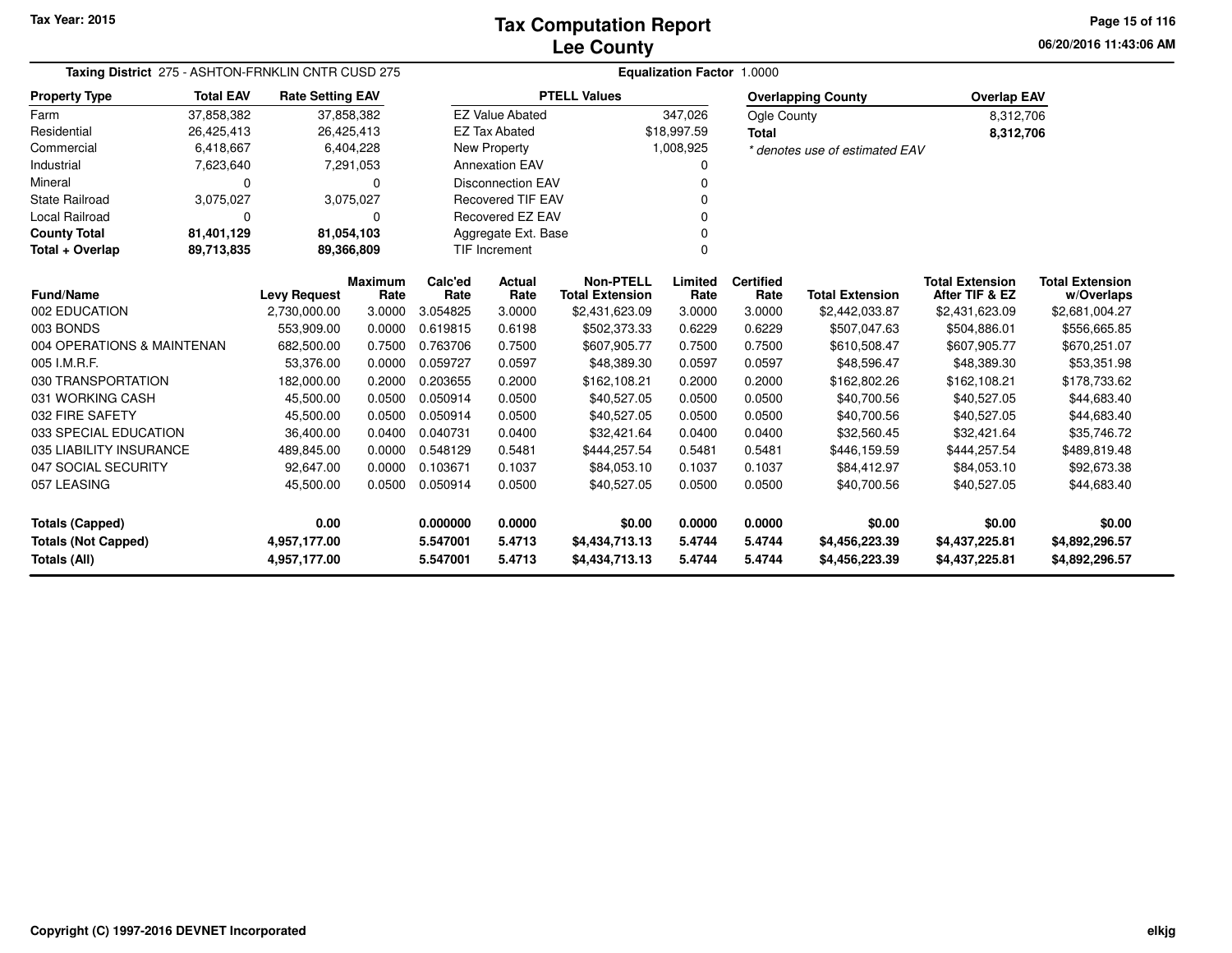## **Lee CountyTax Computation Report**

**06/20/2016 11:43:06 AM Page 16 of 116**

| Taxing District 280 - MENDOTA THSD 280                                            |                  | <b>Equalization Factor</b><br>1.0000 |                |                      |                          |                                  |                  |                      |                                  |                                  |                                  |
|-----------------------------------------------------------------------------------|------------------|--------------------------------------|----------------|----------------------|--------------------------|----------------------------------|------------------|----------------------|----------------------------------|----------------------------------|----------------------------------|
| <b>Property Type</b>                                                              | <b>Total EAV</b> | <b>Rate Setting EAV</b>              |                |                      |                          | <b>PTELL Values</b>              |                  |                      | <b>Overlapping County</b>        | <b>Overlap EAV</b>               |                                  |
| Farm                                                                              | 20,402,914       | 20,402,914                           |                |                      | <b>EZ Value Abated</b>   |                                  | $\Omega$         | <b>Bureau County</b> |                                  | 7,275,231                        |                                  |
| Residential                                                                       | 8,722,418        |                                      | 8,722,418      |                      | <b>EZ Tax Abated</b>     |                                  | \$0.00           | LaSalle County       |                                  | *150,055,806                     |                                  |
| Commercial                                                                        | 1,795,301        |                                      | 1,795,301      |                      | New Property             |                                  | 583,253          | Total                |                                  | 157,331,037                      |                                  |
| Industrial                                                                        | 127,988          |                                      | 127,988        |                      | <b>Annexation EAV</b>    |                                  | O                |                      | * denotes use of estimated EAV   |                                  |                                  |
| Mineral                                                                           | 13,477,473       | 13,477,473                           |                |                      | <b>Disconnection EAV</b> |                                  |                  |                      |                                  |                                  |                                  |
| State Railroad                                                                    | 0                |                                      | 0              |                      | <b>Recovered TIF EAV</b> |                                  |                  |                      |                                  |                                  |                                  |
| Local Railroad                                                                    | 10,490           |                                      | 10,490         |                      | Recovered EZ EAV         |                                  |                  |                      |                                  |                                  |                                  |
| <b>County Total</b>                                                               | 44,536,584       | 44,536,584                           |                |                      | Aggregate Ext. Base      |                                  |                  |                      |                                  |                                  |                                  |
| Total + Overlap                                                                   | 201,867,621      | 201,867,621                          |                |                      | TIF Increment            |                                  |                  |                      |                                  |                                  |                                  |
|                                                                                   |                  |                                      | <b>Maximum</b> | Calc'ed<br>Actual    |                          | <b>Non-PTELL</b>                 | Limited          | <b>Certified</b>     |                                  | <b>Total Extension</b>           | <b>Total Extension</b>           |
| <b>Fund/Name</b>                                                                  |                  | <b>Levy Request</b>                  | Rate           | Rate                 | Rate                     | <b>Total Extension</b>           | Rate             | Rate                 | <b>Total Extension</b>           | After TIF & EZ                   | w/Overlaps                       |
| 002 EDUCATION                                                                     |                  | 2,810,781.00                         | 1.3700         | 1.392388             | 1.3700                   | \$610,151.20                     | 1.3700           | 1.3700               | \$610,151.20                     | \$610,151.20                     | \$2,765,586.41                   |
| 003 BONDS                                                                         |                  | 1,745,672.08                         | 0.0000         | 0.864761             | 0.8648                   | \$385,152.38                     | 0.8691           | 0.8691               | \$387,067.45                     | \$387,067.45                     | \$1,754,431.49                   |
| 004 OPERATIONS & MAINTENAN                                                        |                  | 512,916.00                           | 0.2500         | 0.254085             | 0.2500                   | \$111,341.46                     | 0.2500           | 0.2500               | \$111,341.46                     | \$111,341.46                     | \$504,669.05                     |
| 005 I.M.R.F.                                                                      |                  | 110,000.00                           | 0.0000         | 0.054491             | 0.0545                   | \$24,272.44                      | 0.0545           | 0.0545               | \$24,272.44                      | \$24,272.44                      | \$110,017.85                     |
| 030 TRANSPORTATION                                                                |                  | 246,200.00                           | 0.1200         | 0.121961             | 0.1200                   | \$53,443.90                      | 0.1200           | 0.1200               | \$53,443.90                      | \$53,443.90                      | \$242,241.15                     |
| 031 WORKING CASH                                                                  |                  | 102,583.00                           | 0.0500         | 0.050817             | 0.0500                   | \$22,268.29                      | 0.0500           | 0.0500               | \$22,268.29                      | \$22,268.29                      | \$100,933.81                     |
| 032 FIRE SAFETY                                                                   |                  | 20.517.00                            | 0.0500         | 0.010164             | 0.0102                   | \$4,542.73                       | 0.0102           | 0.0102               | \$4,542.73                       | \$4,542.73                       | \$20,590.50                      |
| 033 SPECIAL EDUCATION                                                             |                  | 41,033.00                            | 0.0200         | 0.020327             | 0.0200                   | \$8,907.32                       | 0.0200           | 0.0200               | \$8,907.32                       | \$8,907.32                       | \$40,373.52                      |
| 035 LIABILITY INSURANCE                                                           |                  | 200,000.00                           | 0.0000         | 0.099075             | 0.0991                   | \$44,135.75                      | 0.0991           | 0.0991               | \$44,135.75                      | \$44,135.75                      | \$200,050.81                     |
| 047 SOCIAL SECURITY<br>130,000.00                                                 |                  |                                      | 0.0000         | 0.064399             | 0.0644                   | \$28,681.56                      | 0.0644           | 0.0644               | \$28,681.56                      | \$28,681.56                      | \$130,002.75                     |
| 057 LEASING<br>41,000.00                                                          |                  | 0.0500                               | 0.020310       | 0.0203               | \$9,040.93               | 0.0203                           | 0.0203           | \$9,040.93           | \$9,040.93                       | \$40,979.13                      |                                  |
| 0.00<br><b>Totals (Capped)</b>                                                    |                  |                                      |                | 0.000000             | 0.0000                   | \$0.00                           | 0.0000           | 0.0000               | \$0.00                           | \$0.00                           | \$0.00                           |
| <b>Totals (Not Capped)</b><br>5,960,702.08<br><b>Totals (All)</b><br>5,960,702.08 |                  |                                      |                | 2.952778<br>2.952778 | 2.9233<br>2.9233         | \$1,301,937.96<br>\$1,301,937.96 | 2.9276<br>2.9276 | 2.9276<br>2.9276     | \$1,303,853.03<br>\$1,303,853.03 | \$1,303,853.03<br>\$1,303,853.03 | \$5,909,876.47<br>\$5,909,876.47 |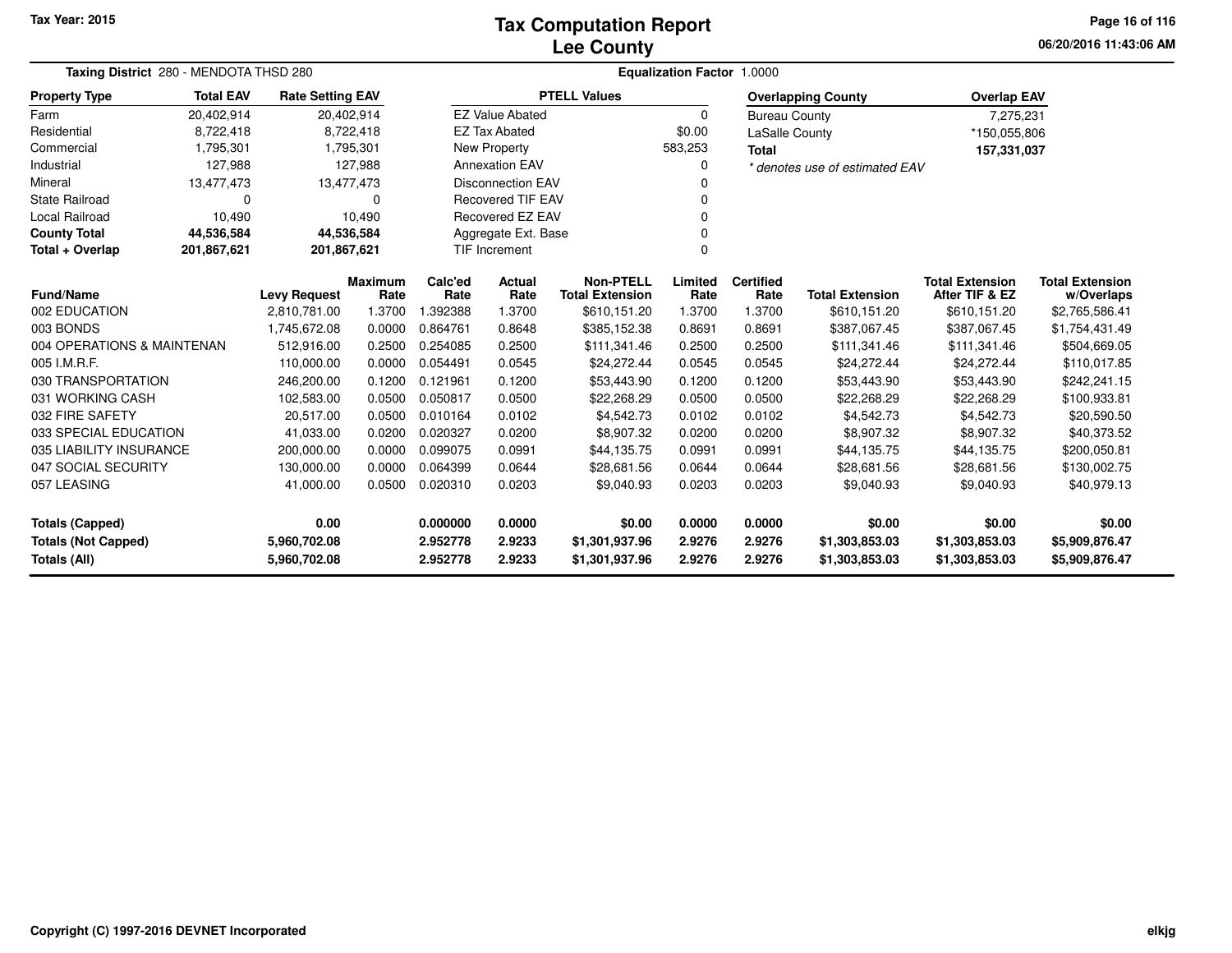## **Lee CountyTax Computation Report**

**06/20/2016 11:43:06 AM Page 17 of 116**

| Taxing District 289 - MENDOTA CCGSD 289                                    |                            |                         |                 | Equalization Factor 1.0000 |                          |                                            |                  |                          |                                  |                                          |                                      |  |  |
|----------------------------------------------------------------------------|----------------------------|-------------------------|-----------------|----------------------------|--------------------------|--------------------------------------------|------------------|--------------------------|----------------------------------|------------------------------------------|--------------------------------------|--|--|
| <b>Property Type</b>                                                       | <b>Total EAV</b>           | <b>Rate Setting EAV</b> |                 |                            |                          | <b>PTELL Values</b>                        |                  |                          | <b>Overlapping County</b>        | <b>Overlap EAV</b>                       |                                      |  |  |
| Farm                                                                       | 20,402,914                 |                         | 20,402,914      |                            | <b>EZ Value Abated</b>   |                                            | $\Omega$         | <b>Bureau County</b>     |                                  | 7,275,231                                |                                      |  |  |
| Residential                                                                | 8,722,418                  |                         | 8,722,418       |                            | <b>EZ Tax Abated</b>     |                                            | \$0.00           | LaSalle County           |                                  | *148,525,158                             |                                      |  |  |
| Commercial                                                                 | 1,795,301                  |                         | 1,795,301       |                            | New Property             |                                            | 583,253          | <b>Total</b>             |                                  | 155,800,389                              |                                      |  |  |
| Industrial                                                                 | 127,988                    |                         | 127,988         |                            | <b>Annexation EAV</b>    |                                            |                  |                          | * denotes use of estimated EAV   |                                          |                                      |  |  |
| Mineral                                                                    | 13,477,473                 |                         | 13,477,473      |                            | <b>Disconnection EAV</b> |                                            |                  |                          |                                  |                                          |                                      |  |  |
| <b>State Railroad</b>                                                      | $\Omega$                   |                         | 0               |                            | <b>Recovered TIF EAV</b> |                                            |                  |                          |                                  |                                          |                                      |  |  |
| Local Railroad                                                             | 10,490                     |                         | 10,490          |                            | Recovered EZ EAV         |                                            |                  |                          |                                  |                                          |                                      |  |  |
| <b>County Total</b>                                                        | 44,536,584                 | 44,536,584              |                 |                            | Aggregate Ext. Base      |                                            |                  |                          |                                  |                                          |                                      |  |  |
| Total + Overlap                                                            | 200,336,973<br>200,336,973 |                         |                 |                            | TIF Increment            |                                            |                  |                          |                                  |                                          |                                      |  |  |
| <b>Fund/Name</b>                                                           |                            | <b>Levy Request</b>     | Maximum<br>Rate | Calc'ed<br>Rate            | Actual<br>Rate           | <b>Non-PTELL</b><br><b>Total Extension</b> | Limited<br>Rate  | <b>Certified</b><br>Rate | <b>Total Extension</b>           | <b>Total Extension</b><br>After TIF & EZ | <b>Total Extension</b><br>w/Overlaps |  |  |
| 002 EDUCATION                                                              |                            | 2,923,200.00            | 1.4400          | 1.459142                   | 1.4400                   | \$641,326.81                               | 1.4400           | 1.4400                   | \$641,326.81                     | \$641,326.81                             | \$2,884,852.41                       |  |  |
| 003 BONDS                                                                  |                            | 949,676.00              | 0.0000          | 0.474039                   | 0.4740                   | \$211,103.41                               | 0.4764           | 0.4764                   | \$212,172.29                     | \$212,172.29                             | \$954,405.34                         |  |  |
| 004 OPERATIONS & MAINTENAN                                                 |                            | 507,500.00              | 0.2500          | 0.253323                   | 0.2500                   | \$111,341.46                               | 0.2500           | 0.2500                   | \$111,341.46                     | \$111,341.46                             | \$500,842.43                         |  |  |
| 005 I.M.R.F.                                                               |                            | 180,000.00              | 0.0000          | 0.089849                   | 0.0898                   | \$39,993.85                                | 0.0898           | 0.0898                   | \$39,993.85                      | \$39,993.85                              | \$179,902.60                         |  |  |
| 030 TRANSPORTATION                                                         |                            | 243,600.00              | 0.1200          | 0.121595                   | 0.1200                   | \$53,443.90                                | 0.1200           | 0.1200                   | \$53,443.90                      | \$53,443.90                              | \$240,404.37                         |  |  |
| 031 WORKING CASH                                                           |                            | 101,500.00              | 0.0500          | 0.050665                   | 0.0500                   | \$22,268.29                                | 0.0500           | 0.0500                   | \$22,268.29                      | \$22,268.29                              | \$100,168.49                         |  |  |
| 032 FIRE SAFETY                                                            |                            | 101,500.00              | 0.0500          | 0.050665                   | 0.0500                   | \$22,268.29                                | 0.0500           | 0.0500                   | \$22,268.29                      | \$22,268.29                              | \$100,168.49                         |  |  |
| 033 SPECIAL EDUCATION                                                      |                            | 40,600.00               | 0.0200          | 0.020266                   | 0.0200                   | \$8,907.32                                 | 0.0200           | 0.0200                   | \$8,907.32                       | \$8,907.32                               | \$40,067.39                          |  |  |
| 035 LIABILITY INSURANCE                                                    |                            | 130,000.00              | 0.0000          | 0.064891                   | 0.0649                   | \$28,904.24                                | 0.0649           | 0.0649                   | \$28,904.24                      | \$28,904.24                              | \$130,018.70                         |  |  |
| 047 SOCIAL SECURITY                                                        |                            | 200,000.00              | 0.0000          | 0.099832                   | 0.0998                   | \$44,447.51                                | 0.0998           | 0.0998                   | \$44,447.51                      | \$44,447.51                              | \$199,936.30                         |  |  |
| 057 LEASING                                                                |                            | 101,500.00              | 0.0500          | 0.050665                   | 0.0500                   | \$22,268.29                                | 0.0500           | 0.0500                   | \$22,268.29                      | \$22,268.29                              | \$100,168.49                         |  |  |
| 0.00<br><b>Totals (Capped)</b>                                             |                            |                         | 0.000000        | 0.0000                     | \$0.00                   | 0.0000                                     | 0.0000           | \$0.00                   | \$0.00                           | \$0.00                                   |                                      |  |  |
| <b>Totals (Not Capped)</b><br>5,479,076.00<br>Totals (All)<br>5,479,076.00 |                            |                         |                 | 2.734932<br>2.734932       | 2.7085<br>2.7085         | \$1,206,273.37<br>\$1,206,273.37           | 2.7109<br>2.7109 | 2.7109<br>2.7109         | \$1,207,342.25<br>\$1,207,342.25 | \$1,207,342.25<br>\$1,207,342.25         | \$5,430,935.01<br>\$5,430,935.01     |  |  |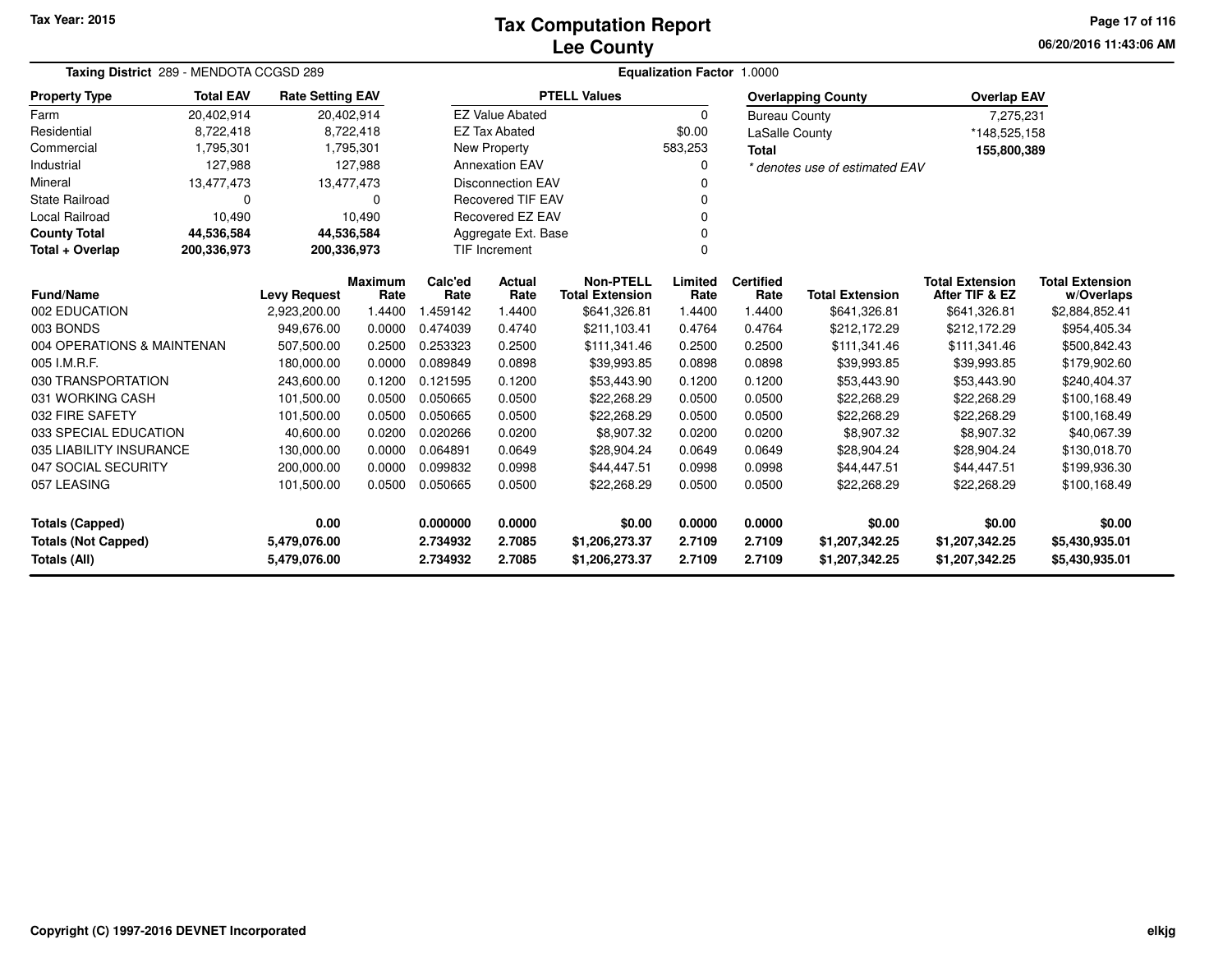**06/20/2016 11:43:06 AM Page 18 of 116**

| Taxing District 301 - ROCK FALLS THSD 301  |                  |                              |                        | Equalization Factor 1.0000 |                          |                                            |                  |                          |                                |                                          |                                      |  |  |
|--------------------------------------------|------------------|------------------------------|------------------------|----------------------------|--------------------------|--------------------------------------------|------------------|--------------------------|--------------------------------|------------------------------------------|--------------------------------------|--|--|
| <b>Property Type</b>                       | <b>Total EAV</b> | <b>Rate Setting EAV</b>      |                        |                            |                          | <b>PTELL Values</b>                        |                  |                          | <b>Overlapping County</b>      | <b>Overlap EAV</b>                       |                                      |  |  |
| Farm                                       | 2,356,842        |                              | 2,356,842              |                            | <b>EZ Value Abated</b>   |                                            | $\Omega$         |                          | <b>Whiteside County</b>        | 134,783,256                              |                                      |  |  |
| Residential                                | 4,227,558        |                              | 4,227,558              |                            | <b>EZ Tax Abated</b>     |                                            | \$0.00           | <b>Total</b>             |                                | 134,783,256                              |                                      |  |  |
| Commercial                                 | 609,178          |                              | 609,178                |                            | New Property             |                                            | 7,739,609        |                          | * denotes use of estimated EAV |                                          |                                      |  |  |
| Industrial                                 | 11,651,113       | 11,651,113                   |                        |                            | <b>Annexation EAV</b>    |                                            | $\Omega$         |                          |                                |                                          |                                      |  |  |
| Mineral                                    | 0                |                              | 0                      |                            | <b>Disconnection EAV</b> |                                            | 0                |                          |                                |                                          |                                      |  |  |
| <b>State Railroad</b>                      | 3,608,990        |                              | 3,608,990              |                            | <b>Recovered TIF EAV</b> | 0                                          |                  |                          |                                |                                          |                                      |  |  |
| Local Railroad                             | $\mathbf 0$      |                              | 0                      |                            | Recovered EZ EAV         |                                            |                  |                          |                                |                                          |                                      |  |  |
| <b>County Total</b>                        | 22,453,681       | 22,453,681                   |                        |                            | Aggregate Ext. Base      |                                            | 0                |                          |                                |                                          |                                      |  |  |
| Total + Overlap                            | 157,236,937      | 157,236,937                  |                        |                            | <b>TIF Increment</b>     |                                            | $\Omega$         |                          |                                |                                          |                                      |  |  |
| <b>Fund/Name</b>                           |                  | <b>Levy Request</b>          | <b>Maximum</b><br>Rate | Calc'ed<br>Rate            | Actual<br>Rate           | <b>Non-PTELL</b><br><b>Total Extension</b> | Limited<br>Rate  | <b>Certified</b><br>Rate | <b>Total Extension</b>         | <b>Total Extension</b><br>After TIF & EZ | <b>Total Extension</b><br>w/Overlaps |  |  |
| 002 EDUCATION                              |                  | 3,000,000.00                 | 1.8600                 | 1.907949                   | 1.8600                   | \$417,638.47                               | 1.8600           | 1.8600                   | \$417,638.47                   | \$417,638.47                             | \$2,924,607.03                       |  |  |
| 003 BONDS                                  |                  | 795,645.28                   | 0.0000                 | 0.506017                   | 0.5060                   | \$113,615.63                               | 0.5085           | 0.5085                   | \$114,176.97                   | \$114,176.97                             | \$799,549.82                         |  |  |
| 004 OPERATIONS & MAINTENAN                 |                  | 410,000.00                   | 0.2500                 | 0.260753                   | 0.2500                   | \$56,134.20                                | 0.2500           | 0.2500                   | \$56,134.20                    | \$56,134.20                              | \$393,092.34                         |  |  |
| 005 I.M.R.F.                               |                  | 245,000.00                   | 0.0000                 | 0.155816                   | 0.1558                   | \$34,982.83                                | 0.1558           | 0.1558                   | \$34,982.83                    | \$34,982.83                              | \$244,975.15                         |  |  |
| 030 TRANSPORTATION                         |                  | 200,000.00                   | 0.1200                 | 0.127197                   | 0.1200                   | \$26,944.42                                | 0.1200           | 0.1200                   | \$26,944.42                    | \$26,944.42                              | \$188,684.32                         |  |  |
| 031 WORKING CASH                           |                  | 83,000.00                    | 0.0500                 | 0.052787                   | 0.0500                   | \$11,226.84                                | 0.0500           | 0.0500                   | \$11,226.84                    | \$11,226.84                              | \$78,618.47                          |  |  |
| 032 FIRE SAFETY                            |                  | 83,000.00                    | 0.0500                 | 0.052787                   | 0.0500                   | \$11,226.84                                | 0.0500           | 0.0500                   | \$11,226.84                    | \$11,226.84                              | \$78,618.47                          |  |  |
| 033 SPECIAL EDUCATION                      |                  | 35,000.00                    | 0.0200                 | 0.022259                   | 0.0200                   | \$4,490.74                                 | 0.0200           | 0.0200                   | \$4,490.74                     | \$4,490.74                               | \$31,447.39                          |  |  |
| 035 LIABILITY INSURANCE                    |                  | 640,000.00                   | 0.0000                 | 0.407029                   | 0.4070                   | \$91,386.48                                | 0.4070           | 0.4070                   | \$91,386.48                    | \$91,386.48                              | \$639,954.33                         |  |  |
| 047 SOCIAL SECURITY                        |                  | 155,000.00                   | 0.0000                 | 0.098577                   | 0.0986                   | \$22,139.33                                | 0.0986           | 0.0986                   | \$22,139.33                    | \$22,139.33                              | \$155,035.62                         |  |  |
| 057 LEASING                                |                  | 83,000.00                    | 0.0500                 | 0.052787                   | 0.0500                   | \$11,226.84                                | 0.0500           | 0.0500                   | \$11,226.84                    | \$11,226.84                              | \$78,618.47                          |  |  |
| <b>Totals (Capped)</b>                     |                  | 0.00                         |                        | 0.000000                   | 0.0000                   | \$0.00                                     | 0.0000           | 0.0000                   | \$0.00                         | \$0.00                                   | \$0.00                               |  |  |
| <b>Totals (Not Capped)</b><br>Totals (All) |                  | 5,729,645.28<br>5,729,645.28 |                        | 3.643958<br>3.643958       | 3.5674<br>3.5674         | \$801,012.62<br>\$801,012.62               | 3.5699<br>3.5699 | 3.5699<br>3.5699         | \$801,573.96<br>\$801,573.96   | \$801,573.96<br>\$801,573.96             | \$5,613,201.41<br>\$5,613,201.41     |  |  |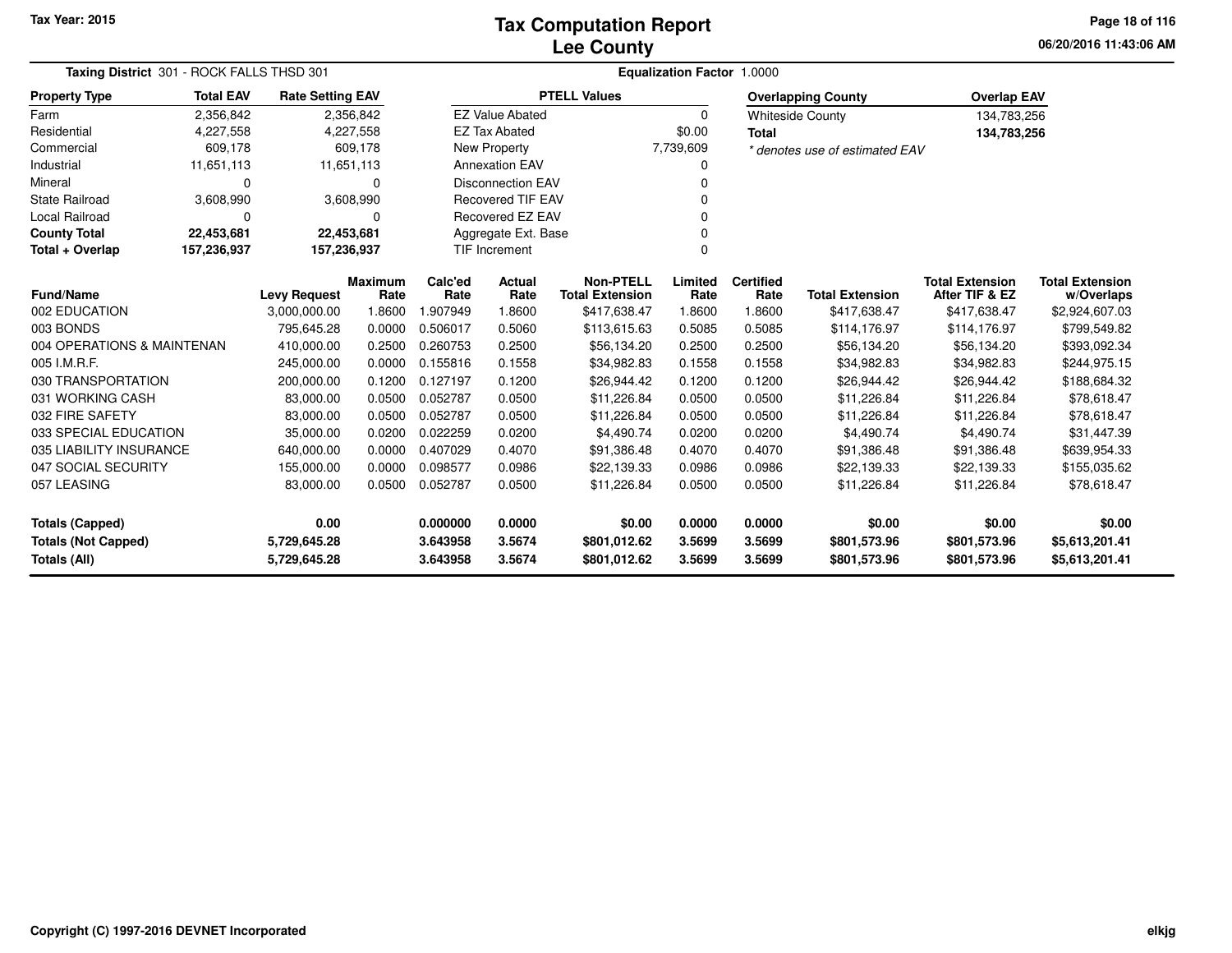**06/20/2016 11:43:06 AM Page 19 of 116**

| Taxing District 303 - LAMOILLE CUSD 303                                    |                  |                         |                      |                  | <b>Equalization Factor 1.0000</b> |                                            |                  |                            |                                |                                          |                                      |  |  |
|----------------------------------------------------------------------------|------------------|-------------------------|----------------------|------------------|-----------------------------------|--------------------------------------------|------------------|----------------------------|--------------------------------|------------------------------------------|--------------------------------------|--|--|
| <b>Property Type</b>                                                       | <b>Total EAV</b> | <b>Rate Setting EAV</b> |                      |                  |                                   | <b>PTELL Values</b>                        |                  |                            | <b>Overlapping County</b>      | <b>Overlap EAV</b>                       |                                      |  |  |
| Farm                                                                       | 863,368          |                         | 863,368              |                  | <b>EZ Value Abated</b>            |                                            | $\Omega$         | <b>Bureau County</b>       |                                | 39,941,232                               |                                      |  |  |
| Residential                                                                | 60,610           |                         | 60,610               |                  | <b>EZ Tax Abated</b>              |                                            | \$0.00           | <b>Total</b>               |                                | 39,941,232                               |                                      |  |  |
| Commercial                                                                 | 0                |                         | 0                    |                  | <b>New Property</b>               |                                            | 0                |                            | * denotes use of estimated EAV |                                          |                                      |  |  |
| Industrial                                                                 | 0                |                         | ŋ                    |                  | <b>Annexation EAV</b>             |                                            | 0                |                            |                                |                                          |                                      |  |  |
| Mineral                                                                    | 0                |                         | 0                    |                  | <b>Disconnection EAV</b>          |                                            | 0                |                            |                                |                                          |                                      |  |  |
| <b>State Railroad</b>                                                      | $\Omega$         |                         | $\Omega$             |                  | <b>Recovered TIF EAV</b>          |                                            | $\Omega$         |                            |                                |                                          |                                      |  |  |
| <b>Local Railroad</b>                                                      | $\Omega$         |                         | $\Omega$             |                  | Recovered EZ EAV                  |                                            | 0                |                            |                                |                                          |                                      |  |  |
| <b>County Total</b>                                                        | 923,978          |                         | 923,978              |                  | Aggregate Ext. Base               |                                            | 0                |                            |                                |                                          |                                      |  |  |
| Total + Overlap                                                            | 40,865,210       | 40,865,210              |                      |                  | TIF Increment                     |                                            | 0                |                            |                                |                                          |                                      |  |  |
| <b>Fund/Name</b>                                                           |                  | <b>Levy Request</b>     | Maximum<br>Rate      | Calc'ed<br>Rate  | <b>Actual</b><br>Rate             | <b>Non-PTELL</b><br><b>Total Extension</b> | Limited<br>Rate  | <b>Certified</b><br>Rate   | <b>Total Extension</b>         | <b>Total Extension</b><br>After TIF & EZ | <b>Total Extension</b><br>w/Overlaps |  |  |
| 002 EDUCATION                                                              |                  | 1,353,200.00            | 3.3000               | 3.311374         | 3.3000                            | \$30,491.27                                | 3.3000           | 3.3000                     | \$30,491.27                    | \$30,491.27                              | \$1,348,551.93                       |  |  |
| 003 BONDS                                                                  |                  | 150,117.01              | 0.0000               | 0.367347         | 0.3673                            | \$3,393.77                                 | 0.3691           | 0.3691                     | \$3,410.40                     | \$3,410.40                               | \$150,833.49                         |  |  |
| 004 OPERATIONS & MAINTENAN                                                 |                  | 287,000.00              | 0.7000               | 0.702309         | 0.7000                            | \$6,467.85                                 | 0.7000           | 0.7000                     | \$6,467.85                     | \$6,467.85                               | \$286,056.47                         |  |  |
| 005 I.M.R.F.                                                               |                  | 66,000.00               | 0.0000               | 0.161507         | 0.1615                            | \$1,492.22                                 | 0.1615           | 0.1615                     | \$1,492.22                     | \$1,492.22                               | \$65,997.31                          |  |  |
| 030 TRANSPORTATION                                                         |                  | 82,000.00               | 0.2000               | 0.200660         | 0.2000                            | \$1,847.96                                 | 0.2000           | 0.2000                     | \$1,847.96                     | \$1,847.96                               | \$81,730.42                          |  |  |
| 031 WORKING CASH                                                           |                  | 20,500.00               | 0.0500               | 0.050165         | 0.0500                            | \$461.99                                   | 0.0500           | 0.0500                     | \$461.99                       | \$461.99                                 | \$20,432.61                          |  |  |
| 032 FIRE SAFETY                                                            |                  | 20,500.00               | 0.0500               | 0.050165         | 0.0500                            | \$461.99                                   | 0.0500           | 0.0500                     | \$461.99                       | \$461.99                                 | \$20,432.61                          |  |  |
| 033 SPECIAL EDUCATION                                                      |                  | 16,400.00               | 0.0400               | 0.040132         | 0.0400                            | \$369.59                                   | 0.0400           | 0.0400                     | \$369.59                       | \$369.59                                 | \$16,346.08                          |  |  |
| 035 LIABILITY INSURANCE                                                    |                  | 200,000.00              | 0.0000               | 0.489414         | 0.4894                            | \$4,521.95                                 | 0.4894           | 0.4894                     | \$4,521.95                     | \$4,521.95                               | \$199,994.34                         |  |  |
| 047 SOCIAL SECURITY                                                        |                  | 85,000.00               | 0.0000               | 0.208001         | 0.2080                            | \$1,921.87                                 | 0.2080           | 0.2080                     | \$1,921.87                     | \$1,921.87                               | \$84,999.64                          |  |  |
| 057 LEASING                                                                |                  | 20,500.00               | 0.0500               | 0.050165         | 0.0500                            | \$461.99                                   | 0.0500           | 0.0500                     | \$461.99                       | \$461.99                                 | \$20,432.61                          |  |  |
| <b>Totals (Capped)</b>                                                     |                  | 0.00                    |                      | 0.000000         | 0.0000                            | \$0.00                                     | 0.0000           | 0.0000                     | \$0.00                         | \$0.00                                   | \$0.00                               |  |  |
| <b>Totals (Not Capped)</b><br>2,301,217.01<br>Totals (All)<br>2,301,217.01 |                  |                         | 5.631239<br>5.631239 | 5.6162<br>5.6162 | \$51,892.45<br>\$51,892.45        | 5.6180<br>5.6180                           | 5.6180<br>5.6180 | \$51,909.08<br>\$51,909.08 | \$51,909.08<br>\$51,909.08     | \$2,295,807.51<br>\$2,295,807.51         |                                      |  |  |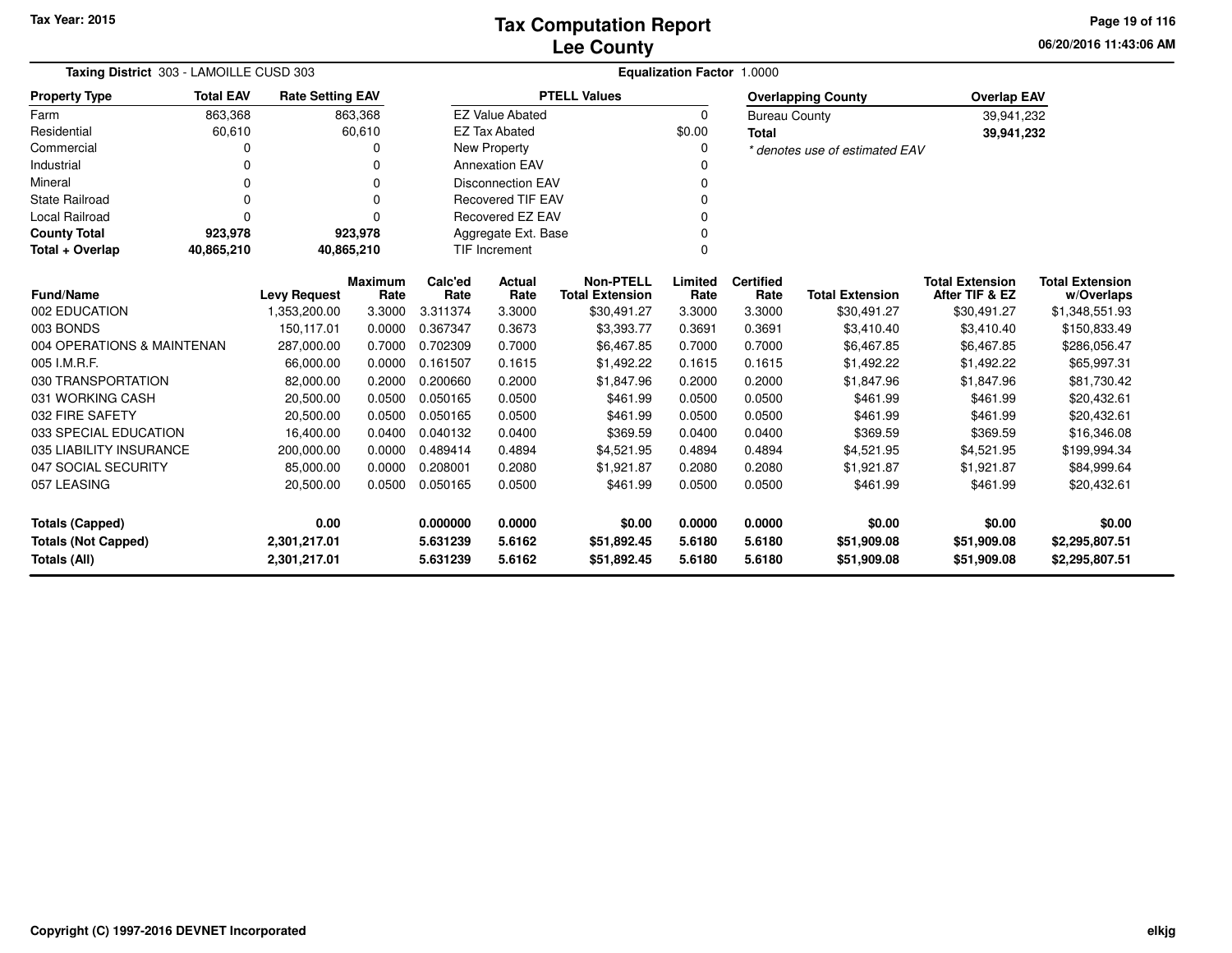**06/20/2016 11:43:06 AM Page 20 of 116**

| Taxing District 340 - BUREAU VALLEY CUSD 340                               |                                  |                         |                 | <b>Equalization Factor 1.0000</b> |                           |                                            |                  |                          |                                |                                          |                                      |  |  |
|----------------------------------------------------------------------------|----------------------------------|-------------------------|-----------------|-----------------------------------|---------------------------|--------------------------------------------|------------------|--------------------------|--------------------------------|------------------------------------------|--------------------------------------|--|--|
| <b>Property Type</b>                                                       | <b>Total EAV</b>                 | <b>Rate Setting EAV</b> |                 |                                   |                           | <b>PTELL Values</b>                        |                  |                          | <b>Overlapping County</b>      | <b>Overlap EAV</b>                       |                                      |  |  |
| Farm                                                                       | 7,081,363                        |                         | 7,081,363       |                                   | <b>EZ Value Abated</b>    |                                            | 0                | <b>Bureau County</b>     |                                | 119,902,018                              |                                      |  |  |
| Residential                                                                | 891,188                          |                         | 891,188         |                                   | <b>EZ Tax Abated</b>      |                                            | \$0.00           |                          | <b>Whiteside County</b>        | 1,291,556                                |                                      |  |  |
| Commercial                                                                 | 0                                |                         | 0               |                                   | New Property              |                                            | 114,936          | <b>Total</b>             |                                | 121,193,574                              |                                      |  |  |
| Industrial                                                                 | 814                              |                         | 814             |                                   | <b>Annexation EAV</b>     |                                            | 31,867           |                          | * denotes use of estimated EAV |                                          |                                      |  |  |
| Mineral                                                                    | 0                                |                         | $\Omega$        |                                   | <b>Disconnection EAV</b>  |                                            | 0                |                          |                                |                                          |                                      |  |  |
| State Railroad                                                             | 265,425                          |                         | 265,425         |                                   | <b>Recovered TIF EAV</b>  |                                            | U                |                          |                                |                                          |                                      |  |  |
| Local Railroad                                                             | 0                                |                         | $\Omega$        |                                   | <b>Recovered EZ EAV</b>   |                                            |                  |                          |                                |                                          |                                      |  |  |
| <b>County Total</b>                                                        | 8,238,790                        |                         | 8,238,790       |                                   | Aggregate Ext. Base       |                                            |                  |                          |                                |                                          |                                      |  |  |
| Total + Overlap                                                            | 129,432,364                      | 129,432,364             |                 |                                   | <b>TIF Increment</b><br>0 |                                            |                  |                          |                                |                                          |                                      |  |  |
|                                                                            | Fund/Name<br><b>Levy Request</b> |                         | Maximum<br>Rate | Calc'ed<br>Rate                   | <b>Actual</b><br>Rate     | <b>Non-PTELL</b><br><b>Total Extension</b> | Limited<br>Rate  | <b>Certified</b><br>Rate | <b>Total Extension</b>         | <b>Total Extension</b><br>After TIF & EZ | <b>Total Extension</b><br>w/Overlaps |  |  |
| 002 EDUCATION                                                              |                                  | 3,547,500.00            | 2.7500          | 2.740814                          | 2.7408                    | \$225,808.76                               | 2.7408           | 2.7408                   | \$225,808.76                   | \$225,808.76                             | \$3,547,482.23                       |  |  |
| 003 BONDS                                                                  |                                  | 1,290,933.00            | 0.0000          | 0.997380                          | 0.9974                    | \$82,173.69                                | 1.0024           | 1.0024                   | \$82,585.63                    | \$82,585.63                              | \$1,297,430.02                       |  |  |
| 004 OPERATIONS & MAINTENAN                                                 |                                  | 645,000.00              | 0.5000          | 0.498330                          | 0.4983                    | \$41,053.89                                | 0.4983           | 0.4983                   | \$41,053.89                    | \$41,053.89                              | \$644,961.47                         |  |  |
| 005 I.M.R.F.                                                               |                                  | 200,000.00              | 0.0000          | 0.154521                          | 0.1545                    | \$12,728.93                                | 0.1545           | 0.1545                   | \$12,728.93                    | \$12,728.93                              | \$199,973.00                         |  |  |
| 030 TRANSPORTATION                                                         |                                  | 322,500.00              | 0.2500          | 0.249165                          | 0.2492                    | \$20,531.06                                | 0.2492           | 0.2492                   | \$20,531.06                    | \$20,531.06                              | \$322,545.45                         |  |  |
| 031 WORKING CASH                                                           |                                  | 64,500.00               | 0.0500          | 0.049833                          | 0.0498                    | \$4,102.92                                 | 0.0498           | 0.0498                   | \$4,102.92                     | \$4,102.92                               | \$64,457.32                          |  |  |
| 032 FIRE SAFETY                                                            |                                  | 0.00                    | 0.0500          | 0.000000                          | 0.0000                    | \$0.00                                     | 0.0000           | 0.0000                   | \$0.00                         | \$0.00                                   | \$0.00                               |  |  |
| 033 SPECIAL EDUCATION                                                      |                                  | 51,600.00               | 0.0400          | 0.039866                          | 0.0399                    | \$3,287.28                                 | 0.0399           | 0.0399                   | \$3,287.28                     | \$3,287.28                               | \$51,643.51                          |  |  |
| 035 LIABILITY INSURANCE                                                    |                                  | 1,250,000.00            | 0.0000          | 0.965755                          | 0.9658                    | \$79,570.23                                | 0.9658           | 0.9658                   | \$79,570.23                    | \$79,570.23                              | \$1,250,057.77                       |  |  |
| 047 SOCIAL SECURITY                                                        |                                  | 230,000.00              | 0.0000          | 0.177699                          | 0.1777                    | \$14,640.33                                | 0.1777           | 0.1777                   | \$14,640.33                    | \$14,640.33                              | \$230,001.31                         |  |  |
| 057 LEASING                                                                |                                  | 64,500.00               | 0.0500          | 0.049833                          | 0.0498                    | \$4,102.92                                 | 0.0498           | 0.0498                   | \$4,102.92                     | \$4,102.92                               | \$64,457.32                          |  |  |
| 0.00<br><b>Totals (Capped)</b>                                             |                                  |                         | 0.000000        | 0.0000                            | \$0.00                    | 0.0000                                     | 0.0000           | \$0.00                   | \$0.00                         | \$0.00                                   |                                      |  |  |
| <b>Totals (Not Capped)</b><br>7,666,533.00<br>Totals (All)<br>7,666,533.00 |                                  |                         |                 | 5.923196<br>5.923196              | 5.9232<br>5.9232          | \$488,000.01<br>\$488,000.01               | 5.9282<br>5.9282 | 5.9282<br>5.9282         | \$488,411.95<br>\$488,411.95   | \$488,411.95<br>\$488,411.95             | \$7,673,009.40<br>\$7,673,009.40     |  |  |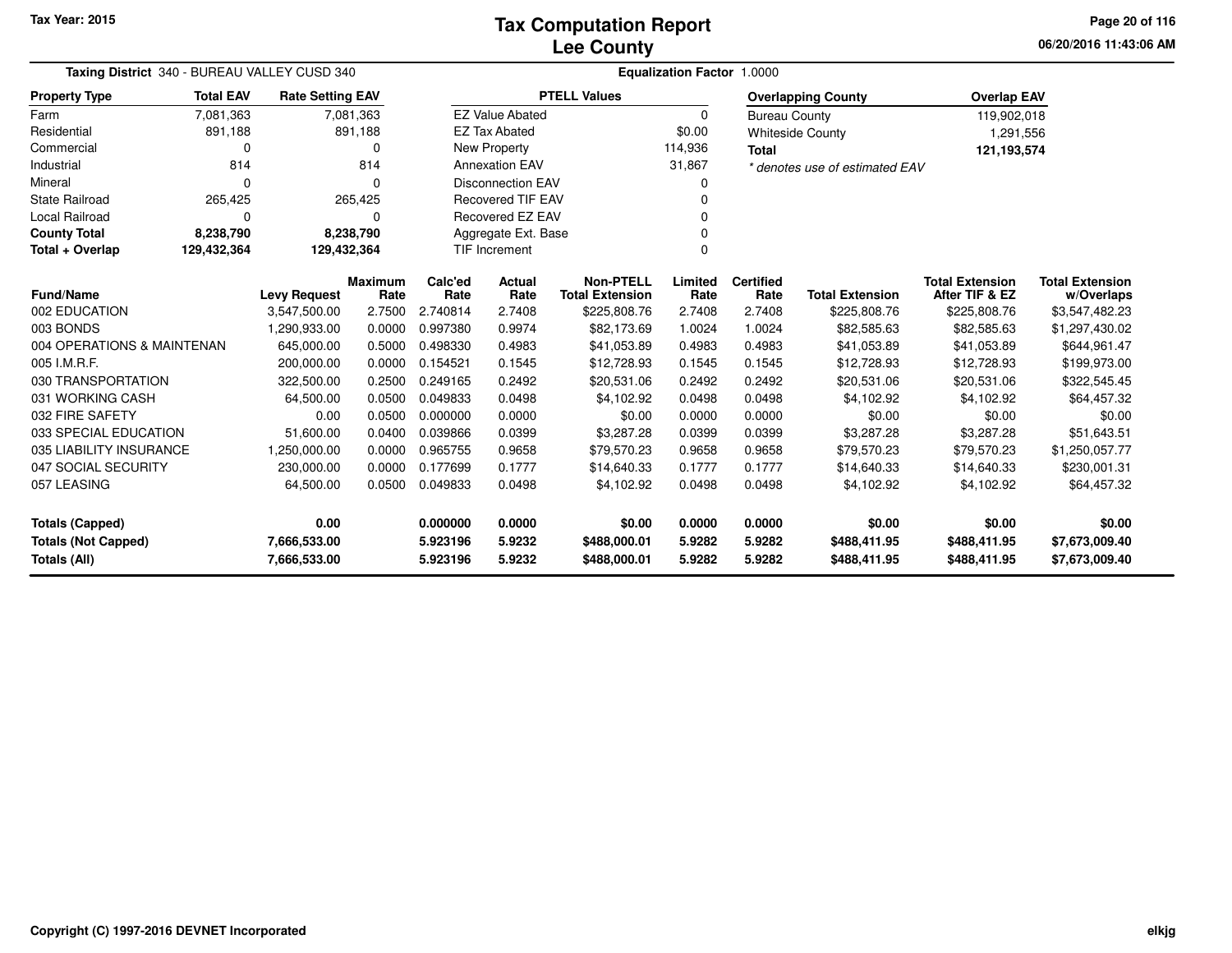## **Lee CountyTax Computation Report**

**06/20/2016 11:43:06 AM Page 21 of 116**

| <b>Taxing District</b> 425 - INDIAN CREEK CUSD 425                                                                        |                  |                         |                                  | <b>Equalization Factor 1.0000</b> |                                             |                                            |                            |                                             |                                             |                                                  |                                      |  |
|---------------------------------------------------------------------------------------------------------------------------|------------------|-------------------------|----------------------------------|-----------------------------------|---------------------------------------------|--------------------------------------------|----------------------------|---------------------------------------------|---------------------------------------------|--------------------------------------------------|--------------------------------------|--|
| <b>Property Type</b>                                                                                                      | <b>Total EAV</b> | <b>Rate Setting EAV</b> |                                  |                                   |                                             | <b>PTELL Values</b>                        |                            |                                             | <b>Overlapping County</b>                   | <b>Overlap EAV</b>                               |                                      |  |
| Farm                                                                                                                      | 7,615,928        |                         | 7,615,928                        |                                   | <b>EZ Value Abated</b>                      |                                            | $\Omega$                   | DeKalb County                               |                                             | 138,096,874                                      |                                      |  |
| Residential                                                                                                               | 5,951,187        |                         | 5,951,187                        |                                   | <b>EZ Tax Abated</b>                        |                                            | \$0.00                     | LaSalle County                              |                                             | $*18,311$                                        |                                      |  |
| Commercial                                                                                                                | 557,367          |                         | 557,367                          |                                   | New Property                                |                                            | 244,345                    | <b>Total</b>                                |                                             | 138,115,185                                      |                                      |  |
| Industrial                                                                                                                | 78,547           |                         | 78,547                           |                                   | <b>Annexation EAV</b>                       |                                            | $\Omega$                   |                                             | * denotes use of estimated EAV              |                                                  |                                      |  |
| Mineral                                                                                                                   | 1,842,940        |                         | 1,842,940                        |                                   | <b>Disconnection EAV</b>                    |                                            |                            |                                             |                                             |                                                  |                                      |  |
| <b>State Railroad</b>                                                                                                     | 351,229          |                         | 351,229                          |                                   | <b>Recovered TIF EAV</b>                    |                                            |                            |                                             |                                             |                                                  |                                      |  |
| Local Railroad                                                                                                            | $\Omega$         |                         | 0                                |                                   | Recovered EZ EAV                            |                                            |                            |                                             |                                             |                                                  |                                      |  |
| <b>County Total</b>                                                                                                       | 16,397,198       |                         | 16,397,198                       |                                   | Aggregate Ext. Base                         |                                            | 8,116,878                  |                                             |                                             |                                                  |                                      |  |
| Total + Overlap                                                                                                           | 154,512,383      | 154,512,383             |                                  |                                   | TIF Increment                               |                                            | $\Omega$                   |                                             |                                             |                                                  |                                      |  |
| Fund/Name                                                                                                                 |                  | <b>Levy Request</b>     | Maximum<br>Rate                  | Calc'ed<br>Rate                   | <b>Actual</b><br>Rate                       | <b>Non-PTELL</b><br><b>Total Extension</b> | Limited<br>Rate            | <b>Certified</b><br>Rate                    | <b>Total Extension</b>                      | <b>Total Extension</b><br>After TIF & EZ         | <b>Total Extension</b><br>w/Overlaps |  |
| 002 EDUCATION                                                                                                             |                  | 6,000,000.00            | 4.0000                           | 3.883184                          | 3.8832                                      | \$636,735.99                               | 3.7710                     | 3.7710                                      | \$618,338.34                                | \$618,338.34                                     | \$5,826,661.96                       |  |
| 003 BONDS                                                                                                                 |                  | 527,293.00              | 0.0000                           | 0.341263                          | 0.3413                                      | \$55,963.64                                | 0.3430                     | 0.3430                                      | \$56,242.39                                 | \$56,242.39                                      | \$529,977.47                         |  |
| 004 OPERATIONS & MAINTENAN                                                                                                |                  | 800,000.00              | 0.7500                           | 0.517758                          | 0.5178                                      | \$84,904.69                                | 0.5029                     | 0.5029                                      | \$82,461.51                                 | \$82,461.51                                      | \$777,042.77                         |  |
| 005 I.M.R.F.                                                                                                              |                  | 105,000.00              | 0.0000                           | 0.067956                          | 0.0680                                      | \$11,150.09                                | 0.0660                     | 0.0660                                      | \$10,822.15                                 | \$10,822.15                                      | \$101,978.17                         |  |
| 030 TRANSPORTATION                                                                                                        |                  | 420,000.00              | 0.0000                           | 0.271823                          | 0.2718                                      | \$44,567.58                                | 0.2640                     | 0.2640                                      | \$43,288.60                                 | \$43,288.60                                      | \$407,912.69                         |  |
| 031 WORKING CASH                                                                                                          |                  | 0.00                    | 0.0500                           | 0.000000                          | 0.0000                                      | \$0.00                                     | 0.0000                     | 0.0000                                      | \$0.00                                      | \$0.00                                           | \$0.00                               |  |
| 032 FIRE SAFETY                                                                                                           |                  | 67,000.00               | 0.1000                           | 0.043362                          | 0.0434                                      | \$7,116.38                                 | 0.0422                     | 0.0422                                      | \$6,919.62                                  | \$6,919.62                                       | \$65,204.23                          |  |
| 033 SPECIAL EDUCATION                                                                                                     |                  | 850,000.00              | 0.8000                           | 0.550118                          | 0.5501                                      | \$90,200.99                                | 0.5343                     | 0.5343                                      | \$87,610.23                                 | \$87,610.23                                      | \$825,559.66                         |  |
| 035 LIABILITY INSURANCE                                                                                                   |                  | 130,000.00              | 0.0000                           | 0.084136                          | 0.0841                                      | \$13,790.04                                | 0.0817                     | 0.0817                                      | \$13,396.51                                 | \$13,396.51                                      | \$126,236.62                         |  |
| 047 SOCIAL SECURITY                                                                                                       |                  | 150,000.00              | 0.0000                           | 0.097080                          | 0.0971                                      | \$15,921.68                                | 0.0943                     | 0.0943                                      | \$15,462.56                                 | \$15,462.56                                      | \$145,705.18                         |  |
| 057 LEASING                                                                                                               |                  | 0.00                    | 0.1000                           | 0.000000                          | 0.0000                                      | \$0.00                                     | 0.0000                     | 0.0000                                      | \$0.00                                      | \$0.00                                           | \$0.00                               |  |
| <b>Totals (Capped)</b><br>8,522,000.00<br><b>Totals (Not Capped)</b><br>527,293.00<br><b>Totals (All)</b><br>9,049,293.00 |                  |                         | 5.515417<br>0.341263<br>5.856680 | 5.5155<br>0.3413<br>5.8568        | \$904,387.44<br>\$55,963.64<br>\$960,351.08 | 5.3564<br>0.3430<br>5.6994                 | 5.3564<br>0.3430<br>5.6994 | \$878,299.52<br>\$56,242.39<br>\$934,541.91 | \$878,299.52<br>\$56,242.39<br>\$934,541.91 | \$8,276,301.28<br>\$529,977.47<br>\$8,806,278.75 |                                      |  |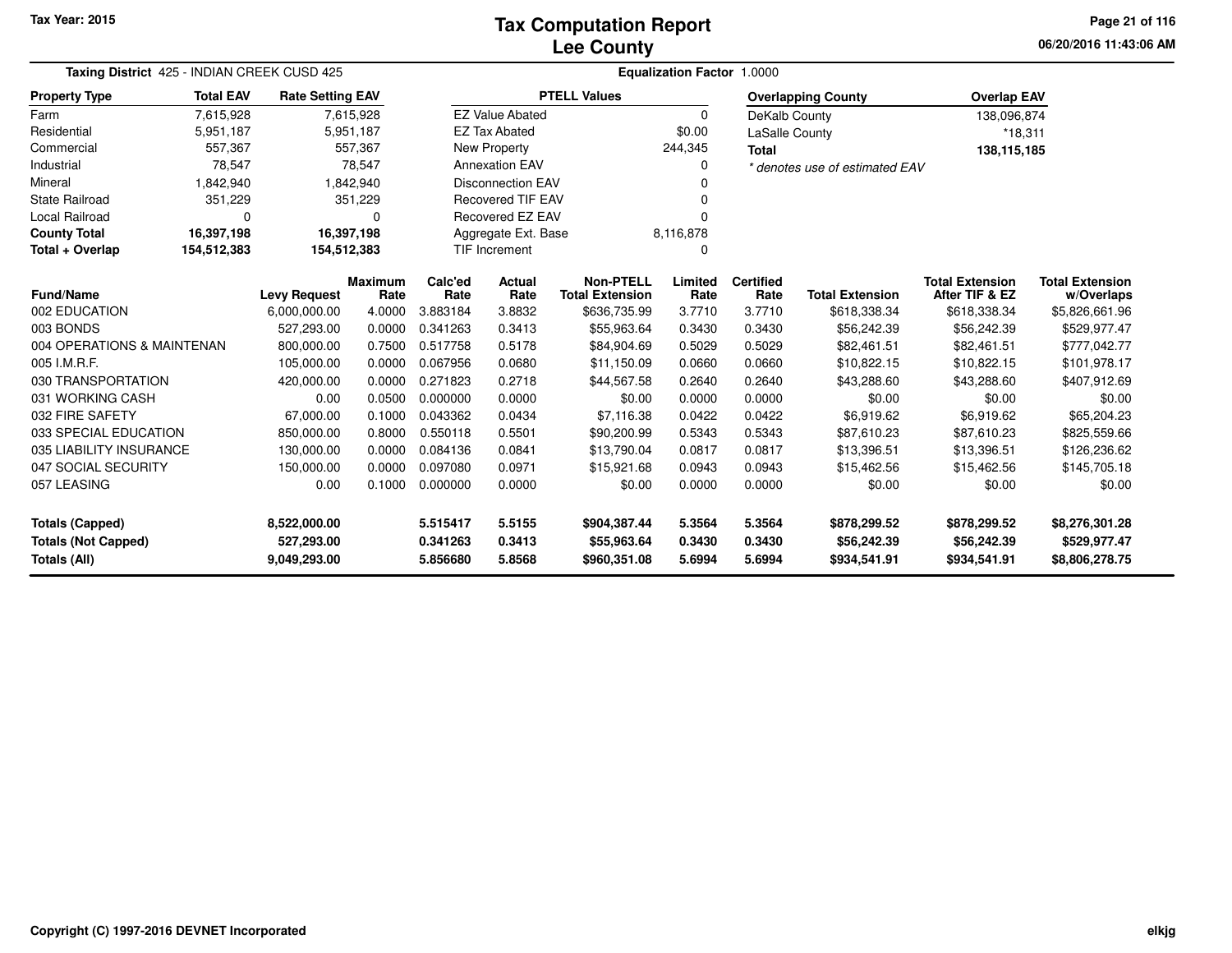**06/20/2016 11:43:06 AM Page 22 of 116**

| <b>Taxing District</b> 505 - OHIO HIGH CHSD 505   | <b>Equalization Factor 1.0000</b> |                              |                        |                      |                               |                                            |                  |                          |                                |                                          |                                      |
|---------------------------------------------------|-----------------------------------|------------------------------|------------------------|----------------------|-------------------------------|--------------------------------------------|------------------|--------------------------|--------------------------------|------------------------------------------|--------------------------------------|
| <b>Property Type</b>                              | <b>Total EAV</b>                  | <b>Rate Setting EAV</b>      |                        |                      |                               | <b>PTELL Values</b>                        |                  |                          | <b>Overlapping County</b>      | <b>Overlap EAV</b>                       |                                      |
| Farm                                              | 3,003,941                         |                              | 3,003,941              |                      | <b>EZ Value Abated</b>        |                                            | 0                | <b>Bureau County</b>     |                                | 25,056,347                               |                                      |
| Residential                                       | 502,586                           |                              | 502,586                |                      | <b>EZ Tax Abated</b>          |                                            | \$0.00           | <b>Total</b>             |                                | 25,056,347                               |                                      |
| Commercial                                        | 0                                 |                              | 0                      |                      | New Property                  |                                            | 7,285            |                          | * denotes use of estimated EAV |                                          |                                      |
| Industrial                                        | 141,867                           |                              | 141,867                |                      | <b>Annexation EAV</b>         |                                            | n                |                          |                                |                                          |                                      |
| Mineral                                           | 5,171,963                         |                              | 5,171,963              |                      | <b>Disconnection EAV</b>      |                                            |                  |                          |                                |                                          |                                      |
| <b>State Railroad</b>                             | 0                                 |                              | 0                      |                      | <b>Recovered TIF EAV</b><br>O |                                            |                  |                          |                                |                                          |                                      |
| Local Railroad                                    | $\Omega$                          |                              | 0                      |                      | Recovered EZ EAV              |                                            |                  |                          |                                |                                          |                                      |
| <b>County Total</b>                               | 8,820,357                         |                              | 8,820,357              |                      | Aggregate Ext. Base           |                                            | O                |                          |                                |                                          |                                      |
| Total + Overlap                                   | 33,876,704<br>33,876,704          |                              |                        |                      | <b>TIF Increment</b>          |                                            | $\Omega$         |                          |                                |                                          |                                      |
| <b>Fund/Name</b>                                  |                                   | <b>Levy Request</b>          | <b>Maximum</b><br>Rate | Calc'ed<br>Rate      | Actual<br>Rate                | <b>Non-PTELL</b><br><b>Total Extension</b> | Limited<br>Rate  | <b>Certified</b><br>Rate | <b>Total Extension</b>         | <b>Total Extension</b><br>After TIF & EZ | <b>Total Extension</b><br>w/Overlaps |
| 002 EDUCATION                                     |                                   | 708,975.00                   | 2.9500                 | 2.092810             | 2.0928                        | \$184,592.43                               | 2.0928           | 2.0928                   | \$184,592.43                   | \$184,592.43                             | \$708,971.66                         |
| 003 BONDS                                         |                                   | 0.00                         | 0.0000                 | 0.000000             | 0.0000                        | \$0.00                                     | 0.0000           | 0.0000                   | \$0.00                         | \$0.00                                   | \$0.00                               |
| 004 OPERATIONS & MAINTENAN                        |                                   | 127,650.00                   | 0.3700                 | 0.376808             | 0.3700                        | \$32,635.32                                | 0.3700           | 0.3700                   | \$32,635.32                    | \$32,635.32                              | \$125,343.80                         |
| 005 I.M.R.F.                                      |                                   | 14,756.00                    | 0.0000                 | 0.043558             | 0.0436                        | \$3,845.68                                 | 0.0436           | 0.0436                   | \$3,845.68                     | \$3,845.68                               | \$14,770.24                          |
| 030 TRANSPORTATION                                |                                   | 41,400.00                    | 0.1200                 | 0.122208             | 0.1200                        | \$10,584.43                                | 0.1200           | 0.1200                   | \$10,584.43                    | \$10,584.43                              | \$40,652.04                          |
| 031 WORKING CASH                                  |                                   | 17,250.00                    | 0.0500                 | 0.050920             | 0.0500                        | \$4,410.18                                 | 0.0500           | 0.0500                   | \$4,410.18                     | \$4,410.18                               | \$16,938.35                          |
| 032 FIRE SAFETY                                   |                                   | 17,250.00                    | 0.0500                 | 0.050920             | 0.0500                        | \$4,410.18                                 | 0.0500           | 0.0500                   | \$4,410.18                     | \$4,410.18                               | \$16,938.35                          |
| 033 SPECIAL EDUCATION                             |                                   | 6,900.00                     | 0.0200                 | 0.020368             | 0.0200                        | \$1,764.07                                 | 0.0200           | 0.0200                   | \$1,764.07                     | \$1,764.07                               | \$6,775.34                           |
| 035 LIABILITY INSURANCE                           |                                   | 47,491.00                    | 0.0000                 | 0.140188             | 0.1402                        | \$12,366.14                                | 0.1402           | 0.1402                   | \$12,366.14                    | \$12,366.14                              | \$47,495.14                          |
| 047 SOCIAL SECURITY                               |                                   | 18,420.00                    | 0.0000                 | 0.054374             | 0.0544                        | \$4,798.27                                 | 0.0544           | 0.0544                   | \$4,798.27                     | \$4,798.27                               | \$18,428.93                          |
| 057 LEASING                                       |                                   | 17,250.00                    | 0.0500                 | 0.050920             | 0.0500                        | \$4,410.18                                 | 0.0500           | 0.0500                   | \$4,410.18                     | \$4,410.18                               | \$16,938.35                          |
| <b>Totals (Capped)</b>                            |                                   | 0.00                         |                        | 0.000000             | 0.0000                        | \$0.00                                     | 0.0000           | 0.0000                   | \$0.00                         | \$0.00                                   | \$0.00                               |
| <b>Totals (Not Capped)</b><br><b>Totals (All)</b> |                                   | 1,017,342.00<br>1,017,342.00 |                        | 3.003074<br>3.003074 | 2.9910<br>2.9910              | \$263,816.88<br>\$263,816.88               | 2.9910<br>2.9910 | 2.9910<br>2.9910         | \$263,816.88<br>\$263,816.88   | \$263,816.88<br>\$263,816.88             | \$1,013,252.20<br>\$1,013,252.20     |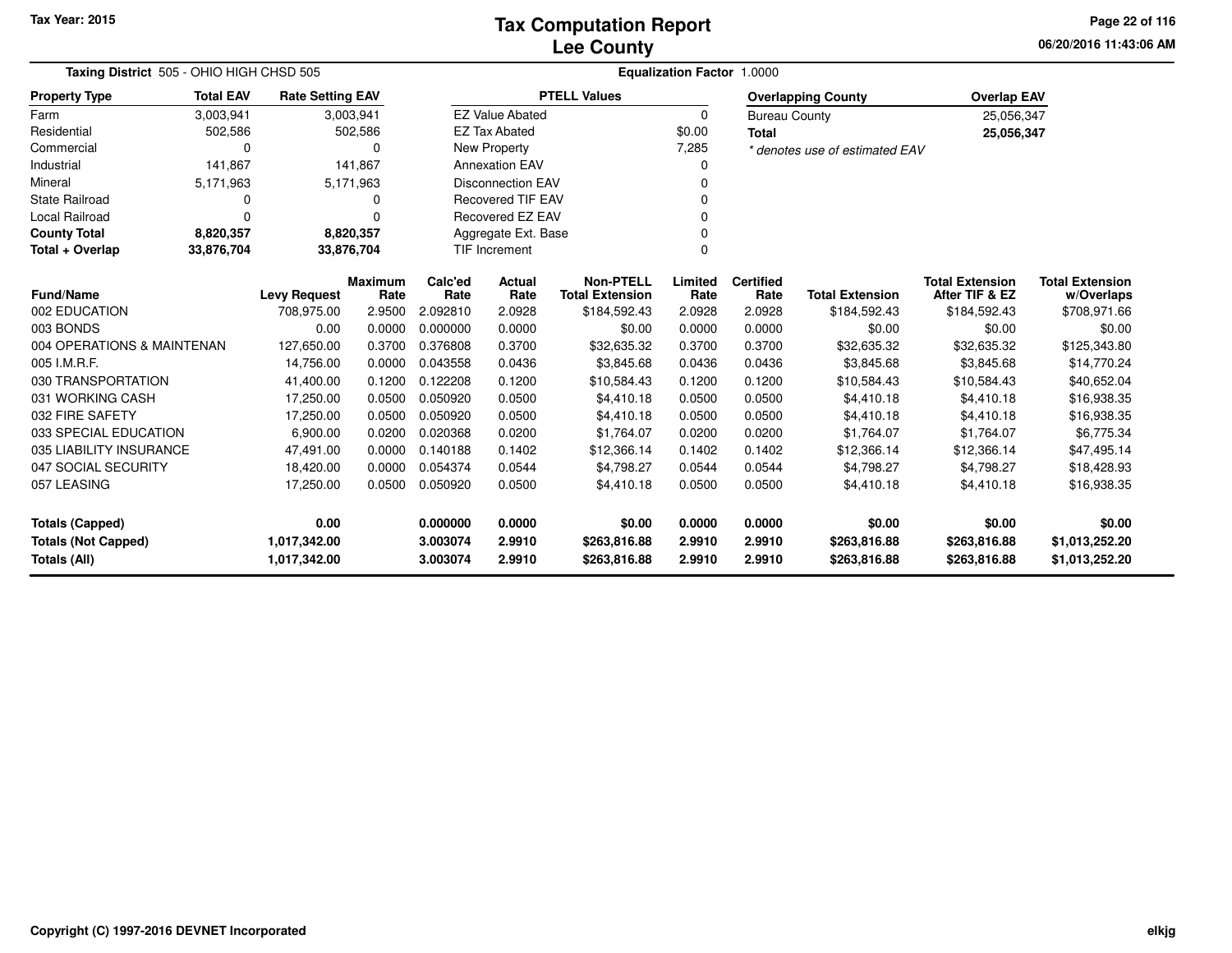## **Lee CountyTax Computation Report**

**06/20/2016 11:43:06 AMPage 23 of 116**

| Taxing District 506 - SVCC SCHOOL DIST 506 |                                |                         |                        |                     |                          |                                            |                 |                          |                                |                                          |                                      |  |
|--------------------------------------------|--------------------------------|-------------------------|------------------------|---------------------|--------------------------|--------------------------------------------|-----------------|--------------------------|--------------------------------|------------------------------------------|--------------------------------------|--|
| <b>Property Type</b>                       | <b>Total EAV</b>               | <b>Rate Setting EAV</b> |                        |                     |                          | <b>PTELL Values</b>                        |                 |                          | <b>Overlapping County</b>      | <b>Overlap EAV</b>                       |                                      |  |
| Farm                                       | 126,682,155                    | 126,682,128             |                        |                     | <b>EZ Value Abated</b>   |                                            | $\Omega$        | <b>Bureau County</b>     |                                | 91,772,212                               |                                      |  |
| Residential                                | 296,814,498                    | 296,002,817             |                        |                     | <b>EZ Tax Abated</b>     |                                            | \$0.00          | Carroll County           |                                | 83,829,049                               |                                      |  |
| Commercial                                 | 76,769,794                     | 73,995,001              |                        |                     | New Property             |                                            | 12,401,729      | Henry County             |                                | 3,424,071                                |                                      |  |
| Industrial                                 | 65,227,699                     | 65,227,699              |                        |                     | <b>Annexation EAV</b>    |                                            | $\Omega$        | Ogle County              |                                | 112,968,848                              |                                      |  |
| Mineral                                    | 17,375,886                     | 17,375,886              |                        |                     | <b>Disconnection EAV</b> |                                            | 0               |                          | <b>Whiteside County</b>        | 725,603,166                              |                                      |  |
| State Railroad                             | 10,710,189                     | 10,710,189              |                        |                     | <b>Recovered TIF EAV</b> |                                            | 0               | <b>Total</b>             |                                | 1,017,597,346                            |                                      |  |
| <b>Local Railroad</b>                      | 4,700                          |                         | 4.700                  |                     | Recovered EZ EAV         |                                            | 0               |                          | * denotes use of estimated EAV |                                          |                                      |  |
| <b>County Total</b>                        | 593,584,921                    | 589,998,420             |                        | Aggregate Ext. Base |                          |                                            |                 |                          |                                |                                          |                                      |  |
| Total + Overlap                            | 1,611,182,267<br>1,607,595,766 |                         |                        |                     | TIF Increment            |                                            | 3,586,501       |                          |                                |                                          |                                      |  |
| Fund/Name                                  |                                | <b>Levy Request</b>     | <b>Maximum</b><br>Rate | Calc'ed<br>Rate     | Actual<br>Rate           | <b>Non-PTELL</b><br><b>Total Extension</b> | Limited<br>Rate | <b>Certified</b><br>Rate | <b>Total Extension</b>         | <b>Total Extension</b><br>After TIF & EZ | <b>Total Extension</b><br>w/Overlaps |  |
| 003 BONDS                                  |                                | 1,046,550.00            | 0.0000                 | 0.065100            | 0.0651                   | \$384,088.97                               | 0.0654          | 0.0654                   | \$388,204.54                   | \$385,858.97                             | \$1,051,367.63                       |  |
| 027 AUDIT                                  |                                | 62,000.00               | 0.0050                 | 0.003857            | 0.0039                   | \$23,009.94                                | 0.0039          | 0.0039                   | \$23,149.81                    | \$23,009.94                              | \$62,696.23                          |  |
| 035 LIABILITY INS                          |                                | 310,000.00              | 0.0000                 | 0.019284            | 0.0193                   | \$113,869.70                               | 0.0193          | 0.0193                   | \$114,561.89                   | \$113,869.70                             | \$310,265.98                         |  |
| 047 SOCIAL SECURITY                        |                                | 144,000.00              | 0.0000                 | 0.008958            | 0.0090                   | \$53,099.86                                | 0.0090          | 0.0090                   | \$53,422.64                    | \$53,099.86                              | \$144,683.62                         |  |
| 136 OPERATIONS & MAINTENAN                 |                                | 500,000.00              | 0.0300                 | 0.031102            | 0.0300                   | \$176,999.53                               | 0.0300          | 0.0300                   | \$178,075.48                   | \$176,999.53                             | \$482,278.73                         |  |
| <b>141 FIRE SAFETY</b>                     |                                | 872,795.00              | 0.0500                 | 0.054292            | 0.0500                   | \$294,999.21                               | 0.0500          | 0.0500                   | \$296,792.46                   | \$294,999.21                             | \$803,797.88                         |  |
| <b>159 EDUCATION</b><br>4,000,000.00       |                                |                         | 0.2450                 | 0.248819            | 0.2450                   | \$1,445,496.13                             | 0.2450          | 0.2450                   | \$1,454,283.06                 | \$1,445,496.13                           | \$3,938,609.63                       |  |
| 0.00<br><b>Totals (Capped)</b>             |                                |                         |                        | 0.000000            | 0.0000                   | \$0.00                                     | 0.0000          | 0.0000                   | \$0.00                         | \$0.00                                   | \$0.00                               |  |
| <b>Totals (Not Capped)</b><br>6,935,345.00 |                                |                         |                        | 0.431412            | 0.4223                   | \$2,491,563.34                             | 0.4226          | 0.4226                   | \$2,508,489.88                 | \$2,493,333.34                           | \$6,793,699.70                       |  |
| Totals (All)<br>6,935,345.00               |                                |                         |                        | 0.431412            | 0.4223                   | \$2,491,563.34                             | 0.4226          | 0.4226                   | \$2,508,489.88                 | \$2,493,333.34                           | \$6,793,699.70                       |  |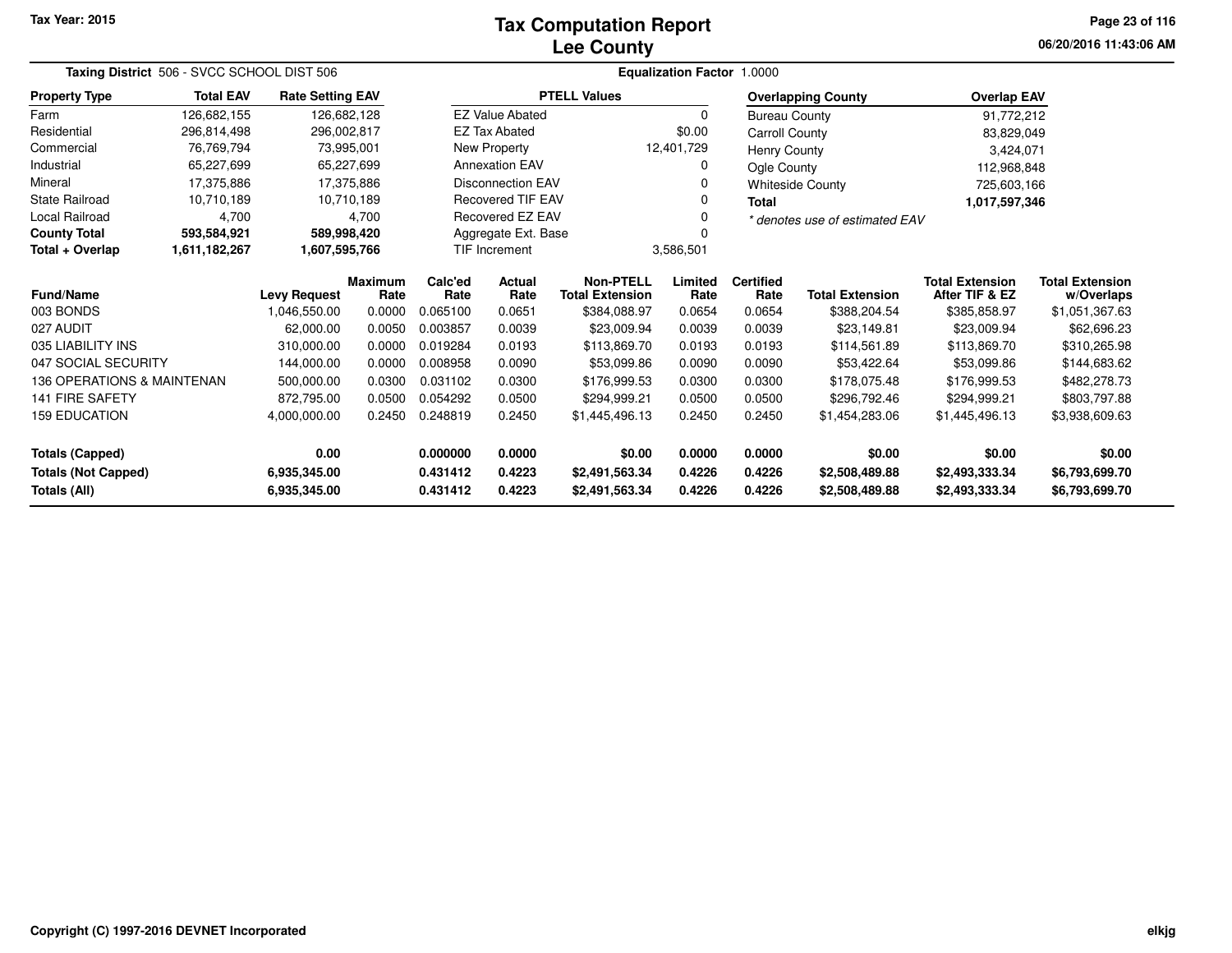## **Lee CountyTax Computation Report**

**06/20/2016 11:43:06 AMPage 24 of 116**

| Taxing District 513 - IVCC SCHOOL DIST 513  |                  |                         |                        |                      |                                                              |                     | <b>Equalization Factor</b> | 1.0000                         |                           |                                          |                                      |
|---------------------------------------------|------------------|-------------------------|------------------------|----------------------|--------------------------------------------------------------|---------------------|----------------------------|--------------------------------|---------------------------|------------------------------------------|--------------------------------------|
| <b>Property Type</b>                        | <b>Total EAV</b> | <b>Rate Setting EAV</b> |                        |                      |                                                              | <b>PTELL Values</b> |                            |                                | <b>Overlapping County</b> | <b>Overlap EAV</b>                       |                                      |
| Farm                                        | 21,674,850       |                         | 21,674,850             |                      | <b>EZ Value Abated</b>                                       |                     | 0                          | <b>Bureau County</b>           |                           | 480,908,216                              |                                      |
| Residential                                 | 8,903,355        |                         | 8,903,355              |                      | <b>EZ Tax Abated</b>                                         |                     | \$0.00                     | DeKalb County                  |                           | 1,921,187                                |                                      |
| Commercial                                  | 1,795,301        |                         | 1,795,301              |                      | New Property                                                 |                     | 583,253                    | <b>Grundy County</b>           |                           | 20,140,050                               |                                      |
| Industrial                                  | 127,988          |                         | 127,988                |                      | <b>Annexation EAV</b>                                        |                     |                            |                                | LaSalle County            | *2,176,290,037                           |                                      |
| Mineral                                     | 13,477,473       |                         | 13,477,473             |                      | <b>Disconnection EAV</b>                                     |                     |                            |                                | Livingston County         | 55,530,475                               |                                      |
| <b>State Railroad</b>                       | 0                |                         | 0                      |                      | <b>Recovered TIF EAV</b>                                     |                     |                            | <b>Marshall County</b>         |                           | 79,594,741                               |                                      |
| Local Railroad                              | 10,490           |                         | 10.490                 | Recovered EZ EAV     |                                                              |                     |                            | <b>Putnam County</b>           |                           | *146,079,575                             |                                      |
| <b>County Total</b>                         | 45,989,457       |                         | 45,989,457             |                      | Aggregate Ext. Base<br>0<br><b>Total</b><br>U                |                     |                            |                                |                           | 2,960,464,281                            |                                      |
| Total + Overlap                             | 3,006,453,738    | 3,006,453,738           |                        | <b>TIF Increment</b> |                                                              |                     |                            | * denotes use of estimated EAV |                           |                                          |                                      |
| <b>Fund/Name</b>                            |                  | <b>Levy Request</b>     | <b>Maximum</b><br>Rate | Calc'ed<br>Rate      | <b>Non-PTELL</b><br>Actual<br><b>Total Extension</b><br>Rate |                     |                            | <b>Certified</b><br>Rate       | <b>Total Extension</b>    | <b>Total Extension</b><br>After TIF & EZ | <b>Total Extension</b><br>w/Overlaps |
| 003 BONDS                                   |                  | 268.313.00              | 0.0000                 | 0.008925             | 0.0089                                                       | \$4,093.06          | 0.0089                     | 0.0089                         | \$4,093.06                | \$4,093.06                               | \$267,574.38                         |
| 027 AUDIT                                   |                  | 35,750.00               | 0.0050                 | 0.001189             | 0.0012                                                       | \$551.87            | 0.0012                     | 0.0012                         | \$551.87                  | \$551.87                                 | \$36,077.44                          |
| 035 LIABILITY INS                           |                  | 315,000.00              | 0.0000                 | 0.010478             | 0.0105                                                       | \$4,828.89          | 0.0105                     | 0.0105                         | \$4,828.89                | \$4,828.89                               | \$315,677.64                         |
| 047 SOCIAL SECURITY                         |                  | 275,000.00              | 0.0000                 | 0.009147             | 0.0091                                                       | \$4,185.04          | 0.0091                     | 0.0091                         | \$4,185.04                | \$4,185.04                               | \$273,587.29                         |
| 136 OPERATIONS & MAINTENAN                  |                  | 1,209,700.00            | 0.0400                 | 0.040237             | 0.0400                                                       | \$18,395.78         | 0.0400                     | 0.0400                         | \$18,395.78               | \$18,395.78                              | \$1,202,581.50                       |
| <b>141 FIRE SAFETY</b>                      |                  | 1.576.454.00            | 0.0500                 | 0.052436             | 0.0500                                                       | \$22,994.73         | 0.0500                     | 0.0500                         | \$22,994.73               | \$22,994.73                              | \$1,503,226.87                       |
| <b>149 ADDITIONAL TAX</b>                   |                  | 3,819,700.00            | 0.1263                 | 0.127050             | 0.1263                                                       | \$58,084.68         | 0.1263                     | 0.1263                         | \$58,084.68               | \$58,084.68                              | \$3,797,151.07                       |
| <b>159 EDUCATION</b>                        |                  | 3,931,600.00            | 0.1300                 | 0.130772             | 0.1300<br>0.1300<br>0.1300<br>\$59,786.29                    |                     |                            | \$59,786.29                    | \$59,786.29               | \$3,908,389.86                           |                                      |
| <b>Totals (Capped)</b><br>0.00              |                  |                         | 0.000000               | 0.0000               | \$0.00                                                       | 0.0000              | 0.0000                     | \$0.00                         | \$0.00                    | \$0.00                                   |                                      |
| <b>Totals (Not Capped)</b><br>11,431,517.00 |                  |                         | 0.380234               | 0.3760               | \$172,920.34                                                 | 0.3760              | 0.3760                     | \$172,920.34                   | \$172,920.34              | \$11,304,266.05                          |                                      |
| Totals (All)<br>11,431,517.00               |                  |                         |                        | 0.380234             | 0.3760                                                       | \$172,920.34        | 0.3760                     | 0.3760                         | \$172,920.34              | \$172,920.34                             | \$11,304,266.05                      |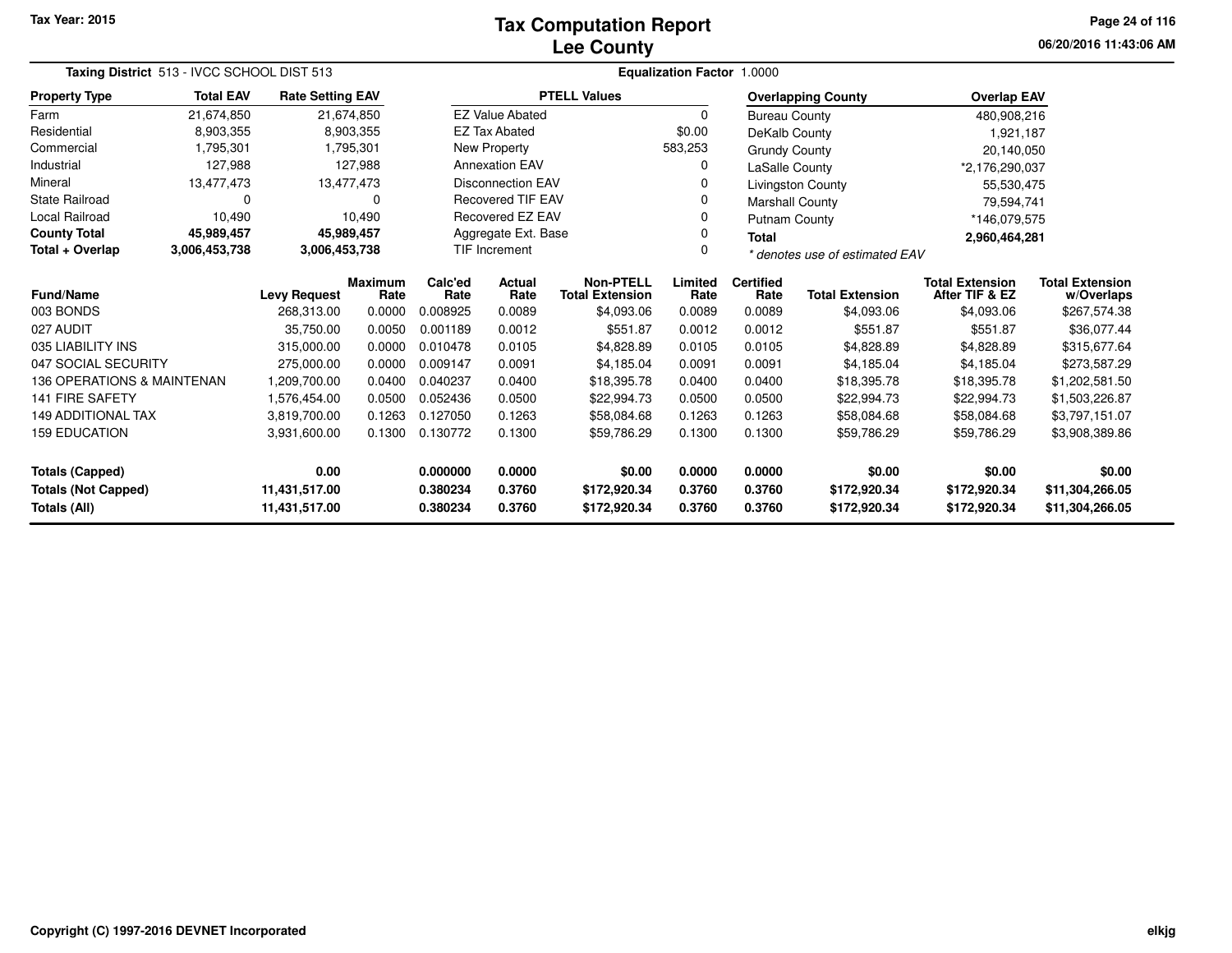## **Lee CountyTax Computation Report**

**06/20/2016 11:43:06 AM Page 25 of 116**

|                            | Taxing District 523 - KISHWAUKEE CC SD 523 |                         |                        |                 |                          |                                            | <b>Equalization Factor 1.0000</b> |                          |                                |                                          |                                      |  |
|----------------------------|--------------------------------------------|-------------------------|------------------------|-----------------|--------------------------|--------------------------------------------|-----------------------------------|--------------------------|--------------------------------|------------------------------------------|--------------------------------------|--|
| <b>Property Type</b>       | <b>Total EAV</b>                           | <b>Rate Setting EAV</b> |                        |                 |                          | <b>PTELL Values</b>                        |                                   |                          | <b>Overlapping County</b>      | <b>Overlap EAV</b>                       |                                      |  |
| Farm                       | 44,235,420                                 | 44,225,246              |                        |                 | <b>EZ Value Abated</b>   |                                            | 0                                 | Boone County             |                                | 5,408,637                                |                                      |  |
| Residential                | 29,210,117                                 | 27,280,522              |                        |                 | <b>EZ Tax Abated</b>     |                                            | \$0.00                            | DeKalb County            |                                | 1,448,378,037                            |                                      |  |
| Commercial                 | 3,349,446                                  |                         | 3,151,286              |                 | New Property             |                                            | 747,884                           | Kane County              |                                | 7,039,304                                |                                      |  |
| Industrial                 | 195,145                                    |                         | 195,145                |                 | <b>Annexation EAV</b>    |                                            | 0                                 | LaSalle County           |                                | $*18,311$                                |                                      |  |
| Mineral                    | 9,176,887                                  |                         | 9,176,887              |                 | <b>Disconnection EAV</b> |                                            | 0                                 | Ogle County              |                                | 388,944,355                              |                                      |  |
| <b>State Railroad</b>      | 1,198,174                                  |                         | 1,198,174              |                 | <b>Recovered TIF EAV</b> |                                            | 0                                 |                          | Winnebago County               | 565,161                                  |                                      |  |
| <b>Local Railroad</b>      | 0                                          |                         | $\Omega$               |                 | Recovered EZ EAV         |                                            | 0                                 | <b>Total</b>             |                                | 1,850,353,805                            |                                      |  |
| <b>County Total</b>        | 87,365,189                                 | 85,227,260              |                        |                 | Aggregate Ext. Base      |                                            | 0                                 |                          | * denotes use of estimated EAV |                                          |                                      |  |
| Total + Overlap            | 1,937,718,994                              | 1,935,581,065           |                        |                 | <b>TIF Increment</b>     |                                            | 2,137,929                         |                          |                                |                                          |                                      |  |
| Fund/Name                  |                                            | <b>Levy Request</b>     | <b>Maximum</b><br>Rate | Calc'ed<br>Rate | Actual<br>Rate           | <b>Non-PTELL</b><br><b>Total Extension</b> | Limited<br>Rate                   | <b>Certified</b><br>Rate | <b>Total Extension</b>         | <b>Total Extension</b><br>After TIF & EZ | <b>Total Extension</b><br>w/Overlaps |  |
| 003 BONDS                  |                                            | 4,254,256.26            | 0.0000                 | 0.219792        | 0.2198                   | \$187,329.52                               | 0.2209                            | 0.2209                   | \$192,989.70                   | \$188,267.02                             | \$4,275,698.57                       |  |
| 027 AUDIT                  |                                            | 102,456.00              | 0.0050                 | 0.005293        | 0.0050                   | \$4,261.36                                 | 0.0050                            | 0.0050                   | \$4,368.26                     | \$4,261.36                               | \$96,779.05                          |  |
| 035 LIABILITY INSURANCE    |                                            | 1,263,277.00            | 0.0000                 | 0.065266        | 0.0653                   | \$55,653.40                                | 0.0653                            | 0.0653                   | \$57,049.47                    | \$55,653.40                              | \$1,263,934.44                       |  |
| 047 SOCIAL SECURITY        |                                            | 246,000.00              | 0.0000                 | 0.012709        | 0.0127                   | \$10,823.86                                | 0.0127                            | 0.0127                   | \$11,095.38                    | \$10,823.86                              | \$245,818.80                         |  |
| 136 OPERATIONS & MAINTENAN |                                            | 1,447,700.00            | 0.0750                 | 0.074794        | 0.0748                   | \$63,749.99                                | 0.0748                            | 0.0748                   | \$65,349.16                    | \$63,749.99                              | \$1,447,814.64                       |  |
| <b>141 FIRE SAFETY</b>     |                                            | 800,000.00              | 0.0500                 | 0.041331        | 0.0413                   | \$35,198.86                                | 0.0413                            | 0.0413                   | \$36,081.82                    | \$35,198.86                              | \$799,394.98                         |  |
| <b>159 EDUCATION</b>       |                                            | 5,537,033.00            | 0.2750                 | 0.286066        | 0.2750                   | \$234,374.97                               | 0.2750                            | 0.2750                   | \$240,254.27                   | \$234,374.97                             | \$5,322,847.93                       |  |
| <b>Totals (Capped)</b>     |                                            | 0.00                    |                        | 0.000000        | 0.0000                   | \$0.00                                     | 0.0000                            | 0.0000                   | \$0.00                         | \$0.00                                   | \$0.00                               |  |
| <b>Totals (Not Capped)</b> |                                            | 13,650,722.26           |                        | 0.705251        | 0.6939                   | \$591,391.96                               | 0.6950                            | 0.6950                   | \$607,188.06                   | \$592,329.46                             | \$13,452,288.41                      |  |
| Totals (All)               |                                            | 13,650,722.26           |                        | 0.705251        | 0.6939                   | \$591,391.96                               | 0.6950                            | 0.6950                   | \$607,188.06                   | \$592,329.46                             | \$13,452,288.41                      |  |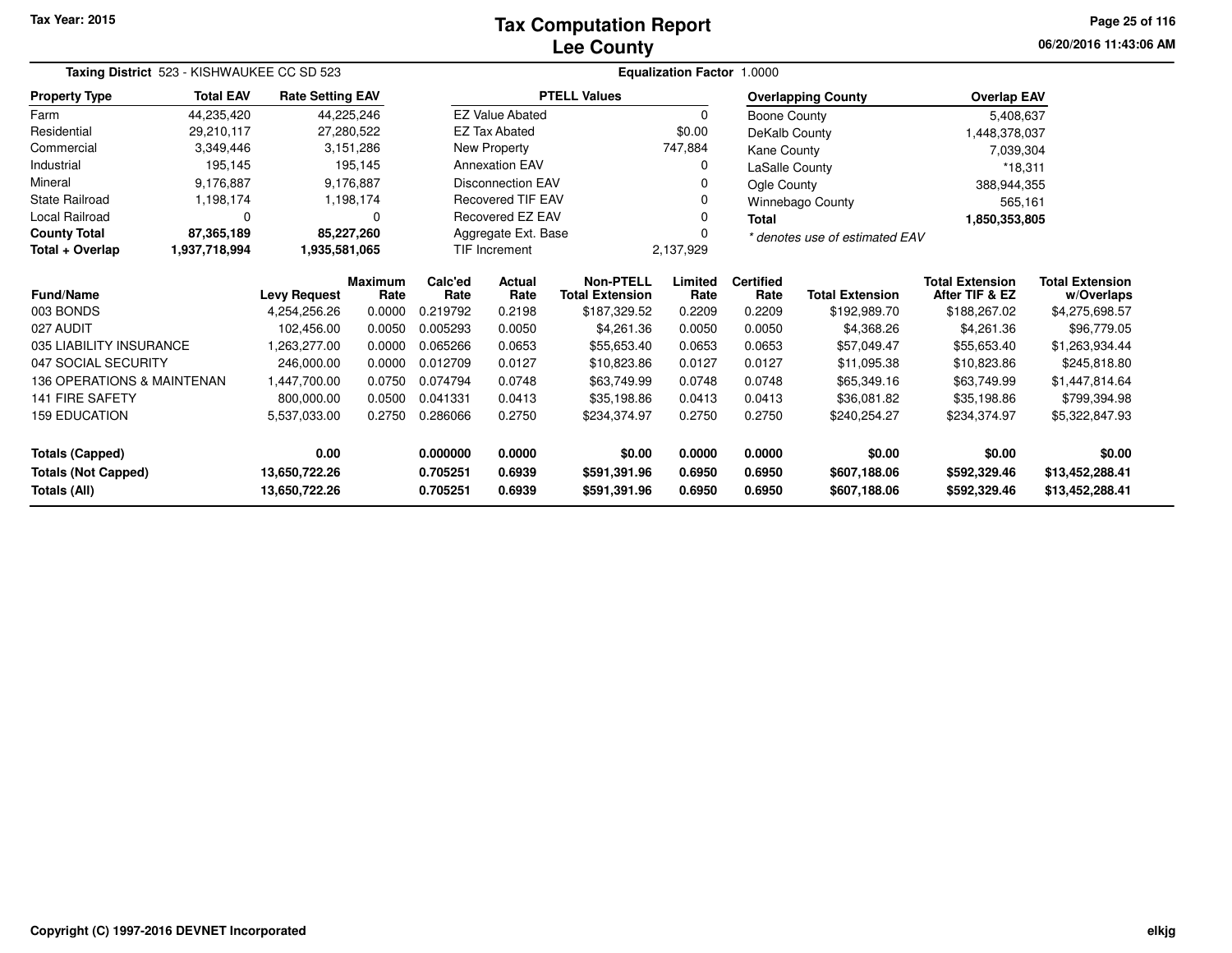## **Lee CountyTax Computation Report**

**06/20/2016 11:43:06 AM Page 26 of 116**

| Taxing District 600 - LEE COUNTY           |                  |                         |                        |                      | <b>Equalization Factor 1.0000</b> |                                            |                  |                          |                          |                                          |                                      |  |
|--------------------------------------------|------------------|-------------------------|------------------------|----------------------|-----------------------------------|--------------------------------------------|------------------|--------------------------|--------------------------|------------------------------------------|--------------------------------------|--|
| <b>Property Type</b>                       | <b>Total EAV</b> | <b>Rate Setting EAV</b> |                        |                      |                                   | <b>PTELL Values</b>                        |                  |                          |                          |                                          |                                      |  |
| Farm                                       | 192,592,425      | 192,538,174             |                        |                      | <b>EZ Value Abated</b>            |                                            | 2,940,750        |                          |                          |                                          |                                      |  |
| Residential                                | 334,927,970      | 332,186,694             |                        |                      | <b>EZ Tax Abated</b>              |                                            | \$25,805.09      |                          |                          |                                          |                                      |  |
| Commercial                                 | 81,914,541       | 76,467,536              |                        |                      | New Property                      |                                            | 13,732,866       |                          |                          |                                          |                                      |  |
| Industrial                                 | 65,550,832       | 65,128,184              |                        |                      | <b>Annexation EAV</b>             |                                            | O                |                          |                          |                                          |                                      |  |
| Mineral                                    | 40,030,246       |                         | 40,030,246             |                      | <b>Disconnection EAV</b>          |                                            | O                |                          |                          |                                          |                                      |  |
| <b>State Railroad</b>                      | 11,908,363       | 11,908,363              |                        |                      | <b>Recovered TIF EAV</b>          |                                            | $\Omega$         |                          |                          |                                          |                                      |  |
| Local Railroad                             | 15,190           |                         | 15,190                 |                      | <b>Recovered EZ EAV</b>           |                                            | 407,987          |                          |                          |                                          |                                      |  |
| <b>County Total</b>                        | 726,939,567      | 718,274,387             |                        |                      | Aggregate Ext. Base               |                                            | 6,130,570        |                          |                          |                                          |                                      |  |
| Total + Overlap                            | 726,939,567      | 718,274,387             |                        |                      | <b>TIF Increment</b>              |                                            | 5,724,430        |                          |                          |                                          |                                      |  |
| <b>Fund/Name</b>                           |                  | <b>Levy Request</b>     | <b>Maximum</b><br>Rate | Calc'ed<br>Rate      | <b>Actual</b><br>Rate             | <b>Non-PTELL</b><br><b>Total Extension</b> | Limited<br>Rate  | <b>Certified</b><br>Rate | <b>Total Extension</b>   | <b>Total Extension</b><br>After TIF & EZ | <b>Total Extension</b><br>w/Overlaps |  |
| 001 CORPORATE                              |                  | 2,798,272.00            | 0.0000                 | 0.389583             | 0.3896                            | \$2,798,397.01                             | 0.3709           | 0.3709                   | \$2,696,218.85           | \$2,664,079.70                           | \$2,664,079.70                       |  |
| 005 I.M.R.F.                               |                  | 725,000.00              | 0.0000                 | 0.100936             | 0.1009                            | \$724,738.86                               | 0.1009           | 0.1009                   | \$733,482.02             | \$724,738.86                             | \$724,738.86                         |  |
| 006 HIGHWAY                                |                  | 640,500.00              | 0.2000                 | 0.089172             | 0.0892                            | \$640,700.75                               | 0.0892           | 0.0892                   | \$648,430.09             | \$640,700.75                             | \$640,700.75                         |  |
| 008 BRIDGE                                 |                  | 241,500.00              | 0.2500                 | 0.033622             | 0.0336                            | \$241,340.19                               | 0.0336           | 0.0336                   | \$244,251.69             | \$241,340.19                             | \$241,340.19                         |  |
| 020 TUBERCULOSIS SANATARIU                 |                  | 25,000.00               | 0.0750                 | 0.003481             | 0.0035                            | \$25,139.60                                | 0.0035           | 0.0035                   | \$25,442.88              | \$25,139.60                              | \$25,139.60                          |  |
| 021 FEDERAL AID HIGHWAY MAT                |                  | 304,500.00              | 0.0500                 | 0.042393             | 0.0424                            | \$304,548.34                               | 0.0424           | 0.0424                   | \$308,222.38             | \$304,548.34                             | \$304,548.34                         |  |
| 022 COUNTY HEALTH DEPARTMI                 |                  | 556,000.00              | 0.1000                 | 0.077408             | 0.0774                            | \$555,944.38                               | 0.0774           | 0.0774                   | \$562,651.22             | \$555,944.38                             | \$555,944.38                         |  |
| 035 LIABILITY INSURANCE                    |                  | 356,966.00              | 0.0000                 | 0.049698             | 0.0497                            | \$356,982.37                               | 0.0497           | 0.0497                   | \$361,288.96             | \$356,982.37                             | \$356,982.37                         |  |
| 047 SOCIAL SECURITY                        |                  | 475,000.00              | 0.0000                 | 0.066131             | 0.0661                            | \$474,779.37                               | 0.0661           | 0.0661                   | \$480,507.05             | \$474,779.37                             | \$474,779.37                         |  |
| 053 EXTENSION EDUCATION                    |                  | 136,860.00              | 0.0500                 | 0.019054             | 0.0191                            | \$137,190.41                               | 0.0191           | 0.0191                   | \$138,845.46             | \$137,190.41                             | \$137,190.41                         |  |
| 055 VETERANS ASSISTANCE                    |                  | 75,000.00               | 0.0400                 | 0.010442             | 0.0104                            | \$74,700.54                                | 0.0104           | 0.0104                   | \$75,601.71              | \$74,700.54                              | \$74,700.54                          |  |
| 142 SENIOR CITIZENS SOCIAL S               |                  | 102,500.00              | 0.0146                 | 0.014270             | 0.0143                            | \$102,713.24                               | 0.0143           | 0.0143                   | \$103,952.36             | \$102,713.24                             | \$102,713.24                         |  |
| <b>Totals (Capped)</b>                     |                  | 6,437,098.00            |                        | 0.896190             | 0.8962                            | \$6,437,175.06                             | 0.8775           | 0.8775                   | \$6,378,894.67           | \$6,302,857.75                           | \$6,302,857.75                       |  |
| <b>Totals (Not Capped)</b><br>Totals (All) |                  | 0.00<br>6,437,098.00    |                        | 0.000000<br>0.896190 | 0.0000<br>0.8962                  | \$0.00<br>\$6,437,175.06                   | 0.0000<br>0.8775 | 0.0000<br>0.8775         | \$0.00<br>\$6,378,894.67 | \$0.00<br>\$6,302,857.75                 | \$0.00<br>\$6,302,857.75             |  |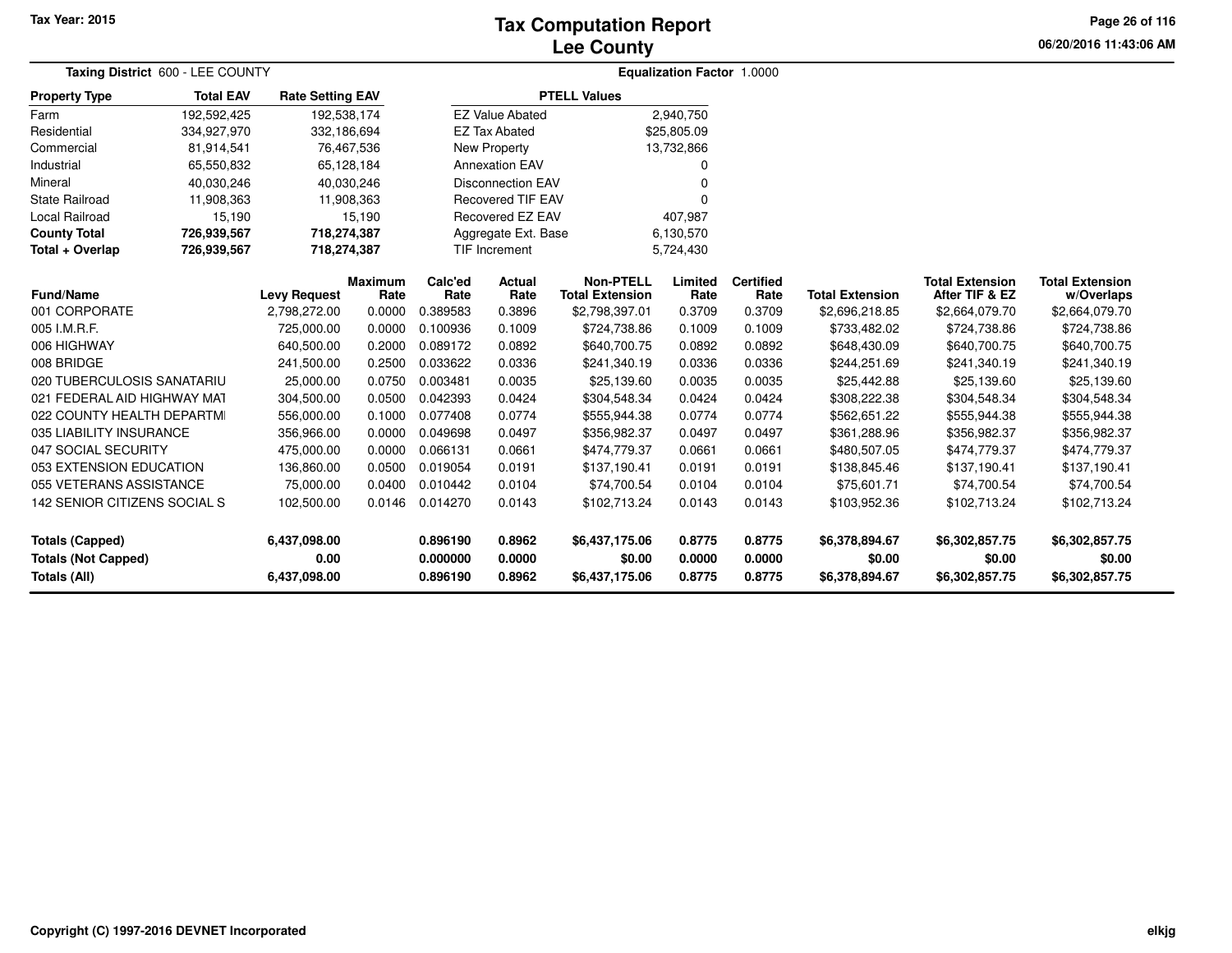# **Lee CountyTax Computation Report**

**06/20/2016 11:43:06 AMPage 27 of 116**

| <b>Taxing District 601 - ALTO TOWNSHIP</b>                           |                  |                                  |                                  |                                  |                            |                                                           | <b>Equalization Factor 1.0000</b> |                                    |                                       |                                                         |                                                     |
|----------------------------------------------------------------------|------------------|----------------------------------|----------------------------------|----------------------------------|----------------------------|-----------------------------------------------------------|-----------------------------------|------------------------------------|---------------------------------------|---------------------------------------------------------|-----------------------------------------------------|
| Property Type                                                        | <b>Total EAV</b> | <b>Rate Setting EAV</b>          |                                  |                                  |                            | <b>PTELL Values</b>                                       |                                   |                                    |                                       |                                                         |                                                     |
| Farm                                                                 | 10,235,780       |                                  | 10,235,780                       |                                  | <b>EZ Value Abated</b>     |                                                           |                                   |                                    |                                       |                                                         |                                                     |
| Residential                                                          | 6,346,426        |                                  | 6,346,426                        |                                  | <b>EZ Tax Abated</b>       |                                                           | \$0.00                            |                                    |                                       |                                                         |                                                     |
| Commercial                                                           | 1,221,642        |                                  | 1,221,642                        |                                  | New Property               |                                                           | 104,830                           |                                    |                                       |                                                         |                                                     |
| Industrial                                                           | 140,120          |                                  | 140,120                          |                                  | <b>Annexation EAV</b>      |                                                           | 0                                 |                                    |                                       |                                                         |                                                     |
| Mineral                                                              | 1,172,780        |                                  | 1,172,780                        |                                  | Disconnection EAV          |                                                           |                                   |                                    |                                       |                                                         |                                                     |
| State Railroad                                                       | 1,140,645        |                                  | 1,140,645                        |                                  | <b>Recovered TIF EAV</b>   |                                                           |                                   |                                    |                                       |                                                         |                                                     |
| Local Railroad                                                       | 0                |                                  | 0                                |                                  | Recovered EZ EAV           |                                                           |                                   |                                    |                                       |                                                         |                                                     |
| County Total                                                         | 20,257,393       |                                  | 20,257,393                       |                                  | Aggregate Ext. Base        |                                                           | 63,329                            |                                    |                                       |                                                         |                                                     |
| Total + Overlap                                                      | 20,257,393       |                                  | 20,257,393                       |                                  | TIF Increment              |                                                           | 0                                 |                                    |                                       |                                                         |                                                     |
| Fund/Name<br>001 CORPORATE                                           |                  | <b>Levy Request</b><br>66,494.00 | <b>Maximum</b><br>Rate<br>0.4000 | Calc'ed<br>Rate<br>0.328246      | Actual<br>Rate<br>0.3282   | <b>Non-PTELL</b><br><b>Total Extension</b><br>\$66,484.76 | Limited<br>Rate<br>0.3168         | <b>Certified</b><br>Rate<br>0.3168 | <b>Total Extension</b><br>\$64,175.42 | <b>Total Extension</b><br>After TIF & EZ<br>\$64,175.42 | <b>Total Extension</b><br>w/Overlaps<br>\$64,175.42 |
| <b>Totals (Capped)</b><br><b>Totals (Not Capped)</b><br>Totals (All) |                  | 66,494.00<br>0.00<br>66,494.00   |                                  | 0.328246<br>0.000000<br>0.328246 | 0.3282<br>0.0000<br>0.3282 | \$66,484.76<br>\$0.00<br>\$66,484.76                      | 0.3168<br>0.0000<br>0.3168        | 0.3168<br>0.0000<br>0.3168         | \$64,175.42<br>\$0.00<br>\$64,175.42  | \$64,175.42<br>\$0.00<br>\$64,175.42                    | \$64,175.42<br>\$0.00<br>\$64,175.42                |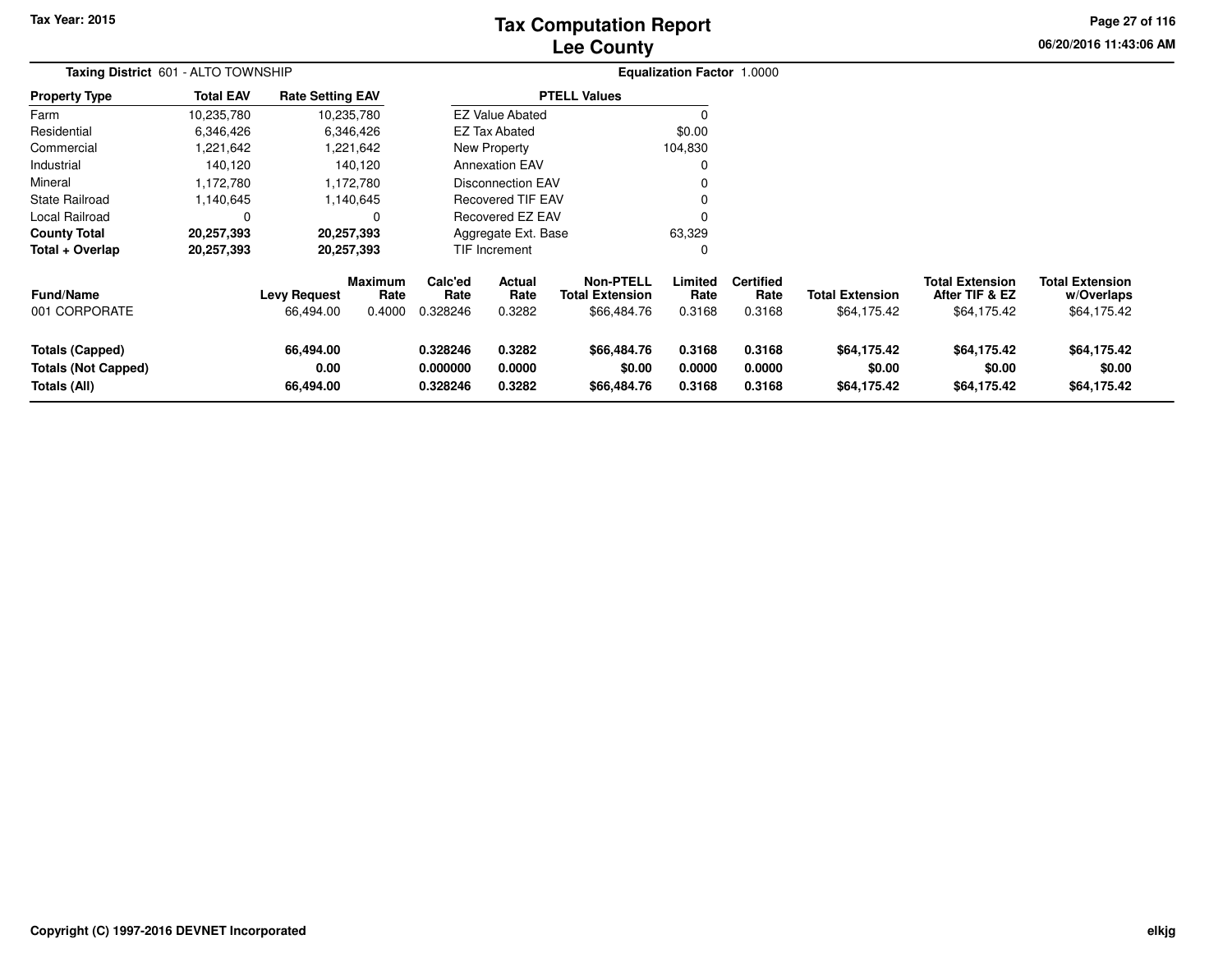# **Lee CountyTax Computation Report**

**06/20/2016 11:43:06 AM Page 28 of 116**

| Taxing District 601RB - ALTO TWP ROAD/BRIDGE |                     |                         |                        |                      |                          |                                            | <b>Equalization Factor 1.0000</b> |                          |                                 |                                          |                                      |
|----------------------------------------------|---------------------|-------------------------|------------------------|----------------------|--------------------------|--------------------------------------------|-----------------------------------|--------------------------|---------------------------------|------------------------------------------|--------------------------------------|
| <b>Property Type</b>                         | <b>Total EAV</b>    | <b>Rate Setting EAV</b> |                        |                      |                          | <b>PTELL Values</b>                        |                                   |                          | <b>Road and Bridge Transfer</b> |                                          |                                      |
| Farm                                         | 10,235,780          |                         | 10,235,780             |                      | <b>EZ Value Abated</b>   |                                            |                                   | <b>Municipality</b>      |                                 | Fund                                     | <b>Amount Extended</b>               |
| Residential                                  | 6,346,426           |                         | 6,346,426              |                      | EZ Tax Abated            |                                            | \$0.00                            |                          | 711 - VILLAGE OF STEWARD        |                                          |                                      |
| Commercial                                   | 1,221,642           |                         | 1,221,642              |                      | New Property             |                                            | 104,830                           |                          |                                 | 007                                      | \$2,300.51                           |
| Industrial                                   | 140,120             |                         | 140,120                |                      | <b>Annexation EAV</b>    |                                            | O                                 | <b>Total</b>             |                                 |                                          | \$2,300.51                           |
| Mineral                                      | 1,172,780           |                         | 1,172,780              |                      | <b>Disconnection EAV</b> |                                            |                                   |                          |                                 |                                          |                                      |
| <b>State Railroad</b>                        | 1,140,645           |                         | 1,140,645              |                      | Recovered TIF EAV        |                                            |                                   |                          |                                 |                                          |                                      |
| Local Railroad                               | 0                   |                         | $\Omega$               |                      | Recovered EZ EAV         |                                            |                                   |                          |                                 |                                          |                                      |
| <b>County Total</b>                          | 20,257,393          |                         | 20,257,393             |                      | Aggregate Ext. Base      |                                            | 72,084                            |                          |                                 |                                          |                                      |
| Total + Overlap                              | 20,257,393          |                         | 20,257,393             |                      | TIF Increment            |                                            | 0                                 |                          |                                 |                                          |                                      |
| <b>Fund/Name</b>                             | <b>Levy Request</b> |                         | <b>Maximum</b><br>Rate | Calc'ed<br>Rate      | Actual<br>Rate           | <b>Non-PTELL</b><br><b>Total Extension</b> | Limited<br>Rate                   | <b>Certified</b><br>Rate | <b>Total Extension</b>          | <b>Total Extension</b><br>After TIF & EZ | <b>Total Extension</b><br>w/Overlaps |
| 007 ROAD & BRIDGE                            |                     | 34,769.00               | 0.9400                 | 0.171636             | 0.1716                   | \$34,761.69                                | 0.1656                            | 0.1656                   | \$33,546.24                     | \$33,546.24                              | \$33,546.24                          |
| 009 PERMANENT ROAD                           |                     | 33,539.00               | 0.2500                 | 0.165564             | 0.1656                   | \$33,546.24                                | 0.1598                            | 0.1598                   | \$32,371.31                     | \$32,371.31                              | \$32,371.31                          |
| 010 EQUIPMENT & BUILDING                     |                     | 7,379.00                | 0.1000                 | 0.036426             | 0.0364                   | \$7,373.69                                 | 0.0351                            | 0.0351                   | \$7,110.34                      | \$7,110.34                               | \$7,110.34                           |
| <b>Totals (Capped)</b>                       |                     | 75,687.00               |                        | 0.373626             | 0.3736                   | \$75,681.62                                | 0.3605                            | 0.3605                   | \$73,027.89                     | \$73,027.89                              | \$73,027.89                          |
| <b>Totals (Not Capped)</b><br>Totals (All)   |                     | 0.00<br>75,687.00       |                        | 0.000000<br>0.373626 | 0.0000<br>0.3736         | \$0.00<br>\$75,681.62                      | 0.0000<br>0.3605                  | 0.0000<br>0.3605         | \$0.00<br>\$73,027.89           | \$0.00<br>\$73,027.89                    | \$0.00<br>\$73,027.89                |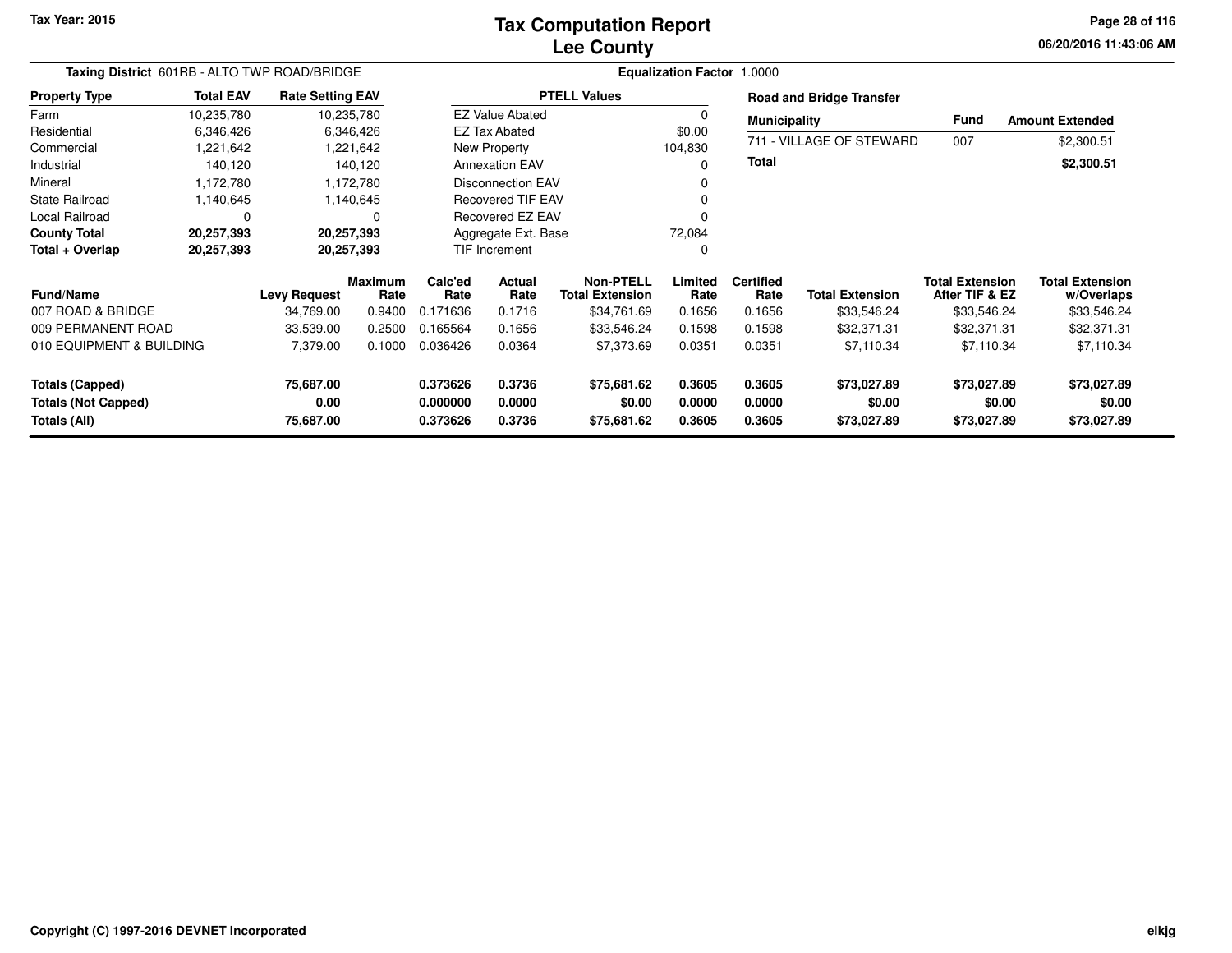# **Lee CountyTax Computation Report**

**06/20/2016 11:43:06 AM Page 29 of 116**

| Taxing District 602 - AMBOY TOWNSHIP                          |                  |                                  |                        |                                  |                                  |                                            | <b>Equalization Factor 1.0000</b> |                            |                                        |                                          |                                        |  |
|---------------------------------------------------------------|------------------|----------------------------------|------------------------|----------------------------------|----------------------------------|--------------------------------------------|-----------------------------------|----------------------------|----------------------------------------|------------------------------------------|----------------------------------------|--|
| <b>Property Type</b>                                          | <b>Total EAV</b> | <b>Rate Setting EAV</b>          |                        |                                  |                                  | <b>PTELL Values</b>                        |                                   |                            |                                        |                                          |                                        |  |
| Farm                                                          | 7,042,791        |                                  | 7,042,791              |                                  | <b>EZ Value Abated</b>           |                                            |                                   |                            |                                        |                                          |                                        |  |
| Residential                                                   | 22,367,235       |                                  | 22,367,235             |                                  | <b>EZ Tax Abated</b>             |                                            | \$0.00                            |                            |                                        |                                          |                                        |  |
| Commercial                                                    | 5,505,980        |                                  | 5,505,980              |                                  | New Property                     |                                            | 162,010                           |                            |                                        |                                          |                                        |  |
| Industrial                                                    | 5,726,976        |                                  | 5,726,976              |                                  | <b>Annexation EAV</b>            |                                            | 0                                 |                            |                                        |                                          |                                        |  |
| Mineral                                                       |                  |                                  | 0                      |                                  | <b>Disconnection EAV</b>         |                                            | $\Omega$                          |                            |                                        |                                          |                                        |  |
| <b>State Railroad</b>                                         |                  |                                  | $\Omega$               | <b>Recovered TIF EAV</b>         |                                  |                                            |                                   |                            |                                        |                                          |                                        |  |
| Local Railroad                                                | 1,800            |                                  | 1,800                  |                                  | Recovered EZ EAV                 |                                            | $\Omega$                          |                            |                                        |                                          |                                        |  |
| <b>County Total</b>                                           | 40,644,782       |                                  | 40,644,782             |                                  | Aggregate Ext. Base              |                                            | 105,934                           |                            |                                        |                                          |                                        |  |
| Total + Overlap                                               | 40,644,782       |                                  | 40,644,782             |                                  | <b>TIF Increment</b><br>$\Omega$ |                                            |                                   |                            |                                        |                                          |                                        |  |
| <b>Fund/Name</b>                                              |                  | <b>Levy Request</b>              | <b>Maximum</b><br>Rate | Calc'ed<br>Rate                  | Actual<br>Rate                   | <b>Non-PTELL</b><br><b>Total Extension</b> | Limited<br>Rate                   | <b>Certified</b><br>Rate   | <b>Total Extension</b>                 | <b>Total Extension</b><br>After TIF & EZ | <b>Total Extension</b><br>w/Overlaps   |  |
| 001 CORPORATE                                                 |                  | 76,800.00                        | 0.2500                 | 0.188954                         | 0.1890                           | \$76,818.64                                | 0.1830                            | 0.1830                     | \$74,379.95                            | \$74,379.95                              | \$74,379.95                            |  |
| 054 GENERAL ASSISTANCE                                        |                  | 33,900.00                        | 0.1000                 | 0.083406                         | 0.0834                           | \$33,897.75                                | 0.0808                            | 0.0808                     | \$32,840.98                            | \$32,840.98                              | \$32,840.98                            |  |
| Totals (Capped)<br><b>Totals (Not Capped)</b><br>Totals (All) |                  | 110,700.00<br>0.00<br>110,700.00 |                        | 0.272360<br>0.000000<br>0.272360 | 0.2724<br>0.0000<br>0.2724       | \$110,716.39<br>\$0.00<br>\$110,716.39     | 0.2638<br>0.0000<br>0.2638        | 0.2638<br>0.0000<br>0.2638 | \$107,220.93<br>\$0.00<br>\$107,220.93 | \$107,220.93<br>\$0.00<br>\$107,220.93   | \$107,220.93<br>\$0.00<br>\$107,220.93 |  |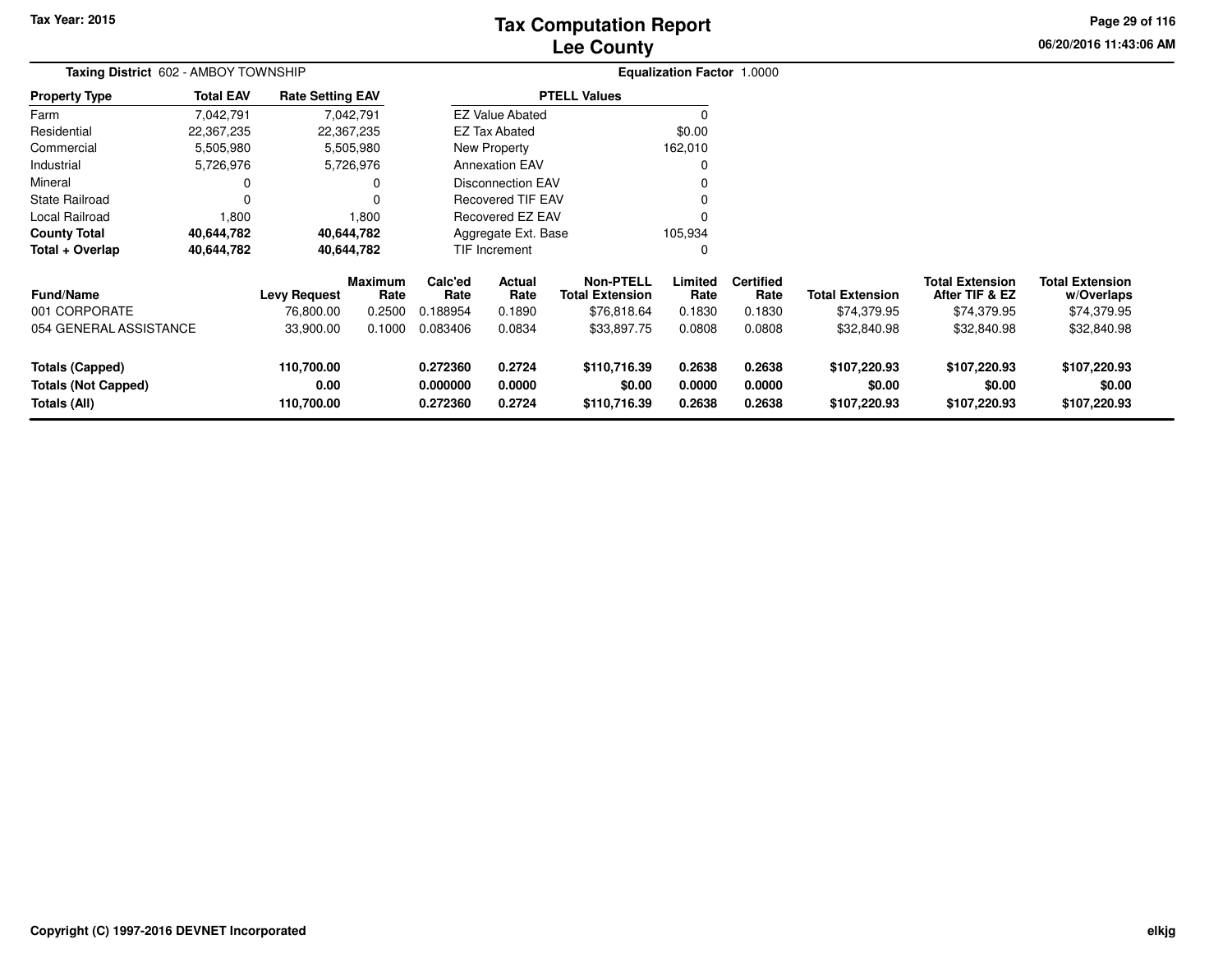## **Lee CountyTax Computation Report**

**06/20/2016 11:43:06 AM Page 30 of 116**

| Taxing District 602RB - AMBOY TWP ROAD/BRIDGE |                  |                         |                        |                 |                          |                                            | <b>Equalization Factor 1.0000</b> |                          |                                 |                                          |                                      |
|-----------------------------------------------|------------------|-------------------------|------------------------|-----------------|--------------------------|--------------------------------------------|-----------------------------------|--------------------------|---------------------------------|------------------------------------------|--------------------------------------|
| <b>Property Type</b>                          | <b>Total EAV</b> | <b>Rate Setting EAV</b> |                        |                 |                          | <b>PTELL Values</b>                        |                                   |                          | <b>Road and Bridge Transfer</b> |                                          |                                      |
| Farm                                          | 7,042,791        |                         | 7,042,791              |                 | <b>EZ Value Abated</b>   |                                            | $\Omega$                          | <b>Municipality</b>      |                                 | Fund                                     | <b>Amount Extended</b>               |
| Residential                                   | 22,367,235       |                         | 22,367,235             |                 | <b>EZ Tax Abated</b>     |                                            | \$0.00                            |                          |                                 |                                          |                                      |
| Commercial                                    | 5,505,980        |                         | 5,505,980              |                 | New Property             |                                            | 162,010                           |                          | 701 - CITY OF AMBOY             | 007                                      | \$16,452.19                          |
| Industrial                                    | 5,726,976        |                         | 5,726,976              |                 | <b>Annexation EAV</b>    |                                            | 0                                 | Total                    |                                 |                                          | \$16,452.19                          |
| Mineral                                       |                  |                         |                        |                 | <b>Disconnection EAV</b> |                                            |                                   |                          |                                 |                                          |                                      |
| <b>State Railroad</b>                         | $\Omega$         |                         |                        |                 | <b>Recovered TIF EAV</b> |                                            | ŋ                                 |                          |                                 |                                          |                                      |
| Local Railroad                                | 1,800            |                         | 1,800                  |                 | Recovered EZ EAV         |                                            |                                   |                          |                                 |                                          |                                      |
| <b>County Total</b>                           | 40,644,782       | 40,644,782              |                        |                 | Aggregate Ext. Base      |                                            | 167,736                           |                          |                                 |                                          |                                      |
| Total + Overlap                               | 40,644,782       | 40,644,782              |                        |                 | TIF Increment            |                                            | 0                                 |                          |                                 |                                          |                                      |
| <b>Fund/Name</b>                              |                  | <b>Levy Request</b>     | <b>Maximum</b><br>Rate | Calc'ed<br>Rate | Actual<br>Rate           | <b>Non-PTELL</b><br><b>Total Extension</b> | Limited<br>Rate                   | <b>Certified</b><br>Rate | <b>Total Extension</b>          | <b>Total Extension</b><br>After TIF & EZ | <b>Total Extension</b><br>w/Overlaps |
| 007 ROAD & BRIDGE                             |                  | 61,100.00               | 0.6600                 | 0.150327        | 0.1503                   | \$61,089.11                                | 0.1453                            | 0.1453                   | \$59,056.87                     | \$59,056.87                              | \$59,056.87                          |
| 008 BRIDGE JOINT W/COUNTY                     |                  | 11,500.00               | 0.2500                 | 0.028294        | 0.0283                   | \$11,502.47                                | 0.0274                            | 0.0274                   | \$11,136.67                     | \$11,136.67                              | \$11,136.67                          |
| 009 PERMANENT ROAD                            |                  | 83,487.00               | 0.2500                 | 0.205406        | 0.2054                   | \$83,484.38                                | 0.1986                            | 0.1986                   | \$80,720.54                     | \$80,720.54                              | \$80,720.54                          |
| 010 EQUIPMENT & BUILDING                      |                  | 12,500.00               | 0.1000                 | 0.030754        | 0.0308                   | \$12,518.59                                | 0.0298                            | 0.0298                   | \$12,112.15                     | \$12,112.15                              | \$12,112.15                          |
| 035 LIABILITY INSURANCE                       |                  | 7,000.00                | 0.0000                 | 0.017222        | 0.0172                   | \$6,990.90                                 | 0.0166                            | 0.0166                   | \$6,747.03                      | \$6,747.03                               | \$6,747.03                           |
| Totals (Capped)                               |                  | 175,587.00              |                        | 0.432003        | 0.4320                   | \$175,585.45                               | 0.4177                            | 0.4177                   | \$169,773.26                    | \$169,773.26                             | \$169,773.26                         |
| <b>Totals (Not Capped)</b>                    |                  | 0.00                    |                        | 0.000000        | 0.0000                   | \$0.00                                     | 0.0000                            | 0.0000                   | \$0.00                          | \$0.00                                   | \$0.00                               |
| Totals (All)                                  |                  | 175,587.00              |                        | 0.432003        | 0.4320                   | \$175,585.45                               | 0.4177                            | 0.4177                   | \$169,773.26                    | \$169,773.26                             | \$169,773.26                         |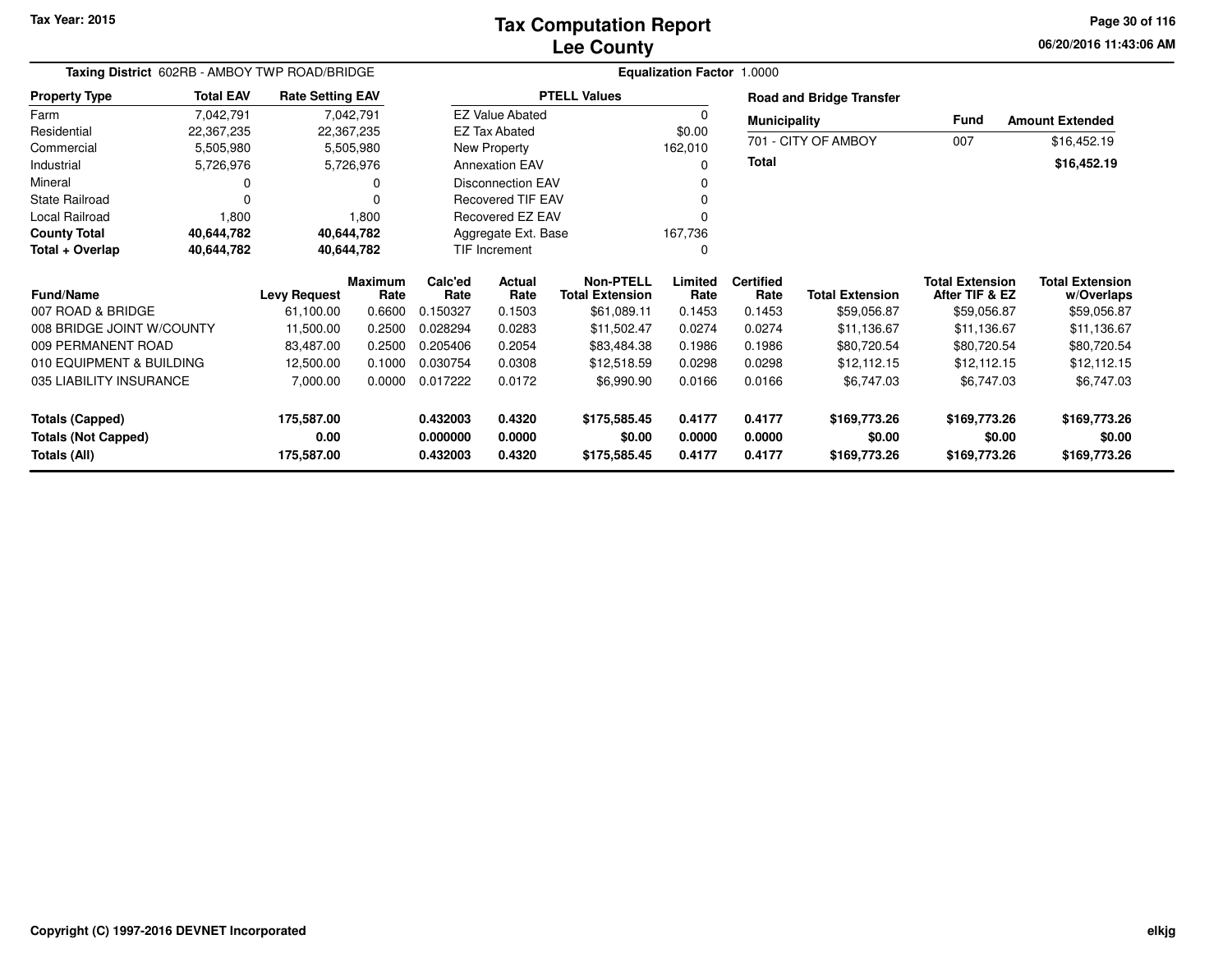# **Lee CountyTax Computation Report**

**06/20/2016 11:43:06 AMPage 31 of 116**

|                                                                      | Taxing District 603 - ASHTON TOWNSHIP |                                |                        |                                  |                            |                                            | Equalization Factor 1.0000 |                            |                                      |                                          |                                      |
|----------------------------------------------------------------------|---------------------------------------|--------------------------------|------------------------|----------------------------------|----------------------------|--------------------------------------------|----------------------------|----------------------------|--------------------------------------|------------------------------------------|--------------------------------------|
| Property Type                                                        | <b>Total EAV</b>                      | <b>Rate Setting EAV</b>        |                        |                                  |                            | <b>PTELL Values</b>                        |                            |                            |                                      |                                          |                                      |
| Farm                                                                 | 4,699,628                             |                                | 4,699,628              |                                  | <b>EZ Value Abated</b>     |                                            | $\Omega$                   |                            |                                      |                                          |                                      |
| Residential                                                          | 9,742,434                             |                                | 9,742,434              |                                  | <b>EZ Tax Abated</b>       |                                            | \$0.00                     |                            |                                      |                                          |                                      |
| Commercial                                                           | 2,625,772                             |                                | 2,625,772              |                                  | New Property               |                                            | 635,257                    |                            |                                      |                                          |                                      |
| Industrial                                                           | 7,577,526                             |                                | 7,577,526              |                                  | <b>Annexation EAV</b>      |                                            |                            |                            |                                      |                                          |                                      |
| Mineral                                                              | 0                                     |                                |                        |                                  | <b>Disconnection EAV</b>   |                                            |                            |                            |                                      |                                          |                                      |
| State Railroad                                                       | 1,557,090                             |                                | 1,557,090              |                                  | <b>Recovered TIF EAV</b>   |                                            |                            |                            |                                      |                                          |                                      |
| Local Railroad                                                       | 0                                     |                                |                        |                                  | Recovered EZ EAV           |                                            | n                          |                            |                                      |                                          |                                      |
| <b>County Total</b>                                                  | 26,202,450                            |                                | 26,202,450             |                                  | Aggregate Ext. Base        |                                            | 48,993                     |                            |                                      |                                          |                                      |
| Total + Overlap                                                      | 26,202,450                            |                                | 26,202,450             |                                  | TIF Increment<br>0         |                                            |                            |                            |                                      |                                          |                                      |
| Fund/Name                                                            |                                       | <b>Levy Request</b>            | <b>Maximum</b><br>Rate | Calc'ed<br>Rate                  | Actual<br>Rate             | <b>Non-PTELL</b><br><b>Total Extension</b> | Limited<br>Rate            | <b>Certified</b><br>Rate   | <b>Total Extension</b>               | <b>Total Extension</b><br>After TIF & EZ | <b>Total Extension</b><br>w/Overlaps |
| 001 CORPORATE                                                        |                                       | 42,091.00                      | 0.3400                 | 0.160638                         | 0.1606                     | \$42,081.13                                | 0.1606                     | 0.1606                     | \$42,081.13                          | \$42,081.13                              | \$42,081.13                          |
| 054 GENERAL ASSISTANCE                                               |                                       | 8,153.00                       | 0.1000                 | 0.031115                         | 0.0311                     | \$8,148.96                                 | 0.0311                     | 0.0311                     | \$8,148.96                           | \$8,148.96                               | \$8,148.96                           |
| <b>Totals (Capped)</b><br><b>Totals (Not Capped)</b><br>Totals (All) |                                       | 50,244.00<br>0.00<br>50,244.00 |                        | 0.191753<br>0.000000<br>0.191753 | 0.1917<br>0.0000<br>0.1917 | \$50,230.09<br>\$0.00<br>\$50,230.09       | 0.1917<br>0.0000<br>0.1917 | 0.1917<br>0.0000<br>0.1917 | \$50,230.09<br>\$0.00<br>\$50,230.09 | \$50,230.09<br>\$0.00<br>\$50,230.09     | \$50,230.09<br>\$0.00<br>\$50,230.09 |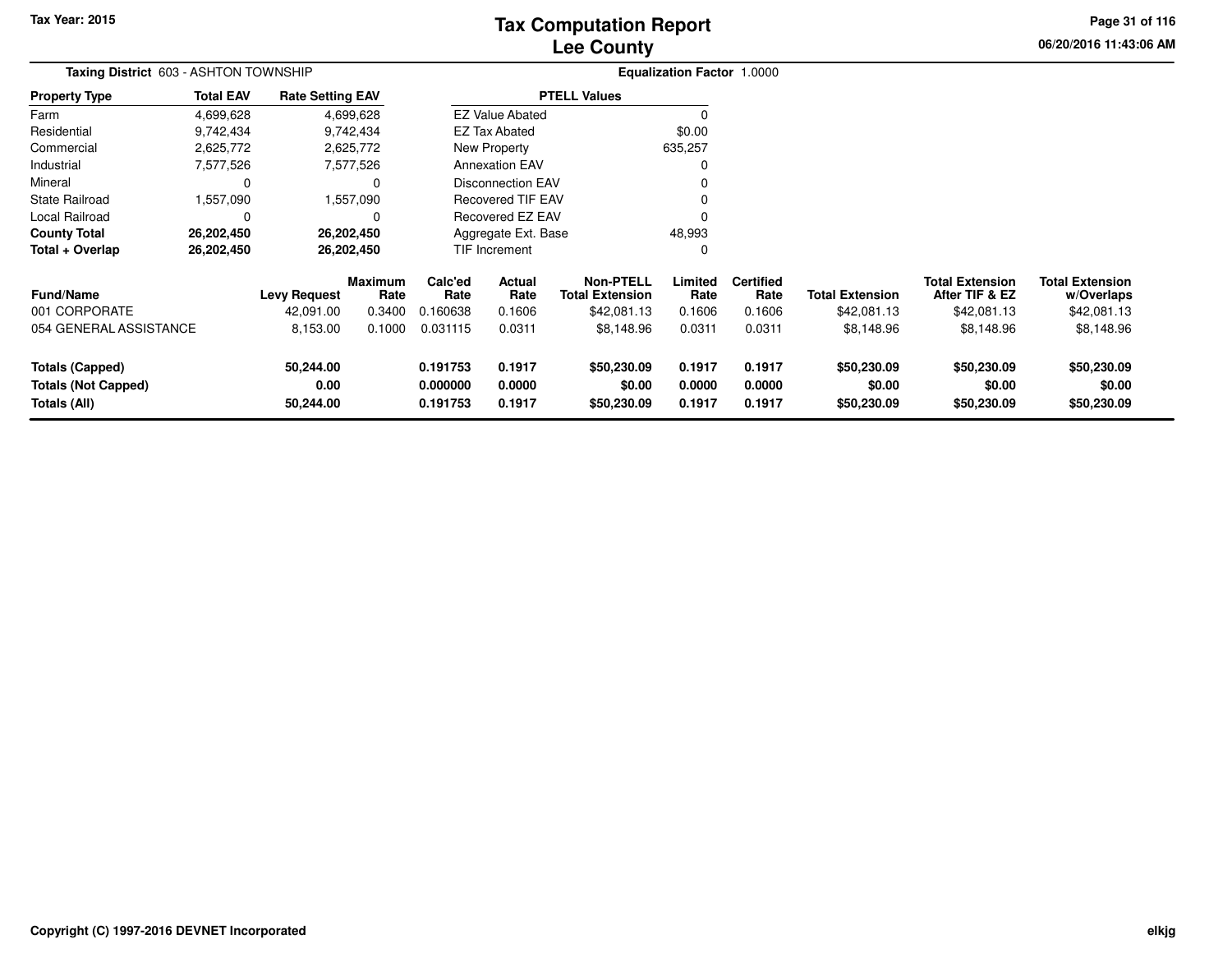# **Lee CountyTax Computation Report**

**06/20/2016 11:43:06 AM Page 32 of 116**

|                                                                      | Taxing District 603RB - ASHTON TWP ROAD/BRIDGE |                                  |                        |                                  |                            |                                            | <b>Equalization Factor 1.0000</b> |                            |                                        |                                          |                                        |
|----------------------------------------------------------------------|------------------------------------------------|----------------------------------|------------------------|----------------------------------|----------------------------|--------------------------------------------|-----------------------------------|----------------------------|----------------------------------------|------------------------------------------|----------------------------------------|
| <b>Property Type</b>                                                 | <b>Total EAV</b>                               | <b>Rate Setting EAV</b>          |                        |                                  |                            | <b>PTELL Values</b>                        |                                   |                            | <b>Road and Bridge Transfer</b>        |                                          |                                        |
| Farm                                                                 | 4,699,628                                      |                                  | 4,699,628              |                                  | <b>EZ Value Abated</b>     |                                            |                                   | <b>Municipality</b>        |                                        | <b>Fund</b>                              | <b>Amount Extended</b>                 |
| Residential                                                          | 9,742,434                                      |                                  | 9,742,434              |                                  | <b>EZ Tax Abated</b>       |                                            | \$0.00                            |                            | 702 - VILLAGE OF ASHTON                |                                          |                                        |
| Commercial                                                           | 2,625,772                                      |                                  | 2,625,772              |                                  | New Property               |                                            | 635,257                           |                            |                                        | 007                                      | \$9,488.73                             |
| Industrial                                                           | 7,577,526                                      |                                  | 7,577,526              |                                  | <b>Annexation EAV</b>      |                                            |                                   | <b>Total</b>               |                                        |                                          | \$9,488.73                             |
| Mineral                                                              | $\Omega$                                       |                                  | $\Omega$               |                                  | <b>Disconnection EAV</b>   |                                            |                                   |                            |                                        |                                          |                                        |
| <b>State Railroad</b>                                                | 1,557,090                                      |                                  | 1,557,090              |                                  | Recovered TIF EAV          |                                            |                                   |                            |                                        |                                          |                                        |
| Local Railroad                                                       | 0                                              |                                  | 0                      |                                  | Recovered EZ EAV           |                                            |                                   |                            |                                        |                                          |                                        |
| <b>County Total</b>                                                  | 26,202,450                                     | 26,202,450                       |                        |                                  | Aggregate Ext. Base        |                                            | 101,338                           |                            |                                        |                                          |                                        |
| Total + Overlap                                                      | 26,202,450                                     |                                  | 26,202,450             |                                  | TIF Increment              |                                            |                                   |                            |                                        |                                          |                                        |
| Fund/Name                                                            |                                                | <b>Levy Request</b>              | <b>Maximum</b><br>Rate | Calc'ed<br>Rate                  | Actual<br>Rate             | <b>Non-PTELL</b><br><b>Total Extension</b> | Limited<br>Rate                   | <b>Certified</b><br>Rate   | <b>Total Extension</b>                 | <b>Total Extension</b><br>After TIF & EZ | <b>Total Extension</b><br>w/Overlaps   |
| 007 ROAD & BRIDGE                                                    |                                                | 50,165.00                        | 0.6600                 | 0.191452                         | 0.1915                     | \$50,177.69                                | 0.1884                            | 0.1884                     | \$49,365.42                            | \$49,365.42                              | \$49,365.42                            |
| 008 BRIDGE JOINT W/COUNTY                                            |                                                | 7,854.00                         | 0.2500                 | 0.029974                         | 0.0300                     | \$7,860.74                                 | 0.0295                            | 0.0295                     | \$7,729.72                             | \$7,729.72                               | \$7,729.72                             |
| 009 PERMANENT ROAD                                                   |                                                | 40,416.00                        | 0.2500                 | 0.154245                         | 0.1542                     | \$40,404.18                                | 0.1517                            | 0.1517                     | \$39,749.12                            | \$39,749.12                              | \$39,749.12                            |
| 010 EQUIPMENT & BUILDING                                             |                                                | 7,970.00                         | 0.1000                 | 0.030417                         | 0.0304                     | \$7,965.54                                 | 0.0299                            | 0.0299                     | \$7,834.53                             | \$7,834.53                               | \$7,834.53                             |
| <b>Totals (Capped)</b><br><b>Totals (Not Capped)</b><br>Totals (All) |                                                | 106,405.00<br>0.00<br>106,405.00 |                        | 0.406088<br>0.000000<br>0.406088 | 0.4061<br>0.0000<br>0.4061 | \$106,408.15<br>\$0.00<br>\$106,408.15     | 0.3995<br>0.0000<br>0.3995        | 0.3995<br>0.0000<br>0.3995 | \$104,678.79<br>\$0.00<br>\$104,678.79 | \$104,678.79<br>\$0.00<br>\$104,678.79   | \$104,678.79<br>\$0.00<br>\$104,678.79 |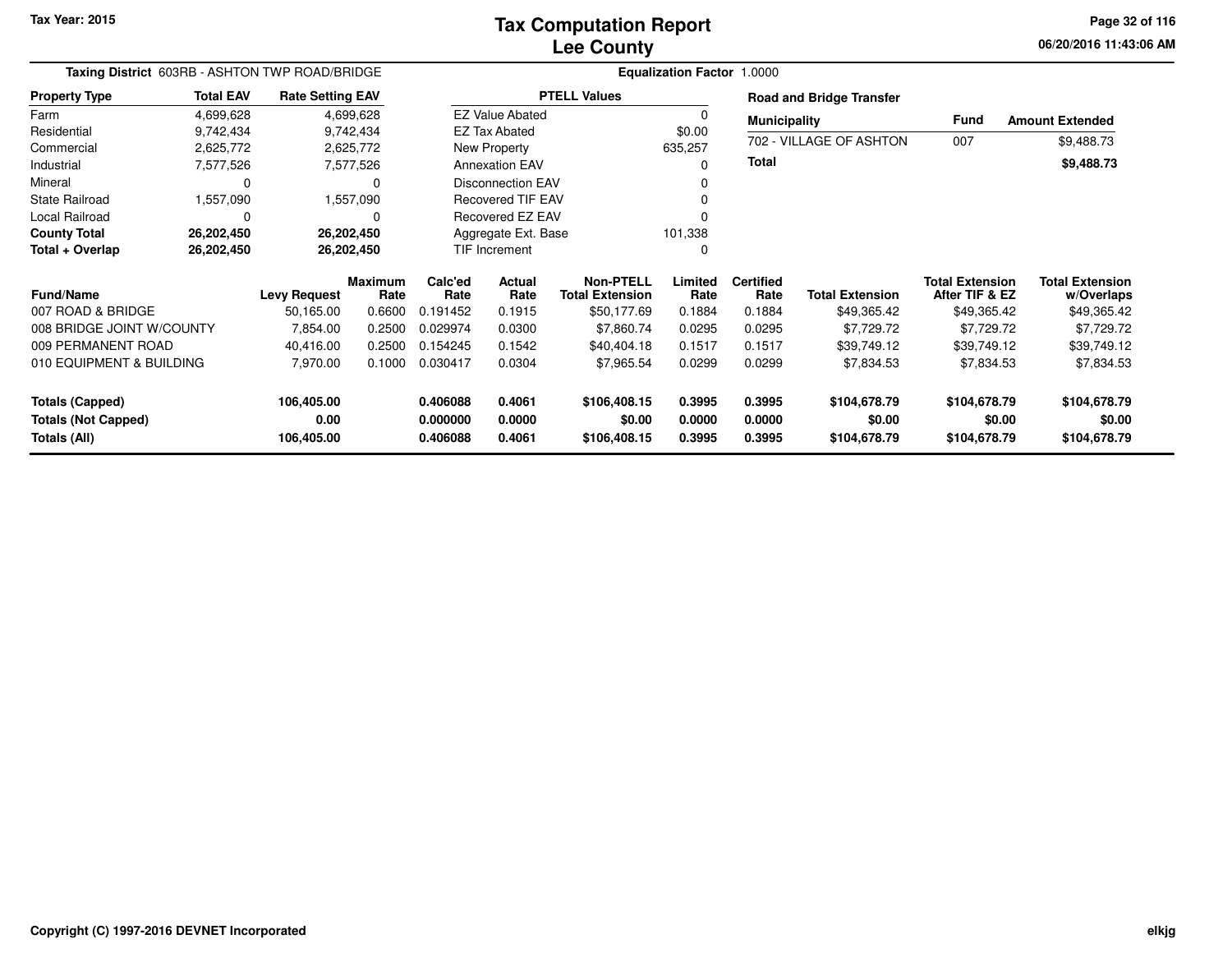**06/20/2016 11:43:06 AM Page 33 of 116**

| Taxing District 604 - BRADFORD TOWNSHIP                              |                  |                                |                 |                                  |                            |                                            | <b>Equalization Factor 1.0000</b> |                            |                                      |                                          |                                      |  |
|----------------------------------------------------------------------|------------------|--------------------------------|-----------------|----------------------------------|----------------------------|--------------------------------------------|-----------------------------------|----------------------------|--------------------------------------|------------------------------------------|--------------------------------------|--|
| <b>Property Type</b>                                                 | <b>Total EAV</b> | <b>Rate Setting EAV</b>        |                 |                                  |                            | <b>PTELL Values</b>                        |                                   |                            |                                      |                                          |                                      |  |
| Farm                                                                 | 13,242,303       | 13,242,303                     |                 |                                  | <b>EZ Value Abated</b>     |                                            |                                   |                            |                                      |                                          |                                      |  |
| Residential                                                          | 1,710,896        |                                | 1,710,896       |                                  | <b>EZ Tax Abated</b>       |                                            | \$0.00                            |                            |                                      |                                          |                                      |  |
| Commercial                                                           |                  |                                | 0               |                                  | New Property               |                                            | 138,100                           |                            |                                      |                                          |                                      |  |
| Industrial                                                           | 0                |                                | 0               |                                  | <b>Annexation EAV</b>      |                                            | 0                                 |                            |                                      |                                          |                                      |  |
| Mineral                                                              | 0                |                                | 0               |                                  | <b>Disconnection EAV</b>   |                                            | 0                                 |                            |                                      |                                          |                                      |  |
| State Railroad                                                       | 0                |                                | 0               |                                  | <b>Recovered TIF EAV</b>   |                                            | 0                                 |                            |                                      |                                          |                                      |  |
| Local Railroad                                                       | $\Omega$         |                                | $\Omega$        |                                  | Recovered EZ EAV           |                                            | 0                                 |                            |                                      |                                          |                                      |  |
| <b>County Total</b>                                                  | 14,953,199       | 14,953,199                     |                 |                                  | Aggregate Ext. Base        |                                            | 30,574                            |                            |                                      |                                          |                                      |  |
| Total + Overlap                                                      | 14,953,199       | 14,953,199                     |                 |                                  | TIF Increment<br>0         |                                            |                                   |                            |                                      |                                          |                                      |  |
| Fund/Name                                                            |                  | <b>Levy Request</b>            | Maximum<br>Rate | Calc'ed<br>Rate                  | Actual<br>Rate             | <b>Non-PTELL</b><br><b>Total Extension</b> | Limited<br>Rate                   | <b>Certified</b><br>Rate   | <b>Total Extension</b>               | <b>Total Extension</b><br>After TIF & EZ | <b>Total Extension</b><br>w/Overlaps |  |
| 001 CORPORATE                                                        |                  | 30,100.00                      | 0.4500          | 0.201295                         | 0.2013                     | \$30,100.79                                | 0.2013                            | 0.2013                     | \$30,100.79                          | \$30,100.79                              | \$30,100.79                          |  |
| 027 AUDIT                                                            |                  | 1,200.00                       | 0.0050          | 0.008025                         | 0.0050                     | \$747.66                                   | 0.0050                            | 0.0050                     | \$747.66                             | \$747.66                                 | \$747.66                             |  |
| <b>Totals (Capped)</b><br><b>Totals (Not Capped)</b><br>Totals (All) |                  | 31,300.00<br>0.00<br>31,300.00 |                 | 0.209320<br>0.000000<br>0.209320 | 0.2063<br>0.0000<br>0.2063 | \$30,848.45<br>\$0.00<br>\$30,848.45       | 0.2063<br>0.0000<br>0.2063        | 0.2063<br>0.0000<br>0.2063 | \$30,848.45<br>\$0.00<br>\$30,848.45 | \$30,848.45<br>\$0.00<br>\$30,848.45     | \$30,848.45<br>\$0.00<br>\$30,848.45 |  |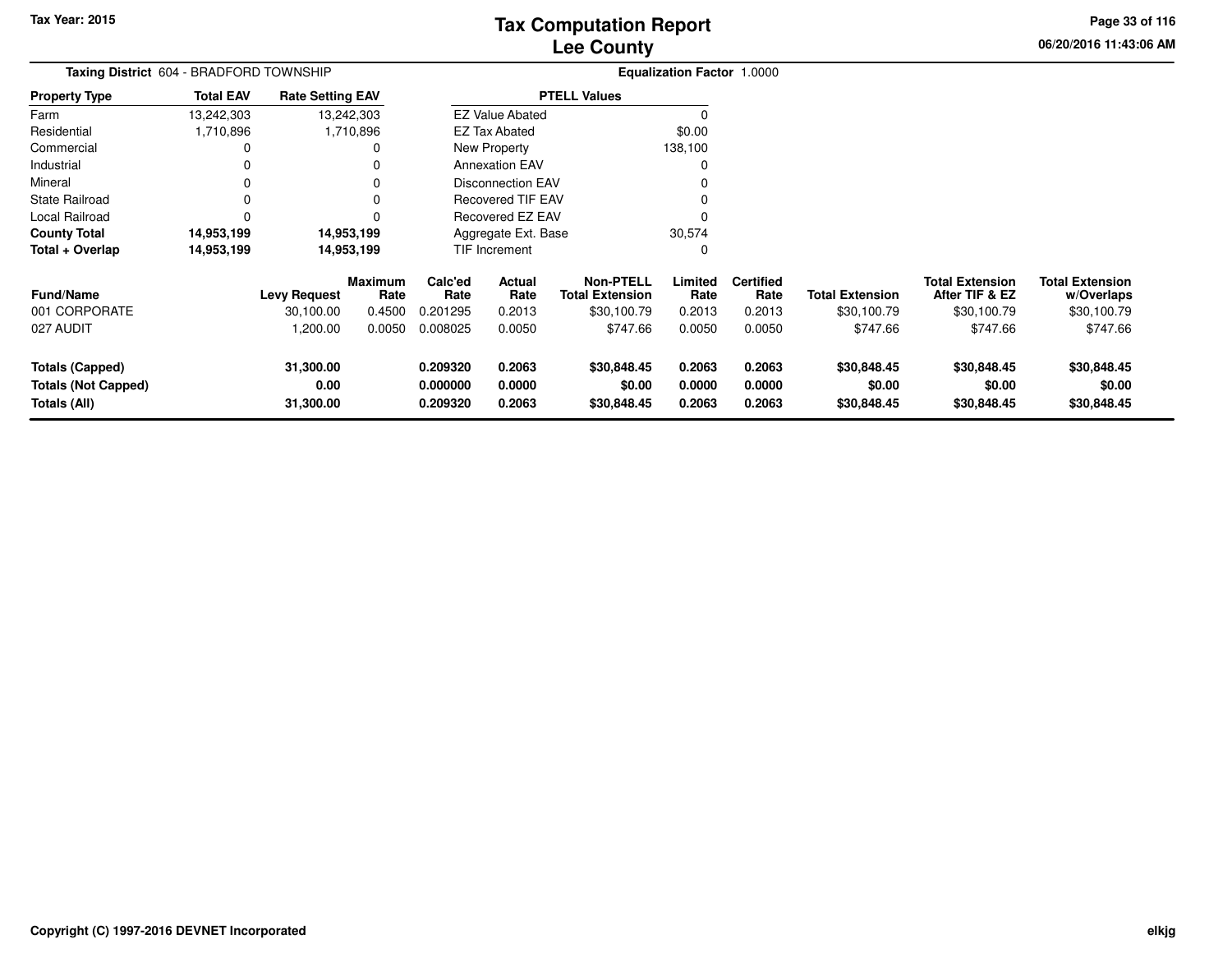**06/20/2016 11:43:06 AM Page 34 of 116**

| Taxing District 604RB - BRADFORD TWP ROAD/BRIDGE |                          |                         |           |          |                          |                        | <b>Equalization Factor 1.0000</b> |                  |                        |                        |                        |
|--------------------------------------------------|--------------------------|-------------------------|-----------|----------|--------------------------|------------------------|-----------------------------------|------------------|------------------------|------------------------|------------------------|
| <b>Property Type</b>                             | <b>Total EAV</b>         | <b>Rate Setting EAV</b> |           |          |                          | <b>PTELL Values</b>    |                                   |                  |                        |                        |                        |
| Farm                                             | 13,242,303               | 13,242,303              |           |          | <b>EZ Value Abated</b>   |                        | $\Omega$                          |                  |                        |                        |                        |
| Residential                                      | 1,710,896                |                         | 1,710,896 |          | <b>EZ Tax Abated</b>     |                        | \$0.00                            |                  |                        |                        |                        |
| Commercial                                       |                          |                         |           |          | New Property             |                        | 138,100                           |                  |                        |                        |                        |
| Industrial                                       |                          |                         |           |          | <b>Annexation EAV</b>    |                        |                                   |                  |                        |                        |                        |
| Mineral                                          |                          |                         |           |          | <b>Disconnection EAV</b> |                        |                                   |                  |                        |                        |                        |
| State Railroad                                   |                          |                         |           |          | <b>Recovered TIF EAV</b> |                        |                                   |                  |                        |                        |                        |
| Local Railroad                                   |                          |                         |           |          | Recovered EZ EAV         |                        |                                   |                  |                        |                        |                        |
| <b>County Total</b>                              | 14,953,199               | 14,953,199              |           |          | Aggregate Ext. Base      |                        | 48,729                            |                  |                        |                        |                        |
| Total + Overlap                                  | 14,953,199<br>14,953,199 |                         |           |          | TIF Increment            |                        | O                                 |                  |                        |                        |                        |
|                                                  |                          |                         | Maximum   | Calc'ed  | Actual                   | <b>Non-PTELL</b>       | Limited                           | <b>Certified</b> |                        | <b>Total Extension</b> | <b>Total Extension</b> |
| <b>Fund/Name</b>                                 |                          | <b>Levy Request</b>     | Rate      | Rate     | Rate                     | <b>Total Extension</b> | Rate                              | Rate             | <b>Total Extension</b> | After TIF & EZ         | w/Overlaps             |
| 007 ROAD & BRIDGE                                |                          | 14,300.00               | 0.6600    | 0.095632 | 0.0956                   | \$14,295.26            | 0.0954                            | 0.0954           | \$14,265.35            | \$14,265.35            | \$14,265.35            |
| 008 BRIDGE JOINT W/ COUNTY                       |                          | 9,500.00                | 0.2500    | 0.063532 | 0.0635                   | \$9,495.28             | 0.0634                            | 0.0634           | \$9,480.33             | \$9,480.33             | \$9,480.33             |
| 009 PERMANENT ROAD                               |                          | 13,200.00               | 0.2500    | 0.088275 | 0.0883                   | \$13,203.67            | 0.0881                            | 0.0881           | \$13,173.77            | \$13,173.77            | \$13,173.77            |
| 010 EQUIPMENT & BUILDING                         |                          | 11,500.00               | 0.1000    | 0.076907 | 0.0769                   | \$11,499.01            | 0.0767                            | 0.0767           | \$11,469.10            | \$11,469.10            | \$11,469.10            |
| 090 ROAD DAMAGE                                  |                          | 1,200.00                | 0.0330    | 0.008025 | 0.0080                   | \$1,196.26             | 0.0080                            | 0.0080           | \$1,196.26             | \$1,196.26             | \$1,196.26             |
| <b>Totals (Capped)</b>                           |                          | 49,700.00               |           | 0.332371 | 0.3323                   | \$49,689.48            | 0.3316                            | 0.3316           | \$49,584.81            | \$49,584.81            | \$49,584.81            |
| <b>Totals (Not Capped)</b>                       |                          | 0.00                    |           | 0.000000 | 0.0000                   | \$0.00                 | 0.0000                            | 0.0000           | \$0.00                 | \$0.00                 | \$0.00                 |
| Totals (All)                                     |                          | 49,700.00               |           | 0.332371 | 0.3323                   | \$49,689.48            | 0.3316                            | 0.3316           | \$49,584.81            | \$49,584.81            | \$49,584.81            |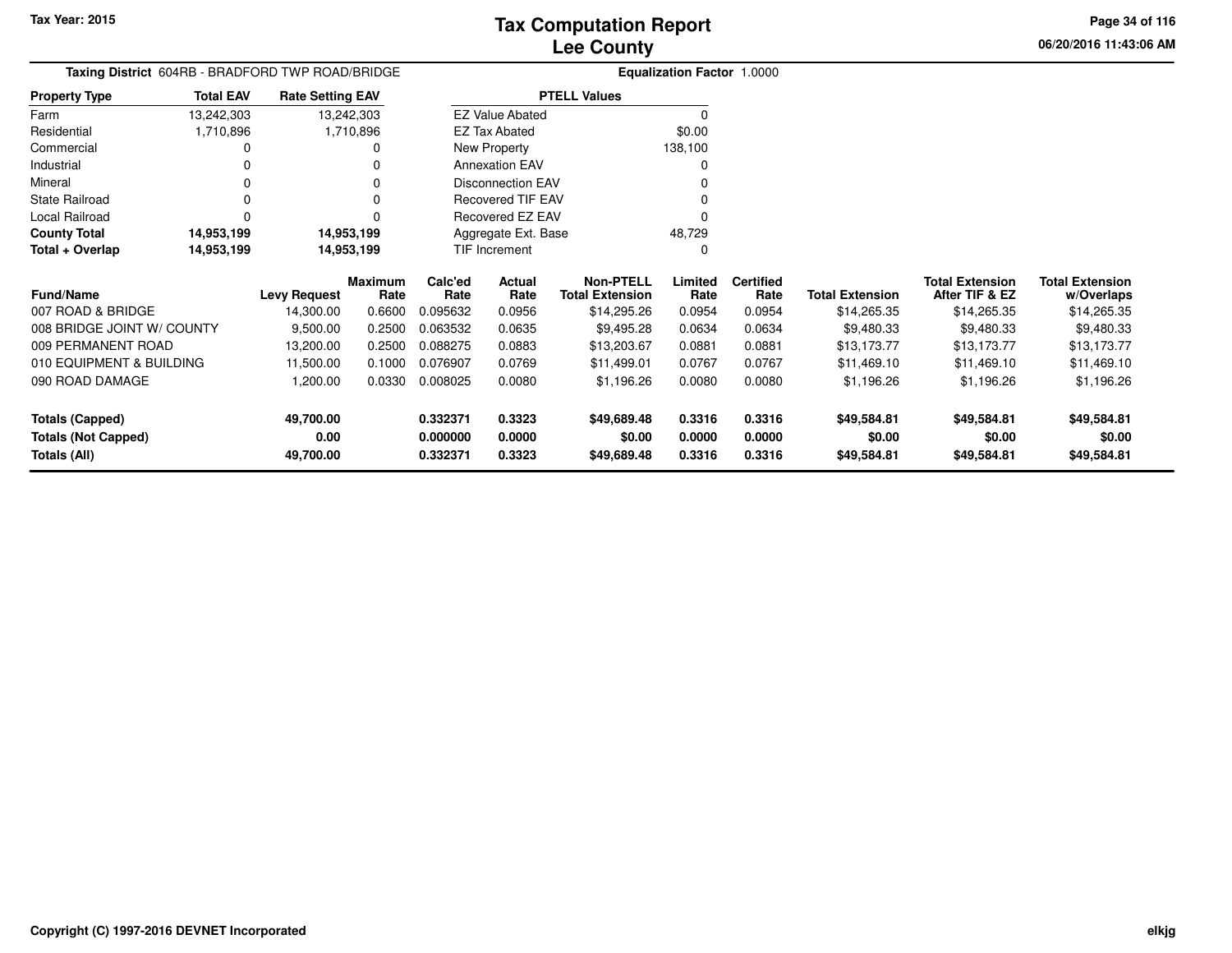# **Lee CountyTax Computation Report**

**06/20/2016 11:43:06 AMPage 35 of 116**

| Taxing District 605 - BROOKLYN TOWNSHIP |                  |                         |                 |                |                                            |                     | <b>Equalization Factor 1.0000</b> |                        |                                          |                                      |             |
|-----------------------------------------|------------------|-------------------------|-----------------|----------------|--------------------------------------------|---------------------|-----------------------------------|------------------------|------------------------------------------|--------------------------------------|-------------|
| <b>Property Type</b>                    | <b>Total EAV</b> | <b>Rate Setting EAV</b> |                 |                |                                            | <b>PTELL Values</b> |                                   |                        |                                          |                                      |             |
| Farm                                    | 11,997,244       |                         | 11,997,244      |                | <b>EZ Value Abated</b>                     |                     |                                   |                        |                                          |                                      |             |
| Residential                             | 6,288,764        |                         | 6,288,764       |                | EZ Tax Abated                              |                     | \$0.00                            |                        |                                          |                                      |             |
| Commercial                              | 1,060,007        |                         | 1,060,007       |                | New Property                               |                     | 411,363                           |                        |                                          |                                      |             |
| Industrial                              | 127,988          |                         | 127,988         |                | <b>Annexation EAV</b>                      |                     |                                   |                        |                                          |                                      |             |
| Mineral                                 | 15,537,097       | 15,537,097              |                 |                | <b>Disconnection EAV</b>                   |                     |                                   |                        |                                          |                                      |             |
| <b>State Railroad</b>                   | $\Omega$         |                         | 0               |                | <b>Recovered TIF EAV</b>                   |                     |                                   |                        |                                          |                                      |             |
| Local Railroad                          | 2,400            |                         | 2,400           |                | Recovered EZ EAV                           |                     |                                   |                        |                                          |                                      |             |
| <b>County Total</b>                     | 35,013,500       | 35,013,500              |                 |                | Aggregate Ext. Base                        |                     | 108,223                           |                        |                                          |                                      |             |
| Total + Overlap                         | 35,013,500       | 35,013,500              |                 |                | TIF Increment                              |                     |                                   |                        |                                          |                                      |             |
| Fund/Name<br><b>Levy Request</b>        |                  | <b>Maximum</b><br>Rate  | Calc'ed<br>Rate | Actual<br>Rate | <b>Non-PTELL</b><br><b>Total Extension</b> | Limited<br>Rate     | <b>Certified</b><br>Rate          | <b>Total Extension</b> | <b>Total Extension</b><br>After TIF & EZ | <b>Total Extension</b><br>w/Overlaps |             |
| 001 CORPORATE                           |                  | 106,000.00              | 0.2570          | 0.302740       | 0.2570                                     | \$89,984.70         | 0.2570                            | 0.2570                 | \$89,984.70                              | \$89,984.70                          | \$89,984.70 |
| 035 LIABILITY INSURANCE                 |                  | 5,000.00                | 0.0000          | 0.014280       | 0.0143                                     | \$5,006.93          | 0.0143                            | 0.0143                 | \$5,006.93                               | \$5,006.93                           | \$5,006.93  |
| 054 GENERAL ASSISTANCE                  |                  | 2,500.00                | 0.0000          | 0.007140       | 0.0071                                     | \$2,485.96          | 0.0071                            | 0.0071                 | \$2,485.96                               | \$2,485.96                           | \$2,485.96  |
| <b>Totals (Capped)</b>                  |                  | 113,500.00              |                 | 0.324160       | 0.2784                                     | \$97,477.59         | 0.2784                            | 0.2784                 | \$97,477.59                              | \$97,477.59                          | \$97,477.59 |
| <b>Totals (Not Capped)</b>              |                  | 0.00                    |                 | 0.000000       | 0.0000                                     | \$0.00              | 0.0000                            | 0.0000                 | \$0.00                                   | \$0.00                               | \$0.00      |
| Totals (All)                            |                  | 113,500.00              |                 | 0.324160       | 0.2784                                     | \$97,477.59         | 0.2784                            | 0.2784                 | \$97,477.59                              | \$97,477.59                          | \$97,477.59 |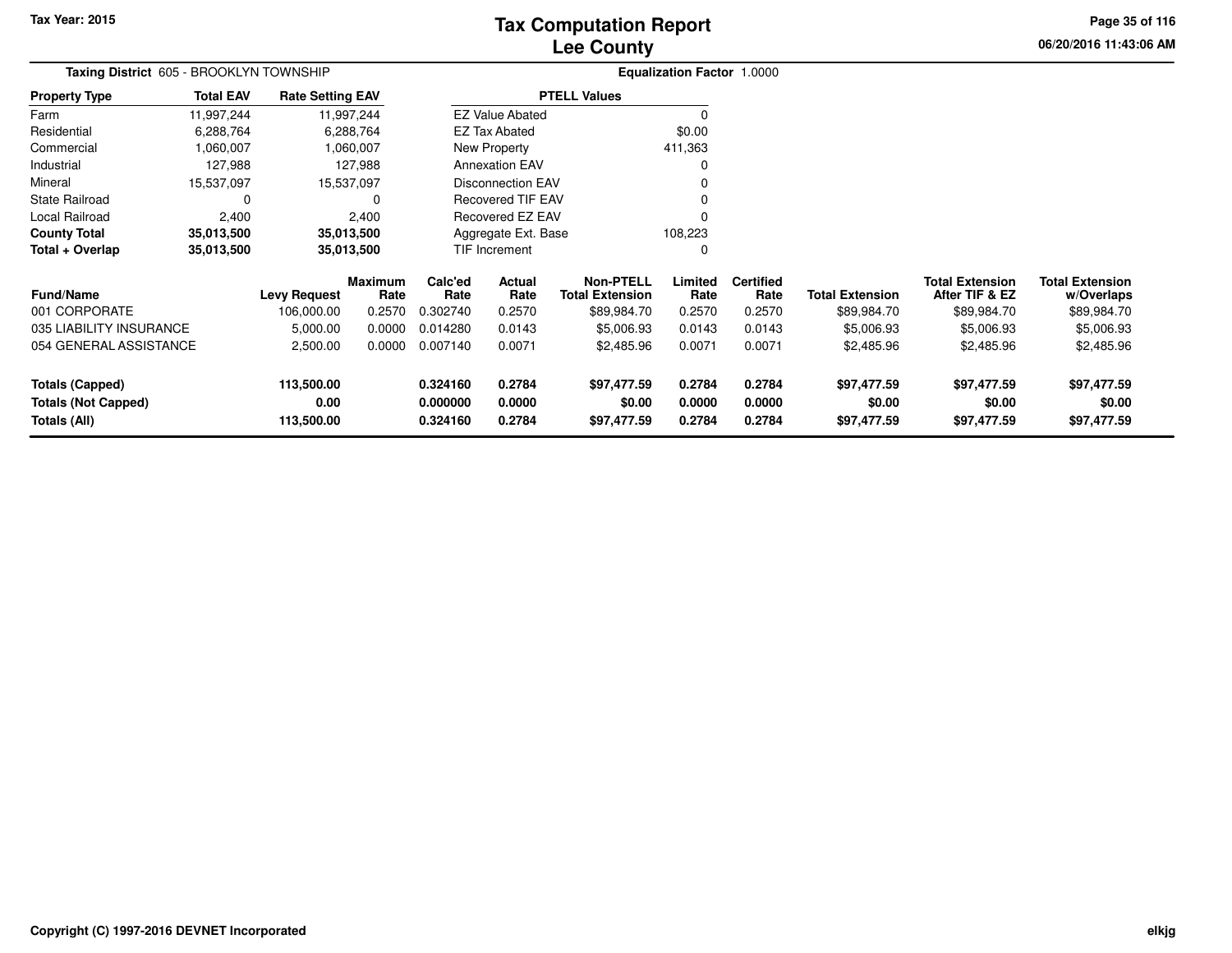**06/20/2016 11:43:06 AM Page 36 of 116**

| Taxing District 605RB - BROOKLYN TWP ROAD/BRIDGE |                  |                         |                        |                 |                          |                                            | Equalization Factor 1.0000 |                          |                                  |                                          |                                      |
|--------------------------------------------------|------------------|-------------------------|------------------------|-----------------|--------------------------|--------------------------------------------|----------------------------|--------------------------|----------------------------------|------------------------------------------|--------------------------------------|
| <b>Property Type</b>                             | <b>Total EAV</b> | <b>Rate Setting EAV</b> |                        |                 |                          | <b>PTELL Values</b>                        |                            |                          | <b>Road and Bridge Transfer</b>  |                                          |                                      |
| Farm                                             | 11,997,244       |                         | 11,997,244             |                 | <b>EZ Value Abated</b>   |                                            | $\Omega$                   | <b>Municipality</b>      |                                  | <b>Fund</b>                              | <b>Amount Extended</b>               |
| Residential                                      | 6,288,764        |                         | 6,288,764              |                 | <b>EZ Tax Abated</b>     |                                            | \$0.00                     |                          |                                  |                                          |                                      |
| Commercial                                       | 1,060,007        |                         | 1,060,007              |                 | <b>New Property</b>      |                                            | 411,363                    |                          | 703 - VILLAGE OF COMPTON         | 007                                      | \$1,013.86                           |
| Industrial                                       | 127,988          |                         | 127,988                |                 | <b>Annexation EAV</b>    |                                            | $\Omega$                   |                          | 713 - VILLAGE OF WEST BROOKL'007 |                                          | \$564.82                             |
| Mineral                                          | 15,537,097       |                         | 15,537,097             |                 | <b>Disconnection EAV</b> |                                            | 0                          | Total                    |                                  |                                          | \$1,578.68                           |
| <b>State Railroad</b>                            | $\Omega$         |                         | 0                      |                 | <b>Recovered TIF EAV</b> |                                            |                            |                          |                                  |                                          |                                      |
| Local Railroad                                   | 2,400            |                         | 2,400                  |                 | <b>Recovered EZ EAV</b>  |                                            |                            |                          |                                  |                                          |                                      |
| <b>County Total</b>                              | 35,013,500       |                         | 35,013,500             |                 | Aggregate Ext. Base      |                                            | 161,018                    |                          |                                  |                                          |                                      |
| Total + Overlap                                  | 35,013,500       |                         | 35,013,500             | TIF Increment   |                          |                                            | O                          |                          |                                  |                                          |                                      |
| <b>Fund/Name</b>                                 |                  | <b>Levy Request</b>     | <b>Maximum</b><br>Rate | Calc'ed<br>Rate | Actual<br>Rate           | <b>Non-PTELL</b><br><b>Total Extension</b> | Limited<br>Rate            | <b>Certified</b><br>Rate | <b>Total Extension</b>           | <b>Total Extension</b><br>After TIF & EZ | <b>Total Extension</b><br>w/Overlaps |
| 007 ROAD & BRIDGE                                |                  | 29,300.00               | 0.6600                 | 0.083682        | 0.0837                   | \$29,306.30                                | 0.0813                     | 0.0813                   | \$28,465.98                      | \$28,465.98                              | \$28,465.98                          |
| 008 BRIDGE JOINT W/ COUNTY                       |                  | 10,000.00               | 0.2500                 | 0.028560        | 0.0286                   | \$10,013.86                                | 0.0278                     | 0.0278                   | \$9,733.75                       | \$9,733.75                               | \$9,733.75                           |
| 009 PERMANENT ROAD                               |                  | 87,700.00               | 0.2500                 | 0.250475        | 0.2500                   | \$87,533.75                                | 0.2432                     | 0.2432                   | \$85,152.83                      | \$85,152.83                              | \$85,152.83                          |
| 010 EQUIPMENT & BUILDING                         |                  | 35,000.00               | 0.1000                 | 0.099961        | 0.1000                   | \$35,013.50                                | 0.0973                     | 0.0973                   | \$34,068.14                      | \$34,068.14                              | \$34,068.14                          |
| 035 LIABILITY INS                                |                  | 7,000.00                | 0.0000                 | 0.019992        | 0.0200                   | \$7,002.70                                 | 0.0195                     | 0.0195                   | \$6,827.63                       | \$6,827.63                               | \$6,827.63                           |
| <b>Totals (Capped)</b>                           |                  | 169,000.00              |                        | 0.482670        | 0.4823                   | \$168,870.11                               | 0.4691                     | 0.4691                   | \$164,248.33                     | \$164,248.33                             | \$164,248.33                         |
| <b>Totals (Not Capped)</b>                       |                  | 0.00                    |                        | 0.000000        | 0.0000                   | \$0.00                                     | 0.0000                     | 0.0000                   | \$0.00                           | \$0.00                                   | \$0.00                               |
| <b>Totals (All)</b>                              |                  | 169,000.00              |                        | 0.482670        | 0.4823                   | \$168,870.11                               | 0.4691                     | 0.4691                   | \$164,248.33                     | \$164,248.33                             | \$164,248.33                         |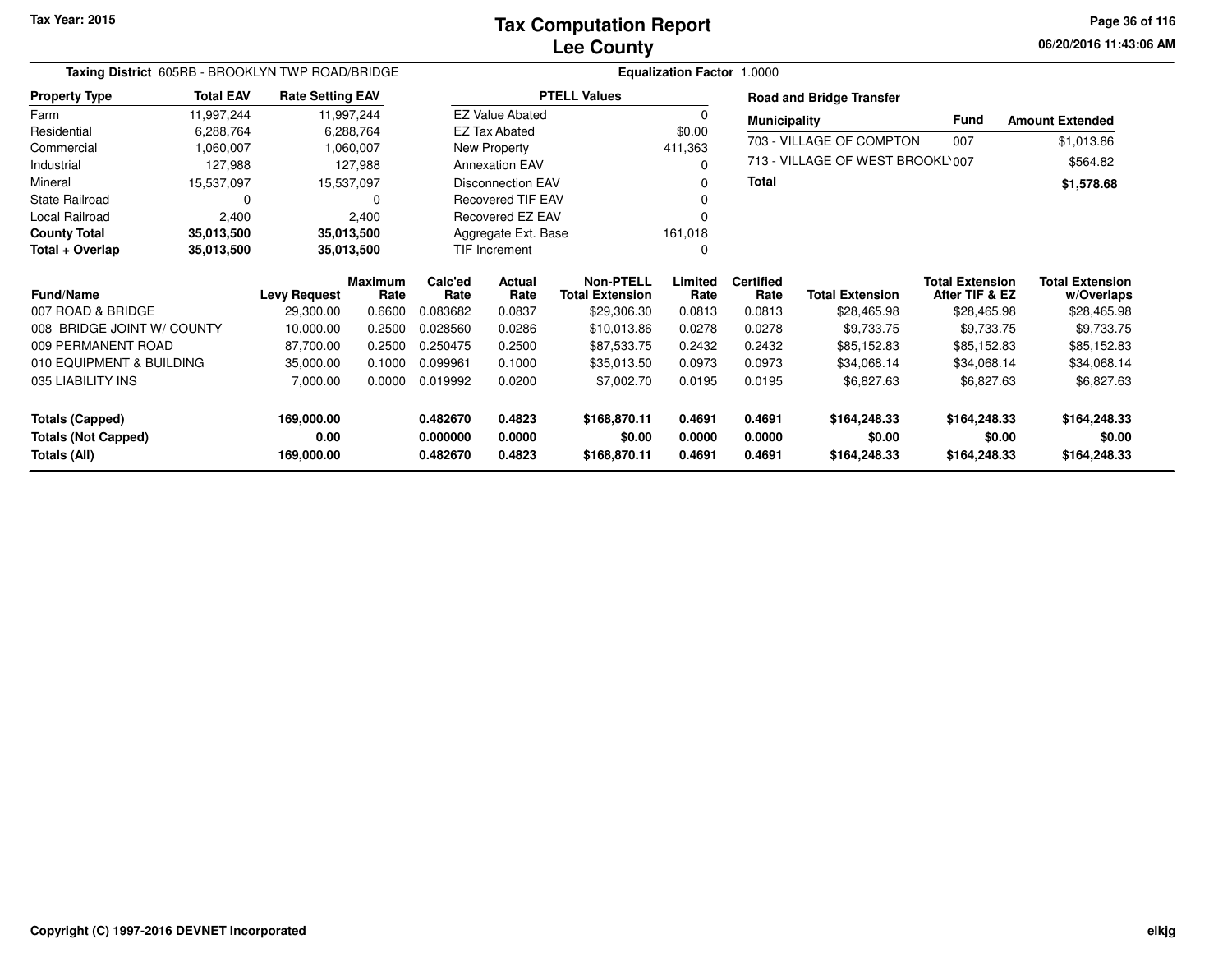**06/20/2016 11:43:06 AM Page 37 of 116**

| <b>Taxing District</b> 606 - FRANKLIN GROVE TOWNSHIP |                  |                         |                        | <b>Equalization Factor 1.0000</b> |                          |                                            |                 |                          |                        |                                          |                                      |
|------------------------------------------------------|------------------|-------------------------|------------------------|-----------------------------------|--------------------------|--------------------------------------------|-----------------|--------------------------|------------------------|------------------------------------------|--------------------------------------|
| <b>Property Type</b>                                 | <b>Total EAV</b> | <b>Rate Setting EAV</b> |                        |                                   |                          | <b>PTELL Values</b>                        |                 |                          |                        |                                          |                                      |
| Farm                                                 | 8,504,262        |                         | 8,504,262              |                                   | <b>EZ Value Abated</b>   |                                            | 0               |                          |                        |                                          |                                      |
| Residential                                          | 9,567,928        |                         | 9,567,928              |                                   | <b>EZ Tax Abated</b>     |                                            | \$0.00          |                          |                        |                                          |                                      |
| Commercial                                           | 2,286,042        |                         | 2,286,042              |                                   | New Property             |                                            | 112,213         |                          |                        |                                          |                                      |
| Industrial                                           | 46,085           |                         | 46,085                 |                                   | <b>Annexation EAV</b>    |                                            |                 |                          |                        |                                          |                                      |
| Mineral                                              | 0                |                         |                        |                                   | <b>Disconnection EAV</b> |                                            |                 |                          |                        |                                          |                                      |
| <b>State Railroad</b>                                | 877,718          |                         | 877,718                |                                   | <b>Recovered TIF EAV</b> |                                            |                 |                          |                        |                                          |                                      |
| Local Railroad                                       | 0                |                         | 0                      |                                   | Recovered EZ EAV         |                                            |                 |                          |                        |                                          |                                      |
| <b>County Total</b>                                  | 21,282,035       | 21,282,035              |                        |                                   | Aggregate Ext. Base      |                                            | 38,867          |                          |                        |                                          |                                      |
| Total + Overlap                                      | 21,282,035       | 21,282,035              |                        |                                   | TIF Increment            |                                            | 0               |                          |                        |                                          |                                      |
| Fund/Name                                            |                  | <b>Levy Request</b>     | <b>Maximum</b><br>Rate | Calc'ed<br>Rate                   | Actual<br>Rate           | <b>Non-PTELL</b><br><b>Total Extension</b> | Limited<br>Rate | <b>Certified</b><br>Rate | <b>Total Extension</b> | <b>Total Extension</b><br>After TIF & EZ | <b>Total Extension</b><br>w/Overlaps |
| 001 CORPORATE                                        |                  | 25,216.00               | 0.3900                 | 0.118485                          | 0.1185                   | \$25,219.21                                | 0.1144          | 0.1144                   | \$24,346.65            | \$24,346.65                              | \$24,346.65                          |
| 027 AUDIT                                            |                  | 1,026.00                | 0.0050                 | 0.004821                          | 0.0048                   | \$1,021.54                                 | 0.0046          | 0.0046                   | \$978.97               | \$978.97                                 | \$978.97                             |
| 035 LIABILITY INSURANCE                              |                  | 3,585.00                | 0.0000                 | 0.016845                          | 0.0168                   | \$3,575.38                                 | 0.0162          | 0.0162                   | \$3,447.69             | \$3,447.69                               | \$3,447.69                           |
| 047 SOCIAL SECURITY                                  |                  | 1,705.00                | 0.0000                 | 0.008012                          | 0.0080                   | \$1,702.56                                 | 0.0077          | 0.0077                   | \$1,638.72             | \$1,638.72                               | \$1,638.72                           |
| 054 GENERAL ASSISTANCE                               |                  | 9,278.00                | 0.1000                 | 0.043596                          | 0.0436                   | \$9,278.97                                 | 0.0421          | 0.0421                   | \$8,959.74             | \$8,959.74                               | \$8,959.74                           |
| <b>Totals (Capped)</b>                               |                  | 40,810.00               |                        | 0.191759                          | 0.1917                   | \$40,797.66                                | 0.1850          | 0.1850                   | \$39,371.77            | \$39,371.77                              | \$39,371.77                          |
| <b>Totals (Not Capped)</b>                           |                  | 0.00                    |                        | 0.000000                          | 0.0000                   | \$0.00                                     | 0.0000          | 0.0000                   | \$0.00                 | \$0.00                                   | \$0.00                               |
| Totals (All)                                         |                  | 40,810.00               |                        | 0.191759                          | 0.1917                   | \$40,797.66                                | 0.1850          | 0.1850                   | \$39,371.77            | \$39,371.77                              | \$39,371.77                          |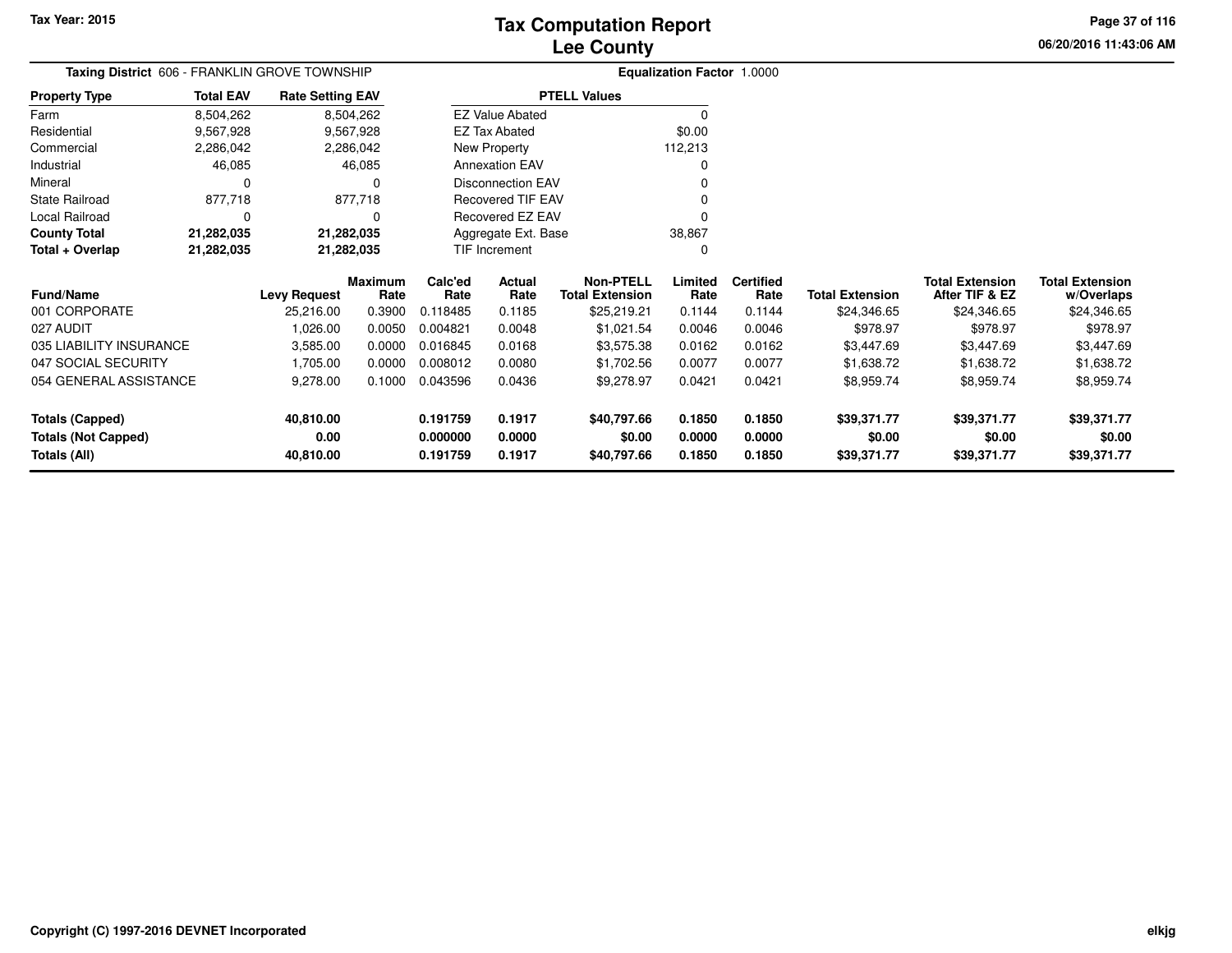**06/20/2016 11:43:06 AM Page 38 of 116**

| Taxing District 606RB - FRANKLIN GROVE ROAD/BRIDGE             |                  |                                  |                | <b>Equalization Factor 1.0000</b> |                          |                        |                |                     |                                   |                         |                           |
|----------------------------------------------------------------|------------------|----------------------------------|----------------|-----------------------------------|--------------------------|------------------------|----------------|---------------------|-----------------------------------|-------------------------|---------------------------|
| <b>Property Type</b>                                           | <b>Total EAV</b> | <b>Rate Setting EAV</b>          |                |                                   |                          | <b>PTELL Values</b>    |                |                     | <b>Road and Bridge Transfer</b>   |                         |                           |
| Farm                                                           | 8,504,262        |                                  | 8,504,262      |                                   | <b>EZ Value Abated</b>   |                        | 0              | <b>Municipality</b> |                                   | <b>Fund</b>             | <b>Amount Extended</b>    |
| Residential                                                    | 9,567,928        |                                  | 9,567,928      |                                   | <b>EZ Tax Abated</b>     |                        | \$0.00         |                     |                                   |                         |                           |
| Commercial                                                     | 2,286,042        |                                  | 2,286,042      |                                   | 112,213<br>New Property  |                        |                |                     | 706 - VILLAGE OF FRANKLIN GRO 007 |                         | \$4,991.47                |
| Industrial                                                     | 46,085           |                                  | 46,085         |                                   | <b>Annexation EAV</b>    |                        | 0              | <b>Total</b>        |                                   |                         | \$4,991.47                |
| Mineral                                                        | 0                |                                  | 0              |                                   | <b>Disconnection EAV</b> |                        | 0              |                     |                                   |                         |                           |
| State Railroad                                                 | 877,718          |                                  | 877,718        |                                   | <b>Recovered TIF EAV</b> |                        | 0              |                     |                                   |                         |                           |
| Local Railroad                                                 | $\Omega$         |                                  | 0              |                                   | Recovered EZ EAV         |                        |                |                     |                                   |                         |                           |
| <b>County Total</b>                                            | 21,282,035       | 21,282,035                       |                |                                   | Aggregate Ext. Base      |                        | 80,505         |                     |                                   |                         |                           |
| Total + Overlap                                                | 21,282,035       |                                  | 21,282,035     |                                   | <b>TIF Increment</b>     |                        | 0              |                     |                                   |                         |                           |
|                                                                |                  |                                  | <b>Maximum</b> | Calc'ed                           | <b>Actual</b>            | <b>Non-PTELL</b>       | Limited        | <b>Certified</b>    |                                   | <b>Total Extension</b>  | <b>Total Extension</b>    |
| <b>Fund/Name</b><br>007 ROAD & BRIDGE                          |                  | <b>Levy Request</b><br>26,025.00 | Rate           | Rate<br>0.122286                  | Rate<br>0.1223           | <b>Total Extension</b> | Rate<br>0.1180 | Rate<br>0.1180      | <b>Total Extension</b>            | After TIF & EZ          | w/Overlaps<br>\$25,112.80 |
| 008 BRIDGE JOINT W/ COUNTY                                     |                  |                                  | 0.6600         |                                   |                          | \$26,027.93            |                |                     | \$25,112.80                       | \$25,112.80<br>\$319.23 | \$319.23                  |
|                                                                |                  | 349.00                           | 0.2500         | 0.001640                          | 0.0016                   | \$340.51               | 0.0015         | 0.0015              | \$319.23                          |                         |                           |
| 009 PERMANENT ROAD                                             |                  | 45,774.00                        | 0.2500         | 0.215083                          | 0.2151                   | \$45,777.66            | 0.2076         | 0.2076              | \$44,181.50                       | \$44,181.50             | \$44,181.50               |
| 010 EQUIPMENT & BUILDING                                       |                  | 6,517.00                         | 0.1000         | 0.030622                          | 0.0306                   | \$6,512.30             | 0.0295         | 0.0295              | \$6,278.20                        | \$6,278.20              | \$6,278.20                |
| 027 AUDIT                                                      |                  | 524.00                           | 0.0025         | 0.002462                          | 0.0025                   | \$532.05               | 0.0024         | 0.0024              | \$510.77                          | \$510.77                | \$510.77                  |
| 035 LIABILITY INSURANCE                                        |                  | 3,585.00                         | 0.0000         | 0.016845                          | 0.0168                   | \$3,575.38             | 0.0162         | 0.0162              | \$3,447.69                        | \$3,447.69              | \$3,447.69                |
| 047 SOCIAL SECURITY                                            |                  | 1,749.00                         | 0.0000         | 0.008218                          | 0.0082                   | \$1,745.13             | 0.0079         | 0.0079              | \$1,681.28                        | \$1,681.28              | \$1,681.28                |
| Totals (Capped)                                                |                  | 84,523.00                        |                | 0.397156                          | 0.3971                   | \$84,510.96            | 0.3831         | 0.3831              | \$81,531.47                       | \$81,531.47             | \$81,531.47               |
| <b>Totals (Not Capped)</b><br>0.00<br>0.000000<br>0.0000       |                  |                                  | \$0.00         | 0.0000                            | 0.0000                   | \$0.00                 | \$0.00         | \$0.00              |                                   |                         |                           |
| 84,523.00<br>0.3971<br>Totals (All)<br>0.397156<br>\$84,510.96 |                  |                                  | 0.3831         | 0.3831                            | \$81,531.47              | \$81,531.47            | \$81,531.47    |                     |                                   |                         |                           |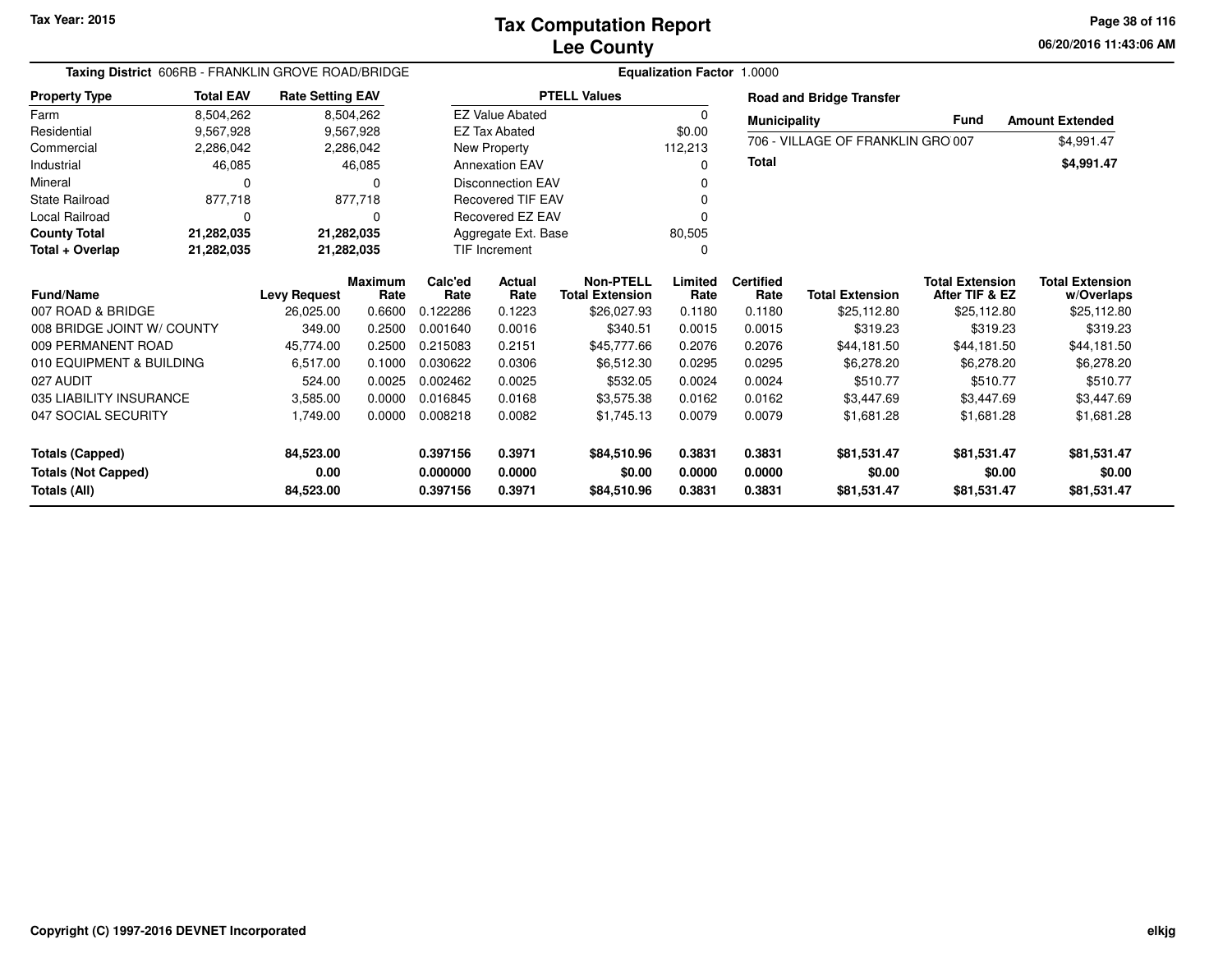## **Lee CountyTax Computation Report**

**06/20/2016 11:43:06 AM Page 39 of 116**

| Taxing District 607 - DIXON TOWNSHIP |                  |                         |                        |                     |                          |                                     | <b>Equalization Factor 1.0000</b> |                          |                        |                                          |                                      |  |
|--------------------------------------|------------------|-------------------------|------------------------|---------------------|--------------------------|-------------------------------------|-----------------------------------|--------------------------|------------------------|------------------------------------------|--------------------------------------|--|
| <b>Property Type</b>                 | <b>Total EAV</b> | <b>Rate Setting EAV</b> |                        | <b>PTELL Values</b> |                          |                                     |                                   |                          |                        |                                          |                                      |  |
| Farm                                 | 6,876,184        |                         | 6,876,157              |                     | <b>EZ Value Abated</b>   |                                     | 1,045,691                         |                          |                        |                                          |                                      |  |
| Residential                          | 145,425,300      | 144,613,619             |                        |                     | EZ Tax Abated            |                                     | \$2,071.50                        |                          |                        |                                          |                                      |  |
| Commercial                           | 40,003,429       | 36,182,945              |                        |                     | New Property             |                                     | 826,131                           |                          |                        |                                          |                                      |  |
| Industrial                           | 9,452,101        |                         | 9,452,101              |                     | <b>Annexation EAV</b>    |                                     |                                   |                          |                        |                                          |                                      |  |
| Mineral                              |                  |                         | 0                      |                     | <b>Disconnection EAV</b> |                                     |                                   |                          |                        |                                          |                                      |  |
| State Railroad                       | 1,429,823        |                         | 1,429,823              |                     | <b>Recovered TIF EAV</b> |                                     |                                   |                          |                        |                                          |                                      |  |
| Local Railroad                       |                  |                         | ი                      |                     | Recovered EZ EAV         |                                     | 182,070                           |                          |                        |                                          |                                      |  |
| <b>County Total</b>                  | 203,186,837      | 198,554,645             |                        |                     | Aggregate Ext. Base      |                                     | 388,148                           |                          |                        |                                          |                                      |  |
| Total + Overlap                      | 203,186,837      | 198,554,645             |                        |                     | <b>TIF Increment</b>     |                                     | 3,586,501                         |                          |                        |                                          |                                      |  |
| Fund/Name                            |                  | <b>Levy Request</b>     | <b>Maximum</b><br>Rate | Calc'ed<br>Rate     | Actual<br>Rate           | Non-PTELL<br><b>Total Extension</b> | Limited<br>Rate                   | <b>Certified</b><br>Rate | <b>Total Extension</b> | <b>Total Extension</b><br>After TIF & EZ | <b>Total Extension</b><br>w/Overlaps |  |
| 001 CORPORATE                        |                  | 297,000.00              | 0.2500                 | 0.149581            | 0.1496                   | \$297,037.75                        | 0.1445                            | 0.1445                   | \$293,604.98           | \$286,911.46                             | \$286,911.46                         |  |
| 005 I.M.R.F.                         |                  | 30,000.00               | 0.0000                 | 0.015109            | 0.0151                   | \$29,981.75                         | 0.0146                            | 0.0146                   | \$29,665.28            | \$28,988.98                              | \$28,988.98                          |  |
| 035 LIABILITY INSURANCE              |                  | 10,000.00               | 0.0000                 | 0.005036            | 0.0050                   | \$9,927.73                          | 0.0048                            | 0.0048                   | \$9,752.97             | \$9,530.62                               | \$9,530.62                           |  |
| 047 SOCIAL SECURITY                  |                  | 20,000.00               | 0.0000                 | 0.010073            | 0.0101                   | \$20,054.02                         | 0.0098                            | 0.0098                   | \$19,912.31            | \$19,458.36                              | \$19,458.36                          |  |
| 054 GENERAL ASSISTANCE               |                  | 50,000.00               | 0.1000                 | 0.025182            | 0.0252                   | \$50,035.77                         | 0.0244                            | 0.0244                   | \$49,577.59            | \$48,447.33                              | \$48,447.33                          |  |
| <b>Totals (Capped)</b>               |                  | 407,000.00              |                        | 0.204981            | 0.2050                   | \$407,037.02                        | 0.1981                            | 0.1981                   | \$402,513.13           | \$393,336.75                             | \$393,336.75                         |  |
| <b>Totals (Not Capped)</b>           |                  | 0.00                    |                        | 0.000000            | 0.0000                   | \$0.00                              | 0.0000                            | 0.0000                   | \$0.00                 | \$0.00                                   | \$0.00                               |  |
| <b>Totals (All)</b>                  |                  | 407,000.00              |                        | 0.204981            | 0.2050                   | \$407,037.02                        | 0.1981                            | 0.1981                   | \$402,513.13           | \$393,336.75                             | \$393,336.75                         |  |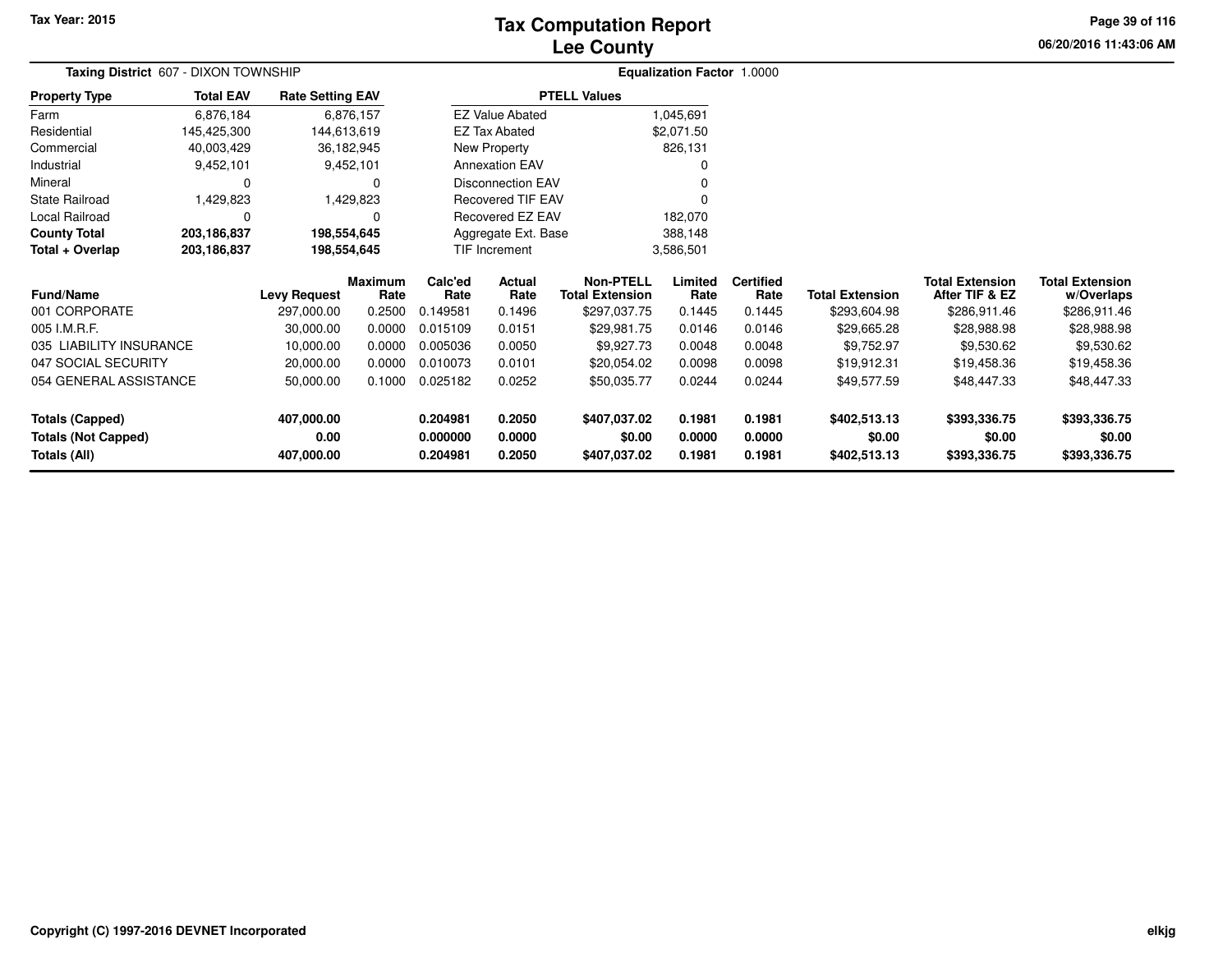#### **Lee CountyTax Computation Report**

**06/20/2016 11:43:06 AMPage 40 of 116**

| Taxing District 607RB - DIXON TWP ROAD/BRIDGE                 |                  |                                  |                        |                                  |                            |                                            | <b>Equalization Factor 1.0000</b> |                            |                                        |                                          |                                        |  |
|---------------------------------------------------------------|------------------|----------------------------------|------------------------|----------------------------------|----------------------------|--------------------------------------------|-----------------------------------|----------------------------|----------------------------------------|------------------------------------------|----------------------------------------|--|
| <b>Property Type</b>                                          | <b>Total EAV</b> | <b>Rate Setting EAV</b>          |                        |                                  |                            | <b>PTELL Values</b>                        |                                   |                            | <b>Road and Bridge Transfer</b>        |                                          |                                        |  |
| Farm                                                          | 6,876,184        |                                  | 6,876,157              |                                  | <b>EZ Value Abated</b>     |                                            | 1,045,691                         | <b>Municipality</b>        |                                        | Fund                                     | <b>Amount Extended</b>                 |  |
| Residential                                                   | 145,425,300      |                                  | 144,613,619            |                                  | EZ Tax Abated              |                                            | \$2,485.60                        |                            |                                        |                                          |                                        |  |
| Commercial                                                    | 40,003,429       |                                  | 36,182,945             |                                  | New Property               |                                            | 826,131                           |                            | 705 - CITY OF DIXON                    | 007                                      | \$66,976.86                            |  |
| Industrial                                                    | 9,452,101        |                                  | 9,452,101              |                                  | <b>Annexation EAV</b>      |                                            | <sup>0</sup>                      | Total                      |                                        |                                          | \$66,976.86                            |  |
| Mineral                                                       |                  |                                  |                        |                                  | <b>Disconnection EAV</b>   |                                            |                                   |                            |                                        |                                          |                                        |  |
| <b>State Railroad</b>                                         | 1,429,823        |                                  | 1,429,823              |                                  | <b>Recovered TIF EAV</b>   |                                            | $\Omega$                          |                            |                                        |                                          |                                        |  |
| Local Railroad                                                |                  |                                  |                        |                                  | <b>Recovered EZ EAV</b>    |                                            | 182,070                           |                            |                                        |                                          |                                        |  |
| <b>County Total</b>                                           | 203,186,837      |                                  | 198,554,645            |                                  | Aggregate Ext. Base        |                                            | 465,817                           |                            |                                        |                                          |                                        |  |
| Total + Overlap                                               | 203,186,837      |                                  | 198,554,645            |                                  | <b>TIF Increment</b>       |                                            | 3,586,501                         |                            |                                        |                                          |                                        |  |
| <b>Fund/Name</b>                                              |                  | <b>Levy Request</b>              | <b>Maximum</b><br>Rate | Calc'ed<br>Rate                  | Actual<br>Rate             | <b>Non-PTELL</b><br><b>Total Extension</b> | Limited<br>Rate                   | <b>Certified</b><br>Rate   | <b>Total Extension</b>                 | <b>Total Extension</b><br>After TIF & EZ | <b>Total Extension</b><br>w/Overlaps   |  |
| 007 ROAD & BRIDGE                                             |                  | 190,700.00                       | 0.6600                 | 0.096044                         | 0.0960                     | \$190,612.46                               | 0.0926                            | 0.0926                     | \$188,151.01                           | \$183,861.60                             | \$183,861.60                           |  |
| 009 PERMANENT ROAD                                            |                  | 298,390.00                       | 0.2500                 | 0.150281                         | 0.1503                     | \$298,427.63                               | 0.1451                            | 0.1451                     | \$294,824.10                           | \$288,102.79                             | \$288,102.79                           |  |
| Totals (Capped)<br><b>Totals (Not Capped)</b><br>Totals (All) |                  | 489,090.00<br>0.00<br>489,090.00 |                        | 0.246325<br>0.000000<br>0.246325 | 0.2463<br>0.0000<br>0.2463 | \$489,040.09<br>\$0.00<br>\$489,040.09     | 0.2377<br>0.0000<br>0.2377        | 0.2377<br>0.0000<br>0.2377 | \$482,975.11<br>\$0.00<br>\$482,975.11 | \$471,964.39<br>\$0.00<br>\$471,964.39   | \$471,964.39<br>\$0.00<br>\$471,964.39 |  |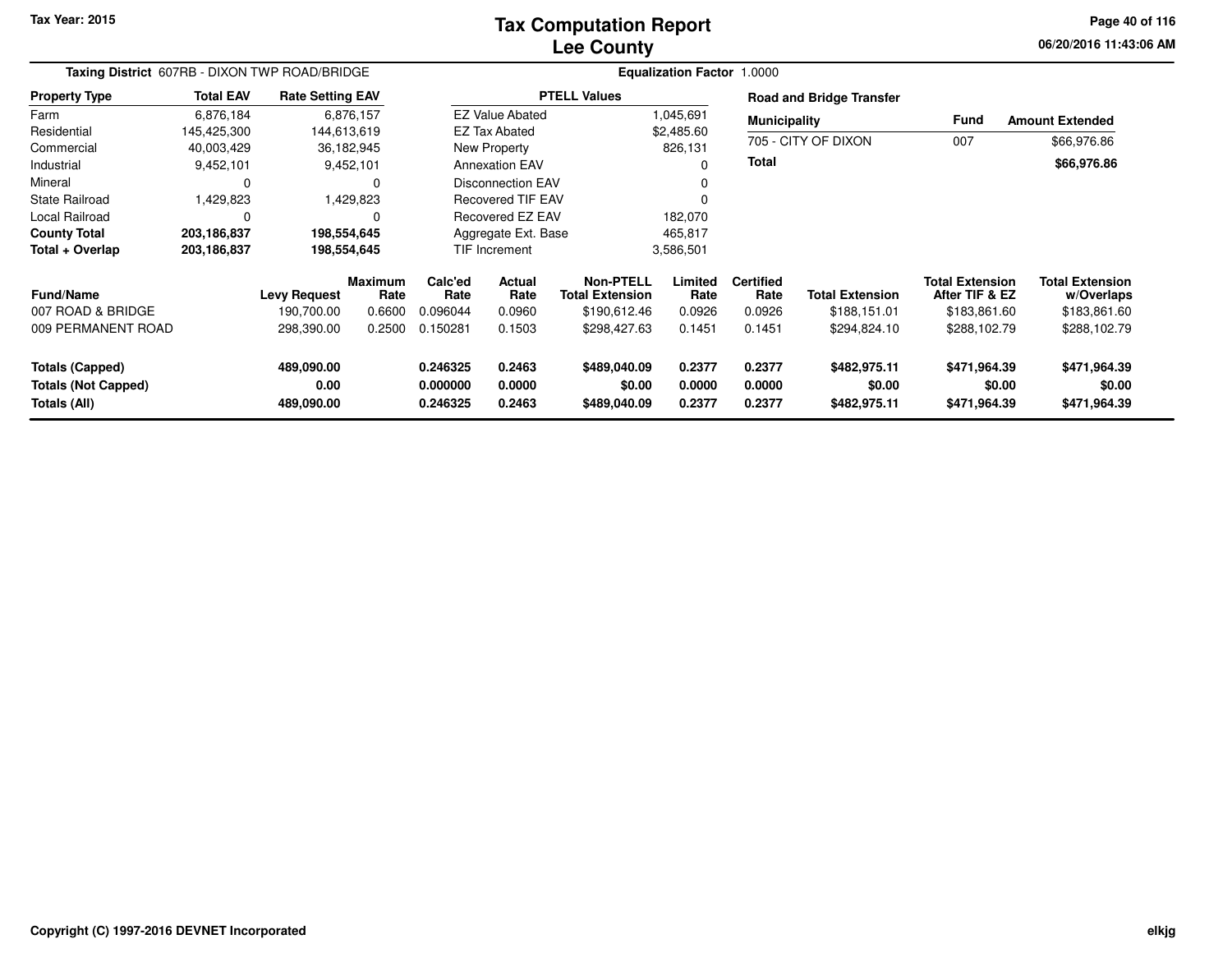# **Lee CountyTax Computation Report**

**06/20/2016 11:43:06 AM Page 41 of 116**

| Taxing District 608 - EAST GROVE TOWNSHIP                            |                  |                                |                        | <b>Equalization Factor 1.0000</b> |                            |                                            |                            |                            |                                      |                                          |                                      |
|----------------------------------------------------------------------|------------------|--------------------------------|------------------------|-----------------------------------|----------------------------|--------------------------------------------|----------------------------|----------------------------|--------------------------------------|------------------------------------------|--------------------------------------|
| <b>Property Type</b>                                                 | <b>Total EAV</b> | <b>Rate Setting EAV</b>        |                        |                                   |                            | <b>PTELL Values</b>                        |                            |                            |                                      |                                          |                                      |
| Farm                                                                 | 5,817,157        |                                | 5,817,157              |                                   | <b>EZ Value Abated</b>     |                                            |                            |                            |                                      |                                          |                                      |
| Residential                                                          | 861,282.         |                                | 1,861,282              |                                   | EZ Tax Abated              |                                            | \$0.00                     |                            |                                      |                                          |                                      |
| Commercial                                                           |                  |                                |                        |                                   | New Property               |                                            | 7,285                      |                            |                                      |                                          |                                      |
| Industrial                                                           | 141,867          |                                | 141,867                |                                   | <b>Annexation EAV</b>      |                                            |                            |                            |                                      |                                          |                                      |
| Mineral                                                              | 4,925,679        |                                | 4,925,679              |                                   | <b>Disconnection EAV</b>   |                                            |                            |                            |                                      |                                          |                                      |
| State Railroad                                                       |                  |                                |                        |                                   | <b>Recovered TIF EAV</b>   |                                            |                            |                            |                                      |                                          |                                      |
| Local Railroad                                                       |                  |                                |                        |                                   | Recovered EZ EAV           |                                            |                            |                            |                                      |                                          |                                      |
| <b>County Total</b>                                                  | 12,745,985       |                                | 12,745,985             |                                   | Aggregate Ext. Base        |                                            | 57,180                     |                            |                                      |                                          |                                      |
| Total + Overlap                                                      | 12,745,985       |                                | 12,745,985             |                                   | TIF Increment              |                                            | 0                          |                            |                                      |                                          |                                      |
| <b>Fund/Name</b>                                                     |                  | <b>Levy Request</b>            | <b>Maximum</b><br>Rate | Calc'ed<br>Rate                   | Actual<br>Rate             | <b>Non-PTELL</b><br><b>Total Extension</b> | Limited<br>Rate            | <b>Certified</b><br>Rate   | <b>Total Extension</b>               | <b>Total Extension</b><br>After TIF & EZ | <b>Total Extension</b><br>w/Overlaps |
| 001 CORPORATE                                                        |                  | 55,477.00                      | 0.4500                 | 0.435251                          | 0.4353                     | \$55,483.27                                | 0.4353                     | 0.4353                     | \$55,483.27                          | \$55,483.27                              | \$55,483.27                          |
| 054 GENERAL ASSISTANCE                                               |                  | 1,700.00                       | 0.1000                 | 0.013338                          | 0.0133                     | \$1,695.22                                 | 0.0133                     | 0.0133                     | \$1,695.22                           | \$1,695.22                               | \$1,695.22                           |
| <b>Totals (Capped)</b><br><b>Totals (Not Capped)</b><br>Totals (All) |                  | 57,177.00<br>0.00<br>57,177.00 |                        | 0.448589<br>0.000000<br>0.448589  | 0.4486<br>0.0000<br>0.4486 | \$57,178.49<br>\$0.00<br>\$57,178.49       | 0.4486<br>0.0000<br>0.4486 | 0.4486<br>0.0000<br>0.4486 | \$57,178.49<br>\$0.00<br>\$57,178.49 | \$57,178.49<br>\$0.00<br>\$57,178.49     | \$57,178.49<br>\$0.00<br>\$57,178.49 |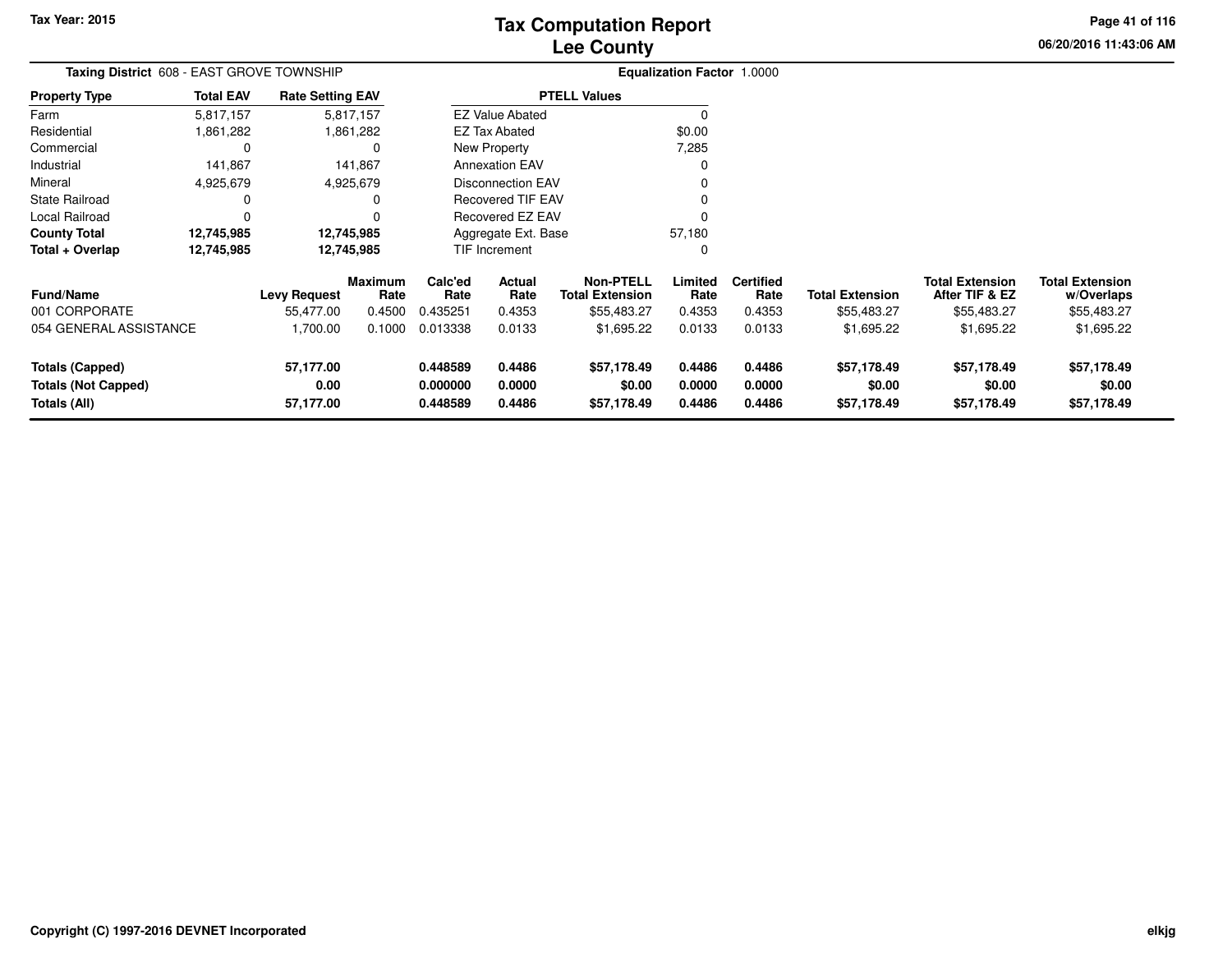**06/20/2016 11:43:06 AMPage 42 of 116**

|                  | Taxing District 608RB - EAST GROVE TWP RD/BRIDGE |                                   |                                                                                                                         |                  |                                                                                   | <b>Equalization Factor 1.0000</b>                                                                                                                                |                          |                        |                                          |                                        |
|------------------|--------------------------------------------------|-----------------------------------|-------------------------------------------------------------------------------------------------------------------------|------------------|-----------------------------------------------------------------------------------|------------------------------------------------------------------------------------------------------------------------------------------------------------------|--------------------------|------------------------|------------------------------------------|----------------------------------------|
| <b>Total EAV</b> |                                                  |                                   |                                                                                                                         |                  |                                                                                   |                                                                                                                                                                  |                          |                        |                                          |                                        |
| 5,817,157        |                                                  |                                   |                                                                                                                         |                  |                                                                                   | $\Omega$                                                                                                                                                         |                          |                        |                                          |                                        |
| 861,282. ا       |                                                  |                                   |                                                                                                                         |                  |                                                                                   | \$0.00                                                                                                                                                           |                          |                        |                                          |                                        |
| O                |                                                  | 0                                 |                                                                                                                         |                  |                                                                                   | 7,285                                                                                                                                                            |                          |                        |                                          |                                        |
| 141,867          |                                                  |                                   |                                                                                                                         |                  |                                                                                   | $\Omega$                                                                                                                                                         |                          |                        |                                          |                                        |
| 4,925,679        |                                                  |                                   |                                                                                                                         |                  |                                                                                   |                                                                                                                                                                  |                          |                        |                                          |                                        |
| 0                |                                                  | 0                                 |                                                                                                                         |                  |                                                                                   |                                                                                                                                                                  |                          |                        |                                          |                                        |
|                  |                                                  |                                   |                                                                                                                         |                  |                                                                                   |                                                                                                                                                                  |                          |                        |                                          |                                        |
| 12,745,985       |                                                  |                                   |                                                                                                                         |                  |                                                                                   |                                                                                                                                                                  |                          |                        |                                          |                                        |
| 12,745,985       |                                                  |                                   |                                                                                                                         |                  |                                                                                   | 0                                                                                                                                                                |                          |                        |                                          |                                        |
|                  |                                                  | Rate                              | Calc'ed<br>Rate                                                                                                         | Actual<br>Rate   | <b>Non-PTELL</b><br><b>Total Extension</b>                                        | Limited<br>Rate                                                                                                                                                  | <b>Certified</b><br>Rate | <b>Total Extension</b> | <b>Total Extension</b><br>After TIF & EZ | <b>Total Extension</b><br>w/Overlaps   |
|                  | 83,653.00                                        | 0.6600                            | 0.656309                                                                                                                | 0.6563           | \$83,651.90                                                                       | 0.6563                                                                                                                                                           | 0.6563                   | \$83,651.90            | \$83,651.90                              | \$83,651.90                            |
|                  | 7,224.00                                         | 0.2500                            | 0.056677                                                                                                                | 0.0567           | \$7,226.97                                                                        | 0.0567                                                                                                                                                           | 0.0567                   | \$7,226.97             | \$7,226.97                               | \$7,226.97                             |
|                  | 21,390.00                                        | 0.2500                            | 0.167818                                                                                                                | 0.1678           | \$21,387.76                                                                       | 0.1678                                                                                                                                                           | 0.1678                   | \$21,387.76            | \$21,387.76                              | \$21,387.76                            |
|                  | 112,267.00<br>0.00                               |                                   | 0.880804<br>0.000000                                                                                                    | 0.8808<br>0.0000 | \$112,266.63<br>\$0.00                                                            | 0.8808<br>0.0000                                                                                                                                                 | 0.8808<br>0.0000         | \$112,266.63<br>\$0.00 | \$112,266.63<br>\$0.00                   | \$112,266.63<br>\$0.00<br>\$112,266.63 |
|                  | 008 BRIDGE JOINT W/ COUNTY                       | <b>Levy Request</b><br>112,267.00 | <b>Rate Setting EAV</b><br>5,817,157<br>1,861,282<br>141,867<br>4,925,679<br>12,745,985<br>12,745,985<br><b>Maximum</b> | 0.880804         | EZ Tax Abated<br>New Property<br><b>Annexation EAV</b><br>TIF Increment<br>0.8808 | <b>PTELL Values</b><br><b>EZ Value Abated</b><br><b>Disconnection EAV</b><br><b>Recovered TIF EAV</b><br>Recovered EZ EAV<br>Aggregate Ext. Base<br>\$112,266.63 | 112,266<br>0.8808        | 0.8808                 | \$112,266.63                             | \$112,266.63                           |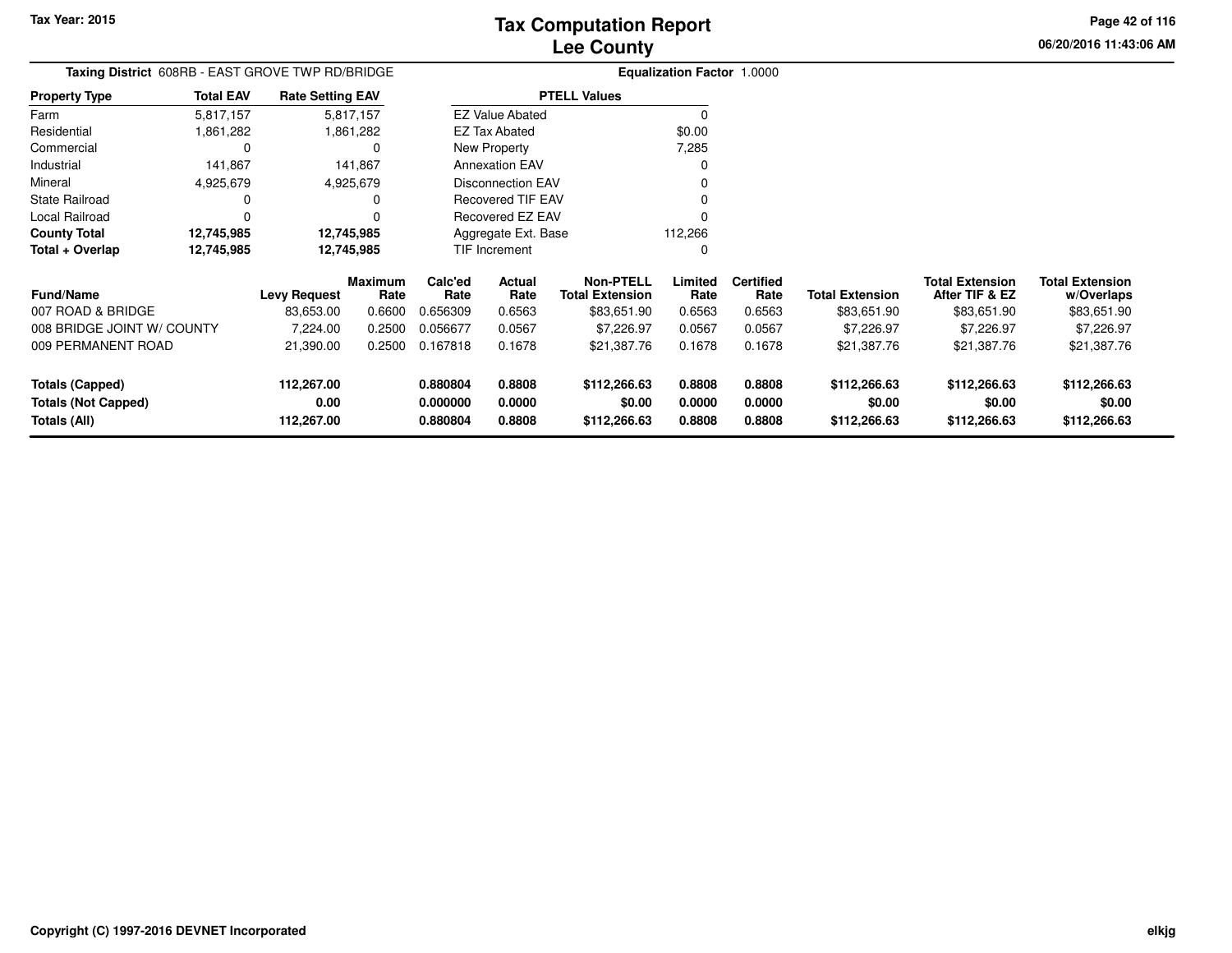**06/20/2016 11:43:06 AMPage 43 of 116**

| Taxing District 609 - HAMILTON TOWNSHIP                              |                  |                                |                        |                                  |                            |                                            | Equalization Factor 1.0000 |                            |                                      |                                          |                                      |
|----------------------------------------------------------------------|------------------|--------------------------------|------------------------|----------------------------------|----------------------------|--------------------------------------------|----------------------------|----------------------------|--------------------------------------|------------------------------------------|--------------------------------------|
| Property Type                                                        | <b>Total EAV</b> | <b>Rate Setting EAV</b>        |                        |                                  |                            | <b>PTELL Values</b>                        |                            |                            |                                      |                                          |                                      |
| Farm                                                                 | 6,432,772        |                                | 6,432,772              |                                  | <b>EZ Value Abated</b>     |                                            |                            |                            |                                      |                                          |                                      |
| Residential                                                          | 731,759          |                                | 731,759                |                                  | <b>EZ Tax Abated</b>       |                                            | \$0.00                     |                            |                                      |                                          |                                      |
| Commercial                                                           | 0                |                                | 0                      |                                  | New Property               |                                            | 114,936                    |                            |                                      |                                          |                                      |
| Industrial                                                           | 814              |                                | 814                    |                                  | <b>Annexation EAV</b>      |                                            |                            |                            |                                      |                                          |                                      |
| Mineral                                                              | 0                |                                |                        |                                  | Disconnection EAV          |                                            |                            |                            |                                      |                                          |                                      |
| State Railroad                                                       | 198,735          |                                | 198,735                |                                  | <b>Recovered TIF EAV</b>   |                                            |                            |                            |                                      |                                          |                                      |
| Local Railroad                                                       | 0                |                                |                        |                                  | Recovered EZ EAV           |                                            |                            |                            |                                      |                                          |                                      |
| County Total                                                         | 7,364,080        |                                | 7,364,080              |                                  | Aggregate Ext. Base        |                                            | 31,889                     |                            |                                      |                                          |                                      |
| Total + Overlap                                                      | 7,364,080        |                                | 7,364,080              |                                  | <b>TIF Increment</b>       |                                            | 0                          |                            |                                      |                                          |                                      |
| Fund/Name                                                            |                  | <b>Levy Request</b>            | <b>Maximum</b><br>Rate | Calc'ed<br>Rate                  | Actual<br>Rate             | <b>Non-PTELL</b><br><b>Total Extension</b> | Limited<br>Rate            | <b>Certified</b><br>Rate   | <b>Total Extension</b>               | <b>Total Extension</b><br>After TIF & EZ | <b>Total Extension</b><br>w/Overlaps |
| 001 CORPORATE                                                        |                  | 30,580.00                      | 0.4500                 | 0.415259                         | 0.4153                     | \$30,583.02                                | 0.4050                     | 0.4050                     | \$29,824.52                          | \$29,824.52                              | \$29,824.52                          |
| 054 GENERAL ASSISTANCE                                               |                  | 2,900.00                       | 0.1000                 | 0.039380                         | 0.0394                     | \$2,901.45                                 | 0.0384                     | 0.0384                     | \$2,827.81                           | \$2,827.81                               | \$2,827.81                           |
| <b>Totals (Capped)</b><br><b>Totals (Not Capped)</b><br>Totals (All) |                  | 33,480.00<br>0.00<br>33,480.00 |                        | 0.454639<br>0.000000<br>0.454639 | 0.4547<br>0.0000<br>0.4547 | \$33,484.47<br>\$0.00<br>\$33,484.47       | 0.4434<br>0.0000<br>0.4434 | 0.4434<br>0.0000<br>0.4434 | \$32,652.33<br>\$0.00<br>\$32,652.33 | \$32,652.33<br>\$0.00<br>\$32,652.33     | \$32,652.33<br>\$0.00<br>\$32,652.33 |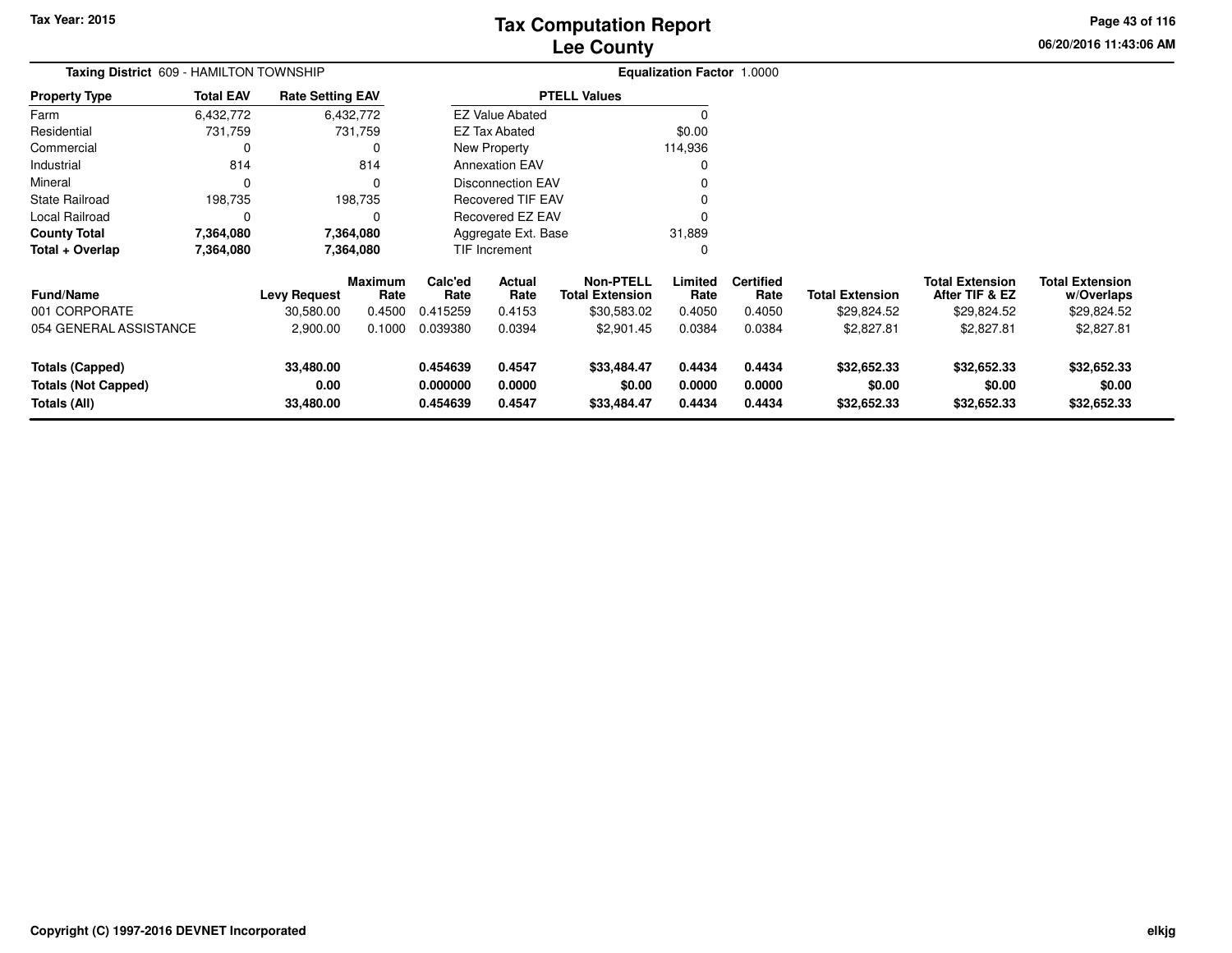**06/20/2016 11:43:06 AMPage 44 of 116**

| Taxing District 609RB - HAMILTON TWP ROAD/BRIDGE |                  |                         |                        |                      | <b>Equalization Factor 1.0000</b> |                                            |                  |                          |                        |                                          |                                      |
|--------------------------------------------------|------------------|-------------------------|------------------------|----------------------|-----------------------------------|--------------------------------------------|------------------|--------------------------|------------------------|------------------------------------------|--------------------------------------|
| <b>Property Type</b>                             | <b>Total EAV</b> | <b>Rate Setting EAV</b> |                        |                      |                                   | <b>PTELL Values</b>                        |                  |                          |                        |                                          |                                      |
| Farm                                             | 6,432,772        |                         | 6,432,772              |                      | <b>EZ Value Abated</b>            |                                            | $\Omega$         |                          |                        |                                          |                                      |
| Residential                                      | 731,759          |                         | 731,759                |                      | EZ Tax Abated                     |                                            | \$0.00           |                          |                        |                                          |                                      |
| Commercial                                       | C                |                         | 0                      |                      | New Property                      |                                            | 114,936          |                          |                        |                                          |                                      |
| Industrial                                       | 814              |                         | 814                    |                      | <b>Annexation EAV</b>             |                                            |                  |                          |                        |                                          |                                      |
| Mineral                                          | $\Omega$         |                         | 0                      |                      | <b>Disconnection EAV</b>          |                                            |                  |                          |                        |                                          |                                      |
| <b>State Railroad</b>                            | 198,735          |                         | 198,735                |                      | Recovered TIF EAV                 |                                            |                  |                          |                        |                                          |                                      |
| Local Railroad                                   | $\mathbf 0$      |                         | 0                      |                      | Recovered EZ EAV                  |                                            |                  |                          |                        |                                          |                                      |
| <b>County Total</b>                              | 7,364,080        |                         | 7,364,080              |                      | Aggregate Ext. Base               |                                            | 36,716           |                          |                        |                                          |                                      |
| Total + Overlap                                  | 7,364,080        |                         | 7,364,080              |                      | TIF Increment                     |                                            | 0                |                          |                        |                                          |                                      |
| Fund/Name                                        |                  | <b>Levy Request</b>     | <b>Maximum</b><br>Rate | Calc'ed<br>Rate      | Actual<br>Rate                    | <b>Non-PTELL</b><br><b>Total Extension</b> | Limited<br>Rate  | <b>Certified</b><br>Rate | <b>Total Extension</b> | <b>Total Extension</b><br>After TIF & EZ | <b>Total Extension</b><br>w/Overlaps |
| 007 ROAD & BRIDGE                                |                  | 29,950.00               | 0.6600                 | 0.406704             | 0.4067                            | \$29,949.71                                | 0.3966           | 0.3966                   | \$29,205.94            | \$29,205.94                              | \$29,205.94                          |
| 008 BRIDGE JOINT W/ COUNTY                       |                  | 1,500.00                | 0.2500                 | 0.020369             | 0.0204                            | \$1,502.27                                 | 0.0199           | 0.0199                   | \$1,465.45             | \$1,465.45                               | \$1,465.45                           |
| 009 PERMANENT ROAD                               |                  | 6,000.00                | 0.2500                 | 0.081477             | 0.0815                            | \$6,001.73                                 | 0.0795           | 0.0795                   | \$5,854.44             | \$5,854.44                               | \$5,854.44                           |
| 010 EQUIPMENT & BUILDING                         |                  | 1,100.00                | 0.1000                 | 0.014937             | 0.0149                            | \$1,097.25                                 | 0.0145           | 0.0145                   | \$1,067.79             | \$1,067.79                               | \$1,067.79                           |
| <b>Totals (Capped)</b>                           |                  | 38,550.00               |                        | 0.523487             | 0.5235                            | \$38,550.96                                | 0.5105           | 0.5105                   | \$37,593.62            | \$37,593.62                              | \$37,593.62                          |
| <b>Totals (Not Capped)</b><br>Totals (All)       |                  | 0.00<br>38,550.00       |                        | 0.000000<br>0.523487 | 0.0000<br>0.5235                  | \$0.00<br>\$38,550.96                      | 0.0000<br>0.5105 | 0.0000<br>0.5105         | \$0.00<br>\$37,593.62  | \$0.00<br>\$37,593.62                    | \$0.00<br>\$37,593.62                |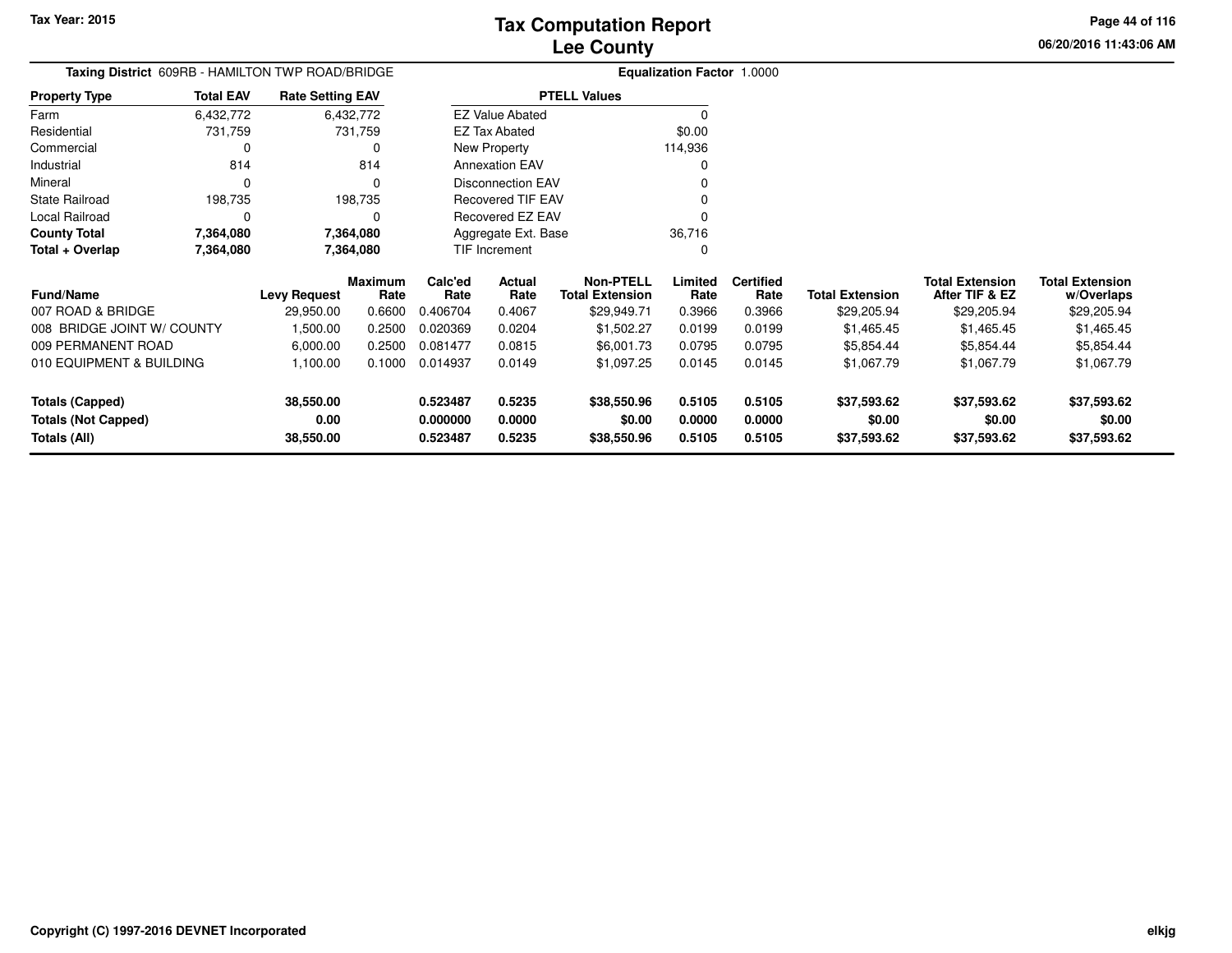# **Lee CountyTax Computation Report**

**06/20/2016 11:43:06 AM Page 45 of 116**

| Taxing District 610 - HARMON TOWNSHIP |                        |           |                                                                                                                               |                  |                                                                                                                           |                                                                                                                                       |                          |                                             |                                          |                                      |
|---------------------------------------|------------------------|-----------|-------------------------------------------------------------------------------------------------------------------------------|------------------|---------------------------------------------------------------------------------------------------------------------------|---------------------------------------------------------------------------------------------------------------------------------------|--------------------------|---------------------------------------------|------------------------------------------|--------------------------------------|
| <b>Total EAV</b>                      |                        |           |                                                                                                                               |                  |                                                                                                                           |                                                                                                                                       |                          |                                             |                                          |                                      |
| 5,801,436                             |                        |           |                                                                                                                               |                  |                                                                                                                           |                                                                                                                                       |                          |                                             |                                          |                                      |
| 2,295,534                             |                        |           |                                                                                                                               |                  |                                                                                                                           | \$0.00                                                                                                                                |                          |                                             |                                          |                                      |
| 1,545,406                             |                        |           |                                                                                                                               |                  |                                                                                                                           | 100,383                                                                                                                               |                          |                                             |                                          |                                      |
| 2,703,066                             |                        |           |                                                                                                                               |                  |                                                                                                                           |                                                                                                                                       |                          |                                             |                                          |                                      |
| $\Omega$                              |                        | 0         |                                                                                                                               |                  |                                                                                                                           |                                                                                                                                       |                          |                                             |                                          |                                      |
| 809,776                               |                        |           |                                                                                                                               |                  |                                                                                                                           |                                                                                                                                       |                          |                                             |                                          |                                      |
| $\Omega$                              |                        |           |                                                                                                                               |                  |                                                                                                                           |                                                                                                                                       |                          |                                             |                                          |                                      |
| 13,155,218                            |                        |           |                                                                                                                               |                  |                                                                                                                           | 64,871                                                                                                                                |                          |                                             |                                          |                                      |
| 13,155,218                            |                        |           |                                                                                                                               |                  |                                                                                                                           | 0                                                                                                                                     |                          |                                             |                                          |                                      |
|                                       | Levy Request           | Rate      | Calc'ed<br>Rate                                                                                                               | Actual<br>Rate   | <b>Non-PTELL</b><br><b>Total Extension</b>                                                                                | Limited<br>Rate                                                                                                                       | <b>Certified</b><br>Rate | <b>Total Extension</b>                      | <b>Total Extension</b><br>After TIF & EZ | <b>Total Extension</b><br>w/Overlaps |
|                                       | 56,382.00              | 0.4500    | 0.428590                                                                                                                      | 0.4286           | \$56,383.26                                                                                                               | 0.4286                                                                                                                                | 0.4286                   | \$56,383.26                                 | \$56,383.26                              | \$56,383.26                          |
|                                       | 7,185.00               | 0.1000    | 0.054617                                                                                                                      | 0.0546           | \$7,182.75                                                                                                                | 0.0546                                                                                                                                | 0.0546                   | \$7,182.75                                  | \$7,182.75                               | \$7,182.75                           |
|                                       | 3,164.00               | 0.1000    | 0.024051                                                                                                                      | 0.0241           | \$3,170.41                                                                                                                | 0.0177                                                                                                                                | 0.0177                   | \$2,328.47                                  | \$2,328.47                               | \$2,328.47                           |
|                                       | 66,731.00<br>0.00      |           | 0.507258<br>0.000000                                                                                                          | 0.5073<br>0.0000 | \$66,736.42<br>\$0.00                                                                                                     | 0.5009<br>0.0000                                                                                                                      | 0.5009<br>0.0000         | \$65,894.48<br>\$0.00                       | \$65,894.48<br>\$0.00                    | \$65,894.48<br>\$0.00<br>\$65,894.48 |
|                                       | 054 GENERAL ASSISTANCE | 66,731.00 | <b>Rate Setting EAV</b><br>5,801,436<br>2,295,534<br>1,545,406<br>2,703,066<br>809,776<br>13,155,218<br>13,155,218<br>Maximum | 0.507258         | <b>EZ Value Abated</b><br><b>EZ Tax Abated</b><br>New Property<br><b>Annexation EAV</b><br><b>TIF Increment</b><br>0.5073 | <b>PTELL Values</b><br><b>Disconnection EAV</b><br>Recovered TIF EAV<br><b>Recovered EZ EAV</b><br>Aggregate Ext. Base<br>\$66,736.42 | 0.5009                   | <b>Equalization Factor 1.0000</b><br>0.5009 | \$65,894.48                              | \$65,894.48                          |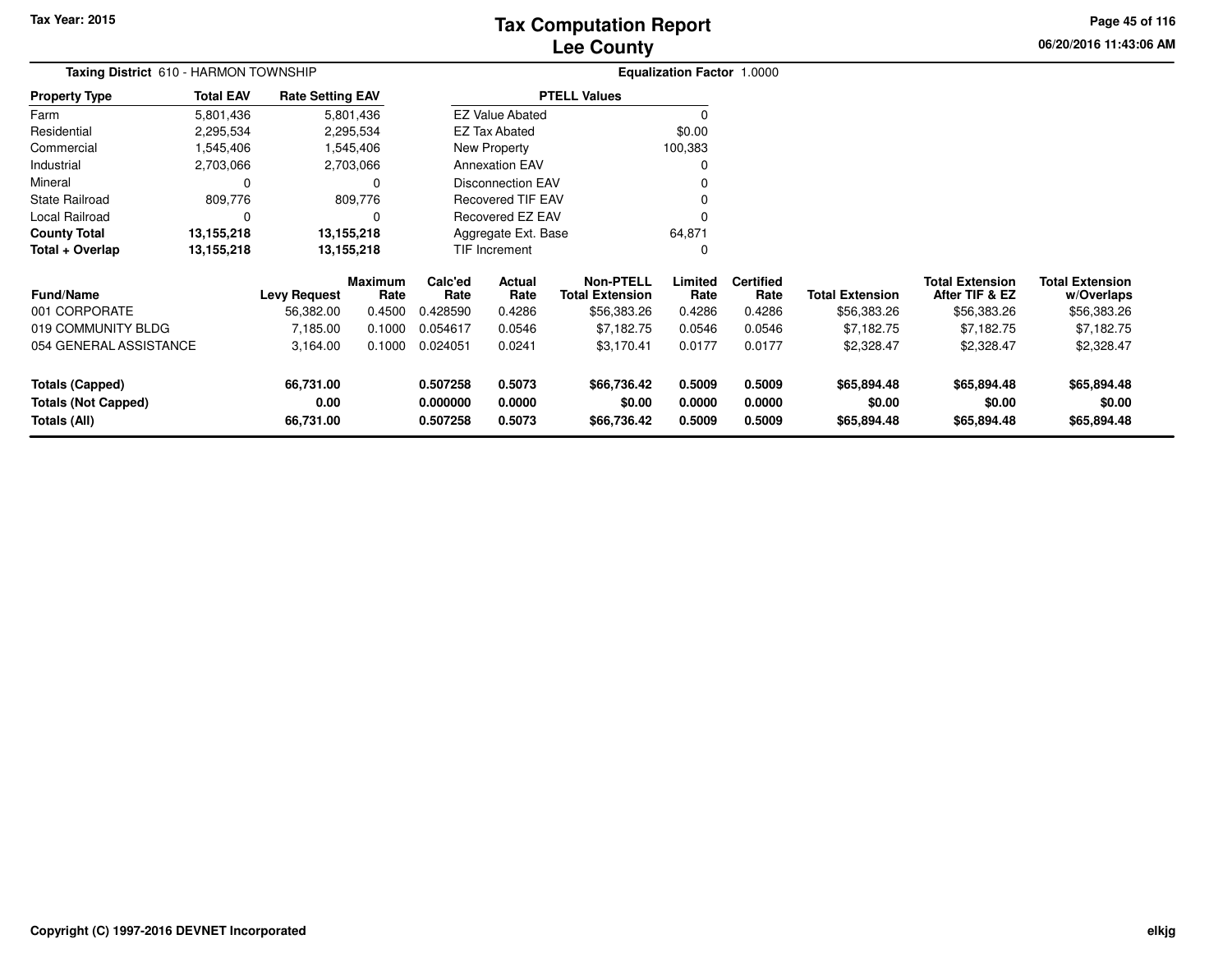**06/20/2016 11:43:06 AMPage 46 of 116**

| Taxing District 610RB - HARMON TWP ROAD/BRIDGE                       |                  |                                |                 |                                  |                            |                                      | <b>Equalization Factor 1.0000</b> |                            |                                      |                                          |                                      |
|----------------------------------------------------------------------|------------------|--------------------------------|-----------------|----------------------------------|----------------------------|--------------------------------------|-----------------------------------|----------------------------|--------------------------------------|------------------------------------------|--------------------------------------|
| <b>Property Type</b>                                                 | <b>Total EAV</b> | <b>Rate Setting EAV</b>        |                 |                                  |                            | <b>PTELL Values</b>                  |                                   |                            | <b>Road and Bridge Transfer</b>      |                                          |                                      |
| Farm                                                                 | 5,801,436        |                                | 5,801,436       |                                  | <b>EZ Value Abated</b>     |                                      |                                   | <b>Municipality</b>        |                                      | <b>Fund</b>                              | <b>Amount Extended</b>               |
| Residential                                                          | 2,295,534        |                                | 2,295,534       |                                  | <b>EZ Tax Abated</b>       |                                      | \$0.00                            |                            |                                      |                                          |                                      |
| Commercial                                                           | ,545,406         |                                | 1,545,406       |                                  | New Property               |                                      | 100,383                           |                            | 707 - VILLAGE OF HARMON              | 007                                      | \$1,829.00                           |
| Industrial                                                           | 2,703,066        |                                | 2,703,066       |                                  | <b>Annexation EAV</b>      |                                      | 0                                 | <b>Total</b>               |                                      |                                          | \$1,829.00                           |
| Mineral                                                              | 0                |                                | 0               |                                  | <b>Disconnection EAV</b>   |                                      |                                   |                            |                                      |                                          |                                      |
| <b>State Railroad</b>                                                | 809,776          |                                | 809,776         |                                  | <b>Recovered TIF EAV</b>   |                                      |                                   |                            |                                      |                                          |                                      |
| <b>Local Railroad</b>                                                | $\Omega$         |                                |                 |                                  | Recovered EZ EAV           |                                      |                                   |                            |                                      |                                          |                                      |
| <b>County Total</b>                                                  | 13,155,218       |                                | 13,155,218      |                                  | Aggregate Ext. Base        |                                      | 36,711                            |                            |                                      |                                          |                                      |
| Total + Overlap                                                      | 13,155,218       |                                | 13,155,218      |                                  | <b>TIF Increment</b>       |                                      | 0                                 |                            |                                      |                                          |                                      |
| <b>Fund/Name</b>                                                     |                  | <b>Levy Request</b>            | Maximum<br>Rate | Calc'ed<br>Rate                  | <b>Actual</b><br>Rate      | Non-PTELL<br><b>Total Extension</b>  | Limited<br>Rate                   | <b>Certified</b><br>Rate   | <b>Total Extension</b>               | <b>Total Extension</b><br>After TIF & EZ | <b>Total Extension</b><br>w/Overlaps |
| 007 ROAD & BRIDGE                                                    |                  | 28,306.00                      | 0.6600          | 0.215169                         | 0.2152                     | \$28,310.03                          | 0.2152                            | 0.2152                     | \$28,310.03                          | \$28,310.03                              | \$28,310.03                          |
| 008 BRIDGE JOINT W/ COUNTY                                           |                  | 4,227.00                       | 0.2500          | 0.032132                         | 0.0321                     | \$4,222.82                           | 0.0321                            | 0.0321                     | \$4,222.82                           | \$4,222.82                               | \$4,222.82                           |
| 090 ROAD DAMAGE                                                      |                  | 4,227.00                       | 0.0330          | 0.032132                         | 0.0321                     | \$4,222.82                           | 0.0321                            | 0.0321                     | \$4,222.82                           | \$4,222.82                               | \$4,222.82                           |
| <b>Totals (Capped)</b><br><b>Totals (Not Capped)</b><br>Totals (All) |                  | 36,760.00<br>0.00<br>36,760.00 |                 | 0.279433<br>0.000000<br>0.279433 | 0.2794<br>0.0000<br>0.2794 | \$36,755.67<br>\$0.00<br>\$36,755.67 | 0.2794<br>0.0000<br>0.2794        | 0.2794<br>0.0000<br>0.2794 | \$36,755.67<br>\$0.00<br>\$36,755.67 | \$36,755.67<br>\$0.00<br>\$36,755.67     | \$36,755.67<br>\$0.00<br>\$36,755.67 |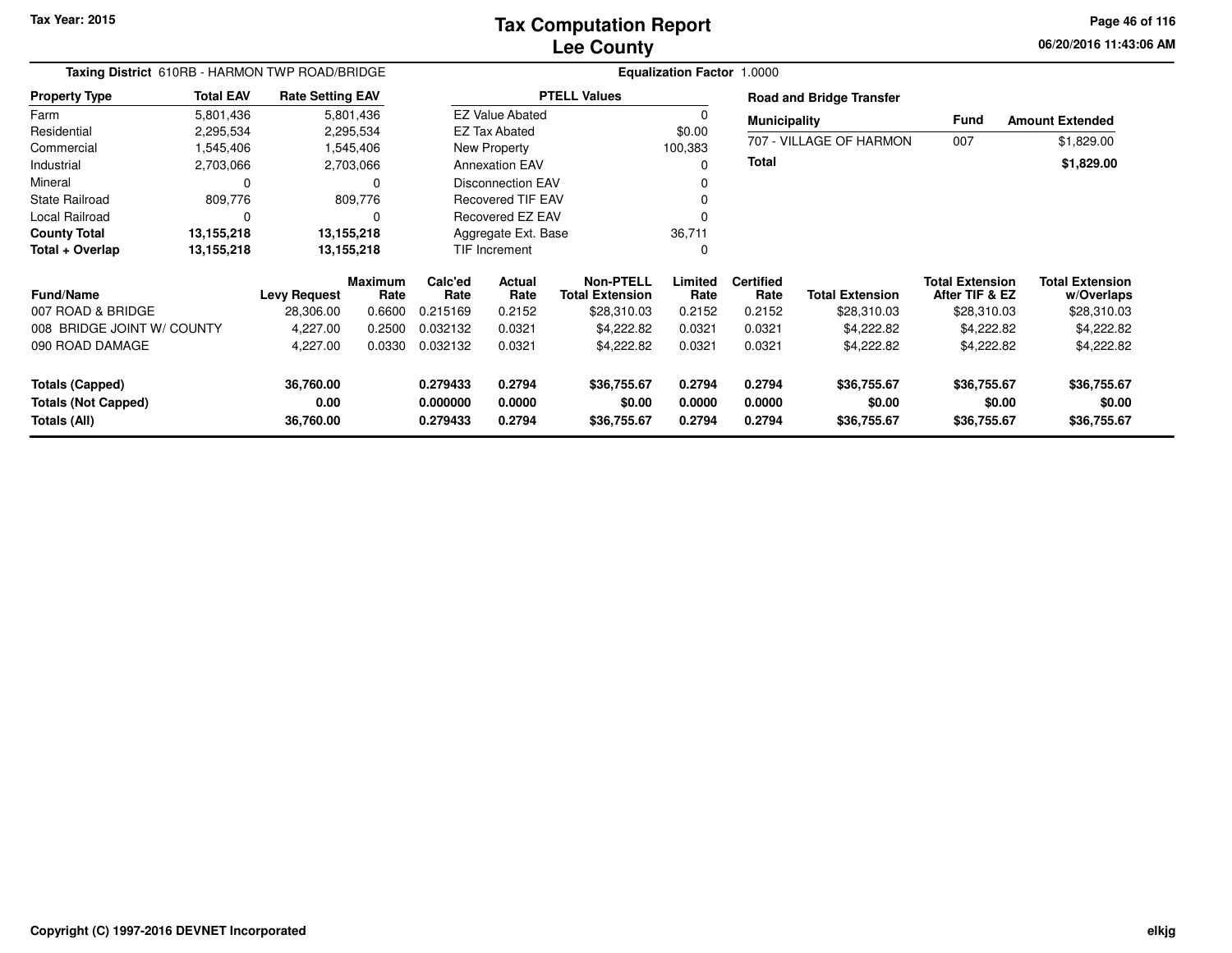# **Lee CountyTax Computation Report**

**06/20/2016 11:43:06 AM Page 47 of 116**

| Taxing District 611 - LEE CENTER TOWNSHIP                            |                  |                                |                        |                                  |                            |                                            | Equalization Factor 1.0000 |                            |                                      |                                          |                                      |
|----------------------------------------------------------------------|------------------|--------------------------------|------------------------|----------------------------------|----------------------------|--------------------------------------------|----------------------------|----------------------------|--------------------------------------|------------------------------------------|--------------------------------------|
| Property Type                                                        | <b>Total EAV</b> | <b>Rate Setting EAV</b>        |                        |                                  |                            | <b>PTELL Values</b>                        |                            |                            |                                      |                                          |                                      |
| Farm                                                                 | 7,609,221        |                                | 7,609,221              |                                  | <b>EZ Value Abated</b>     |                                            |                            |                            |                                      |                                          |                                      |
| Residential                                                          | 5,592,955        |                                | 5,592,955              |                                  | EZ Tax Abated              |                                            | \$0.00                     |                            |                                      |                                          |                                      |
| Commercial                                                           | 2,009,041        |                                | 2,009,041              |                                  | New Property               |                                            | 114,232                    |                            |                                      |                                          |                                      |
| Industrial                                                           | 29               |                                | 29                     |                                  | <b>Annexation EAV</b>      |                                            |                            |                            |                                      |                                          |                                      |
| Mineral                                                              | 1,705,008        |                                | 1,705,008              |                                  | <b>Disconnection EAV</b>   |                                            |                            |                            |                                      |                                          |                                      |
| State Railroad                                                       | 7,283            |                                | 7,283                  |                                  | <b>Recovered TIF EAV</b>   |                                            |                            |                            |                                      |                                          |                                      |
| Local Railroad                                                       | $\Omega$         |                                | 0                      |                                  | Recovered EZ EAV           |                                            |                            |                            |                                      |                                          |                                      |
| County Total                                                         | 16,923,537       |                                | 16,923,537             |                                  | Aggregate Ext. Base        |                                            | 66,445                     |                            |                                      |                                          |                                      |
| Total + Overlap                                                      | 16,923,537       |                                | 16,923,537             |                                  | <b>TIF Increment</b>       |                                            |                            |                            |                                      |                                          |                                      |
| <b>Fund/Name</b>                                                     |                  | <b>Levy Request</b>            | <b>Maximum</b><br>Rate | Calc'ed<br>Rate                  | Actual<br>Rate             | <b>Non-PTELL</b><br><b>Total Extension</b> | Limited<br>Rate            | <b>Certified</b><br>Rate   | <b>Total Extension</b>               | <b>Total Extension</b><br>After TIF & EZ | <b>Total Extension</b><br>w/Overlaps |
| 001 CORPORATE                                                        |                  | 64,310.00                      | 0.4300                 | 0.380003                         | 0.3800                     | \$64,309.44                                | 0.3674                     | 0.3674                     | \$62,177.07                          | \$62,177.07                              | \$62,177.07                          |
| 054 GENERAL ASSISTANCE                                               |                  | 5,456.00                       | 0.1000                 | 0.032239                         | 0.0322                     | \$5,449.38                                 | 0.0311                     | 0.0311                     | \$5,263.22                           | \$5,263.22                               | \$5,263.22                           |
| <b>Totals (Capped)</b><br><b>Totals (Not Capped)</b><br>Totals (All) |                  | 69,766.00<br>0.00<br>69,766.00 |                        | 0.412242<br>0.000000<br>0.412242 | 0.4122<br>0.0000<br>0.4122 | \$69,758.82<br>\$0.00<br>\$69,758.82       | 0.3985<br>0.0000<br>0.3985 | 0.3985<br>0.0000<br>0.3985 | \$67,440.29<br>\$0.00<br>\$67,440.29 | \$67,440.29<br>\$0.00<br>\$67,440.29     | \$67,440.29<br>\$0.00<br>\$67,440.29 |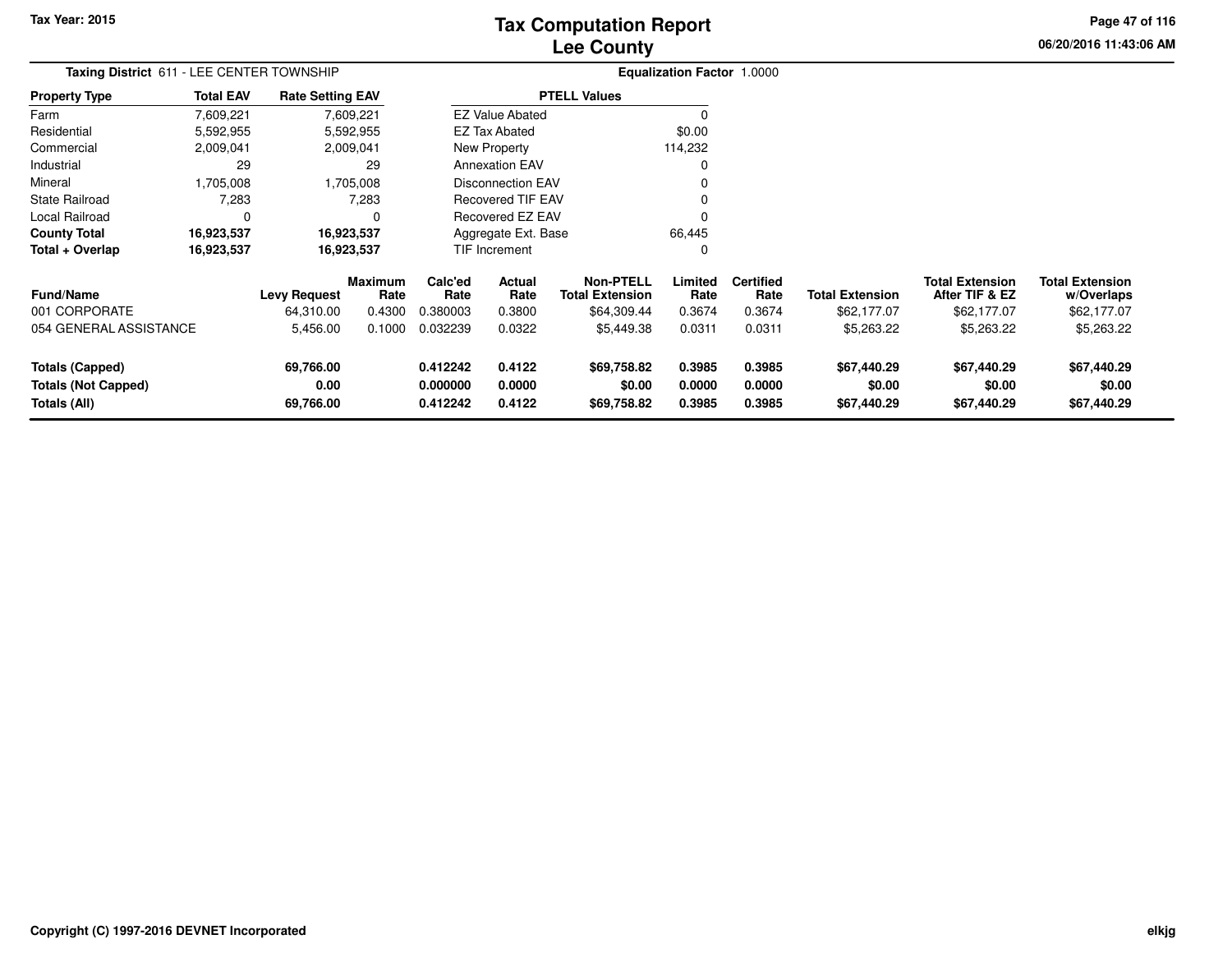**06/20/2016 11:43:06 AMPage 48 of 116**

| 06/20/2016 11:43:06 |  |
|---------------------|--|
|                     |  |

|                       |                  | Taxing District 611RB - LEE CENTER TWP RD/BRIDGE |                          | <b>Equalization Factor 1.0000</b> |
|-----------------------|------------------|--------------------------------------------------|--------------------------|-----------------------------------|
| <b>Property Type</b>  | <b>Total EAV</b> | <b>Rate Setting EAV</b>                          | <b>PTELL Values</b>      |                                   |
| Farm                  | 7,609,221        | 7,609,221                                        | <b>EZ Value Abated</b>   | 0                                 |
| Residential           | 5,592,955        | 5,592,955                                        | EZ Tax Abated            | \$0.00                            |
| Commercial            | 2,009,041        | 2,009,041                                        | New Property             | 114,232                           |
| Industrial            | 29               | 29                                               | <b>Annexation EAV</b>    | 0                                 |
| Mineral               | 1.705.008        | 1,705,008                                        | <b>Disconnection EAV</b> | 0                                 |
| <b>State Railroad</b> | 7,283            | 7,283                                            | Recovered TIF EAV        | 0                                 |
| Local Railroad        | 0                | 0                                                | Recovered EZ EAV         | 0                                 |
| <b>County Total</b>   | 16,923,537       | 16,923,537                                       | Aggregate Ext. Base      | 72,958                            |
| Total + Overlap       | 16,923,537       | 16,923,537                                       | <b>TIF Increment</b>     | 0                                 |

| <b>Fund/Name</b>           | <b>Levy Request</b> | <b>Maximum</b><br>Rate | Calc'ed<br>Rate | Actual<br>Rate | Non-PTELL<br><b>Total Extension</b> | Limited<br>Rate | <b>Certified</b><br>Rate | <b>Total Extension</b> | <b>Total Extension</b><br>After TIF & EZ | <b>Total Extension</b><br>w/Overlaps |
|----------------------------|---------------------|------------------------|-----------------|----------------|-------------------------------------|-----------------|--------------------------|------------------------|------------------------------------------|--------------------------------------|
| 007 ROAD & BRIDGE          | 50.559.00           | 0.6600                 | 0.298750        | 0.2987         | \$50,550.61                         | 0.2887          | 0.2887                   | \$48,858.25            | \$48,858.25                              | \$48,858.25                          |
| 008 BRIDGE JOINT W/ COUNTY | 0.00                | 0.2500                 | 0.000000        | 0.0000         | \$0.00                              | 0.0000          | 0.0000                   | \$0.00                 | \$0.00                                   | \$0.00                               |
| 009 PERMANENT ROAD         | 14.186.00           | 0.2500                 | 0.083824        | 0.0838         | \$14,181.92                         | 0.0810          | 0.0810                   | \$13,708.06            | \$13,708.06                              | \$13,708.06                          |
| 010 EQUIPMENT & BUILDING   | 7.660.00            | 0.1000                 | 0.045262        | 0.0453         | \$7.666.36                          | 0.0438          | 0.0438                   | \$7.412.51             | \$7.412.51                               | \$7.412.51                           |
| 035 LIABILITY INSURANCE    | 4,200.00            | 0.0000                 | 0.024818        | 0.0248         | \$4.197.04                          | 0.0240          | 0.0240                   | \$4,061.65             | \$4.061.65                               | \$4,061.65                           |
| Totals (Capped)            | 76,605.00           |                        | 0.452654        | 0.4526         | \$76,595.93                         | 0.4375          | 0.4375                   | \$74.040.47            | \$74.040.47                              | \$74,040.47                          |
| <b>Totals (Not Capped)</b> | 0.00                |                        | 0.000000        | 0.0000         | \$0.00                              | 0.0000          | 0.0000                   | \$0.00                 | \$0.00                                   | \$0.00                               |
| Totals (All)               | 76,605.00           |                        | 0.452654        | 0.4526         | \$76,595.93                         | 0.4375          | 0.4375                   | \$74,040.47            | \$74,040.47                              | \$74,040.47                          |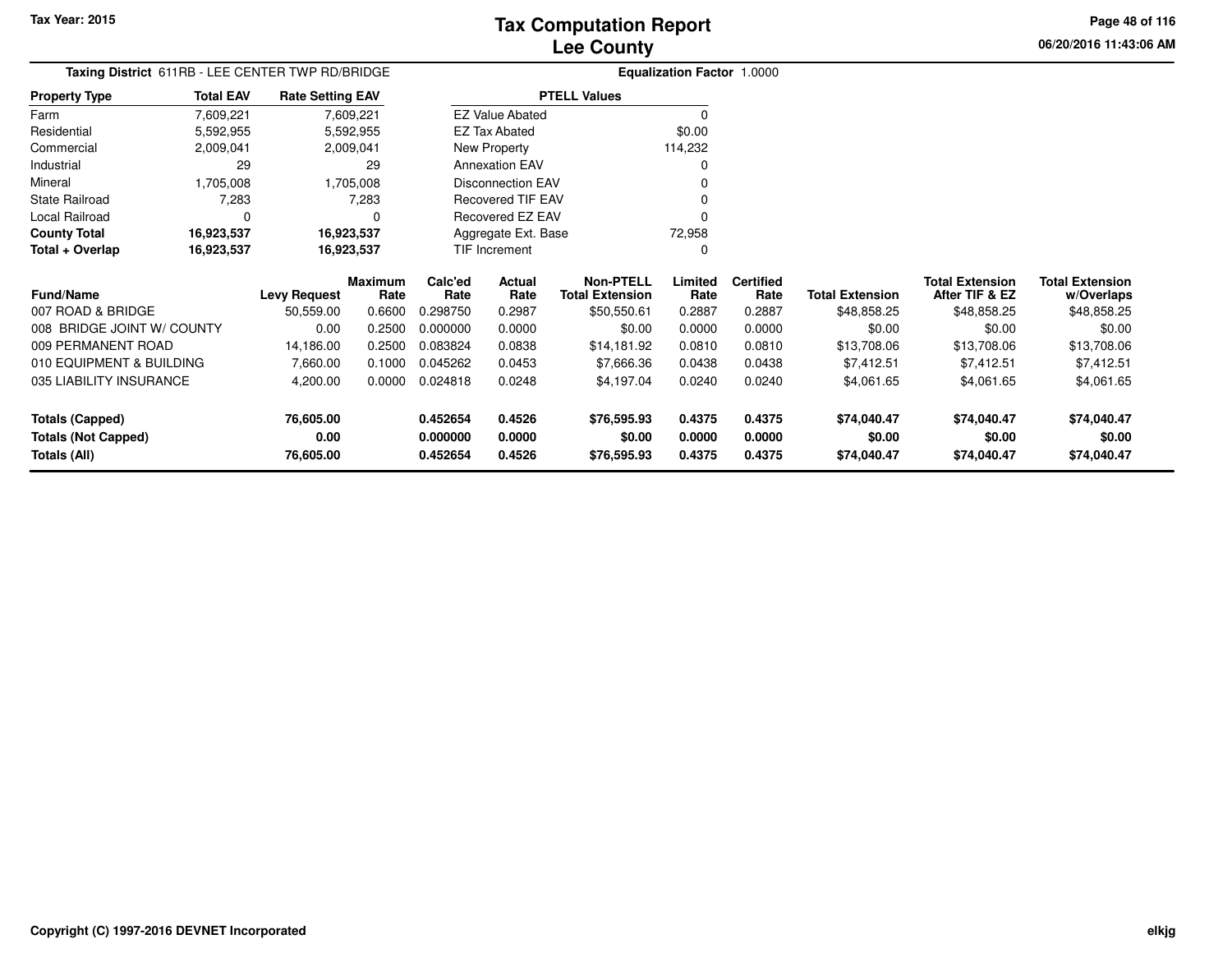# **Lee CountyTax Computation Report**

**06/20/2016 11:43:06 AM Page 49 of 116**

| <b>Taxing District 612 - MARION TOWNSHIP</b> |                  |                         |                 | Equalization Factor 1.0000 |                          |                                            |                  |                          |                        |                                          |                                      |
|----------------------------------------------|------------------|-------------------------|-----------------|----------------------------|--------------------------|--------------------------------------------|------------------|--------------------------|------------------------|------------------------------------------|--------------------------------------|
| <b>Property Type</b>                         | <b>Total EAV</b> | <b>Rate Setting EAV</b> |                 |                            |                          | <b>PTELL Values</b>                        |                  |                          |                        |                                          |                                      |
| Farm                                         | 7,224,683        | 7,224,683               |                 |                            | <b>EZ Value Abated</b>   |                                            |                  |                          |                        |                                          |                                      |
| Residential                                  | 1,667,214        | 1,667,214               |                 |                            | <b>EZ Tax Abated</b>     |                                            | \$0.00           |                          |                        |                                          |                                      |
| Commercial                                   | 2,077,179        | 2,077,179               |                 |                            | New Property             |                                            | 473,645          |                          |                        |                                          |                                      |
| Industrial                                   | 67,187           |                         | 67,187          |                            | <b>Annexation EAV</b>    |                                            | 0                |                          |                        |                                          |                                      |
| Mineral                                      | 0                |                         | 0               |                            | <b>Disconnection EAV</b> |                                            |                  |                          |                        |                                          |                                      |
| <b>State Railroad</b>                        | 0                |                         | 0               |                            | Recovered TIF EAV        |                                            |                  |                          |                        |                                          |                                      |
| Local Railroad                               | $\Omega$         |                         | 0               |                            | Recovered EZ EAV         |                                            | 0                |                          |                        |                                          |                                      |
| <b>County Total</b>                          | 11,036,263       | 11,036,263              |                 |                            | Aggregate Ext. Base      |                                            | 41,144           |                          |                        |                                          |                                      |
| Total + Overlap                              | 11,036,263       | 11,036,263              |                 |                            | TIF Increment            |                                            | 0                |                          |                        |                                          |                                      |
| <b>Fund/Name</b>                             |                  | <b>Levy Request</b>     | Maximum<br>Rate | Calc'ed<br>Rate            | Actual<br>Rate           | <b>Non-PTELL</b><br><b>Total Extension</b> | Limited<br>Rate  | <b>Certified</b><br>Rate | <b>Total Extension</b> | <b>Total Extension</b><br>After TIF & EZ | <b>Total Extension</b><br>w/Overlaps |
| 001 CORPORATE                                |                  | 37,150.00               | 0.6500          | 0.336618                   | 0.3366                   | \$37,148.06                                | 0.3366           | 0.3366                   | \$37,148.06            | \$37,148.06                              | \$37,148.06                          |
| 035 LIABILITY INSURANCE                      |                  | 3,000.00                | 0.0000          | 0.027183                   | 0.0272                   | \$3,001.86                                 | 0.0272           | 0.0272                   | \$3,001.86             | \$3,001.86                               | \$3,001.86                           |
| 054 GENERAL ASSISTANCE                       |                  | 3,000.00                | 0.0000          | 0.027183                   | 0.0272                   | \$3,001.86                                 | 0.0272           | 0.0272                   | \$3,001.86             | \$3,001.86                               | \$3,001.86                           |
| <b>Totals (Capped)</b>                       |                  | 43,150.00               |                 | 0.390984                   | 0.3910                   | \$43,151.78                                | 0.3910           | 0.3910                   | \$43,151.78            | \$43,151.78                              | \$43,151.78                          |
| <b>Totals (Not Capped)</b><br>Totals (All)   |                  | 0.00<br>43,150.00       |                 | 0.000000<br>0.390984       | 0.0000<br>0.3910         | \$0.00<br>\$43,151.78                      | 0.0000<br>0.3910 | 0.0000<br>0.3910         | \$0.00<br>\$43,151.78  | \$0.00<br>\$43,151.78                    | \$0.00<br>\$43,151.78                |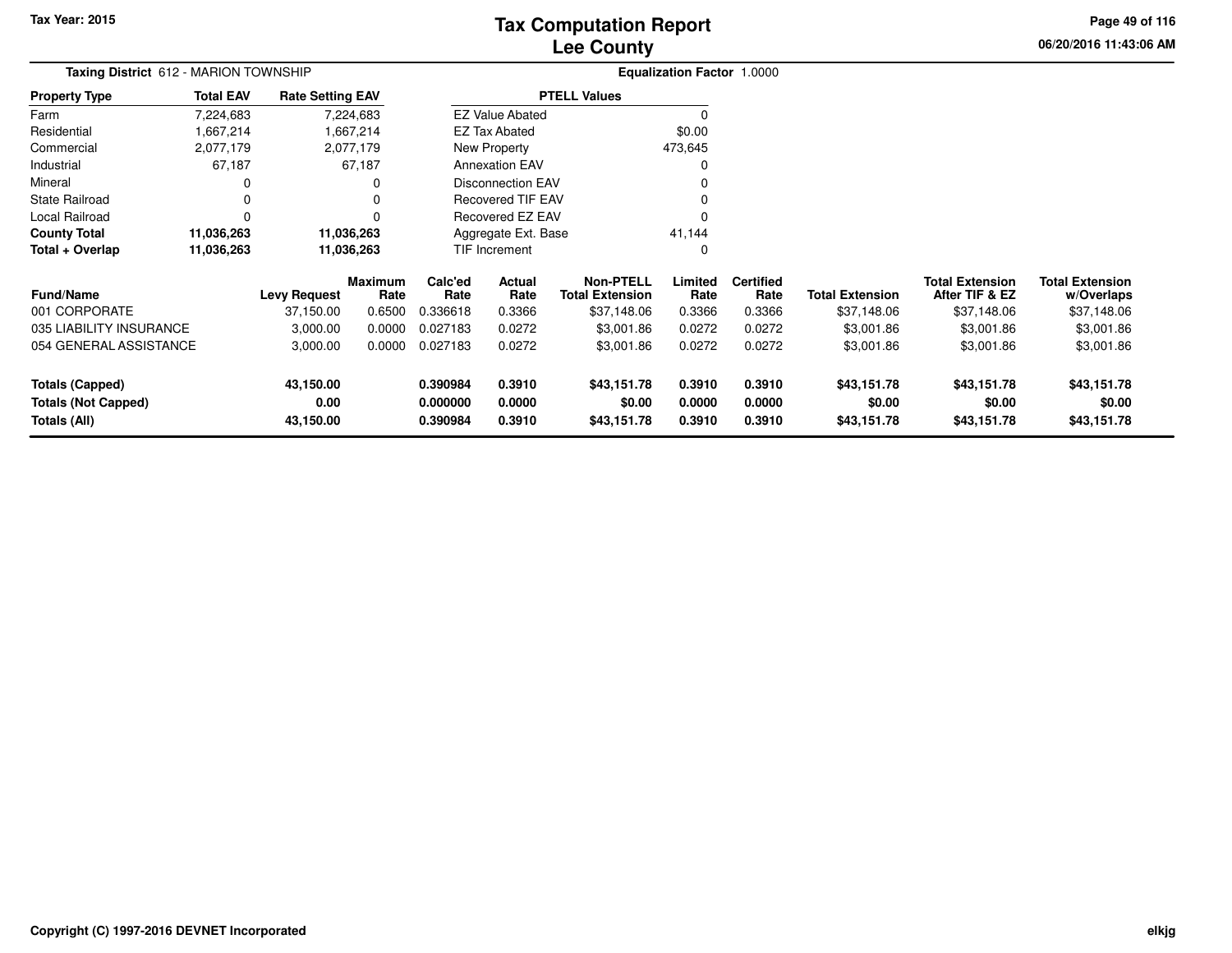**06/20/2016 11:43:06 AM Page 50 of 116**

| Taxing District 612RB - MARION TWP ROAD/BRIDGE |                  |                         |                 |                 | <b>Equalization Factor 1.0000</b> |                                            |                 |                          |                        |                                          |                                      |
|------------------------------------------------|------------------|-------------------------|-----------------|-----------------|-----------------------------------|--------------------------------------------|-----------------|--------------------------|------------------------|------------------------------------------|--------------------------------------|
| <b>Property Type</b>                           | <b>Total EAV</b> | <b>Rate Setting EAV</b> |                 |                 |                                   | <b>PTELL Values</b>                        |                 |                          |                        |                                          |                                      |
| Farm                                           | 7,224,683        |                         | 7,224,683       |                 | <b>EZ Value Abated</b>            |                                            | $\Omega$        |                          |                        |                                          |                                      |
| Residential                                    | 1,667,214        |                         | 1,667,214       |                 | <b>EZ Tax Abated</b>              |                                            | \$0.00          |                          |                        |                                          |                                      |
| Commercial                                     | 2,077,179        |                         | 2,077,179       |                 | New Property                      |                                            | 473,645         |                          |                        |                                          |                                      |
| Industrial                                     | 67,187           |                         | 67,187          |                 | <b>Annexation EAV</b>             |                                            |                 |                          |                        |                                          |                                      |
| Mineral                                        |                  |                         | 0               |                 | <b>Disconnection EAV</b>          |                                            |                 |                          |                        |                                          |                                      |
| <b>State Railroad</b>                          |                  |                         | $\Omega$        |                 | Recovered TIF EAV                 |                                            |                 |                          |                        |                                          |                                      |
| Local Railroad                                 | $\Omega$         |                         | $\Omega$        |                 | <b>Recovered EZ EAV</b>           |                                            |                 |                          |                        |                                          |                                      |
| <b>County Total</b>                            | 11,036,263       | 11,036,263              |                 |                 | Aggregate Ext. Base               |                                            | 61,098          |                          |                        |                                          |                                      |
| Total + Overlap                                | 11,036,263       | 11,036,263              |                 |                 | TIF Increment                     |                                            | $\Omega$        |                          |                        |                                          |                                      |
| <b>Fund/Name</b>                               |                  | <b>Levy Request</b>     | Maximum<br>Rate | Calc'ed<br>Rate | Actual<br>Rate                    | <b>Non-PTELL</b><br><b>Total Extension</b> | Limited<br>Rate | <b>Certified</b><br>Rate | <b>Total Extension</b> | <b>Total Extension</b><br>After TIF & EZ | <b>Total Extension</b><br>w/Overlaps |
| 007 ROAD & BRIDGE                              |                  | 36,150.00               | 0.6600          | 0.327557        | 0.3276                            | \$36,154.80                                | 0.3276          | 0.3276                   | \$36,154.80            | \$36,154.80                              | \$36,154.80                          |
| 008 BRIDGE JOINT W/ COUNTY                     |                  | 4,600.00                | 0.2500          | 0.041681        | 0.0417                            | \$4,602.12                                 | 0.0417          | 0.0417                   | \$4,602.12             | \$4,602.12                               | \$4,602.12                           |
| 009 PERMANENT ROAD                             |                  | 15,500.00               | 0.2500          | 0.140446        | 0.1404                            | \$15,494.91                                | 0.1404          | 0.1404                   | \$15,494.91            | \$15,494.91                              | \$15,494.91                          |
| 010 EQUIPMENT & BUILDING                       |                  | 3,650.00                | 0.1000          | 0.033073        | 0.0331                            | \$3,653.00                                 | 0.0331          | 0.0331                   | \$3,653.00             | \$3,653.00                               | \$3,653.00                           |
| 035 LIABILITY INSURANCE                        |                  | 4,000.00                | 0.0000          | 0.036244        | 0.0362                            | \$3,995.13                                 | 0.0362          | 0.0362                   | \$3,995.13             | \$3,995.13                               | \$3,995.13                           |
| <b>Totals (Capped)</b>                         |                  | 63,900.00               |                 | 0.579001        | 0.5790                            | \$63,899.96                                | 0.5790          | 0.5790                   | \$63,899.96            | \$63,899.96                              | \$63,899.96                          |
| <b>Totals (Not Capped)</b>                     |                  | 0.00                    |                 | 0.000000        | 0.0000                            | \$0.00                                     | 0.0000          | 0.0000                   | \$0.00                 | \$0.00                                   | \$0.00                               |
| Totals (All)                                   |                  | 63,900.00               |                 | 0.579001        | 0.5790                            | \$63,899.96                                | 0.5790          | 0.5790                   | \$63,899.96            | \$63,899.96                              | \$63,899.96                          |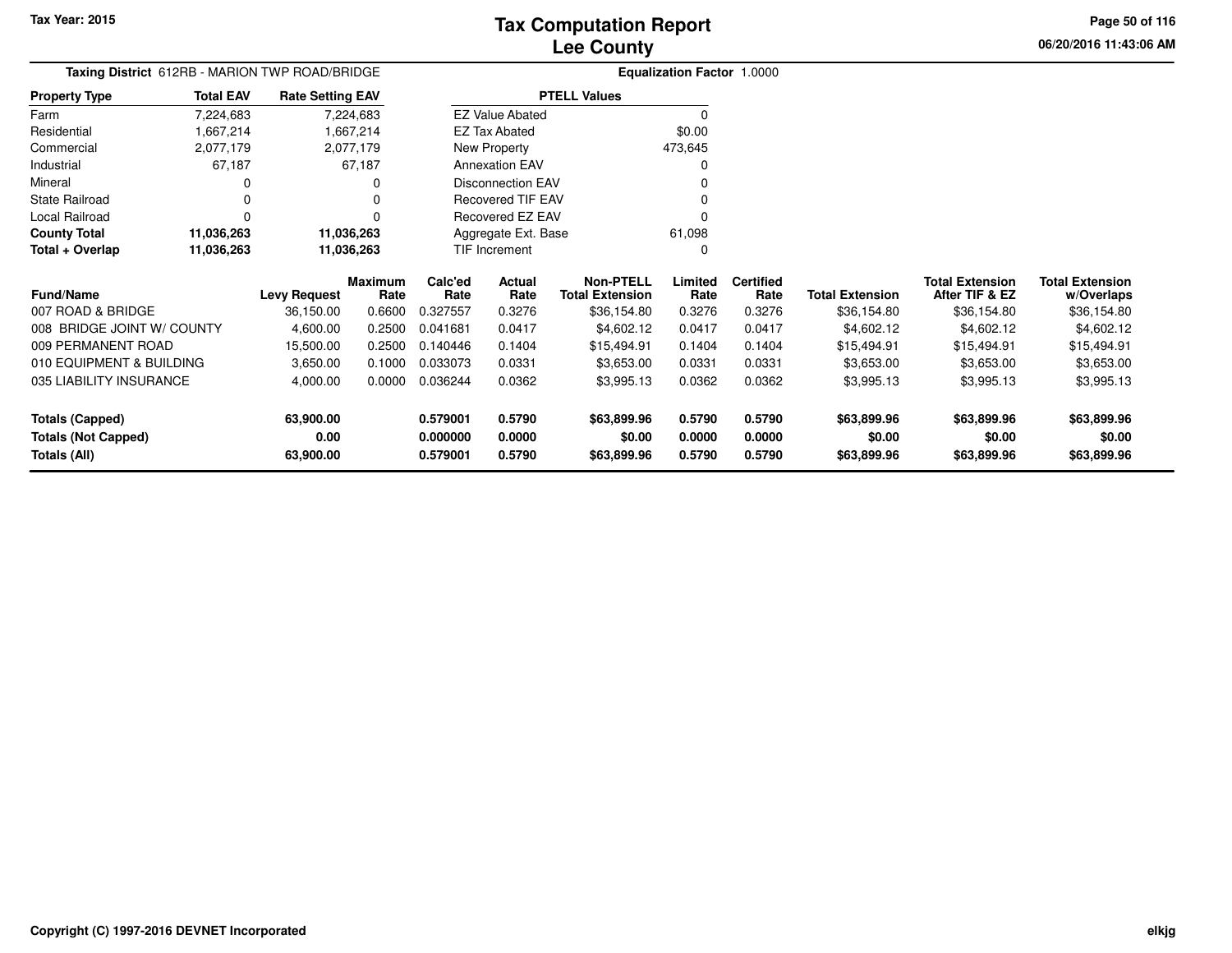# **Lee CountyTax Computation Report**

**06/20/2016 11:43:06 AM Page 51 of 116**

| Taxing District 613 - MAY TOWNSHIP                            |                  |                                  |                                  |                                  |                            |                                                           | Equalization Factor 1.0000 |                                    |                                       |                                                         |                                                     |
|---------------------------------------------------------------|------------------|----------------------------------|----------------------------------|----------------------------------|----------------------------|-----------------------------------------------------------|----------------------------|------------------------------------|---------------------------------------|---------------------------------------------------------|-----------------------------------------------------|
| <b>Property Type</b>                                          | <b>Total EAV</b> | <b>Rate Setting EAV</b>          |                                  |                                  |                            | <b>PTELL Values</b>                                       |                            |                                    |                                       |                                                         |                                                     |
| Farm                                                          | 8,100,422        |                                  | 8,100,422                        |                                  | <b>EZ Value Abated</b>     |                                                           |                            |                                    |                                       |                                                         |                                                     |
| Residential                                                   | 14,554,544       | 14,554,544                       |                                  |                                  | <b>EZ Tax Abated</b>       |                                                           | \$0.00                     |                                    |                                       |                                                         |                                                     |
| Commercial                                                    | 997,391          |                                  | 997,391                          |                                  | New Property               |                                                           | 89,362                     |                                    |                                       |                                                         |                                                     |
| Industrial                                                    | 6,800            |                                  | 6,800                            |                                  | <b>Annexation EAV</b>      |                                                           |                            |                                    |                                       |                                                         |                                                     |
| Mineral                                                       | 9,368,579        |                                  | 9,368,579                        |                                  | <b>Disconnection EAV</b>   |                                                           |                            |                                    |                                       |                                                         |                                                     |
| <b>State Railroad</b>                                         |                  |                                  |                                  |                                  | <b>Recovered TIF EAV</b>   |                                                           |                            |                                    |                                       |                                                         |                                                     |
| Local Railroad                                                |                  |                                  |                                  |                                  | Recovered EZ EAV           |                                                           |                            |                                    |                                       |                                                         |                                                     |
| <b>County Total</b>                                           | 33,027,736       | 33,027,736                       |                                  |                                  | Aggregate Ext. Base        |                                                           | 57,190                     |                                    |                                       |                                                         |                                                     |
| Total + Overlap                                               | 33,027,736       | 33,027,736                       |                                  |                                  | TIF Increment              |                                                           |                            |                                    |                                       |                                                         |                                                     |
| <b>Fund/Name</b><br>001 CORPORATE                             |                  | <b>Levy Request</b><br>58,175.00 | <b>Maximum</b><br>Rate<br>0.2500 | Calc'ed<br>Rate<br>0.176140      | Actual<br>Rate<br>0.1761   | <b>Non-PTELL</b><br><b>Total Extension</b><br>\$58,161.84 | Limited<br>Rate<br>0.1750  | <b>Certified</b><br>Rate<br>0.1750 | <b>Total Extension</b><br>\$57,798.54 | <b>Total Extension</b><br>After TIF & EZ<br>\$57,798.54 | <b>Total Extension</b><br>w/Overlaps<br>\$57,798.54 |
| Totals (Capped)<br><b>Totals (Not Capped)</b><br>Totals (All) |                  | 58,175.00<br>0.00<br>58,175.00   |                                  | 0.176140<br>0.000000<br>0.176140 | 0.1761<br>0.0000<br>0.1761 | \$58,161.84<br>\$0.00<br>\$58,161.84                      | 0.1750<br>0.0000<br>0.1750 | 0.1750<br>0.0000<br>0.1750         | \$57,798.54<br>\$0.00<br>\$57,798.54  | \$57,798.54<br>\$0.00<br>\$57,798.54                    | \$57,798.54<br>\$0.00<br>\$57,798.54                |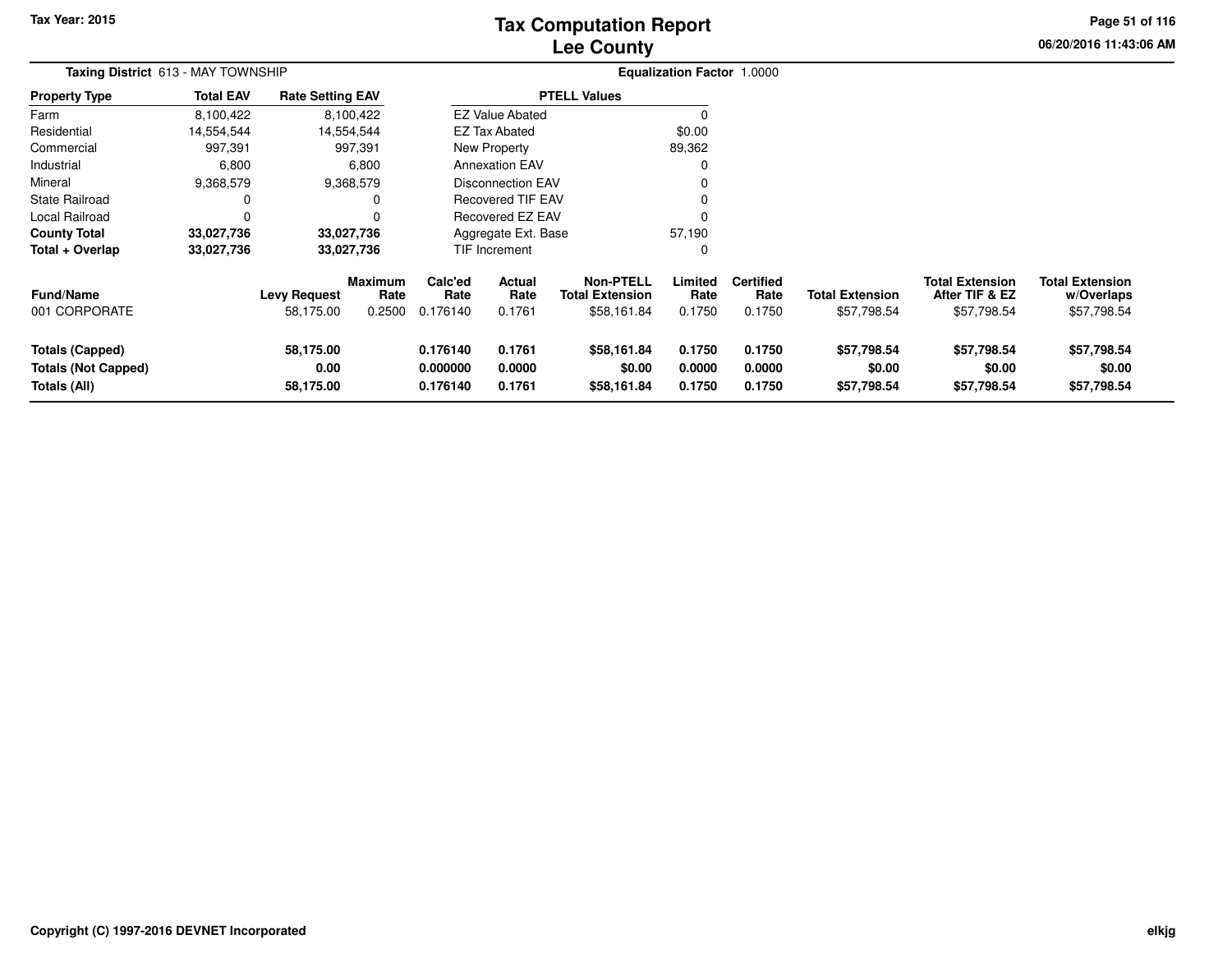# **Lee CountyTax Computation Report**

**06/20/2016 11:43:06 AM Page 52 of 116**

| Taxing District 613RB - MAY TWP ROAD/BRIDGE                          |                  |                                   |                                  |                                  |                            |                                                     | <b>Equalization Factor 1.0000</b> |                                    |                                       |                                                         |                                                     |
|----------------------------------------------------------------------|------------------|-----------------------------------|----------------------------------|----------------------------------|----------------------------|-----------------------------------------------------|-----------------------------------|------------------------------------|---------------------------------------|---------------------------------------------------------|-----------------------------------------------------|
| Property Type                                                        | <b>Total EAV</b> | <b>Rate Setting EAV</b>           |                                  |                                  |                            | <b>PTELL Values</b>                                 |                                   |                                    |                                       |                                                         |                                                     |
| Farm                                                                 | 8,100,422        |                                   | 8,100,422                        |                                  | <b>EZ Value Abated</b>     |                                                     |                                   |                                    |                                       |                                                         |                                                     |
| Residential                                                          | 14,554,544       |                                   | 14,554,544                       |                                  | <b>EZ Tax Abated</b>       |                                                     | \$0.00                            |                                    |                                       |                                                         |                                                     |
| Commercial                                                           | 997,391          |                                   | 997,391                          |                                  | New Property               |                                                     | 89,362                            |                                    |                                       |                                                         |                                                     |
| Industrial                                                           | 6,800            |                                   | 6,800                            |                                  | <b>Annexation EAV</b>      |                                                     |                                   |                                    |                                       |                                                         |                                                     |
| Mineral                                                              | 9,368,579        |                                   | 9,368,579                        |                                  | <b>Disconnection EAV</b>   |                                                     |                                   |                                    |                                       |                                                         |                                                     |
| State Railroad                                                       | 0                |                                   |                                  |                                  | <b>Recovered TIF EAV</b>   |                                                     |                                   |                                    |                                       |                                                         |                                                     |
| Local Railroad                                                       | 0                |                                   |                                  |                                  | Recovered EZ EAV           |                                                     |                                   |                                    |                                       |                                                         |                                                     |
| County Total                                                         | 33,027,736       |                                   | 33,027,736                       |                                  | Aggregate Ext. Base        |                                                     | 95,837                            |                                    |                                       |                                                         |                                                     |
| Total + Overlap                                                      | 33,027,736       |                                   | 33,027,736                       |                                  | TIF Increment              |                                                     | 0                                 |                                    |                                       |                                                         |                                                     |
| Fund/Name<br>007 ROAD & BRIDGE                                       |                  | <b>Levy Request</b><br>103,388.00 | <b>Maximum</b><br>Rate<br>0.6600 | Calc'ed<br>Rate<br>0.313034      | Actual<br>Rate<br>0.3130   | Non-PTELL<br><b>Total Extension</b><br>\$103,376.81 | Limited<br>Rate<br>0.2933         | <b>Certified</b><br>Rate<br>0.2933 | <b>Total Extension</b><br>\$96,870.35 | <b>Total Extension</b><br>After TIF & EZ<br>\$96,870.35 | <b>Total Extension</b><br>w/Overlaps<br>\$96,870.35 |
| <b>Totals (Capped)</b><br><b>Totals (Not Capped)</b><br>Totals (All) |                  | 103,388.00<br>0.00<br>103,388.00  |                                  | 0.313034<br>0.000000<br>0.313034 | 0.3130<br>0.0000<br>0.3130 | \$103,376.81<br>\$0.00<br>\$103,376.81              | 0.2933<br>0.0000<br>0.2933        | 0.2933<br>0.0000<br>0.2933         | \$96,870.35<br>\$0.00<br>\$96,870.35  | \$96,870.35<br>\$0.00<br>\$96,870.35                    | \$96,870.35<br>\$0.00<br>\$96,870.35                |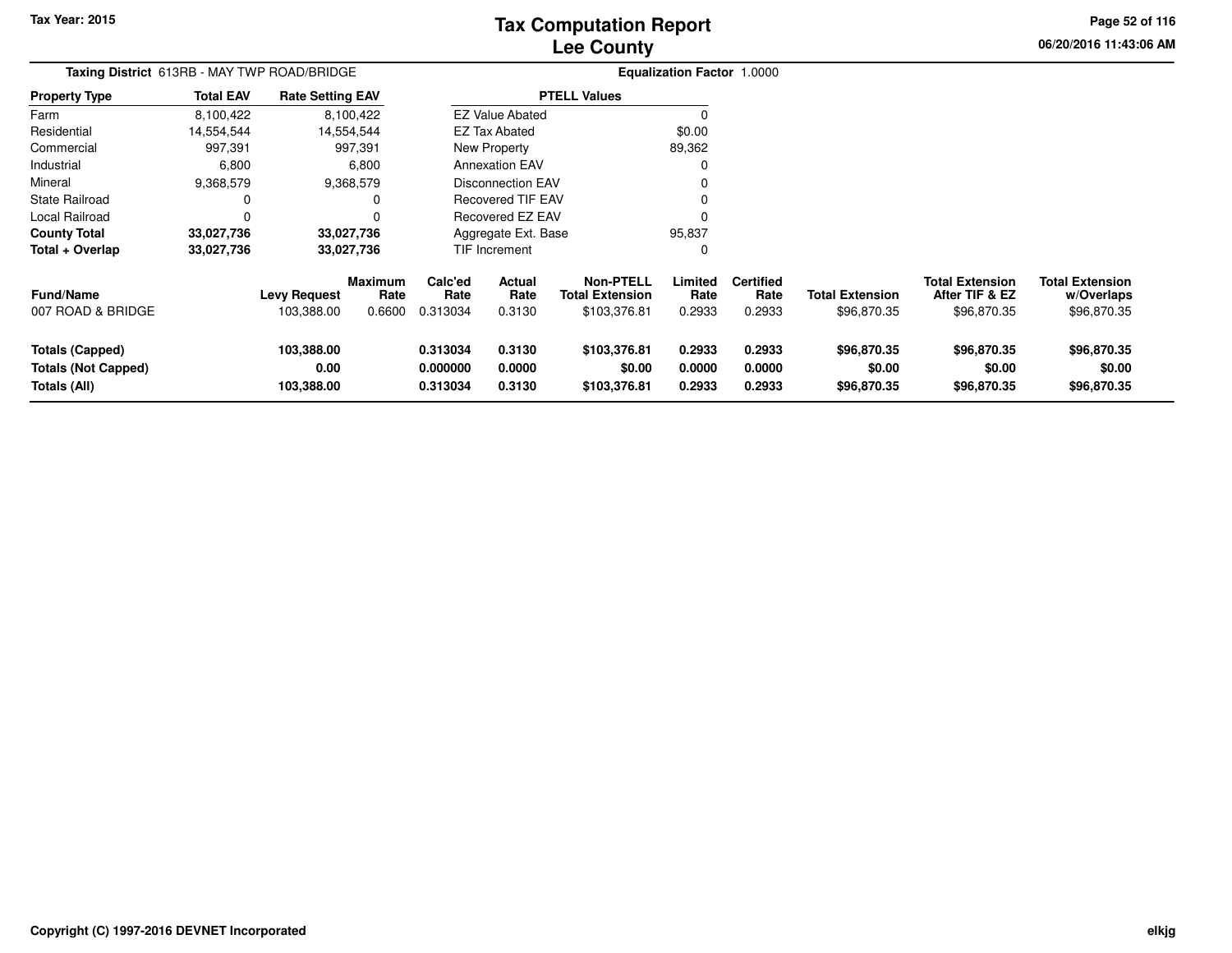# **Lee CountyTax Computation Report**

**06/20/2016 11:43:06 AM Page 53 of 116**

| Taxing District 614 - NACHUSA TOWNSHIP            |                  |                         |                 |                      |                          |                                            | <b>Equalization Factor 1.0000</b> |                          |                        |                                          |                                      |
|---------------------------------------------------|------------------|-------------------------|-----------------|----------------------|--------------------------|--------------------------------------------|-----------------------------------|--------------------------|------------------------|------------------------------------------|--------------------------------------|
| Property Type                                     | <b>Total EAV</b> | <b>Rate Setting EAV</b> |                 |                      |                          | <b>PTELL Values</b>                        |                                   |                          |                        |                                          |                                      |
| Farm                                              | 8,172,306        |                         | 8,172,306       |                      | <b>EZ Value Abated</b>   |                                            | $\Omega$                          |                          |                        |                                          |                                      |
| Residential                                       | 3,719,467        |                         | 3,719,467       |                      | <b>EZ Tax Abated</b>     |                                            | \$0.00                            |                          |                        |                                          |                                      |
| Commercial                                        | 629,036          |                         | 629,036         |                      | New Property             |                                            | 54,554                            |                          |                        |                                          |                                      |
| Industrial                                        | 391,608          |                         | 391,608         |                      | <b>Annexation EAV</b>    |                                            | 0                                 |                          |                        |                                          |                                      |
| Mineral                                           | 0                |                         |                 |                      | <b>Disconnection EAV</b> |                                            |                                   |                          |                        |                                          |                                      |
| State Railroad                                    | 827,129          |                         | 827,129         |                      | <b>Recovered TIF EAV</b> |                                            |                                   |                          |                        |                                          |                                      |
| Local Railroad                                    | 1,630            |                         | 1,630           |                      | Recovered EZ EAV         |                                            | O                                 |                          |                        |                                          |                                      |
| <b>County Total</b>                               | 13,741,176       | 13,741,176              |                 |                      | Aggregate Ext. Base      |                                            | 30,672                            |                          |                        |                                          |                                      |
| Total + Overlap                                   | 13,741,176       | 13,741,176              |                 |                      | <b>TIF Increment</b>     |                                            | O                                 |                          |                        |                                          |                                      |
| <b>Fund/Name</b>                                  |                  | <b>Levy Request</b>     | Maximum<br>Rate | Calc'ed<br>Rate      | Actual<br>Rate           | <b>Non-PTELL</b><br><b>Total Extension</b> | Limited<br>Rate                   | <b>Certified</b><br>Rate | <b>Total Extension</b> | <b>Total Extension</b><br>After TIF & EZ | <b>Total Extension</b><br>w/Overlaps |
| 001 CORPORATE                                     |                  | 28,828.00               | 0.4500          | 0.209793             | 0.2098                   | \$28,828.99                                | 0.2023                            | 0.2023                   | \$27,798.40            | \$27,798.40                              | \$27,798.40                          |
| 047 SOCIAL SECURITY                               |                  | 2,617.00                | 0.0000          | 0.019045             | 0.0190                   | \$2,610.82                                 | 0.0183                            | 0.0183                   | \$2,514.64             | \$2,514.64                               | \$2,514.64                           |
| 054 GENERAL ASSISTANCE                            |                  | 760.00                  | 0.1000          | 0.005531             | 0.0055                   | \$755.76                                   | 0.0053                            | 0.0053                   | \$728.28               | \$728.28                                 | \$728.28                             |
| <b>Totals (Capped)</b>                            |                  | 32,205.00               |                 | 0.234369             | 0.2343                   | \$32,195.57                                | 0.2259                            | 0.2259                   | \$31,041.32            | \$31,041.32                              | \$31,041.32                          |
| <b>Totals (Not Capped)</b><br><b>Totals (All)</b> |                  | 0.00<br>32,205.00       |                 | 0.000000<br>0.234369 | 0.0000<br>0.2343         | \$0.00<br>\$32,195.57                      | 0.0000<br>0.2259                  | 0.0000<br>0.2259         | \$0.00<br>\$31,041.32  | \$0.00<br>\$31,041.32                    | \$0.00<br>\$31,041.32                |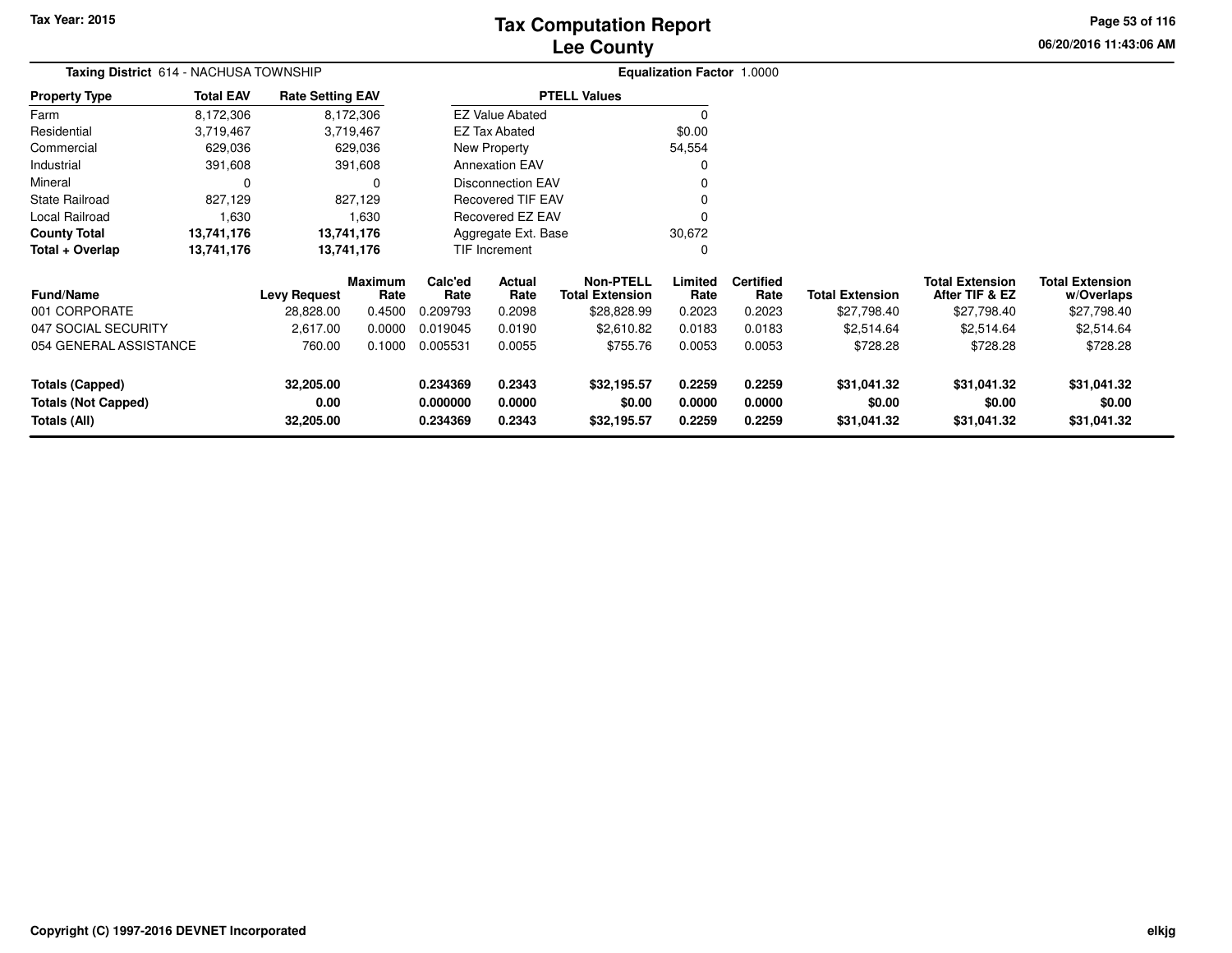**Totals (All)**

## **Lee CountyTax Computation Report**

**0.409347 0.4093 \$56,242.64 0.3946 0.3946 \$54,222.68 \$54,222.68 \$54,222.68**

**06/20/2016 11:43:06 AMPage 54 of 116**

> **w/Overlaps**\$28,526.68

| Taxing District 614RB - NACHUSA TWP ROAD/BRIDGE |                  |                         |                        |                 |                          |                                            | <b>Equalization Factor 1.0000</b> |                          |                        |                                          |                                      |
|-------------------------------------------------|------------------|-------------------------|------------------------|-----------------|--------------------------|--------------------------------------------|-----------------------------------|--------------------------|------------------------|------------------------------------------|--------------------------------------|
| <b>Property Type</b>                            | <b>Total EAV</b> | <b>Rate Setting EAV</b> |                        |                 |                          | <b>PTELL Values</b>                        |                                   |                          |                        |                                          |                                      |
| Farm                                            | 8,172,306        |                         | 8,172,306              |                 | <b>EZ Value Abated</b>   |                                            | 0                                 |                          |                        |                                          |                                      |
| Residential                                     | 3,719,467        |                         | 3,719,467              |                 | EZ Tax Abated            |                                            | \$0.00                            |                          |                        |                                          |                                      |
| Commercial                                      | 629,036          |                         | 629,036                |                 | New Property             |                                            | 54,554                            |                          |                        |                                          |                                      |
| Industrial                                      | 391,608          |                         | 391,608                |                 | <b>Annexation EAV</b>    |                                            | 0                                 |                          |                        |                                          |                                      |
| Mineral                                         | 0                |                         | 0                      |                 | Disconnection EAV        |                                            | 0                                 |                          |                        |                                          |                                      |
| <b>State Railroad</b>                           | 827,129          |                         | 827,129                |                 | <b>Recovered TIF EAV</b> |                                            | 0                                 |                          |                        |                                          |                                      |
| Local Railroad                                  | 1,630            |                         | 1,630                  |                 | Recovered EZ EAV         |                                            | 0                                 |                          |                        |                                          |                                      |
| <b>County Total</b>                             | 13,741,176       |                         | 13,741,176             |                 | Aggregate Ext. Base      |                                            | 53,572                            |                          |                        |                                          |                                      |
| Total + Overlap                                 | 13,741,176       |                         | 13,741,176             |                 | TIF Increment            |                                            | 0                                 |                          |                        |                                          |                                      |
| <b>Fund/Name</b>                                |                  | <b>Levy Request</b>     | <b>Maximum</b><br>Rate | Calc'ed<br>Rate | Actual<br>Rate           | <b>Non-PTELL</b><br><b>Total Extension</b> | Limited<br>Rate                   | <b>Certified</b><br>Rate | <b>Total Extension</b> | <b>Total Extension</b><br>After TIF & EZ | <b>Total Extension</b><br>w/Overlaps |
| 007 ROAD & BRIDGE                               |                  | 29,588.00               | 0.6600                 | 0.215324        | 0.2153                   | \$29,584.75                                | 0.2076                            | 0.2076                   | \$28,526.68            | \$28,526.68                              | \$28,526.68                          |
| 008 BRIDGE JOINT W/ COUNTY                      |                  | 1,351.00                | 0.2500                 | 0.009832        | 0.0098                   | \$1,346.64                                 | 0.0094                            | 0.0094                   | \$1,291.67             | \$1,291.67                               | \$1,291.67                           |
| 009 PERMANENT ROAD                              |                  | 20,217.00               | 0.2500                 | 0.147127        | 0.1471                   | \$20,213.27                                | 0.1418                            | 0.1418                   | \$19,484.99            | \$19,484.99                              | \$19,484.99                          |
| 010 EQUIPMENT & BUILDING                        |                  | 5,093.00                | 0.1000                 | 0.037064        | 0.0371                   | \$5,097.98                                 | 0.0358                            | 0.0358                   | \$4,919.34             | \$4,919.34                               | \$4,919.34                           |
| <b>Totals (Capped)</b>                          |                  | 56,249.00               |                        | 0.409347        | 0.4093                   | \$56,242.64                                | 0.3946                            | 0.3946                   | \$54,222.68            | \$54,222.68                              | \$54,222.68                          |
| <b>Totals (Not Capped)</b>                      |                  | 0.00                    |                        | 0.000000        | 0.0000                   | \$0.00                                     | 0.0000                            | 0.0000                   | \$0.00                 | \$0.00                                   | \$0.00                               |

**56,249.00**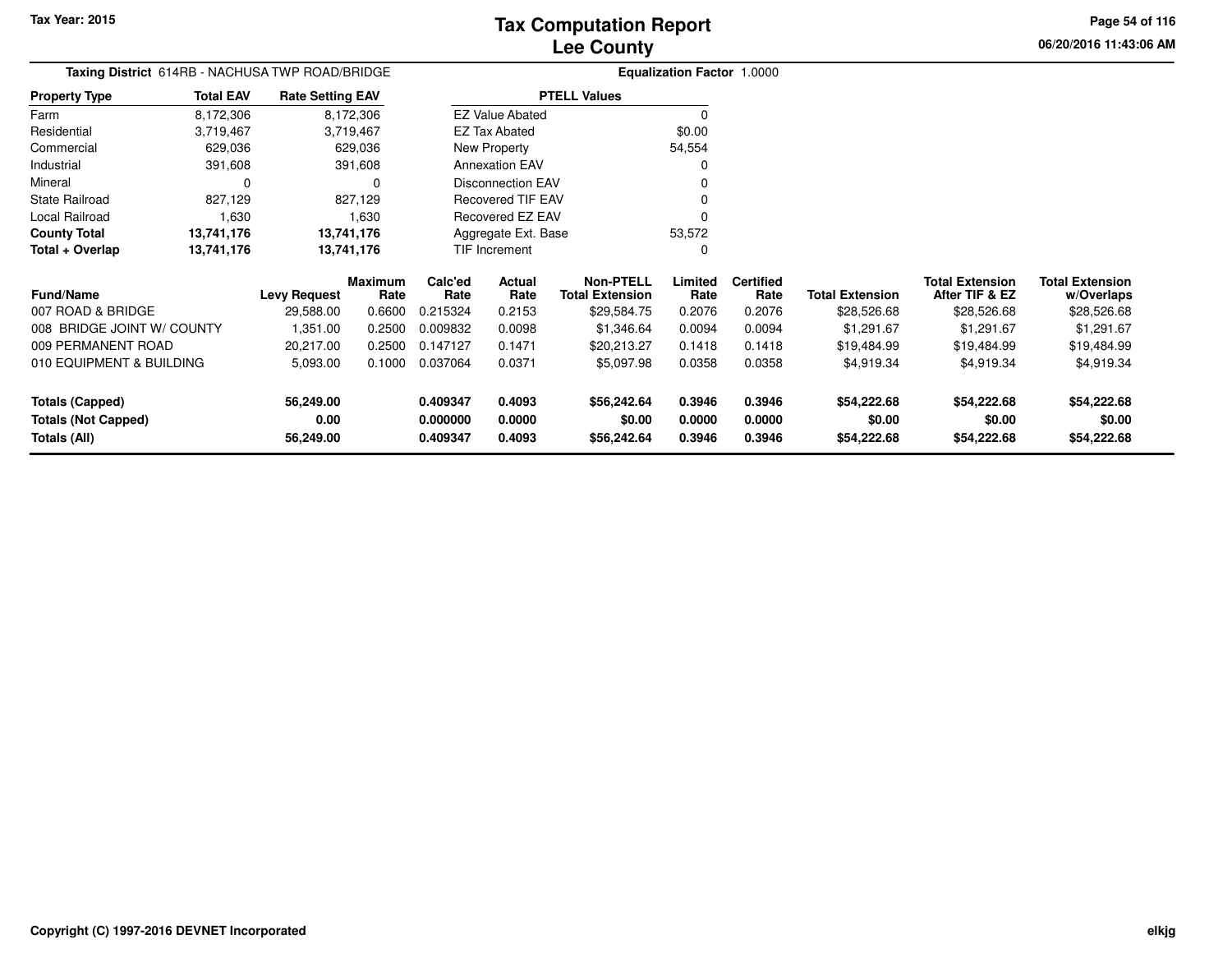# **Lee CountyTax Computation Report**

**06/20/2016 11:43:06 AM Page 55 of 116**

| Taxing District 615 - NELSON TOWNSHIP      |                  |                         |                        | <b>Equalization Factor 1.0000</b> |                          |                                            |                  |                          |                        |                                          |                                      |
|--------------------------------------------|------------------|-------------------------|------------------------|-----------------------------------|--------------------------|--------------------------------------------|------------------|--------------------------|------------------------|------------------------------------------|--------------------------------------|
| Property Type                              | <b>Total EAV</b> | <b>Rate Setting EAV</b> |                        |                                   |                          | <b>PTELL Values</b>                        |                  |                          |                        |                                          |                                      |
| Farm                                       | 3,807,408        |                         | 3,807,408              |                                   | <b>EZ Value Abated</b>   |                                            |                  |                          |                        |                                          |                                      |
| Residential                                | 9,404,677        |                         | 9,404,677              |                                   | <b>EZ Tax Abated</b>     |                                            | \$0.00           |                          |                        |                                          |                                      |
| Commercial                                 | 546,749          |                         | 546,749                |                                   | New Property             |                                            | 7,747,107        |                          |                        |                                          |                                      |
| Industrial                                 | 8,948,047        | 8,948,047               |                        |                                   | <b>Annexation EAV</b>    |                                            | 0                |                          |                        |                                          |                                      |
| Mineral                                    | 0                |                         | $\Omega$               |                                   | <b>Disconnection EAV</b> |                                            |                  |                          |                        |                                          |                                      |
| State Railroad                             | 3,946,274        |                         | 3,946,274              |                                   | Recovered TIF EAV        |                                            |                  |                          |                        |                                          |                                      |
| Local Railroad                             | 0                |                         | $\Omega$               |                                   | Recovered EZ EAV         |                                            |                  |                          |                        |                                          |                                      |
| County Total                               | 26,653,155       | 26,653,155              |                        |                                   | Aggregate Ext. Base      |                                            | 25,328           |                          |                        |                                          |                                      |
| Total + Overlap                            | 26,653,155       | 26,653,155              |                        |                                   | TIF Increment            |                                            | 0                |                          |                        |                                          |                                      |
| <b>Fund/Name</b>                           |                  | <b>Levy Request</b>     | <b>Maximum</b><br>Rate | Calc'ed<br>Rate                   | Actual<br>Rate           | <b>Non-PTELL</b><br><b>Total Extension</b> | Limited<br>Rate  | <b>Certified</b><br>Rate | <b>Total Extension</b> | <b>Total Extension</b><br>After TIF & EZ | <b>Total Extension</b><br>w/Overlaps |
| 001 CORPORATE                              |                  | 18,204.00               | 0.4100                 | 0.068300                          | 0.0683                   | \$18,204.10                                | 0.0683           | 0.0683                   | \$18,204.10            | \$18,204.10                              | \$18,204.10                          |
| 035 LIABILITY INSURANCE                    |                  | 3,970.00                | 0.0000                 | 0.014895                          | 0.0149                   | \$3,971.32                                 | 0.0149           | 0.0149                   | \$3,971.32             | \$3,971.32                               | \$3,971.32                           |
| 047 SOCIAL SECURITY                        |                  | 2,252.00                | 0.0000                 | 0.008449                          | 0.0084                   | \$2,238.87                                 | 0.0084           | 0.0084                   | \$2,238.87             | \$2,238.87                               | \$2,238.87                           |
| 054 GENERAL ASSISTANCE                     |                  | 899.00                  | 0.1000                 | 0.003373                          | 0.0034                   | \$906.21                                   | 0.0034           | 0.0034                   | \$906.21               | \$906.21                                 | \$906.21                             |
| <b>Totals (Capped)</b>                     |                  | 25,325.00               |                        | 0.095017                          | 0.0950                   | \$25,320.50                                | 0.0950           | 0.0950                   | \$25,320.50            | \$25,320.50                              | \$25,320.50                          |
| <b>Totals (Not Capped)</b><br>Totals (All) |                  | 0.00<br>25,325.00       |                        | 0.000000<br>0.095017              | 0.0000<br>0.0950         | \$0.00<br>\$25,320.50                      | 0.0000<br>0.0950 | 0.0000<br>0.0950         | \$0.00<br>\$25,320.50  | \$0.00<br>\$25,320.50                    | \$0.00<br>\$25,320.50                |
|                                            |                  |                         |                        |                                   |                          |                                            |                  |                          |                        |                                          |                                      |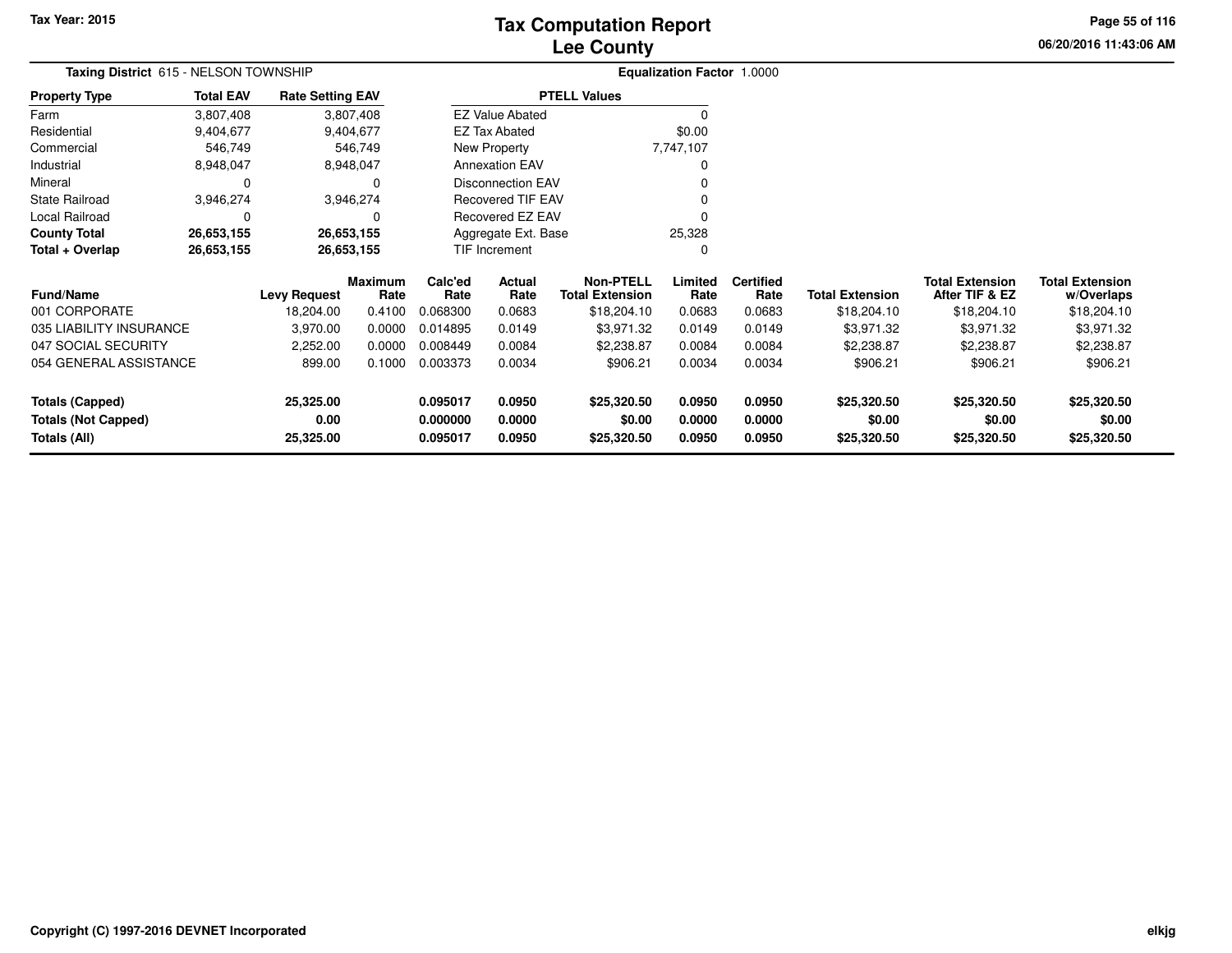# **Lee CountyTax Computation Report**

**06/20/2016 11:43:06 AMPage 56 of 116**

| Taxing District 615RB - NELSON TWP ROAD/BRIDGE                       |                  |                                |                        | <b>Equalization Factor 1.0000</b> |                            |                                            |                            |                            |                                      |                                          |                                      |
|----------------------------------------------------------------------|------------------|--------------------------------|------------------------|-----------------------------------|----------------------------|--------------------------------------------|----------------------------|----------------------------|--------------------------------------|------------------------------------------|--------------------------------------|
| <b>Property Type</b>                                                 | <b>Total EAV</b> | <b>Rate Setting EAV</b>        |                        |                                   |                            | <b>PTELL Values</b>                        |                            |                            | <b>Road and Bridge Transfer</b>      |                                          |                                      |
| Farm                                                                 | 3,807,408        |                                | 3,807,408              |                                   | <b>EZ Value Abated</b>     |                                            |                            | <b>Municipality</b>        |                                      | <b>Fund</b>                              | <b>Amount Extended</b>               |
| Residential                                                          | 9,404,677        |                                | 9,404,677              |                                   | EZ Tax Abated              |                                            | \$0.00                     |                            |                                      |                                          |                                      |
| Commercial                                                           | 546,749          |                                | 546,749                |                                   | New Property               |                                            | 7,747,107                  |                            | 709 - VILLAGE OF NELSON              | 007                                      | \$803.89                             |
| Industrial                                                           | 8,948,047        |                                | 8,948,047              |                                   | <b>Annexation EAV</b>      |                                            | 0                          | Total                      |                                      |                                          | \$803.89                             |
| Mineral                                                              |                  |                                |                        |                                   | <b>Disconnection EAV</b>   |                                            |                            |                            |                                      |                                          |                                      |
| <b>State Railroad</b>                                                | 3,946,274        |                                | 3,946,274              |                                   | <b>Recovered TIF EAV</b>   |                                            |                            |                            |                                      |                                          |                                      |
| Local Railroad                                                       |                  |                                |                        | Recovered EZ EAV                  |                            |                                            |                            |                            |                                      |                                          |                                      |
| <b>County Total</b>                                                  | 26,653,155       |                                | 26,653,155             |                                   | Aggregate Ext. Base        |                                            | 54,406                     |                            |                                      |                                          |                                      |
| Total + Overlap                                                      | 26,653,155       |                                | 26,653,155             |                                   | TIF Increment              |                                            | 0                          |                            |                                      |                                          |                                      |
| <b>Fund/Name</b>                                                     |                  | <b>Levy Request</b>            | <b>Maximum</b><br>Rate | Calc'ed<br>Rate                   | Actual<br>Rate             | <b>Non-PTELL</b><br><b>Total Extension</b> | Limited<br>Rate            | <b>Certified</b><br>Rate   | <b>Total Extension</b>               | <b>Total Extension</b><br>After TIF & EZ | <b>Total Extension</b><br>w/Overlaps |
| 007 ROAD & BRIDGE                                                    |                  | 28,938.00                      | 0.6600                 | 0.108573                          | 0.1086                     | \$28,945.33                                | 0.1086                     | 0.1086                     | \$28,945.33                          | \$28,945.33                              | \$28,945.33                          |
| 009 PERMANENT ROAD                                                   |                  | 25,903.00                      | 0.2500                 | 0.097186                          | 0.0972                     | \$25,906.87                                | 0.0972                     | 0.0972                     | \$25,906.87                          | \$25,906.87                              | \$25,906.87                          |
| <b>Totals (Capped)</b><br><b>Totals (Not Capped)</b><br>Totals (All) |                  | 54,841.00<br>0.00<br>54,841.00 |                        | 0.205759<br>0.000000<br>0.205759  | 0.2058<br>0.0000<br>0.2058 | \$54,852.20<br>\$0.00<br>\$54,852.20       | 0.2058<br>0.0000<br>0.2058 | 0.2058<br>0.0000<br>0.2058 | \$54,852.20<br>\$0.00<br>\$54,852.20 | \$54,852.20<br>\$0.00<br>\$54,852.20     | \$54,852.20<br>\$0.00<br>\$54,852.20 |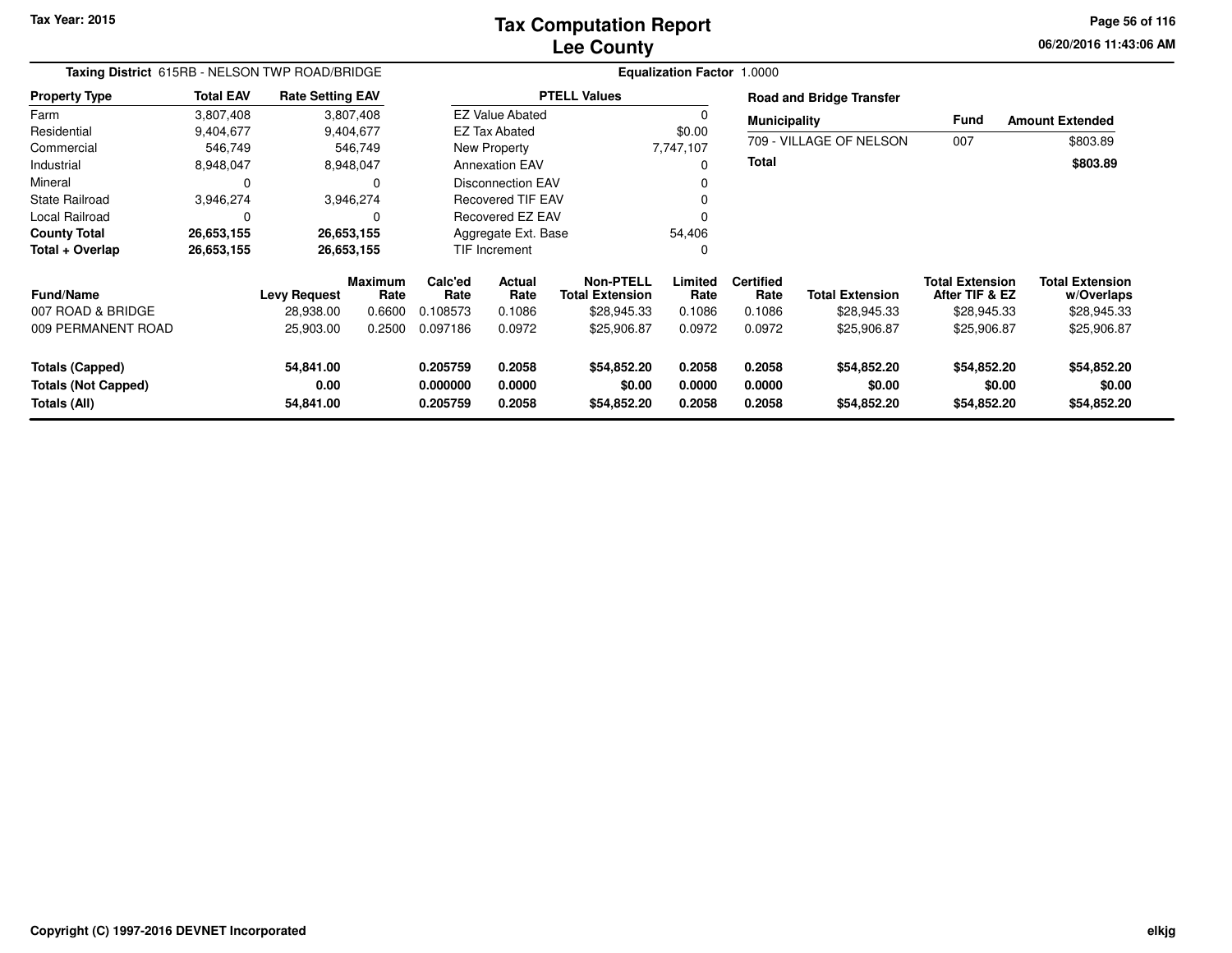# **Lee CountyTax Computation Report**

**06/20/2016 11:43:06 AM Page 57 of 116**

|                  | <b>Taxing District</b> 616 - PALMYRA TOWNSHIP |                                  |                                                                                                                         |                  |                                                                                                 | <b>Equalization Factor 1.0000</b>                                                                                                                                      |                          |                        |                                          |                                      |
|------------------|-----------------------------------------------|----------------------------------|-------------------------------------------------------------------------------------------------------------------------|------------------|-------------------------------------------------------------------------------------------------|------------------------------------------------------------------------------------------------------------------------------------------------------------------------|--------------------------|------------------------|------------------------------------------|--------------------------------------|
| <b>Total EAV</b> |                                               |                                  |                                                                                                                         |                  |                                                                                                 |                                                                                                                                                                        |                          |                        |                                          |                                      |
| 10,099,693       |                                               |                                  |                                                                                                                         |                  |                                                                                                 | 0                                                                                                                                                                      |                          |                        |                                          |                                      |
| 45,585,021       |                                               |                                  |                                                                                                                         |                  |                                                                                                 | \$0.00                                                                                                                                                                 |                          |                        |                                          |                                      |
| 4,567,112        |                                               |                                  |                                                                                                                         |                  |                                                                                                 | 502,763                                                                                                                                                                |                          |                        |                                          |                                      |
| 1,114            |                                               |                                  |                                                                                                                         |                  |                                                                                                 | 0                                                                                                                                                                      |                          |                        |                                          |                                      |
|                  |                                               | 0                                |                                                                                                                         |                  |                                                                                                 |                                                                                                                                                                        |                          |                        |                                          |                                      |
| 0                |                                               | 0                                |                                                                                                                         |                  |                                                                                                 | O                                                                                                                                                                      |                          |                        |                                          |                                      |
| 0                |                                               | 0                                |                                                                                                                         |                  |                                                                                                 | 0                                                                                                                                                                      |                          |                        |                                          |                                      |
| 60,252,940       |                                               |                                  |                                                                                                                         |                  |                                                                                                 | 95,336                                                                                                                                                                 |                          |                        |                                          |                                      |
| 60,252,940       |                                               |                                  |                                                                                                                         |                  |                                                                                                 | 0                                                                                                                                                                      |                          |                        |                                          |                                      |
|                  |                                               | Rate                             | Calc'ed<br>Rate                                                                                                         | Actual<br>Rate   | <b>Non-PTELL</b><br><b>Total Extension</b>                                                      | Limited<br>Rate                                                                                                                                                        | <b>Certified</b><br>Rate | <b>Total Extension</b> | <b>Total Extension</b><br>After TIF & EZ | <b>Total Extension</b><br>w/Overlaps |
|                  | 85,500.00                                     | 0.2500                           | 0.141902                                                                                                                | 0.1419           | \$85,498.92                                                                                     | 0.1408                                                                                                                                                                 | 0.1408                   | \$84,836.14            | \$84,836.14                              | \$84,836.14                          |
|                  | 4,500.00                                      | 0.0000                           | 0.007469                                                                                                                | 0.0075           | \$4,518.97                                                                                      | 0.0074                                                                                                                                                                 | 0.0074                   | \$4,458.72             | \$4,458.72                               | \$4,458.72                           |
|                  | 7,590.00                                      | 0.1000                           | 0.012597                                                                                                                | 0.0126           | \$7,591.87                                                                                      | 0.0125                                                                                                                                                                 | 0.0125                   | \$7,531.62             | \$7,531.62                               | \$7,531.62                           |
|                  | 97,590.00<br>0.00                             |                                  | 0.161968<br>0.000000                                                                                                    | 0.1620<br>0.0000 | \$97,609.76<br>\$0.00                                                                           | 0.1607<br>0.0000                                                                                                                                                       | 0.1607<br>0.0000         | \$96,826.48<br>\$0.00  | \$96,826.48<br>\$0.00                    | \$96,826.48<br>\$0.00<br>\$96,826.48 |
|                  | 054 GENERAL ASSISTANCE                        | <b>Levy Request</b><br>97,590.00 | <b>Rate Setting EAV</b><br>10,099,693<br>45,585,021<br>4,567,112<br>1,114<br>60,252,940<br>60,252,940<br><b>Maximum</b> | 0.161968         | <b>EZ Tax Abated</b><br>New Property<br><b>Annexation EAV</b><br><b>TIF Increment</b><br>0.1620 | <b>PTELL Values</b><br><b>EZ Value Abated</b><br><b>Disconnection EAV</b><br><b>Recovered TIF EAV</b><br><b>Recovered EZ EAV</b><br>Aggregate Ext. Base<br>\$97,609.76 | 0.1607                   | 0.1607                 | \$96,826.48                              | \$96,826.48                          |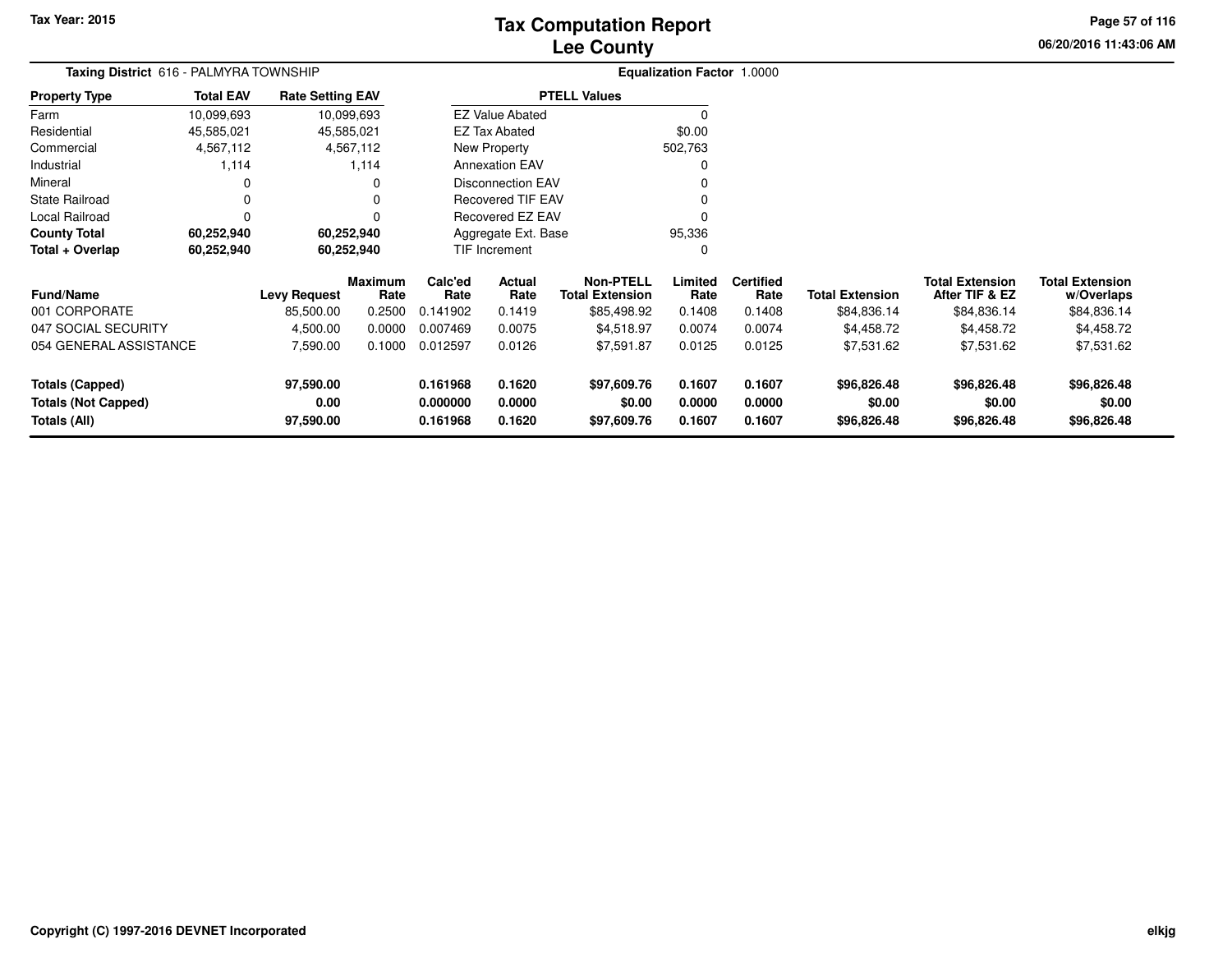**06/20/2016 11:43:06 AM Page 58 of 116**

| Taxing District 616RB - PALMYRA TWP ROAD/BRIDGE |                  |                         |                 |                 | <b>Equalization Factor 1.0000</b> |                                            |                 |                          |                        |                                          |                                      |
|-------------------------------------------------|------------------|-------------------------|-----------------|-----------------|-----------------------------------|--------------------------------------------|-----------------|--------------------------|------------------------|------------------------------------------|--------------------------------------|
| <b>Property Type</b>                            | <b>Total EAV</b> | <b>Rate Setting EAV</b> |                 |                 |                                   | <b>PTELL Values</b>                        |                 |                          |                        |                                          |                                      |
| Farm                                            | 10,099,693       | 10,099,693              |                 |                 | <b>EZ Value Abated</b>            |                                            | $\Omega$        |                          |                        |                                          |                                      |
| Residential                                     | 45,585,021       | 45,585,021              |                 |                 | <b>EZ Tax Abated</b>              |                                            | \$0.00          |                          |                        |                                          |                                      |
| Commercial                                      | 4,567,112        |                         | 4,567,112       |                 | New Property                      |                                            | 502,763         |                          |                        |                                          |                                      |
| Industrial                                      | 1,114            |                         | 1,114           |                 | <b>Annexation EAV</b>             |                                            | 0               |                          |                        |                                          |                                      |
| Mineral                                         |                  |                         |                 |                 | <b>Disconnection EAV</b>          |                                            |                 |                          |                        |                                          |                                      |
| <b>State Railroad</b>                           |                  |                         |                 |                 | Recovered TIF EAV                 |                                            |                 |                          |                        |                                          |                                      |
| Local Railroad                                  |                  |                         |                 |                 | Recovered EZ EAV                  |                                            | 0               |                          |                        |                                          |                                      |
| <b>County Total</b>                             | 60,252,940       | 60,252,940              |                 |                 | Aggregate Ext. Base               |                                            | 132,036         |                          |                        |                                          |                                      |
| Total + Overlap                                 | 60,252,940       | 60,252,940              |                 |                 | TIF Increment                     |                                            | 0               |                          |                        |                                          |                                      |
| <b>Fund/Name</b>                                |                  | <b>Levy Request</b>     | Maximum<br>Rate | Calc'ed<br>Rate | Actual<br>Rate                    | <b>Non-PTELL</b><br><b>Total Extension</b> | Limited<br>Rate | <b>Certified</b><br>Rate | <b>Total Extension</b> | <b>Total Extension</b><br>After TIF & EZ | <b>Total Extension</b><br>w/Overlaps |
| 007 ROAD & BRIDGE                               |                  | 105,000.00              | 0.6600          | 0.174265        | 0.1743                            | \$105,020.87                               | 0.1706          | 0.1706                   | \$102,791.52           | \$102,791.52                             | \$102,791.52                         |
| 008 BRIDGE JOINT W/ COUNTY                      |                  | 7,250.00                | 0.2500          | 0.012033        | 0.0120                            | \$7,230.35                                 | 0.0117          | 0.0117                   | \$7,049.59             | \$7,049.59                               | \$7,049.59                           |
| 010 EQUIPMENT & BUILDING                        |                  | 22,500.00               | 0.1000          | 0.037343        | 0.0373                            | \$22,474.35                                | 0.0365          | 0.0365                   | \$21,992.32            | \$21,992.32                              | \$21,992.32                          |
| 047 SOCIAL SECURITY                             |                  | 2,250.00                | 0.0000          | 0.003734        | 0.0037                            | \$2,229.36                                 | 0.0036          | 0.0036                   | \$2,169.11             | \$2,169.11                               | \$2,169.11                           |
| 090 ROAD DAMAGE                                 |                  | 185.00                  | 0.0330          | 0.000307        | 0.0003                            | \$180.76                                   | 0.0003          | 0.0003                   | \$180.76               | \$180.76                                 | \$180.76                             |
| <b>Totals (Capped)</b>                          |                  | 137,185.00              |                 | 0.227682        | 0.2276                            | \$137,135.69                               | 0.2227          | 0.2227                   | \$134,183.30           | \$134,183.30                             | \$134,183.30                         |
| <b>Totals (Not Capped)</b>                      |                  | 0.00                    |                 | 0.000000        | 0.0000                            | \$0.00                                     | 0.0000          | 0.0000                   | \$0.00                 | \$0.00                                   | \$0.00                               |
| Totals (All)                                    |                  | 137,185.00              |                 | 0.227682        | 0.2276                            | \$137,135.69                               | 0.2227          | 0.2227                   | \$134,183.30           | \$134,183.30                             | \$134,183.30                         |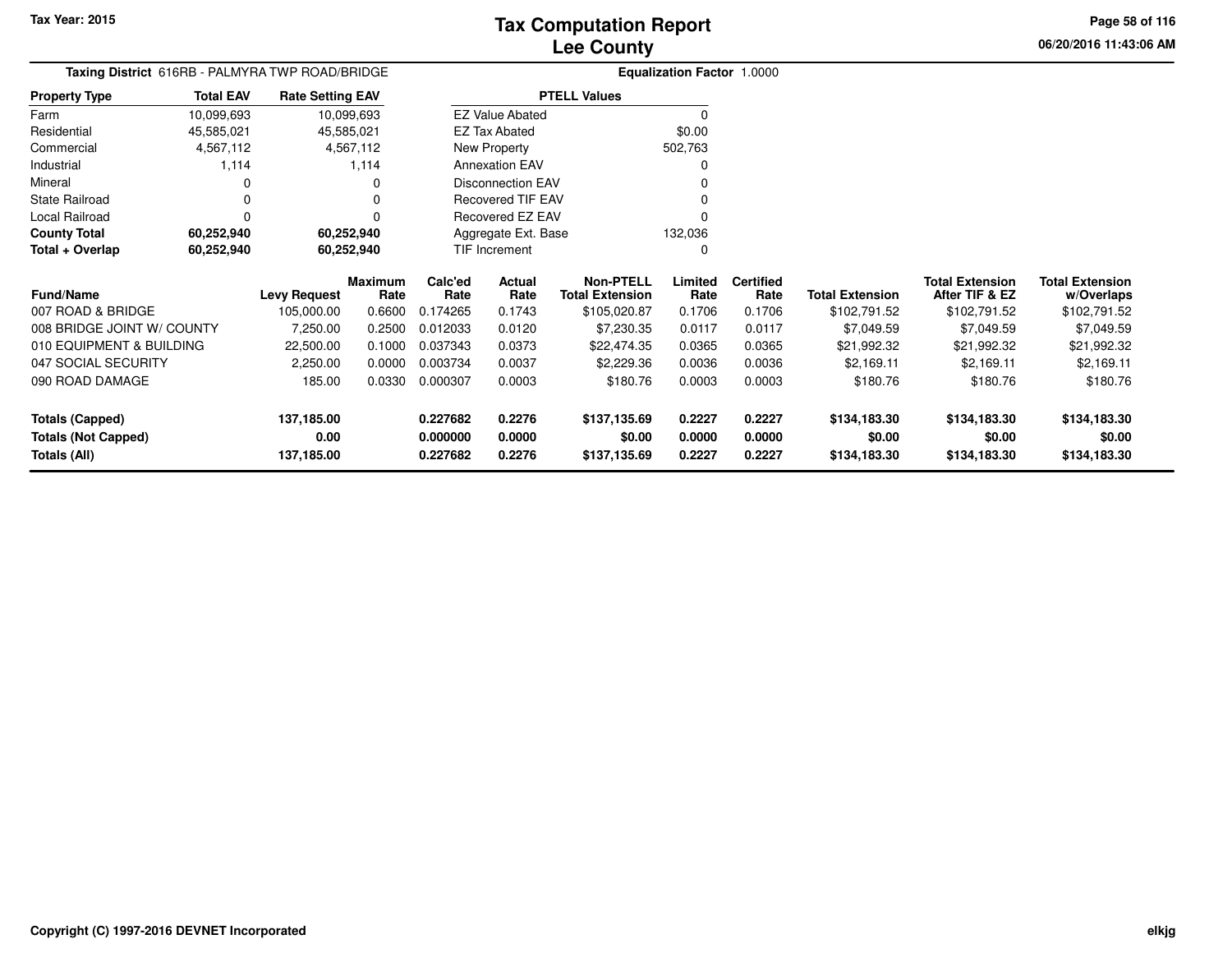# **Lee CountyTax Computation Report**

**06/20/2016 11:43:06 AM Page 59 of 116**

| Taxing District 617 - REYNOLDS TOWNSHIP                              |                  |                                  |                           | Equalization Factor 1.0000       |                            |                                                           |                            |                                    |                                       |                                                         |                                                     |  |
|----------------------------------------------------------------------|------------------|----------------------------------|---------------------------|----------------------------------|----------------------------|-----------------------------------------------------------|----------------------------|------------------------------------|---------------------------------------|---------------------------------------------------------|-----------------------------------------------------|--|
| <b>Property Type</b>                                                 | <b>Total EAV</b> | <b>Rate Setting EAV</b>          |                           |                                  |                            | <b>PTELL Values</b>                                       |                            |                                    |                                       |                                                         |                                                     |  |
| Farm                                                                 | 12,263,708       |                                  | 12,263,708                |                                  | <b>EZ Value Abated</b>     |                                                           | 0                          |                                    |                                       |                                                         |                                                     |  |
| Residential                                                          | 2,560,229        |                                  | 2,560,229                 |                                  | EZ Tax Abated              |                                                           | \$0.00                     |                                    |                                       |                                                         |                                                     |  |
| Commercial                                                           | 97,391           |                                  | 97,391                    |                                  | New Property               |                                                           | 42,756                     |                                    |                                       |                                                         |                                                     |  |
| Industrial                                                           | 62               |                                  | 62                        |                                  | <b>Annexation EAV</b>      |                                                           | 0                          |                                    |                                       |                                                         |                                                     |  |
| Mineral                                                              | 0                |                                  | $\Omega$                  |                                  | Disconnection EAV          |                                                           | 0                          |                                    |                                       |                                                         |                                                     |  |
| <b>State Railroad</b>                                                | 240,082          |                                  | 240,082                   |                                  | <b>Recovered TIF EAV</b>   |                                                           | 0                          |                                    |                                       |                                                         |                                                     |  |
| Local Railroad                                                       | 0                |                                  | $\Omega$                  |                                  | <b>Recovered EZ EAV</b>    |                                                           | $\Omega$                   |                                    |                                       |                                                         |                                                     |  |
| <b>County Total</b>                                                  | 15, 161, 472     | 15,161,472                       |                           |                                  | Aggregate Ext. Base        |                                                           | 46,127                     |                                    |                                       |                                                         |                                                     |  |
| Total + Overlap                                                      | 15, 161, 472     |                                  | 15,161,472                |                                  | <b>TIF Increment</b>       |                                                           | 0                          |                                    |                                       |                                                         |                                                     |  |
| <b>Fund/Name</b><br>001 CORPORATE                                    |                  | <b>Levy Request</b><br>48,433.00 | Maximum<br>Rate<br>0.4500 | Calc'ed<br>Rate<br>0.319448      | Actual<br>Rate<br>0.3194   | <b>Non-PTELL</b><br><b>Total Extension</b><br>\$48,425.74 | Limited<br>Rate<br>0.3075  | <b>Certified</b><br>Rate<br>0.3075 | <b>Total Extension</b><br>\$46,621.53 | <b>Total Extension</b><br>After TIF & EZ<br>\$46,621.53 | <b>Total Extension</b><br>w/Overlaps<br>\$46,621.53 |  |
| <b>Totals (Capped)</b><br><b>Totals (Not Capped)</b><br>Totals (All) |                  | 48,433.00<br>0.00<br>48,433.00   |                           | 0.319448<br>0.000000<br>0.319448 | 0.3194<br>0.0000<br>0.3194 | \$48,425.74<br>\$0.00<br>\$48,425.74                      | 0.3075<br>0.0000<br>0.3075 | 0.3075<br>0.0000<br>0.3075         | \$46,621.53<br>\$0.00<br>\$46,621.53  | \$46,621.53<br>\$0.00<br>\$46,621.53                    | \$46,621.53<br>\$0.00<br>\$46,621.53                |  |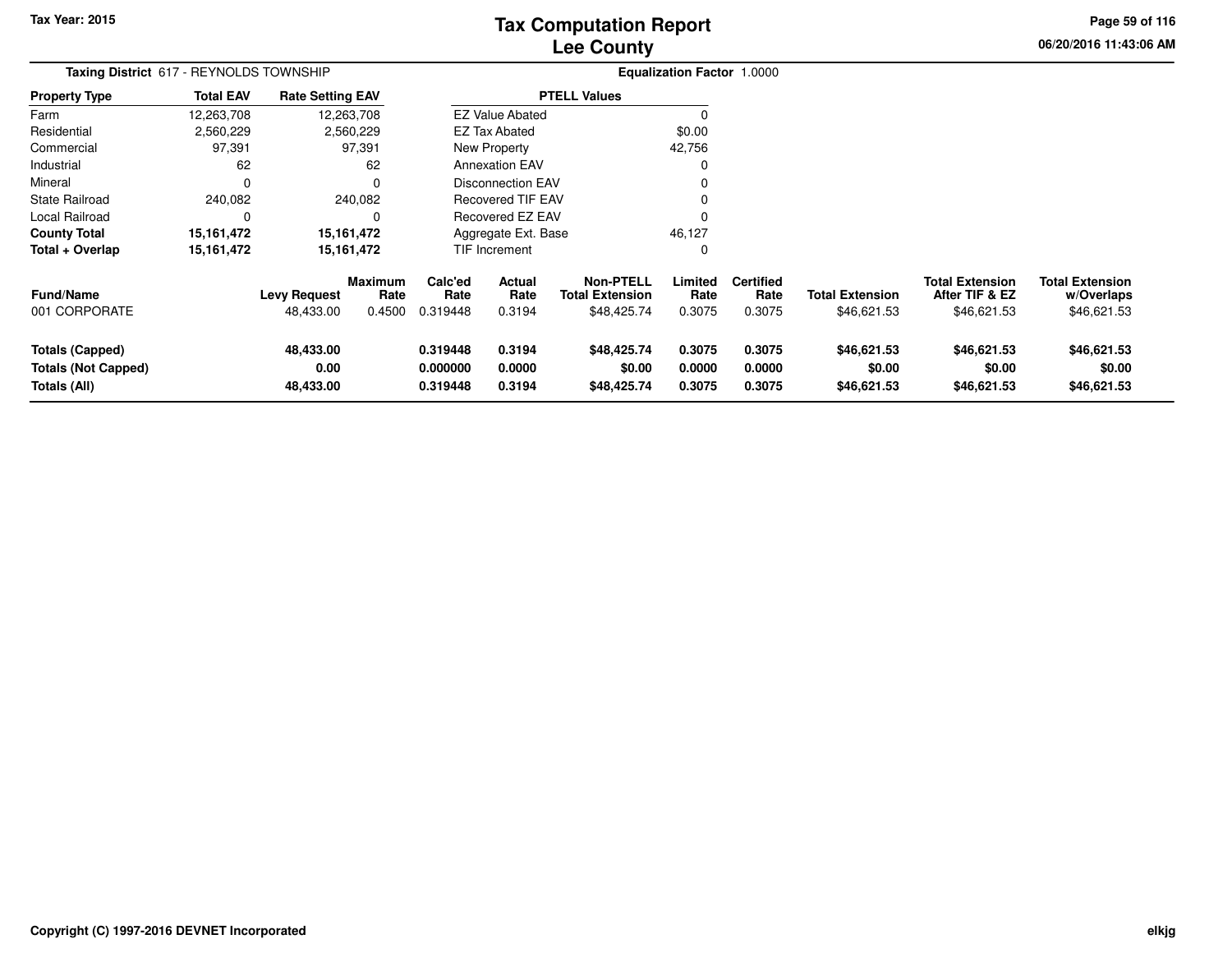**06/20/2016 11:43:06 AM Page 60 of 116**

| Taxing District 617RB - REYNOLDS TWP RD/BRIDGE<br><b>Property Type</b> |                   |           |                                                                                                                  |                  |                                                                                   |                                                                                                                                                                 |                          |                                      |                                          |                                      |
|------------------------------------------------------------------------|-------------------|-----------|------------------------------------------------------------------------------------------------------------------|------------------|-----------------------------------------------------------------------------------|-----------------------------------------------------------------------------------------------------------------------------------------------------------------|--------------------------|--------------------------------------|------------------------------------------|--------------------------------------|
| <b>Total EAV</b>                                                       |                   |           |                                                                                                                  |                  |                                                                                   |                                                                                                                                                                 |                          |                                      |                                          |                                      |
| 12,263,708                                                             |                   |           |                                                                                                                  |                  |                                                                                   | 0                                                                                                                                                               |                          |                                      |                                          |                                      |
| 2,560,229                                                              |                   |           |                                                                                                                  |                  |                                                                                   | \$0.00                                                                                                                                                          |                          |                                      |                                          |                                      |
| 97,391                                                                 |                   |           |                                                                                                                  |                  |                                                                                   | 42,756                                                                                                                                                          |                          |                                      |                                          |                                      |
| 62                                                                     |                   | 62        |                                                                                                                  |                  |                                                                                   | O                                                                                                                                                               |                          |                                      |                                          |                                      |
| 0                                                                      |                   | 0         |                                                                                                                  |                  |                                                                                   |                                                                                                                                                                 |                          |                                      |                                          |                                      |
| 240,082                                                                |                   |           |                                                                                                                  |                  |                                                                                   |                                                                                                                                                                 |                          |                                      |                                          |                                      |
| 0                                                                      |                   | 0         |                                                                                                                  |                  |                                                                                   |                                                                                                                                                                 |                          |                                      |                                          |                                      |
| 15, 161, 472                                                           |                   |           |                                                                                                                  |                  |                                                                                   | 48,944                                                                                                                                                          |                          |                                      |                                          |                                      |
| 15,161,472                                                             |                   |           |                                                                                                                  |                  |                                                                                   | 0                                                                                                                                                               |                          |                                      |                                          |                                      |
|                                                                        | Levy Request      | Rate      | Calc'ed<br>Rate                                                                                                  | Actual<br>Rate   | <b>Non-PTELL</b><br><b>Total Extension</b>                                        | Limited<br>Rate                                                                                                                                                 | <b>Certified</b><br>Rate | <b>Total Extension</b>               | <b>Total Extension</b><br>After TIF & EZ | <b>Total Extension</b><br>w/Overlaps |
|                                                                        | 21,882.00         | 0.6600    | 0.144326                                                                                                         | 0.1443           | \$21,878.00                                                                       | 0.1389                                                                                                                                                          | 0.1389                   | \$21,059.28                          | \$21,059.28                              | \$21,059.28                          |
| 008 BRIDGE JOINT W/ COUNTY                                             | 2,708.00          | 0.2500    | 0.017861                                                                                                         | 0.0179           | \$2,713.90                                                                        | 0.0172                                                                                                                                                          | 0.0172                   | \$2,607.77                           | \$2,607.77                               | \$2,607.77                           |
|                                                                        | 22,162.00         | 0.2500    | 0.146173                                                                                                         | 0.1462           | \$22,166.07                                                                       | 0.1407                                                                                                                                                          | 0.1407                   | \$21,332.19                          | \$21,332.19                              | \$21,332.19                          |
| 010 EQUIPMENT & BUILDING                                               | 4,638.00          | 0.1000    | 0.030591                                                                                                         | 0.0306           | \$4,639.41                                                                        | 0.0295                                                                                                                                                          | 0.0295                   | \$4,472.63                           | \$4,472.63                               | \$4,472.63                           |
|                                                                        | 51,390.00<br>0.00 |           | 0.338951<br>0.000000                                                                                             | 0.3390<br>0.0000 | \$51,397.38<br>\$0.00                                                             | 0.3263<br>0.0000                                                                                                                                                | 0.3263<br>0.0000         | \$49,471.87<br>\$0.00                | \$49,471.87<br>\$0.00                    | \$49,471.87<br>\$0.00<br>\$49,471.87 |
|                                                                        |                   | 51,390.00 | <b>Rate Setting EAV</b><br>12,263,708<br>2,560,229<br>97,391<br>240,082<br>15, 161, 472<br>15,161,472<br>Maximum | 0.338951         | EZ Tax Abated<br>New Property<br><b>Annexation EAV</b><br>TIF Increment<br>0.3390 | <b>PTELL Values</b><br><b>EZ Value Abated</b><br><b>Disconnection EAV</b><br>Recovered TIF EAV<br><b>Recovered EZ EAV</b><br>Aggregate Ext. Base<br>\$51,397.38 | 0.3263                   | Equalization Factor 1.0000<br>0.3263 | \$49,471.87                              | \$49,471.87                          |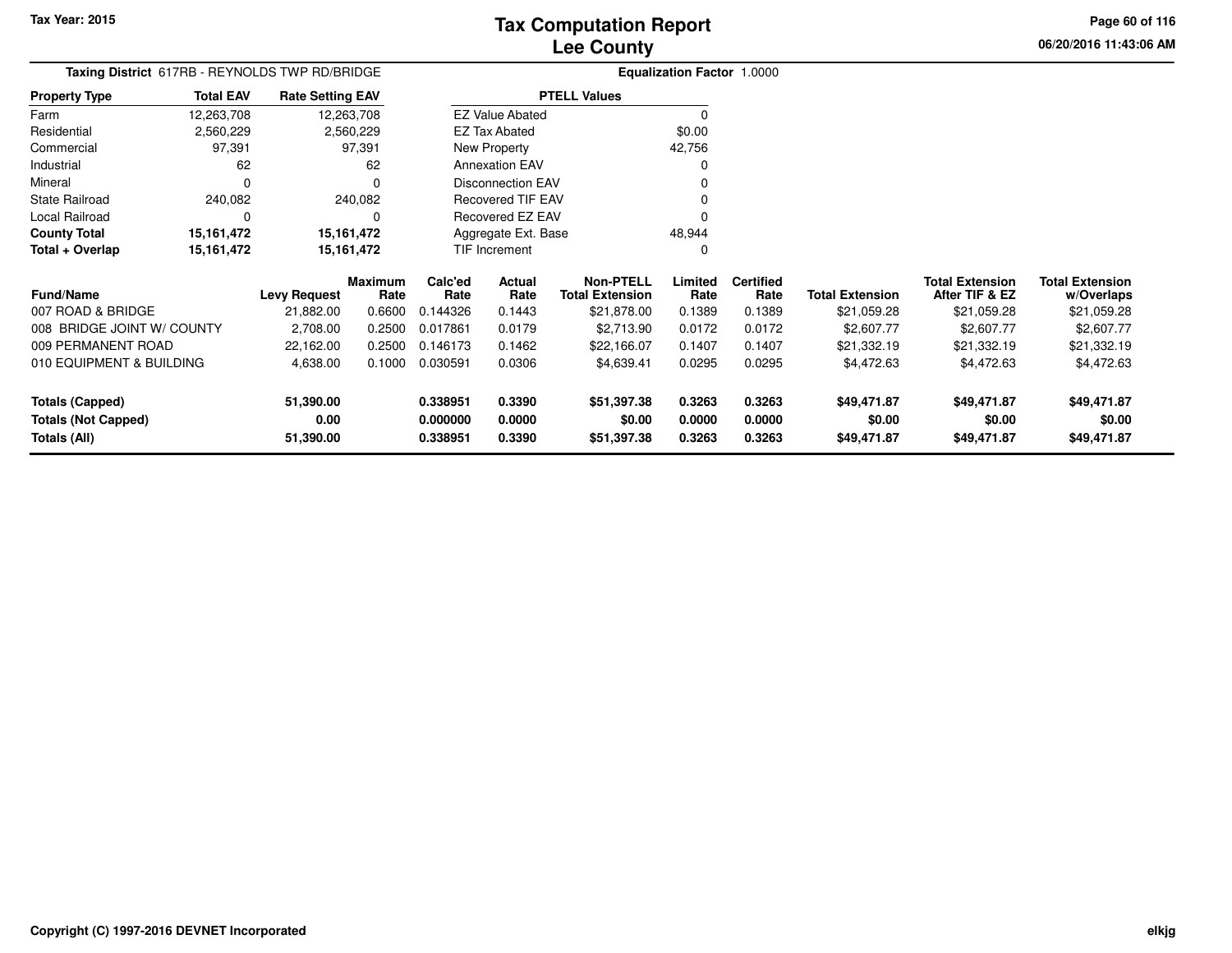## **Lee CountyTax Computation Report**

**06/20/2016 11:43:06 AMPage 61 of 116**

| Taxing District 618 - SOUTH DIXON TOWNSHIP           |                                                               |                         |                        | <b>Equalization Factor 1.0000</b> |                               |                                            |                  |                          |                        |                                          |                                      |
|------------------------------------------------------|---------------------------------------------------------------|-------------------------|------------------------|-----------------------------------|-------------------------------|--------------------------------------------|------------------|--------------------------|------------------------|------------------------------------------|--------------------------------------|
| <b>Property Type</b>                                 | <b>Total EAV</b>                                              | <b>Rate Setting EAV</b> |                        |                                   |                               | <b>PTELL Values</b>                        |                  |                          |                        |                                          |                                      |
| Farm                                                 | 8,374,743                                                     |                         | 8,330,693              |                                   | <b>EZ Value Abated</b>        |                                            | 1,077,322        |                          |                        |                                          |                                      |
| Residential                                          | 11,369,967                                                    | 11,369,967              |                        |                                   | <b>EZ Tax Abated</b>          |                                            | \$1,141.97       |                          |                        |                                          |                                      |
| Commercial                                           | 10,514,256                                                    |                         | 9,541,746              |                                   | New Property                  |                                            | 810,622          |                          |                        |                                          |                                      |
| Industrial                                           | 30,152,122                                                    | 30,091,360              |                        |                                   | <b>Annexation EAV</b>         |                                            |                  |                          |                        |                                          |                                      |
| Mineral                                              | 0                                                             |                         | 0                      |                                   | <b>Disconnection EAV</b>      |                                            | $\Omega$         |                          |                        |                                          |                                      |
| <b>State Railroad</b>                                | 816,279                                                       |                         | 816,279                |                                   | <b>Recovered TIF EAV</b>      |                                            | $\Omega$         |                          |                        |                                          |                                      |
| Local Railroad                                       | 1,270                                                         |                         | 1,270                  |                                   | Recovered EZ EAV              |                                            | 225,917          |                          |                        |                                          |                                      |
| <b>County Total</b>                                  | 61,228,637                                                    | 60,151,315              |                        |                                   | Aggregate Ext. Base<br>62,539 |                                            |                  |                          |                        |                                          |                                      |
| Total + Overlap                                      | 61,228,637                                                    | 60,151,315              |                        | <b>TIF Increment</b>              |                               |                                            | $\Omega$         |                          |                        |                                          |                                      |
| <b>Fund/Name</b>                                     |                                                               | Levy Request            | <b>Maximum</b><br>Rate | Calc'ed<br>Rate                   | <b>Actual</b><br>Rate         | <b>Non-PTELL</b><br><b>Total Extension</b> | Limited<br>Rate  | <b>Certified</b><br>Rate | <b>Total Extension</b> | <b>Total Extension</b><br>After TIF & EZ | <b>Total Extension</b><br>w/Overlaps |
| 001 CORPORATE                                        |                                                               | 42,000.00               | 0.2500                 | 0.069824                          | 0.0698                        | \$41,985.62                                | 0.0698           | 0.0698                   | \$42,737.59            | \$41,985.62                              | \$41,985.62                          |
| 027 AUDIT                                            |                                                               | 2,800.00                | 0.0050                 | 0.004655                          | 0.0047                        | \$2,827.11                                 | 0.0047           | 0.0047                   | \$2,877.75             | \$2,827.11                               | \$2,827.11                           |
| 035 LIABILITY INSURANCE                              |                                                               | 7,000.00                | 0.0000                 | 0.011637                          | 0.0116                        | \$6,977.55                                 | 0.0116           | 0.0116                   | \$7,102.52             | \$6,977.55                               | \$6,977.55                           |
| 047 SOCIAL SECURITY                                  |                                                               | 7,000.00                | 0.0000                 | 0.011637                          | 0.0116                        | \$6,977.55                                 | 0.0116           | 0.0116                   | \$7,102.52             | \$6,977.55                               | \$6,977.55                           |
| 054 GENERAL ASSISTANCE                               |                                                               | 5,000.00                | 0.1000                 | 0.008312                          | 0.0083                        | \$4,992.56                                 | 0.0083           | 0.0083                   | \$5,081.98             | \$4,992.56                               | \$4,992.56                           |
| <b>Totals (Capped)</b><br><b>Totals (Not Capped)</b> | 63,800.00<br>0.106065<br>0.1060<br>0.00<br>0.0000<br>0.000000 |                         |                        |                                   | \$63,760.39<br>\$0.00         | 0.1060<br>0.0000                           | 0.1060<br>0.0000 | \$64,902.36<br>\$0.00    | \$63,760.39<br>\$0.00  | \$63,760.39<br>\$0.00                    |                                      |
| Totals (All)<br>63,800.00<br>0.106065                |                                                               |                         | 0.1060                 | \$63,760.39                       | 0.1060                        | 0.1060                                     | \$64,902.36      | \$63,760.39              | \$63,760.39            |                                          |                                      |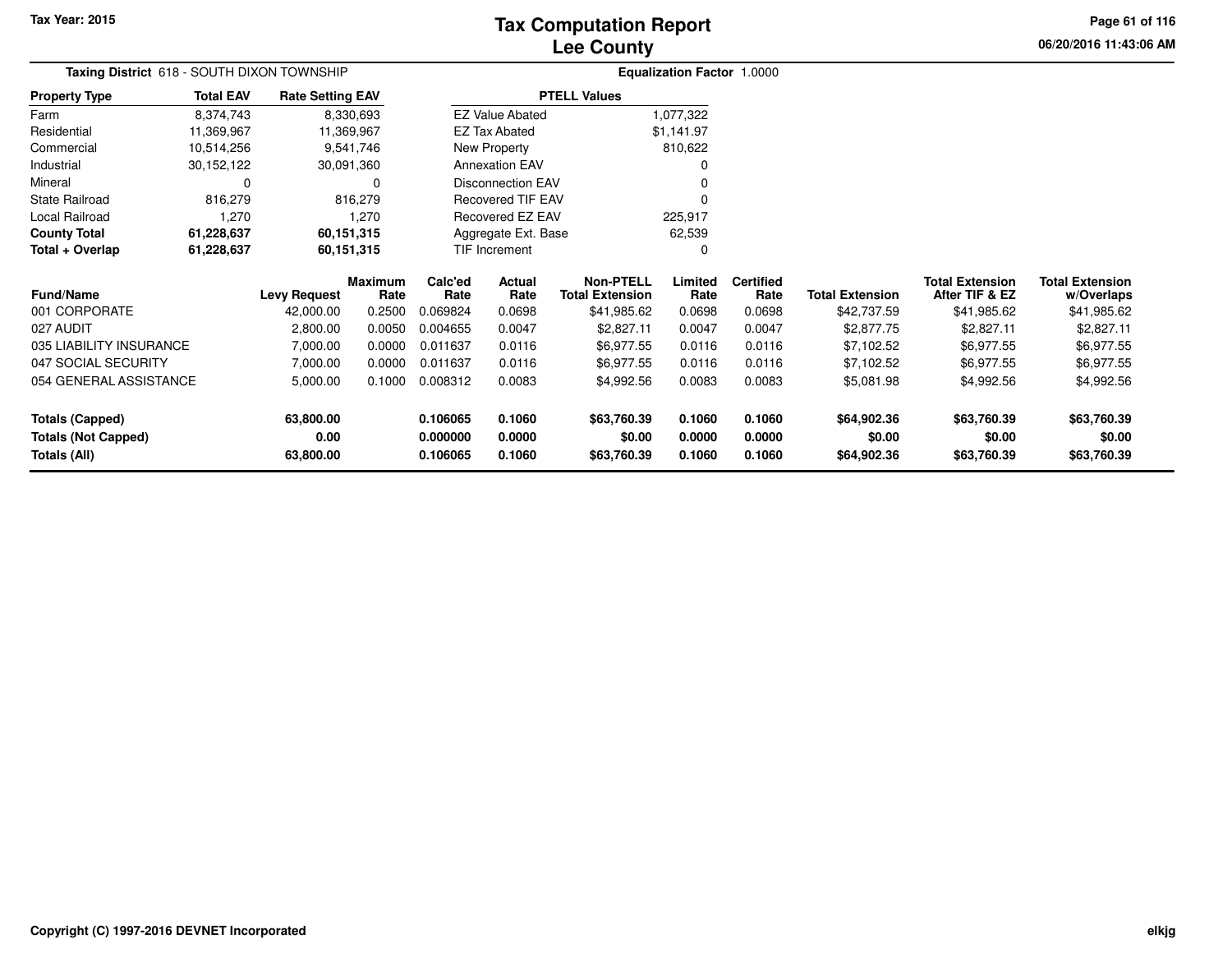**06/20/2016 11:43:06 AM Page 62 of 116**

| Taxing District_618RB - SOUTH DIXON TWP RD/BRIDGE                       |                          |                         |                        | <b>Equalization Factor</b><br>1.0000 |                          |                                            |                        |                          |                                 |                                          |                                      |
|-------------------------------------------------------------------------|--------------------------|-------------------------|------------------------|--------------------------------------|--------------------------|--------------------------------------------|------------------------|--------------------------|---------------------------------|------------------------------------------|--------------------------------------|
| <b>Property Type</b>                                                    | <b>Total EAV</b>         | <b>Rate Setting EAV</b> |                        |                                      |                          | <b>PTELL Values</b>                        |                        |                          | <b>Road and Bridge Transfer</b> |                                          |                                      |
| Farm                                                                    | 8,374,743                |                         | 8,330,693              |                                      | <b>EZ Value Abated</b>   |                                            | 1,077,322              | <b>Municipality</b>      |                                 | Fund                                     | <b>Amount Extended</b>               |
| Residential                                                             | 11,369,967               | 11,369,967              |                        |                                      | EZ Tax Abated            |                                            | \$2,059.85             |                          | 705 - CITY OF DIXON             |                                          |                                      |
| Commercial                                                              | 10,514,256               |                         | 9,541,746              |                                      | New Property             |                                            | 810,622                |                          |                                 | 007                                      | \$1,430.47                           |
| Industrial                                                              | 30,152,122               | 30,091,360              |                        |                                      | <b>Annexation EAV</b>    |                                            |                        | Total                    |                                 |                                          | \$1,430.47                           |
| Mineral                                                                 | $\Omega$                 |                         | $\Omega$               |                                      | <b>Disconnection EAV</b> |                                            |                        |                          |                                 |                                          |                                      |
| <b>State Railroad</b>                                                   | 816,279                  |                         | 816,279                |                                      | <b>Recovered TIF EAV</b> |                                            |                        |                          |                                 |                                          |                                      |
| Local Railroad                                                          | 1,270                    |                         | 1,270                  |                                      | Recovered EZ EAV         |                                            | 225,917                |                          |                                 |                                          |                                      |
| <b>County Total</b>                                                     | 61,228,637<br>60,151,315 |                         |                        |                                      | Aggregate Ext. Base      |                                            | 112,794                |                          |                                 |                                          |                                      |
| Total + Overlap                                                         | 61,228,637               | 60,151,315              |                        |                                      | TIF Increment            |                                            |                        |                          |                                 |                                          |                                      |
| <b>Fund/Name</b>                                                        |                          | <b>Levy Request</b>     | <b>Maximum</b><br>Rate | Calc'ed<br>Rate                      | Actual<br>Rate           | <b>Non-PTELL</b><br><b>Total Extension</b> | Limited<br>Rate        | <b>Certified</b><br>Rate | <b>Total Extension</b>          | <b>Total Extension</b><br>After TIF & EZ | <b>Total Extension</b><br>w/Overlaps |
| 007 ROAD & BRIDGE                                                       |                          | 6,000.00                | 0.6600                 | 0.009975                             | 0.0100                   | \$6,015.13                                 | 0.0100                 | 0.0100                   | \$6,122.86                      | \$6,015.13                               | \$6,015.13                           |
| 009 PERMANENT ROAD                                                      |                          | 81,000.00               | 0.2500                 | 0.134660                             | 0.1347                   | \$81,023.82                                | 0.1347                 | 0.1347                   | \$82,474.97                     | \$81,023.82                              | \$81,023.82                          |
| 010 EQUIPMENT & BUILDING                                                |                          | 28,000.00               | 0.1000                 | 0.046549                             | 0.0465                   | \$27,970.36                                | 0.0465                 | 0.0465                   | \$28,471.32                     | \$27,970.36                              | \$27,970.36                          |
| 115,000.00<br><b>Totals (Capped)</b>                                    |                          | 0.191184                | 0.1912                 | \$115,009.31                         | 0.1912                   | 0.1912                                     | \$117,069.15           | \$115,009.31             | \$115,009.31                    |                                          |                                      |
| 0.00<br><b>Totals (Not Capped)</b><br><b>Totals (All)</b><br>115,000.00 |                          | 0.000000<br>0.191184    | 0.0000<br>0.1912       | \$0.00<br>\$115,009.31               | 0.0000<br>0.1912         | 0.0000<br>0.1912                           | \$0.00<br>\$117,069.15 | \$0.00<br>\$115,009.31   | \$0.00<br>\$115,009.31          |                                          |                                      |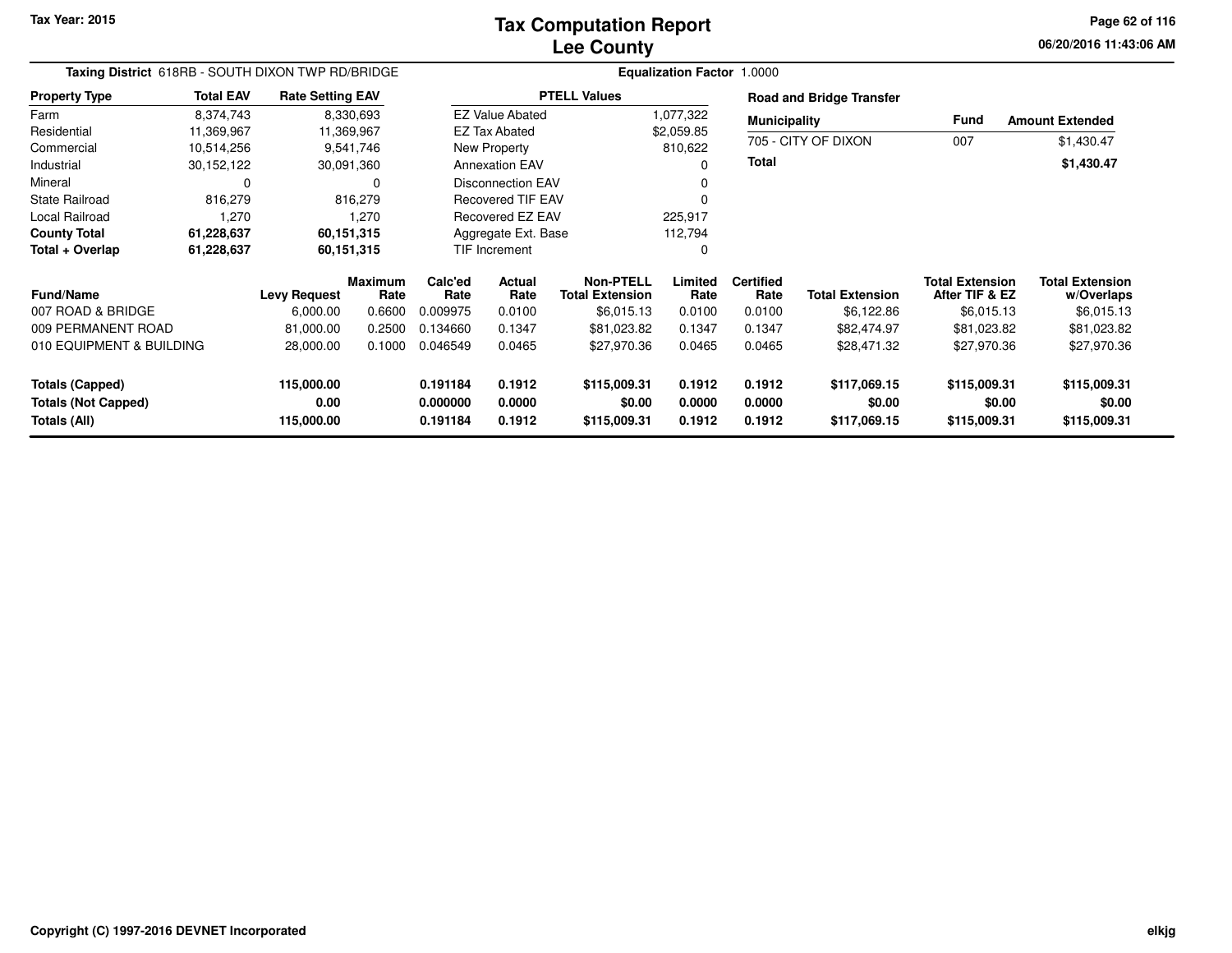# **Lee CountyTax Computation Report**

**06/20/2016 11:43:06 AM Page 63 of 116**

| <b>Taxing District</b> 619 - SUBLETTE TOWNSHIP |                  |                         |                        | <b>Equalization Factor 1.0000</b> |                          |                                            |                  |                          |                        |                                          |                                      |
|------------------------------------------------|------------------|-------------------------|------------------------|-----------------------------------|--------------------------|--------------------------------------------|------------------|--------------------------|------------------------|------------------------------------------|--------------------------------------|
| Property Type                                  | <b>Total EAV</b> | <b>Rate Setting EAV</b> |                        |                                   |                          | <b>PTELL Values</b>                        |                  |                          |                        |                                          |                                      |
| Farm                                           | 13,121,888       |                         | 13,121,888             |                                   | <b>EZ Value Abated</b>   |                                            |                  |                          |                        |                                          |                                      |
| Residential                                    | 10,155,870       |                         | 10,155,870             |                                   | <b>EZ Tax Abated</b>     |                                            | \$0.00           |                          |                        |                                          |                                      |
| Commercial                                     | 3,545,207        |                         | 3,545,207              |                                   | New Property             |                                            | 598,818          |                          |                        |                                          |                                      |
| Industrial                                     | 12,357           |                         | 12,357                 |                                   | <b>Annexation EAV</b>    |                                            | 0                |                          |                        |                                          |                                      |
| Mineral                                        | 1,376,620        |                         | 1,376,620              |                                   | <b>Disconnection EAV</b> |                                            |                  |                          |                        |                                          |                                      |
| State Railroad                                 | C                |                         | O                      |                                   | <b>Recovered TIF EAV</b> |                                            |                  |                          |                        |                                          |                                      |
| Local Railroad                                 | 8,090            |                         | 8,090                  |                                   | Recovered EZ EAV         |                                            |                  |                          |                        |                                          |                                      |
| County Total                                   | 28,220,032       |                         | 28,220,032             |                                   | Aggregate Ext. Base      |                                            | 45,922           |                          |                        |                                          |                                      |
| Total + Overlap                                | 28,220,032       |                         | 28,220,032             | TIF Increment                     |                          |                                            | 0                |                          |                        |                                          |                                      |
| <b>Fund/Name</b>                               |                  | <b>Levy Request</b>     | <b>Maximum</b><br>Rate | Calc'ed<br>Rate                   | Actual<br>Rate           | <b>Non-PTELL</b><br><b>Total Extension</b> | Limited<br>Rate  | <b>Certified</b><br>Rate | <b>Total Extension</b> | <b>Total Extension</b><br>After TIF & EZ | <b>Total Extension</b><br>w/Overlaps |
| 001 CORPORATE                                  |                  | 41,825.00               | 0.3200                 | 0.148210                          | 0.1482                   | \$41,822.09                                | 0.1344           | 0.1344                   | \$37,927.72            | \$37,927.72                              | \$37,927.72                          |
| 019 COMMUNITY BLDG                             |                  | 9,406.00                | 0.1000                 | 0.033331                          | 0.0333                   | \$9,397.27                                 | 0.0302           | 0.0302                   | \$8,522.45             | \$8,522.45                               | \$8,522.45                           |
| 054 GENERAL ASSISTANCE                         |                  | 942.00                  | 0.0000                 | 0.003338                          | 0.0033                   | \$931.26                                   | 0.0030           | 0.0030                   | \$846.60               | \$846.60                                 | \$846.60                             |
| <b>Totals (Capped)</b>                         |                  | 52,173.00               |                        | 0.184879                          | 0.1848                   | \$52,150.62                                | 0.1676           | 0.1676                   | \$47,296.77            | \$47,296.77                              | \$47,296.77                          |
| <b>Totals (Not Capped)</b><br>Totals (All)     |                  | 0.00<br>52,173.00       |                        | 0.000000<br>0.184879              | 0.0000<br>0.1848         | \$0.00<br>\$52,150.62                      | 0.0000<br>0.1676 | 0.0000<br>0.1676         | \$0.00<br>\$47,296.77  | \$0.00<br>\$47,296.77                    | \$0.00<br>\$47,296.77                |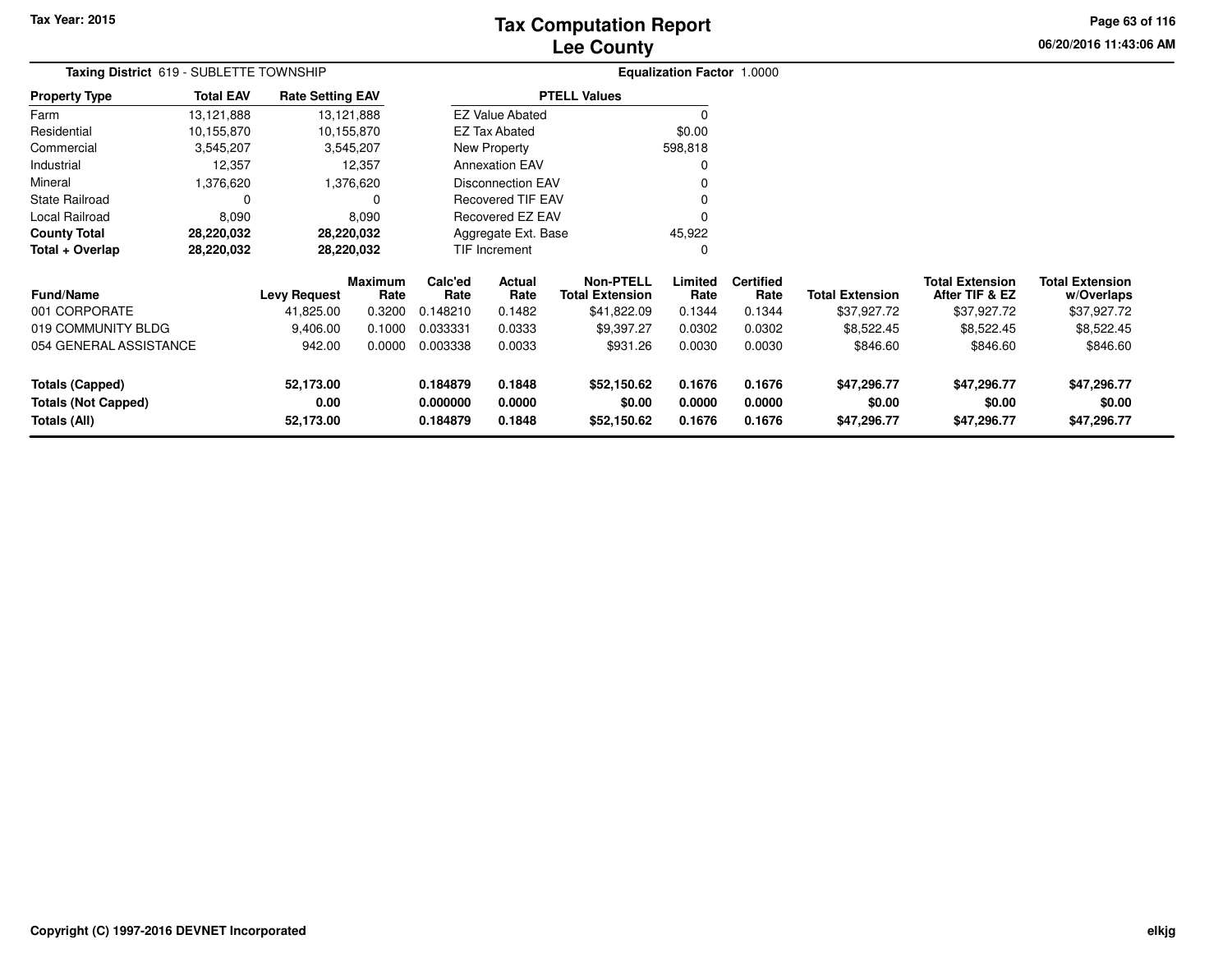**06/20/2016 11:43:06 AM Page 64 of 116**

| Taxing District 619RB - SUBLETTE TWP ROAD/BRIDGE |                                                                         |                     |                        |                      |                          |                                            | <b>Equalization Factor 1.0000</b> |                          |                                 |                                          |                               |
|--------------------------------------------------|-------------------------------------------------------------------------|---------------------|------------------------|----------------------|--------------------------|--------------------------------------------|-----------------------------------|--------------------------|---------------------------------|------------------------------------------|-------------------------------|
| <b>Property Type</b>                             | <b>Total EAV</b><br><b>Rate Setting EAV</b><br>13,121,888<br>13,121,888 |                     |                        |                      |                          | <b>PTELL Values</b>                        |                                   |                          | <b>Road and Bridge Transfer</b> |                                          |                               |
| Farm                                             |                                                                         |                     |                        |                      | <b>EZ Value Abated</b>   |                                            |                                   | <b>Municipality</b>      |                                 | Fund                                     | <b>Amount Extended</b>        |
| Residential                                      | 10,155,870                                                              |                     | 10,155,870             |                      | <b>EZ Tax Abated</b>     |                                            | \$0.00                            |                          |                                 |                                          |                               |
| Commercial                                       | 3,545,207                                                               |                     | 3,545,207              |                      | New Property             |                                            | 598,818                           |                          | 712 - VILLAGE OF SUBLETTE       | 007                                      | \$10,586.20                   |
| Industrial                                       | 12,357                                                                  |                     | 12,357                 |                      | <b>Annexation EAV</b>    |                                            | 0                                 | <b>Total</b>             |                                 |                                          | \$10,586.20                   |
| Mineral                                          | 1,376,620                                                               |                     | 1,376,620              |                      | Disconnection EAV        |                                            |                                   |                          |                                 |                                          |                               |
| <b>State Railroad</b>                            | 0                                                                       |                     |                        |                      | <b>Recovered TIF EAV</b> |                                            |                                   |                          |                                 |                                          |                               |
| Local Railroad                                   | 8,090                                                                   |                     | 8,090                  |                      | Recovered EZ EAV         |                                            |                                   |                          |                                 |                                          |                               |
| <b>County Total</b>                              | 28,220,032                                                              |                     | 28,220,032             |                      | Aggregate Ext. Base      |                                            | 97,618                            |                          |                                 |                                          |                               |
| Total + Overlap                                  | 28,220,032                                                              |                     | 28,220,032             | <b>TIF Increment</b> |                          |                                            | 0                                 |                          |                                 |                                          |                               |
| <b>Fund/Name</b>                                 |                                                                         | <b>Levy Request</b> | <b>Maximum</b><br>Rate | Calc'ed<br>Rate      | <b>Actual</b><br>Rate    | <b>Non-PTELL</b><br><b>Total Extension</b> | Limited<br>Rate                   | <b>Certified</b><br>Rate | <b>Total Extension</b>          | <b>Total Extension</b><br>After TIF & EZ | Total Extension<br>w/Overlaps |
| 007 ROAD & BRIDGE                                |                                                                         | 92,500.00           | 0.6600                 | 0.327781             | 0.3278                   | \$92,505.26                                | 0.3195                            | 0.3195                   | \$90,163.00                     | \$90,163.00                              | \$90,163.00                   |
| 008 BRIDGE JOINT W/ COUNTY                       |                                                                         | 0.00                | 0.2500                 | 0.000000             | 0.0000                   | \$0.00                                     | 0.0000                            | 0.0000                   | \$0.00                          | \$0.00                                   | \$0.00                        |
| 010 EQUIPMENT & BUILDING                         |                                                                         | 10,600.00           | 0.1000                 | 0.037562             | 0.0376                   | \$10,610.73                                | 0.0367                            | 0.0367                   | \$10,356.75                     | \$10,356.75                              | \$10,356.75                   |
| <b>Totals (Capped)</b>                           |                                                                         | 103,100.00          |                        | 0.365343             | 0.3654                   | \$103,115.99                               | 0.3562                            | 0.3562                   | \$100,519.75                    | \$100,519.75                             | \$100,519.75                  |
| <b>Totals (Not Capped)</b>                       |                                                                         | 0.00                |                        | 0.000000             | 0.0000                   | \$0.00                                     | 0.0000                            | 0.0000                   | \$0.00                          | \$0.00                                   | \$0.00                        |
| Totals (All)                                     |                                                                         | 103,100.00          |                        | 0.365343             | 0.3654                   | \$103,115.99                               | 0.3562                            | 0.3562                   | \$100,519.75                    | \$100,519.75                             | \$100,519.75                  |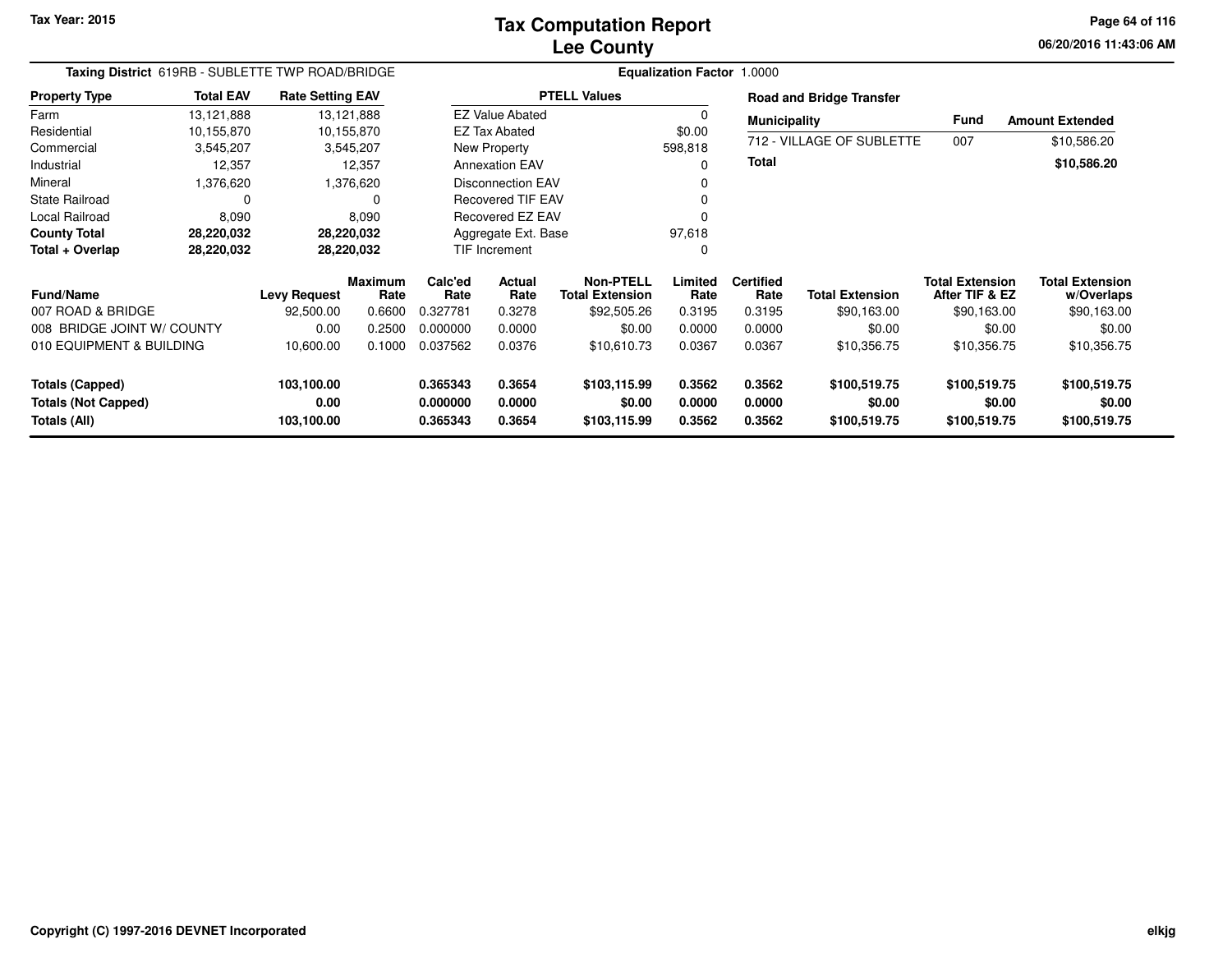# **Lee CountyTax Computation Report**

**06/20/2016 11:43:06 AMPage 65 of 116**

| Taxing District 620 - VIOLA TOWNSHIP                                 |                  |                                |                        | <b>Equalization Factor 1.0000</b>                        |                            |                                            |                            |                            |                                      |                                          |                                      |  |
|----------------------------------------------------------------------|------------------|--------------------------------|------------------------|----------------------------------------------------------|----------------------------|--------------------------------------------|----------------------------|----------------------------|--------------------------------------|------------------------------------------|--------------------------------------|--|
| <b>Property Type</b>                                                 | <b>Total EAV</b> | <b>Rate Setting EAV</b>        |                        |                                                          |                            | <b>PTELL Values</b>                        |                            |                            |                                      |                                          |                                      |  |
| Farm                                                                 | 10,036,983       |                                | 10,036,983             |                                                          | <b>EZ Value Abated</b>     |                                            |                            |                            |                                      |                                          |                                      |  |
| Residential                                                          | 3,153,668        |                                | 3,153,668              |                                                          | <b>EZ Tax Abated</b>       |                                            | \$0.00                     |                            |                                      |                                          |                                      |  |
| Commercial                                                           | 794,045          |                                | 794,045                |                                                          | New Property               |                                            | 112,211                    |                            |                                      |                                          |                                      |  |
| Industrial                                                           | 0                |                                |                        |                                                          | <b>Annexation EAV</b>      |                                            | 0                          |                            |                                      |                                          |                                      |  |
| Mineral                                                              | 531,659          |                                | 531,659                |                                                          | <b>Disconnection EAV</b>   |                                            |                            |                            |                                      |                                          |                                      |  |
| <b>State Railroad</b>                                                |                  |                                |                        | Recovered TIF EAV<br><b>Recovered EZ EAV</b><br>$\Omega$ |                            |                                            |                            |                            |                                      |                                          |                                      |  |
| Local Railroad                                                       | 0                |                                |                        |                                                          |                            |                                            |                            |                            |                                      |                                          |                                      |  |
| <b>County Total</b>                                                  | 14,516,355       |                                | 14,516,355             | Aggregate Ext. Base                                      |                            |                                            | 42,197                     |                            |                                      |                                          |                                      |  |
| Total + Overlap                                                      | 14,516,355       |                                | 14,516,355             |                                                          | <b>TIF Increment</b>       |                                            | 0                          |                            |                                      |                                          |                                      |  |
| <b>Fund/Name</b>                                                     |                  | <b>Levy Request</b>            | <b>Maximum</b><br>Rate | Calc'ed<br>Rate                                          | Actual<br>Rate             | <b>Non-PTELL</b><br><b>Total Extension</b> | Limited<br>Rate            | <b>Certified</b><br>Rate   | <b>Total Extension</b>               | <b>Total Extension</b><br>After TIF & EZ | <b>Total Extension</b><br>w/Overlaps |  |
| 001 CORPORATE                                                        |                  | 44,000.00                      | 0.4500                 | 0.303106                                                 | 0.3031                     | \$43,999.07                                | 0.2953                     | 0.2953                     | \$42,866.80                          | \$42,866.80                              | \$42,866.80                          |  |
| 054 GENERAL ASSISTANCE                                               |                  | 0.00                           | 0.1000                 | 0.000000                                                 | 0.0000                     | \$0.00                                     | 0.0000                     | 0.0000                     | \$0.00                               | \$0.00                                   | \$0.00                               |  |
| <b>Totals (Capped)</b><br><b>Totals (Not Capped)</b><br>Totals (All) |                  | 44,000.00<br>0.00<br>44,000.00 |                        | 0.303106<br>0.000000<br>0.303106                         | 0.3031<br>0.0000<br>0.3031 | \$43,999.07<br>\$0.00<br>\$43,999.07       | 0.2953<br>0.0000<br>0.2953 | 0.2953<br>0.0000<br>0.2953 | \$42,866.80<br>\$0.00<br>\$42,866.80 | \$42,866.80<br>\$0.00<br>\$42,866.80     | \$42,866.80<br>\$0.00<br>\$42,866.80 |  |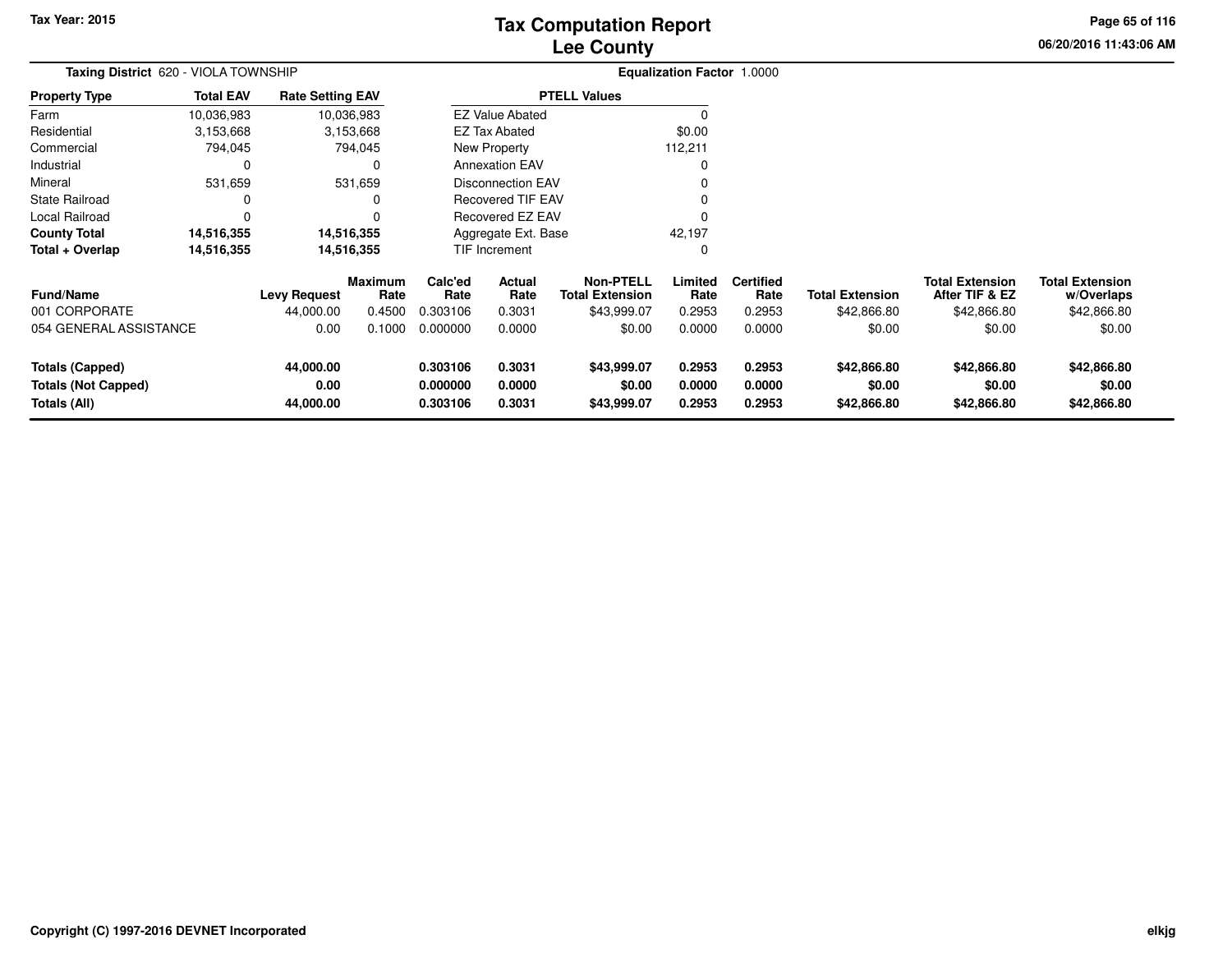**Total + Overlap**

**Totals (Capped)**

**Totals (All)**

**Totals (Not Capped)**

007 ROAD & BRIDGE

009 PERMANENT ROAD

**Fund/Name**

**County Total 14,516,355 14,516,355**

008 BRIDGE JOINT W/ COUNTY

010 EQUIPMENT & BUILDING

**14,516,355 14,516,355**

14,516,355

14,516,355

**69,000.00**

**69,000.00**

**0.00**

**Levy Request Rate**

 **Calc'ed Rate**0.213552 **ActualRate**

Aggregate Ext. BaseTIF Increment

**Rate**

**Maximum**

## **Lee CountyTax Computation Report**

**06/20/2016 11:43:06 AMPage 66 of 116**

> **w/Overlaps** \$30,150.47

**Total Extension**

**After TIF & EZ** \$30,150.47

**Total Extension**

\$30,150.47

|                       |                                               |                         | <b>LUU VUUIILV</b>     |                                   |
|-----------------------|-----------------------------------------------|-------------------------|------------------------|-----------------------------------|
|                       | Taxing District 620RB - VIOLA TWP ROAD/BRIDGE |                         |                        | <b>Equalization Factor 1.0000</b> |
| <b>Property Type</b>  | <b>Total EAV</b>                              | <b>Rate Setting EAV</b> | <b>PTELL Values</b>    |                                   |
| Farm                  | 10.036.983                                    | 10.036.983              | <b>EZ Value Abated</b> |                                   |
| Residential           | 3.153.668                                     | 3,153,668               | EZ Tax Abated          | \$0.00                            |
| Commercial            | 794.045                                       | 794,045                 | New Property           | 112,211                           |
| Industrial            |                                               |                         | <b>Annexation EAV</b>  |                                   |
| Mineral               | 531.659                                       | 531.659                 | Disconnection EAV      |                                   |
| <b>State Railroad</b> |                                               |                         | Recovered TIF EAV      |                                   |
| Local Railroad        |                                               |                         | Recovered EZ EAV       |                                   |
| _ _ _ _ .             |                                               |                         |                        |                                   |

**Certified**

**0.475326 0.4753 \$68,996.22 0.4623 0.4623 \$67,109.11 \$67,109.11 \$67,109.11**

**0.000000 0.0000 \$0.00 0.0000 0.0000 \$0.00 \$0.00 \$0.00**

**0.475326 0.4753 \$68,996.22 0.4623 0.4623 \$67,109.11 \$67,109.11 \$67,109.11**

**Limited**Rate

66,066 $\mathbf{0}$ 

**Total Extension Rate Total Extension**

24,000.00 0.2500 0.165331 0.1653 \$23,995.53 0.1608 0.1608 \$23,342.30 \$23,342.30 \$23,342.30

8,000.00 0.2500 0.055110 0.0551 \$7,998.51 0.0536 0.0536 \$7,780.77 \$7,780.77 \$7,780.77

6,000.00 0.1000 0.041333 0.0413 \$5,995.25 0.0402 0.0402 \$5,835.57 \$5,835.57 \$5,835.57

31,000.00 0.6600 0.213552 0.2136 \$31,006.93 0.2077 0.2077 \$30,150.47 \$30,150.47 \$30,150.47

**Non-PTELL**

0

\$31,006.93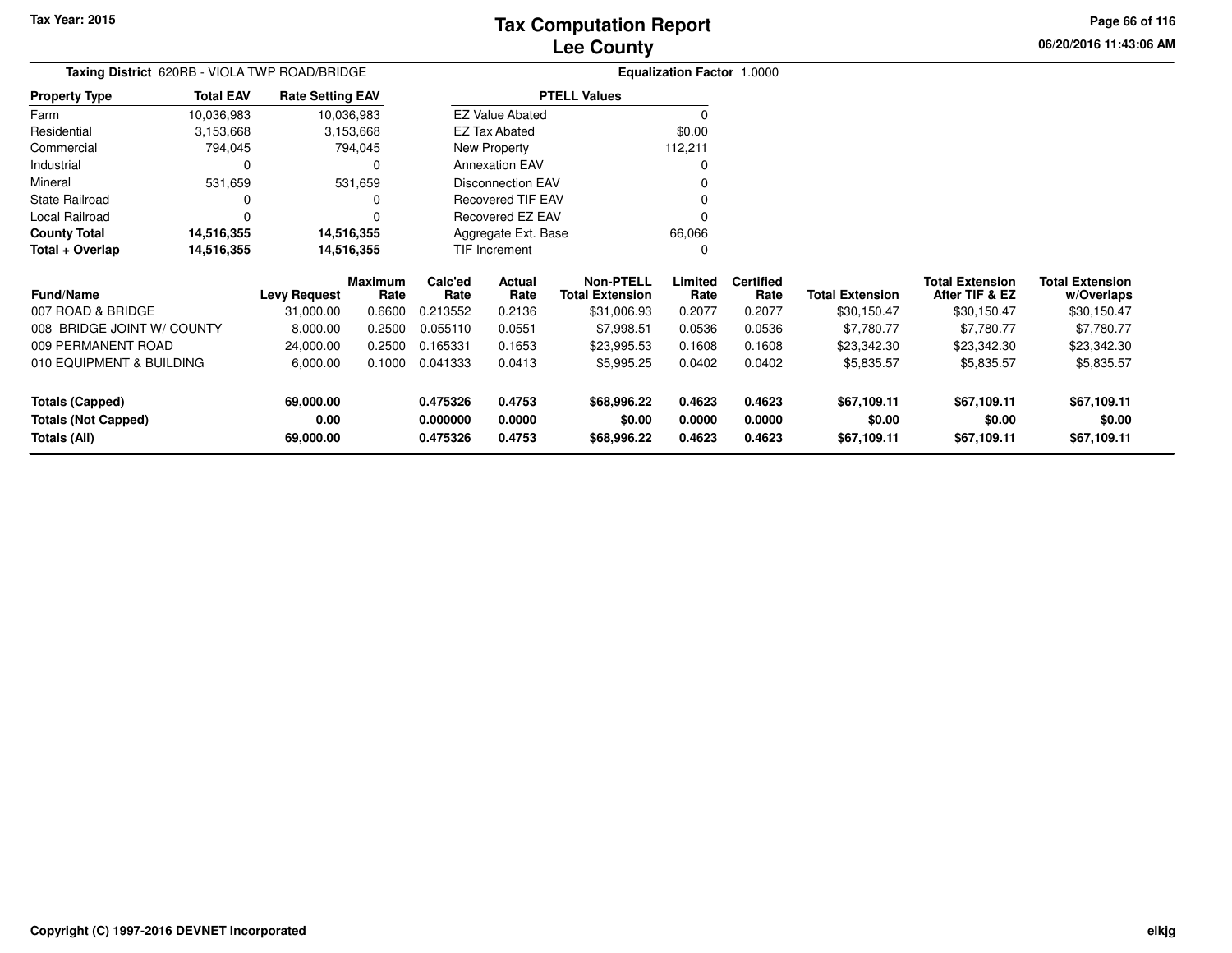# **Lee CountyTax Computation Report**

**06/20/2016 11:43:06 AM Page 67 of 116**

| Taxing District 621 - WILLOW CREEK TOWNSHIP                   |                  |                                  |                                  |                                  |                                 |                                                           | <b>Equalization Factor 1.0000</b> |                                    |                                       |                                                         |                                                     |
|---------------------------------------------------------------|------------------|----------------------------------|----------------------------------|----------------------------------|---------------------------------|-----------------------------------------------------------|-----------------------------------|------------------------------------|---------------------------------------|---------------------------------------------------------|-----------------------------------------------------|
| <b>Property Type</b>                                          | <b>Total EAV</b> | <b>Rate Setting EAV</b>          |                                  |                                  |                                 | <b>PTELL Values</b>                                       |                                   |                                    |                                       |                                                         |                                                     |
| Farm                                                          | 10,991,691       |                                  | 10,991,691                       |                                  | <b>EZ Value Abated</b>          |                                                           | 0                                 |                                    |                                       |                                                         |                                                     |
| Residential                                                   | 8,158,944        |                                  | 8,158,944                        |                                  | EZ Tax Abated                   |                                                           | \$0.00                            |                                    |                                       |                                                         |                                                     |
| Commercial                                                    | 653,134          |                                  | 653,134                          |                                  | New Property                    |                                                           | 443,800                           |                                    |                                       |                                                         |                                                     |
| Industrial                                                    | 49,965           |                                  | 49,965                           |                                  | <b>Annexation EAV</b>           |                                                           |                                   |                                    |                                       |                                                         |                                                     |
| Mineral                                                       | 4,406,943        |                                  | 4,406,943                        |                                  | <b>Disconnection EAV</b>        |                                                           |                                   |                                    |                                       |                                                         |                                                     |
| <b>State Railroad</b>                                         | 57,529           |                                  | 57,529                           |                                  | <b>Recovered TIF EAV</b>        |                                                           |                                   |                                    |                                       |                                                         |                                                     |
| Local Railroad                                                | 0                |                                  | 0                                |                                  | Recovered EZ EAV                |                                                           |                                   |                                    |                                       |                                                         |                                                     |
| <b>County Total</b>                                           | 24,318,206       |                                  | 24,318,206                       |                                  | Aggregate Ext. Base             |                                                           | 45,798                            |                                    |                                       |                                                         |                                                     |
| Total + Overlap                                               | 24,318,206       |                                  | 24,318,206                       |                                  | <b>TIF Increment</b>            |                                                           | 0                                 |                                    |                                       |                                                         |                                                     |
| <b>Fund/Name</b><br>001 CORPORATE                             |                  | <b>Levy Request</b><br>53,464.00 | <b>Maximum</b><br>Rate<br>0.3600 | Calc'ed<br>Rate<br>0.219852      | <b>Actual</b><br>Rate<br>0.2199 | <b>Non-PTELL</b><br><b>Total Extension</b><br>\$53,475.73 | Limited<br>Rate<br>0.1934         | <b>Certified</b><br>Rate<br>0.1934 | <b>Total Extension</b><br>\$47,031.41 | <b>Total Extension</b><br>After TIF & EZ<br>\$47,031.41 | <b>Total Extension</b><br>w/Overlaps<br>\$47,031.41 |
| Totals (Capped)<br><b>Totals (Not Capped)</b><br>Totals (All) |                  | 53,464.00<br>0.00<br>53,464.00   |                                  | 0.219852<br>0.000000<br>0.219852 | 0.2199<br>0.0000<br>0.2199      | \$53,475.73<br>\$0.00<br>\$53,475.73                      | 0.1934<br>0.0000<br>0.1934        | 0.1934<br>0.0000<br>0.1934         | \$47,031.41<br>\$0.00<br>\$47,031.41  | \$47,031.41<br>\$0.00<br>\$47,031.41                    | \$47,031.41<br>\$0.00<br>\$47,031.41                |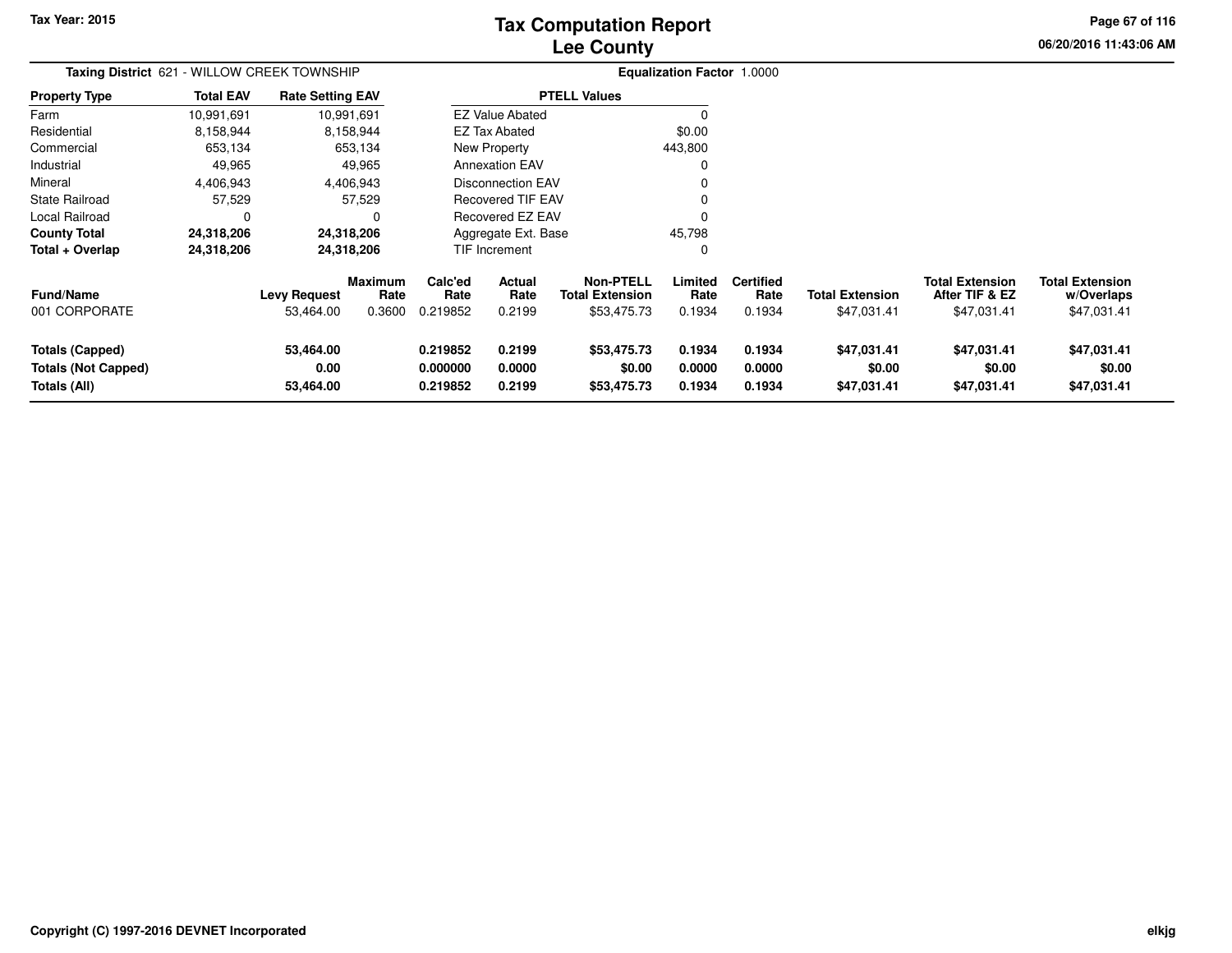**06/20/2016 11:43:06 AM Page 68 of 116**

| Taxing District 621RB - WILLOW CRK TWP RD/BRIDGE     |                  |                         |                        |                      |                          |                                            |                  |                          |                                 |                                          |                                      |
|------------------------------------------------------|------------------|-------------------------|------------------------|----------------------|--------------------------|--------------------------------------------|------------------|--------------------------|---------------------------------|------------------------------------------|--------------------------------------|
| <b>Property Type</b>                                 | <b>Total EAV</b> | <b>Rate Setting EAV</b> |                        |                      |                          | <b>PTELL Values</b>                        |                  |                          | <b>Road and Bridge Transfer</b> |                                          |                                      |
| Farm                                                 | 10,991,691       | 10,991,691              |                        |                      | <b>EZ Value Abated</b>   |                                            |                  | <b>Municipality</b>      |                                 | Fund                                     | <b>Amount Extended</b>               |
| Residential                                          | 8.158.944        |                         | 8,158,944              |                      | <b>EZ Tax Abated</b>     |                                            | \$0.00           |                          | 708 - VILLAGE OF LEE            | 007                                      | \$3,139.87                           |
| Commercial                                           | 653,134          |                         | 653,134                |                      | New Property             |                                            | 443,800          |                          |                                 |                                          |                                      |
| Industrial                                           | 49,965           |                         | 49,965                 |                      | <b>Annexation EAV</b>    |                                            |                  | <b>Total</b>             |                                 |                                          | \$3,139.87                           |
| Mineral                                              | 4,406,943        |                         | 4,406,943              |                      | <b>Disconnection EAV</b> |                                            |                  |                          |                                 |                                          |                                      |
| <b>State Railroad</b>                                | 57,529           |                         | 57,529                 |                      | <b>Recovered TIF EAV</b> |                                            |                  |                          |                                 |                                          |                                      |
| Local Railroad                                       |                  |                         |                        |                      | <b>Recovered EZ EAV</b>  |                                            |                  |                          |                                 |                                          |                                      |
| <b>County Total</b>                                  | 24,318,206       | 24,318,206              |                        |                      | Aggregate Ext. Base      |                                            | 124,315          |                          |                                 |                                          |                                      |
| Total + Overlap                                      | 24,318,206       | 24,318,206              |                        |                      | <b>TIF Increment</b>     |                                            | 0                |                          |                                 |                                          |                                      |
| <b>Fund/Name</b>                                     |                  | <b>Levy Request</b>     | <b>Maximum</b><br>Rate | Calc'ed<br>Rate      | Actual<br>Rate           | <b>Non-PTELL</b><br><b>Total Extension</b> | Limited<br>Rate  | <b>Certified</b><br>Rate | <b>Total Extension</b>          | <b>Total Extension</b><br>After TIF & EZ | <b>Total Extension</b><br>w/Overlaps |
| 007 ROAD & BRIDGE                                    |                  | 78,272.00               | 0.6600                 | 0.321866             | 0.3219                   | \$78,280.31                                | 0.2831           | 0.2831                   | \$68,844.84                     | \$68,844.84                              | \$68,844.84                          |
| 008 BRIDGE JOINT W/ COUNTY                           |                  | 11,769.00               | 0.2500                 | 0.048396             | 0.0484                   | \$11,770.01                                | 0.0426           | 0.0426                   | \$10,359.56                     | \$10,359.56                              | \$10,359.56                          |
| 009 PERMANENT ROAD                                   |                  | 46,846.00               | 0.2500                 | 0.192638             | 0.1926                   | \$46,836.86                                | 0.1694           | 0.1694                   | \$41,195.04                     | \$41,195.04                              | \$41,195.04                          |
| 010 EQUIPMENT & BUILDING                             |                  | 8,248.00                | 0.1000                 | 0.033917             | 0.0339                   | \$8,243.87                                 | 0.0298           | 0.0298                   | \$7,246.83                      | \$7,246.83                               | \$7,246.83                           |
| <b>Totals (Capped)</b><br><b>Totals (Not Capped)</b> |                  | 145,135.00<br>0.00      |                        | 0.596817<br>0.000000 | 0.5968<br>0.0000         | \$145,131.05<br>\$0.00                     | 0.5249<br>0.0000 | 0.5249<br>0.0000         | \$127,646.27<br>\$0.00          | \$127,646.27<br>\$0.00                   | \$127,646.27<br>\$0.00               |
| Totals (All)                                         |                  | 145,135.00              |                        | 0.596817             | 0.5968                   | \$145,131.05                               | 0.5249           | 0.5249                   | \$127,646.27                    | \$127,646.27                             | \$127,646.27                         |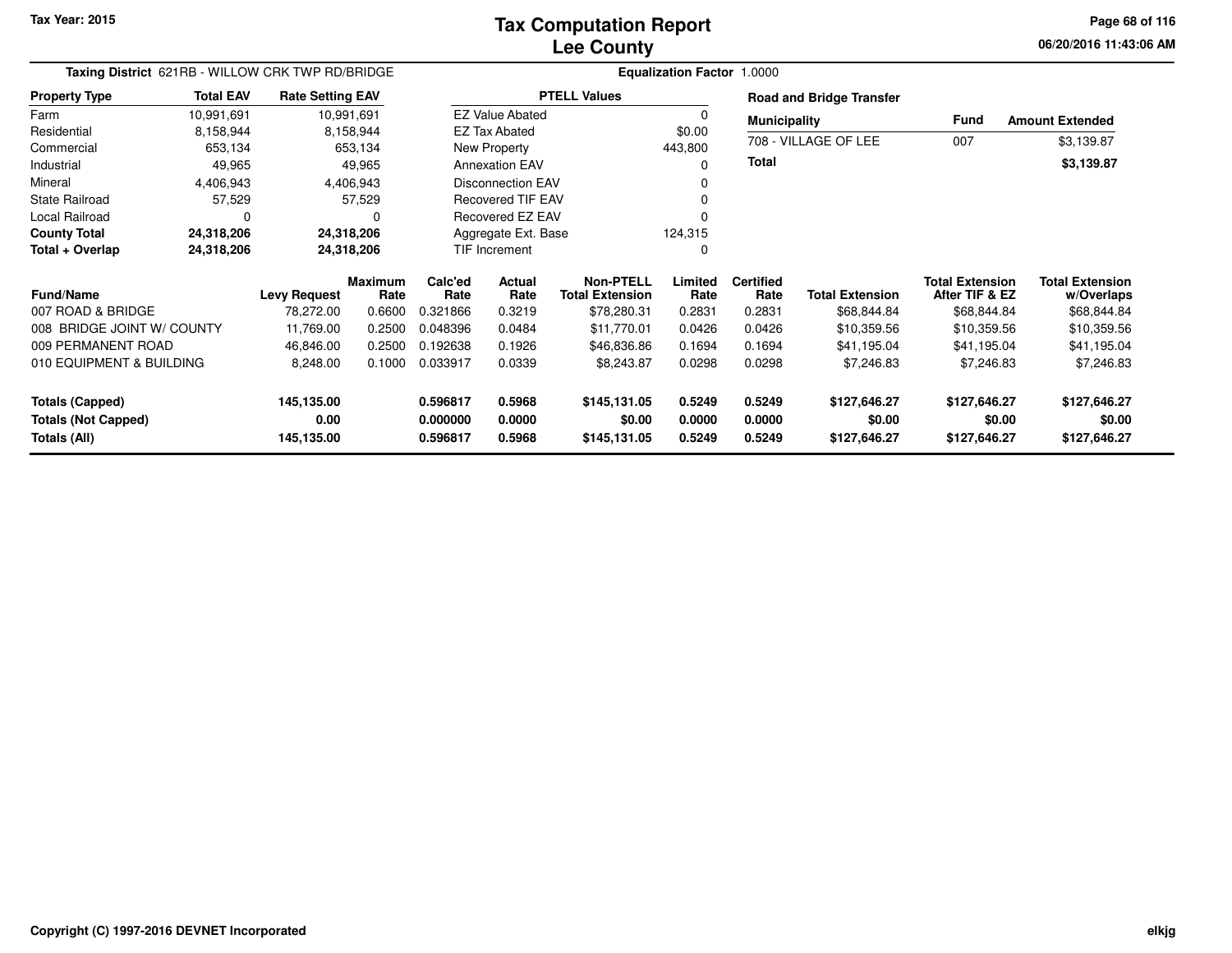## **Lee CountyTax Computation Report**

**06/20/2016 11:43:06 AM Page 69 of 116**

| Taxing District 622 - WYOMING TOWNSHIP |                  |                         |                        |                 |                          |                                            | <b>Equalization Factor 1.0000</b> |                          |                        |                                          |                                      |
|----------------------------------------|------------------|-------------------------|------------------------|-----------------|--------------------------|--------------------------------------------|-----------------------------------|--------------------------|------------------------|------------------------------------------|--------------------------------------|
| <b>Property Type</b>                   | <b>Total EAV</b> | <b>Rate Setting EAV</b> |                        |                 |                          | <b>PTELL Values</b>                        |                                   |                          |                        |                                          |                                      |
| Farm                                   | 12,140,122       | 12,129,948              |                        |                 | <b>EZ Value Abated</b>   |                                            |                                   |                          |                        |                                          |                                      |
| Residential                            | 12,667,856       | 10,738,261              |                        |                 | EZ Tax Abated            |                                            | \$0.00                            |                          |                        |                                          |                                      |
| Commercial                             | 1,235,722        |                         | 1,037,562              |                 | New Property             |                                            | 130,488                           |                          |                        |                                          |                                      |
| Industrial                             | 4,998            |                         | 4,998                  |                 | <b>Annexation EAV</b>    |                                            |                                   |                          |                        |                                          |                                      |
| Mineral                                | 1,005,881        |                         | 1,005,881              |                 | Disconnection EAV        |                                            |                                   |                          |                        |                                          |                                      |
| State Railroad                         | 0                |                         | 0                      |                 | <b>Recovered TIF EAV</b> |                                            |                                   |                          |                        |                                          |                                      |
| Local Railroad                         | 0                |                         | O                      |                 | Recovered EZ EAV         |                                            |                                   |                          |                        |                                          |                                      |
| <b>County Total</b>                    | 27,054,579       | 24,916,650              |                        |                 | Aggregate Ext. Base      |                                            | 146,257                           |                          |                        |                                          |                                      |
| Total + Overlap                        | 27,054,579       | 24,916,650              |                        |                 | TIF Increment            |                                            | 2,137,929                         |                          |                        |                                          |                                      |
| <b>Fund/Name</b>                       |                  | <b>Levy Request</b>     | <b>Maximum</b><br>Rate | Calc'ed<br>Rate | Actual<br>Rate           | <b>Non-PTELL</b><br><b>Total Extension</b> | Limited<br>Rate                   | <b>Certified</b><br>Rate | <b>Total Extension</b> | <b>Total Extension</b><br>After TIF & EZ | <b>Total Extension</b><br>w/Overlaps |
| 001 CORPORATE                          |                  | 99,500.00               | 0.3500                 | 0.399331        | 0.3500                   | \$87,208.28                                | 0.3500                            | 0.3500                   | \$94,691.03            | \$87,208.28                              | \$87,208.28                          |
| 005 IMRF                               |                  | 7,000.00                | 0.0000                 | 0.028094        | 0.0281                   | \$7,001.58                                 | 0.0281                            | 0.0281                   | \$7,602.34             | \$7,001.58                               | \$7,001.58                           |
| 017 CEMETERY                           |                  | 30,000.00               | 0.2000                 | 0.120401        | 0.1204                   | \$29,999.65                                | 0.1204                            | 0.1204                   | \$32,573.71            | \$29,999.65                              | \$29,999.65                          |
| 035 LIABILITY INS                      |                  | 3,000.00                | 0.0000                 | 0.012040        | 0.0120                   | \$2,990.00                                 | 0.0120                            | 0.0120                   | \$3,246.55             | \$2,990.00                               | \$2,990.00                           |
| 047 SOCIAL SECURITY                    |                  | 11,000.00               | 0.0000                 | 0.044147        | 0.0441                   | \$10,988.24                                | 0.0441                            | 0.0441                   | \$11,931.07            | \$10,988.24                              | \$10,988.24                          |
| 054 GENERAL ASSISTANCE                 |                  | 2,000.00                | 0.1000                 | 0.008027        | 0.0080                   | \$1,993.33                                 | 0.0080                            | 0.0080                   | \$2,164.37             | \$1,993.33                               | \$1,993.33                           |
| <b>Totals (Capped)</b>                 |                  | 152,500.00              |                        | 0.612040        | 0.5626                   | \$140,181.08                               | 0.5626                            | 0.5626                   | \$152,209.07           | \$140,181.08                             | \$140,181.08                         |
| <b>Totals (Not Capped)</b>             |                  | 0.00                    | 0.000000<br>0.0000     |                 | \$0.00                   | 0.0000                                     | 0.0000                            | \$0.00                   | \$0.00                 | \$0.00                                   |                                      |
| Totals (All)                           |                  | 152,500.00              | 0.612040<br>0.5626     |                 |                          | \$140,181.08                               | 0.5626                            | 0.5626                   | \$152,209.07           | \$140,181.08                             | \$140,181.08                         |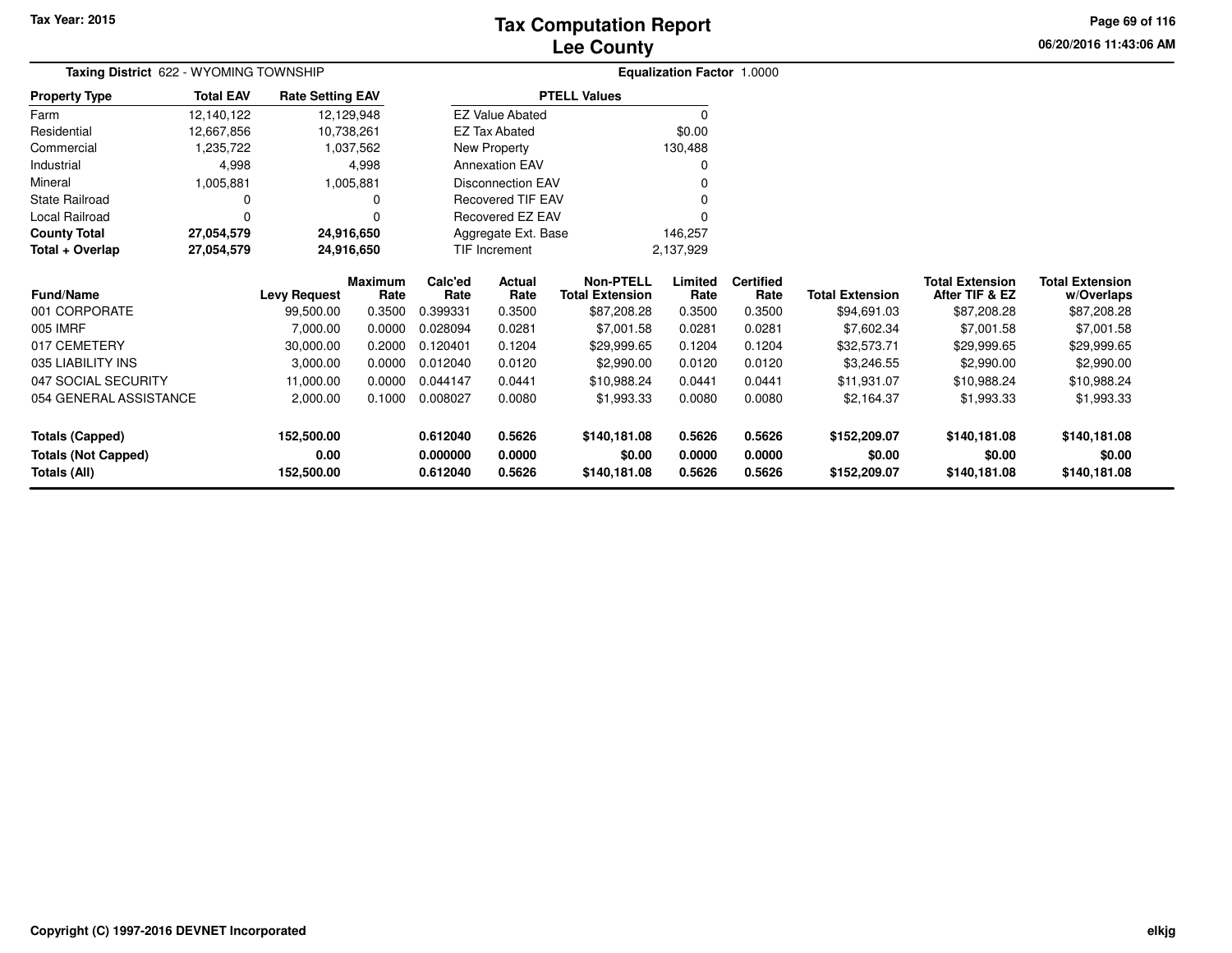**06/20/2016 11:43:06 AM Page 70 of 116**

| Taxing District 622RB - WYOMING TWP ROAD/BRIDGE |                                                                         |                     |                 |                 |                          |                                            | <b>Equalization Factor 1.0000</b> |                          |                                 |                                          |                                      |
|-------------------------------------------------|-------------------------------------------------------------------------|---------------------|-----------------|-----------------|--------------------------|--------------------------------------------|-----------------------------------|--------------------------|---------------------------------|------------------------------------------|--------------------------------------|
| <b>Property Type</b>                            | <b>Total EAV</b><br><b>Rate Setting EAV</b><br>12,140,122<br>12,129,948 |                     |                 |                 |                          | <b>PTELL Values</b>                        |                                   |                          | <b>Road and Bridge Transfer</b> |                                          |                                      |
| Farm                                            |                                                                         |                     |                 |                 | <b>EZ Value Abated</b>   |                                            | $\Omega$                          | <b>Municipality</b>      |                                 | Fund                                     | <b>Amount Extended</b>               |
| Residential                                     | 12,667,856                                                              | 10,738,261          |                 |                 | <b>EZ Tax Abated</b>     |                                            | \$0.00                            |                          |                                 |                                          |                                      |
| Commercial                                      | 1,235,722                                                               |                     | 1,037,562       |                 | New Property             |                                            | 130,488                           |                          | 710 - VILLAGE OF PAW PAW        | 007                                      | \$7,329.44                           |
| Industrial                                      | 4,998                                                                   |                     | 4,998           |                 | <b>Annexation EAV</b>    |                                            | O                                 | <b>Total</b>             |                                 |                                          | \$7,329.44                           |
| Mineral                                         | 1,005,881                                                               |                     | 1,005,881       |                 | <b>Disconnection EAV</b> |                                            |                                   |                          |                                 |                                          |                                      |
| <b>State Railroad</b>                           | 0                                                                       |                     | 0               |                 | <b>Recovered TIF EAV</b> |                                            |                                   |                          |                                 |                                          |                                      |
| Local Railroad                                  | $\Omega$                                                                |                     |                 |                 | Recovered EZ EAV         |                                            |                                   |                          |                                 |                                          |                                      |
| <b>County Total</b>                             | 27,054,579                                                              | 24,916,650          |                 |                 | Aggregate Ext. Base      |                                            | 124,170                           |                          |                                 |                                          |                                      |
| Total + Overlap                                 | 27,054,579                                                              | 24,916,650          |                 | TIF Increment   |                          |                                            | 2,137,929                         |                          |                                 |                                          |                                      |
| <b>Fund/Name</b>                                |                                                                         | <b>Levy Request</b> | Maximum<br>Rate | Calc'ed<br>Rate | Actual<br>Rate           | <b>Non-PTELL</b><br><b>Total Extension</b> | Limited<br>Rate                   | <b>Certified</b><br>Rate | <b>Total Extension</b>          | <b>Total Extension</b><br>After TIF & EZ | <b>Total Extension</b><br>w/Overlaps |
| 007 ROAD & BRIDGE                               |                                                                         | 49,000.00           | 0.6600          | 0.196656        | 0.1967                   | \$49,011.05                                | 0.1913                            | 0.1913                   | \$51,755.41                     | \$47,665.55                              | \$47,665.55                          |
| 008 BRIDGE JOINT W/COUNTY                       |                                                                         | 500.00              | 0.2500          | 0.002007        | 0.0020                   | \$498.33                                   | 0.0019                            | 0.0019                   | \$514.04                        | \$473.42                                 | \$473.42                             |
| 009 PERMANENT ROAD                              |                                                                         | 55,000.00           | 0.2500          | 0.220736        | 0.2207                   | \$54,991.05                                | 0.2146                            | 0.2146                   | \$58,059.13                     | \$53,471.13                              | \$53,471.13                          |
| 010 EQUIPMENT & BUILDING                        |                                                                         | 25,000.00           | 0.1000          | 0.100335        | 0.1000                   | \$24,916.65                                | 0.0972                            | 0.0972                   | \$26,297.05                     | \$24,218.98                              | \$24,218.98                          |
| <b>Totals (Capped)</b>                          |                                                                         | 129,500.00          |                 | 0.519734        | 0.5194                   | \$129,417.08                               | 0.5050                            | 0.5050                   | \$136,625.63                    | \$125,829.08                             | \$125,829.08                         |
| <b>Totals (Not Capped)</b>                      |                                                                         | 0.00                |                 | 0.000000        | 0.0000                   | \$0.00                                     | 0.0000                            | 0.0000                   | \$0.00                          | \$0.00                                   | \$0.00                               |
| Totals (All)                                    |                                                                         | 129,500.00          |                 | 0.519734        | 0.5194                   | \$129,417.08                               | 0.5050                            | 0.5050                   | \$136,625.63                    | \$125,829.08                             | \$125,829.08                         |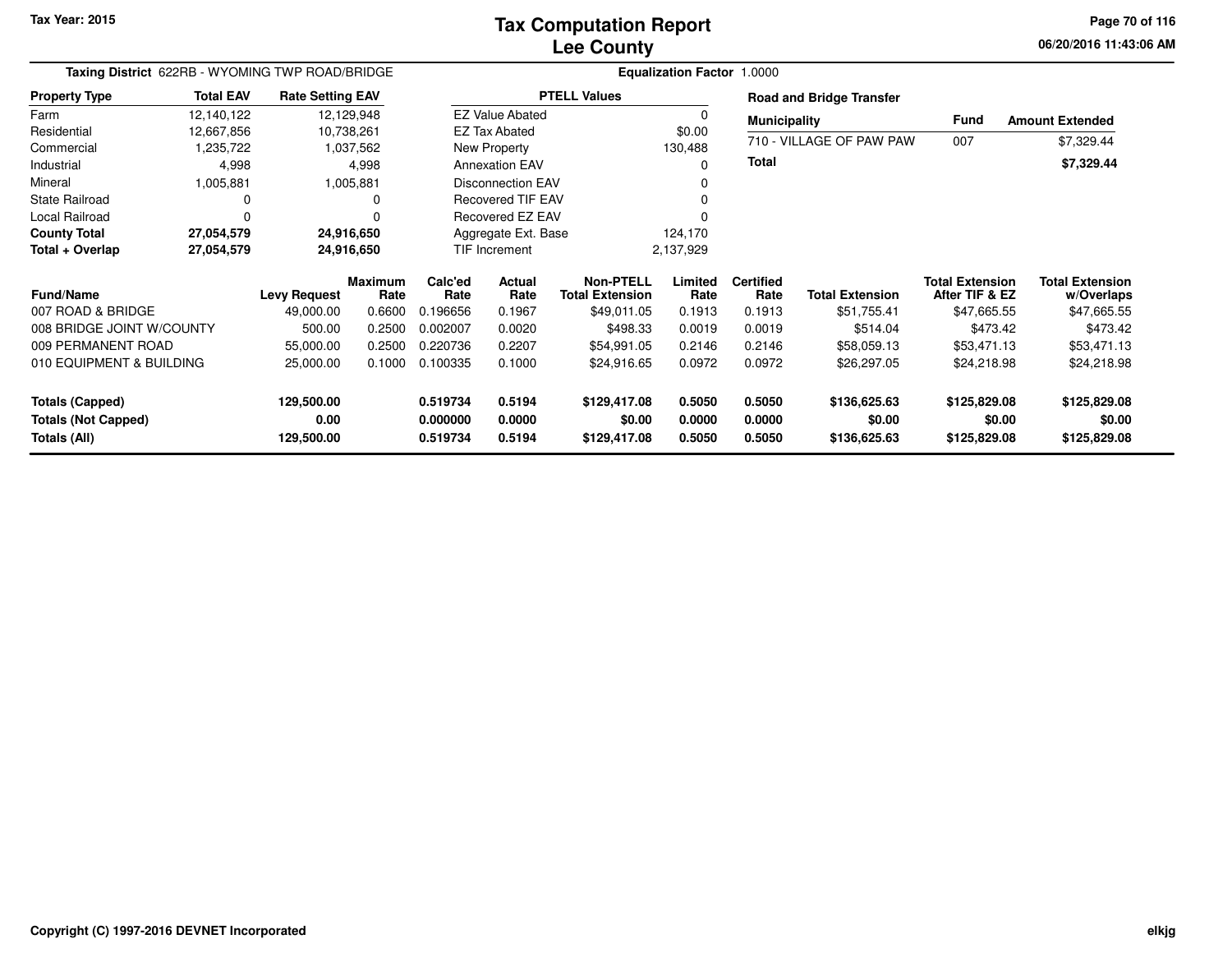#### **Lee CountyTax Computation Report**

**06/20/2016 11:43:06 AM Page 71 of 116**

| <b>Taxing District</b> 701 - CITY OF AMBOY |                          |                         |                          | <b>Equalization Factor 1.0000</b> |                          |                                            |                 |                                 |                        |                                          |                                      |  |
|--------------------------------------------|--------------------------|-------------------------|--------------------------|-----------------------------------|--------------------------|--------------------------------------------|-----------------|---------------------------------|------------------------|------------------------------------------|--------------------------------------|--|
| <b>Property Type</b>                       | <b>Total EAV</b>         | <b>Rate Setting EAV</b> |                          | <b>PTELL Values</b>               |                          |                                            |                 | <b>Road and Bridge Transfer</b> |                        |                                          |                                      |  |
| Farm                                       | 928,057                  |                         | 928,057                  | <b>EZ Value Abated</b><br>362,362 |                          | <b>Road District</b>                       |                 | <b>Fund</b>                     | <b>Amount Extended</b> |                                          |                                      |  |
| Residential                                | 17,377,266<br>17,377,266 |                         | <b>EZ Tax Abated</b>     |                                   |                          | \$4,680.27                                 |                 | 602RB - AMBOY TWP ROAD/BRID 007 |                        | \$16,452.19                              |                                      |  |
| Commercial                                 | 4,986,895<br>4,624,533   |                         |                          | New Property                      |                          | 131,469                                    |                 |                                 |                        |                                          |                                      |  |
| Industrial                                 | 710,596                  |                         | 710,596                  |                                   | <b>Annexation EAV</b>    |                                            | $\Omega$        | Total                           |                        |                                          | \$16,452.19                          |  |
| Mineral<br>0                               |                          |                         | $\Omega$                 |                                   | <b>Disconnection EAV</b> |                                            | U               |                                 |                        |                                          |                                      |  |
| State Railroad                             | $\Omega$<br>0            |                         | <b>Recovered TIF EAV</b> |                                   |                          |                                            |                 |                                 |                        |                                          |                                      |  |
| Local Railroad                             | 0                        | $\Omega$                |                          | Recovered EZ EAV                  |                          |                                            | $\Omega$        |                                 |                        |                                          |                                      |  |
| <b>County Total</b>                        | 24,002,814               | 23,640,452              |                          | Aggregate Ext. Base               |                          |                                            | 301,220         |                                 |                        |                                          |                                      |  |
| Total + Overlap                            | 24,002,814               |                         | 23,640,452               |                                   | TIF Increment            |                                            | $\Omega$        |                                 |                        |                                          |                                      |  |
| <b>Fund/Name</b>                           |                          | <b>Levy Request</b>     | <b>Maximum</b><br>Rate   | Calc'ed<br>Rate                   | Actual<br>Rate           | <b>Non-PTELL</b><br><b>Total Extension</b> | Limited<br>Rate | <b>Certified</b><br>Rate        | <b>Total Extension</b> | <b>Total Extension</b><br>After TIF & EZ | <b>Total Extension</b><br>w/Overlaps |  |
| 001 CORPORATE                              |                          | 59,700.00               | 0.4375                   | 0.252533                          | 0.2525                   | \$59,692.14                                | 0.2440          | 0.2440                          | \$58,566.87            | \$57,682.70                              | \$57,682.70                          |  |
| 003 BONDS & INTEREST                       |                          | 0.00                    | 0.0000                   | 0.000000                          | 0.0000                   | \$0.00                                     | 0.0000          | 0.0000                          | \$0.00                 | \$0.00                                   | \$0.00                               |  |
| 005 I.M.R.F.                               |                          | 65,000.00               | 0.0000                   | 0.274952                          | 0.2750                   | \$65,011.24                                | 0.2658          | 0.2658                          | \$63,799.48            | \$62,836.32                              | \$62,836.32                          |  |
| 007 CITY SHARE OF TWNSHP R                 |                          | 0.00                    | 0.0000                   | 0.000000                          | 0.0000                   | \$0.00                                     | 0.0000          | 0.0000                          | \$0.00                 | \$0.00                                   | \$0.00                               |  |
| 014 POLICE PROTECTION                      |                          | 17,800.00               | 0.6000                   | 0.075295                          | 0.0753                   | \$17,801.26                                | 0.0728          | 0.0728                          | \$17,474.05            | \$17,210.25                              | \$17,210.25                          |  |
| 016 LIBRARY                                |                          | 33,800.00               | 0.1500                   | 0.142975                          | 0.1430                   | \$33,805.85                                | 0.1382          | 0.1382                          | \$33,171.89            | \$32,671.10                              | \$32,671.10                          |  |
| 027 AUDIT                                  |                          | 8,500.00                | 0.0000                   | 0.035955                          | 0.0360                   | \$8,510.56                                 | 0.0348          | 0.0348                          | \$8,352.98             | \$8,226.88                               | \$8,226.88                           |  |
| 035 LIABILITY INS                          |                          | 63,600.00               | 0.0000                   | 0.269030                          | 0.2690                   | \$63,592.82                                | 0.2600          | 0.2600                          | \$62,407.32            | \$61,465.18                              | \$61,465.18                          |  |
| 041 STREET LIGHTING                        |                          | 11,850.00               | 0.0500                   | 0.050126                          | 0.0500                   | \$11,820.23                                | 0.0483          | 0.0483                          | \$11,593.36            | \$11,418.34                              | \$11,418.34                          |  |
| 042 CITY PARK                              |                          | 3,000.00                | 0.0750                   | 0.012690                          | 0.0127                   | \$3,002.34                                 | 0.0123          | 0.0123                          | \$2,952.35             | \$2,907.78                               | \$2,907.78                           |  |
| 044 BAND                                   |                          | 1,000.00                | 0.0400                   | 0.004230                          | 0.0042                   | \$992.90                                   | 0.0041          | 0.0041                          | \$984.12               | \$969.26                                 | \$969.26                             |  |
| 046 EMERGENCY & DISASTER                   |                          | 4,000.00                | 0.0500                   | 0.016920                          | 0.0169                   | \$3,995.24                                 | 0.0163          | 0.0163                          | \$3,912.46             | \$3,853.39                               | \$3,853.39                           |  |
| 047 SOCIAL SECURITY                        |                          | 25,000.00               | 0.0000                   | 0.105751                          | 0.1058                   | \$25,011.60                                | 0.1022          | 0.1022                          | \$24,530.88            | \$24,160.54                              | \$24,160.54                          |  |
| 048 SCHOOL CROSSING GUARD                  |                          | 4,750.00                | 0.0200                   | 0.020093                          | 0.0200                   | \$4,728.09                                 | 0.0193          | 0.0193                          | \$4,632.54             | \$4,562.61                               | \$4,562.61                           |  |
| 062 WORKMENS COMP                          |                          | 18,000.00               | 0.0000                   | 0.076141                          | 0.0761                   | \$17,990.38                                | 0.0735          | 0.0735                          | \$17,642.07            | \$17,375.73                              | \$17,375.73                          |  |
| <b>Totals (Capped)</b>                     |                          | 316,000.00              |                          | 1.336691                          | 1.3365                   | \$315,954.65                               | 1.2916          | 1.2916                          | \$310,020.37           | \$305,340.08                             | \$305,340.08                         |  |
| <b>Totals (Not Capped)</b>                 |                          | 0.00                    |                          | 0.000000                          | 0.0000                   | \$0.00                                     | 0.0000          | 0.0000                          | \$0.00                 | \$0.00                                   | \$0.00                               |  |
| <b>Totals (All)</b>                        |                          | 316,000.00              |                          | 1.336691                          | 1.3365                   | \$315,954.65                               | 1.2916          | 1.2916                          | \$310,020.37           | \$305,340.08                             | \$305,340.08                         |  |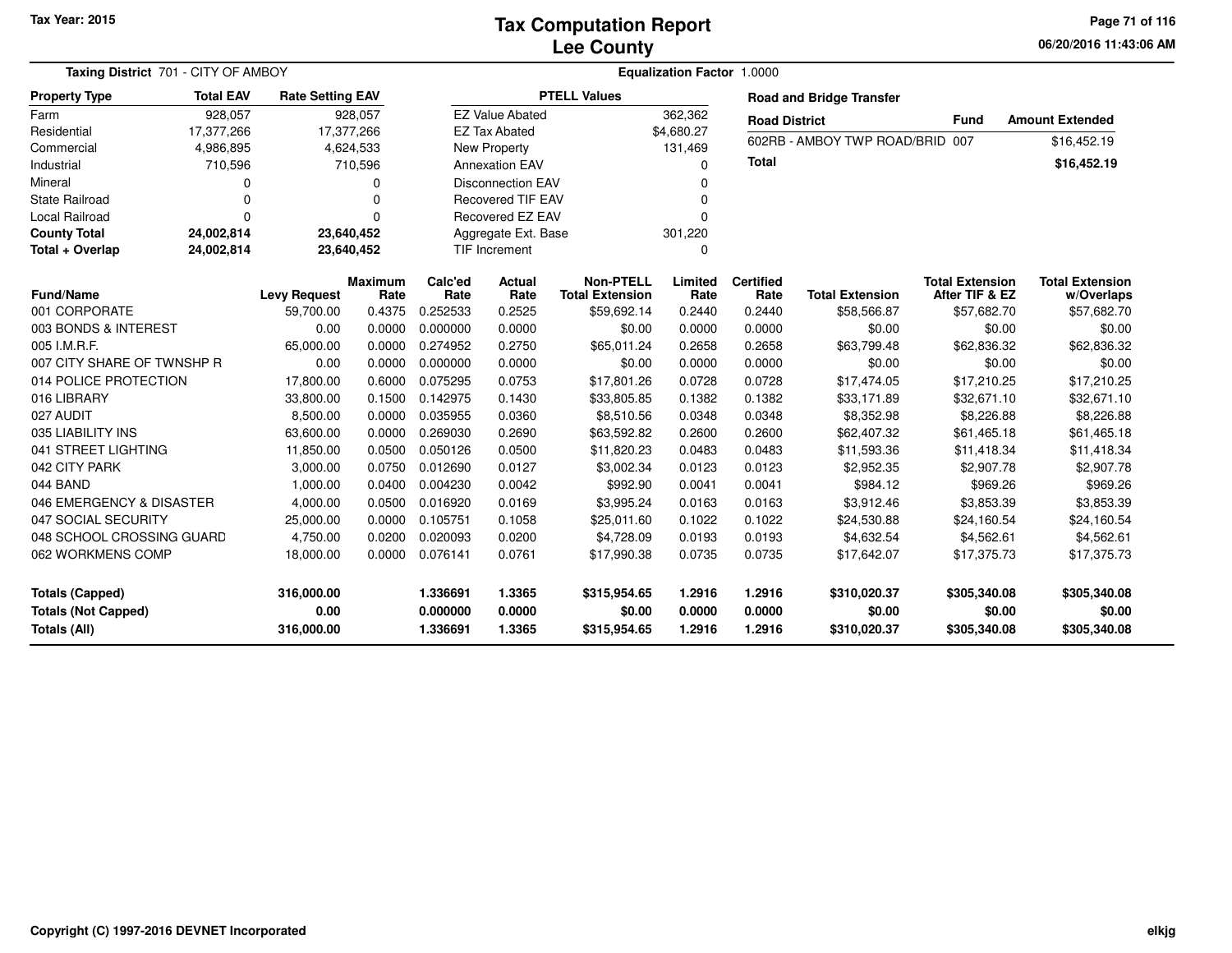**06/20/2016 11:43:06 AM Page 72 of 116**

| Taxing District 702 - VILLAGE OF ASHTON              |                                             |                     |                        | <b>Equalization Factor</b><br>1.0000 |                  |                        |                      |                  |                                  |                        |                        |  |
|------------------------------------------------------|---------------------------------------------|---------------------|------------------------|--------------------------------------|------------------|------------------------|----------------------|------------------|----------------------------------|------------------------|------------------------|--|
| <b>Property Type</b>                                 | <b>Total EAV</b><br><b>Rate Setting EAV</b> |                     |                        | <b>PTELL Values</b>                  |                  |                        |                      |                  | <b>Road and Bridge Transfer</b>  |                        |                        |  |
| Farm                                                 | 58.790<br>58,790                            |                     | <b>EZ Value Abated</b> |                                      |                  | 24,625                 | <b>Road District</b> |                  | <b>Fund</b>                      | <b>Amount Extended</b> |                        |  |
| 7,996,590<br>Residential                             |                                             | 7,996,590           |                        | <b>EZ Tax Abated</b>                 |                  |                        | \$283.70             |                  | 603RB - ASHTON TWP ROAD/BRII 007 |                        |                        |  |
| Commercial<br>1,947,888                              |                                             | 1,940,338           |                        | New Property                         |                  |                        | 44,355               |                  |                                  |                        | \$9,488.73             |  |
| 1,162,477<br>Industrial                              |                                             | 1,145,402           |                        | <b>Annexation EAV</b>                |                  |                        | 0                    | <b>Total</b>     |                                  |                        | \$9,488.73             |  |
| Mineral<br>0                                         |                                             | $\Omega$            |                        | <b>Disconnection EAV</b>             |                  |                        | 0                    |                  |                                  |                        |                        |  |
| <b>State Railroad</b><br>213,406                     |                                             | 213,406             |                        | <b>Recovered TIF EAV</b>             |                  |                        | 0                    |                  |                                  |                        |                        |  |
| Local Railroad                                       | O                                           |                     | $\Omega$               | Recovered EZ EAV                     |                  |                        | 0                    |                  |                                  |                        |                        |  |
| <b>County Total</b>                                  | 11,379,151                                  | 11,354,526          |                        | Aggregate Ext. Base                  |                  |                        | 129,271              |                  |                                  |                        |                        |  |
| Total + Overlap                                      | 11,379,151                                  | 11,354,526          |                        | TIF Increment                        |                  |                        | 0                    |                  |                                  |                        |                        |  |
|                                                      |                                             |                     | <b>Maximum</b>         | Calc'ed                              | Actual           | <b>Non-PTELL</b>       | Limited              | <b>Certified</b> |                                  | <b>Total Extension</b> | <b>Total Extension</b> |  |
| <b>Fund/Name</b>                                     |                                             | <b>Levy Request</b> | Rate                   | Rate                                 | Rate             | <b>Total Extension</b> | Rate                 | Rate             | <b>Total Extension</b>           | After TIF & EZ         | w/Overlaps             |  |
| 001 CORPORATE                                        |                                             | 31,000.00           | 0.4375                 | 0.273019                             | 0.2730           | \$30,997.86            | 0.2649               | 0.2649           | \$30,143.37                      | \$30,078.14            | \$30,078.14            |  |
| 005 I.M.R.F.                                         |                                             | 17,550.00           | 0.0000                 | 0.154564                             | 0.1546           | \$17,554.10            | 0.1501               | 0.1501           | \$17,080.11                      | \$17,043.14            | \$17,043.14            |  |
| 007 CITY SHARE OF TWNSHP R                           |                                             | 0.00                | 0.0000                 | 0.000000                             | 0.0000           | \$0.00                 | 0.0000               | 0.0000           | \$0.00                           | \$0.00                 | \$0.00                 |  |
| 014 POLICE PROTECTION                                |                                             | 13,000.00           | 0.6000                 | 0.114492                             | 0.1145           | \$13,000.93            | 0.1111               | 0.1111           | \$12,642.24                      | \$12,614.88            | \$12,614.88            |  |
| 016 LIBRARY                                          |                                             | 18,000.00           | 0.1500                 | 0.158527                             | 0.1500           | \$17,031.79            | 0.1456               | 0.1456           | \$16,568.04                      | \$16,532.19            | \$16,532.19            |  |
| 017 CEMETERY                                         |                                             | 400.00              | 0.0250                 | 0.003523                             | 0.0035           | \$397.41               | 0.0034               | 0.0034           | \$386.89                         | \$386.05               | \$386.05               |  |
| 025 GARBAGE                                          |                                             | 100.00              | 0.2000                 | 0.000881                             | 0.0009           | \$102.19               | 0.0009               | 0.0009           | \$102.41                         | \$102.19               | \$102.19               |  |
| 027 AUDIT                                            |                                             | 9,100.00            | 0.0000                 | 0.080144                             | 0.0801           | \$9,094.98             | 0.0778               | 0.0778           | \$8,852.98                       | \$8,833.82             | \$8,833.82             |  |
| 035 LIABILITY INSURANCE                              |                                             | 22,000.00           | 0.0000                 | 0.193755                             | 0.1938           | \$22,005.07            | 0.1881               | 0.1881           | \$21,404.18                      | \$21,357.86            | \$21,357.86            |  |
| 047 SOCIAL SECURITY                                  |                                             | 16,200.00           | 0.0000                 | 0.142674                             | 0.1427           | \$16,202.91            | 0.1385               | 0.1385           | \$15,760.12                      | \$15,726.02            | \$15,726.02            |  |
| 060 UNEMPLOYMENT INSURANC                            |                                             | 580.00              | 0.0000                 | 0.005108                             | 0.0051           | \$579.08               | 0.0050               | 0.0050           | \$568.96                         | \$567.73               | \$567.73               |  |
| 062 WORKMENS COMP                                    |                                             | 7,800.00            | 0.0000                 | 0.068695                             | 0.0687           | \$7,800.56             | 0.0667               | 0.0667           | \$7,589.89                       | \$7,573.47             | \$7,573.47             |  |
| <b>Totals (Capped)</b><br><b>Totals (Not Capped)</b> |                                             | 135,730.00<br>0.00  |                        | 1.195382<br>0.000000                 | 1.1869<br>0.0000 | \$134,766.88<br>\$0.00 | 1.1521<br>0.0000     | 1.1521<br>0.0000 | \$131,099.19<br>\$0.00           | \$130,815.49<br>\$0.00 | \$130,815.49<br>\$0.00 |  |
| <b>Totals (All)</b>                                  |                                             | 135,730.00          |                        | 1.195382                             | 1.1869           | \$134,766.88           | 1.1521               | 1.1521           | \$131,099.19                     | \$130,815.49           | \$130,815.49           |  |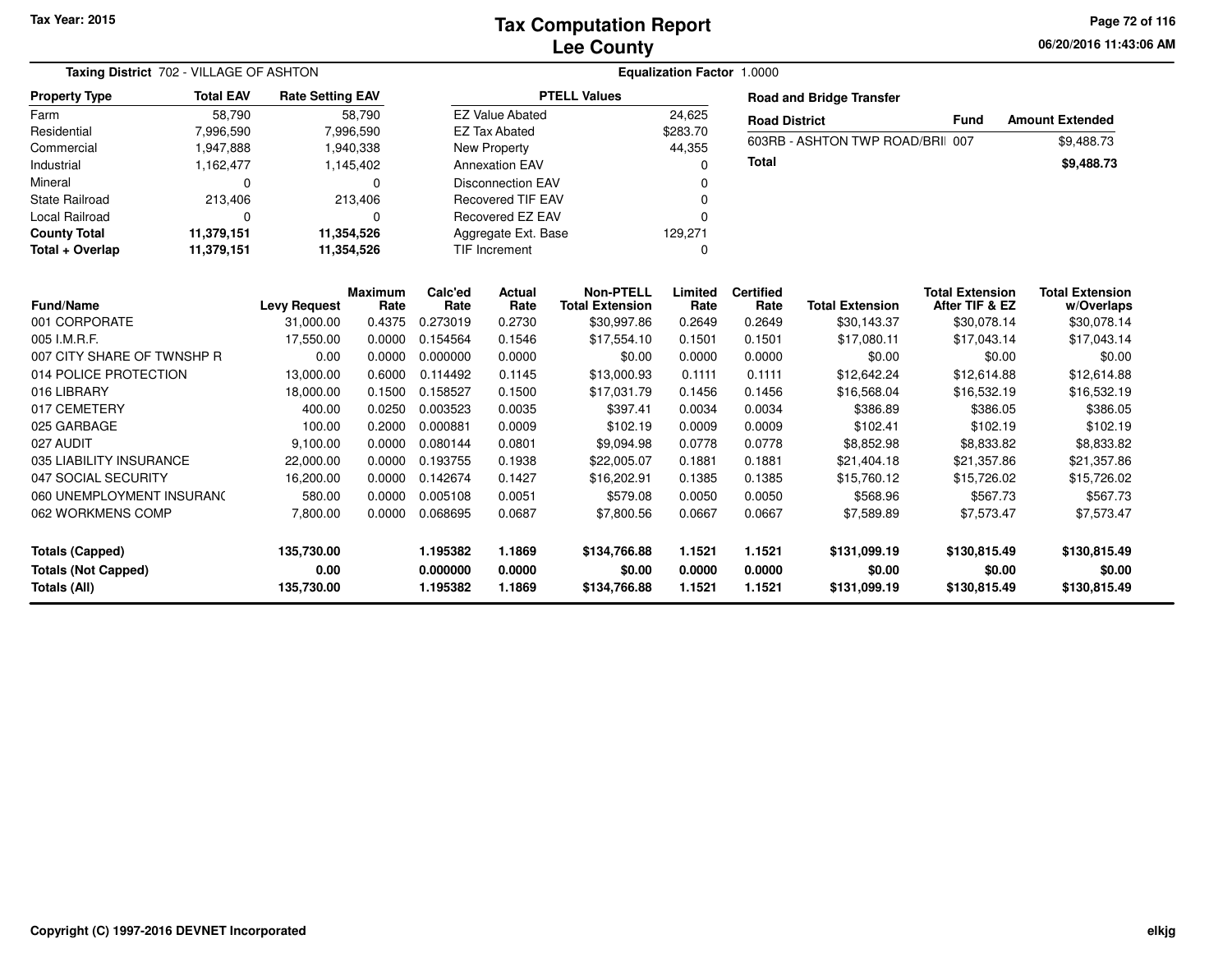# **Lee CountyTax Computation Report**

**06/20/2016 11:43:06 AMPage 73 of 116**

| Taxing District 703 - VILLAGE OF COMPTON                             |                  |                              |                 | <b>Equalization Factor 1.0000</b> |                            |                                            |                            |                            |                                    |                                          |                                      |  |
|----------------------------------------------------------------------|------------------|------------------------------|-----------------|-----------------------------------|----------------------------|--------------------------------------------|----------------------------|----------------------------|------------------------------------|------------------------------------------|--------------------------------------|--|
| <b>Property Type</b>                                                 | <b>Total EAV</b> | <b>Rate Setting EAV</b>      |                 |                                   |                            | <b>PTELL Values</b>                        |                            |                            | <b>Road and Bridge Transfer</b>    |                                          |                                      |  |
| Farm                                                                 | 5,360            |                              | 5,360           |                                   | <b>EZ Value Abated</b>     |                                            | 0                          | <b>Road District</b>       |                                    | <b>Fund</b>                              | <b>Amount Extended</b>               |  |
| Residential                                                          | 2,212,203        |                              | 2,212,203       |                                   | EZ Tax Abated              |                                            | \$0.00                     |                            |                                    |                                          |                                      |  |
| Commercial                                                           | 271,085          |                              | 271,085         |                                   | New Property               |                                            | 241                        |                            | 605RB - BROOKLYN TWP ROAD/E 007    |                                          | \$1,013.86                           |  |
| Industrial                                                           | 0                |                              | 0               |                                   | <b>Annexation EAV</b>      |                                            | 0                          | <b>Total</b>               |                                    |                                          | \$1,013.86                           |  |
| Mineral                                                              | 0                |                              | 0               |                                   | <b>Disconnection EAV</b>   |                                            |                            |                            |                                    |                                          |                                      |  |
| <b>State Railroad</b>                                                | $\Omega$         |                              | 0               |                                   | <b>Recovered TIF EAV</b>   |                                            |                            |                            |                                    |                                          |                                      |  |
| Local Railroad                                                       | 2,400            |                              | 2,400           |                                   | Recovered EZ EAV           |                                            |                            |                            |                                    |                                          |                                      |  |
| <b>County Total</b>                                                  | 2,491,048        |                              | 2,491,048       |                                   | Aggregate Ext. Base        |                                            | 3,088                      |                            |                                    |                                          |                                      |  |
| Total + Overlap                                                      | 2,491,048        |                              | 2,491,048       |                                   | <b>TIF Increment</b>       |                                            | $\Omega$                   |                            |                                    |                                          |                                      |  |
| <b>Fund/Name</b>                                                     |                  | <b>Levy Request</b>          | Maximum<br>Rate | Calc'ed<br>Rate                   | <b>Actual</b><br>Rate      | <b>Non-PTELL</b><br><b>Total Extension</b> | Limited<br>Rate            | <b>Certified</b><br>Rate   | <b>Total Extension</b>             | <b>Total Extension</b><br>After TIF & EZ | <b>Total Extension</b><br>w/Overlaps |  |
| 001 CORPORATE                                                        |                  | 3,239.00                     | 0.4375          | 0.130026                          | 0.1300                     | \$3,238.36                                 | 0.1250                     | 0.1250                     | \$3,113.81                         | \$3,113.81                               | \$3,113.81                           |  |
| 007 CITY SHARE OF TWNSHP R                                           |                  | 0.00                         | 0.0000          | 0.000000                          | 0.0000                     | \$0.00                                     | 0.0000                     | 0.0000                     | \$0.00                             | \$0.00                                   | \$0.00                               |  |
| <b>Totals (Capped)</b><br><b>Totals (Not Capped)</b><br>Totals (All) |                  | 3,239.00<br>0.00<br>3,239.00 |                 | 0.130026<br>0.000000<br>0.130026  | 0.1300<br>0.0000<br>0.1300 | \$3,238.36<br>\$0.00<br>\$3,238.36         | 0.1250<br>0.0000<br>0.1250 | 0.1250<br>0.0000<br>0.1250 | \$3,113.81<br>\$0.00<br>\$3,113.81 | \$3,113.81<br>\$0.00<br>\$3,113.81       | \$3,113.81<br>\$0.00<br>\$3,113.81   |  |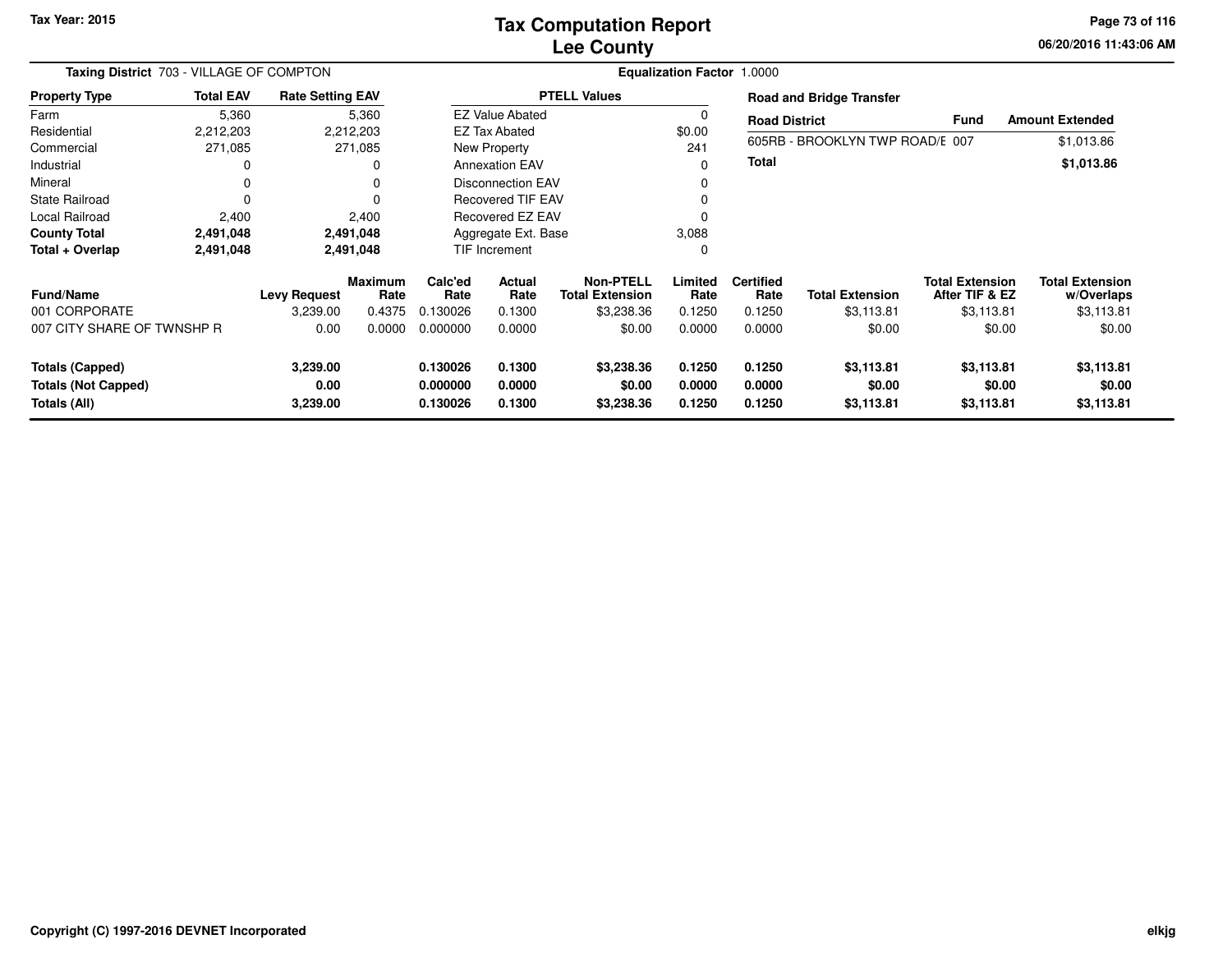**06/20/2016 11:43:06 AM Page 74 of 116**

| Taxing District 705 - CITY OF DIXON |                  |                         |                 |                 | <b>Equalization Factor 1.0000</b> |                                            |                 |                          |                                  |                                          |                                      |
|-------------------------------------|------------------|-------------------------|-----------------|-----------------|-----------------------------------|--------------------------------------------|-----------------|--------------------------|----------------------------------|------------------------------------------|--------------------------------------|
| <b>Property Type</b>                | <b>Total EAV</b> | <b>Rate Setting EAV</b> |                 |                 |                                   | <b>PTELL Values</b>                        |                 |                          | <b>Road and Bridge Transfer</b>  |                                          |                                      |
| Farm                                | 225,429          |                         | 225,402         |                 | <b>EZ Value Abated</b>            |                                            | 2,400,884       | <b>Road District</b>     |                                  | <b>Fund</b>                              | <b>Amount Extended</b>               |
| Residential                         | 106,037,934      | 104,851,664             |                 |                 | <b>EZ Tax Abated</b>              |                                            | \$45,395.93     |                          | 607RB - DIXON TWP ROAD/BRID(007  |                                          | \$66,976.86                          |
| Commercial                          | 45,328,483       | 40,588,157              |                 |                 | <b>New Property</b>               |                                            | 453,112         |                          |                                  |                                          |                                      |
| Industrial                          | 26,561,324       |                         | 26,500,562      |                 | <b>Annexation EAV</b>             |                                            | $\Omega$        |                          | 618RB - SOUTH DIXON TWP RD/E 007 |                                          | \$1,430.47                           |
| Mineral                             | $\mathbf 0$      |                         | 0               |                 | <b>Disconnection EAV</b>          |                                            | $\Omega$        | Total                    |                                  |                                          | \$68,407.33                          |
| <b>State Railroad</b>               | 1,932,662        |                         | 1,932,662       |                 | <b>Recovered TIF EAV</b>          |                                            | <sup>0</sup>    |                          |                                  |                                          |                                      |
| Local Railroad                      | 0                |                         | 0               |                 | Recovered EZ EAV                  |                                            | 489,814         |                          |                                  |                                          |                                      |
| <b>County Total</b>                 | 180,085,832      | 174,098,447             |                 |                 | Aggregate Ext. Base               |                                            | 3,248,177       |                          |                                  |                                          |                                      |
| Total + Overlap                     | 180,085,832      | 174,098,447             |                 |                 | TIF Increment<br>3,586,501        |                                            |                 |                          |                                  |                                          |                                      |
| <b>Fund/Name</b>                    |                  | <b>Levy Request</b>     | Maximum<br>Rate | Calc'ed<br>Rate | Actual<br>Rate                    | <b>Non-PTELL</b><br><b>Total Extension</b> | Limited<br>Rate | <b>Certified</b><br>Rate | <b>Total Extension</b>           | <b>Total Extension</b><br>After TIF & EZ | <b>Total Extension</b><br>w/Overlaps |
| 001 CORPORATE                       |                  | 362,000.00              | 0.4375          | 0.207928        | 0.2079                            | \$361,950.67                               | 0.2079          | 0.2079                   | \$374,398.44                     | \$361,950.67                             | \$361,950.67                         |
| 003 BONDS & INTEREST                |                  | 0.00                    | 0.0000          | 0.000000        | 0.0000                            | \$0.00                                     | 0.0000          | 0.0000                   | \$0.00                           | \$0.00                                   | \$0.00                               |
| 005 I.M.R.F.                        |                  | 0.00                    | 0.0000          | 0.000000        | 0.0000                            | \$0.00                                     | 0.0000          | 0.0000                   | \$0.00                           | \$0.00                                   | \$0.00                               |
| 007 CITY SHARE OF TWNSHP R          |                  | 0.00                    | 0.0000          | 0.000000        | 0.0000                            | \$0.00                                     | 0.0000          | 0.0000                   | \$0.00                           | \$0.00                                   | \$0.00                               |
| 014 POLICE PROTECTION               |                  | 1,085,000.00            | 0.6000          | 0.623211        | 0.6000                            | \$1,044,590.68                             | 0.5619          | 0.5619                   | \$1,011,902.29                   | \$978,259.17                             | \$978,259.17                         |
| 015 POLICE PENSION                  |                  | 833,000.00              | 0.0000          | 0.478465        | 0.4785                            | \$833,061.07                               | 0.4785          | 0.4785                   | \$861,710.71                     | \$833,061.07                             | \$833,061.07                         |
| 016 LIBRARY                         |                  | 420,000.00              | 0.6000          | 0.241243        | 0.2412                            | \$419,925.45                               | 0.2412          | 0.2412                   | \$434,367.03                     | \$419,925.45                             | \$419,925.45                         |
| 017 CEMETERY                        |                  | 52,000.00               | 0.0250          | 0.029868        | 0.0250                            | \$43,524.61                                | 0.0250          | 0.0250                   | \$45,021.46                      | \$43,524.61                              | \$43,524.61                          |
| 027 AUDIT                           |                  | 32,000.00               | 0.0000          | 0.018380        | 0.0184                            | \$32,034.11                                | 0.0184          | 0.0184                   | \$33,135.79                      | \$32,034.11                              | \$32,034.11                          |
| 028 LIBRARY MAINTENANCE             |                  | 51,000.00               | 0.0000          | 0.029294        | 0.0293                            | \$51,010.84                                | 0.0293          | 0.0293                   | \$52,765.15                      | \$51,010.84                              | \$51,010.84                          |
| 035 LIABILITY INSURANCE             |                  | 485,000.00              | 0.0000          | 0.278578        | 0.2786                            | \$485,038.27                               | 0.2786          | 0.2786                   | \$501,719.13                     | \$485,038.27                             | \$485,038.27                         |
| 040 STREET & BRIDGE                 |                  | 0.00                    | 0.1000          | 0.000000        | 0.0000                            | \$0.00                                     | 0.0000          | 0.0000                   | \$0.00                           | \$0.00                                   | \$0.00                               |
| 044 BAND                            |                  | 0.00                    | 0.0400          | 0.000000        | 0.0000                            | \$0.00                                     | 0.0000          | 0.0000                   | \$0.00                           | \$0.00                                   | \$0.00                               |
| 045 PUBLIC BENEFIT                  |                  | 90,000.00               | 0.0500          | 0.051695        | 0.0500                            | \$87,049.22                                | 0.0500          | 0.0500                   | \$90,042.92                      | \$87,049.22                              | \$87,049.22                          |
| 046 EMERGENCY & DISASTER            |                  | 0.00                    | 0.0500          | 0.000000        | 0.0000                            | \$0.00                                     | 0.0000          | 0.0000                   | \$0.00                           | \$0.00                                   | \$0.00                               |
| 047 SOCIAL SECURITY                 |                  | 0.00                    | 0.0000          | 0.000000        | 0.0000                            | \$0.00                                     | 0.0000          | 0.0000                   | \$0.00                           | \$0.00                                   | \$0.00                               |
| Totals (Capped)                     |                  | 3,410,000.00            |                 | 1.958662        | 1.9289                            | \$3,358,184.92                             | 1.8908          | 1.8908                   | \$3,405,062.92                   | \$3,291,853.41                           | \$3,291,853.41                       |
| <b>Totals (Not Capped)</b>          |                  | 0.00                    |                 | 0.000000        | 0.0000                            | \$0.00                                     | 0.0000          | 0.0000                   | \$0.00                           | \$0.00                                   | \$0.00                               |
| <b>Totals (All)</b>                 |                  | 3,410,000.00            |                 | 1.958662        | 1.9289                            | \$3,358,184.92                             | 1.8908          | 1.8908                   | \$3,405,062.92                   | \$3,291,853.41                           | \$3,291,853.41                       |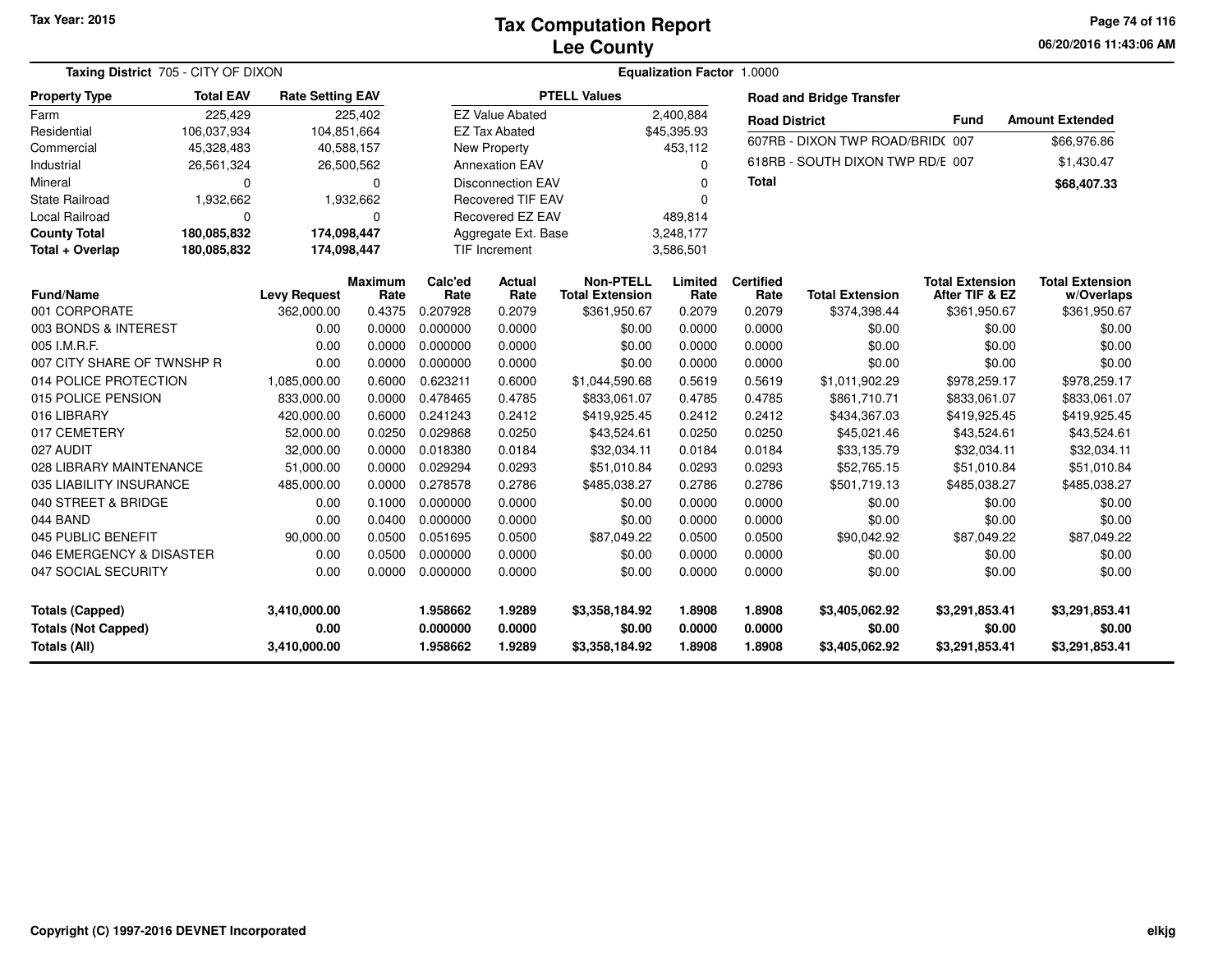**06/20/2016 11:43:06 AM Page 75 of 116**

| <b>Taxing District</b> 706 - VILLAGE OF FRANKLIN GROVE |                  | <b>Equalization Factor 1.0000</b> |                        |                 |                          |                                            |                 |                          |                                 |                                          |                                      |  |
|--------------------------------------------------------|------------------|-----------------------------------|------------------------|-----------------|--------------------------|--------------------------------------------|-----------------|--------------------------|---------------------------------|------------------------------------------|--------------------------------------|--|
| <b>Property Type</b>                                   | <b>Total EAV</b> | <b>Rate Setting EAV</b>           |                        |                 |                          | <b>PTELL Values</b>                        |                 |                          | <b>Road and Bridge Transfer</b> |                                          |                                      |  |
| Farm                                                   | 14,067           |                                   | 14,067                 |                 | <b>EZ Value Abated</b>   |                                            | 2,500           | <b>Road District</b>     |                                 | <b>Fund</b>                              | <b>Amount Extended</b>               |  |
| Residential                                            | 6,250,217        |                                   | 6,250,217              |                 | <b>EZ Tax Abated</b>     |                                            | \$18.95         |                          | 606RB - FRANKLIN GROVE ROAD 007 |                                          |                                      |  |
| Commercial                                             | 2,077,553        |                                   | 2,075,053              |                 | New Property             |                                            | 92,623          |                          |                                 |                                          | \$4,991.47                           |  |
| Industrial                                             | 0                |                                   | ŋ                      |                 | <b>Annexation EAV</b>    |                                            | O               | <b>Total</b>             |                                 |                                          | \$4,991.47                           |  |
| Mineral                                                | $\Omega$         |                                   |                        |                 | <b>Disconnection EAV</b> |                                            |                 |                          |                                 |                                          |                                      |  |
| <b>State Railroad</b>                                  | 152,136          |                                   | 152,136                |                 | <b>Recovered TIF EAV</b> |                                            | n               |                          |                                 |                                          |                                      |  |
| Local Railroad                                         | $\Omega$         |                                   |                        |                 | <b>Recovered EZ EAV</b>  |                                            | O               |                          |                                 |                                          |                                      |  |
| <b>County Total</b>                                    | 8,493,973        |                                   | 8,491,473              |                 | Aggregate Ext. Base      |                                            | 63,152          |                          |                                 |                                          |                                      |  |
| Total + Overlap                                        | 8,493,973        |                                   | 8,491,473              |                 | TIF Increment            |                                            | 0               |                          |                                 |                                          |                                      |  |
| <b>Fund/Name</b>                                       |                  | <b>Levy Request</b>               | <b>Maximum</b><br>Rate | Calc'ed<br>Rate | Actual<br>Rate           | <b>Non-PTELL</b><br><b>Total Extension</b> | Limited<br>Rate | <b>Certified</b><br>Rate | <b>Total Extension</b>          | <b>Total Extension</b><br>After TIF & EZ | <b>Total Extension</b><br>w/Overlaps |  |
| 001 CORPORATE                                          |                  | 29,200.00                         | 0.4375                 | 0.343874        | 0.3439                   | \$29,202.18                                | 0.3337          | 0.3337                   | \$28,344.39                     | \$28,336.05                              | \$28,336.05                          |  |
| 007 CITY SHARE OF TWNSHP R                             |                  | 0.00                              | 0.0000                 | 0.000000        | 0.0000                   | \$0.00                                     | 0.0000          | 0.0000                   | \$0.00                          | \$0.00                                   | \$0.00                               |  |
| 014 POLICE PROTECTION                                  |                  | 7,500.00                          | 0.6000                 | 0.088324        | 0.0883                   | \$7,497.97                                 | 0.0857          | 0.0857                   | \$7,279.33                      | \$7,277.19                               | \$7,277.19                           |  |
| 016 LIBRARY                                            |                  | 20,600.00                         | 0.3000                 | 0.242596        | 0.2426                   | \$20,600.31                                | 0.2355          | 0.2355                   | \$20,003.31                     | \$19,997.42                              | \$19,997.42                          |  |
| 027 AUDIT                                              |                  | 1,800.00                          | 0.0000                 | 0.021198        | 0.0212                   | \$1,800.19                                 | 0.0206          | 0.0206                   | \$1,749.76                      | \$1,749.24                               | \$1,749.24                           |  |
| 035 LIABILITY INSURANCE                                |                  | 1,800.00                          | 0.0000                 | 0.021198        | 0.0212                   | \$1,800.19                                 | 0.0206          | 0.0206                   | \$1,749.76                      | \$1,749.24                               | \$1,749.24                           |  |
| 041 STREET LIGHTING                                    |                  | 1,800.00                          | 0.0500                 | 0.021198        | 0.0212                   | \$1,800.19                                 | 0.0206          | 0.0206                   | \$1,749.76                      | \$1,749.24                               | \$1,749.24                           |  |
| 047 SOCIAL SECURITY                                    |                  | 1,800.00                          | 0.0000                 | 0.021198        | 0.0212                   | \$1,800.19                                 | 0.0206          | 0.0206                   | \$1,749.76                      | \$1,749.24                               | \$1,749.24                           |  |
| 062 WORKMENS COMP                                      |                  | 1,800.00                          | 0.0000                 | 0.021198        | 0.0212                   | \$1,800.19                                 | 0.0206          | 0.0206                   | \$1,749.76                      | \$1,749.24                               | \$1,749.24                           |  |
| <b>Totals (Capped)</b>                                 |                  | 66,300.00                         |                        | 0.780784        | 0.7808                   | \$66,301.41                                | 0.7579          | 0.7579                   | \$64,375.83                     | \$64,356.86                              | \$64,356.86                          |  |
| <b>Totals (Not Capped)</b>                             |                  | 0.00                              |                        | 0.000000        | 0.0000                   | \$0.00                                     | 0.0000          | 0.0000                   | \$0.00                          | \$0.00                                   | \$0.00                               |  |
| Totals (All)                                           |                  | 66,300.00                         |                        | 0.780784        | 0.7808                   | \$66,301.41                                | 0.7579          | 0.7579                   | \$64,375.83                     | \$64,356.86                              | \$64,356.86                          |  |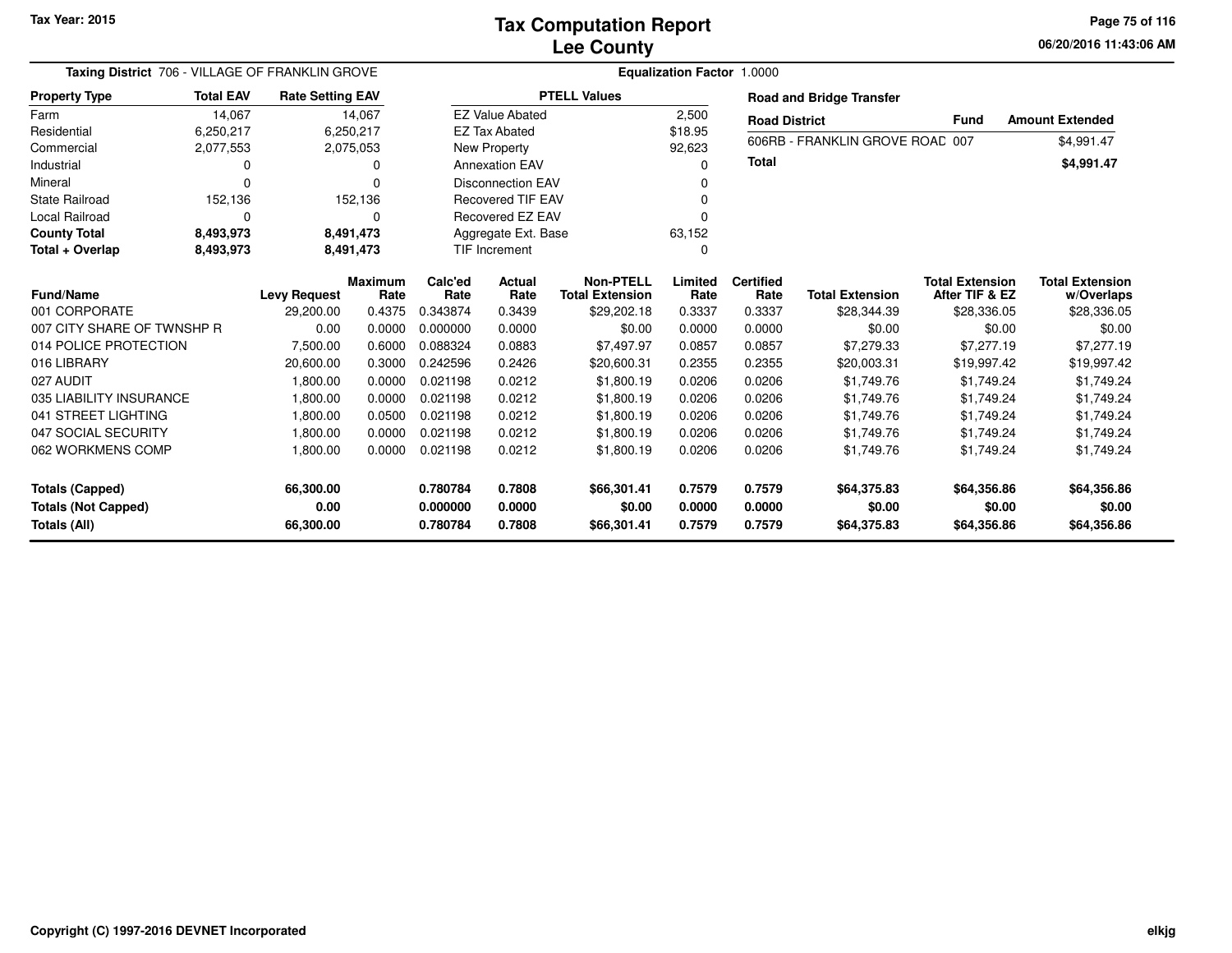## **Lee CountyTax Computation Report**

**06/20/2016 11:43:06 AM Page 76 of 116**

|                                            | Taxing District 707 - VILLAGE OF HARMON |                         |                        |                      |                          | Equalization Factor 1.0000                 |                  |                          |                                 |                                          |                                      |  |  |  |
|--------------------------------------------|-----------------------------------------|-------------------------|------------------------|----------------------|--------------------------|--------------------------------------------|------------------|--------------------------|---------------------------------|------------------------------------------|--------------------------------------|--|--|--|
| <b>Property Type</b>                       | <b>Total EAV</b>                        | <b>Rate Setting EAV</b> |                        |                      |                          | <b>PTELL Values</b>                        |                  |                          | <b>Road and Bridge Transfer</b> |                                          |                                      |  |  |  |
| Farm                                       | 9,431                                   |                         | 9,431                  |                      | <b>EZ Value Abated</b>   |                                            | 0                | <b>Road District</b>     |                                 | <b>Fund</b>                              | <b>Amount Extended</b>               |  |  |  |
| Residential                                | 906,260                                 |                         | 906,260                |                      | EZ Tax Abated            |                                            | \$0.00           |                          |                                 |                                          |                                      |  |  |  |
| Commercial                                 | 784,122                                 |                         | 784,122                |                      | New Property             |                                            | 0                |                          | 610RB - HARMON TWP ROAD/BR 007  |                                          | \$1,829.00                           |  |  |  |
| Industrial                                 |                                         |                         | O                      |                      | <b>Annexation EAV</b>    |                                            | 0                | Total                    |                                 |                                          | \$1,829.00                           |  |  |  |
| Mineral                                    |                                         |                         |                        |                      | <b>Disconnection EAV</b> |                                            | 0                |                          |                                 |                                          |                                      |  |  |  |
| <b>State Railroad</b>                      | 0                                       |                         | ŋ                      |                      | <b>Recovered TIF EAV</b> |                                            |                  |                          |                                 |                                          |                                      |  |  |  |
| Local Railroad                             | $\Omega$                                |                         |                        |                      | <b>Recovered EZ EAV</b>  |                                            | $\Omega$         |                          |                                 |                                          |                                      |  |  |  |
| <b>County Total</b>                        | 1,699,813                               |                         | 1,699,813              |                      | Aggregate Ext. Base      |                                            | 2,316            |                          |                                 |                                          |                                      |  |  |  |
| Total + Overlap                            | 1,699,813                               | 1,699,813               |                        |                      | TIF Increment            |                                            | 0                |                          |                                 |                                          |                                      |  |  |  |
| <b>Fund/Name</b>                           |                                         | <b>Levy Request</b>     | <b>Maximum</b><br>Rate | Calc'ed<br>Rate      | Actual<br>Rate           | <b>Non-PTELL</b><br><b>Total Extension</b> | Limited<br>Rate  | <b>Certified</b><br>Rate | <b>Total Extension</b>          | <b>Total Extension</b><br>After TIF & EZ | <b>Total Extension</b><br>w/Overlaps |  |  |  |
| 001 CORPORATE                              |                                         | 2,726.00                | 0.4375                 | 0.160371             | 0.1604                   | \$2,726.50                                 | 0.1374           | 0.1374                   | \$2,335.54                      | \$2,335.54                               | \$2,335.54                           |  |  |  |
| 003 BONDS & INTEREST                       |                                         | 0.00                    | 0.0000                 | 0.000000             | 0.0000                   | \$0.00                                     | 0.0000           | 0.0000                   | \$0.00                          | \$0.00                                   | \$0.00                               |  |  |  |
| 007 CITY SHARE OF TWNSHP R                 |                                         | 0.00                    | 0.0000                 | 0.000000             | 0.0000                   | \$0.00                                     | 0.0000           | 0.0000                   | \$0.00                          | \$0.00                                   | \$0.00                               |  |  |  |
| <b>Totals (Capped)</b>                     |                                         | 2,726.00                |                        | 0.160371             | 0.1604                   | \$2,726.50                                 | 0.1374           | 0.1374                   | \$2,335.54                      | \$2,335.54                               | \$2,335.54                           |  |  |  |
| <b>Totals (Not Capped)</b><br>Totals (All) |                                         | 0.00<br>2,726.00        |                        | 0.000000<br>0.160371 | 0.0000<br>0.1604         | \$0.00<br>\$2,726.50                       | 0.0000<br>0.1374 | 0.0000<br>0.1374         | \$0.00<br>\$2,335.54            | \$0.00<br>\$2,335.54                     | \$0.00<br>\$2,335.54                 |  |  |  |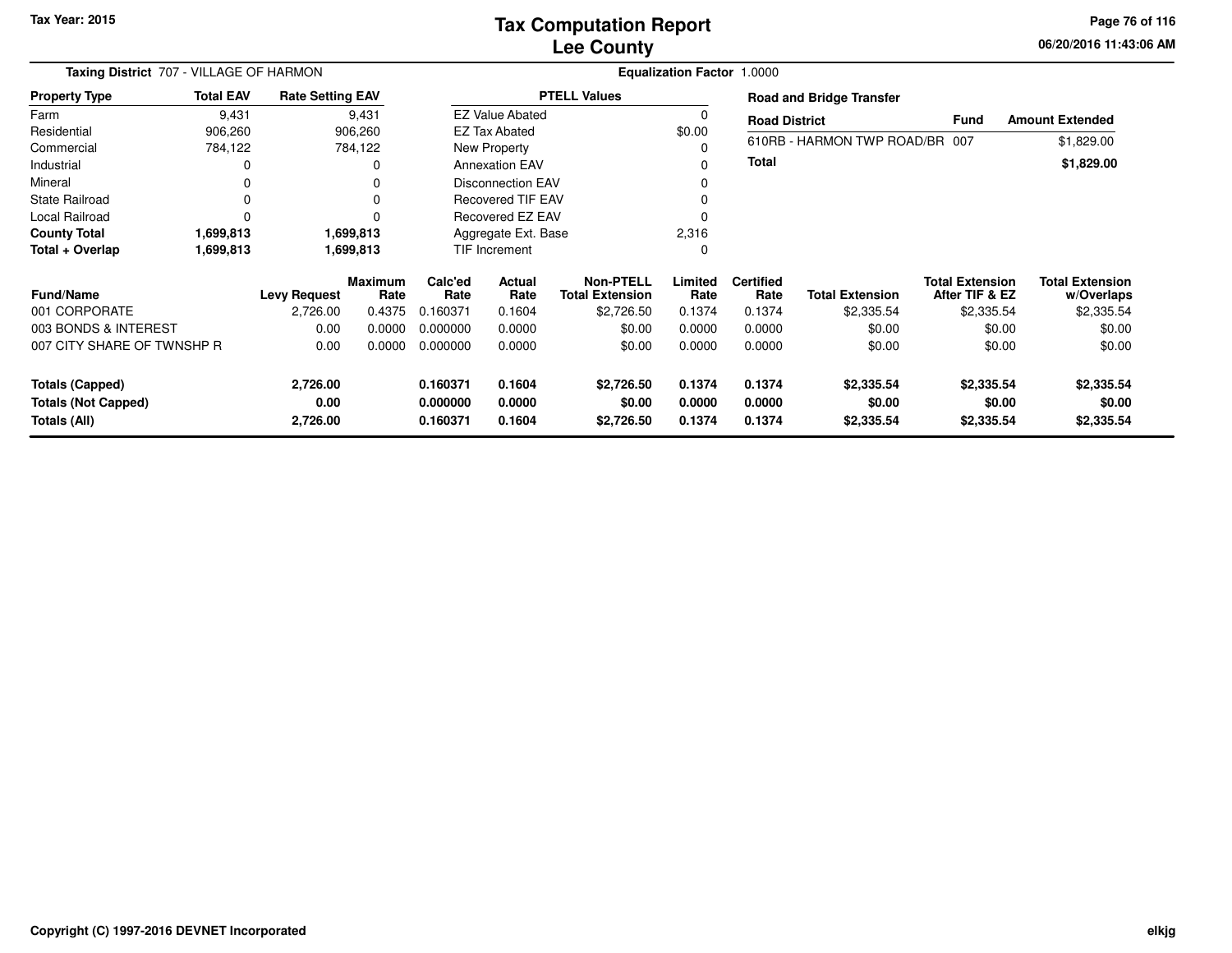| Taxing District 708 - VILLAGE OF LEE |                  |                         |                 | Equalization Factor 1.0000 |                          |                                            |                 |                          |                                 |                                          |                                      |
|--------------------------------------|------------------|-------------------------|-----------------|----------------------------|--------------------------|--------------------------------------------|-----------------|--------------------------|---------------------------------|------------------------------------------|--------------------------------------|
| <b>Property Type</b>                 | <b>Total EAV</b> | <b>Rate Setting EAV</b> |                 |                            |                          | <b>PTELL Values</b>                        |                 |                          | <b>Overlapping County</b>       | <b>Overlap EAV</b>                       |                                      |
| Farm                                 | 2,628            |                         | 2,628           |                            | <b>EZ Value Abated</b>   |                                            | $\Omega$        |                          | DeKalb County                   | 1,970,720                                |                                      |
| Residential                          | 2,012,791        |                         | 2,012,791       |                            | <b>EZ Tax Abated</b>     |                                            | \$0.00          | Total                    |                                 | 1,970,720                                |                                      |
| Commercial                           | 100,441          |                         | 100,441         |                            | New Property             |                                            | 12,377          |                          | * denotes use of estimated EAV  |                                          |                                      |
| Industrial                           | 44,033           |                         | 44,033          |                            | <b>Annexation EAV</b>    |                                            | 0               |                          |                                 |                                          |                                      |
| Mineral                              | $\Omega$         |                         | $\Omega$        |                            | <b>Disconnection EAV</b> |                                            |                 |                          | <b>Road and Bridge Transfer</b> |                                          |                                      |
| State Railroad                       | 57,529           |                         | 57,529          |                            | <b>Recovered TIF EAV</b> |                                            | $\Omega$        | <b>Road District</b>     |                                 | <b>Fund</b>                              | <b>Amount Extended</b>               |
| Local Railroad                       | $\Omega$         |                         | 0               |                            | <b>Recovered EZ EAV</b>  |                                            | $\Omega$        |                          | 621RB - WILLOW CRK TWP RD/BI    | 007                                      | \$3,139.87                           |
| <b>County Total</b>                  | 2,217,422        |                         | 2,217,422       |                            | Aggregate Ext. Base      |                                            | 22,699          | <b>Total</b>             |                                 |                                          | \$3,139.87                           |
| Total + Overlap                      | 4,188,142        |                         | 4,188,142       |                            | TIF Increment            |                                            | $\Omega$        |                          |                                 |                                          |                                      |
| <b>Fund/Name</b>                     |                  | <b>Levy Request</b>     | Maximum<br>Rate | Calc'ed<br>Rate            | Actual<br>Rate           | <b>Non-PTELL</b><br><b>Total Extension</b> | Limited<br>Rate | <b>Certified</b><br>Rate | <b>Total Extension</b>          | <b>Total Extension</b><br>After TIF & EZ | <b>Total Extension</b><br>w/Overlaps |
| 001 CORPORATE                        |                  | 6,773.00                | 0.4375          | 0.161719                   | 0.1617                   | \$3,585.57                                 | 0.1556          | 0.1556                   | \$3,450.31                      | \$3,450.31                               | \$6,516.75                           |
| 007 CITY SHARE OF TWNSHP R           |                  | 0.00                    | 0.0000          | 0.000000                   | 0.0000                   | \$0.00                                     | 0.0000          | 0.0000                   | \$0.00                          | \$0.00                                   | \$0.00                               |
| 025 GARBAGE DISPOSAL                 |                  | 2,410.00                | 0.2000          | 0.057543                   | 0.0575                   | \$1,275.02                                 | 0.0553          | 0.0553                   | \$1,226.23                      | \$1,226.23                               | \$2,316.04                           |
| 027 AUDIT                            |                  | 2,694.00                | 0.0000          | 0.064325                   | 0.0643                   | \$1,425.80                                 | 0.0619          | 0.0619                   | \$1,372.58                      | \$1,372.58                               | \$2,592.46                           |
| 035 LIABILITY INSURANCE              |                  | 5,570.00                | 0.0000          | 0.132995                   | 0.1330                   | \$2,949.17                                 | 0.1280          | 0.1280                   | \$2,838.30                      | \$2,838.30                               | \$5,360.82                           |
| 072 WATERWORKS AND SEWAG             |                  | 4,639.00                | 0.1666          | 0.110765                   | 0.1108                   | \$2,456.90                                 | 0.1066          | 0.1066                   | \$2,363.77                      | \$2,363.77                               | \$4,464.56                           |
| <b>Totals (Capped)</b>               |                  | 22,086.00               |                 | 0.527347                   | 0.5273                   | \$11,692.46                                | 0.5074          | 0.5074                   | \$11,251.19                     | \$11,251.19                              | \$21,250.63                          |
| <b>Totals (Not Capped)</b>           |                  | 0.00                    |                 | 0.000000                   | 0.0000                   | \$0.00                                     | 0.0000          | 0.0000                   | \$0.00                          | \$0.00                                   | \$0.00                               |
| 22,086.00<br>Totals (All)            |                  |                         | 0.527347        | 0.5273                     | \$11,692.46              | 0.5074                                     | 0.5074          | \$11,251.19              | \$11,251.19                     | \$21,250.63                              |                                      |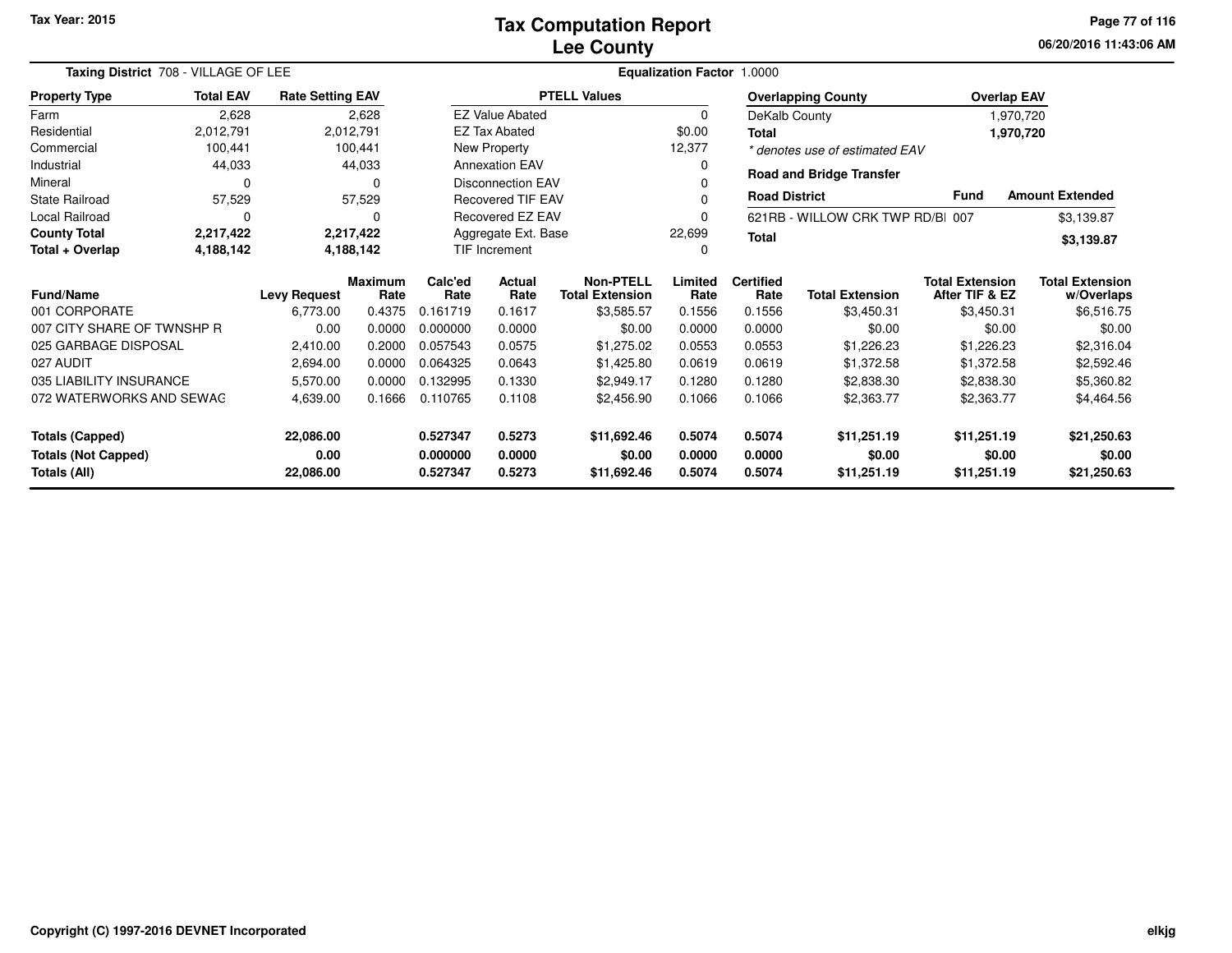**06/20/2016 11:43:06 AMPage 78 of 116**

| Taxing District 709 - VILLAGE OF NELSON                              | Equalization Factor 1.0000 |                              |                        |                                  |                            |                                            |                            |                            |                                    |                                          |                                      |
|----------------------------------------------------------------------|----------------------------|------------------------------|------------------------|----------------------------------|----------------------------|--------------------------------------------|----------------------------|----------------------------|------------------------------------|------------------------------------------|--------------------------------------|
| <b>Property Type</b>                                                 | <b>Total EAV</b>           | <b>Rate Setting EAV</b>      |                        |                                  |                            | <b>PTELL Values</b>                        |                            |                            | <b>Road and Bridge Transfer</b>    |                                          |                                      |
| Farm                                                                 | 54,720                     |                              | 54,720                 |                                  | <b>EZ Value Abated</b>     |                                            |                            | <b>Road District</b>       |                                    | <b>Fund</b>                              | <b>Amount Extended</b>               |
| Residential                                                          | 873,272                    |                              | 873,272                |                                  | <b>EZ Tax Abated</b>       |                                            | \$0.00                     |                            |                                    |                                          |                                      |
| Commercial                                                           | 104,748                    |                              | 104,748                |                                  | New Property               |                                            |                            |                            | 615RB - NELSON TWP ROAD/BRI 007    |                                          | \$803.89                             |
| Industrial                                                           | 0                          |                              | 0                      |                                  | <b>Annexation EAV</b>      |                                            |                            | Total                      |                                    |                                          | \$803.89                             |
| Mineral                                                              | $\Omega$                   |                              | $\Omega$               |                                  | <b>Disconnection EAV</b>   |                                            |                            |                            |                                    |                                          |                                      |
| <b>State Railroad</b>                                                | 447,724                    |                              | 447,724                |                                  | <b>Recovered TIF EAV</b>   |                                            |                            |                            |                                    |                                          |                                      |
| Local Railroad                                                       | 0                          |                              | $\Omega$               |                                  | <b>Recovered EZ EAV</b>    |                                            |                            |                            |                                    |                                          |                                      |
| <b>County Total</b>                                                  | 1,480,464                  |                              | 1,480,464              |                                  | Aggregate Ext. Base        |                                            | 3,101                      |                            |                                    |                                          |                                      |
| Total + Overlap                                                      | 1,480,464                  |                              | 1,480,464              |                                  | TIF Increment              |                                            | $\Omega$                   |                            |                                    |                                          |                                      |
| <b>Fund/Name</b>                                                     |                            | <b>Levy Request</b>          | <b>Maximum</b><br>Rate | Calc'ed<br>Rate                  | Actual<br>Rate             | <b>Non-PTELL</b><br><b>Total Extension</b> | Limited<br>Rate            | <b>Certified</b><br>Rate   | <b>Total Extension</b>             | <b>Total Extension</b><br>After TIF & EZ | <b>Total Extension</b><br>w/Overlaps |
| 001 CORPORATE                                                        |                            | 1,250.00                     | 0.4375                 | 0.084433                         | 0.0844                     | \$1,249.51                                 | 0.0844                     | 0.0844                     | \$1,249.51                         | \$1,249.51                               | \$1,249.51                           |
| 007 CITY SHARE OF TWNSHP R                                           |                            | 0.00                         | 0.0000                 | 0.000000                         | 0.0000                     | \$0.00                                     | 0.0000                     | 0.0000                     | \$0.00                             | \$0.00                                   | \$0.00                               |
| 025 GARBAGE DISPOSAL                                                 |                            | 950.00                       | 0.2000                 | 0.064169                         | 0.0642                     | \$950.46                                   | 0.0642                     | 0.0642                     | \$950.46                           | \$950.46                                 | \$950.46                             |
| 035 LIABILITY INSURANCE                                              |                            | 900.00                       | 0.0000                 | 0.060792                         | 0.0608                     | \$900.12                                   | 0.0608                     | 0.0608                     | \$900.12                           | \$900.12                                 | \$900.12                             |
| <b>Totals (Capped)</b><br><b>Totals (Not Capped)</b><br>Totals (All) |                            | 3,100.00<br>0.00<br>3,100.00 |                        | 0.209394<br>0.000000<br>0.209394 | 0.2094<br>0.0000<br>0.2094 | \$3,100.09<br>\$0.00<br>\$3,100.09         | 0.2094<br>0.0000<br>0.2094 | 0.2094<br>0.0000<br>0.2094 | \$3,100.09<br>\$0.00<br>\$3,100.09 | \$3,100.09<br>\$0.00<br>\$3,100.09       | \$3,100.09<br>\$0.00<br>\$3,100.09   |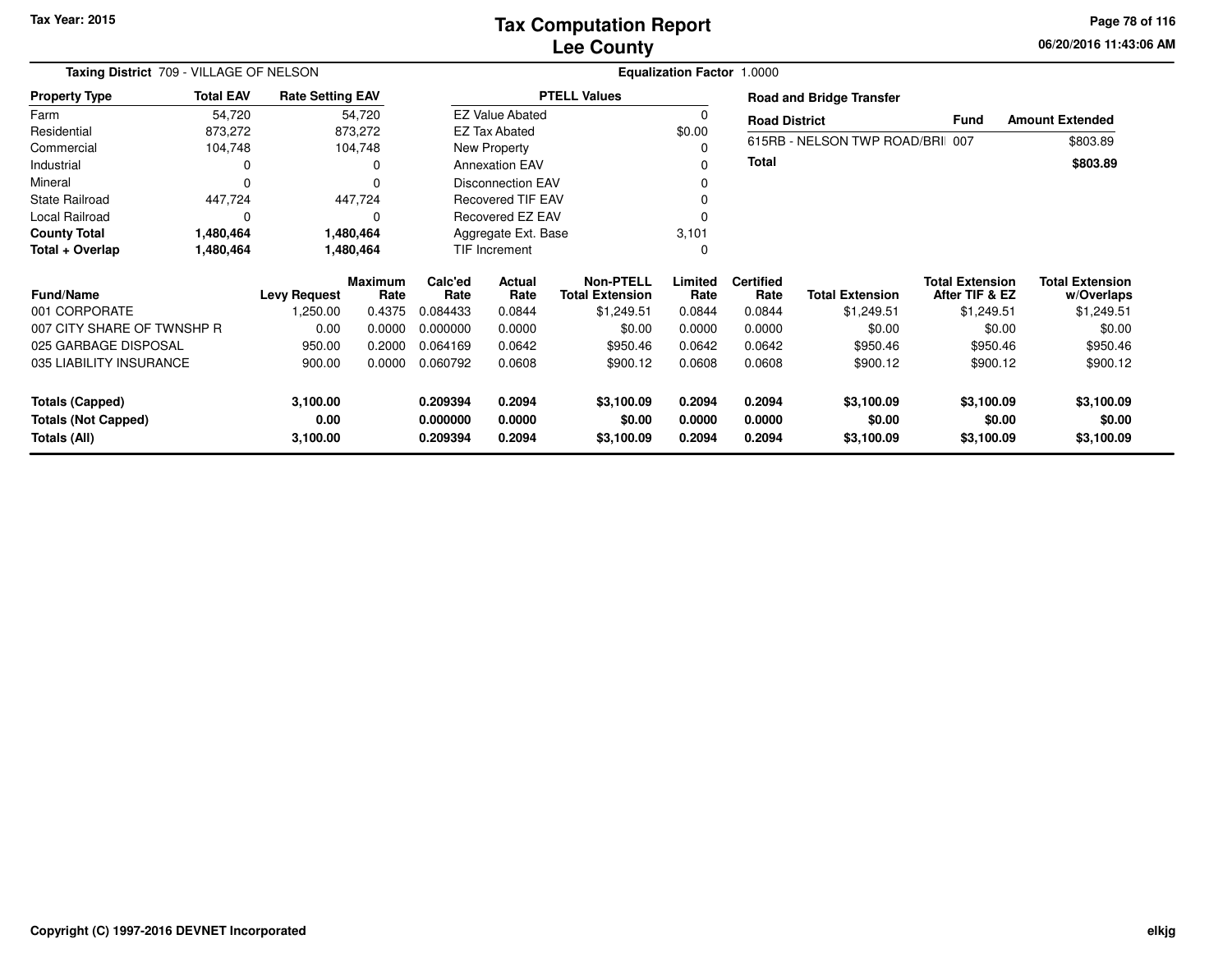**06/20/2016 11:43:06 AM Page 79 of 116**

| Taxing District 710 - VILLAGE OF PAW PAW                             |                  |                                |                        | Equalization Factor 1.0000       |                            |                                            |                            |                            |                                      |                                          |                                      |
|----------------------------------------------------------------------|------------------|--------------------------------|------------------------|----------------------------------|----------------------------|--------------------------------------------|----------------------------|----------------------------|--------------------------------------|------------------------------------------|--------------------------------------|
| <b>Property Type</b>                                                 | <b>Total EAV</b> | <b>Rate Setting EAV</b>        |                        |                                  |                            | <b>PTELL Values</b>                        |                            |                            | <b>Road and Bridge Transfer</b>      |                                          |                                      |
| Farm                                                                 | 86,679           |                                | 76,505                 |                                  | <b>EZ Value Abated</b>     |                                            | $\Omega$                   | <b>Road District</b>       |                                      | <b>Fund</b>                              | <b>Amount Extended</b>               |
| Residential                                                          | 8,789,946        | 6,860,351                      |                        |                                  | <b>EZ Tax Abated</b>       |                                            | \$0.00                     |                            | 622RB - WYOMING TWP ROAD/BI 007      |                                          |                                      |
| Commercial                                                           | 920,067          |                                | 721,907                |                                  | <b>New Property</b>        |                                            | 8,856                      |                            |                                      |                                          | \$7,329.44                           |
| Industrial                                                           | O                |                                | O                      |                                  | <b>Annexation EAV</b>      |                                            | <sup>0</sup>               | <b>Total</b>               |                                      |                                          | \$7,329.44                           |
| Mineral                                                              | $\Omega$         |                                | $\Omega$               |                                  | <b>Disconnection EAV</b>   |                                            |                            |                            |                                      |                                          |                                      |
| <b>State Railroad</b>                                                | $\Omega$         |                                | $\Omega$               |                                  | <b>Recovered TIF EAV</b>   |                                            | $\Omega$                   |                            |                                      |                                          |                                      |
| Local Railroad                                                       | $\Omega$         |                                | $\Omega$               |                                  | Recovered EZ EAV           |                                            |                            |                            |                                      |                                          |                                      |
| <b>County Total</b>                                                  | 9,796,692        |                                | 7,658,763              |                                  | Aggregate Ext. Base        |                                            | 69,439                     |                            |                                      |                                          |                                      |
| Total + Overlap                                                      | 9,796,692        |                                | 7,658,763              |                                  | TIF Increment<br>2,137,929 |                                            |                            |                            |                                      |                                          |                                      |
| <b>Fund/Name</b>                                                     |                  | <b>Levy Request</b>            | <b>Maximum</b><br>Rate | Calc'ed<br>Rate                  | Actual<br>Rate             | <b>Non-PTELL</b><br><b>Total Extension</b> | Limited<br>Rate            | <b>Certified</b><br>Rate   | <b>Total Extension</b>               | <b>Total Extension</b><br>After TIF & EZ | <b>Total Extension</b><br>w/Overlaps |
| 001 CORPORATE                                                        |                  | 33,423.00                      | 0.4375                 | 0.436402                         | 0.4364                     | \$33,422.84                                | 0.4220                     | 0.4220                     | \$41,342.04                          | \$32,319.98                              | \$32,319.98                          |
| 005 I.M.R.F.                                                         |                  | 4,001.00                       | 0.0000                 | 0.052241                         | 0.0522                     | \$3.997.87                                 | 0.0505                     | 0.0505                     | \$4,947.33                           | \$3,867.68                               | \$3,867.68                           |
| 007 CITY SHARE OF TWNSHP R                                           |                  | 0.00                           | 0.0000                 | 0.000000                         | 0.0000                     | \$0.00                                     | 0.0000                     | 0.0000                     | \$0.00                               | \$0.00                                   | \$0.00                               |
| 014 POLICE PROTECTION                                                |                  | 10,029.00                      | 0.6000                 | 0.130948                         | 0.1309                     | \$10,025.32                                | 0.1266                     | 0.1266                     | \$12,402.61                          | \$9,695.99                               | \$9,695.99                           |
| 027 AUDIT                                                            |                  | 3,738.00                       | 0.0000                 | 0.048807                         | 0.0488                     | \$3,737.48                                 | 0.0472                     | 0.0472                     | \$4,624.04                           | \$3,614.94                               | \$3,614.94                           |
| 035 LIABILITY INSURANCE                                              |                  | 4,343.00                       | 0.0000                 | 0.056706                         | 0.0567                     | \$4,342.52                                 | 0.0548                     | 0.0548                     | \$5,368.59                           | \$4,197.00                               | \$4,197.00                           |
| 041 STREET LIGHTING                                                  |                  | 4,255.00                       | 0.0500                 | 0.055557                         | 0.0500                     | \$3,829.38                                 | 0.0483                     | 0.0483                     | \$4,731.80                           | \$3,699.18                               | \$3,699.18                           |
| 047 SOCIAL SECURITY                                                  |                  | 5,264.00                       | 0.0000                 | 0.068732                         | 0.0687                     | \$5,261.57                                 | 0.0664                     | 0.0664                     | \$6,505.00                           | \$5,085.42                               | \$5,085.42                           |
| 062 WORKMENS COMP                                                    |                  | 5,993.00                       | 0.0000                 | 0.078250                         | 0.0783                     | \$5.996.81                                 | 0.0757                     | 0.0757                     | \$7,416.10                           | \$5,797.68                               | \$5,797.68                           |
| 143 MEDICARE                                                         |                  | 1,860.00                       | 0.0000                 | 0.024286                         | 0.0243                     | \$1,861.08                                 | 0.0235                     | 0.0235                     | \$2,302.22                           | \$1,799.81                               | \$1,799.81                           |
| <b>Totals (Capped)</b><br><b>Totals (Not Capped)</b><br>Totals (All) |                  | 72,906.00<br>0.00<br>72,906.00 |                        | 0.951929<br>0.000000<br>0.951929 | 0.9463<br>0.0000<br>0.9463 | \$72,474.87<br>\$0.00<br>\$72,474.87       | 0.9150<br>0.0000<br>0.9150 | 0.9150<br>0.0000<br>0.9150 | \$89,639.73<br>\$0.00<br>\$89,639.73 | \$70,077.68<br>\$0.00<br>\$70,077.68     | \$70,077.68<br>\$0.00<br>\$70,077.68 |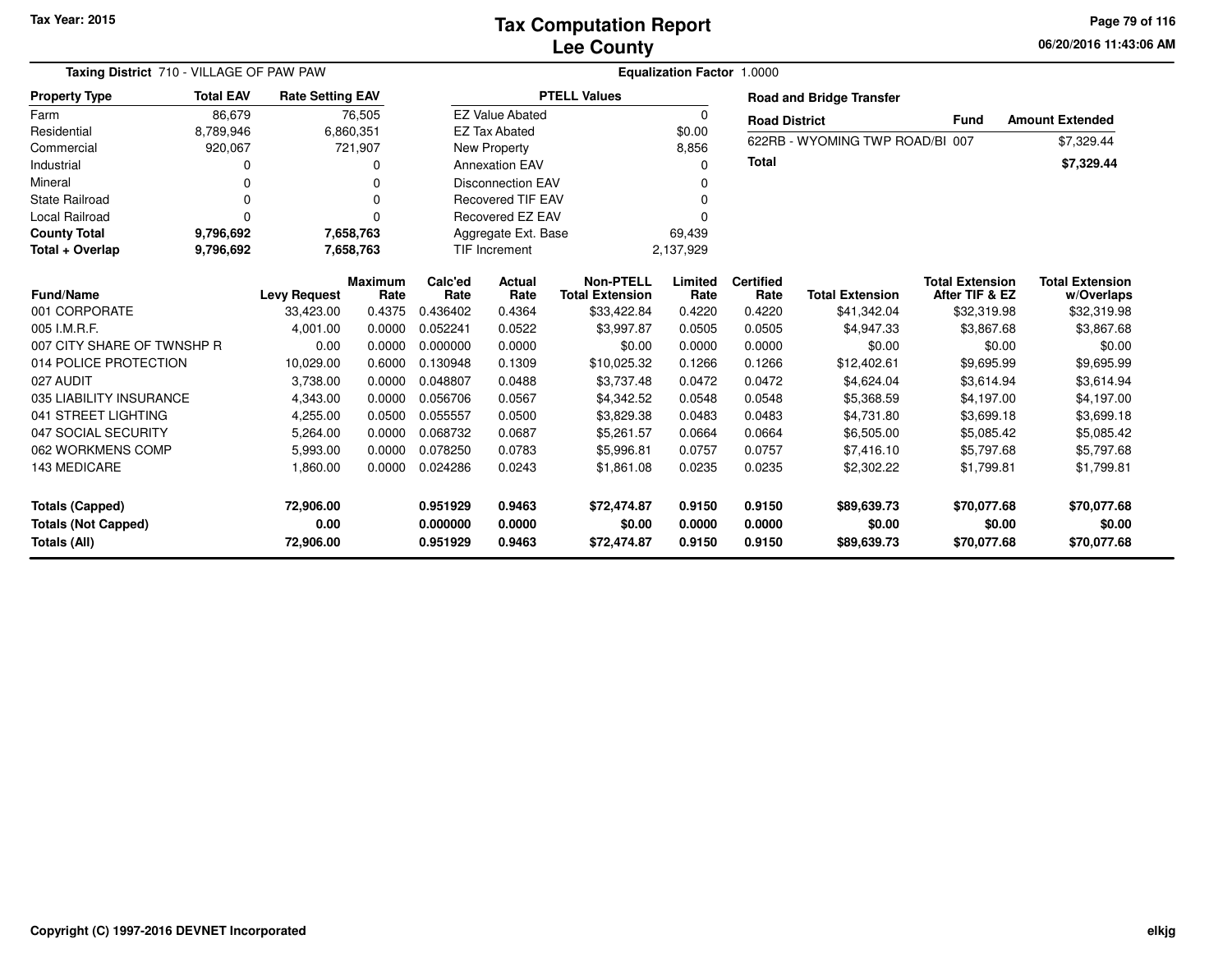**06/20/2016 11:43:06 AM Page 80 of 116**

| Taxing District 711 - VILLAGE OF STEWARD             | <b>Equalization Factor</b><br>1.0000 |                         |                        |                      |                          |                                            |                  |                          |                                  |                                          |                                      |
|------------------------------------------------------|--------------------------------------|-------------------------|------------------------|----------------------|--------------------------|--------------------------------------------|------------------|--------------------------|----------------------------------|------------------------------------------|--------------------------------------|
| <b>Property Type</b>                                 | <b>Total EAV</b>                     | <b>Rate Setting EAV</b> |                        |                      |                          | <b>PTELL Values</b>                        |                  |                          | <b>Road and Bridge Transfer</b>  |                                          |                                      |
| Farm                                                 | 0                                    |                         |                        |                      | <b>EZ Value Abated</b>   |                                            |                  | <b>Road District</b>     |                                  | <b>Fund</b>                              | <b>Amount Extended</b>               |
| Residential                                          | 2,494,383                            |                         | 2,494,383              |                      | EZ Tax Abated            |                                            | \$0.00           |                          |                                  |                                          |                                      |
| Commercial                                           | 131,449                              |                         | 131,449                |                      | New Property             |                                            | 20,326           |                          | 601RB - ALTO TWP ROAD/BRIDGI 007 |                                          | \$2,300.51                           |
| Industrial                                           |                                      |                         | 0                      |                      | <b>Annexation EAV</b>    |                                            | 0                | Total                    |                                  |                                          | \$2,300.51                           |
| Mineral                                              |                                      |                         | 0                      |                      | <b>Disconnection EAV</b> |                                            |                  |                          |                                  |                                          |                                      |
| <b>State Railroad</b>                                | 152,560                              |                         | 152,560                |                      | <b>Recovered TIF EAV</b> |                                            |                  |                          |                                  |                                          |                                      |
| Local Railroad                                       | 0                                    |                         | 0                      |                      | Recovered EZ EAV         |                                            |                  |                          |                                  |                                          |                                      |
| <b>County Total</b>                                  | 2,778,392                            |                         | 2,778,392              |                      | Aggregate Ext. Base      |                                            | 4,016            |                          |                                  |                                          |                                      |
| Total + Overlap<br>2,778,392                         |                                      | 2,778,392               |                        | TIF Increment        |                          | 0                                          |                  |                          |                                  |                                          |                                      |
| <b>Fund/Name</b>                                     |                                      | <b>Levy Request</b>     | <b>Maximum</b><br>Rate | Calc'ed<br>Rate      | Actual<br>Rate           | <b>Non-PTELL</b><br><b>Total Extension</b> | Limited<br>Rate  | <b>Certified</b><br>Rate | <b>Total Extension</b>           | <b>Total Extension</b><br>After TIF & EZ | <b>Total Extension</b><br>w/Overlaps |
| 001 CORPORATE                                        |                                      | 4,500.00                | 0.4375                 | 0.161964             | 0.1620                   | \$4,501.00                                 | 0.1468           | 0.1468                   | \$4,078.68                       | \$4,078.68                               | \$4,078.68                           |
| 003 BONDS & INTEREST                                 |                                      | 0.00                    | 0.0000                 | 0.000000             | 0.0000                   | \$0.00                                     | 0.0000           | 0.0000                   | \$0.00                           | \$0.00                                   | \$0.00                               |
| 007 CITY SHARE OF TWNSHP R                           |                                      | 0.00                    | 0.0000                 | 0.000000             | 0.0000                   | \$0.00                                     | 0.0000           | 0.0000                   | \$0.00                           | \$0.00                                   | \$0.00                               |
| <b>Totals (Capped)</b><br><b>Totals (Not Capped)</b> |                                      | 4,500.00<br>0.00        |                        | 0.161964<br>0.000000 | 0.1620<br>0.0000         | \$4,501.00<br>\$0.00                       | 0.1468<br>0.0000 | 0.1468<br>0.0000         | \$4,078.68<br>\$0.00             | \$4,078.68<br>\$0.00                     | \$4,078.68<br>\$0.00                 |
| Totals (All)                                         |                                      | 4,500.00                |                        | 0.161964             | 0.1620                   | \$4,501.00                                 | 0.1468           | 0.1468                   | \$4,078.68                       | \$4,078.68                               | \$4,078.68                           |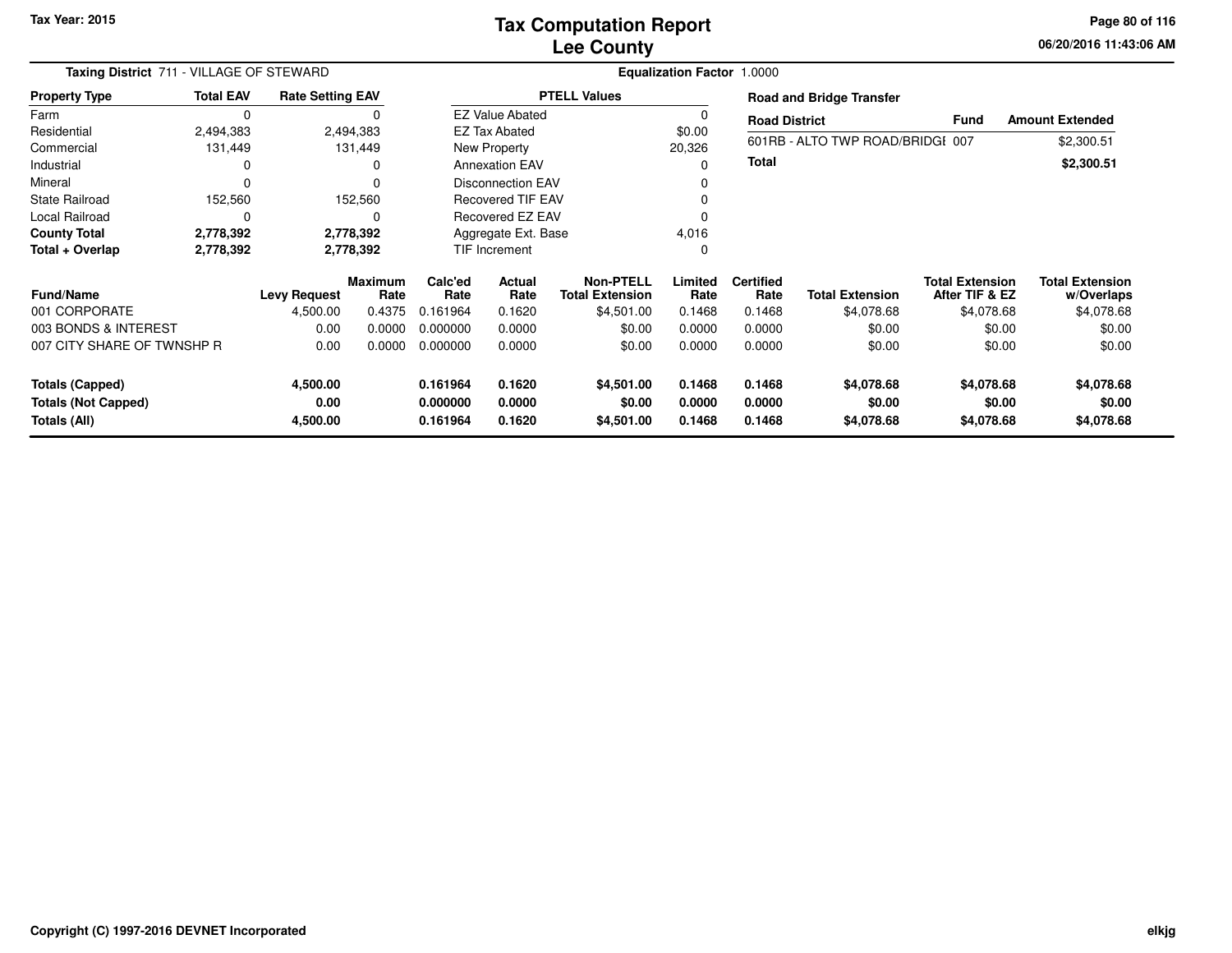## **Lee CountyTax Computation Report**

**06/20/2016 11:43:06 AMPage 81 of 116**

| Taxing District 712 - VILLAGE OF SUBLETTE                            |                  |                                |                        | Equalization Factor 1.0000       |                            |                                            |                            |                            |                                      |                                          |                                      |  |  |
|----------------------------------------------------------------------|------------------|--------------------------------|------------------------|----------------------------------|----------------------------|--------------------------------------------|----------------------------|----------------------------|--------------------------------------|------------------------------------------|--------------------------------------|--|--|
| <b>Property Type</b>                                                 | <b>Total EAV</b> | <b>Rate Setting EAV</b>        |                        |                                  |                            | <b>PTELL Values</b>                        |                            |                            | <b>Road and Bridge Transfer</b>      |                                          |                                      |  |  |
| Farm                                                                 | 183,156          |                                | 183,156                |                                  | <b>EZ Value Abated</b>     |                                            | 0                          | <b>Road District</b>       |                                      | <b>Fund</b>                              | <b>Amount Extended</b>               |  |  |
| Residential                                                          | 4,618,090        |                                | 4,618,090              |                                  | <b>EZ Tax Abated</b>       |                                            | \$0.00                     |                            |                                      |                                          |                                      |  |  |
| Commercial                                                           | 1,823,407        |                                | 1,823,407              |                                  | <b>New Property</b>        |                                            | 0                          |                            | 619RB - SUBLETTE TWP ROAD/B 007      |                                          | \$10,586.20                          |  |  |
| Industrial                                                           |                  |                                |                        |                                  | <b>Annexation EAV</b>      |                                            | 0                          | <b>Total</b>               |                                      |                                          | \$10,586.20                          |  |  |
| Mineral                                                              |                  |                                |                        |                                  | <b>Disconnection EAV</b>   |                                            | 0                          |                            |                                      |                                          |                                      |  |  |
| State Railroad                                                       |                  |                                |                        |                                  | Recovered TIF EAV          |                                            | 0                          |                            |                                      |                                          |                                      |  |  |
| Local Railroad                                                       |                  |                                |                        |                                  | Recovered EZ EAV           |                                            | 0                          |                            |                                      |                                          |                                      |  |  |
| <b>County Total</b>                                                  | 6,624,653        |                                | 6,624,653              |                                  | Aggregate Ext. Base        |                                            | 15,366                     |                            |                                      |                                          |                                      |  |  |
| Total + Overlap                                                      | 6,624,653        |                                | 6,624,653              |                                  | TIF Increment              |                                            | 0                          |                            |                                      |                                          |                                      |  |  |
| <b>Fund/Name</b>                                                     |                  | <b>Levy Request</b>            | <b>Maximum</b><br>Rate | Calc'ed<br>Rate                  | <b>Actual</b><br>Rate      | <b>Non-PTELL</b><br><b>Total Extension</b> | Limited<br>Rate            | <b>Certified</b><br>Rate   | <b>Total Extension</b>               | <b>Total Extension</b><br>After TIF & EZ | <b>Total Extension</b><br>w/Overlaps |  |  |
| 001 CORPORATE                                                        |                  | 15,363.00                      | 0.4375                 | 0.231907                         | 0.2319                     | \$15,362.57                                | 0.2319                     | 0.2319                     | \$15,362.57                          | \$15,362.57                              | \$15,362.57                          |  |  |
| 007 CITY SHARE OF TWNSHP R                                           |                  | 0.00                           | 0.0000                 | 0.000000                         | 0.0000                     | \$0.00                                     | 0.0000                     | 0.0000                     | \$0.00                               | \$0.00                                   | \$0.00                               |  |  |
| <b>Totals (Capped)</b><br><b>Totals (Not Capped)</b><br>Totals (All) |                  | 15,363.00<br>0.00<br>15,363.00 |                        | 0.231907<br>0.000000<br>0.231907 | 0.2319<br>0.0000<br>0.2319 | \$15,362.57<br>\$0.00<br>\$15,362.57       | 0.2319<br>0.0000<br>0.2319 | 0.2319<br>0.0000<br>0.2319 | \$15,362.57<br>\$0.00<br>\$15,362.57 | \$15,362.57<br>\$0.00<br>\$15,362.57     | \$15,362.57<br>\$0.00<br>\$15,362.57 |  |  |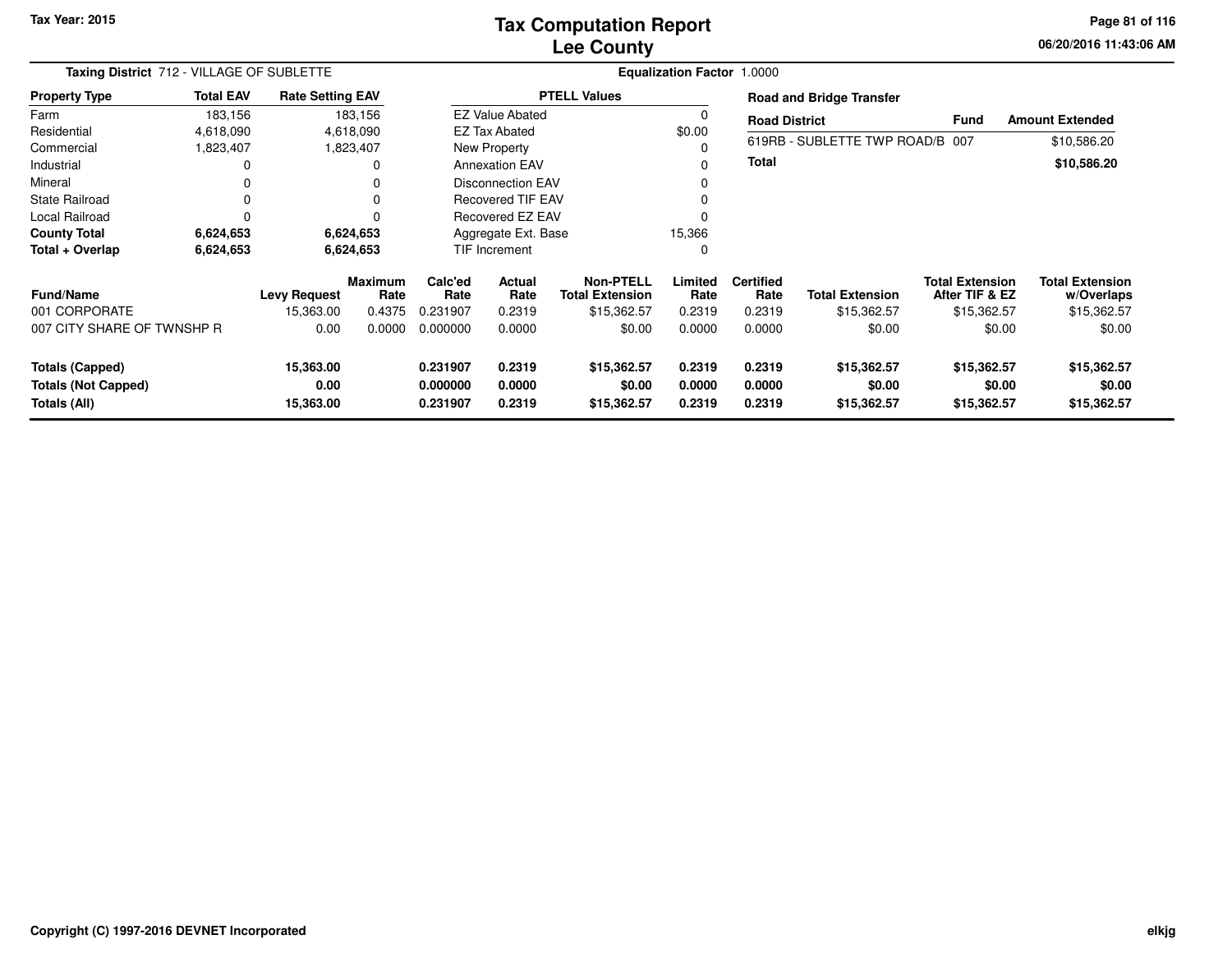**06/20/2016 11:43:06 AMPage 82 of 116**

| Taxing District 713 - VILLAGE OF WEST BROOKLYN |                  |                         | Equalization Factor 1.0000 |                 |                          |                                            |                 |                          |                                 |                                          |                                      |  |  |
|------------------------------------------------|------------------|-------------------------|----------------------------|-----------------|--------------------------|--------------------------------------------|-----------------|--------------------------|---------------------------------|------------------------------------------|--------------------------------------|--|--|
| <b>Property Type</b>                           | <b>Total EAV</b> | <b>Rate Setting EAV</b> |                            |                 |                          | <b>PTELL Values</b>                        |                 |                          | <b>Road and Bridge Transfer</b> |                                          |                                      |  |  |
| Farm                                           | 0                |                         | 0                          |                 | <b>EZ Value Abated</b>   |                                            | 0               | <b>Road District</b>     |                                 | Fund                                     | <b>Amount Extended</b>               |  |  |
| Residential                                    | 1,220,368        |                         | 1,220,368                  |                 | <b>EZ Tax Abated</b>     |                                            | \$0.00          |                          | 605RB - BROOKLYN TWP ROAD/E 007 |                                          | \$564.82                             |  |  |
| Commercial                                     | 167,407          |                         | 167,407                    |                 | New Property             |                                            | 7,998           |                          |                                 |                                          |                                      |  |  |
| Industrial                                     | <sup>0</sup>     |                         | O                          |                 | <b>Annexation EAV</b>    |                                            | 0               | Total                    |                                 |                                          | \$564.82                             |  |  |
| Mineral                                        | <sup>0</sup>     |                         |                            |                 | <b>Disconnection EAV</b> |                                            | 0               |                          |                                 |                                          |                                      |  |  |
| <b>State Railroad</b>                          | $\Omega$         |                         |                            |                 | <b>Recovered TIF EAV</b> |                                            | 0               |                          |                                 |                                          |                                      |  |  |
| Local Railroad                                 | $\Omega$         |                         |                            |                 | <b>Recovered EZ EAV</b>  |                                            | O               |                          |                                 |                                          |                                      |  |  |
| <b>County Total</b>                            | 1,387,775        |                         | 1,387,775                  |                 | Aggregate Ext. Base      |                                            | 11,016          |                          |                                 |                                          |                                      |  |  |
| Total + Overlap                                | 1,387,775        |                         | 1,387,775                  |                 | <b>TIF Increment</b>     |                                            | 0               |                          |                                 |                                          |                                      |  |  |
| <b>Fund/Name</b>                               |                  | <b>Levy Request</b>     | <b>Maximum</b><br>Rate     | Calc'ed<br>Rate | Actual<br>Rate           | <b>Non-PTELL</b><br><b>Total Extension</b> | Limited<br>Rate | <b>Certified</b><br>Rate | <b>Total Extension</b>          | <b>Total Extension</b><br>After TIF & EZ | <b>Total Extension</b><br>w/Overlaps |  |  |
| 001 CORPORATE                                  |                  | 4,784.00                | 0.4375                     | 0.344725        | 0.3447                   | \$4,783.66                                 | 0.3327          | 0.3327                   | \$4,617.13                      | \$4,617.13                               | \$4,617.13                           |  |  |
| 007 CITY SHARE OF TWNSHP R                     |                  | 0.00                    | 0.0000                     | 0.000000        | 0.0000                   | \$0.00                                     | 0.0000          | 0.0000                   | \$0.00                          | \$0.00                                   | \$0.00                               |  |  |
| 027 AUDIT                                      |                  | 2,743.00                | 0.0000                     | 0.197655        | 0.1977                   | \$2,743.63                                 | 0.1908          | 0.1908                   | \$2,647.87                      | \$2,647.87                               | \$2,647.87                           |  |  |
| 035 LIABILITY INSURANCE                        |                  | 2,328.00                | 0.0000                     | 0.167751        | 0.1678                   | \$2,328.69                                 | 0.1620          | 0.1620                   | \$2,248.20                      | \$2,248.20                               | \$2,248.20                           |  |  |
| 041 STREET LIGHTING                            |                  | 440.00                  | 0.0500                     | 0.031705        | 0.0317                   | \$439.92                                   | 0.0306          | 0.0306                   | \$424.66                        | \$424.66                                 | \$424.66                             |  |  |
| 047 SOCIAL SECURITY                            |                  | 440.00                  | 0.0000                     | 0.031705        | 0.0317                   | \$439.92                                   | 0.0306          | 0.0306                   | \$424.66                        | \$424.66                                 | \$424.66                             |  |  |
| 062 WORKMANS COMP                              |                  | 832.00                  | 0.0000                     | 0.059952        | 0.0600                   | \$832.67                                   | 0.0579          | 0.0579                   | \$803.52                        | \$803.52                                 | \$803.52                             |  |  |
| <b>Totals (Capped)</b>                         |                  | 11,567.00               |                            | 0.833493        | 0.8336                   | \$11,568.49                                | 0.8046          | 0.8046                   | \$11,166.04                     | \$11,166.04                              | \$11,166.04                          |  |  |
| <b>Totals (Not Capped)</b>                     |                  | 0.00                    |                            | 0.000000        | 0.0000                   | \$0.00                                     | 0.0000          | 0.0000                   | \$0.00                          | \$0.00                                   | \$0.00                               |  |  |
| Totals (All)                                   |                  | 11,567.00               |                            | 0.833493        | 0.8336                   | \$11,568.49                                | 0.8046          | 0.8046                   | \$11,166.04                     | \$11,166.04                              | \$11,166.04                          |  |  |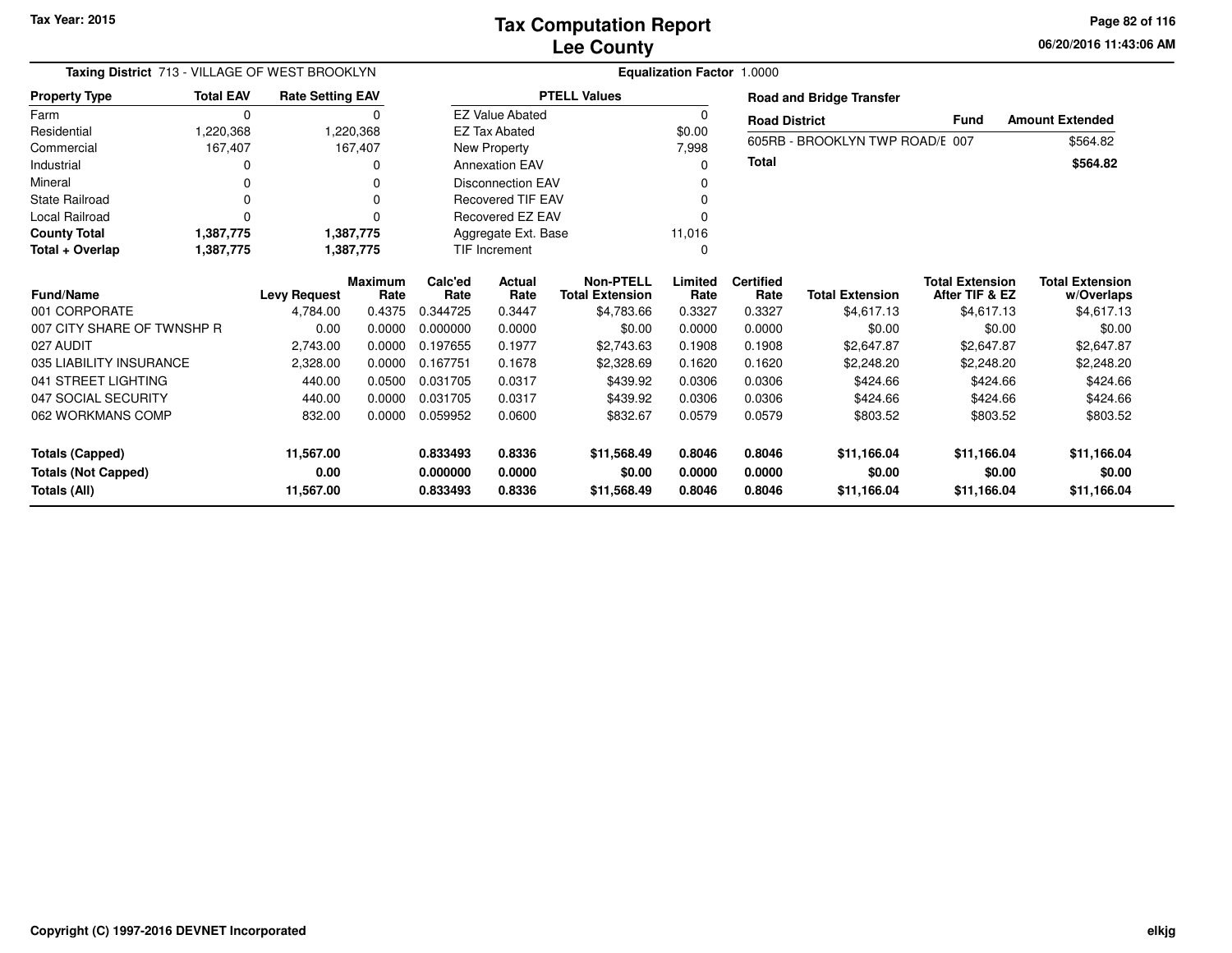**06/20/2016 11:43:06 AM Page 83 of 116**

| Taxing District 714 - CITY OF ROCHELLE                                     |                  |                         |                        | <b>Equalization Factor 1.0000</b> |                          |                                            |                  |                          |                                |                                          |                                      |  |  |
|----------------------------------------------------------------------------|------------------|-------------------------|------------------------|-----------------------------------|--------------------------|--------------------------------------------|------------------|--------------------------|--------------------------------|------------------------------------------|--------------------------------------|--|--|
| <b>Property Type</b>                                                       | <b>Total EAV</b> | <b>Rate Setting EAV</b> |                        |                                   |                          | <b>PTELL Values</b>                        |                  |                          | <b>Overlapping County</b>      | <b>Overlap EAV</b>                       |                                      |  |  |
| Farm                                                                       | 3,706            |                         | 3,706                  |                                   | <b>EZ Value Abated</b>   |                                            | $\Omega$         | Ogle County              |                                | 224,555,119                              |                                      |  |  |
| Residential                                                                | O                |                         | O                      |                                   | <b>EZ Tax Abated</b>     |                                            | \$0.00           | <b>Total</b>             |                                | 224,555,119                              |                                      |  |  |
| Commercial                                                                 | 0                |                         | $\Omega$               |                                   | New Property             |                                            | 0                |                          | * denotes use of estimated EAV |                                          |                                      |  |  |
| Industrial                                                                 | 0                |                         | 0                      |                                   | <b>Annexation EAV</b>    |                                            |                  |                          |                                |                                          |                                      |  |  |
| Mineral                                                                    | O                |                         | $\Omega$               |                                   | <b>Disconnection EAV</b> |                                            |                  |                          |                                |                                          |                                      |  |  |
| State Railroad                                                             | $\Omega$         |                         | $\Omega$               |                                   | <b>Recovered TIF EAV</b> |                                            | $\Omega$         |                          |                                |                                          |                                      |  |  |
| <b>Local Railroad</b>                                                      | $\Omega$         |                         | $\Omega$               |                                   | Recovered EZ EAV         |                                            | $\Omega$         |                          |                                |                                          |                                      |  |  |
| <b>County Total</b>                                                        | 3,706            |                         | 3,706                  |                                   | Aggregate Ext. Base      |                                            | $\Omega$         |                          |                                |                                          |                                      |  |  |
| Total + Overlap                                                            | 224,558,825      |                         | 224,558,825            |                                   | <b>TIF Increment</b>     |                                            | 0                |                          |                                |                                          |                                      |  |  |
| <b>Fund/Name</b>                                                           |                  | <b>Levy Request</b>     | <b>Maximum</b><br>Rate | Calc'ed<br>Rate                   | <b>Actual</b><br>Rate    | <b>Non-PTELL</b><br><b>Total Extension</b> | Limited<br>Rate  | <b>Certified</b><br>Rate | <b>Total Extension</b>         | <b>Total Extension</b><br>After TIF & EZ | <b>Total Extension</b><br>w/Overlaps |  |  |
| 001 CORPORATE                                                              |                  | 594,673.00              | 0.2500                 | 0.264818                          | 0.2500                   | \$9.27                                     | 0.2500           | 0.2500                   | \$9.27                         | \$9.27                                   | \$561,397.06                         |  |  |
| 003 BONDS & INTEREST                                                       |                  | 63,407.50               | 0.0000                 | 0.028237                          | 0.0282                   | \$1.05                                     | 0.0283           | 0.0283                   | \$1.05                         | \$1.05                                   | \$63,550.15                          |  |  |
| 005 I.M.R.F.                                                               |                  | 213,000.00              | 0.0000                 | 0.094853                          | 0.0949                   | \$3.52                                     | 0.0949           | 0.0949                   | \$3.52                         | \$3.52                                   | \$213,106.32                         |  |  |
| 012 FIRE PROTECTION                                                        |                  | 178,402.00              | 0.0000                 | 0.079446                          | 0.0794                   | \$2.94                                     | 0.0794           | 0.0794                   | \$2.94                         | \$2.94                                   | \$178,299.71                         |  |  |
| 013 FIRE PENSION                                                           |                  | 284,203.00              | 0.0000                 | 0.126561                          | 0.1266                   | \$4.69                                     | 0.1266           | 0.1266                   | \$4.69                         | \$4.69                                   | \$284,291.47                         |  |  |
| 014 POLICE PROTECTION                                                      |                  | 178,402.00              | 0.0750                 | 0.079446                          | 0.0750                   | \$2.78                                     | 0.0750           | 0.0750                   | \$2.78                         | \$2.78                                   | \$168,419.12                         |  |  |
| 015 POLICE PENSION                                                         |                  | 319,397.00              | 0.0000                 | 0.142233                          | 0.1422                   | \$5.27                                     | 0.1422           | 0.1422                   | \$5.27                         | \$5.27                                   | \$319,322.65                         |  |  |
| 027 AUDIT                                                                  |                  | 39,000.00               | 0.0000                 | 0.017367                          | 0.0174                   | \$0.64                                     | 0.0174           | 0.0174                   | \$0.64                         | \$0.64                                   | \$39,073.24                          |  |  |
| 035 LIABILITY INSURANCE                                                    |                  | 82,800.00               | 0.0000                 | 0.036872                          | 0.0369                   | \$1.37                                     | 0.0369           | 0.0369                   | \$1.37                         | \$1.37                                   | \$82,862.21                          |  |  |
| 041 STREET LIGHTING                                                        |                  | 118,935.00              | 0.1016                 | 0.052964                          | 0.0530                   | \$1.96                                     | 0.0530           | 0.0530                   | \$1.96                         | \$1.96                                   | \$119,016.18                         |  |  |
| 047 SOCIAL SECURITY                                                        |                  | 220,000.00              | 0.0000                 | 0.097970                          | 0.0980                   | \$3.63                                     | 0.0980           | 0.0980                   | \$3.63                         | \$3.63                                   | \$220,067.65                         |  |  |
| 048 SCHOOL CROSSING GUARD                                                  |                  | 47,574.00               | 0.0200                 | 0.021186                          | 0.0200                   | \$0.74                                     | 0.0200           | 0.0200                   | \$0.74                         | \$0.74                                   | \$44,911.77                          |  |  |
| <b>Totals (Capped)</b>                                                     |                  | 0.00                    |                        | 0.000000                          | 0.0000                   | \$0.00                                     | 0.0000           | 0.0000                   | \$0.00                         | \$0.00                                   | \$0.00                               |  |  |
| <b>Totals (Not Capped)</b><br>2,339,793.50<br>Totals (All)<br>2,339,793.50 |                  |                         |                        | 1.041953<br>1.041953              | 1.0216<br>1.0216         | \$37.86<br>\$37.86                         | 1.0217<br>1.0217 | 1.0217<br>1.0217         | \$37.86<br>\$37.86             | \$37.86<br>\$37.86                       | \$2,294,317.53<br>\$2,294,317.53     |  |  |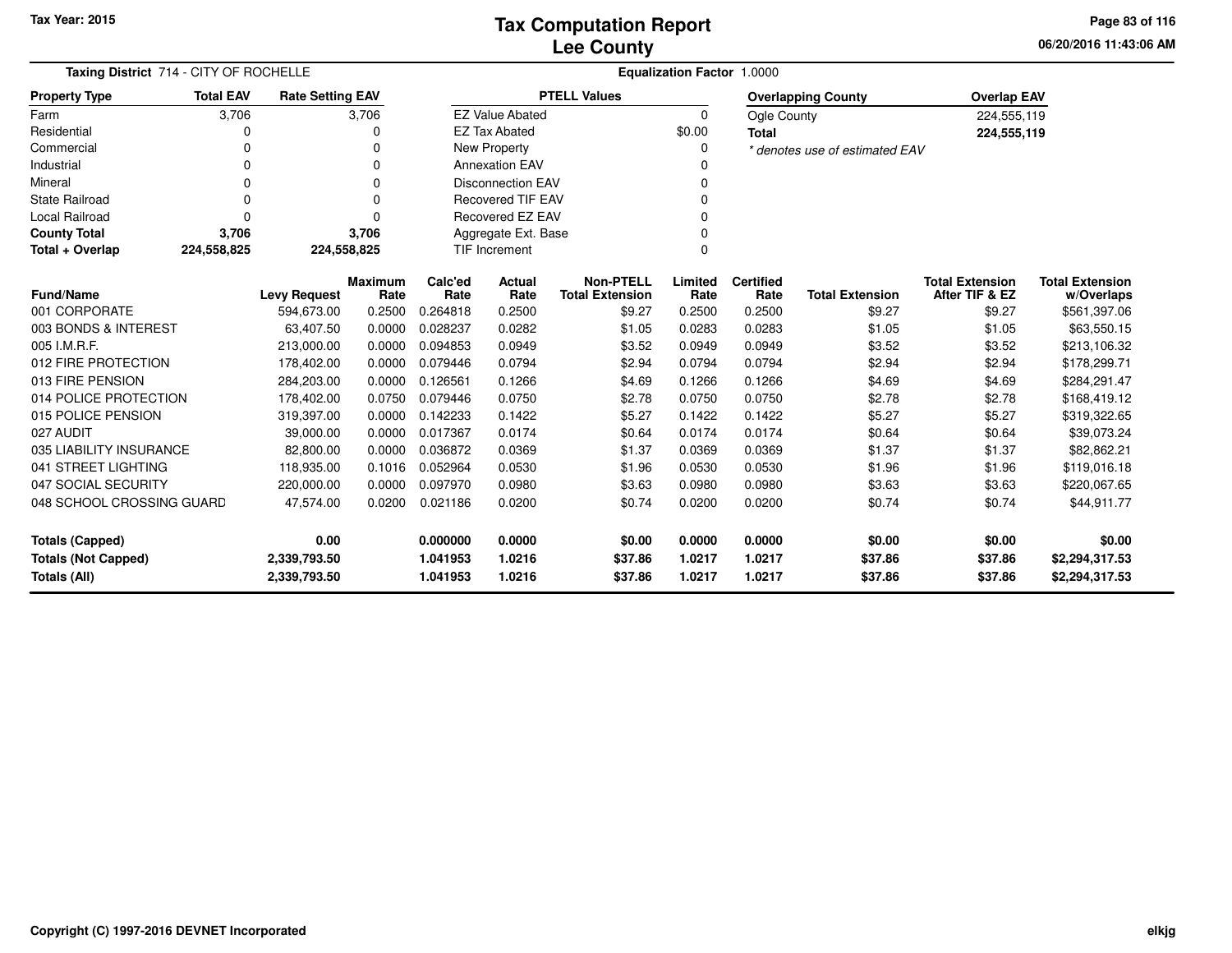## **Lee CountyTax Computation Report**

**06/20/2016 11:43:06 AM Page 84 of 116**

|                                                                      | Taxing District 801 - AMBOY FIRE |                                  |                        |                                  |                            |                                            | <b>Equalization Factor 1.0000</b> |                            |                                        |                                          |                                        |  |
|----------------------------------------------------------------------|----------------------------------|----------------------------------|------------------------|----------------------------------|----------------------------|--------------------------------------------|-----------------------------------|----------------------------|----------------------------------------|------------------------------------------|----------------------------------------|--|
| <b>Property Type</b>                                                 | <b>Total EAV</b>                 | <b>Rate Setting EAV</b>          |                        |                                  |                            | <b>PTELL Values</b>                        |                                   |                            |                                        |                                          |                                        |  |
| Farm                                                                 | 17,964,406                       | 17,964,406                       |                        |                                  | <b>EZ Value Abated</b>     |                                            | 391,661                           |                            |                                        |                                          |                                        |  |
| Residential                                                          | 30,840,052                       | 30,840,052                       |                        |                                  | EZ Tax Abated              |                                            | \$2,543.45                        |                            |                                        |                                          |                                        |  |
| Commercial                                                           | 9,954,893                        | 9,592,531                        |                        |                                  | New Property               |                                            | 717,999                           |                            |                                        |                                          |                                        |  |
| Industrial                                                           | 5,792,180                        | 5,762,881                        |                        |                                  | <b>Annexation EAV</b>      |                                            | 0                                 |                            |                                        |                                          |                                        |  |
| Mineral                                                              | 0                                |                                  | 0                      |                                  | <b>Disconnection EAV</b>   |                                            | 0                                 |                            |                                        |                                          |                                        |  |
| <b>State Railroad</b>                                                | 0                                |                                  |                        |                                  | Recovered TIF EAV          |                                            | 0                                 |                            |                                        |                                          |                                        |  |
| Local Railroad                                                       | 1,800                            |                                  | 1,800                  |                                  | Recovered EZ EAV           |                                            | $\mathbf 0$                       |                            |                                        |                                          |                                        |  |
| <b>County Total</b>                                                  | 64,553,331                       | 64,161,670                       |                        | Aggregate Ext. Base              |                            |                                            | 408,751                           |                            |                                        |                                          |                                        |  |
| Total + Overlap                                                      | 64,553,331                       | 64,161,670                       |                        |                                  | TIF Increment              |                                            | 0                                 |                            |                                        |                                          |                                        |  |
| <b>Fund/Name</b>                                                     |                                  | <b>Levy Request</b>              | <b>Maximum</b><br>Rate | Calc'ed<br>Rate                  | <b>Actual</b><br>Rate      | <b>Non-PTELL</b><br><b>Total Extension</b> | Limited<br>Rate                   | <b>Certified</b><br>Rate   | <b>Total Extension</b>                 | <b>Total Extension</b><br>After TIF & EZ | <b>Total Extension</b><br>w/Overlaps   |  |
| 001 CORPORATE                                                        |                                  | 250,880.00                       | 0.4000                 | 0.391012                         | 0.3910                     | \$250,872.13                               | 0.3797                            | 0.3797                     | \$245,109.00                           | \$243,621.86                             | \$243,621.86                           |  |
| 064 AMBULANCE                                                        |                                  | 178,265.00                       | 0.4000                 | 0.277837                         | 0.2778                     | \$178,241.12                               | 0.2697                            | 0.2697                     | \$174,100.33                           | \$173,044.02                             | \$173,044.02                           |  |
| <b>Totals (Capped)</b><br><b>Totals (Not Capped)</b><br>Totals (All) |                                  | 429,145.00<br>0.00<br>429,145.00 |                        | 0.668849<br>0.000000<br>0.668849 | 0.6688<br>0.0000<br>0.6688 | \$429,113.25<br>\$0.00<br>\$429,113.25     | 0.6494<br>0.0000<br>0.6494        | 0.6494<br>0.0000<br>0.6494 | \$419,209.33<br>\$0.00<br>\$419,209.33 | \$416,665.88<br>\$0.00<br>\$416,665.88   | \$416,665.88<br>\$0.00<br>\$416,665.88 |  |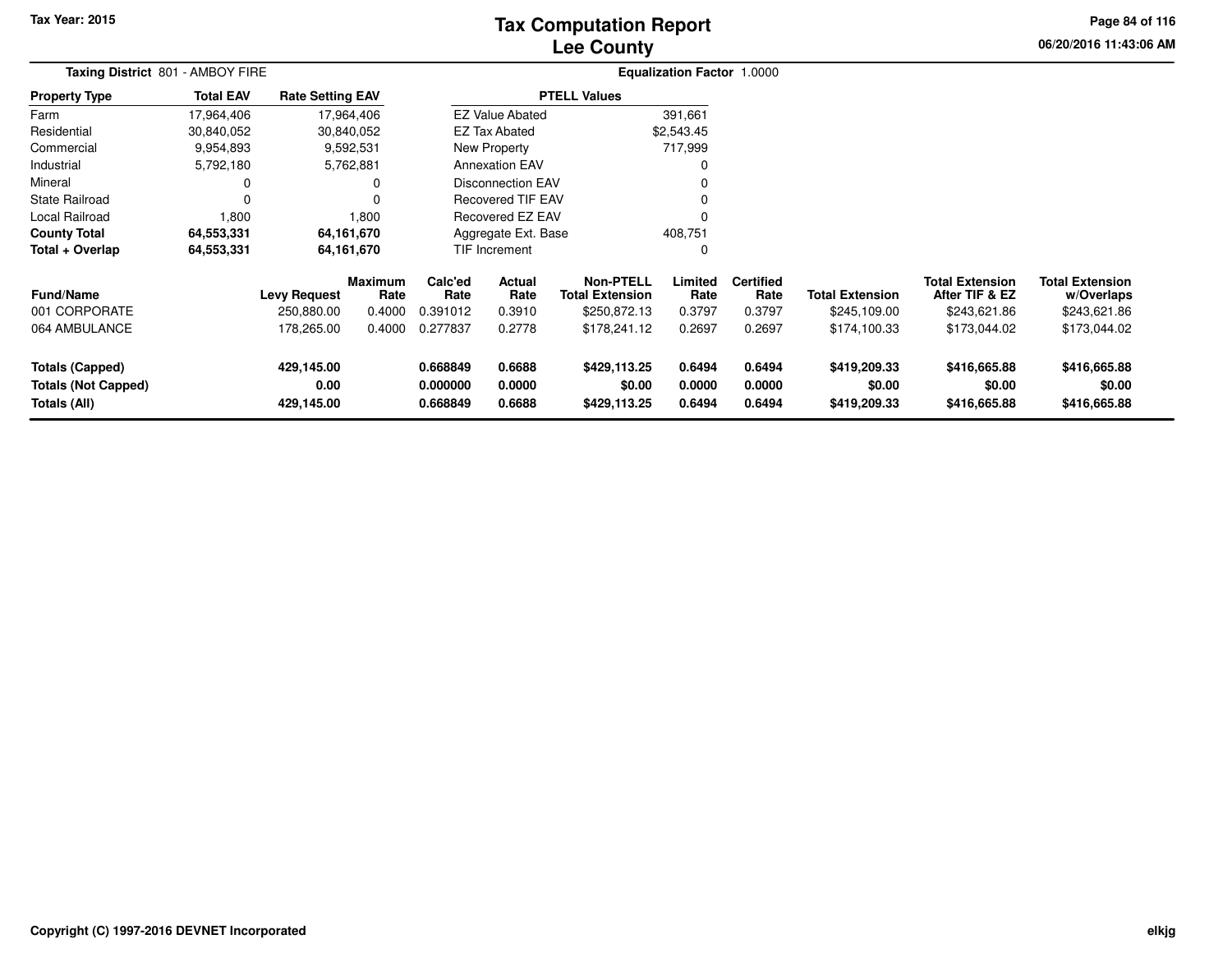## **Lee CountyTax Computation Report**

**06/20/2016 11:43:06 AM Page 85 of 116**

| Taxing District 802 - ASHTON FIRE |                  |                         |                        |                 | <b>Equalization Factor 1.0000</b> |                                            |                 |                          |                                |                                          |                                      |
|-----------------------------------|------------------|-------------------------|------------------------|-----------------|-----------------------------------|--------------------------------------------|-----------------|--------------------------|--------------------------------|------------------------------------------|--------------------------------------|
| <b>Property Type</b>              | <b>Total EAV</b> | <b>Rate Setting EAV</b> |                        |                 |                                   | <b>PTELL Values</b>                        |                 |                          | <b>Overlapping County</b>      | <b>Overlap EAV</b>                       |                                      |
| Farm                              | 17,633,883       |                         | 17,633,883             |                 | <b>EZ Value Abated</b>            |                                            | $\Omega$        | Ogle County              |                                | 7,999,825                                |                                      |
| Residential                       | 12,060,084       |                         | 12,060,084             |                 | <b>EZ Tax Abated</b>              |                                            | \$0.00          | Total                    |                                | 7,999,825                                |                                      |
| Commercial                        | 2,538,694        |                         | 2,538,694              |                 | New Property                      |                                            | 228,536         |                          | * denotes use of estimated EAV |                                          |                                      |
| Industrial                        | 4,805,863        |                         | 4,805,863              |                 | <b>Annexation EAV</b>             |                                            | O               |                          |                                |                                          |                                      |
| Mineral                           | 0                |                         | 0                      |                 | <b>Disconnection EAV</b>          |                                            |                 |                          |                                |                                          |                                      |
| State Railroad                    | 1,509,850        |                         | 1,509,850              |                 | Recovered TIF EAV                 |                                            |                 |                          |                                |                                          |                                      |
| Local Railroad                    | 0                |                         | 0                      |                 | Recovered EZ EAV                  |                                            |                 |                          |                                |                                          |                                      |
| <b>County Total</b>               | 38,548,374       |                         | 38,548,374             |                 | Aggregate Ext. Base               |                                            |                 |                          |                                |                                          |                                      |
| Total + Overlap<br>46,548,199     |                  |                         | 46,548,199             |                 | TIF Increment                     |                                            |                 |                          |                                |                                          |                                      |
| Fund/Name                         |                  | <b>Levy Request</b>     | <b>Maximum</b><br>Rate | Calc'ed<br>Rate | Actual<br>Rate                    | <b>Non-PTELL</b><br><b>Total Extension</b> | Limited<br>Rate | <b>Certified</b><br>Rate | <b>Total Extension</b>         | <b>Total Extension</b><br>After TIF & EZ | <b>Total Extension</b><br>w/Overlaps |
| 001 CORPORATE                     |                  | 143,275.00              | 0.3000                 | 0.307799        | 0.3000                            | \$115,645.12                               | 0.3000          | 0.3000                   | \$115,645.12                   | \$115,645.12                             | \$139,644.60                         |
| 027 AUDIT                         |                  | 2,385.00                | 0.0050                 | 0.005124        | 0.0050                            | \$1,927.42                                 | 0.0050          | 0.0050                   | \$1,927.42                     | \$1,927.42                               | \$2,327.41                           |
| 035 LIABILITY INSURANCE           |                  | 0.00                    | 0.0000                 | 0.000000        | 0.0000                            | \$0.00                                     | 0.0000          | 0.0000                   | \$0.00                         | \$0.00                                   | \$0.00                               |
| 062 WORKMANS COMP                 |                  | 13,660.00               | 0.0000                 | 0.029346        | 0.0293                            | \$11,294.67                                | 0.0293          | 0.0293                   | \$11,294.67                    | \$11,294.67                              | \$13,638.62                          |
| 064 AMBULANCE                     |                  | 86,105.00               | 0.3000                 | 0.184980        | 0.1850                            | \$71,314.49                                | 0.1850          | 0.1850                   | \$71,314.49                    | \$71,314.49                              | \$86,114.17                          |
| <b>Totals (Capped)</b>            |                  | 0.00                    |                        | 0.000000        | 0.0000                            | \$0.00                                     | 0.0000          | 0.0000                   | \$0.00                         | \$0.00                                   | \$0.00                               |
| <b>Totals (Not Capped)</b>        |                  | 245,425.00              |                        | 0.527249        | 0.5193                            | \$200,181.70                               | 0.5193          | 0.5193                   | \$200,181.70                   | \$200,181.70                             | \$241,724.80                         |
| <b>Totals (All)</b>               |                  | 245,425.00              |                        | 0.527249        | 0.5193                            | \$200,181.70                               | 0.5193          | 0.5193                   | \$200,181.70                   | \$200,181.70                             | \$241,724.80                         |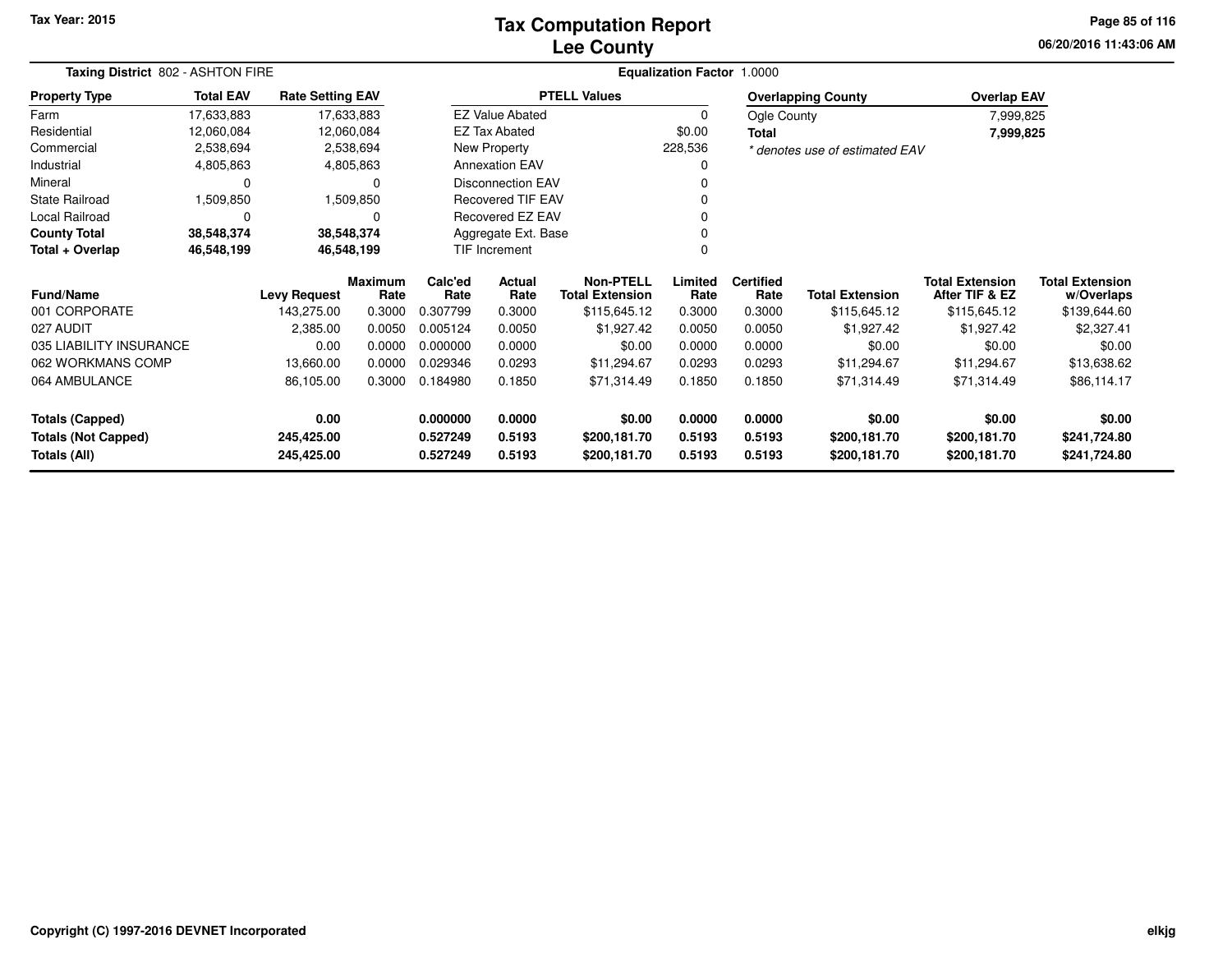# **Lee CountyTax Computation Report**

**06/20/2016 11:43:06 AM Page 86 of 116**

|                                            | Taxing District 803 - COMPTON FIRE |                         |                        |                                   |                          |                                            | Equalization Factor 1.0000 |                          |                        |                                          |                                      |
|--------------------------------------------|------------------------------------|-------------------------|------------------------|-----------------------------------|--------------------------|--------------------------------------------|----------------------------|--------------------------|------------------------|------------------------------------------|--------------------------------------|
| <b>Property Type</b>                       | <b>Total EAV</b>                   | <b>Rate Setting EAV</b> |                        |                                   |                          | <b>PTELL Values</b>                        |                            |                          |                        |                                          |                                      |
| Farm                                       | 12,409,635                         |                         | 12,409,635             |                                   | <b>EZ Value Abated</b>   |                                            |                            |                          |                        |                                          |                                      |
| Residential                                | 7,430,547                          |                         | 7,430,547              |                                   | EZ Tax Abated            |                                            | \$0.00                     |                          |                        |                                          |                                      |
| Commercial                                 | 1,590,545                          |                         | 1,590,545              |                                   | New Property             |                                            | 175,596                    |                          |                        |                                          |                                      |
| Industrial                                 | 87                                 |                         | 87                     |                                   | <b>Annexation EAV</b>    |                                            |                            |                          |                        |                                          |                                      |
| Mineral                                    | 11,141,964                         |                         | 11,141,964             |                                   | <b>Disconnection EAV</b> |                                            |                            |                          |                        |                                          |                                      |
| <b>State Railroad</b>                      |                                    |                         | 0                      |                                   | <b>Recovered TIF EAV</b> |                                            |                            |                          |                        |                                          |                                      |
| Local Railroad                             | 2,400                              |                         | 2,400                  | <b>Recovered EZ EAV</b>           |                          |                                            |                            |                          |                        |                                          |                                      |
| <b>County Total</b>                        | 32,575,178                         |                         | 32,575,178             |                                   | Aggregate Ext. Base      |                                            | 138,630                    |                          |                        |                                          |                                      |
| Total + Overlap                            | 32,575,178                         |                         | 32,575,178             |                                   | <b>TIF Increment</b>     |                                            |                            |                          |                        |                                          |                                      |
| <b>Fund/Name</b>                           |                                    | Levy Request            | <b>Maximum</b><br>Rate | Calc'ed<br>Actual<br>Rate<br>Rate |                          | <b>Non-PTELL</b><br><b>Total Extension</b> | Limited<br>Rate            | <b>Certified</b><br>Rate | <b>Total Extension</b> | <b>Total Extension</b><br>After TIF & EZ | <b>Total Extension</b><br>w/Overlaps |
| 001 CORPORATE                              |                                    | 89,500.00               | 0.4000                 | 0.274749                          | 0.2747                   | \$89,484.01                                | 0.2653                     | 0.2653                   | \$86,421.95            | \$86,421.95                              | \$86,421.95                          |
| 035 LIABILITY INSURANCE                    |                                    | 24,000.00               | 0.0000                 | 0.073676                          | 0.0737                   | \$24,007.91                                | 0.0712                     | 0.0712                   | \$23,193.53            | \$23,193.53                              | \$23,193.53                          |
| 064 AMBULANCE                              |                                    | 32,000.00               | 0.4000                 | 0.098234                          | 0.0982                   | \$31,988.82                                | 0.0948                     | 0.0948                   | \$30,881.27            | \$30,881.27                              | \$30,881.27                          |
| <b>Totals (Capped)</b>                     |                                    | 145,500.00              |                        | 0.446659<br>0.4466                |                          | \$145,480.74                               | 0.4313                     | 0.4313                   | \$140,496.75           | \$140,496.75                             | \$140,496.75                         |
| <b>Totals (Not Capped)</b><br>Totals (All) |                                    | 0.00<br>145,500.00      |                        | 0.000000<br>0.446659              | 0.0000<br>0.4466         | \$0.00<br>\$145,480.74                     | 0.0000<br>0.4313           | 0.0000<br>0.4313         | \$0.00<br>\$140,496.75 | \$0.00<br>\$140,496.75                   | \$0.00<br>\$140,496.75               |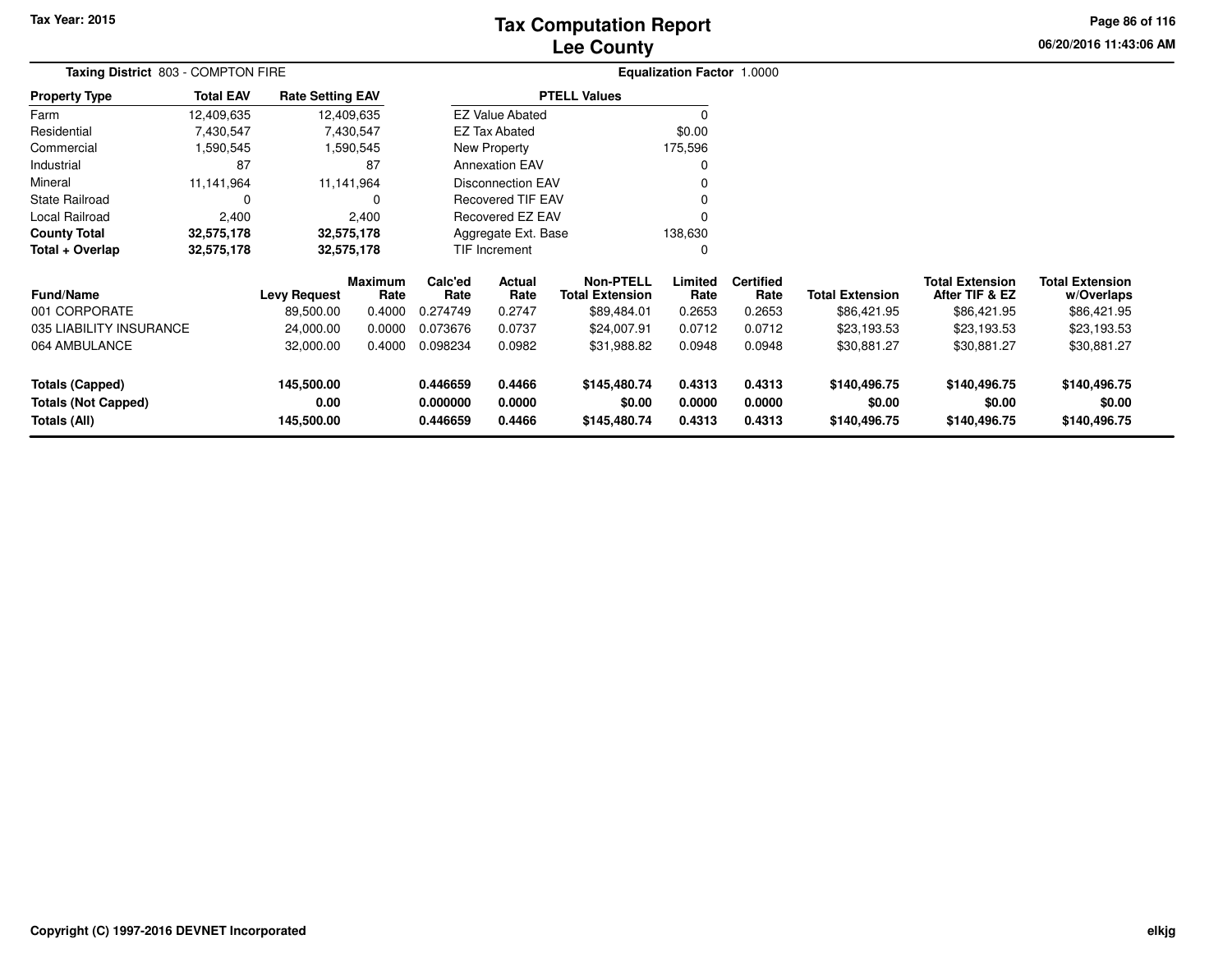#### **Lee CountyTax Computation Report**

**06/20/2016 11:43:06 AM Page 87 of 116**

| Taxing District 804 - DIXON FIRE-RURAL |                  |                         |                        |                 | <b>Equalization Factor 1.0000</b> |                                            |                 |                          |                                |                                          |                                      |
|----------------------------------------|------------------|-------------------------|------------------------|-----------------|-----------------------------------|--------------------------------------------|-----------------|--------------------------|--------------------------------|------------------------------------------|--------------------------------------|
| <b>Property Type</b>                   | <b>Total EAV</b> | <b>Rate Setting EAV</b> |                        |                 |                                   | <b>PTELL Values</b>                        |                 |                          | <b>Overlapping County</b>      | <b>Overlap EAV</b>                       |                                      |
| Farm                                   | 28,980,598       | 28,936,548              |                        |                 | <b>EZ Value Abated</b>            |                                            | 2,093,993       | Ogle County              |                                | 29,624,829                               |                                      |
| Residential                            | 126,153,752      | 126, 153, 752           |                        |                 | <b>EZ Tax Abated</b>              |                                            | \$15,845.24     | <b>Total</b>             |                                | 29,624,829                               |                                      |
| Commercial                             | 36,407,129       | 34,357,944              |                        |                 | New Property                      |                                            | 1,973,952       |                          | * denotes use of estimated EAV |                                          |                                      |
| Industrial                             | 38,074,957       | 38,014,195              |                        |                 | <b>Annexation EAV</b>             |                                            |                 |                          |                                |                                          |                                      |
| Mineral                                | $\Omega$         |                         | 0                      |                 | <b>Disconnection EAV</b>          |                                            |                 |                          |                                |                                          |                                      |
| State Railroad                         | 3,262,629        |                         | 3,262,629              |                 | <b>Recovered TIF EAV</b>          |                                            |                 |                          |                                |                                          |                                      |
| <b>Local Railroad</b>                  | 2,900            |                         | 2,900                  |                 | Recovered EZ EAV                  |                                            | 382,987         |                          |                                |                                          |                                      |
| <b>County Total</b>                    | 232,881,965      | 230,727,968             |                        |                 | Aggregate Ext. Base               |                                            |                 |                          |                                |                                          |                                      |
| Total + Overlap                        | 262,506,794      | 260,352,797             |                        |                 | TIF Increment                     |                                            | 60,004          |                          |                                |                                          |                                      |
| <b>Fund/Name</b>                       |                  | <b>Levy Request</b>     | <b>Maximum</b><br>Rate | Calc'ed<br>Rate | Actual<br>Rate                    | <b>Non-PTELL</b><br><b>Total Extension</b> | Limited<br>Rate | <b>Certified</b><br>Rate | <b>Total Extension</b>         | <b>Total Extension</b><br>After TIF & EZ | <b>Total Extension</b><br>w/Overlaps |
| 001 CORPORATE                          |                  | 780,990.00              | 0.3000                 | 0.299974        | 0.3000                            | \$692,183.90                               | 0.3000          | 0.3000                   | \$698,645.90                   | \$692,183.90                             | \$781,058.39                         |
| 013 FIREFIGHTERS PENSION               |                  | 356,000.00              | 0.0000                 | 0.136738        | 0.1367                            | \$315,405.13                               | 0.1367          | 0.1367                   | \$318,349.65                   | \$315,405.13                             | \$355,902.27                         |
| 027 AUDIT                              |                  | 12,000.00               | 0.0050                 | 0.004609        | 0.0046                            | \$10,613.49                                | 0.0046          | 0.0046                   | \$10,712.57                    | \$10,613.49                              | \$11,976.23                          |
| 035 LIABILITY INSURANCE                |                  | 19,000.00               | 0.0000                 | 0.007298        | 0.0073                            | \$16,843.14                                | 0.0073          | 0.0073                   | \$17,000.38                    | \$16,843.14                              | \$19,005.75                          |
| 060 UNEMPLOYMENT INSURANG              |                  | 1,000.00                | 0.0000                 | 0.000384        | 0.0004                            | \$922.91                                   | 0.0004          | 0.0004                   | \$931.53                       | \$922.91                                 | \$1,041.41                           |
| 062 WORKMENS COMP                      |                  | 20,000.00               | 0.0000                 | 0.007682        | 0.0077                            | \$17,766.05                                | 0.0077          | 0.0077                   | \$17,931.91                    | \$17,766.05                              | \$20,047.17                          |
| 064 AMBULANCE                          |                  | 789,343.00              | 0.3000                 | 0.303182        | 0.3000                            | \$692,183.90                               | 0.3000          | 0.3000                   | \$698,645.90                   | \$692,183.90                             | \$781,058.39                         |
| <b>Totals (Capped)</b>                 |                  | 0.00                    |                        | 0.000000        | 0.0000                            | \$0.00                                     | 0.0000          | 0.0000                   | \$0.00                         | \$0.00                                   | \$0.00                               |
| <b>Totals (Not Capped)</b>             |                  | 1,978,333.00            |                        | 0.759867        | 0.7567                            | \$1,745,918.52                             | 0.7567          | 0.7567                   | \$1,762,217.84                 | \$1,745,918.52                           | \$1,970,089.61                       |
| Totals (All)                           |                  | 1,978,333.00            |                        | 0.759867        | 0.7567                            | \$1,745,918.52                             | 0.7567          | 0.7567                   | \$1,762,217.84                 | \$1,745,918.52                           | \$1,970,089.61                       |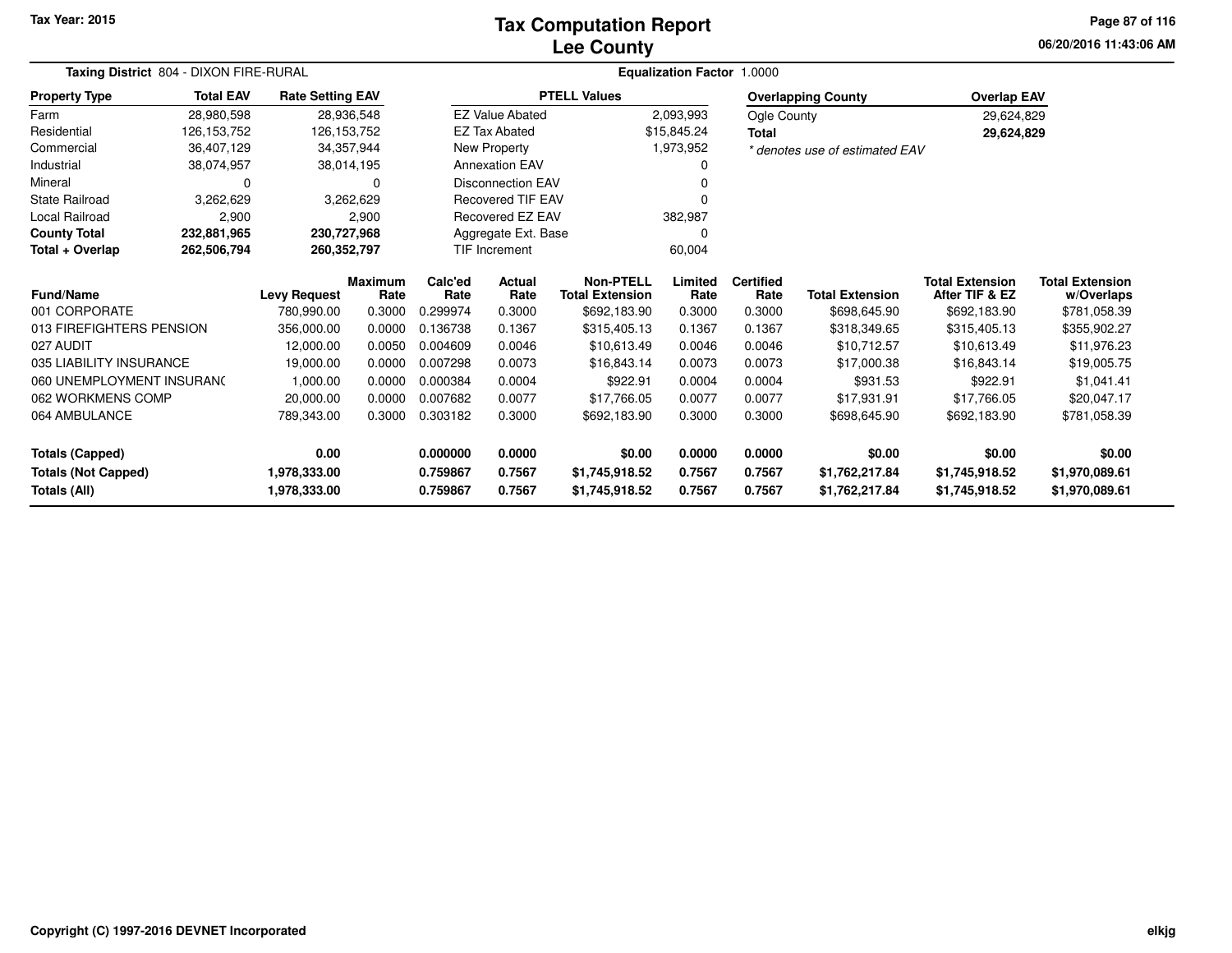**06/20/2016 11:43:06 AM Page 88 of 116**

|                                                                      | Taxing District 805 - EARLVILLE FIRE |                                  |                        |                                  |                            |                                            | <b>Equalization Factor 1.0000</b> |                            |                                    |                                          |                                        |  |
|----------------------------------------------------------------------|--------------------------------------|----------------------------------|------------------------|----------------------------------|----------------------------|--------------------------------------------|-----------------------------------|----------------------------|------------------------------------|------------------------------------------|----------------------------------------|--|
| <b>Property Type</b>                                                 | <b>Total EAV</b>                     | <b>Rate Setting EAV</b>          |                        |                                  |                            | <b>PTELL Values</b>                        |                                   |                            | <b>Overlapping County</b>          | <b>Overlap EAV</b>                       |                                        |  |
| Farm                                                                 | 1,005,750                            |                                  | 1,005,750              |                                  | <b>EZ Value Abated</b>     |                                            | $\Omega$                          | DeKalb County              |                                    | 1,548,751                                |                                        |  |
| Residential                                                          | 137,801                              |                                  | 137,801                |                                  | <b>EZ Tax Abated</b>       |                                            | \$0.00                            | LaSalle County             |                                    | *59,076,587                              |                                        |  |
| Commercial                                                           | 0                                    |                                  | 0                      |                                  | New Property               |                                            | 0                                 | Total                      |                                    | 60,625,338                               |                                        |  |
| Industrial                                                           | 0                                    |                                  | 0                      |                                  | <b>Annexation EAV</b>      |                                            | 0                                 |                            | * denotes use of estimated EAV     |                                          |                                        |  |
| Mineral                                                              | 0                                    |                                  | 0                      |                                  | <b>Disconnection EAV</b>   |                                            | 0                                 |                            |                                    |                                          |                                        |  |
| State Railroad                                                       | $\Omega$                             |                                  | 0                      |                                  | <b>Recovered TIF EAV</b>   |                                            |                                   |                            |                                    |                                          |                                        |  |
| Local Railroad                                                       | $\Omega$                             |                                  | $\Omega$               | Recovered EZ EAV                 |                            |                                            | 0                                 |                            |                                    |                                          |                                        |  |
| <b>County Total</b>                                                  | 1,143,551                            | 1,143,551                        |                        | Aggregate Ext. Base              |                            |                                            |                                   |                            |                                    |                                          |                                        |  |
| Total + Overlap                                                      | 61,768,889                           | 61,768,889                       |                        |                                  | <b>TIF Increment</b>       |                                            | 0                                 |                            |                                    |                                          |                                        |  |
| Fund/Name                                                            |                                      | <b>Levy Request</b>              | <b>Maximum</b><br>Rate | Calc'ed<br>Rate                  | Actual<br>Rate             | <b>Non-PTELL</b><br><b>Total Extension</b> | Limited<br>Rate                   | <b>Certified</b><br>Rate   | <b>Total Extension</b>             | <b>Total Extension</b><br>After TIF & EZ | <b>Total Extension</b><br>w/Overlaps   |  |
| 001 CORPORATE                                                        |                                      | 63,300.00                        | 0.3000                 | 0.102479                         | 0.1025                     | \$1,172.14                                 | 0.1025                            | 0.1025                     | \$1,172.14                         | \$1,172.14                               | \$63,313.11                            |  |
| 064 AMBULANCE                                                        |                                      | 66,700.00                        | 0.2500                 | 0.107983                         | 0.1080                     | \$1,235.04                                 | 0.1080                            | 0.1080                     | \$1,235.04                         | \$1,235.04                               | \$66,710.40                            |  |
| <b>Totals (Capped)</b><br><b>Totals (Not Capped)</b><br>Totals (All) |                                      | 0.00<br>130,000.00<br>130,000.00 |                        | 0.000000<br>0.210462<br>0.210462 | 0.0000<br>0.2105<br>0.2105 | \$0.00<br>\$2,407.18<br>\$2,407.18         | 0.0000<br>0.2105<br>0.2105        | 0.0000<br>0.2105<br>0.2105 | \$0.00<br>\$2,407.18<br>\$2,407.18 | \$0.00<br>\$2,407.18<br>\$2,407.18       | \$0.00<br>\$130,023.51<br>\$130,023.51 |  |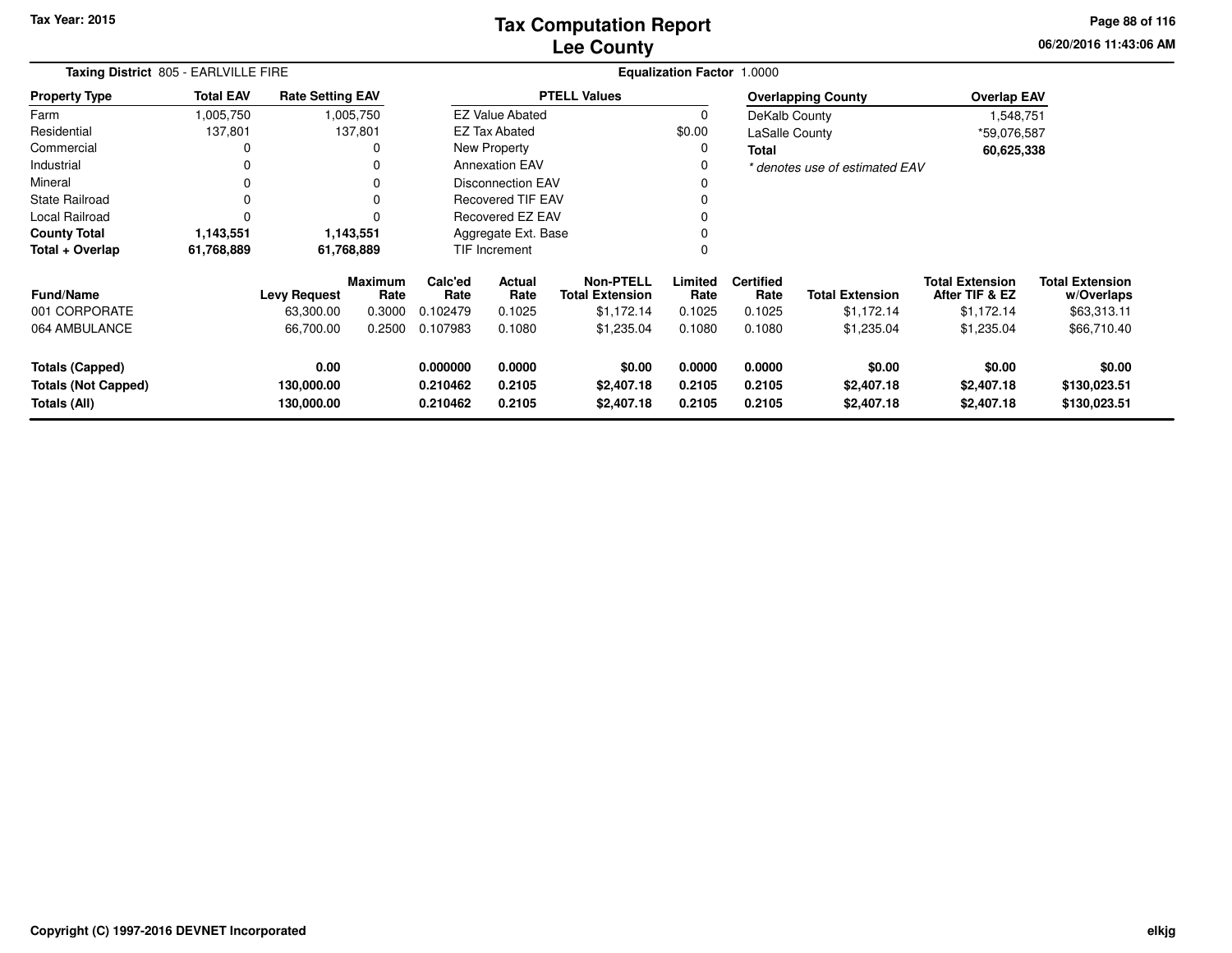## **Lee CountyTax Computation Report**

**06/20/2016 11:43:06 AM Page 89 of 116**

| Taxing District 806 - FRANKLIN GROVE FIRE |                  |                         |                        |                 |                          |                                            | <b>Equalization Factor</b> | 1.0000                   |                                |                                          |                                      |
|-------------------------------------------|------------------|-------------------------|------------------------|-----------------|--------------------------|--------------------------------------------|----------------------------|--------------------------|--------------------------------|------------------------------------------|--------------------------------------|
| <b>Property Type</b>                      | <b>Total EAV</b> | <b>Rate Setting EAV</b> |                        |                 |                          | <b>PTELL Values</b>                        |                            |                          | <b>Overlapping County</b>      | <b>Overlap EAV</b>                       |                                      |
| Farm                                      | 13,972,249       |                         | 13,972,249             |                 | <b>EZ Value Abated</b>   |                                            | 0                          | Ogle County              |                                | 6,330,500                                |                                      |
| Residential                               | 11,514,933       |                         | 11,514,933             |                 | <b>EZ Tax Abated</b>     |                                            | \$0.00                     | <b>Total</b>             |                                | 6,330,500                                |                                      |
| Commercial                                | 2,309,247        |                         | 2,309,247              |                 | New Property             |                                            | 670,006                    |                          | * denotes use of estimated EAV |                                          |                                      |
| Industrial                                | 2,817,748        |                         | 2,817,748              |                 | <b>Annexation EAV</b>    |                                            |                            |                          |                                |                                          |                                      |
| Mineral                                   | 0                |                         | 0                      |                 | <b>Disconnection EAV</b> |                                            |                            |                          |                                |                                          |                                      |
| <b>State Railroad</b>                     | 1,698,556        |                         | 1,698,556              |                 | <b>Recovered TIF EAV</b> |                                            |                            |                          |                                |                                          |                                      |
| Local Railroad                            | 0                |                         | 0                      |                 | Recovered EZ EAV         |                                            |                            |                          |                                |                                          |                                      |
| <b>County Total</b>                       | 32,312,733       |                         | 32,312,733             |                 | Aggregate Ext. Base      |                                            |                            |                          |                                |                                          |                                      |
| Total + Overlap                           | 38,643,233       |                         | 38,643,233             |                 | TIF Increment            |                                            |                            |                          |                                |                                          |                                      |
| Fund/Name                                 |                  | <b>Levy Request</b>     | <b>Maximum</b><br>Rate | Calc'ed<br>Rate | Actual<br>Rate           | <b>Non-PTELL</b><br><b>Total Extension</b> | Limited<br>Rate            | <b>Certified</b><br>Rate | <b>Total Extension</b>         | <b>Total Extension</b><br>After TIF & EZ | <b>Total Extension</b><br>w/Overlaps |
| 001 CORPORATE                             |                  | 116,053.00              | 0.3000                 | 0.300319        | 0.3000                   | \$96,938.20                                | 0.3000                     | 0.3000                   | \$96,938.20                    | \$96,938.20                              | \$115,929.70                         |
| 027 AUDIT                                 |                  | 1,941.00                | 0.0050                 | 0.005023        | 0.0050                   | \$1,615.64                                 | 0.0050                     | 0.0050                   | \$1,615.64                     | \$1,615.64                               | \$1,932.16                           |
| 035 LIABILITY INSURANCE                   |                  | 70,700.00               | 0.0000                 | 0.182956        | 0.1830                   | \$59,132.30                                | 0.1830                     | 0.1830                   | \$59,132.30                    | \$59,132.30                              | \$70,717.12                          |
| 047 SOCIAL SECURITY                       |                  | 12,000.00               | 0.0000                 | 0.031053        | 0.0311                   | \$10,049.26                                | 0.0311                     | 0.0311                   | \$10,049.26                    | \$10,049.26                              | \$12,018.05                          |
| 064 AMBULANCE                             |                  | 58,026.00               | 0.1500                 | 0.150158        | 0.1500                   | \$48,469.10                                | 0.1500                     | 0.1500                   | \$48,469.10                    | \$48,469.10                              | \$57,964.85                          |
| <b>Totals (Capped)</b>                    |                  | 0.00                    |                        | 0.000000        | 0.0000                   | \$0.00                                     | 0.0000                     | 0.0000                   | \$0.00                         | \$0.00                                   | \$0.00                               |
| <b>Totals (Not Capped)</b>                |                  | 258,720.00              |                        | 0.669509        | 0.6691                   | \$216,204.50                               | 0.6691                     | 0.6691                   | \$216,204.50                   | \$216,204.50                             | \$258,561.88                         |
| Totals (All)                              |                  | 258,720.00              |                        | 0.669509        | 0.6691                   | \$216,204.50                               | 0.6691                     | 0.6691                   | \$216,204.50                   | \$216,204.50                             | \$258,561.88                         |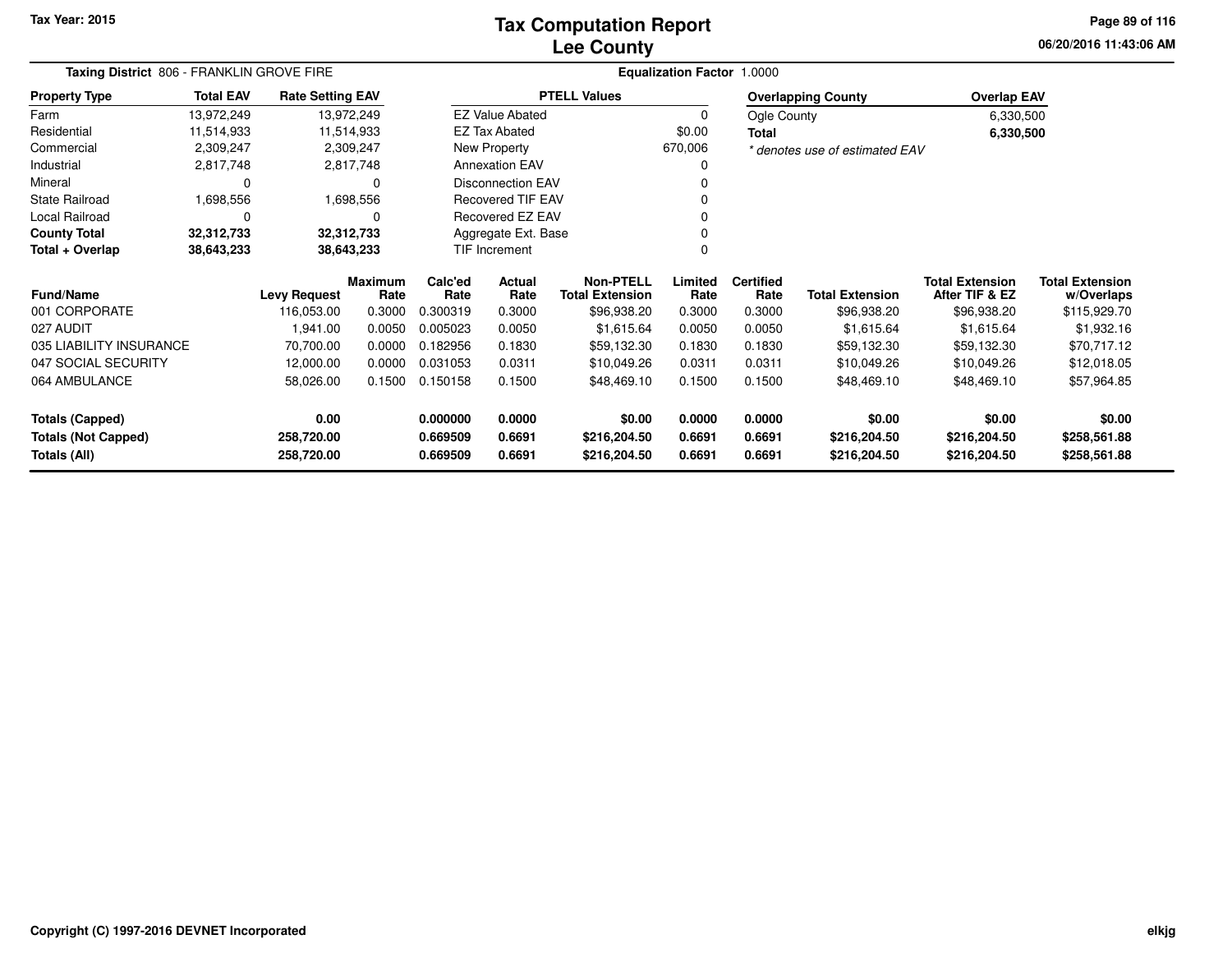### **Lee CountyTax Computation Report**

**06/20/2016 11:43:06 AM Page 90 of 116**

|                                            | Taxing District 807 - LEE FIRE |                         |                        |                      |                          |                                            | <b>Equalization Factor 1.0000</b> |                          |                                |                                          |                                      |
|--------------------------------------------|--------------------------------|-------------------------|------------------------|----------------------|--------------------------|--------------------------------------------|-----------------------------------|--------------------------|--------------------------------|------------------------------------------|--------------------------------------|
| <b>Property Type</b>                       | <b>Total EAV</b>               | <b>Rate Setting EAV</b> |                        |                      |                          | <b>PTELL Values</b>                        |                                   |                          | <b>Overlapping County</b>      | <b>Overlap EAV</b>                       |                                      |
| Farm                                       | 6,503,050                      |                         | 6,503,050              |                      | <b>EZ Value Abated</b>   |                                            |                                   | DeKalb County            |                                | 8,831,838                                |                                      |
| Residential                                | 5,266,139                      |                         | 5,266,139              |                      | <b>EZ Tax Abated</b>     |                                            | \$0.00                            | <b>Total</b>             |                                | 8,831,838                                |                                      |
| Commercial                                 | 219,005                        |                         | 219,005                |                      | New Property             |                                            | 229,976                           |                          | * denotes use of estimated EAV |                                          |                                      |
| Industrial                                 | 115,163                        |                         | 115,163                |                      | <b>Annexation EAV</b>    |                                            |                                   |                          |                                |                                          |                                      |
| Mineral                                    | 2,010,480                      |                         | 2,010,480              |                      | <b>Disconnection EAV</b> |                                            |                                   |                          |                                |                                          |                                      |
| <b>State Railroad</b>                      | 351,229                        |                         | 351,229                |                      | Recovered TIF EAV        |                                            |                                   |                          |                                |                                          |                                      |
| Local Railroad                             | $\Omega$                       |                         | $\Omega$               |                      | <b>Recovered EZ EAV</b>  |                                            |                                   |                          |                                |                                          |                                      |
| <b>County Total</b>                        | 14,465,066                     |                         | 14,465,066             |                      | Aggregate Ext. Base      |                                            | 107,619                           |                          |                                |                                          |                                      |
| Total + Overlap                            | 23,296,904                     |                         | 23,296,904             |                      | <b>TIF Increment</b>     |                                            |                                   |                          |                                |                                          |                                      |
| <b>Fund/Name</b>                           | <b>Levy Request</b>            |                         | <b>Maximum</b><br>Rate | Calc'ed<br>Rate      | Actual<br>Rate           | <b>Non-PTELL</b><br><b>Total Extension</b> | Limited<br>Rate                   | <b>Certified</b><br>Rate | <b>Total Extension</b>         | <b>Total Extension</b><br>After TIF & EZ | <b>Total Extension</b><br>w/Overlaps |
| 001 CORPORATE                              |                                | 72,067.00               | 0.4000                 | 0.309342             | 0.3093                   | \$44,740.45                                | 0.3093                            | 0.3093                   | \$44,740.45                    | \$44,740.45                              | \$72,057.32                          |
| 035 LIABILITY INSURANCE                    |                                | 27,497.00               | 0.0000                 | 0.118029             | 0.1180                   | \$17,068.78                                | 0.1180                            | 0.1180                   | \$17,068.78                    | \$17,068.78                              | \$27,490.35                          |
| 064 AMBULANCE                              |                                | 7,973.00                | 0.4000                 | 0.034223             | 0.0342                   | \$4,947.05                                 | 0.0342                            | 0.0342                   | \$4,947.05                     | \$4,947.05                               | \$7,967.54                           |
| <b>Totals (Capped)</b>                     |                                | 107,537.00              |                        | 0.461594             | 0.4615                   | \$66,756.28                                | 0.4615                            | 0.4615                   | \$66,756.28                    | \$66,756.28                              | \$107,515.21                         |
| <b>Totals (Not Capped)</b><br>Totals (All) |                                | 0.00<br>107,537.00      |                        | 0.000000<br>0.461594 | 0.0000<br>0.4615         | \$0.00<br>\$66,756.28                      | 0.0000<br>0.4615                  | 0.0000<br>0.4615         | \$0.00<br>\$66,756.28          | \$0.00<br>\$66,756.28                    | \$0.00<br>\$107,515.21               |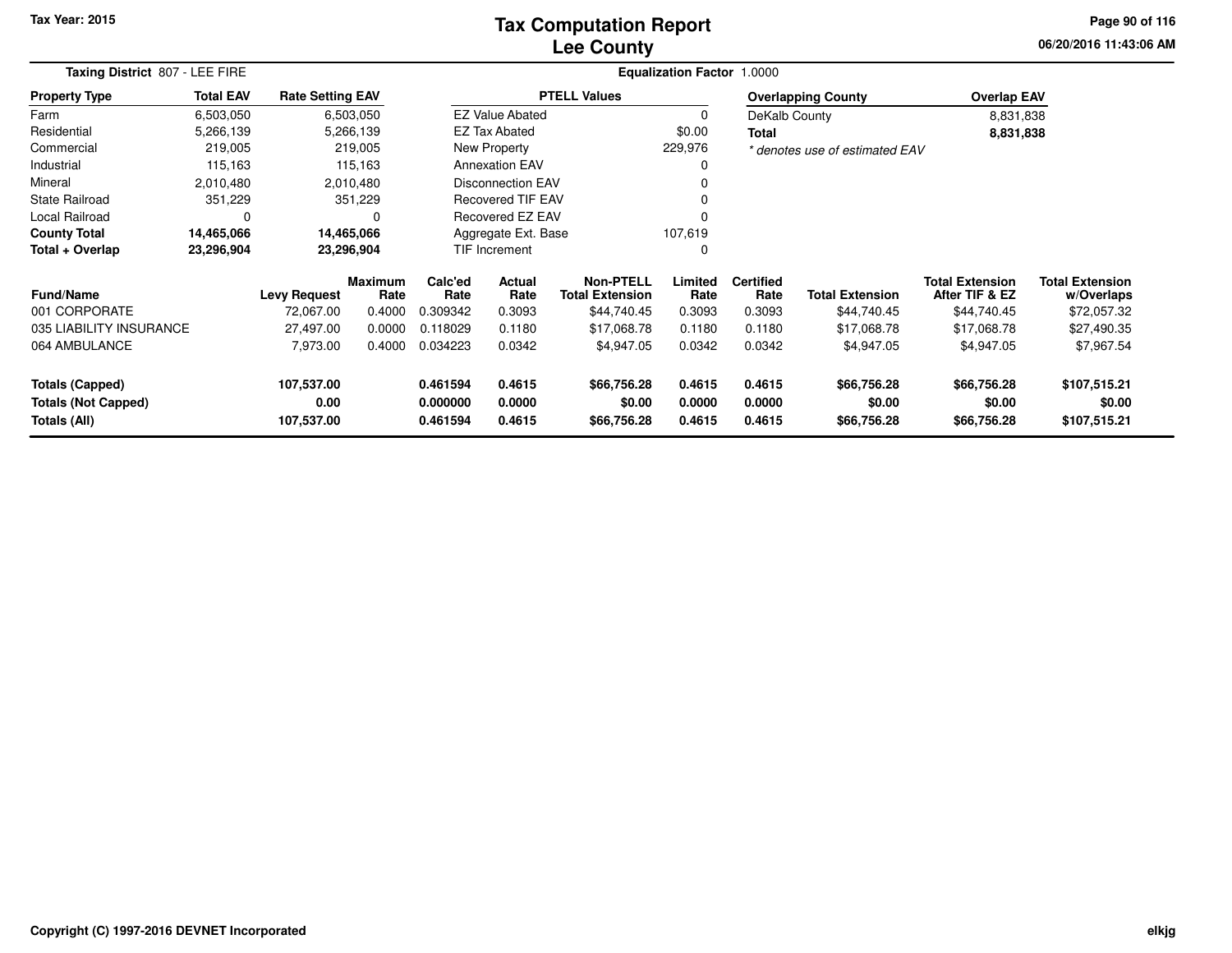## **Lee CountyTax Computation Report**

**06/20/2016 11:43:06 AMPage 91 of 116**

|                                                                      | Taxing District 808 - OHIO FIRE |                                  |                        |                                                                |                                                 |                                      | <b>Equalization Factor 1.0000</b> |                            |                                      |                                          |                                        |
|----------------------------------------------------------------------|---------------------------------|----------------------------------|------------------------|----------------------------------------------------------------|-------------------------------------------------|--------------------------------------|-----------------------------------|----------------------------|--------------------------------------|------------------------------------------|----------------------------------------|
| <b>Property Type</b>                                                 | <b>Total EAV</b>                | <b>Rate Setting EAV</b>          |                        |                                                                |                                                 | <b>PTELL Values</b>                  |                                   |                            | <b>Overlapping County</b>            | <b>Overlap EAV</b>                       |                                        |
| Farm                                                                 | 6,418,650                       |                                  | 6,418,650              |                                                                | <b>EZ Value Abated</b>                          |                                      | 0                                 | <b>Bureau County</b>       |                                      | 29,136,124                               |                                        |
| Residential                                                          | 2,025,169                       |                                  | 2,025,169              |                                                                | <b>EZ Tax Abated</b>                            |                                      | \$0.00                            | Total                      |                                      | 29,136,124                               |                                        |
| Commercial                                                           | 0                               |                                  |                        |                                                                | New Property                                    |                                      | 14,852                            |                            | * denotes use of estimated EAV       |                                          |                                        |
| Industrial                                                           | 141,867                         |                                  | 141,867                |                                                                | <b>Annexation EAV</b>                           |                                      | 0                                 |                            |                                      |                                          |                                        |
| Mineral                                                              | 6,157,099                       |                                  | 6,157,099              |                                                                | <b>Disconnection EAV</b>                        |                                      | 0                                 |                            |                                      |                                          |                                        |
| <b>State Railroad</b>                                                | 0                               |                                  |                        |                                                                | <b>Recovered TIF EAV</b>                        |                                      | 0                                 |                            |                                      |                                          |                                        |
| Local Railroad                                                       | $\mathbf 0$                     |                                  |                        |                                                                | <b>Recovered EZ EAV</b>                         |                                      | 0                                 |                            |                                      |                                          |                                        |
| <b>County Total</b>                                                  | 14,742,785                      |                                  | 14,742,785             |                                                                | Aggregate Ext. Base                             |                                      | 0                                 |                            |                                      |                                          |                                        |
| Total + Overlap                                                      | 43,878,909                      |                                  | 43,878,909             |                                                                | <b>TIF Increment</b>                            |                                      | 0                                 |                            |                                      |                                          |                                        |
| <b>Fund/Name</b>                                                     |                                 | <b>Levy Request</b>              | <b>Maximum</b><br>Rate | Calc'ed<br>Rate                                                | <b>Actual</b><br>Rate<br><b>Total Extension</b> |                                      | Limited<br>Rate                   | <b>Certified</b><br>Rate   | <b>Total Extension</b>               | <b>Total Extension</b><br>After TIF & EZ | <b>Total Extension</b><br>w/Overlaps   |
| 001 CORPORATE                                                        |                                 | 105,700.00                       | 0.3000                 | 0.240890                                                       | 0.2409                                          | \$35,515.37                          | 0.2409                            | 0.2409                     | \$35,515.37                          | \$35,515.37                              | \$105,704.29                           |
| 064 AMBULANCE                                                        |                                 | 25,000.00                        | 0.2500                 | 0.056975                                                       | 0.0570                                          | \$8,403.39                           | 0.0570                            | 0.0570                     | \$8,403.39                           | \$8,403.39                               | \$25,010.98                            |
| <b>Totals (Capped)</b><br><b>Totals (Not Capped)</b><br>Totals (All) |                                 | 0.00<br>130,700.00<br>130,700.00 |                        | 0.000000<br>0.0000<br>0.297865<br>0.2979<br>0.297865<br>0.2979 |                                                 | \$0.00<br>\$43,918.76<br>\$43,918.76 | 0.0000<br>0.2979<br>0.2979        | 0.0000<br>0.2979<br>0.2979 | \$0.00<br>\$43,918.76<br>\$43,918.76 | \$0.00<br>\$43,918.76<br>\$43,918.76     | \$0.00<br>\$130,715.27<br>\$130,715.27 |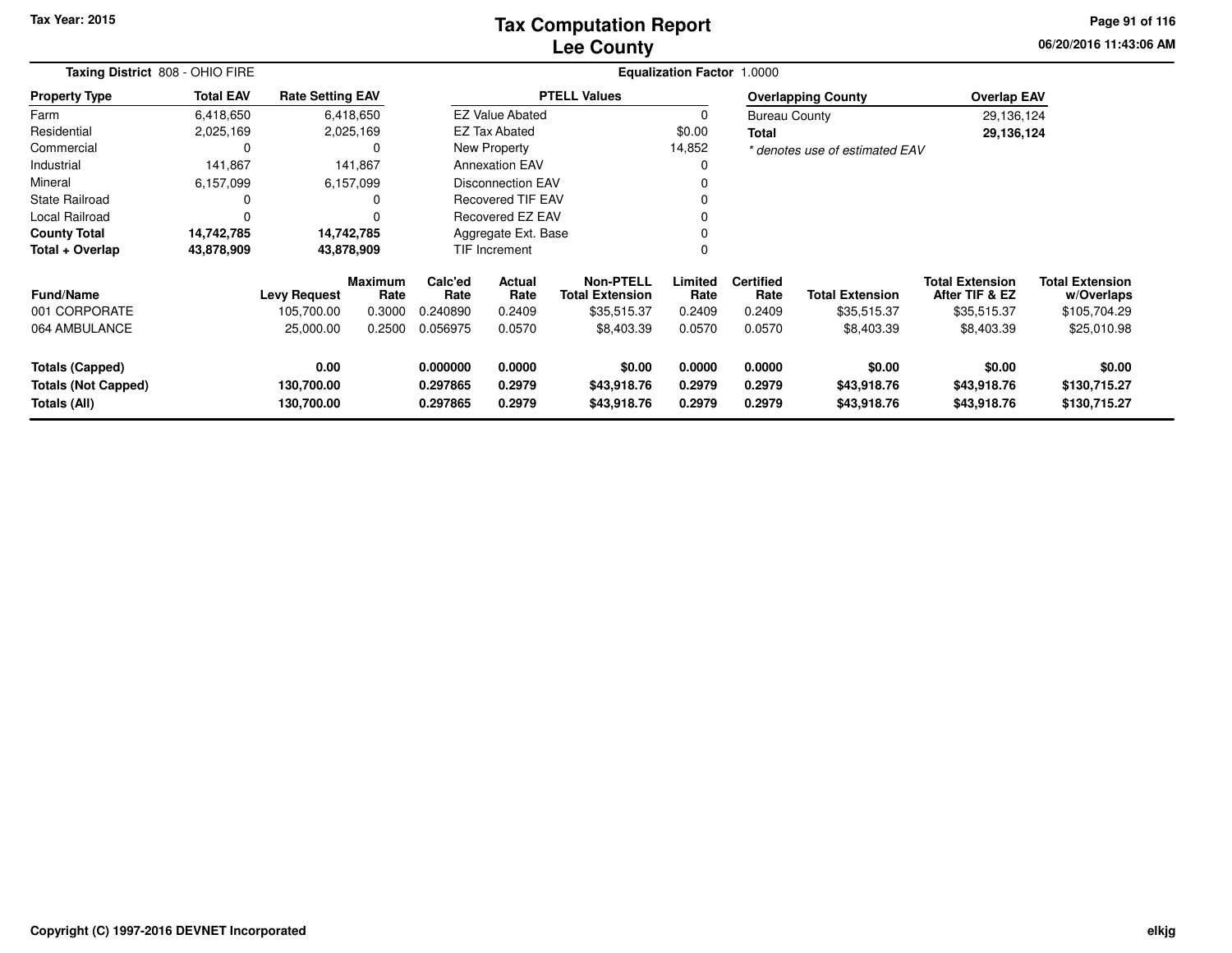## **Lee CountyTax Computation Report**

**06/20/2016 11:43:06 AM Page 92 of 116**

| Taxing District 809 - OGLE LEE FIRE        |                  |                          |                        |                      |                          |                                     | <b>Equalization Factor</b> | 1.0000                   |                                |                                          |                                      |
|--------------------------------------------|------------------|--------------------------|------------------------|----------------------|--------------------------|-------------------------------------|----------------------------|--------------------------|--------------------------------|------------------------------------------|--------------------------------------|
| <b>Property Type</b>                       | <b>Total EAV</b> | <b>Rate Setting EAV</b>  |                        |                      |                          | <b>PTELL Values</b>                 |                            |                          | <b>Overlapping County</b>      | <b>Overlap EAV</b>                       |                                      |
| Farm                                       | 14,008,952       | 14,008,952               |                        |                      | <b>EZ Value Abated</b>   |                                     | 0                          | Ogle County              |                                | 87,434,726                               |                                      |
| Residential                                | 6,936,007        |                          | 6,936,007              |                      | EZ Tax Abated            |                                     | \$0.00                     | Total                    |                                | 87,434,726                               |                                      |
| Commercial                                 | 1,256,117        |                          | 1,256,117              |                      | New Property             |                                     | 115,339                    |                          | * denotes use of estimated EAV |                                          |                                      |
| Industrial                                 | 74,897           |                          | 74,897                 |                      | <b>Annexation EAV</b>    |                                     |                            |                          |                                |                                          |                                      |
| Mineral                                    | 0                |                          |                        |                      | <b>Disconnection EAV</b> |                                     |                            |                          |                                |                                          |                                      |
| <b>State Railroad</b>                      | 694,385          |                          | 694,385                |                      | <b>Recovered TIF EAV</b> |                                     |                            |                          |                                |                                          |                                      |
| Local Railroad                             | 0                |                          | O                      |                      | Recovered EZ EAV         |                                     |                            |                          |                                |                                          |                                      |
| <b>County Total</b>                        | 22,970,358       | 22,970,358               |                        |                      | Aggregate Ext. Base      |                                     |                            |                          |                                |                                          |                                      |
| Total + Overlap                            | 110,405,084      | 110,405,084              |                        |                      | TIF Increment            |                                     |                            |                          |                                |                                          |                                      |
| <b>Fund/Name</b>                           |                  | <b>Levy Request</b>      | <b>Maximum</b><br>Rate | Calc'ed<br>Rate      | Actual<br>Rate           | Non-PTELL<br><b>Total Extension</b> | Limited<br>Rate            | <b>Certified</b><br>Rate | <b>Total Extension</b>         | <b>Total Extension</b><br>After TIF & EZ | <b>Total Extension</b><br>w/Overlaps |
| 001 CORPORATE                              |                  | 332,000.00               | 0.3000                 | 0.300711             | 0.3000                   | \$68,911.07                         | 0.3000                     | 0.3000                   | \$68,911.07                    | \$68,911.07                              | \$331,215.25                         |
| 027 AUDIT                                  |                  | 7,000.00                 | 0.0050                 | 0.006340             | 0.0050                   | \$1,148.52                          | 0.0050                     | 0.0050                   | \$1,148.52                     | \$1,148.52                               | \$5,520.25                           |
| 035 LIABILITY INSURANCE                    |                  | 20,000.00                | 0.0000                 | 0.018115             | 0.0181                   | \$4,157.63                          | 0.0181                     | 0.0181                   | \$4,157.63                     | \$4,157.63                               | \$19,983.32                          |
| 062 WORKMANS COMP                          |                  | 33,000.00                | 0.0000                 | 0.029890             | 0.0299                   | \$6,868.14                          | 0.0299                     | 0.0299                   | \$6,868.14                     | \$6,868.14                               | \$33,011.12                          |
| <b>Totals (Capped)</b>                     |                  | 0.00                     |                        | 0.000000             | 0.0000                   | \$0.00                              | 0.0000                     | 0.0000                   | \$0.00                         | \$0.00                                   | \$0.00                               |
| <b>Totals (Not Capped)</b><br>Totals (All) |                  | 392,000.00<br>392,000.00 |                        | 0.355056<br>0.355056 | 0.3530<br>0.3530         | \$81,085.36<br>\$81,085.36          | 0.3530<br>0.3530           | 0.3530<br>0.3530         | \$81,085.36<br>\$81,085.36     | \$81,085.36<br>\$81,085.36               | \$389,729.94<br>\$389,729.94         |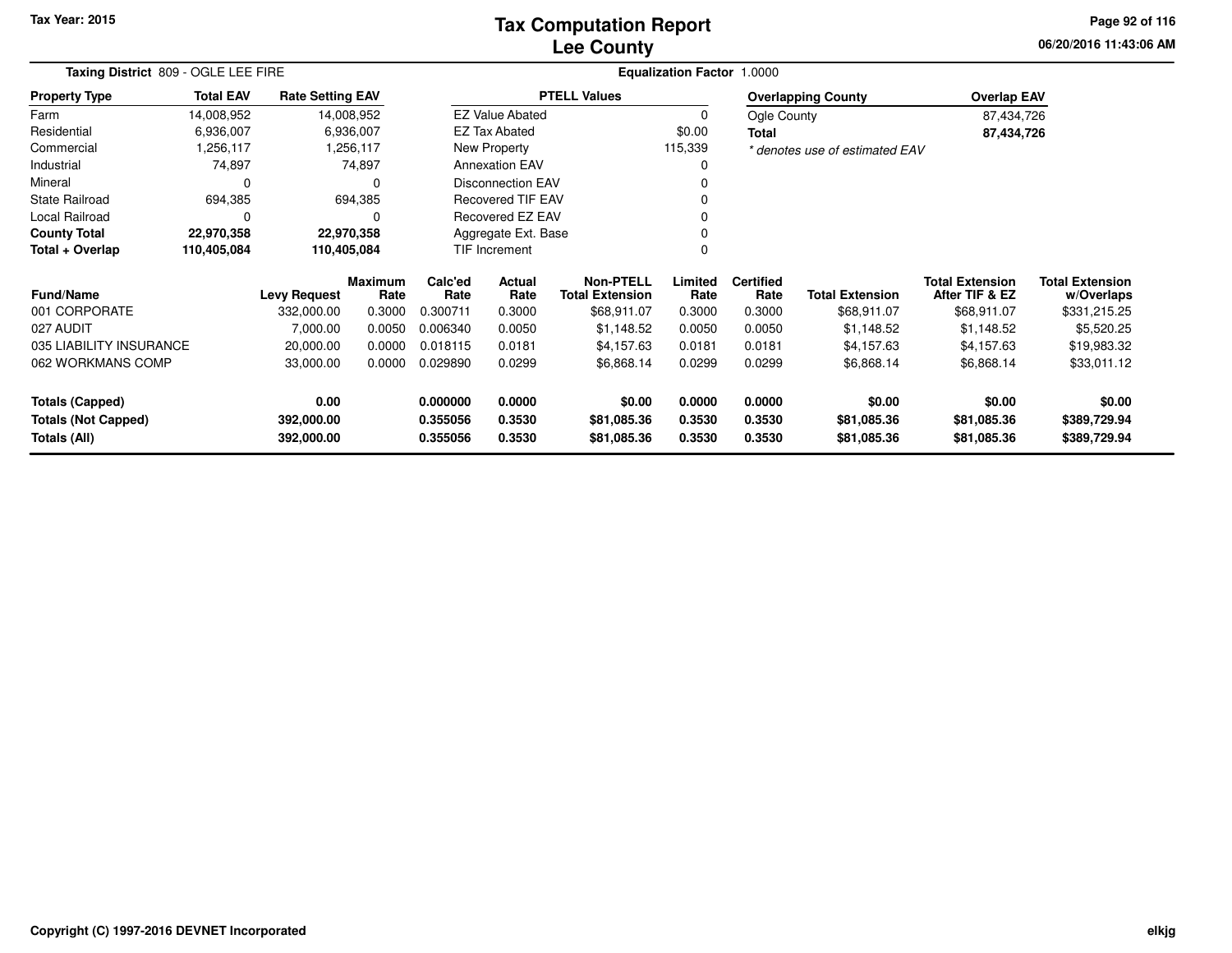## **Lee CountyTax Computation Report**

**06/20/2016 11:43:06 AM Page 93 of 116**

| Taxing District 810 - PAW PAW FIRE                                   |                  |                                  |                        |                                   |                            |                                            | <b>Equalization Factor 1.0000</b> |                            |                                        |                                          |                                        |
|----------------------------------------------------------------------|------------------|----------------------------------|------------------------|-----------------------------------|----------------------------|--------------------------------------------|-----------------------------------|----------------------------|----------------------------------------|------------------------------------------|----------------------------------------|
| Property Type                                                        | <b>Total EAV</b> | <b>Rate Setting EAV</b>          |                        |                                   |                            | <b>PTELL Values</b>                        |                                   |                            | <b>Overlapping County</b>              | <b>Overlap EAV</b>                       |                                        |
| Farm                                                                 | 16,861,676       |                                  | 16,851,502             |                                   | <b>EZ Value Abated</b>     |                                            | 0                                 | DeKalb County              |                                        | 11,879,083                               |                                        |
| Residential                                                          | 14,828,101       |                                  | 12,898,506             |                                   | <b>EZ Tax Abated</b>       |                                            | \$0.00                            | Total                      |                                        | 11,879,083                               |                                        |
| Commercial                                                           | 1,323,563        |                                  | 1,125,403              |                                   | New Property               |                                            | 312,859                           |                            | * denotes use of estimated EAV         |                                          |                                        |
| Industrial                                                           | 4,998            |                                  | 4,998                  |                                   | <b>Annexation EAV</b>      |                                            | O                                 |                            |                                        |                                          |                                        |
| Mineral                                                              | 4,442,209        |                                  | 4,442,209              |                                   | <b>Disconnection EAV</b>   |                                            |                                   |                            |                                        |                                          |                                        |
| State Railroad                                                       | 0                |                                  | 0                      |                                   | <b>Recovered TIF EAV</b>   |                                            |                                   |                            |                                        |                                          |                                        |
| Local Railroad                                                       | $\Omega$         |                                  |                        |                                   | Recovered EZ EAV           |                                            |                                   |                            |                                        |                                          |                                        |
| <b>County Total</b>                                                  | 37,460,547       |                                  | 35,322,618             |                                   | Aggregate Ext. Base        |                                            | 143,296                           |                            |                                        |                                          |                                        |
| Total + Overlap                                                      | 49,339,630       |                                  | 47,201,701             |                                   | TIF Increment<br>2,137,929 |                                            |                                   |                            |                                        |                                          |                                        |
| <b>Fund/Name</b>                                                     |                  | <b>Levy Request</b>              | <b>Maximum</b><br>Rate | Calc'ed<br>Actual<br>Rate<br>Rate |                            | <b>Non-PTELL</b><br><b>Total Extension</b> | Limited<br>Rate                   | <b>Certified</b><br>Rate   | <b>Total Extension</b>                 | <b>Total Extension</b><br>After TIF & EZ | <b>Total Extension</b><br>w/Overlaps   |
| 001 CORPORATE                                                        |                  | 134,000.00                       | 0.4000                 | 0.283888                          | 0.2839                     | \$100,280.91                               | 0.2771                            | 0.2771                     | \$103,803.18                           | \$97,878.97                              | \$130,795.91                           |
| 035 LIABILITY INSURANCE                                              |                  | 15,000.00                        | 0.0000                 | 0.031779                          | 0.0318                     | \$11,232.59                                | 0.0310                            | 0.0310                     | \$11,612.77                            | \$10,950.01                              | \$14,632.53                            |
| <b>Totals (Capped)</b><br><b>Totals (Not Capped)</b><br>Totals (All) |                  | 149,000.00<br>0.00<br>149,000.00 |                        | 0.315667<br>0.000000<br>0.315667  | 0.3157<br>0.0000<br>0.3157 | \$111,513.50<br>\$0.00<br>\$111,513.50     | 0.3081<br>0.0000<br>0.3081        | 0.3081<br>0.0000<br>0.3081 | \$115,415.95<br>\$0.00<br>\$115,415.95 | \$108,828.98<br>\$0.00<br>\$108,828.98   | \$145,428.44<br>\$0.00<br>\$145,428.44 |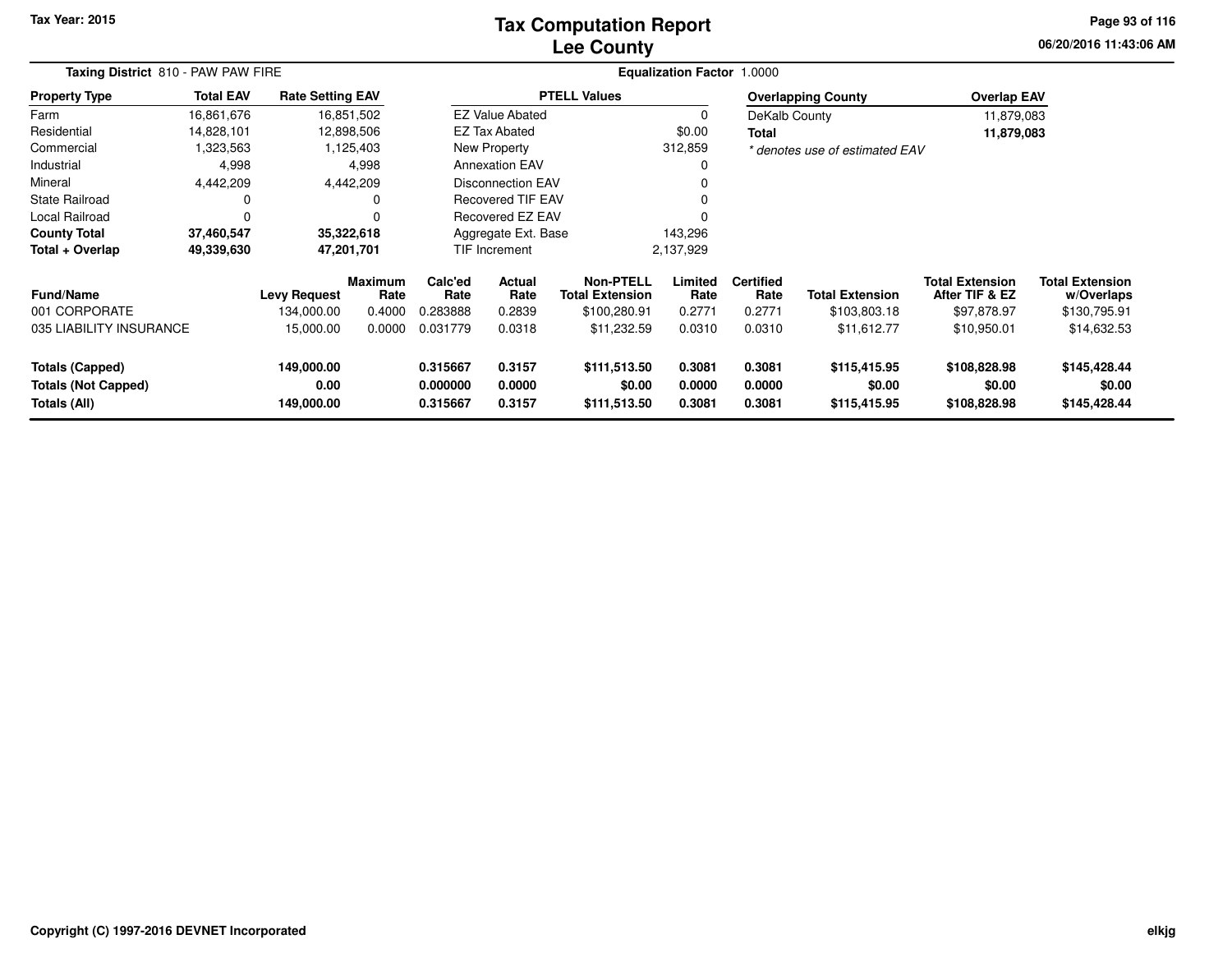**06/20/2016 11:43:06 AM Page 94 of 116**

|                                                      | Taxing District 811 - POLO FIRE |                         |                 |                      |                          |                                            | Equalization Factor 1.0000 |                          |                                |                                          |                               |
|------------------------------------------------------|---------------------------------|-------------------------|-----------------|----------------------|--------------------------|--------------------------------------------|----------------------------|--------------------------|--------------------------------|------------------------------------------|-------------------------------|
| <b>Property Type</b>                                 | <b>Total EAV</b>                | <b>Rate Setting EAV</b> |                 |                      |                          | <b>PTELL Values</b>                        |                            |                          | <b>Overlapping County</b>      | <b>Overlap EAV</b>                       |                               |
| Farm                                                 | 286,712                         |                         | 286,712         |                      | <b>EZ Value Abated</b>   |                                            | 0                          | <b>Carroll County</b>    |                                | 477,205                                  |                               |
| Residential                                          | 0                               |                         | 0               |                      | EZ Tax Abated            |                                            | \$0.00                     | Ogle County              |                                | 75,126,397                               |                               |
| Commercial                                           | 13,891                          |                         | 13,891          |                      | <b>New Property</b>      |                                            | 0                          |                          | <b>Whiteside County</b>        | 451,675                                  |                               |
| Industrial                                           | 0                               |                         | 0               |                      | <b>Annexation EAV</b>    |                                            |                            | Total                    |                                | 76,055,277                               |                               |
| Mineral                                              | $\Omega$                        |                         | 0               |                      | <b>Disconnection EAV</b> |                                            | 0                          |                          | * denotes use of estimated EAV |                                          |                               |
| <b>State Railroad</b>                                | 0                               |                         | $\Omega$        |                      | <b>Recovered TIF EAV</b> |                                            |                            |                          |                                |                                          |                               |
| Local Railroad                                       | 0                               |                         | $\Omega$        |                      | <b>Recovered EZ EAV</b>  |                                            |                            |                          |                                |                                          |                               |
| <b>County Total</b>                                  | 300,603                         |                         | 300,603         |                      | Aggregate Ext. Base      |                                            |                            |                          |                                |                                          |                               |
| Total + Overlap                                      | 76,355,880                      |                         | 76,355,880      |                      | TIF Increment            |                                            |                            |                          |                                |                                          |                               |
| <b>Fund/Name</b>                                     |                                 | <b>Levy Request</b>     | Maximum<br>Rate | Calc'ed<br>Rate      | Actual<br>Rate           | <b>Non-PTELL</b><br><b>Total Extension</b> | Limited<br>Rate            | <b>Certified</b><br>Rate | <b>Total Extension</b>         | <b>Total Extension</b><br>After TIF & EZ | Total Extension<br>w/Overlaps |
| 001 CORPORATE                                        |                                 | 228,000.00              | 0.3000          | 0.298602             | 0.2986                   | \$897.60                                   | 0.2986                     | 0.2986                   | \$897.60                       | \$897.60                                 | \$227,998.66                  |
| 035 LIABILITY INSURANCE                              |                                 | 84,000.00               | 0.0000          | 0.110011             | 0.1100                   | \$330.66                                   | 0.1100                     | 0.1100                   | \$330.66                       | \$330.66                                 | \$83,991.47                   |
| 064 AMBULANCE                                        |                                 | 233,000.00              | 0.3000          | 0.305150             | 0.3000                   | \$901.81                                   | 0.3000                     | 0.3000                   | \$901.81                       | \$901.81                                 | \$229,067.64                  |
| <b>Totals (Capped)</b><br><b>Totals (Not Capped)</b> |                                 | 0.00<br>545,000.00      |                 | 0.000000<br>0.713763 | 0.0000<br>0.7086         | \$0.00<br>\$2,130.07                       | 0.0000<br>0.7086           | 0.0000<br>0.7086         | \$0.00<br>\$2,130.07           | \$0.00<br>\$2,130.07                     | \$0.00<br>\$541,057.77        |
| Totals (All)                                         |                                 | 545,000.00              |                 | 0.713763             | 0.7086                   | \$2,130.07                                 | 0.7086                     | 0.7086                   | \$2,130.07                     | \$2,130.07                               | \$541,057.77                  |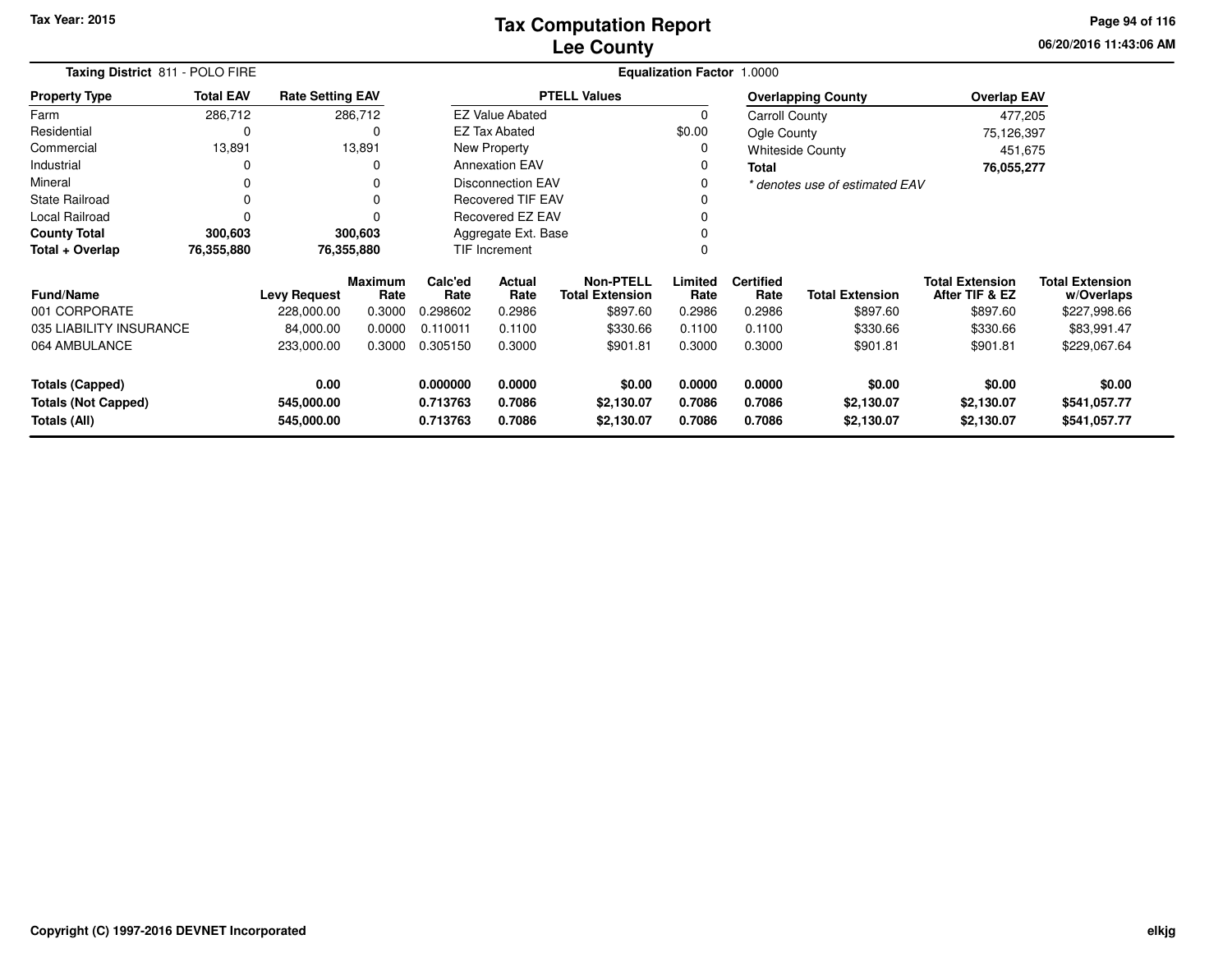## **Lee CountyTax Computation Report**

**06/20/2016 11:43:06 AM Page 95 of 116**

|                                                               | Taxing District 812 - ROCK FALLS FIRE |                                   |                           |                                  |                            |                                                           | <b>Equalization Factor</b> | 1.0000                             |                                       |                                                         |                                                      |  |
|---------------------------------------------------------------|---------------------------------------|-----------------------------------|---------------------------|----------------------------------|----------------------------|-----------------------------------------------------------|----------------------------|------------------------------------|---------------------------------------|---------------------------------------------------------|------------------------------------------------------|--|
| <b>Property Type</b>                                          | <b>Total EAV</b>                      | <b>Rate Setting EAV</b>           |                           |                                  |                            | <b>PTELL Values</b>                                       |                            |                                    | <b>Overlapping County</b>             | <b>Overlap EAV</b>                                      |                                                      |  |
| Farm                                                          | 2,132,465                             |                                   | 2,132,465                 |                                  | <b>EZ Value Abated</b>     |                                                           | 0                          |                                    | <b>Whiteside County</b>               | 57,575,674                                              |                                                      |  |
| Residential                                                   | 4,341,740                             |                                   | 4,341,740                 |                                  | EZ Tax Abated              |                                                           | \$0.00                     | <b>Total</b>                       |                                       | 57,575,674                                              |                                                      |  |
| Commercial                                                    | 609,178                               |                                   | 609,178                   |                                  | New Property               |                                                           | 7,733,266                  |                                    | * denotes use of estimated EAV        |                                                         |                                                      |  |
| Industrial                                                    | 11,627,887                            |                                   | 11,627,887                | <b>Annexation EAV</b>            |                            |                                                           | 0                          |                                    |                                       |                                                         |                                                      |  |
| Mineral                                                       | <sup>0</sup>                          |                                   | 0                         | <b>Disconnection EAV</b>         |                            |                                                           | 0                          |                                    |                                       |                                                         |                                                      |  |
| State Railroad                                                | 3,439,599                             |                                   | 3,439,599                 | <b>Recovered TIF EAV</b>         |                            |                                                           | 0                          |                                    |                                       |                                                         |                                                      |  |
| Local Railroad                                                |                                       |                                   | $\Omega$                  | Recovered EZ EAV                 |                            |                                                           | 0                          |                                    |                                       |                                                         |                                                      |  |
| <b>County Total</b>                                           | 22,150,869                            |                                   | 22,150,869                |                                  | Aggregate Ext. Base        |                                                           | 0                          |                                    |                                       |                                                         |                                                      |  |
| Total + Overlap                                               | 79,726,543                            |                                   | 79,726,543                |                                  | TIF Increment              |                                                           | $\Omega$                   |                                    |                                       |                                                         |                                                      |  |
| <b>Fund/Name</b><br>001 CORPORATE                             |                                       | <b>Levy Request</b><br>129,268.00 | Maximum<br>Rate<br>0.3000 | Calc'ed<br>Rate<br>0.162139      | Actual<br>Rate<br>0.1621   | <b>Non-PTELL</b><br><b>Total Extension</b><br>\$35,906.56 | Limited<br>Rate<br>0.1621  | <b>Certified</b><br>Rate<br>0.1621 | <b>Total Extension</b><br>\$35,906.56 | <b>Total Extension</b><br>After TIF & EZ<br>\$35,906.56 | <b>Total Extension</b><br>w/Overlaps<br>\$129,236.73 |  |
| Totals (Capped)<br><b>Totals (Not Capped)</b><br>Totals (All) |                                       | 0.00<br>129,268.00<br>129,268.00  |                           | 0.000000<br>0.162139<br>0.162139 | 0.0000<br>0.1621<br>0.1621 | \$0.00<br>\$35,906.56<br>\$35,906.56                      | 0.0000<br>0.1621<br>0.1621 | 0.0000<br>0.1621<br>0.1621         | \$0.00<br>\$35,906.56<br>\$35,906.56  | \$0.00<br>\$35,906.56<br>\$35,906.56                    | \$0.00<br>\$129,236.73<br>\$129,236.73               |  |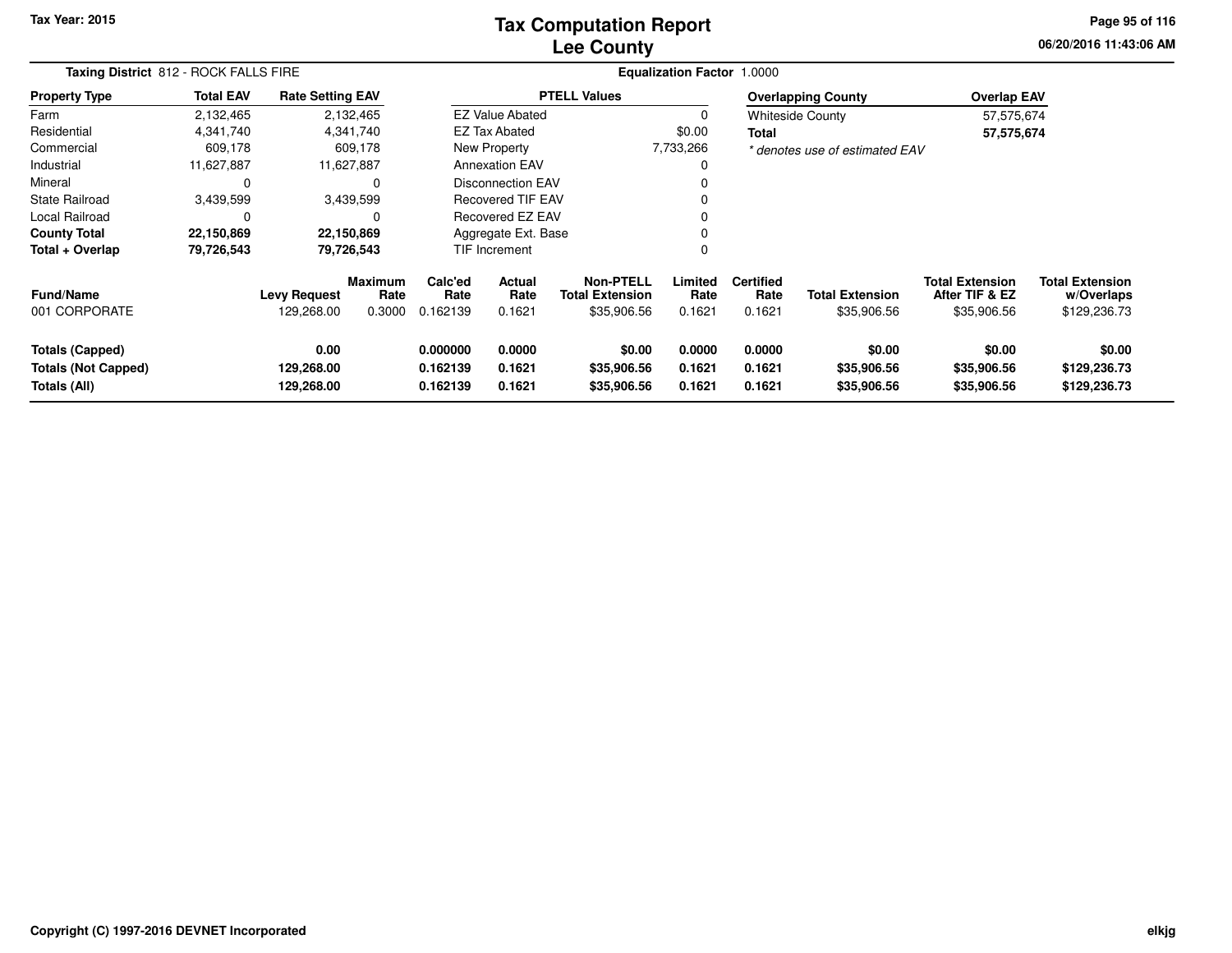## **Lee CountyTax Computation Report**

**06/20/2016 11:43:06 AM Page 96 of 116**

| Taxing District 813 - STERLING FIRE                                  |                  |                                   |                                  |                                  |                            |                                                           | Equalization Factor 1.0000 |                                    |                                       |                                                         |                                                      |  |
|----------------------------------------------------------------------|------------------|-----------------------------------|----------------------------------|----------------------------------|----------------------------|-----------------------------------------------------------|----------------------------|------------------------------------|---------------------------------------|---------------------------------------------------------|------------------------------------------------------|--|
| <b>Property Type</b>                                                 | <b>Total EAV</b> | <b>Rate Setting EAV</b>           |                                  |                                  |                            | <b>PTELL Values</b>                                       |                            |                                    | <b>Overlapping County</b>             | <b>Overlap EAV</b>                                      |                                                      |  |
| Farm                                                                 | 3,080,135        |                                   | 3,080,135                        |                                  | <b>EZ Value Abated</b>     |                                                           |                            |                                    | <b>Whiteside County</b>               | 117,548,336                                             |                                                      |  |
| Residential                                                          | 13,922,588       |                                   | 13,922,588                       |                                  | EZ Tax Abated              |                                                           | \$0.00                     | <b>Total</b>                       |                                       | 117,548,336                                             |                                                      |  |
| Commercial                                                           | 216,077          |                                   | 216,077                          |                                  | New Property               |                                                           | 154,782                    |                                    | * denotes use of estimated EAV        |                                                         |                                                      |  |
| Industrial                                                           | 0                |                                   | 0                                |                                  | <b>Annexation EAV</b>      |                                                           | 0                          |                                    |                                       |                                                         |                                                      |  |
| Mineral                                                              |                  |                                   |                                  |                                  | <b>Disconnection EAV</b>   |                                                           |                            |                                    |                                       |                                                         |                                                      |  |
| State Railroad                                                       | 0                |                                   | 0                                |                                  | <b>Recovered TIF EAV</b>   |                                                           |                            |                                    |                                       |                                                         |                                                      |  |
| Local Railroad                                                       |                  |                                   | 0                                |                                  | Recovered EZ EAV           |                                                           |                            |                                    |                                       |                                                         |                                                      |  |
| <b>County Total</b>                                                  | 17,218,800       |                                   | 17,218,800                       |                                  | Aggregate Ext. Base        |                                                           |                            |                                    |                                       |                                                         |                                                      |  |
| Total + Overlap                                                      | 134,767,136      | 134,767,136                       |                                  |                                  | TIF Increment              |                                                           | 0                          |                                    |                                       |                                                         |                                                      |  |
| <b>Fund/Name</b><br>001 CORPORATE                                    |                  | <b>Levy Request</b><br>240,077.00 | <b>Maximum</b><br>Rate<br>0.3000 | Calc'ed<br>Rate<br>0.178142      | Actual<br>Rate<br>0.1781   | <b>Non-PTELL</b><br><b>Total Extension</b><br>\$30,666.68 | Limited<br>Rate<br>0.1781  | <b>Certified</b><br>Rate<br>0.1781 | <b>Total Extension</b><br>\$30,666.68 | <b>Total Extension</b><br>After TIF & EZ<br>\$30,666.68 | <b>Total Extension</b><br>w/Overlaps<br>\$240,020.27 |  |
| <b>Totals (Capped)</b><br><b>Totals (Not Capped)</b><br>Totals (All) |                  | 0.00<br>240,077.00<br>240,077.00  |                                  | 0.000000<br>0.178142<br>0.178142 | 0.0000<br>0.1781<br>0.1781 | \$0.00<br>\$30,666.68<br>\$30,666.68                      | 0.0000<br>0.1781<br>0.1781 | 0.0000<br>0.1781<br>0.1781         | \$0.00<br>\$30,666.68<br>\$30,666.68  | \$0.00<br>\$30,666.68<br>\$30,666.68                    | \$0.00<br>\$240,020.27<br>\$240,020.27               |  |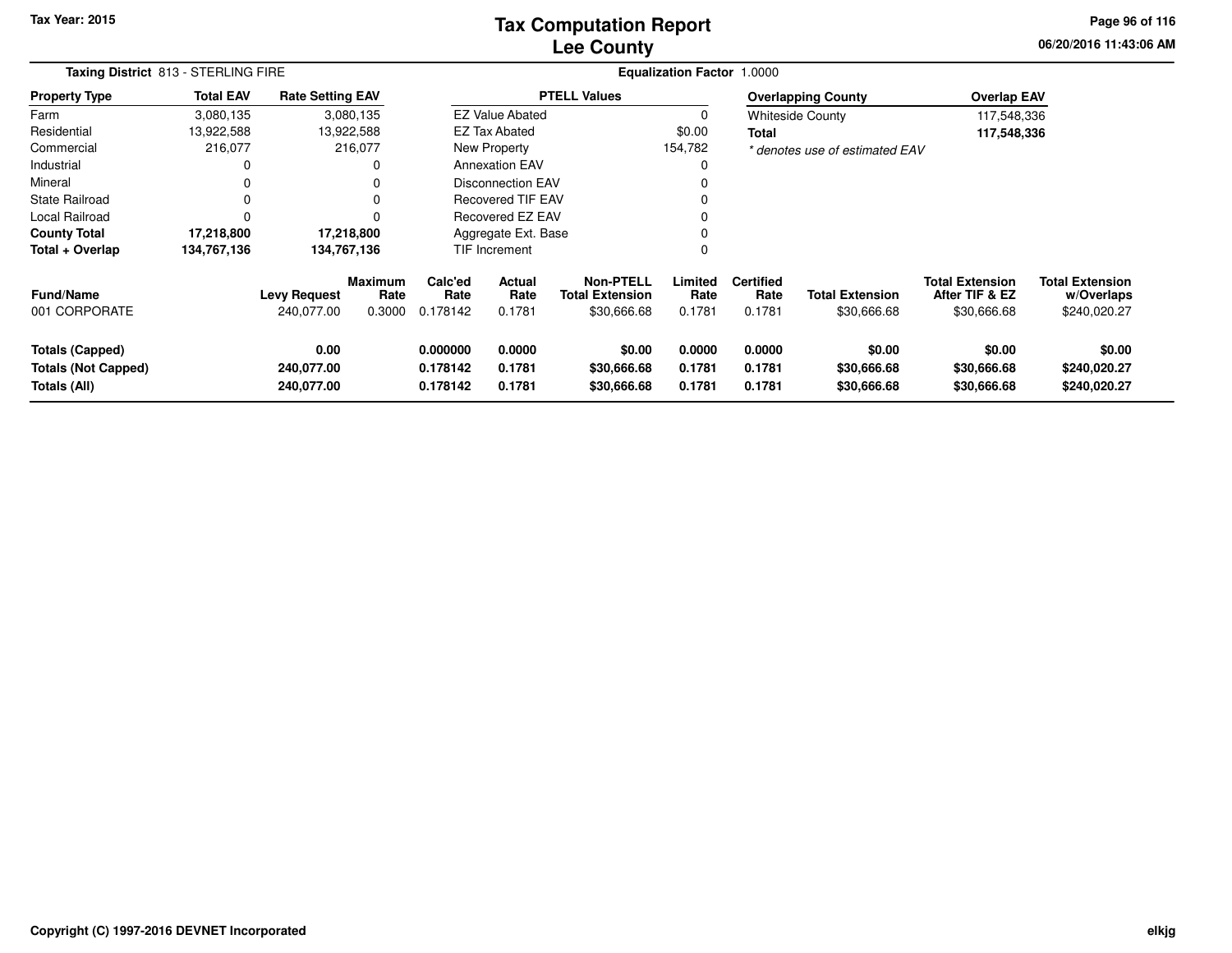# **Lee CountyTax Computation Report**

**06/20/2016 11:43:06 AM Page 97 of 116**

|                                                                      | Taxing District 814 - SUBLETTE FIRE |                                  |                        |                                                                |                          |                                            | Equalization Factor 1.0000 |                            |                                        |                                          |                                        |  |
|----------------------------------------------------------------------|-------------------------------------|----------------------------------|------------------------|----------------------------------------------------------------|--------------------------|--------------------------------------------|----------------------------|----------------------------|----------------------------------------|------------------------------------------|----------------------------------------|--|
| <b>Property Type</b>                                                 | <b>Total EAV</b>                    | <b>Rate Setting EAV</b>          |                        |                                                                |                          | <b>PTELL Values</b>                        |                            |                            |                                        |                                          |                                        |  |
| Farm                                                                 | 20,880,241                          | 20,880,241                       |                        |                                                                | <b>EZ Value Abated</b>   |                                            | 0                          |                            |                                        |                                          |                                        |  |
| Residential                                                          | 22,781,297                          | 22,781,297                       |                        |                                                                | <b>EZ Tax Abated</b>     |                                            | \$0.00                     |                            |                                        |                                          |                                        |  |
| Commercial                                                           | 4,243,811                           |                                  | 4,243,811              |                                                                | New Property             |                                            | 670,441                    |                            |                                        |                                          |                                        |  |
| Industrial                                                           | 19,157                              |                                  | 19,157                 |                                                                | <b>Annexation EAV</b>    |                                            | 0                          |                            |                                        |                                          |                                        |  |
| Mineral                                                              | 11,218,787                          | 11,218,787                       |                        |                                                                | <b>Disconnection EAV</b> |                                            | 0                          |                            |                                        |                                          |                                        |  |
| <b>State Railroad</b>                                                | 7,283                               |                                  | 7,283                  |                                                                | Recovered TIF EAV        |                                            | 0                          |                            |                                        |                                          |                                        |  |
| Local Railroad                                                       | 8,090                               |                                  | 8,090                  |                                                                | <b>Recovered EZ EAV</b>  |                                            | $\Omega$                   |                            |                                        |                                          |                                        |  |
| <b>County Total</b>                                                  | 59,158,666                          |                                  | 59,158,666             |                                                                | Aggregate Ext. Base      |                                            | 135,326                    |                            |                                        |                                          |                                        |  |
| Total + Overlap                                                      | 59,158,666                          |                                  | 59,158,666             |                                                                | <b>TIF Increment</b>     |                                            | 0                          |                            |                                        |                                          |                                        |  |
| Fund/Name                                                            |                                     | <b>Levy Request</b>              | <b>Maximum</b><br>Rate | Calc'ed<br>Rate                                                | <b>Actual</b><br>Rate    | <b>Non-PTELL</b><br><b>Total Extension</b> | Limited<br>Rate            | <b>Certified</b><br>Rate   | <b>Total Extension</b>                 | <b>Total Extension</b><br>After TIF & EZ | <b>Total Extension</b><br>w/Overlaps   |  |
| 001 CORPORATE                                                        |                                     | 69,400.00                        | 0.4000                 | 0.117312                                                       | 0.1173                   | \$69,393.12                                | 0.1160                     | 0.1160                     | \$68,624.05                            | \$68,624.05                              | \$68,624.05                            |  |
| 064 AMBULANCE                                                        |                                     | 70,100.00                        | 0.4000                 | 0.118495                                                       | 0.1185                   | \$70,103.02                                | 0.1172                     | 0.1172                     | \$69,333.96                            | \$69,333.96                              | \$69,333.96                            |  |
| <b>Totals (Capped)</b><br><b>Totals (Not Capped)</b><br>Totals (All) |                                     | 139,500.00<br>0.00<br>139,500.00 |                        | 0.235807<br>0.2358<br>0.000000<br>0.0000<br>0.235807<br>0.2358 |                          | \$139,496.14<br>\$0.00<br>\$139,496.14     | 0.2332<br>0.0000<br>0.2332 | 0.2332<br>0.0000<br>0.2332 | \$137,958.01<br>\$0.00<br>\$137,958.01 | \$137,958.01<br>\$0.00<br>\$137,958.01   | \$137,958.01<br>\$0.00<br>\$137,958.01 |  |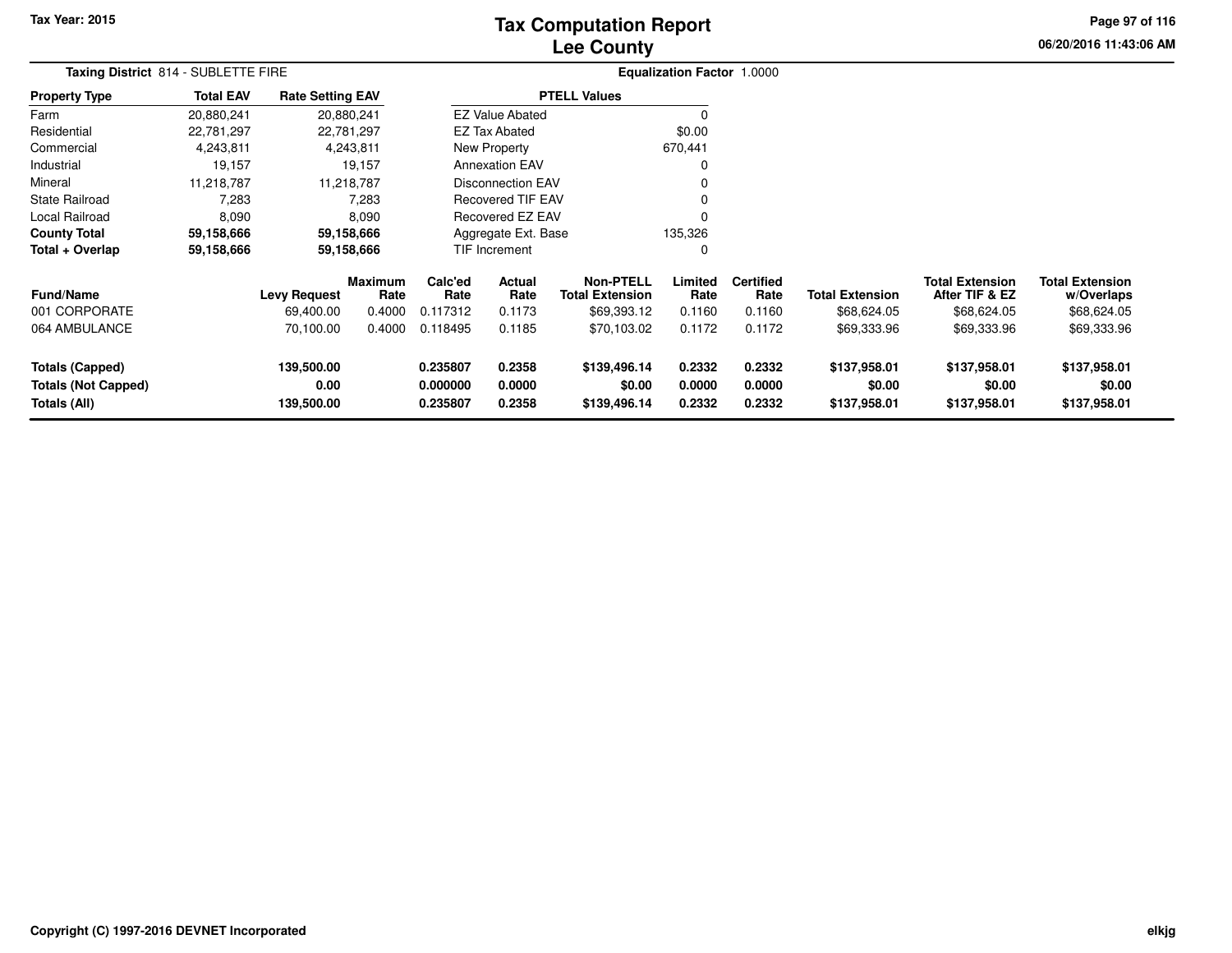# **Lee CountyTax Computation Report**

**06/20/2016 11:43:06 AM Page 98 of 116**

|                                                                      | Taxing District 815 - WEST BROOKLYN FIRE |                                  |                        |                                  |                            |                                            | Equalization Factor 1.0000 |                            |                                        |                                          |                                        |  |
|----------------------------------------------------------------------|------------------------------------------|----------------------------------|------------------------|----------------------------------|----------------------------|--------------------------------------------|----------------------------|----------------------------|----------------------------------------|------------------------------------------|----------------------------------------|--|
| <b>Property Type</b>                                                 | <b>Total EAV</b>                         | <b>Rate Setting EAV</b>          |                        |                                  |                            | <b>PTELL Values</b>                        |                            |                            |                                        |                                          |                                        |  |
| Farm                                                                 | 14,668,539                               |                                  | 14,668,539             |                                  | <b>EZ Value Abated</b>     |                                            | 0                          |                            |                                        |                                          |                                        |  |
| Residential                                                          | 3,575,342                                |                                  | 3,575,342              |                                  | <b>EZ Tax Abated</b>       |                                            | \$0.00                     |                            |                                        |                                          |                                        |  |
| Commercial                                                           | 728,349                                  |                                  | 728,349                |                                  | New Property               |                                            | 416,310                    |                            |                                        |                                          |                                        |  |
| Industrial                                                           | 127,988                                  |                                  | 127,988                |                                  | <b>Annexation EAV</b>      |                                            | 0                          |                            |                                        |                                          |                                        |  |
| Mineral                                                              | 5,059,707                                |                                  | 5,059,707              |                                  | <b>Disconnection EAV</b>   |                                            | 0                          |                            |                                        |                                          |                                        |  |
| <b>State Railroad</b>                                                | 0                                        |                                  | 0                      |                                  | <b>Recovered TIF EAV</b>   |                                            | 0                          |                            |                                        |                                          |                                        |  |
| Local Railroad                                                       | C                                        |                                  | $\Omega$               |                                  | <b>Recovered EZ EAV</b>    |                                            | 0                          |                            |                                        |                                          |                                        |  |
| <b>County Total</b>                                                  | 24,159,925                               |                                  | 24,159,925             |                                  | Aggregate Ext. Base        |                                            | 106,251                    |                            |                                        |                                          |                                        |  |
| Total + Overlap                                                      | 24,159,925                               |                                  | 24,159,925             |                                  | <b>TIF Increment</b>       |                                            | 0                          |                            |                                        |                                          |                                        |  |
| Fund/Name                                                            |                                          | <b>Levy Request</b>              | <b>Maximum</b><br>Rate | Calc'ed<br>Rate                  | Actual<br>Rate             | <b>Non-PTELL</b><br><b>Total Extension</b> | Limited<br>Rate            | <b>Certified</b><br>Rate   | <b>Total Extension</b>                 | <b>Total Extension</b><br>After TIF & EZ | <b>Total Extension</b><br>w/Overlaps   |  |
| 001 CORPORATE                                                        |                                          | 61,800.00                        | 0.4000                 | 0.255796                         | 0.2558                     | \$61,801.09                                | 0.2502                     | 0.2502                     | \$60,448.13                            | \$60,448.13                              | \$60,448.13                            |  |
| 064 AMBULANCE                                                        |                                          | 49,600.00                        | 0.4000                 | 0.205299                         | 0.2053                     | \$49,600.33                                | 0.2008                     | 0.2008                     | \$48,513.13                            | \$48,513.13                              | \$48,513.13                            |  |
| <b>Totals (Capped)</b><br><b>Totals (Not Capped)</b><br>Totals (All) |                                          | 111,400.00<br>0.00<br>111,400.00 |                        | 0.461095<br>0.000000<br>0.461095 | 0.4611<br>0.0000<br>0.4611 | \$111,401.42<br>\$0.00<br>\$111,401.42     | 0.4510<br>0.0000<br>0.4510 | 0.4510<br>0.0000<br>0.4510 | \$108,961.26<br>\$0.00<br>\$108,961.26 | \$108,961.26<br>\$0.00<br>\$108,961.26   | \$108,961.26<br>\$0.00<br>\$108,961.26 |  |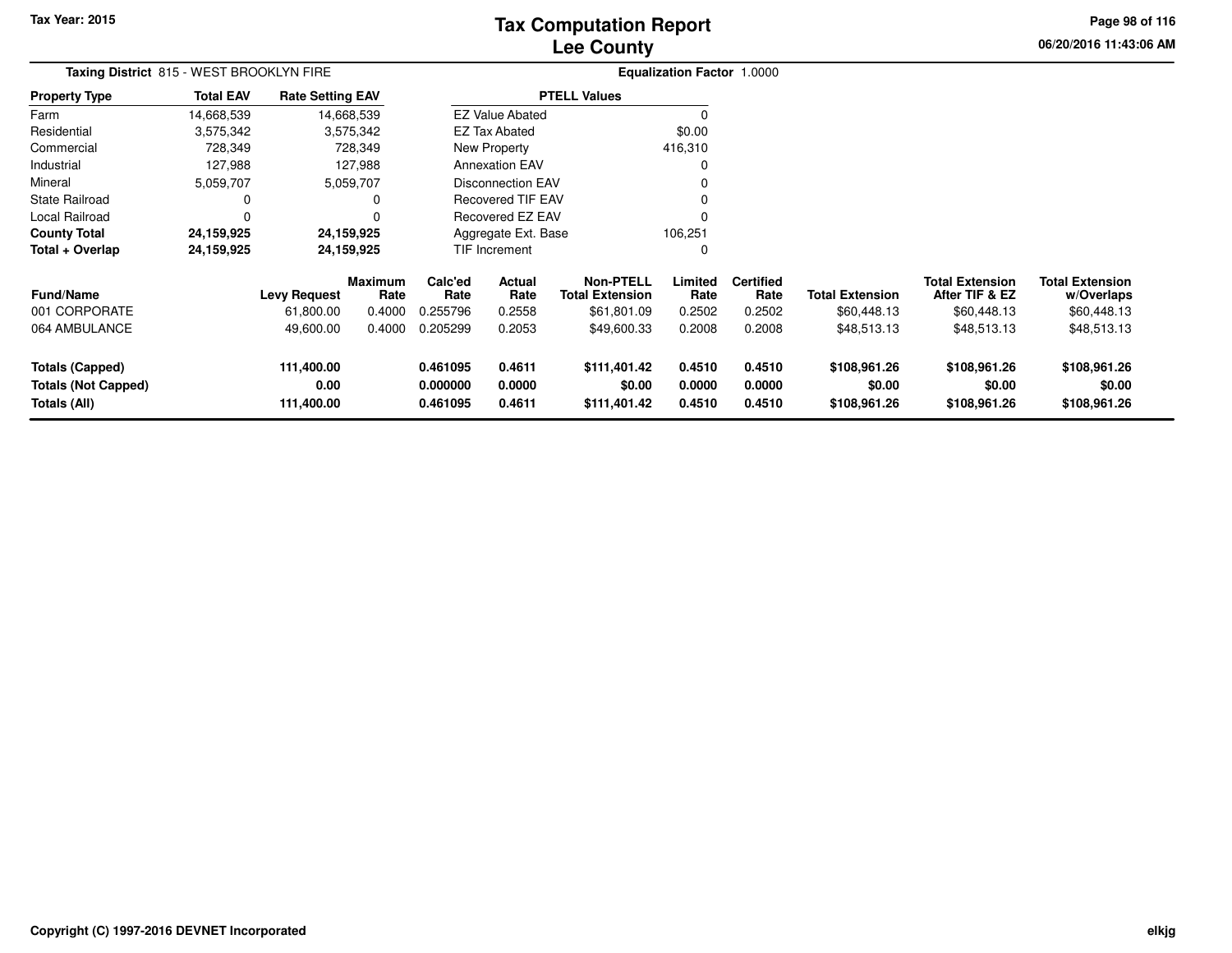# **Lee CountyTax Computation Report**

**06/20/2016 11:43:06 AM Page 99 of 116**

| Taxing District 816 - DIXON FIRE-CITY                                |                  |                                  |                        |                                  |                            |                                            | Equalization Factor 1.0000 |                            |                                        |                                          |                                        |
|----------------------------------------------------------------------|------------------|----------------------------------|------------------------|----------------------------------|----------------------------|--------------------------------------------|----------------------------|----------------------------|----------------------------------------|------------------------------------------|----------------------------------------|
| <b>Property Type</b>                                                 | <b>Total EAV</b> | <b>Rate Setting EAV</b>          |                        |                                  |                            | <b>PTELL Values</b>                        |                            |                            |                                        |                                          |                                        |
| Farm                                                                 | 36,952           |                                  | 36,925                 |                                  | <b>EZ Value Abated</b>     |                                            |                            |                            |                                        |                                          |                                        |
| Residential                                                          | 69,414,010       |                                  | 68,602,329             |                                  | <b>EZ Tax Abated</b>       |                                            | \$0.00                     |                            |                                        |                                          |                                        |
| Commercial                                                           | 19,054,238       |                                  | 16,339,449             |                                  | New Property               |                                            | 59,719                     |                            |                                        |                                          |                                        |
| Industrial                                                           | 1,920,874        |                                  | 1,920,874              |                                  | <b>Annexation EAV</b>      |                                            |                            |                            |                                        |                                          |                                        |
| Mineral                                                              |                  |                                  | 0                      |                                  | Disconnection EAV          |                                            |                            |                            |                                        |                                          |                                        |
| <b>State Railroad</b>                                                | 0                |                                  | 0                      |                                  | <b>Recovered TIF EAV</b>   |                                            |                            |                            |                                        |                                          |                                        |
| Local Railroad                                                       | $\Omega$         |                                  | 0                      |                                  | Recovered EZ EAV           |                                            |                            |                            |                                        |                                          |                                        |
| <b>County Total</b>                                                  | 90,426,074       |                                  | 86,899,577             |                                  | Aggregate Ext. Base        |                                            | 479,394                    |                            |                                        |                                          |                                        |
| Total + Overlap                                                      | 90,426,074       |                                  | 86,899,577             |                                  | TIF Increment              |                                            | 3,526,497                  |                            |                                        |                                          |                                        |
| <b>Fund/Name</b>                                                     |                  | <b>Levy Request</b>              | <b>Maximum</b><br>Rate | Calc'ed<br>Rate                  | Actual<br>Rate             | <b>Non-PTELL</b><br><b>Total Extension</b> | Limited<br>Rate            | <b>Certified</b><br>Rate   | <b>Total Extension</b>                 | <b>Total Extension</b><br>After TIF & EZ | <b>Total Extension</b><br>w/Overlaps   |
| 012 FIRE PROTECTION                                                  |                  | 0.00                             | 0.6000                 | 0.000000                         | 0.0000                     | \$0.00                                     | 0.0000                     | 0.0000                     | \$0.00                                 | \$0.00                                   | \$0.00                                 |
| 013 FIRE PENSION                                                     |                  | 545,000.00                       | 0.0000                 | 0.627161                         | 0.6272                     | \$545,034.15                               | 0.5565                     | 0.5565                     | \$503,221.10                           | \$483,596.15                             | \$483,596.15                           |
| <b>Totals (Capped)</b><br><b>Totals (Not Capped)</b><br>Totals (All) |                  | 545,000.00<br>0.00<br>545,000.00 |                        | 0.627161<br>0.000000<br>0.627161 | 0.6272<br>0.0000<br>0.6272 | \$545,034.15<br>\$0.00<br>\$545,034.15     | 0.5565<br>0.0000<br>0.5565 | 0.5565<br>0.0000<br>0.5565 | \$503,221.10<br>\$0.00<br>\$503,221.10 | \$483,596.15<br>\$0.00<br>\$483,596.15   | \$483,596.15<br>\$0.00<br>\$483,596.15 |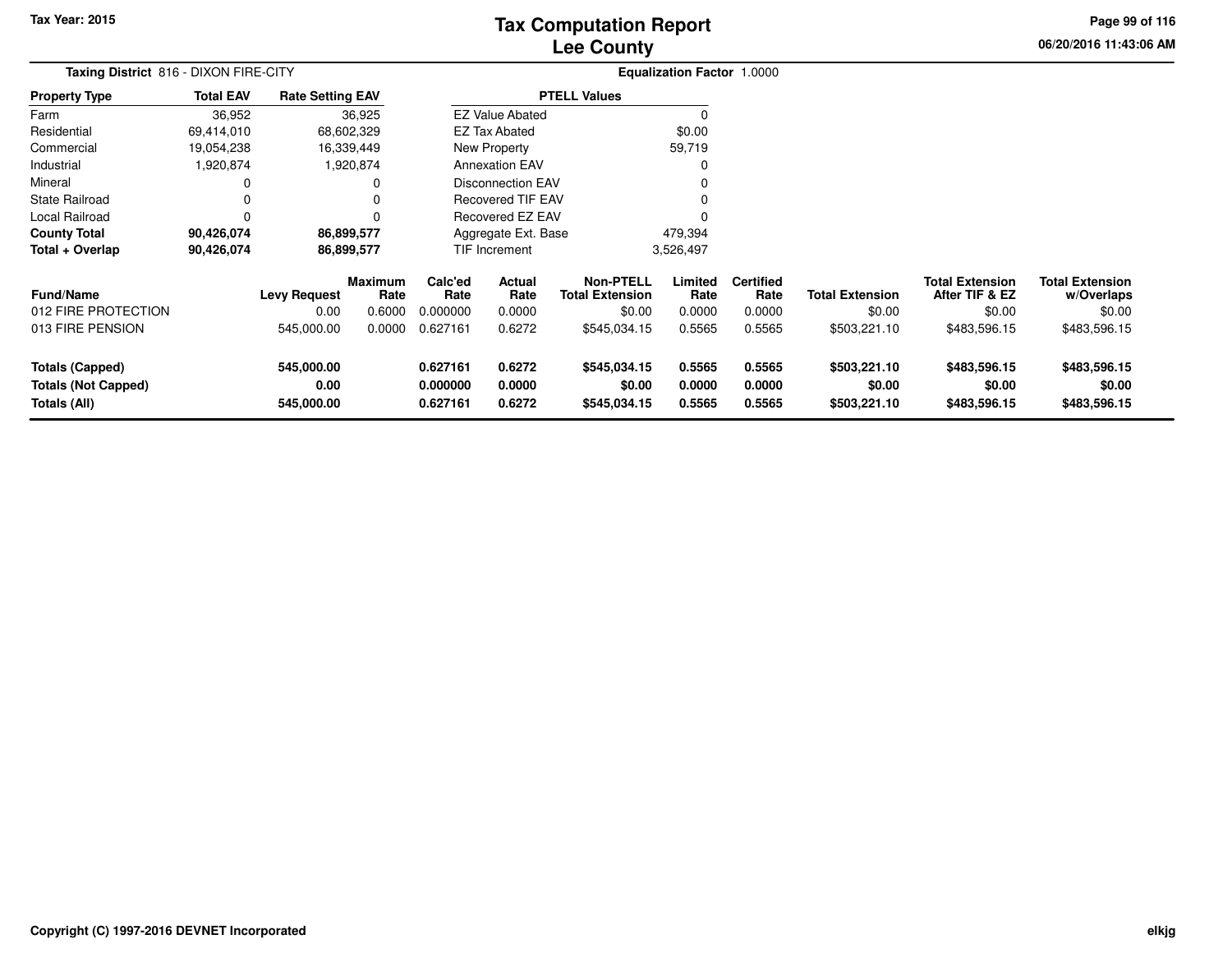**06/20/2016 11:43:06 AM Page 100 of 116**

| Taxing District 817 - WALNUT FIRE PROTECTION DISTRICT |                  |                          |                 |                      |                          |                                            | <b>Equalization Factor 1.0000</b> |                          |                                |                                          |                                      |
|-------------------------------------------------------|------------------|--------------------------|-----------------|----------------------|--------------------------|--------------------------------------------|-----------------------------------|--------------------------|--------------------------------|------------------------------------------|--------------------------------------|
| <b>Property Type</b>                                  | <b>Total EAV</b> | <b>Rate Setting EAV</b>  |                 |                      |                          | <b>PTELL Values</b>                        |                                   |                          | <b>Overlapping County</b>      | <b>Overlap EAV</b>                       |                                      |
| Farm                                                  | 6,432,772        |                          | 6,432,772       |                      | <b>EZ Value Abated</b>   |                                            | 0                                 | <b>Bureau County</b>     |                                | 30,759,898                               |                                      |
| Residential                                           | 731,759          |                          | 731,759         |                      | EZ Tax Abated            |                                            | \$0.00                            |                          | <b>Whiteside County</b>        | 3,181,476                                |                                      |
| Commercial                                            |                  |                          |                 |                      | New Property             |                                            | 114,936                           | Total                    |                                | 33,941,374                               |                                      |
| Industrial                                            | 814              |                          | 814             |                      | <b>Annexation EAV</b>    |                                            | 0                                 |                          | * denotes use of estimated EAV |                                          |                                      |
| Mineral                                               | 0                |                          | O               |                      | <b>Disconnection EAV</b> |                                            |                                   |                          |                                |                                          |                                      |
| <b>State Railroad</b>                                 |                  |                          |                 |                      | <b>Recovered TIF EAV</b> |                                            |                                   |                          |                                |                                          |                                      |
| Local Railroad                                        |                  |                          |                 |                      | Recovered EZ EAV         |                                            |                                   |                          |                                |                                          |                                      |
| <b>County Total</b>                                   | 7,165,345        |                          | 7,165,345       |                      | Aggregate Ext. Base      |                                            |                                   |                          |                                |                                          |                                      |
| Total + Overlap                                       | 41,106,719       |                          | 41,106,719      |                      | <b>TIF Increment</b>     |                                            |                                   |                          |                                |                                          |                                      |
| <b>Fund/Name</b>                                      |                  | <b>Levy Request</b>      | Maximum<br>Rate | Calc'ed<br>Rate      | Actual<br>Rate           | <b>Non-PTELL</b><br><b>Total Extension</b> | Limited<br>Rate                   | <b>Certified</b><br>Rate | <b>Total Extension</b>         | <b>Total Extension</b><br>After TIF & EZ | <b>Total Extension</b><br>w/Overlaps |
| 001 CORPORATE                                         |                  | 133,536.00               | 0.4000          | 0.324852             | 0.3249                   | \$23,280.21                                | 0.3249                            | 0.3249                   | \$23,280.21                    | \$23,280.21                              | \$133,555.73                         |
| 035 LIABILITY INSURANCE                               |                  | 0.00                     | 0.0000          | 0.000000             | 0.0000                   | \$0.00                                     | 0.0000                            | 0.0000                   | \$0.00                         | \$0.00                                   | \$0.00                               |
| 064 AMBULANCE                                         |                  | 45,124.00                | 0.3000          | 0.109773             | 0.1098                   | \$7,867.55                                 | 0.1098                            | 0.1098                   | \$7,867.55                     | \$7,867.55                               | \$45,135.18                          |
| <b>Totals (Capped)</b>                                |                  | 0.00                     |                 | 0.000000             | 0.0000                   | \$0.00                                     | 0.0000                            | 0.0000                   | \$0.00                         | \$0.00                                   | \$0.00                               |
| <b>Totals (Not Capped)</b><br>Totals (All)            |                  | 178,660.00<br>178,660.00 |                 | 0.434625<br>0.434625 | 0.4347<br>0.4347         | \$31,147.76<br>\$31,147.76                 | 0.4347<br>0.4347                  | 0.4347<br>0.4347         | \$31,147.76<br>\$31,147.76     | \$31,147.76<br>\$31,147.76               | \$178,690.91<br>\$178,690.91         |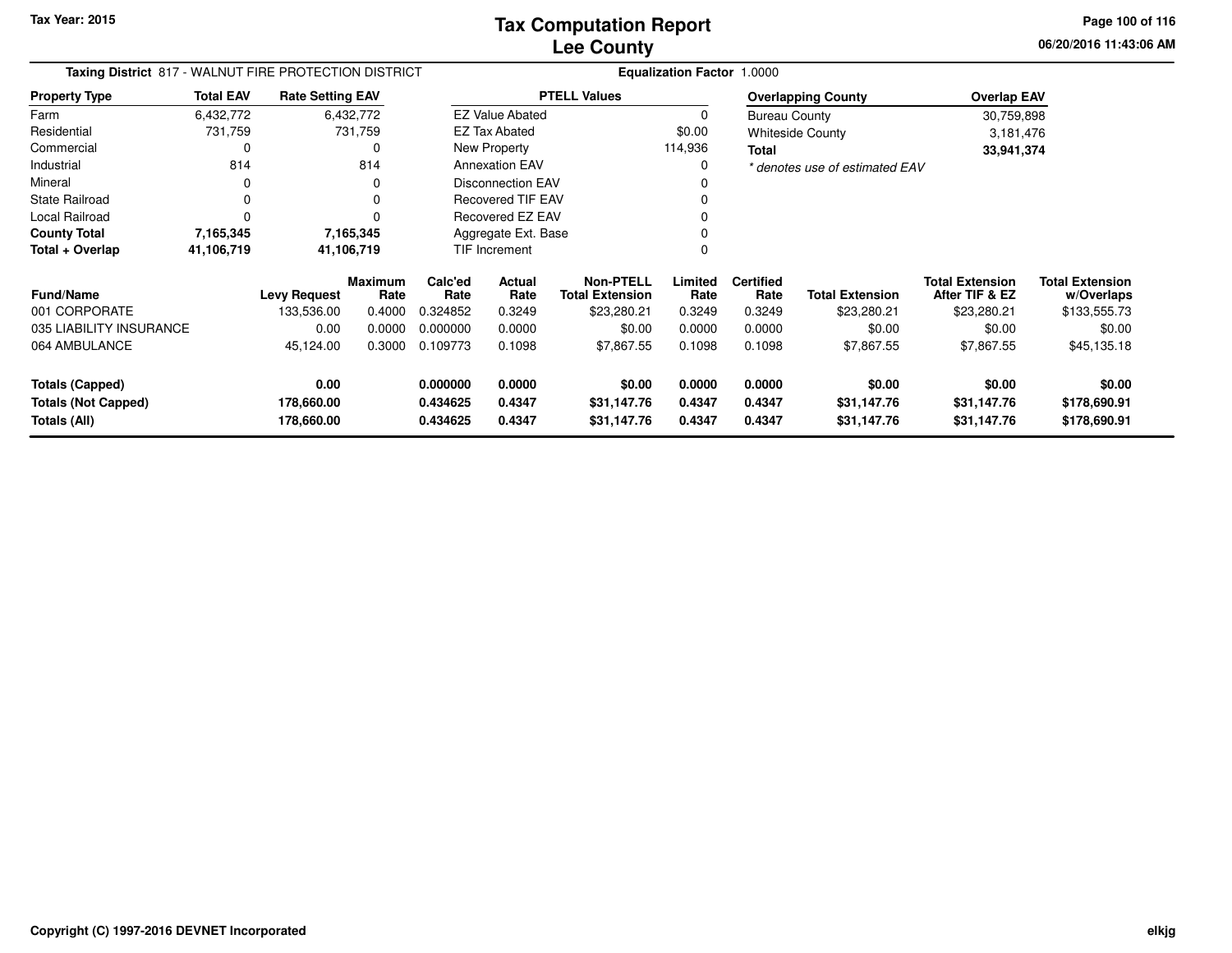**Page 101 of 116**

| Taxing District 821 - NACHUSA-FRANKLIN GROVE MTD              |                  |                                  |                                  |                                  |                            |                                                           | <b>Equalization Factor 1.0000</b> |                                    |                                       |                                                         |                                                     |
|---------------------------------------------------------------|------------------|----------------------------------|----------------------------------|----------------------------------|----------------------------|-----------------------------------------------------------|-----------------------------------|------------------------------------|---------------------------------------|---------------------------------------------------------|-----------------------------------------------------|
| <b>Property Type</b>                                          | <b>Total EAV</b> | <b>Rate Setting EAV</b>          |                                  |                                  |                            | <b>PTELL Values</b>                                       |                                   |                                    |                                       |                                                         |                                                     |
| Farm                                                          | 16,676,568       |                                  | 16,676,568                       |                                  | <b>EZ Value Abated</b>     |                                                           |                                   |                                    |                                       |                                                         |                                                     |
| Residential                                                   | 13,287,395       |                                  | 13,287,395                       |                                  | <b>EZ Tax Abated</b>       |                                                           | \$0.00                            |                                    |                                       |                                                         |                                                     |
| Commercial                                                    | 2,915,078        |                                  | 2,915,078                        |                                  | New Property               |                                                           | 166,767                           |                                    |                                       |                                                         |                                                     |
| Industrial                                                    | 437,693          |                                  | 437,693                          |                                  | <b>Annexation EAV</b>      |                                                           | 0                                 |                                    |                                       |                                                         |                                                     |
| Mineral                                                       | 0                |                                  | 0                                |                                  | Disconnection EAV          |                                                           |                                   |                                    |                                       |                                                         |                                                     |
| State Railroad                                                | 1,704,847        |                                  | 1,704,847                        |                                  | <b>Recovered TIF EAV</b>   |                                                           |                                   |                                    |                                       |                                                         |                                                     |
| Local Railroad                                                | 1,630            |                                  | 1,630                            |                                  | Recovered EZ EAV           |                                                           |                                   |                                    |                                       |                                                         |                                                     |
| <b>County Total</b>                                           | 35,023,211       |                                  | 35,023,211                       |                                  | Aggregate Ext. Base        |                                                           | 11,969                            |                                    |                                       |                                                         |                                                     |
| Total + Overlap                                               | 35.023,211       |                                  | 35,023,211                       |                                  | TIF Increment              |                                                           | 0                                 |                                    |                                       |                                                         |                                                     |
| <b>Fund/Name</b><br><b>147 CORPORATE</b>                      |                  | <b>Levy Request</b><br>11,916.00 | <b>Maximum</b><br>Rate<br>0.0000 | Calc'ed<br>Rate<br>0.034023      | Actual<br>Rate<br>0.0340   | <b>Non-PTELL</b><br><b>Total Extension</b><br>\$11,907.89 | Limited<br>Rate<br>0.0340         | <b>Certified</b><br>Rate<br>0.0340 | <b>Total Extension</b><br>\$11,907.89 | <b>Total Extension</b><br>After TIF & EZ<br>\$11,907.89 | <b>Total Extension</b><br>w/Overlaps<br>\$11,907.89 |
| Totals (Capped)<br><b>Totals (Not Capped)</b><br>Totals (All) |                  | 11,916.00<br>0.00<br>11,916.00   |                                  | 0.034023<br>0.000000<br>0.034023 | 0.0340<br>0.0000<br>0.0340 | \$11,907.89<br>\$0.00<br>\$11,907.89                      | 0.0340<br>0.0000<br>0.0340        | 0.0340<br>0.0000<br>0.0340         | \$11,907.89<br>\$0.00<br>\$11,907.89  | \$11,907.89<br>\$0.00<br>\$11,907.89                    | \$11,907.89<br>\$0.00<br>\$11,907.89                |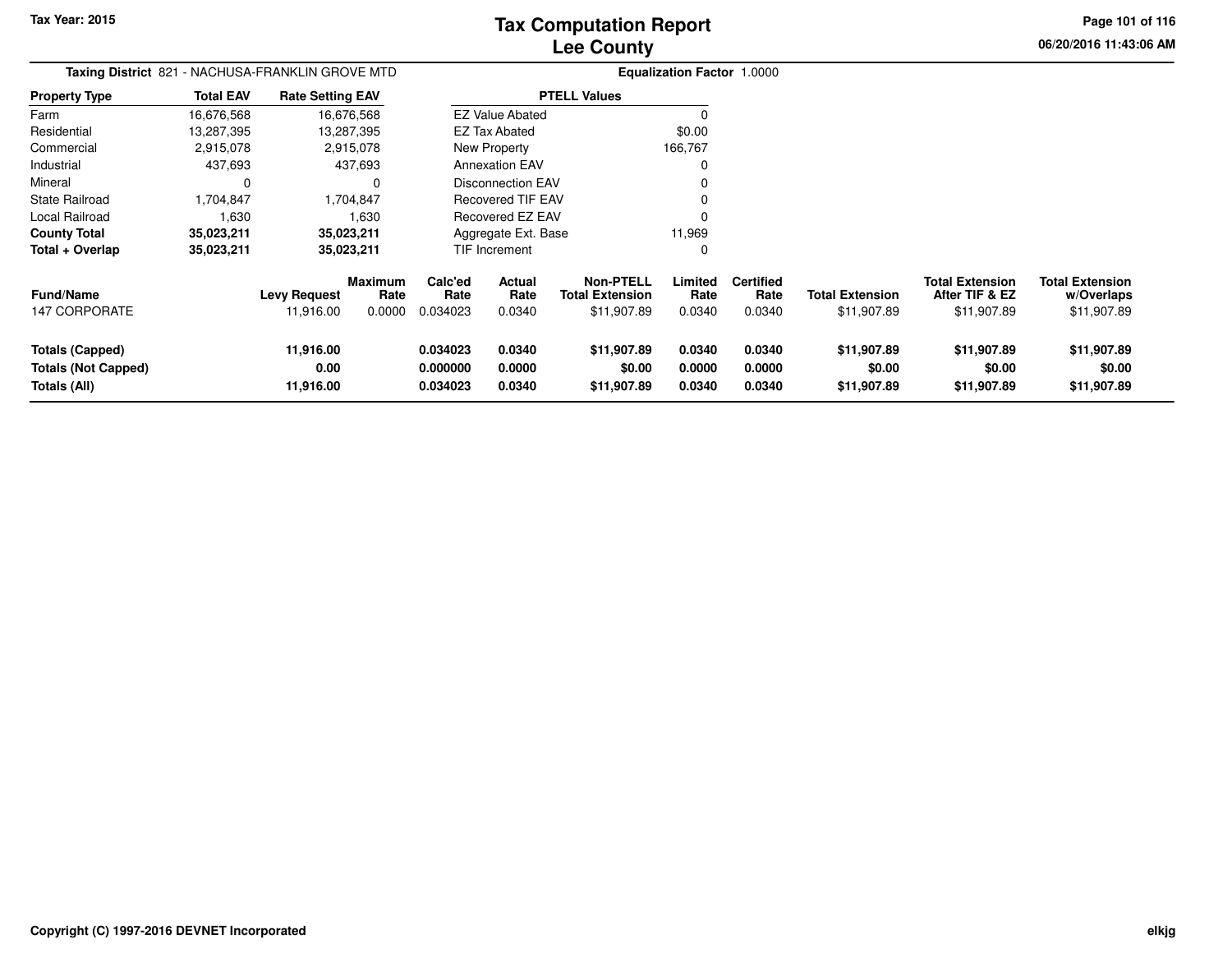# **Lee CountyTax Computation Report**

**06/20/2016 11:43:06 AM Page 102 of 116**

|                                                                      | Taxing District 822 - ASHTON-BRADFORD MTD |                                  |                           |                                  |                                 |                                                    | <b>Equalization Factor 1.0000</b> |                                    |                                       |                                                         |                                                     |
|----------------------------------------------------------------------|-------------------------------------------|----------------------------------|---------------------------|----------------------------------|---------------------------------|----------------------------------------------------|-----------------------------------|------------------------------------|---------------------------------------|---------------------------------------------------------|-----------------------------------------------------|
| <b>Property Type</b>                                                 | <b>Total EAV</b>                          | <b>Rate Setting EAV</b>          |                           |                                  |                                 | <b>PTELL Values</b>                                |                                   |                                    |                                       |                                                         |                                                     |
| Farm                                                                 | 17,941,931                                | 17,941,931                       |                           |                                  | <b>EZ Value Abated</b>          |                                                    |                                   |                                    |                                       |                                                         |                                                     |
| Residential                                                          | 11,453,330                                | 11,453,330                       |                           |                                  | <b>EZ Tax Abated</b>            |                                                    | \$0.00                            |                                    |                                       |                                                         |                                                     |
| Commercial                                                           | 2,625,772                                 | 2,625,772                        |                           |                                  | New Property                    |                                                    | 773,357                           |                                    |                                       |                                                         |                                                     |
| Industrial                                                           | 7,577,526                                 | 7,577,526                        |                           |                                  | <b>Annexation EAV</b>           |                                                    |                                   |                                    |                                       |                                                         |                                                     |
| Mineral                                                              | 0                                         |                                  | 0                         |                                  | Disconnection EAV               |                                                    |                                   |                                    |                                       |                                                         |                                                     |
| <b>State Railroad</b>                                                | 1,557,090                                 | 1,557,090                        |                           |                                  | <b>Recovered TIF EAV</b>        |                                                    |                                   |                                    |                                       |                                                         |                                                     |
| <b>Local Railroad</b>                                                | 0                                         |                                  | 0                         |                                  | <b>Recovered EZ EAV</b>         |                                                    |                                   |                                    |                                       |                                                         |                                                     |
| <b>County Total</b>                                                  | 41,155,649                                | 41,155,649                       |                           |                                  | Aggregate Ext. Base             |                                                    | 14,345                            |                                    |                                       |                                                         |                                                     |
| Total + Overlap                                                      | 41,155,649                                | 41,155,649                       |                           |                                  | TIF Increment<br>0              |                                                    |                                   |                                    |                                       |                                                         |                                                     |
| <b>Fund/Name</b><br><b>147 CORPORATE</b>                             |                                           | <b>Levy Request</b><br>15,427.00 | Maximum<br>Rate<br>0.0000 | Calc'ed<br>Rate<br>0.037485      | <b>Actual</b><br>Rate<br>0.0375 | Non-PTELL<br><b>Total Extension</b><br>\$15,433.37 | Limited<br>Rate<br>0.0358         | <b>Certified</b><br>Rate<br>0.0358 | <b>Total Extension</b><br>\$14,733.72 | <b>Total Extension</b><br>After TIF & EZ<br>\$14,733.72 | <b>Total Extension</b><br>w/Overlaps<br>\$14,733.72 |
| <b>Totals (Capped)</b><br><b>Totals (Not Capped)</b><br>Totals (All) |                                           | 15,427.00<br>0.00<br>15,427.00   |                           | 0.037485<br>0.000000<br>0.037485 | 0.0375<br>0.0000<br>0.0375      | \$15,433.37<br>\$0.00<br>\$15,433.37               | 0.0358<br>0.0000<br>0.0358        | 0.0358<br>0.0000<br>0.0358         | \$14,733.72<br>\$0.00<br>\$14,733.72  | \$14,733.72<br>\$0.00<br>\$14,733.72                    | \$14,733.72<br>\$0.00<br>\$14,733.72                |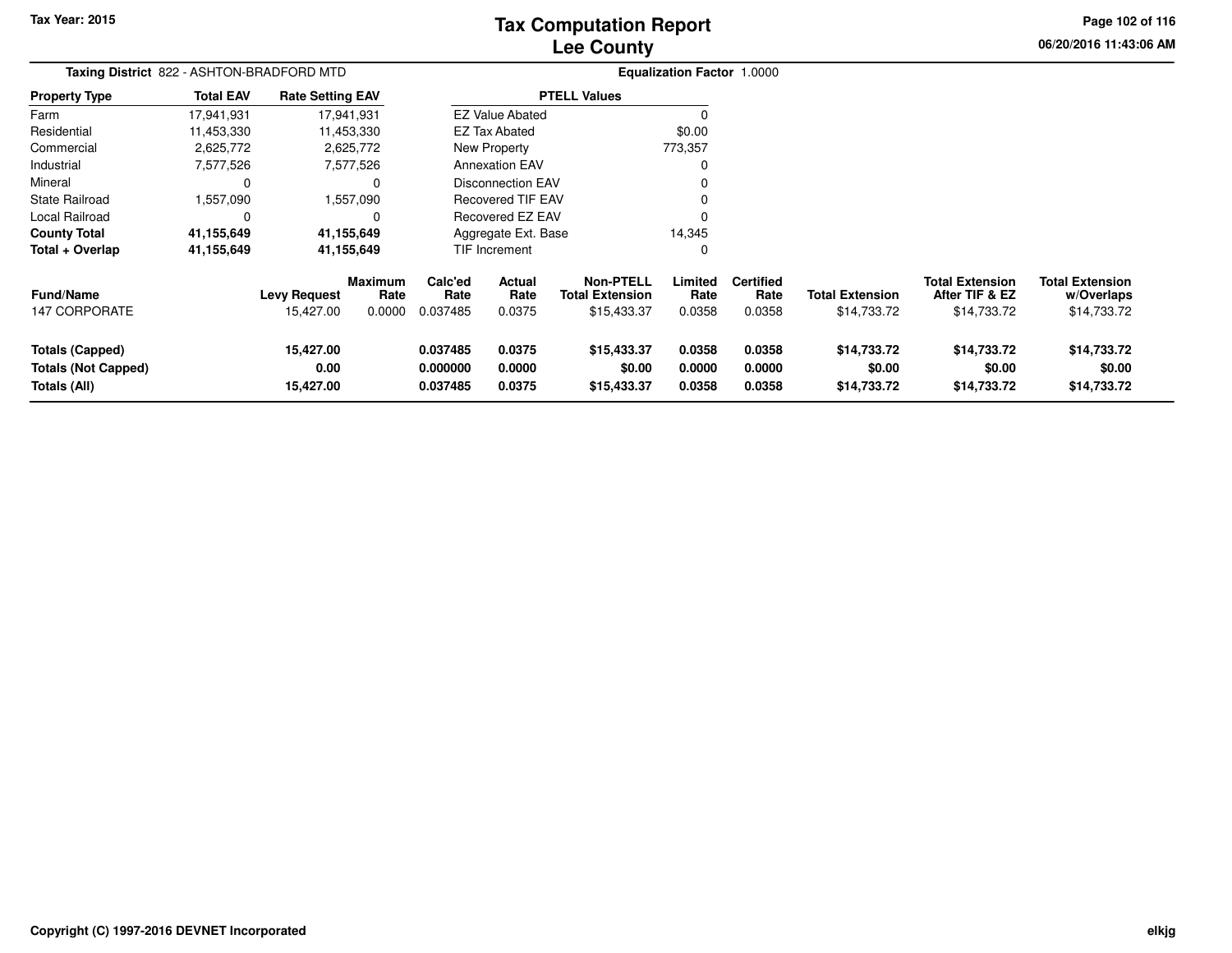# **Lee CountyTax Computation Report**

**06/20/2016 11:43:06 AM Page 103 of 116**

| Taxing District 823 - REY-ALTO-VI-WC MTD                      |                  |                                  |                                  |                                  |                            |                                                           | <b>Equalization Factor 1.0000</b> |                                    |                                       |                                                         |                                                     |
|---------------------------------------------------------------|------------------|----------------------------------|----------------------------------|----------------------------------|----------------------------|-----------------------------------------------------------|-----------------------------------|------------------------------------|---------------------------------------|---------------------------------------------------------|-----------------------------------------------------|
| <b>Property Type</b>                                          | <b>Total EAV</b> | <b>Rate Setting EAV</b>          |                                  |                                  |                            | <b>PTELL Values</b>                                       |                                   |                                    |                                       |                                                         |                                                     |
| Farm                                                          | 43,528,162       |                                  | 43,528,162                       |                                  | <b>EZ Value Abated</b>     |                                                           |                                   |                                    |                                       |                                                         |                                                     |
| Residential                                                   | 20,219,267       |                                  | 20,219,267                       |                                  | <b>EZ Tax Abated</b>       |                                                           | \$0.00                            |                                    |                                       |                                                         |                                                     |
| Commercial                                                    | 2,766,212        |                                  | 2,766,212                        |                                  | New Property               |                                                           | 703,597                           |                                    |                                       |                                                         |                                                     |
| Industrial                                                    | 190,147          |                                  | 190,147                          |                                  | <b>Annexation EAV</b>      |                                                           | 0                                 |                                    |                                       |                                                         |                                                     |
| Mineral                                                       | 6,111,382        |                                  | 6,111,382                        |                                  | Disconnection EAV          |                                                           |                                   |                                    |                                       |                                                         |                                                     |
| State Railroad                                                | 1,438,256        |                                  | 1,438,256                        |                                  | Recovered TIF EAV          |                                                           |                                   |                                    |                                       |                                                         |                                                     |
| Local Railroad                                                | 0                |                                  | 0                                |                                  | Recovered EZ EAV           |                                                           |                                   |                                    |                                       |                                                         |                                                     |
| <b>County Total</b>                                           | 74,253,426       |                                  | 74,253,426                       |                                  | Aggregate Ext. Base        |                                                           | 17,114                            |                                    |                                       |                                                         |                                                     |
| Total + Overlap                                               | 74,253,426       |                                  | 74,253,426                       |                                  | <b>TIF Increment</b>       |                                                           | 0                                 |                                    |                                       |                                                         |                                                     |
| <b>Fund/Name</b><br><b>147 CORPORATE</b>                      |                  | <b>Levy Request</b><br>13,500.00 | <b>Maximum</b><br>Rate<br>0.0000 | Calc'ed<br>Rate<br>0.018181      | Actual<br>Rate<br>0.0182   | <b>Non-PTELL</b><br><b>Total Extension</b><br>\$13,514.12 | Limited<br>Rate<br>0.0182         | <b>Certified</b><br>Rate<br>0.0182 | <b>Total Extension</b><br>\$13,514.12 | <b>Total Extension</b><br>After TIF & EZ<br>\$13,514.12 | <b>Total Extension</b><br>w/Overlaps<br>\$13,514.12 |
| Totals (Capped)<br><b>Totals (Not Capped)</b><br>Totals (All) |                  | 13,500.00<br>0.00<br>13,500.00   |                                  | 0.018181<br>0.000000<br>0.018181 | 0.0182<br>0.0000<br>0.0182 | \$13,514.12<br>\$0.00<br>\$13,514.12                      | 0.0182<br>0.0000<br>0.0182        | 0.0182<br>0.0000<br>0.0182         | \$13,514.12<br>\$0.00<br>\$13,514.12  | \$13,514.12<br>\$0.00<br>\$13,514.12                    | \$13,514.12<br>\$0.00<br>\$13,514.12                |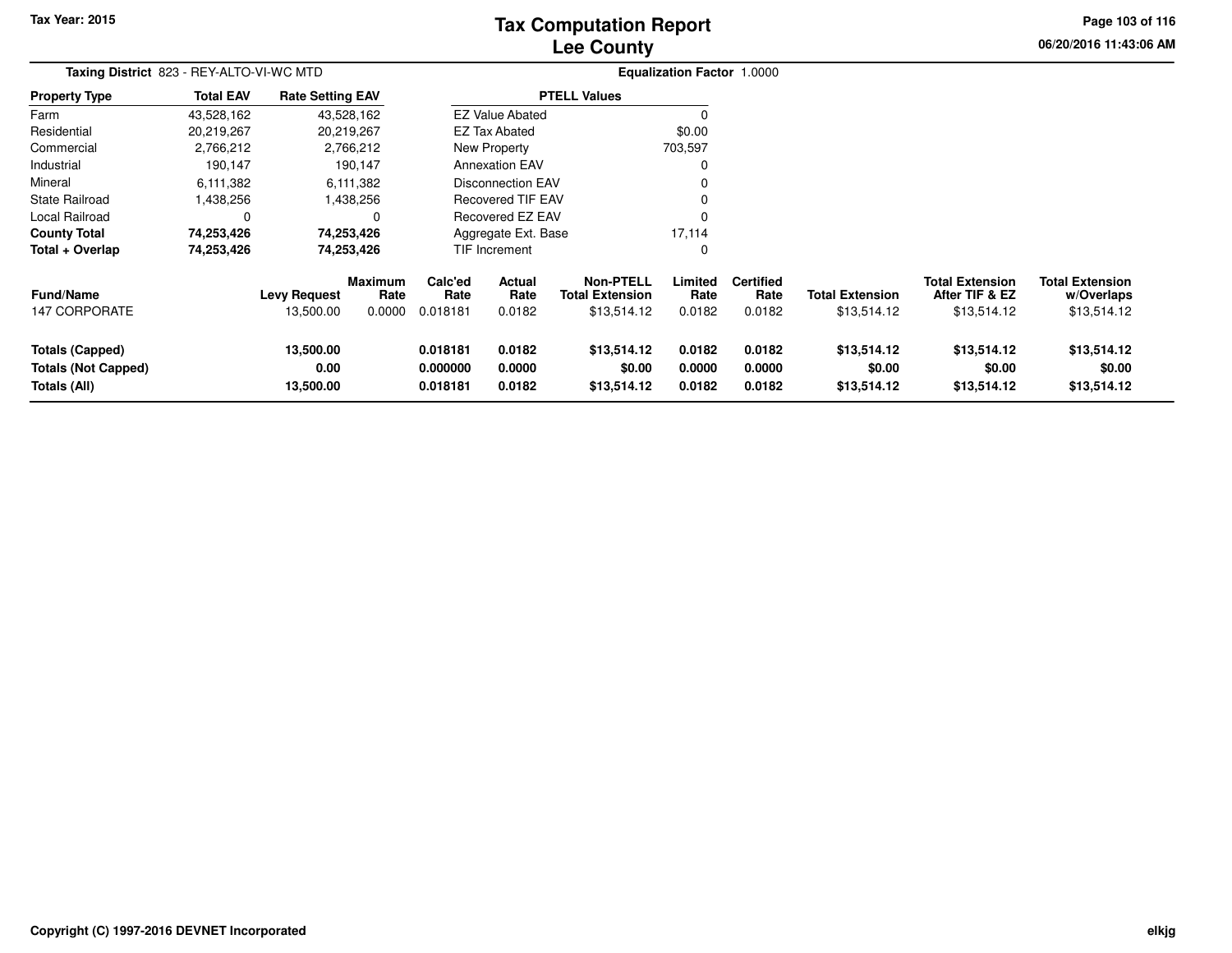# **Lee CountyTax Computation Report**

**06/20/2016 11:43:06 AM Page 104 of 116**

|                                                               | Taxing District 824 - NELSON-HARMON MTD |                                |                        |                                  |                            |                                            | <b>Equalization Factor 1.0000</b> |                            |                                      |                                          |                                      |  |
|---------------------------------------------------------------|-----------------------------------------|--------------------------------|------------------------|----------------------------------|----------------------------|--------------------------------------------|-----------------------------------|----------------------------|--------------------------------------|------------------------------------------|--------------------------------------|--|
| <b>Property Type</b>                                          | <b>Total EAV</b>                        | <b>Rate Setting EAV</b>        |                        |                                  |                            | <b>PTELL Values</b>                        |                                   |                            |                                      |                                          |                                      |  |
| Farm                                                          | 9,608,844                               |                                | 9,608,844              |                                  | <b>EZ Value Abated</b>     |                                            |                                   |                            |                                      |                                          |                                      |  |
| Residential                                                   | 11,700,211                              |                                | 11,700,211             |                                  | <b>EZ Tax Abated</b>       |                                            | \$0.00                            |                            |                                      |                                          |                                      |  |
| Commercial                                                    | 2,092,155                               |                                | 2,092,155              |                                  | New Property               |                                            | 7,847,490                         |                            |                                      |                                          |                                      |  |
| Industrial                                                    | 11,651,113                              |                                | 11,651,113             |                                  | <b>Annexation EAV</b>      |                                            |                                   |                            |                                      |                                          |                                      |  |
| Mineral                                                       | 0                                       |                                | 0                      |                                  | Disconnection EAV          |                                            |                                   |                            |                                      |                                          |                                      |  |
| <b>State Railroad</b>                                         | 4,756,049                               |                                | 4,756,049              |                                  | <b>Recovered TIF EAV</b>   |                                            |                                   |                            |                                      |                                          |                                      |  |
| <b>Local Railroad</b>                                         | 0                                       |                                | 0                      |                                  | Recovered EZ EAV           |                                            | $\Omega$                          |                            |                                      |                                          |                                      |  |
| <b>County Total</b>                                           | 39,808,372                              |                                | 39,808,372             |                                  | Aggregate Ext. Base        |                                            | 16,769                            |                            |                                      |                                          |                                      |  |
| Total + Overlap                                               | 39,808,372                              |                                | 39,808,372             |                                  | TIF Increment              |                                            | 0                                 |                            |                                      |                                          |                                      |  |
| <b>Fund/Name</b>                                              |                                         | <b>Levy Request</b>            | <b>Maximum</b><br>Rate | Calc'ed<br>Rate                  | <b>Actual</b><br>Rate      | <b>Non-PTELL</b><br><b>Total Extension</b> | Limited<br>Rate                   | <b>Certified</b><br>Rate   | <b>Total Extension</b>               | <b>Total Extension</b><br>After TIF & EZ | <b>Total Extension</b><br>w/Overlaps |  |
| <b>147 CORPORATE</b>                                          |                                         | 16,625.00                      | 0.0000                 | 0.041763                         | 0.0418                     | \$16,639.90                                | 0.0418                            | 0.0418                     | \$16,639.90                          | \$16,639.90                              | \$16,639.90                          |  |
| Totals (Capped)<br><b>Totals (Not Capped)</b><br>Totals (All) |                                         | 16,625.00<br>0.00<br>16,625.00 |                        | 0.041763<br>0.000000<br>0.041763 | 0.0418<br>0.0000<br>0.0418 | \$16,639.90<br>\$0.00<br>\$16,639.90       | 0.0418<br>0.0000<br>0.0418        | 0.0418<br>0.0000<br>0.0418 | \$16,639.90<br>\$0.00<br>\$16,639.90 | \$16,639.90<br>\$0.00<br>\$16,639.90     | \$16,639.90<br>\$0.00<br>\$16,639.90 |  |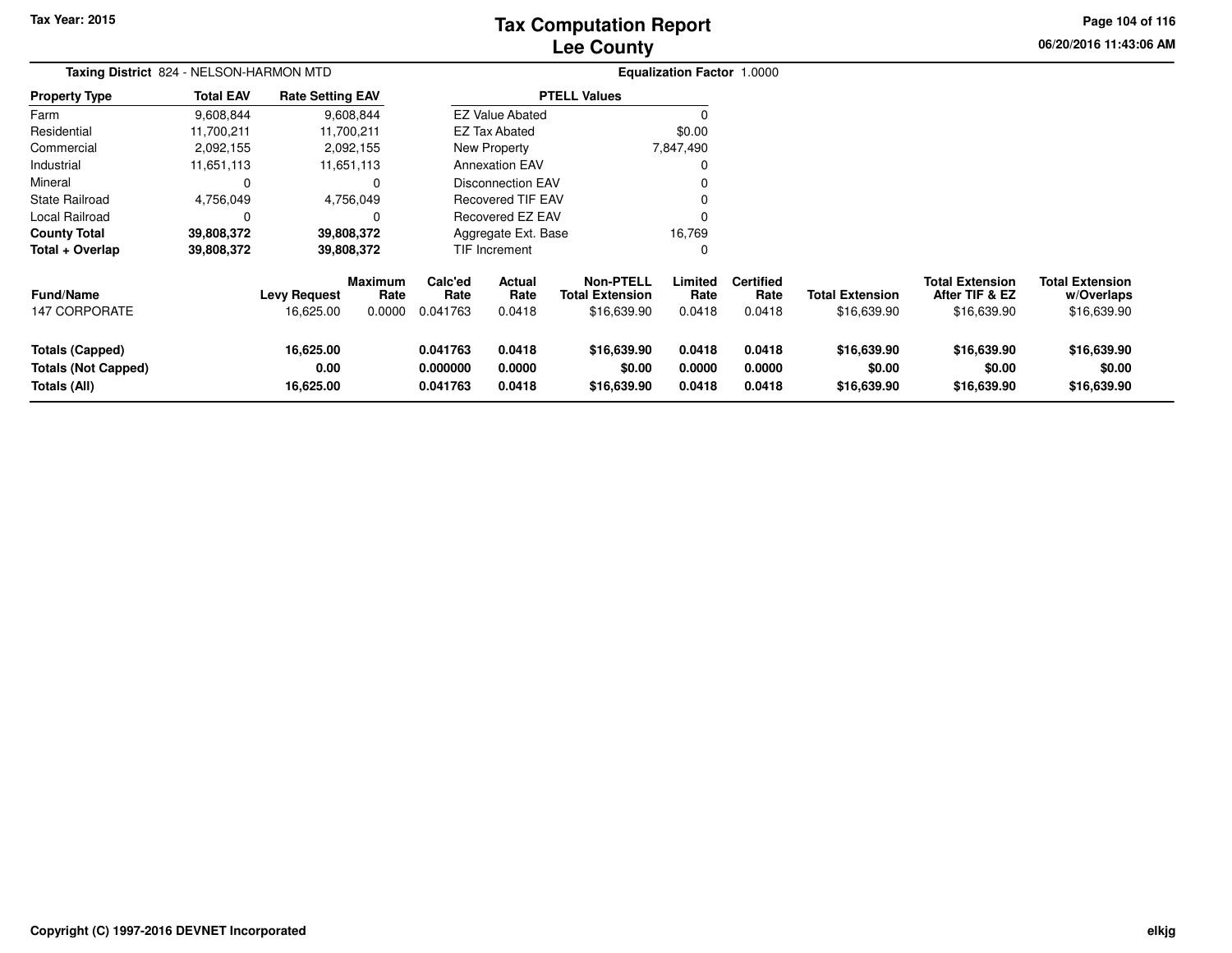# **Lee CountyTax Computation Report**

**06/20/2016 11:43:06 AMPage 105 of 116**

| Taxing District 825 - E GR-HAM-MAR-SO DIX MTD                 |                  |                                  |                                  |                                  |                                 |                                                    | Equalization Factor 1.0000 |                                    |                                      |                                                         |                                                     |
|---------------------------------------------------------------|------------------|----------------------------------|----------------------------------|----------------------------------|---------------------------------|----------------------------------------------------|----------------------------|------------------------------------|--------------------------------------|---------------------------------------------------------|-----------------------------------------------------|
| <b>Property Type</b>                                          | <b>Total EAV</b> | <b>Rate Setting EAV</b>          |                                  |                                  |                                 | <b>PTELL Values</b>                                |                            |                                    |                                      |                                                         |                                                     |
| Farm                                                          | 27,849,355       |                                  | 27,849,355                       |                                  | <b>EZ Value Abated</b>          |                                                    | 0                          |                                    |                                      |                                                         |                                                     |
| Residential                                                   | 15,630,222       |                                  | 15,630,222                       |                                  | <b>EZ Tax Abated</b>            |                                                    | \$0.00                     |                                    |                                      |                                                         |                                                     |
| Commercial                                                    | 12,591,435       |                                  | 12,591,435                       |                                  | New Property                    |                                                    | 1,406,488                  |                                    |                                      |                                                         |                                                     |
| Industrial                                                    | 30,361,990       |                                  | 30,361,990                       |                                  | <b>Annexation EAV</b>           |                                                    | 0                          |                                    |                                      |                                                         |                                                     |
| Mineral                                                       | 4,925,679        |                                  | 4,925,679                        |                                  | <b>Disconnection EAV</b>        |                                                    | 0                          |                                    |                                      |                                                         |                                                     |
| <b>State Railroad</b>                                         | 1,015,014        |                                  | 1,015,014                        |                                  | <b>Recovered TIF EAV</b>        |                                                    | $\Omega$                   |                                    |                                      |                                                         |                                                     |
| Local Railroad                                                | 1,270            |                                  | 1,270                            |                                  | Recovered EZ EAV                |                                                    | $\Omega$                   |                                    |                                      |                                                         |                                                     |
| <b>County Total</b>                                           | 92,374,965       |                                  | 92,374,965                       |                                  | Aggregate Ext. Base             |                                                    | 18,137                     |                                    |                                      |                                                         |                                                     |
| Total + Overlap                                               | 92,374,965       |                                  | 92,374,965                       |                                  | <b>TIF Increment</b>            |                                                    | $\mathbf 0$                |                                    |                                      |                                                         |                                                     |
| <b>Fund/Name</b><br>147 CORPORATE                             |                  | <b>Levy Request</b><br>18,500.00 | <b>Maximum</b><br>Rate<br>0.0000 | Calc'ed<br>Rate<br>0.020027      | <b>Actual</b><br>Rate<br>0.0200 | <b>Non-PTELL</b><br>Total Extension<br>\$18,474.99 | Limited<br>Rate<br>0.0200  | <b>Certified</b><br>Rate<br>0.0200 | Total Extension<br>\$18,474.99       | <b>Total Extension</b><br>After TIF & EZ<br>\$18,474.99 | <b>Total Extension</b><br>w/Overlaps<br>\$18,474.99 |
| Totals (Capped)<br><b>Totals (Not Capped)</b><br>Totals (All) |                  | 18,500.00<br>0.00<br>18,500.00   |                                  | 0.020027<br>0.000000<br>0.020027 | 0.0200<br>0.0000<br>0.0200      | \$18,474.99<br>\$0.00<br>\$18,474.99               | 0.0200<br>0.0000<br>0.0200 | 0.0200<br>0.0000<br>0.0200         | \$18,474.99<br>\$0.00<br>\$18,474.99 | \$18,474.99<br>\$0.00<br>\$18,474.99                    | \$18,474.99<br>\$0.00<br>\$18,474.99                |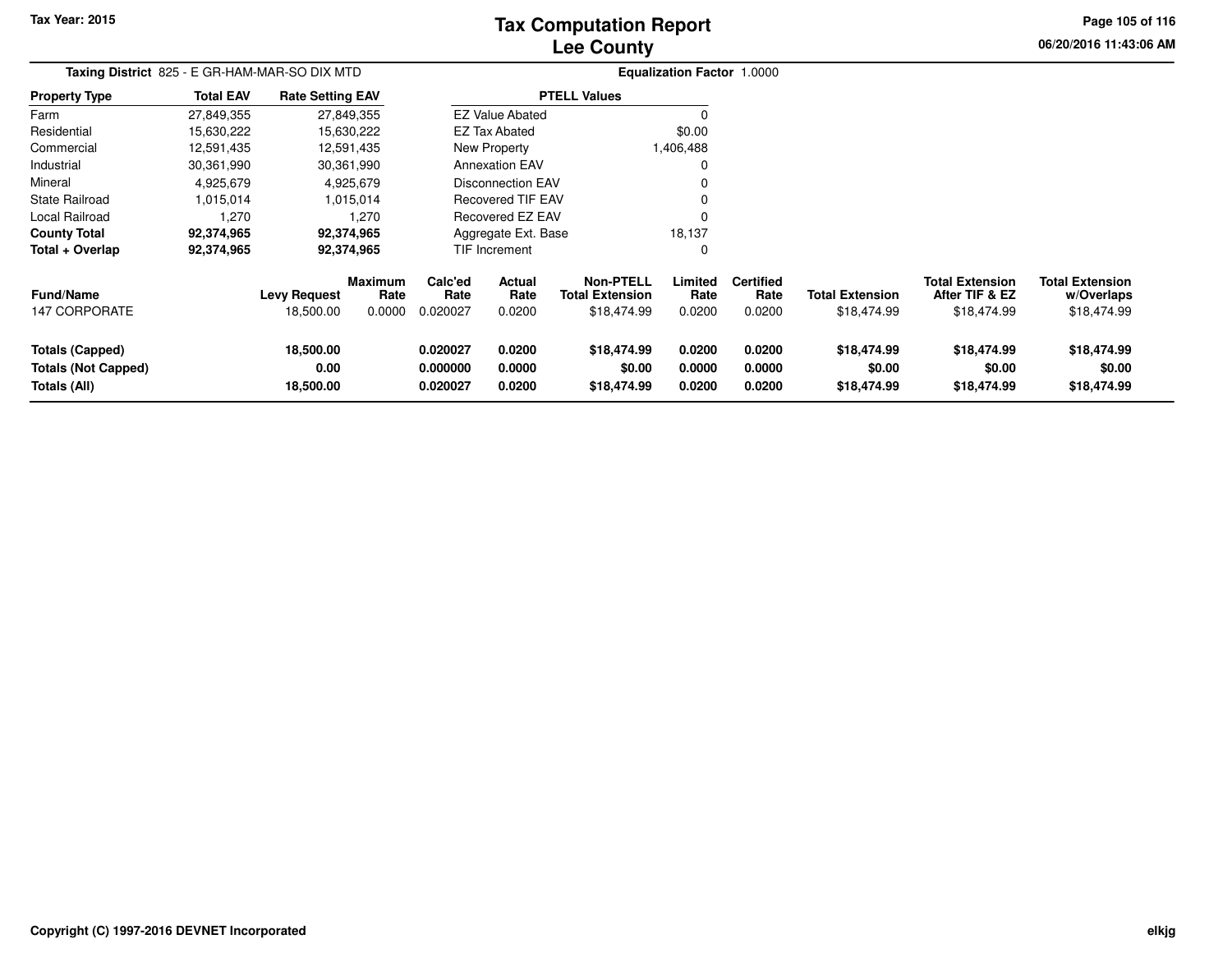# **Lee CountyTax Computation Report**

**06/20/2016 11:43:06 AM Page 106 of 116**

| Taxing District 826 - AMBOY-LEE CENTER MTD                           |                  |                                  |                           |                                  |                            |                                                           | Equalization Factor 1.0000 |                                    |                                       |                                                         |                                                     |
|----------------------------------------------------------------------|------------------|----------------------------------|---------------------------|----------------------------------|----------------------------|-----------------------------------------------------------|----------------------------|------------------------------------|---------------------------------------|---------------------------------------------------------|-----------------------------------------------------|
| <b>Property Type</b>                                                 | <b>Total EAV</b> | <b>Rate Setting EAV</b>          |                           |                                  |                            | <b>PTELL Values</b>                                       |                            |                                    |                                       |                                                         |                                                     |
| Farm                                                                 | 14,652,012       | 14,652,012                       |                           |                                  | <b>EZ Value Abated</b>     |                                                           |                            |                                    |                                       |                                                         |                                                     |
| Residential                                                          | 27,960,190       | 27,960,190                       |                           |                                  | EZ Tax Abated              |                                                           | \$0.00                     |                                    |                                       |                                                         |                                                     |
| Commercial                                                           | 7,515,021        | 7,515,021                        |                           |                                  | New Property               |                                                           | 276,242                    |                                    |                                       |                                                         |                                                     |
| Industrial                                                           | 5,727,005        | 5,727,005                        |                           |                                  | <b>Annexation EAV</b>      |                                                           | 0                          |                                    |                                       |                                                         |                                                     |
| Mineral                                                              | 1,705,008        | 1,705,008                        |                           |                                  | <b>Disconnection EAV</b>   |                                                           | 0                          |                                    |                                       |                                                         |                                                     |
| <b>State Railroad</b>                                                | 7,283            | 7,283                            |                           |                                  | <b>Recovered TIF EAV</b>   |                                                           | 0                          |                                    |                                       |                                                         |                                                     |
| Local Railroad                                                       | 1,800            | 1,800                            |                           |                                  | Recovered EZ EAV           |                                                           | $\Omega$                   |                                    |                                       |                                                         |                                                     |
| <b>County Total</b>                                                  | 57,568,319       | 57,568,319                       |                           |                                  | Aggregate Ext. Base        |                                                           | 28,527                     |                                    |                                       |                                                         |                                                     |
| Total + Overlap                                                      | 57,568,319       | 57,568,319                       |                           | <b>TIF Increment</b><br>0        |                            |                                                           |                            |                                    |                                       |                                                         |                                                     |
| <b>Fund/Name</b><br><b>147 CORPORATE</b>                             |                  | <b>Levy Request</b><br>28,785.00 | Maximum<br>Rate<br>0.0000 | Calc'ed<br>Rate<br>0.050002      | Actual<br>Rate<br>0.0500   | <b>Non-PTELL</b><br><b>Total Extension</b><br>\$28,784.16 | Limited<br>Rate<br>0.0500  | <b>Certified</b><br>Rate<br>0.0500 | <b>Total Extension</b><br>\$28,784.16 | <b>Total Extension</b><br>After TIF & EZ<br>\$28,784.16 | <b>Total Extension</b><br>w/Overlaps<br>\$28,784.16 |
| <b>Totals (Capped)</b><br><b>Totals (Not Capped)</b><br>Totals (All) |                  | 28,785.00<br>0.00<br>28,785.00   |                           | 0.050002<br>0.000000<br>0.050002 | 0.0500<br>0.0000<br>0.0500 | \$28,784.16<br>\$0.00<br>\$28,784.16                      | 0.0500<br>0.0000<br>0.0500 | 0.0500<br>0.0000<br>0.0500         | \$28,784.16<br>\$0.00<br>\$28,784.16  | \$28,784.16<br>\$0.00<br>\$28,784.16                    | \$28,784.16<br>\$0.00<br>\$28,784.16                |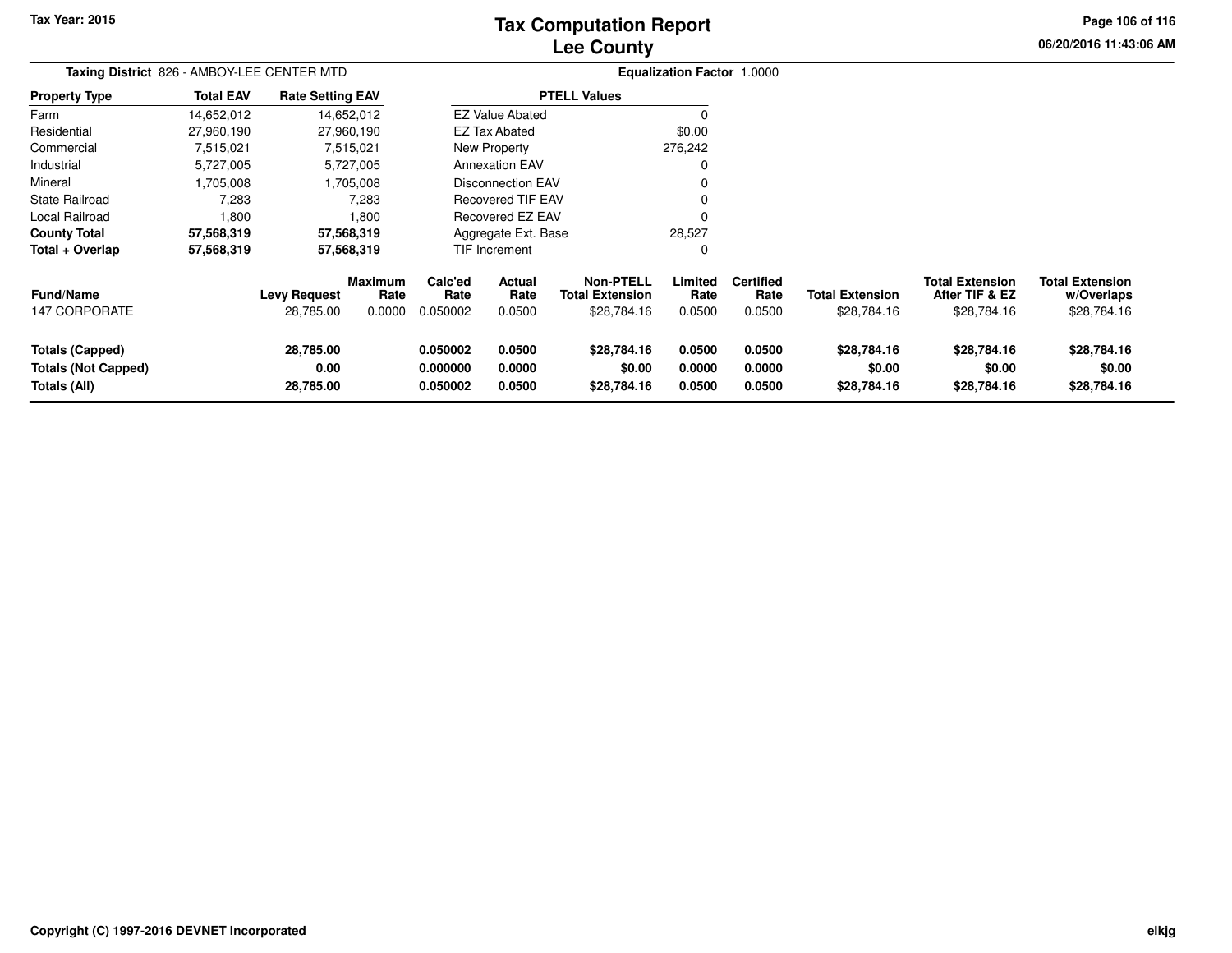# **Lee CountyTax Computation Report**

**06/20/2016 11:43:06 AMPage 107 of 116**

| Taxing District 827 - MAY-SUBLETTE MTD                               |                  |                                  |                           |                                  |                                 |                                                           | <b>Equalization Factor 1.0000</b> |                                    |                                       |                                                         |                                                     |
|----------------------------------------------------------------------|------------------|----------------------------------|---------------------------|----------------------------------|---------------------------------|-----------------------------------------------------------|-----------------------------------|------------------------------------|---------------------------------------|---------------------------------------------------------|-----------------------------------------------------|
| <b>Property Type</b>                                                 | <b>Total EAV</b> | <b>Rate Setting EAV</b>          |                           |                                  |                                 | <b>PTELL Values</b>                                       |                                   |                                    |                                       |                                                         |                                                     |
| Farm                                                                 | 21,222,310       |                                  | 21,222,310                |                                  | <b>EZ Value Abated</b>          |                                                           |                                   |                                    |                                       |                                                         |                                                     |
| Residential                                                          | 24,710,414       |                                  | 24,710,414                |                                  | <b>EZ Tax Abated</b>            |                                                           | \$0.00                            |                                    |                                       |                                                         |                                                     |
| Commercial                                                           | 4,542,598        |                                  | 4,542,598                 |                                  | New Property                    |                                                           | 688,180                           |                                    |                                       |                                                         |                                                     |
| Industrial                                                           | 19,157           |                                  | 19,157                    |                                  | <b>Annexation EAV</b>           |                                                           | 0                                 |                                    |                                       |                                                         |                                                     |
| Mineral                                                              | 10,745,199       |                                  | 10,745,199                |                                  | <b>Disconnection EAV</b>        |                                                           | 0                                 |                                    |                                       |                                                         |                                                     |
| State Railroad                                                       |                  |                                  | 0                         |                                  | <b>Recovered TIF EAV</b>        |                                                           | $\Omega$                          |                                    |                                       |                                                         |                                                     |
| Local Railroad                                                       | 8,090            |                                  | 8,090                     |                                  | Recovered EZ EAV                |                                                           | 0                                 |                                    |                                       |                                                         |                                                     |
| <b>County Total</b>                                                  | 61,247,768       |                                  | 61,247,768                |                                  | Aggregate Ext. Base             |                                                           | 21,498                            |                                    |                                       |                                                         |                                                     |
| Total + Overlap                                                      | 61,247,768       |                                  | 61,247,768                |                                  | <b>TIF Increment</b>            |                                                           | 0                                 |                                    |                                       |                                                         |                                                     |
| Fund/Name<br><b>147 CORPORATE</b>                                    |                  | <b>Levy Request</b><br>23,017.00 | Maximum<br>Rate<br>0.0000 | Calc'ed<br>Rate<br>0.037580      | <b>Actual</b><br>Rate<br>0.0376 | <b>Non-PTELL</b><br><b>Total Extension</b><br>\$23,029.16 | Limited<br>Rate<br>0.0358         | <b>Certified</b><br>Rate<br>0.0358 | <b>Total Extension</b><br>\$21,926.70 | <b>Total Extension</b><br>After TIF & EZ<br>\$21,926.70 | <b>Total Extension</b><br>w/Overlaps<br>\$21,926.70 |
| <b>Totals (Capped)</b><br><b>Totals (Not Capped)</b><br>Totals (All) |                  | 23,017.00<br>0.00<br>23,017.00   |                           | 0.037580<br>0.000000<br>0.037580 | 0.0376<br>0.0000<br>0.0376      | \$23,029.16<br>\$0.00<br>\$23,029.16                      | 0.0358<br>0.0000<br>0.0358        | 0.0358<br>0.0000<br>0.0358         | \$21,926.70<br>\$0.00<br>\$21,926.70  | \$21,926.70<br>\$0.00<br>\$21,926.70                    | \$21,926.70<br>\$0.00<br>\$21,926.70                |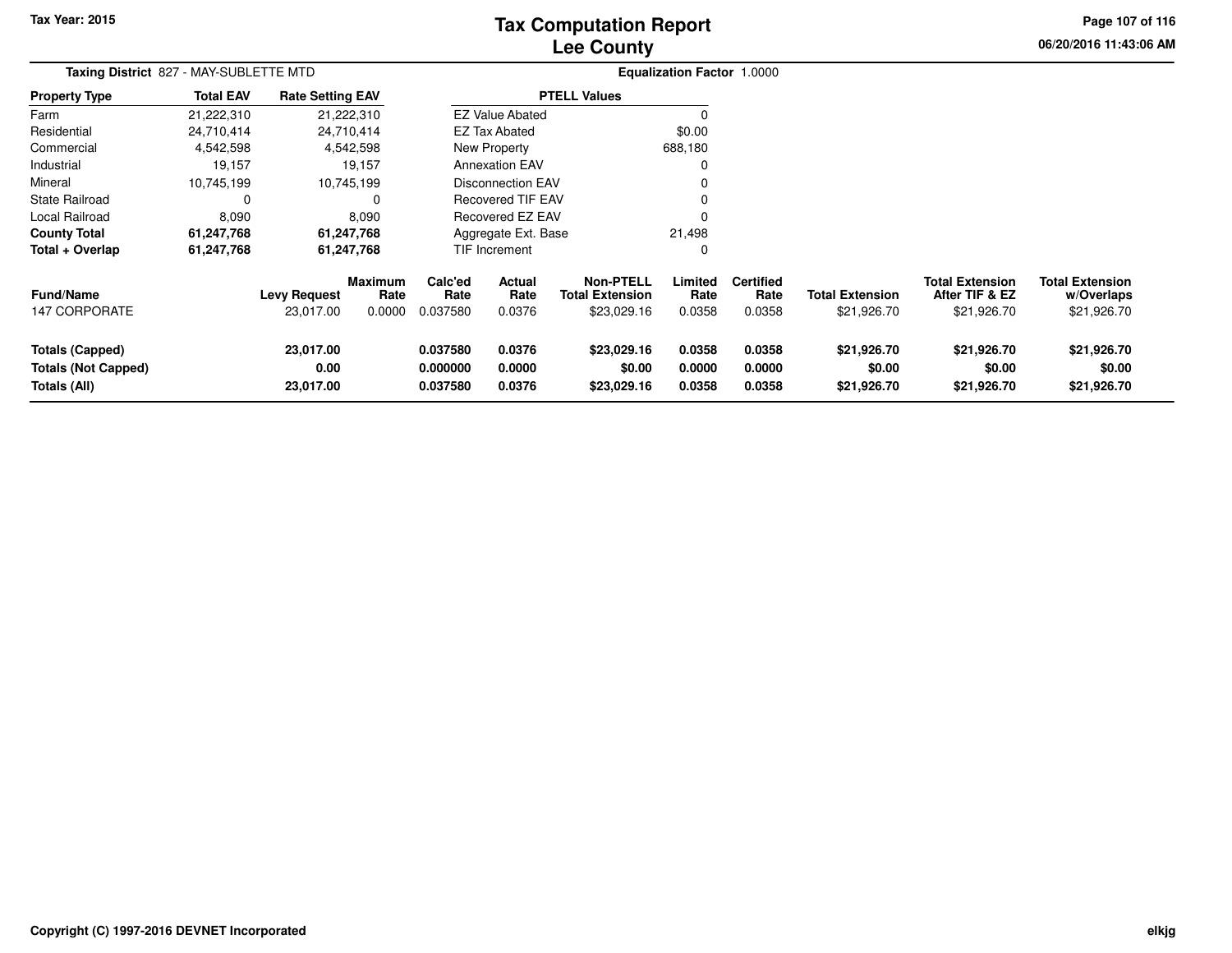# **Lee CountyTax Computation Report**

**06/20/2016 11:43:06 AMPage 108 of 116**

| Taxing District 828 - BROOKLYN-WYOMING MTD                    |                  |                                  |                                  |                                                                |                          |                                                           | <b>Equalization Factor 1.0000</b> |                                    |                                       |                                                         |                                                     |
|---------------------------------------------------------------|------------------|----------------------------------|----------------------------------|----------------------------------------------------------------|--------------------------|-----------------------------------------------------------|-----------------------------------|------------------------------------|---------------------------------------|---------------------------------------------------------|-----------------------------------------------------|
| <b>Property Type</b>                                          | <b>Total EAV</b> | <b>Rate Setting EAV</b>          |                                  |                                                                |                          | <b>PTELL Values</b>                                       |                                   |                                    |                                       |                                                         |                                                     |
| Farm                                                          | 24,137,366       |                                  | 24,127,192                       |                                                                | <b>EZ Value Abated</b>   |                                                           | $\Omega$                          |                                    |                                       |                                                         |                                                     |
| Residential                                                   | 18,956,620       |                                  | 17,027,025                       |                                                                | <b>EZ Tax Abated</b>     |                                                           | \$0.00                            |                                    |                                       |                                                         |                                                     |
| Commercial                                                    | 2,295,729        |                                  | 2,097,569                        |                                                                | New Property             |                                                           | 541,851                           |                                    |                                       |                                                         |                                                     |
| Industrial                                                    | 132,986          |                                  | 132,986                          |                                                                | <b>Annexation EAV</b>    |                                                           | 0                                 |                                    |                                       |                                                         |                                                     |
| Mineral                                                       | 16,542,978       |                                  | 16,542,978                       |                                                                | <b>Disconnection EAV</b> |                                                           |                                   |                                    |                                       |                                                         |                                                     |
| <b>State Railroad</b>                                         | 0                |                                  | 0                                |                                                                | <b>Recovered TIF EAV</b> |                                                           |                                   |                                    |                                       |                                                         |                                                     |
| Local Railroad                                                | 2,400            |                                  | 2,400                            |                                                                | Recovered EZ EAV         |                                                           |                                   |                                    |                                       |                                                         |                                                     |
| <b>County Total</b>                                           | 62,068,079       |                                  | 59,930,150                       |                                                                | Aggregate Ext. Base      |                                                           | 27,913                            |                                    |                                       |                                                         |                                                     |
| Total + Overlap                                               | 62,068,079       |                                  | 59,930,150                       |                                                                | TIF Increment            |                                                           | 2,137,929                         |                                    |                                       |                                                         |                                                     |
| <b>Fund/Name</b><br>147 CORPORATE                             |                  | <b>Levy Request</b><br>29,000.00 | <b>Maximum</b><br>Rate<br>0.0000 | Calc'ed<br>Rate<br>0.048390                                    | Actual<br>Rate<br>0.0484 | <b>Non-PTELL</b><br><b>Total Extension</b><br>\$29,006.19 | Limited<br>Rate<br>0.0474         | <b>Certified</b><br>Rate<br>0.0474 | <b>Total Extension</b><br>\$29,420.27 | <b>Total Extension</b><br>After TIF & EZ<br>\$28,406.89 | <b>Total Extension</b><br>w/Overlaps<br>\$28,406.89 |
| Totals (Capped)<br><b>Totals (Not Capped)</b><br>Totals (All) |                  | 29,000.00<br>0.00<br>29,000.00   |                                  | 0.0484<br>0.048390<br>0.000000<br>0.0000<br>0.0484<br>0.048390 |                          | \$29,006.19<br>\$0.00<br>\$29,006.19                      | 0.0474<br>0.0000<br>0.0474        | 0.0474<br>0.0000<br>0.0474         | \$29,420.27<br>\$0.00<br>\$29,420.27  | \$28,406.89<br>\$0.00<br>\$28,406.89                    | \$28,406.89<br>\$0.00<br>\$28,406.89                |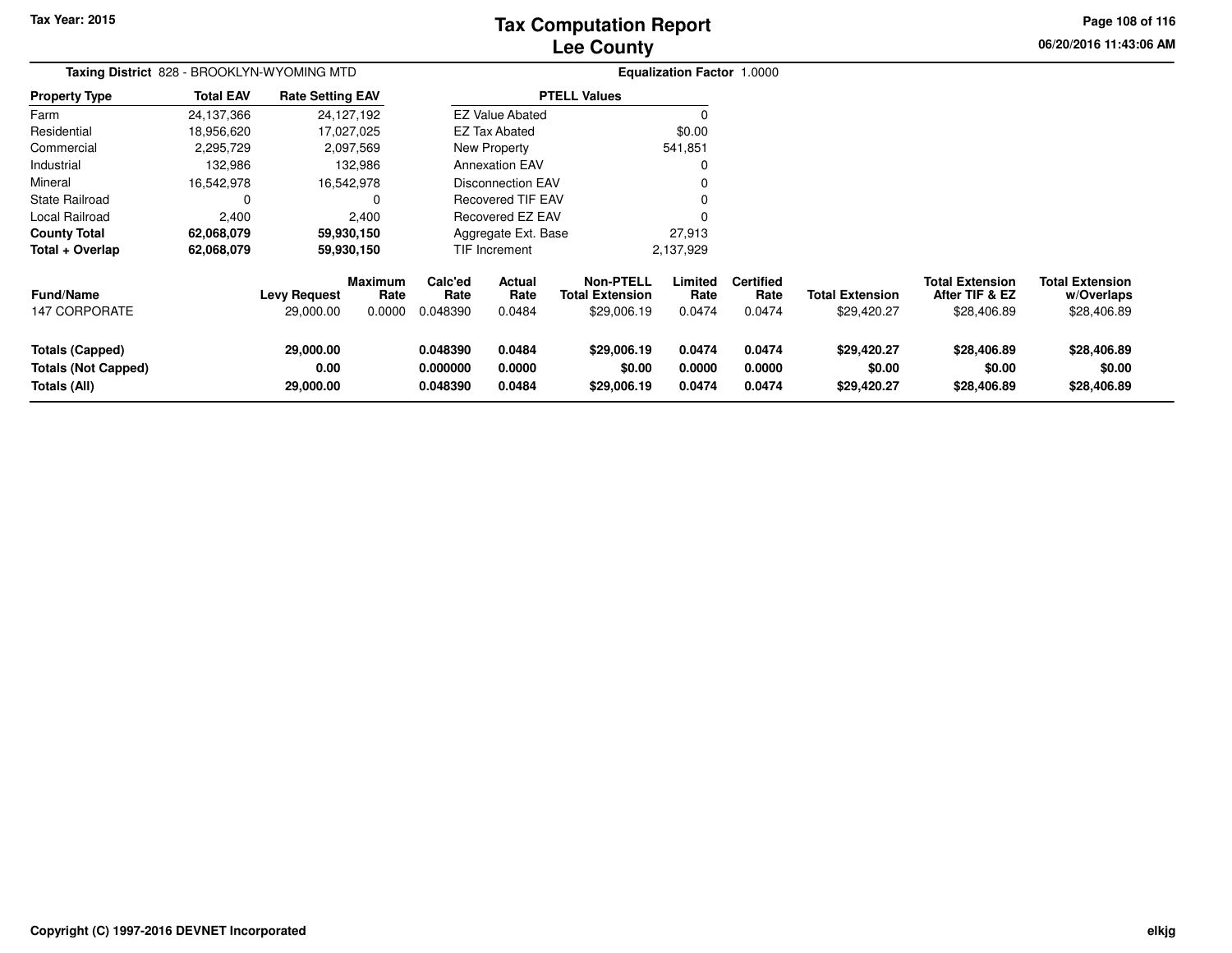**Page 109 of 116**

| Taxing District 851 - DIXON PARK DISTRICT<br><b>Total EAV</b><br><b>Rate Setting EAV</b> |             |                     |                 |                      |                          |                                            | <b>Equalization Factor 1.0000</b> |                          |                        |                                          |                                      |
|------------------------------------------------------------------------------------------|-------------|---------------------|-----------------|----------------------|--------------------------|--------------------------------------------|-----------------------------------|--------------------------|------------------------|------------------------------------------|--------------------------------------|
| <b>Property Type</b>                                                                     |             |                     |                 |                      | <b>PTELL Values</b>      |                                            |                                   |                          |                        |                                          |                                      |
| Farm                                                                                     | 928,998     |                     | 928,971         |                      | <b>EZ Value Abated</b>   |                                            | 2,029,253                         |                          |                        |                                          |                                      |
| Residential                                                                              | 106,602,359 |                     | 105,790,678     |                      | <b>EZ Tax Abated</b>     |                                            | \$9,845.94                        |                          |                        |                                          |                                      |
| Commercial                                                                               | 45,440,836  |                     | 40,697,552      |                      | New Property             |                                            | 453,112                           |                          |                        |                                          |                                      |
| Industrial                                                                               | 26,561,324  |                     | 26,500,562      |                      | <b>Annexation EAV</b>    |                                            | U                                 |                          |                        |                                          |                                      |
| Mineral                                                                                  | 0           |                     | 0               |                      | <b>Disconnection EAV</b> |                                            | 0                                 |                          |                        |                                          |                                      |
| State Railroad                                                                           | 1,257,764   |                     | 1,257,764       |                      | <b>Recovered TIF EAV</b> |                                            | $\Omega$                          |                          |                        |                                          |                                      |
| <b>Local Railroad</b>                                                                    | $\Omega$    |                     | 0               |                      | Recovered EZ EAV         |                                            | 342,870                           |                          |                        |                                          |                                      |
| <b>County Total</b>                                                                      | 180,791,281 |                     | 175,175,527     |                      | Aggregate Ext. Base      |                                            | 661,992                           |                          |                        |                                          |                                      |
| Total + Overlap                                                                          | 180,791,281 |                     | 175,175,527     | <b>TIF Increment</b> |                          |                                            | 3,586,501                         |                          |                        |                                          |                                      |
| <b>Fund/Name</b>                                                                         |             | <b>Levy Request</b> | Maximum<br>Rate | Calc'ed<br>Rate      | Actual<br>Rate           | <b>Non-PTELL</b><br><b>Total Extension</b> | Limited<br>Rate                   | <b>Certified</b><br>Rate | <b>Total Extension</b> | <b>Total Extension</b><br>After TIF & EZ | <b>Total Extension</b><br>w/Overlaps |
| 001 CORPORATE                                                                            |             | 181,000.00          | 0.1000          | 0.103325             | 0.1000                   | \$175,175.53                               | 0.0997                            | 0.0997                   | \$180,248.91           | \$174,650.00                             | \$174,650.00                         |
| 003 BONDS & INTEREST                                                                     |             | 149,095.00          | 0.0000          | 0.085112             | 0.0851                   | \$149,074.37                               | 0.0855                            | 0.0855                   | \$154,576.55           | \$149,775.08                             | \$149,775.08                         |
| 005 I.M.R.F.                                                                             |             | 34,000.00           | 0.0000          | 0.019409             | 0.0194                   | \$33,984.05                                | 0.0193                            | 0.0193                   | \$34,892.72            | \$33,808.88                              | \$33,808.88                          |
| 014 POLICE SYSTEM                                                                        |             | 40,000.00           | 0.0250          | 0.022834             | 0.0228                   | \$39,940.02                                | 0.0227                            | 0.0227                   | \$41,039.62            | \$39,764.84                              | \$39,764.84                          |
| 027 AUDIT                                                                                |             | 5,000.00            | 0.0050          | 0.002854             | 0.0029                   | \$5,080.09                                 | 0.0029                            | 0.0029                   | \$5,242.95             | \$5,080.09                               | \$5,080.09                           |
| 035 LIABILITY INSURANCE                                                                  |             | 35,000.00           | 0.0000          | 0.019980             | 0.0200                   | \$35,035.11                                | 0.0199                            | 0.0199                   | \$35,977.46            | \$34,859.93                              | \$34,859.93                          |
| 047 SOCIAL SECURITY                                                                      |             | 3,000.00            | 0.0000          | 0.001713             | 0.0017                   | \$2,977.98                                 | 0.0017                            | 0.0017                   | \$3,073.45             | \$2,977.98                               | \$2,977.98                           |
| 060 UNEMPLOYMENT INSURANC                                                                |             | 11,500.00           | 0.0000          | 0.006565             | 0.0066                   | \$11,561.58                                | 0.0066                            | 0.0066                   | \$11,932.22            | \$11,561.58                              | \$11,561.58                          |
| 062 WORKMANS COMP                                                                        |             | 30,000.00           | 0.0000          | 0.017126             | 0.0171                   | \$29,955.02                                | 0.0170                            | 0.0170                   | \$30,734.52            | \$29,779.84                              | \$29,779.84                          |
| 122 RECREATIONAL PROGRAMS                                                                |             | 210,000.00          | 0.1200          | 0.119880             | 0.1199                   | \$210,035.46                               | 0.1195                            | 0.1195                   | \$216,045.58           | \$209,334.75                             | \$209,334.75                         |
| 123 AQUARIUM & MUSEUM                                                                    |             | 120,000.00          | 0.0700          | 0.068503             | 0.0685                   | \$119,995.24                               | 0.0683                            | 0.0683                   | \$123,480.44           | \$119,644.88                             | \$119,644.88                         |
| <b>125 PAVING LIGHTS</b>                                                                 |             | 9,000.00            | 0.0050          | 0.005138             | 0.0050                   | \$8,758.78                                 | 0.0050                            | 0.0050                   | \$9,039.56             | \$8,758.78                               | \$8,758.78                           |
| 126 HANDICAPPED-JOINT RECR                                                               |             | 30,000.00           | 0.0400          | 0.017126             | 0.0171                   | \$29,955.02                                | 0.0171                            | 0.0171                   | \$30,915.31            | \$29,955.02                              | \$29,955.02                          |
| <b>Totals (Capped)</b>                                                                   |             | 678,500.00          |                 | 0.387327             | 0.3839                   | \$672,498.86                               | 0.3826                            | 0.3826                   | \$691,707.43           | \$670,221.55                             | \$670,221.55                         |
| <b>Totals (Not Capped)</b>                                                               |             | 179,095.00          |                 | 0.102238             | 0.1022                   | \$179,029.39                               | 0.1026                            | 0.1026                   | \$185,491.86           | \$179,730.10                             | \$179,730.10                         |
| Totals (All)                                                                             |             | 857,595.00          |                 | 0.489565             | 0.4861                   | \$851,528.25                               | 0.4852                            | 0.4852                   | \$877,199.29           | \$849,951.65                             | \$849,951.65                         |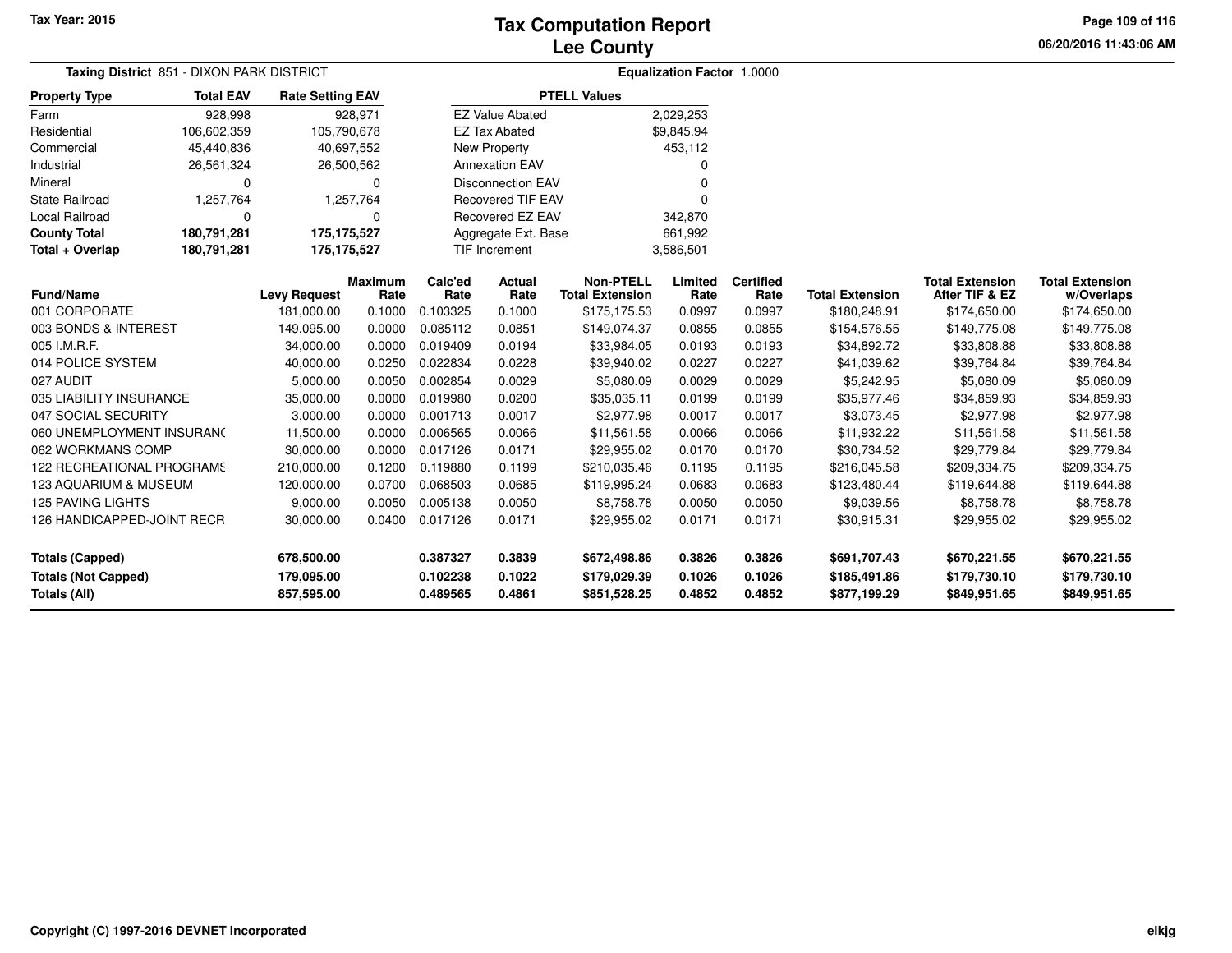**06/20/2016 11:43:06 AM Page 110 of 116**

| Taxing District 852 - WALNUT PARK DISTRICT                             |                  |                         |                        | Equalization Factor 1.0000 |                            |                                            |                  |                            |                                |                                          |                                      |  |
|------------------------------------------------------------------------|------------------|-------------------------|------------------------|----------------------------|----------------------------|--------------------------------------------|------------------|----------------------------|--------------------------------|------------------------------------------|--------------------------------------|--|
| <b>Property Type</b>                                                   | <b>Total EAV</b> | <b>Rate Setting EAV</b> |                        |                            |                            | <b>PTELL Values</b>                        |                  |                            | <b>Overlapping County</b>      | <b>Overlap EAV</b>                       |                                      |  |
| Farm                                                                   | 7,026,800        |                         | 7,026,800              |                            | <b>EZ Value Abated</b>     |                                            | $\Omega$         | <b>Bureau County</b>       |                                | 27,159,333                               |                                      |  |
| Residential                                                            | 928,191          |                         | 928,191                |                            | <b>EZ Tax Abated</b>       |                                            | \$0.00           |                            | <b>Whiteside County</b>        | 988,786                                  |                                      |  |
| Commercial                                                             | $\Omega$         |                         | O                      |                            | New Property               |                                            | 121,279          | Total                      |                                |                                          | 28,148,119                           |  |
| Industrial                                                             | 24,040           |                         | 24,040                 |                            | <b>Annexation EAV</b>      |                                            | 31,867           |                            | * denotes use of estimated EAV |                                          |                                      |  |
| Mineral                                                                | $\Omega$         |                         | 0                      |                            | <b>Disconnection EAV</b>   |                                            |                  |                            |                                |                                          |                                      |  |
| State Railroad                                                         | 466,827          |                         | 466,827                |                            | <b>Recovered TIF EAV</b>   |                                            |                  |                            |                                |                                          |                                      |  |
| Local Railroad                                                         | $\Omega$         |                         | 0                      |                            | Recovered EZ EAV           |                                            |                  |                            |                                |                                          |                                      |  |
| <b>County Total</b>                                                    | 8,445,858        |                         | 8,445,858              |                            | Aggregate Ext. Base        |                                            |                  |                            |                                |                                          |                                      |  |
| Total + Overlap<br>36,593,977<br>36,593,977                            |                  |                         |                        | TIF Increment              |                            |                                            |                  |                            |                                |                                          |                                      |  |
| <b>Fund/Name</b>                                                       |                  | <b>Levy Request</b>     | <b>Maximum</b><br>Rate | Calc'ed<br>Rate            | <b>Actual</b><br>Rate      | <b>Non-PTELL</b><br><b>Total Extension</b> | Limited<br>Rate  | <b>Certified</b><br>Rate   | <b>Total Extension</b>         | <b>Total Extension</b><br>After TIF & EZ | <b>Total Extension</b><br>w/Overlaps |  |
| 001 CORPORATE                                                          |                  | 36,000.00               | 0.1000                 | 0.098377                   | 0.0984                     | \$8,310.72                                 | 0.0984           | 0.0984                     | \$8,310.72                     | \$8,310.72                               | \$36,008.47                          |  |
| 003 BONDS & INTEREST                                                   |                  | 98,823.00               | 0.0000                 | 0.270053                   | 0.2701                     | \$22,812.26                                | 0.2715           | 0.2715                     | \$22,930.50                    | \$22,930.50                              | \$99,352.65                          |  |
| 035 LIABILITY INSURANCE                                                |                  | 32,950.00               | 0.0000                 | 0.090042                   | 0.0900                     | \$7,601.27                                 | 0.0900           | 0.0900                     | \$7,601.27                     | \$7,601.27                               | \$32,934.58                          |  |
| 047 SOCIAL SECURITY                                                    |                  | 11,450.00               | 0.0000                 | 0.031289                   | 0.0313                     | \$2,643.55                                 | 0.0313           | 0.0313                     | \$2,643.55                     | \$2,643.55                               | \$11,453.91                          |  |
| 122 RECREATIONAL PROGRAMS                                              |                  | 27,000.00               | 0.0750                 | 0.073783                   | 0.0738                     | \$6,233.04                                 | 0.0738           | 0.0738                     | \$6,233.04                     | \$6,233.04                               | \$27,006.36                          |  |
| <b>Totals (Capped)</b>                                                 |                  | 0.00                    |                        | 0.000000                   | 0.0000                     | \$0.00                                     | 0.0000           | 0.0000                     | \$0.00                         | \$0.00                                   | \$0.00                               |  |
| <b>Totals (Not Capped)</b><br>206,223.00<br>Totals (All)<br>206,223.00 |                  |                         | 0.563544<br>0.563544   | 0.5636<br>0.5636           | \$47,600.84<br>\$47,600.84 | 0.5650<br>0.5650                           | 0.5650<br>0.5650 | \$47,719.08<br>\$47,719.08 | \$47,719.08<br>\$47,719.08     | \$206,755.97<br>\$206,755.97             |                                      |  |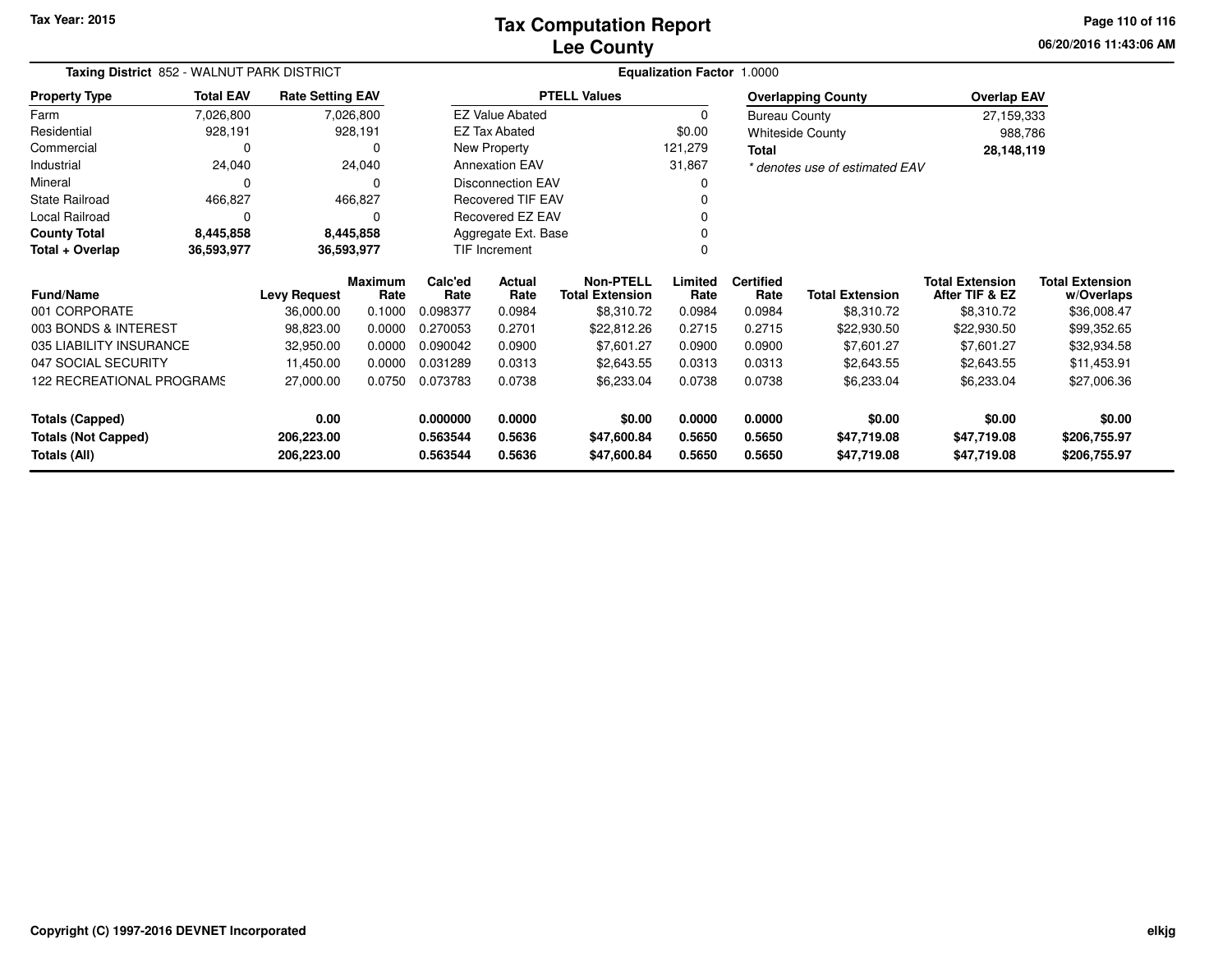**06/20/2016 11:43:06 AMPage 111 of 116**

| <b>Taxing District 853 - FRANKLIN GROVE SANITARY</b> |                  |                         |                        |                 | <b>Equalization Factor 1.0000</b> |                                            |                 |                          |                        |                                          |                                      |
|------------------------------------------------------|------------------|-------------------------|------------------------|-----------------|-----------------------------------|--------------------------------------------|-----------------|--------------------------|------------------------|------------------------------------------|--------------------------------------|
| <b>Property Type</b>                                 | <b>Total EAV</b> | <b>Rate Setting EAV</b> |                        |                 |                                   | <b>PTELL Values</b>                        |                 |                          |                        |                                          |                                      |
| Farm                                                 | 14,067           |                         | 14,067                 |                 | <b>EZ Value Abated</b>            |                                            |                 |                          |                        |                                          |                                      |
| Residential                                          | 6,250,217        |                         | 6,250,217              |                 | EZ Tax Abated                     |                                            | \$0.00          |                          |                        |                                          |                                      |
| Commercial                                           | 2,077,553        |                         | 2,077,553              |                 | New Property                      |                                            | 92,623          |                          |                        |                                          |                                      |
| Industrial                                           | 0                |                         |                        |                 | <b>Annexation EAV</b>             |                                            |                 |                          |                        |                                          |                                      |
| Mineral                                              |                  |                         |                        |                 | <b>Disconnection EAV</b>          |                                            |                 |                          |                        |                                          |                                      |
| <b>State Railroad</b>                                | 152,136          |                         | 152,136                |                 | <b>Recovered TIF EAV</b>          |                                            |                 |                          |                        |                                          |                                      |
| Local Railroad                                       | 0                |                         | ი                      |                 | Recovered EZ EAV                  |                                            |                 |                          |                        |                                          |                                      |
| <b>County Total</b>                                  | 8,493,973        |                         | 8,493,973              |                 | Aggregate Ext. Base               |                                            | 5,150           |                          |                        |                                          |                                      |
| Total + Overlap                                      | 8,493,973        |                         | 8,493,973              |                 | TIF Increment                     |                                            | -0              |                          |                        |                                          |                                      |
| <b>Fund/Name</b>                                     |                  | <b>Levy Request</b>     | <b>Maximum</b><br>Rate | Calc'ed<br>Rate | Actual<br>Rate                    | <b>Non-PTELL</b><br><b>Total Extension</b> | Limited<br>Rate | <b>Certified</b><br>Rate | <b>Total Extension</b> | <b>Total Extension</b><br>After TIF & EZ | <b>Total Extension</b><br>w/Overlaps |
| 001 CORPORATE                                        |                  | 4,350.00                | 0.2000                 | 0.051213        | 0.0512                            | \$4,348.91                                 | 0.0498          | 0.0498                   | \$4,230.00             | \$4,230.00                               | \$4,230.00                           |
| 073 CHLOR OF SEWAGE                                  |                  | 1,057.00                | 0.0500                 | 0.012444        | 0.0124                            | \$1,053.25                                 | 0.0120          | 0.0120                   | \$1,019.28             | \$1,019.28                               | \$1,019.28                           |
| <b>Totals (Capped)</b>                               |                  | 5,407.00                |                        | 0.063657        | 0.0636                            | \$5,402.16                                 | 0.0618          | 0.0618                   | \$5,249.28             | \$5,249.28                               | \$5,249.28                           |
| <b>Totals (Not Capped)</b>                           |                  | 0.00                    |                        | 0.000000        | 0.0000                            | \$0.00                                     | 0.0000          | 0.0000                   | \$0.00                 | \$0.00                                   | \$0.00                               |
| Totals (All)                                         |                  | 5,407.00                |                        | 0.063657        | 0.0636                            | \$5,402.16                                 | 0.0618          | 0.0618                   | \$5,249.28             | \$5,249.28                               | \$5,249.28                           |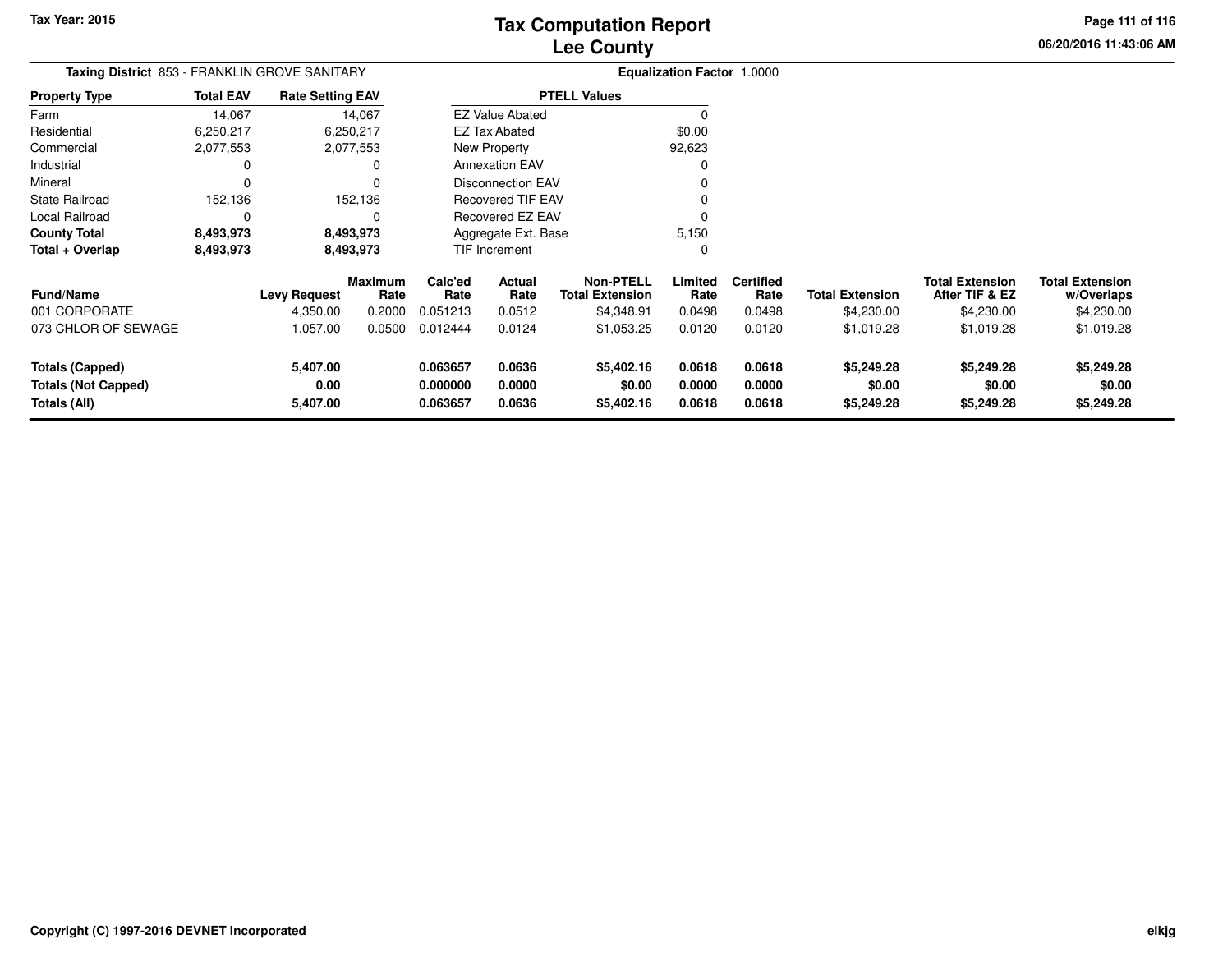**Page 112 of 116**

**06/20/2016 11:43:06 AM**

**w/Overlaps**\$4,089.78

| <b>Taxing District</b> 855 - PAW PAW SANITARY DISTRICT |                  |                                 |                                  | <b>Equalization Factor 1.0000</b> |                          |                                                          |                           |                                    |                                      |                                                        |                                                    |
|--------------------------------------------------------|------------------|---------------------------------|----------------------------------|-----------------------------------|--------------------------|----------------------------------------------------------|---------------------------|------------------------------------|--------------------------------------|--------------------------------------------------------|----------------------------------------------------|
| <b>Property Type</b>                                   | <b>Total EAV</b> | <b>Rate Setting EAV</b>         |                                  |                                   |                          | <b>PTELL Values</b>                                      |                           |                                    |                                      |                                                        |                                                    |
| Farm                                                   | 86,679           |                                 | 76,505                           |                                   | <b>EZ Value Abated</b>   |                                                          | $\Omega$                  |                                    |                                      |                                                        |                                                    |
| Residential                                            | 8,789,946        |                                 | 6,860,351                        |                                   | EZ Tax Abated            |                                                          | \$0.00                    |                                    |                                      |                                                        |                                                    |
| Commercial                                             | 920,067          |                                 | 721,907                          |                                   | <b>New Property</b>      |                                                          | 8,856                     |                                    |                                      |                                                        |                                                    |
| Industrial                                             | 0                |                                 | 0                                |                                   | <b>Annexation EAV</b>    |                                                          | 0                         |                                    |                                      |                                                        |                                                    |
| Mineral                                                | 0                |                                 | 0                                |                                   | <b>Disconnection EAV</b> |                                                          |                           |                                    |                                      |                                                        |                                                    |
| <b>State Railroad</b>                                  | 0                |                                 | 0                                |                                   | <b>Recovered TIF EAV</b> |                                                          |                           |                                    |                                      |                                                        |                                                    |
| Local Railroad                                         | 0                |                                 | 0                                |                                   | Recovered EZ EAV         |                                                          |                           |                                    |                                      |                                                        |                                                    |
| <b>County Total</b>                                    | 9,796,692        |                                 | 7,658,763                        |                                   | Aggregate Ext. Base      |                                                          | 4,053                     |                                    |                                      |                                                        |                                                    |
| Total + Overlap                                        | 9,796,692        |                                 | 7,658,763                        |                                   | TIF Increment            |                                                          | 2,137,929                 |                                    |                                      |                                                        |                                                    |
| Fund/Name<br>001 CORPORATE                             |                  | <b>Levy Request</b><br>4,375.00 | <b>Maximum</b><br>Rate<br>0.2000 | Calc'ed<br>Rate<br>0.057124       | Actual<br>Rate<br>0.0571 | <b>Non-PTELL</b><br><b>Total Extension</b><br>\$4,373.15 | Limited<br>Rate<br>0.0534 | <b>Certified</b><br>Rate<br>0.0534 | <b>Total Extension</b><br>\$5,231.43 | <b>Total Extension</b><br>After TIF & EZ<br>\$4,089.78 | <b>Total Extension</b><br>w/Overlaps<br>\$4,089.78 |
| <b>Totals (Capped)</b><br><b>Totals (Not Capped)</b>   |                  | 4,375.00<br>0.00                |                                  | 0.057124<br>0.000000              | 0.0571<br>0.0000         | \$4,373.15<br>\$0.00                                     | 0.0534<br>0.0000          | 0.0534<br>0.0000                   | \$5,231.43<br>\$0.00                 | \$4,089.78<br>\$0.00                                   | \$4,089.78<br>\$0.00                               |
| Totals (All)                                           |                  | 4,375.00                        |                                  | 0.057124<br>0.0571<br>\$4,373.15  |                          |                                                          | 0.0534                    | 0.0534                             | \$5,231.43                           | \$4,089.78                                             | \$4,089.78                                         |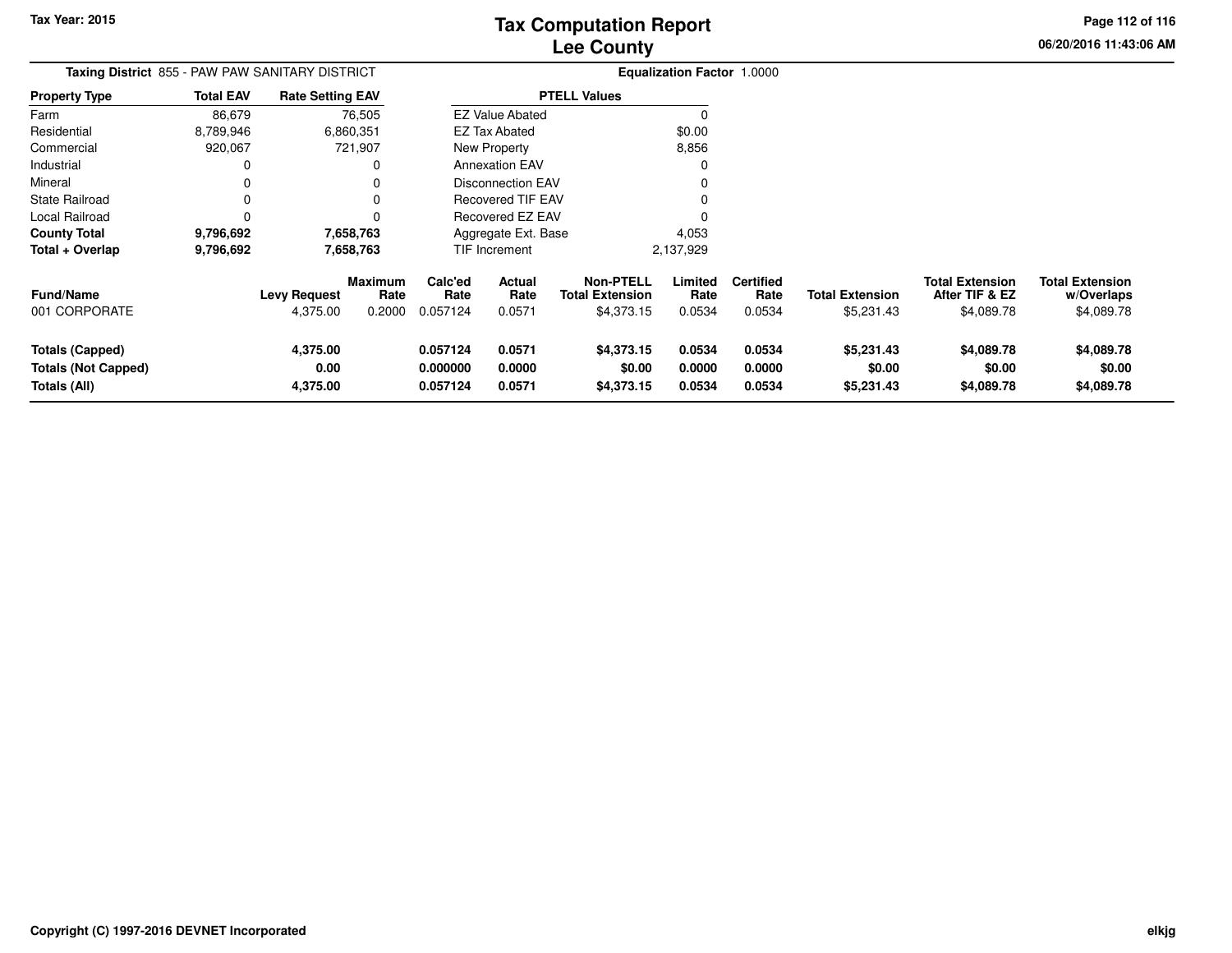**06/20/2016 11:43:06 AM Page 113 of 116**

| Taxing District 856 - LEE CENTER CEMETERY DIST |                  |                         |                 | <b>Equalization Factor 1.0000</b> |                          |                                            |                 |                          |                        |                                          |                                      |
|------------------------------------------------|------------------|-------------------------|-----------------|-----------------------------------|--------------------------|--------------------------------------------|-----------------|--------------------------|------------------------|------------------------------------------|--------------------------------------|
| <b>Property Type</b>                           | <b>Total EAV</b> | <b>Rate Setting EAV</b> |                 |                                   |                          | <b>PTELL Values</b>                        |                 |                          |                        |                                          |                                      |
| Farm                                           | 3,629,904        |                         | 3,629,904       |                                   | <b>EZ Value Abated</b>   |                                            |                 |                          |                        |                                          |                                      |
| Residential                                    | 2,181,182        |                         | 2,181,182       |                                   | EZ Tax Abated            |                                            | \$0.00          |                          |                        |                                          |                                      |
| Commercial                                     | 1,633,948        |                         | 1,633,948       |                                   | New Property             |                                            | 99,570          |                          |                        |                                          |                                      |
| Industrial                                     | 29               |                         | 29              |                                   | <b>Annexation EAV</b>    |                                            |                 |                          |                        |                                          |                                      |
| Mineral                                        | 0                |                         | $\Omega$        |                                   | <b>Disconnection EAV</b> |                                            |                 |                          |                        |                                          |                                      |
| <b>State Railroad</b>                          | 0                |                         | 0               |                                   | <b>Recovered TIF EAV</b> |                                            |                 |                          |                        |                                          |                                      |
| Local Railroad                                 | 0                |                         | O               |                                   | Recovered EZ EAV         |                                            |                 |                          |                        |                                          |                                      |
| <b>County Total</b>                            | 7,445,063        |                         | 7,445,063       |                                   | Aggregate Ext. Base      |                                            | 4,785           |                          |                        |                                          |                                      |
| Total + Overlap                                | 7,445,063        |                         | 7,445,063       |                                   | <b>TIF Increment</b>     |                                            | 0               |                          |                        |                                          |                                      |
| <b>Fund/Name</b>                               |                  | <b>Levy Request</b>     | Maximum<br>Rate | Calc'ed<br>Rate                   | <b>Actual</b><br>Rate    | <b>Non-PTELL</b><br><b>Total Extension</b> | Limited<br>Rate | <b>Certified</b><br>Rate | <b>Total Extension</b> | <b>Total Extension</b><br>After TIF & EZ | <b>Total Extension</b><br>w/Overlaps |
| 001 CORPORATE                                  |                  | 4,365.00                | 0.0600          | 0.058630                          | 0.0586                   | \$4,362.81                                 | 0.0586          | 0.0586                   | \$4,362.81             | \$4,362.81                               | \$4,362.81                           |
| 035 LIABILITY INSURANCE                        |                  | 420.00                  | 0.0000          | 0.005641                          | 0.0056                   | \$416.92                                   | 0.0056          | 0.0056                   | \$416.92               | \$416.92                                 | \$416.92                             |
| <b>Totals (Capped)</b>                         |                  | 4,785.00                |                 | 0.064271                          | 0.0642                   | \$4,779.73                                 | 0.0642          | 0.0642                   | \$4,779.73             | \$4,779.73                               | \$4,779.73                           |
| <b>Totals (Not Capped)</b>                     |                  | 0.00                    |                 | 0.000000                          | 0.0000                   | \$0.00                                     | 0.0000          | 0.0000                   | \$0.00                 | \$0.00                                   | \$0.00                               |
| Totals (All)                                   |                  | 4,785.00                |                 | 0.064271                          | 0.0642                   | \$4,779.73                                 | 0.0642          | 0.0642                   | \$4,779.73             | \$4,779.73                               | \$4,779.73                           |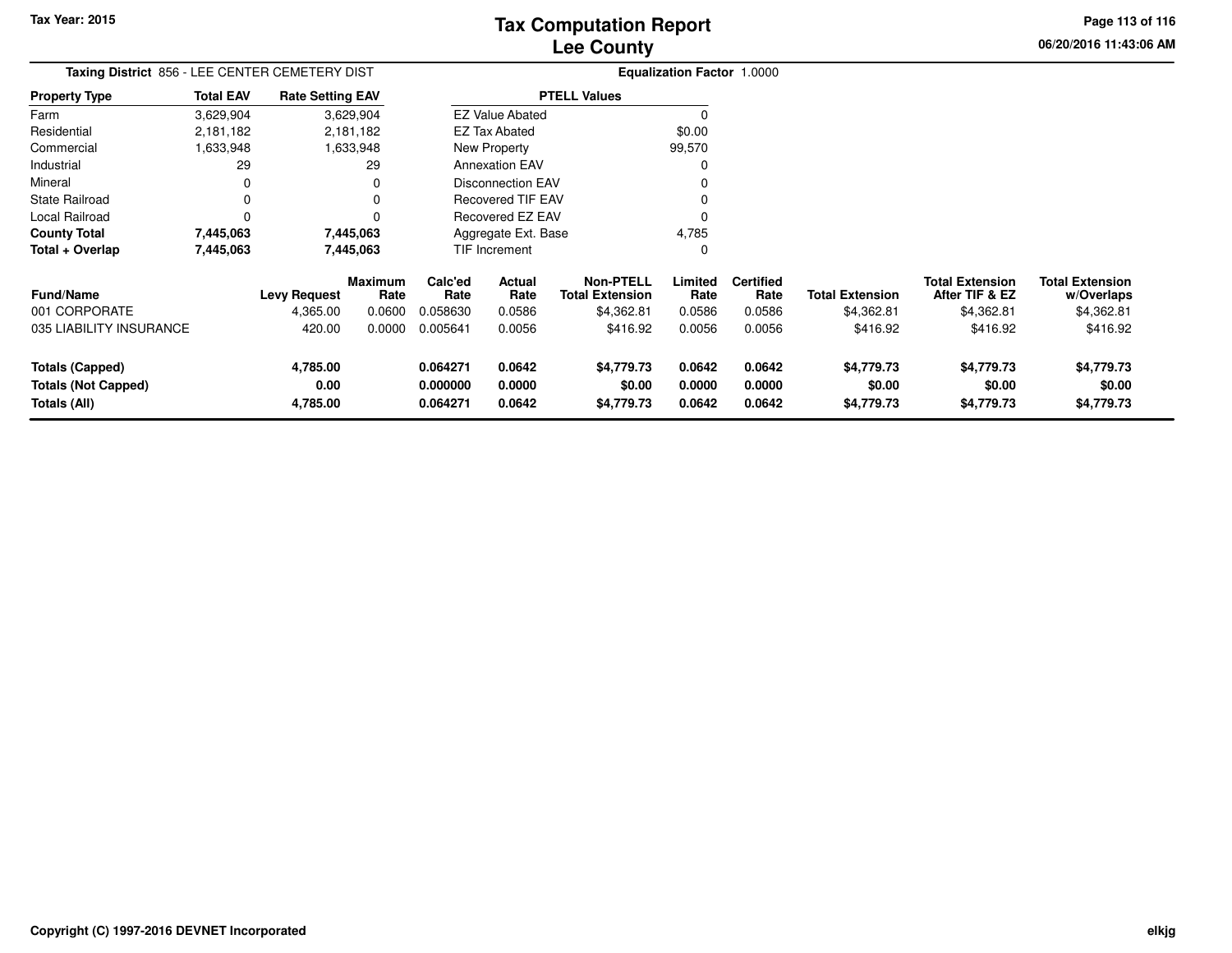**Tax Year: 2015**

#### **Lee CountyTax Computation Report**

**06/20/2016 11:43:06 AMPage 114 of 116**

| Taxing District 857 - OHIO PUBLIC LIBRARY DIST |                  |                         |                 |                 | <b>Equalization Factor 1.0000</b>                 |                                            |                 |                          |                                |                                          |                               |  |
|------------------------------------------------|------------------|-------------------------|-----------------|-----------------|---------------------------------------------------|--------------------------------------------|-----------------|--------------------------|--------------------------------|------------------------------------------|-------------------------------|--|
| Property Type                                  | <b>Total EAV</b> | <b>Rate Setting EAV</b> |                 |                 |                                                   | <b>PTELL Values</b>                        |                 |                          | <b>Overlapping County</b>      | <b>Overlap EAV</b>                       |                               |  |
| Farm                                           | 3,135,261        |                         | 3,135,261       |                 | <b>EZ Value Abated</b>                            |                                            | 0               | <b>Bureau County</b>     |                                | 27,795,855                               |                               |  |
| Residential                                    | 602,935          |                         | 602,935         |                 | <b>EZ Tax Abated</b>                              |                                            | \$0.00          | <b>Total</b>             |                                | 27,795,855                               |                               |  |
| Commercial                                     | 0                |                         |                 |                 | New Property                                      |                                            | 7,285           |                          | * denotes use of estimated EAV |                                          |                               |  |
| Industrial                                     | 141,867          |                         | 141,867         |                 | <b>Annexation EAV</b>                             |                                            | 0               |                          |                                |                                          |                               |  |
| Mineral                                        | 4,925,679        |                         | 4,925,679       |                 | <b>Disconnection EAV</b>                          |                                            |                 |                          |                                |                                          |                               |  |
| <b>State Railroad</b>                          | 0                |                         |                 |                 | <b>Recovered TIF EAV</b><br>Recovered EZ EAV<br>n |                                            |                 |                          |                                |                                          |                               |  |
| Local Railroad                                 | $\Omega$         |                         |                 |                 |                                                   |                                            |                 |                          |                                |                                          |                               |  |
| <b>County Total</b>                            | 8,805,742        |                         | 8,805,742       |                 | Aggregate Ext. Base                               |                                            |                 |                          |                                |                                          |                               |  |
| Total + Overlap<br>36,601,597                  |                  |                         | 36,601,597      |                 | TIF Increment                                     |                                            | ∩               |                          |                                |                                          |                               |  |
| Fund/Name                                      |                  | <b>Levy Request</b>     | Maximum<br>Rate | Calc'ed<br>Rate | Actual<br>Rate                                    | <b>Non-PTELL</b><br><b>Total Extension</b> | Limited<br>Rate | <b>Certified</b><br>Rate | <b>Total Extension</b>         | <b>Total Extension</b><br>After TIF & EZ | Total Extension<br>w/Overlaps |  |
| 001 CORPORATE                                  |                  | 57,750.00               | 0.1500          | 0.157780        | 0.1500                                            | \$13,208.61                                | 0.1500          | 0.1500                   | \$13,208.61                    | \$13,208.61                              | \$54,902.40                   |  |
| 004 BUILDING & MAINTENANCE                     |                  | 7,700.00                | 0.0200          | 0.021037        | 0.0200                                            | \$1,761.15                                 | 0.0200          | 0.0200                   | \$1,761.15                     | \$1,761.15                               | \$7,320.32                    |  |
| 031 WORKING CASH                               |                  | 19,250.00               | 0.0500          | 0.052593        | 0.0500                                            | \$4,402.87                                 | 0.0500          | 0.0500                   | \$4,402.87                     | \$4,402.87                               | \$18,300.80                   |  |
| 035 LIABILITY INSURANCE                        |                  | 4,000.00                | 0.0000          | 0.010929        | 0.0109                                            | \$959.83                                   | 0.0109          | 0.0109                   | \$959.83                       | \$959.83                                 | \$3,989.57                    |  |
| 047 SOCIAL SECURITY                            |                  | 1,500.00                | 0.0000          | 0.004098        | 0.0041                                            | \$361.04                                   | 0.0041          | 0.0041                   | \$361.04                       | \$361.04                                 | \$1,500.67                    |  |
| <b>Totals (Capped)</b>                         |                  | 0.00                    |                 | 0.000000        | 0.0000                                            | \$0.00                                     | 0.0000          | 0.0000                   | \$0.00                         | \$0.00                                   | \$0.00                        |  |
| <b>Totals (Not Capped)</b><br>90,200.00        |                  |                         | 0.246437        | 0.2350          | \$20,693.50                                       | 0.2350                                     | 0.2350          | \$20,693.50              | \$20,693.50                    | \$86,013.76                              |                               |  |
| Totals (All)<br>90,200.00                      |                  |                         | 0.246437        | 0.2350          | \$20,693.50                                       | 0.2350                                     | 0.2350          | \$20,693.50              | \$20,693.50                    | \$86,013.76                              |                               |  |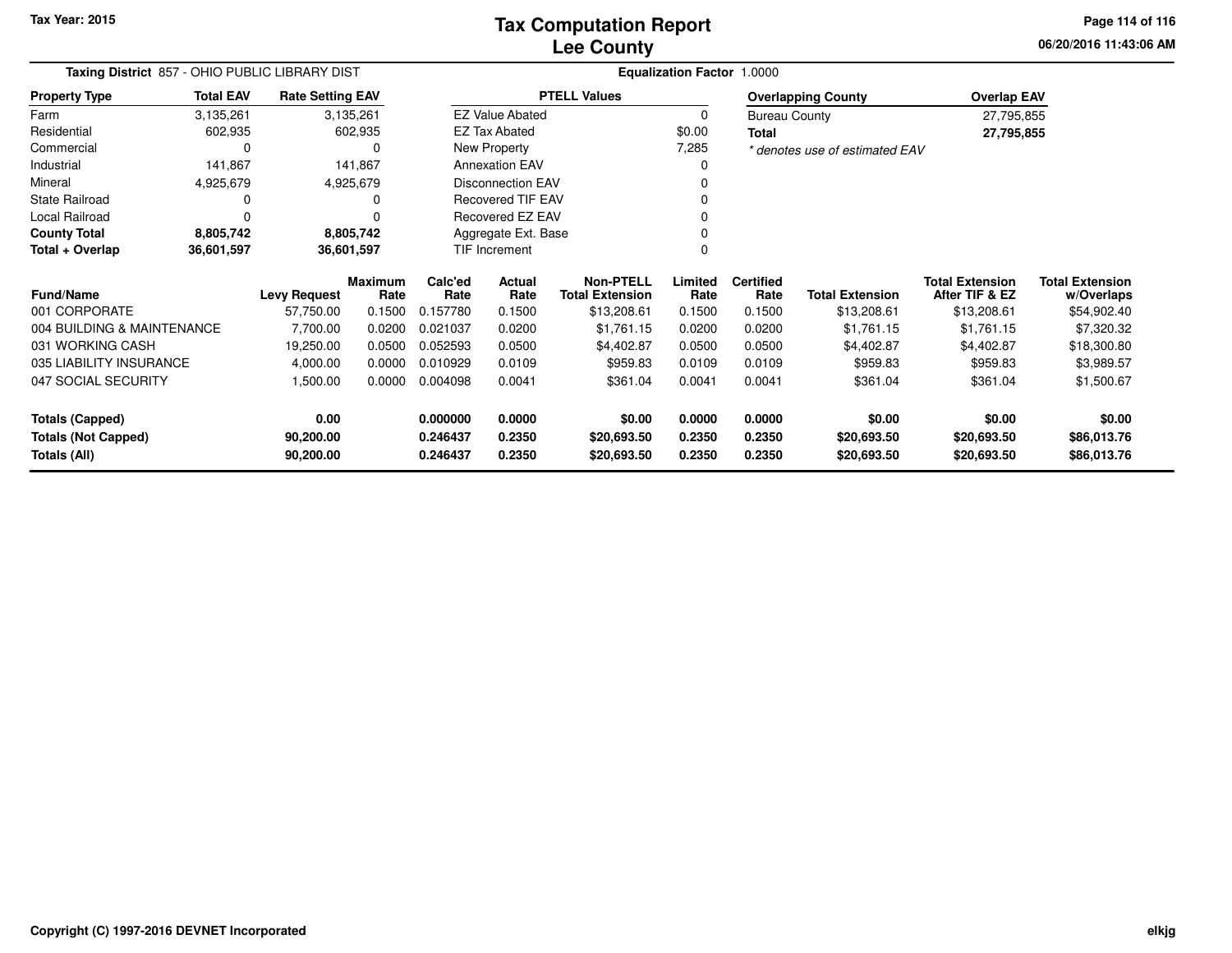**06/20/2016 11:43:06 AMPage 115 of 116**

|                       |  | . |  |
|-----------------------|--|---|--|
| 06/20/2016 11:43:06 / |  |   |  |

| Taxing District 858 - PAW PAW PUBLIC LIB DIST |                        |                         |                        |                 |                          |                                            | <b>Equalization Factor 1.0000</b> |                          |                        |                                          |                                      |
|-----------------------------------------------|------------------------|-------------------------|------------------------|-----------------|--------------------------|--------------------------------------------|-----------------------------------|--------------------------|------------------------|------------------------------------------|--------------------------------------|
| <b>Property Type</b>                          | <b>Total EAV</b>       | <b>Rate Setting EAV</b> |                        |                 |                          | <b>PTELL Values</b>                        |                                   |                          |                        |                                          |                                      |
| Farm                                          | 86,679                 |                         | 76,505                 |                 | <b>EZ Value Abated</b>   |                                            | $\Omega$                          |                          |                        |                                          |                                      |
| Residential                                   | 8,789,946              |                         | 6,860,351              |                 | EZ Tax Abated            |                                            | \$0.00                            |                          |                        |                                          |                                      |
| Commercial                                    | 920,067                |                         | 721,907                |                 | New Property             |                                            | 8,856                             |                          |                        |                                          |                                      |
| Industrial                                    |                        |                         | 0                      |                 | <b>Annexation EAV</b>    |                                            |                                   |                          |                        |                                          |                                      |
| Mineral                                       |                        |                         |                        |                 | <b>Disconnection EAV</b> |                                            |                                   |                          |                        |                                          |                                      |
| <b>State Railroad</b>                         | $\Omega$               |                         |                        |                 | Recovered TIF EAV        |                                            |                                   |                          |                        |                                          |                                      |
| Local Railroad                                | $\Omega$               |                         |                        |                 | Recovered EZ EAV         |                                            |                                   |                          |                        |                                          |                                      |
| <b>County Total</b>                           | 9,796,692              |                         | 7,658,763              |                 | Aggregate Ext. Base      |                                            | 21,060                            |                          |                        |                                          |                                      |
| Total + Overlap                               | 9,796,692<br>7,658,763 |                         |                        | TIF Increment   |                          |                                            | 2,137,929                         |                          |                        |                                          |                                      |
| <b>Fund/Name</b>                              |                        | <b>Levy Request</b>     | <b>Maximum</b><br>Rate | Calc'ed<br>Rate | Actual<br>Rate           | <b>Non-PTELL</b><br><b>Total Extension</b> | Limited<br>Rate                   | <b>Certified</b><br>Rate | <b>Total Extension</b> | <b>Total Extension</b><br>After TIF & EZ | <b>Total Extension</b><br>w/Overlaps |
| 001 CORPORATE                                 |                        | 19,393.00               | 0.6000                 | 0.253213        | 0.2532                   | \$19,391.99                                | 0.2433                            | 0.2433                   | \$23,835.35            | \$18,633.77                              | \$18,633.77                          |
| 005 I.M.R.F.                                  |                        | 807.00                  | 0.0000                 | 0.010537        | 0.0105                   | \$804.17                                   | 0.0101                            | 0.0101                   | \$989.47               | \$773.54                                 | \$773.54                             |
| 035 LIABILITY INSURANCE                       |                        | 237.00                  | 0.0000                 | 0.003095        | 0.0031                   | \$237.42                                   | 0.0030                            | 0.0030                   | \$293.90               | \$229.76                                 | \$229.76                             |
| 047 SOCIAL SECURITY                           |                        | 1,676.00                | 0.0000                 | 0.021883        | 0.0219                   | \$1,677.27                                 | 0.0211                            | 0.0211                   | \$2,067.10             | \$1,616.00                               | \$1,616.00                           |
| <b>Totals (Capped)</b>                        |                        | 22,113.00               |                        | 0.288728        | 0.2887                   | \$22,110.85                                | 0.2775                            | 0.2775                   | \$27,185.82            | \$21,253.07                              | \$21,253.07                          |
| <b>Totals (Not Capped)</b>                    |                        | 0.00                    |                        | 0.000000        | 0.0000                   | \$0.00                                     | 0.0000                            | 0.0000                   | \$0.00                 | \$0.00                                   | \$0.00                               |
| Totals (All)<br>22,113.00<br>0.288728         |                        | 0.2887                  | \$22,110.85            | 0.2775          | 0.2775                   | \$27,185.82                                | \$21,253.07                       | \$21,253.07              |                        |                                          |                                      |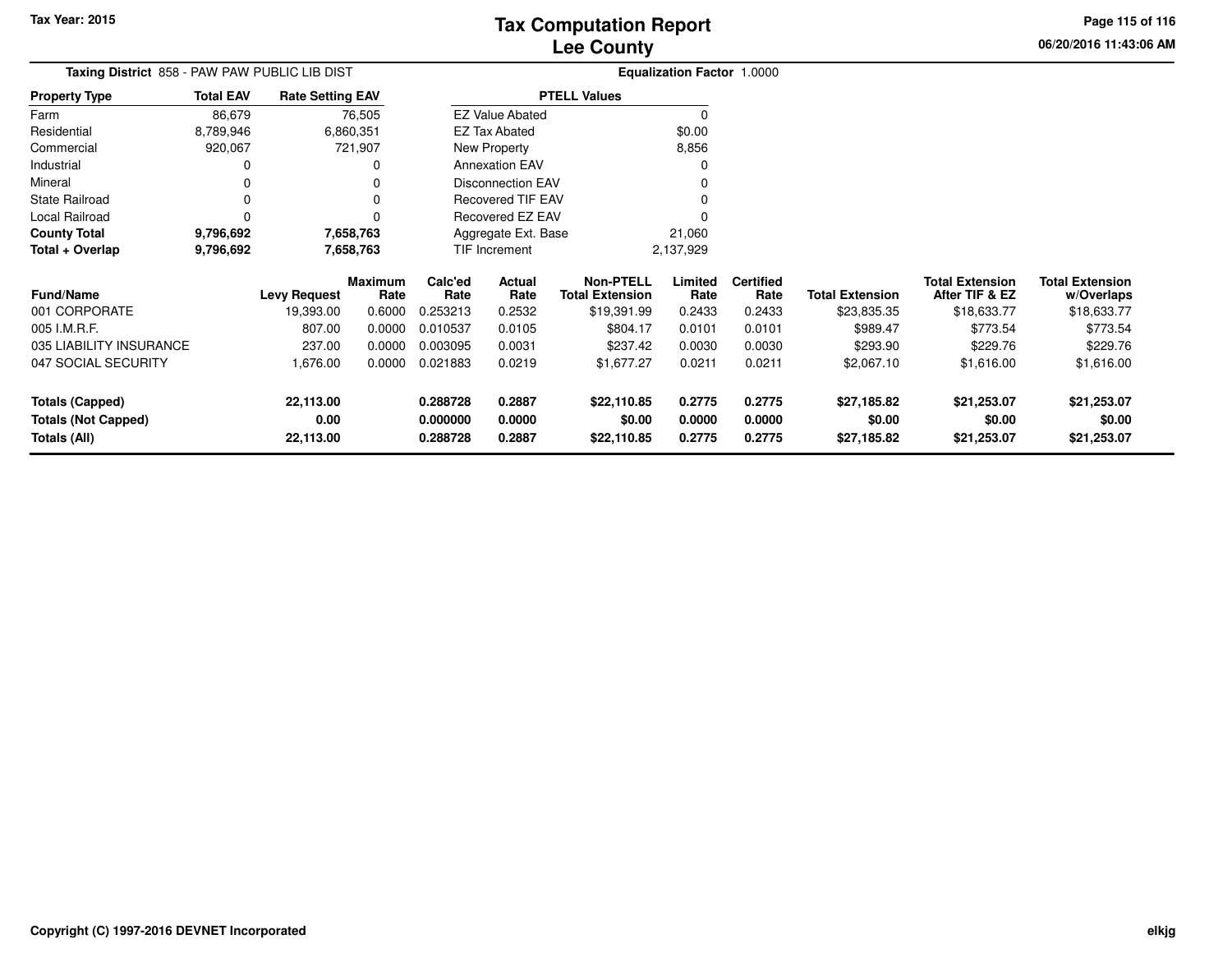**06/20/2016 11:43:06 AMPage 116 of 116**

| Taxing District 859 - EARLVILLE LIBRARY DISTRICT |                  |                         |                 | Equalization Factor 1.0000 |                          |                                            |                 |                          |                                |                                          |                                      |
|--------------------------------------------------|------------------|-------------------------|-----------------|----------------------------|--------------------------|--------------------------------------------|-----------------|--------------------------|--------------------------------|------------------------------------------|--------------------------------------|
| <b>Property Type</b>                             | <b>Total EAV</b> | <b>Rate Setting EAV</b> |                 |                            |                          | <b>PTELL Values</b>                        |                 |                          | <b>Overlapping County</b>      | <b>Overlap EAV</b>                       |                                      |
| Farm                                             | 455,572          |                         | 455,572         |                            | <b>EZ Value Abated</b>   |                                            | $\Omega$        | DeKalb County            |                                | 1,777,138                                |                                      |
| Residential                                      | 120,327          |                         | 120,327         |                            | <b>EZ Tax Abated</b>     |                                            | \$0.00          | LaSalle County           |                                | 50,081,182                               |                                      |
| Commercial                                       |                  |                         |                 |                            | New Property             |                                            |                 | <b>Total</b>             |                                | 51,858,320                               |                                      |
| Industrial                                       |                  |                         |                 |                            | <b>Annexation EAV</b>    |                                            |                 |                          | * denotes use of estimated EAV |                                          |                                      |
| Mineral                                          |                  |                         |                 |                            | <b>Disconnection EAV</b> |                                            |                 |                          |                                |                                          |                                      |
| <b>State Railroad</b>                            |                  |                         |                 |                            | <b>Recovered TIF EAV</b> |                                            |                 |                          |                                |                                          |                                      |
| Local Railroad                                   |                  |                         |                 |                            | <b>Recovered EZ EAV</b>  |                                            |                 |                          |                                |                                          |                                      |
| <b>County Total</b>                              | 575,899          |                         | 575,899         |                            | Aggregate Ext. Base      |                                            |                 |                          |                                |                                          |                                      |
| Total + Overlap                                  | 52,434,219       |                         | 52,434,219      |                            | TIF Increment            |                                            |                 |                          |                                |                                          |                                      |
| <b>Fund/Name</b>                                 |                  | <b>Levy Request</b>     | Maximum<br>Rate | Calc'ed<br>Rate            | <b>Actual</b><br>Rate    | <b>Non-PTELL</b><br><b>Total Extension</b> | Limited<br>Rate | <b>Certified</b><br>Rate | <b>Total Extension</b>         | <b>Total Extension</b><br>After TIF & EZ | <b>Total Extension</b><br>w/Overlaps |
| 001 CORPORATE                                    |                  | 80,000.00               | 0.1500          | 0.152572                   | 0.1500                   | \$863.85                                   | 0.1500          | 0.1500                   | \$863.85                       | \$863.85                                 | \$78,651.33                          |
| 004 BUILDINGS, EQUIPMENT AN                      |                  | 10,200.00               | 0.0200          | 0.019453                   | 0.0195                   | \$112.30                                   | 0.0195          | 0.0195                   | \$112.30                       | \$112.30                                 | \$10,224.67                          |
| 027 AUDIT                                        |                  | 2,500.00                | 0.0050          | 0.004768                   | 0.0048                   | \$27.64                                    | 0.0048          | 0.0048                   | \$27.64                        | \$27.64                                  | \$2,516.84                           |
| 031 WORKING CASH                                 |                  | 0.00                    | 0.0500          | 0.000000                   | 0.0000                   | \$0.00                                     | 0.0000          | 0.0000                   | \$0.00                         | \$0.00                                   | \$0.00                               |
| 035 LIABILITY INSURANCE                          |                  | 38,000.00               | 0.0000          | 0.072472                   | 0.0725                   | \$417.53                                   | 0.0725          | 0.0725                   | \$417.53                       | \$417.53                                 | \$38,014.81                          |
| 047 SOCIAL SECURITY                              |                  | 10,000.00               | 0.0000          | 0.019072                   | 0.0191                   | \$110.00                                   | 0.0191          | 0.0191                   | \$110.00                       | \$110.00                                 | \$10,014.94                          |
| <b>Totals (Capped)</b>                           |                  | 0.00                    |                 | 0.000000                   | 0.0000                   | \$0.00                                     | 0.0000          | 0.0000                   | \$0.00                         | \$0.00                                   | \$0.00                               |
| <b>Totals (Not Capped)</b>                       |                  | 140,700.00              |                 | 0.268337                   | 0.2659                   | \$1,531.32                                 | 0.2659          | 0.2659                   | \$1,531.32                     | \$1,531.32                               | \$139,422.59                         |
| Totals (All)                                     |                  | 140,700.00              |                 | 0.268337                   | 0.2659                   | \$1,531.32                                 | 0.2659          | 0.2659                   | \$1,531.32                     | \$1,531.32                               | \$139,422.59                         |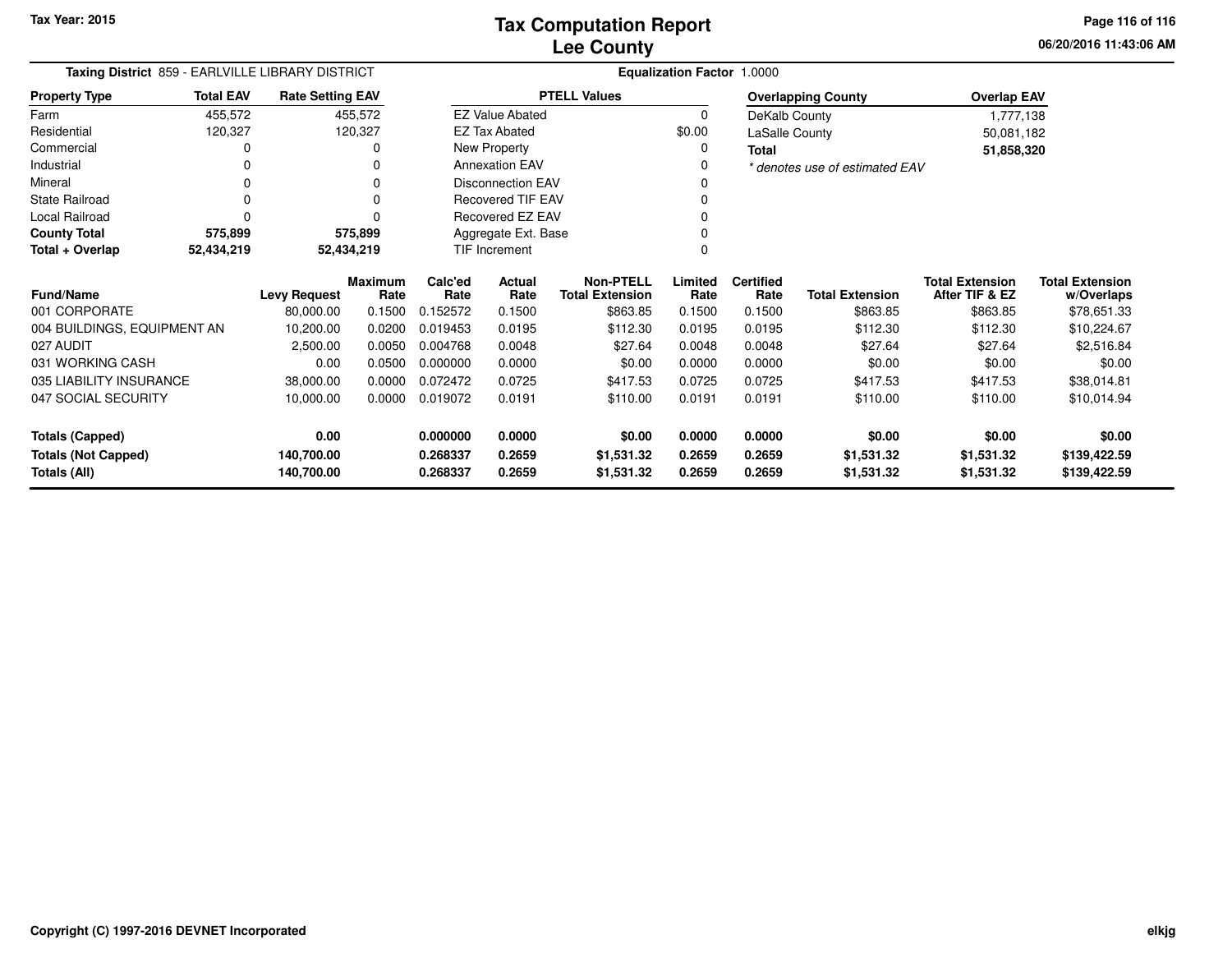**06/20/2016 04:07:55 PM Page 1 of 4**

| <b>Taxing District</b> TIF1 - DIXON CENTRAL BUSINESS (TIF1)          |                  |                      |                                  |                                  |                            |                                                      | <b>Equalization Factor 1.0000</b> |                                    |                                  |                                                          |                                                      |
|----------------------------------------------------------------------|------------------|----------------------|----------------------------------|----------------------------------|----------------------------|------------------------------------------------------|-----------------------------------|------------------------------------|----------------------------------|----------------------------------------------------------|------------------------------------------------------|
| <b>Property Type</b>                                                 | <b>Total EAV</b> | <b>TIF Base EAV</b>  |                                  |                                  |                            | <b>PTELL Values</b>                                  |                                   |                                    |                                  |                                                          |                                                      |
| Farm                                                                 |                  |                      |                                  |                                  | <b>EZ Value Abated</b>     |                                                      |                                   |                                    |                                  |                                                          |                                                      |
| Residential                                                          | 82,874           |                      | 34,660                           |                                  | <b>EZ Tax Abated</b>       |                                                      | \$0.00                            |                                    |                                  |                                                          |                                                      |
| Commercial                                                           | 3,930,515        |                      | 2,480,283                        |                                  | <b>New Property</b>        |                                                      |                                   |                                    |                                  |                                                          |                                                      |
| Industrial                                                           |                  |                      |                                  |                                  | <b>Annexation EAV</b>      |                                                      |                                   |                                    |                                  |                                                          |                                                      |
| Mineral                                                              |                  |                      |                                  |                                  | <b>Disconnection EAV</b>   |                                                      |                                   |                                    |                                  |                                                          |                                                      |
| State Railroad                                                       | 20,007           |                      |                                  |                                  | <b>Recovered TIF EAV</b>   |                                                      |                                   |                                    |                                  |                                                          |                                                      |
| Local Railroad                                                       |                  |                      |                                  |                                  | <b>Recovered EZ EAV</b>    |                                                      |                                   |                                    |                                  |                                                          |                                                      |
| <b>County Total</b>                                                  | 4,033,396        |                      | 2,514,943                        |                                  | Aggregate Ext. Base        |                                                      |                                   |                                    |                                  |                                                          |                                                      |
| Total + Overlap                                                      | 4,033,396        |                      | 2,514,943                        |                                  | TIF Increment              |                                                      | 1,518,453                         |                                    |                                  |                                                          |                                                      |
| <b>Fund/Name</b><br>098 INCREMENT FUND                               |                  | Levy Request<br>0.00 | <b>Maximum</b><br>Rate<br>0.0000 | Calc'ed<br>Rate<br>0.000000      | Actual<br>Rate<br>0.0000   | <b>Non-PTELL</b><br><b>Total Extension</b><br>\$0.00 | Limited<br>Rate<br>0.0000         | <b>Certified</b><br>Rate<br>0.0000 | <b>Total Extension</b><br>\$0.00 | <b>Total Extension</b><br>After TIF & EZ<br>\$140,741.36 | <b>Total Extension</b><br>w/Overlaps<br>\$140,741.36 |
| <b>Totals (Capped)</b><br><b>Totals (Not Capped)</b><br>Totals (All) |                  | 0.00<br>0.00<br>0.00 |                                  | 0.000000<br>0.000000<br>0.000000 | 0.0000<br>0.0000<br>0.0000 | \$0.00<br>\$0.00<br>\$0.00                           | 0.0000<br>0.0000<br>0.0000        | 0.0000<br>0.0000<br>0.0000         | \$0.00<br>\$0.00<br>\$0.00       | \$0.00<br>\$140,741.36<br>\$140,741.36                   | \$0.00<br>\$140,741.36<br>\$140,741.36               |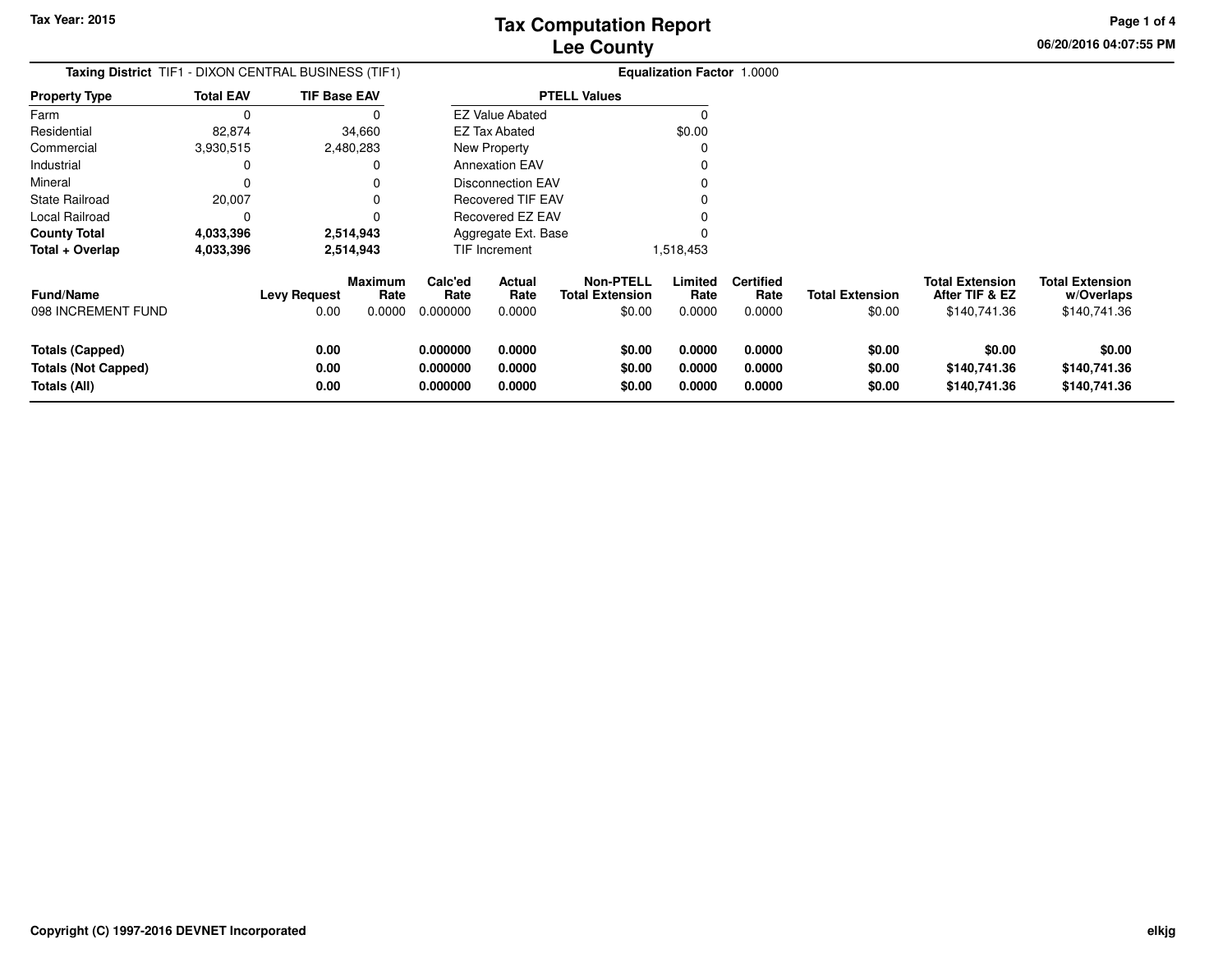**06/20/2016 04:07:55 PM Page 2 of 4**

| <b>Taxing District</b> TIF2 - VILLAGE OF PAW PAW (TIF2)       |                  | <b>Equalization Factor 1.0000</b> |                                  |                                  |                                 |                                                      |                            |                                    |                                  |                                                          |                                                      |
|---------------------------------------------------------------|------------------|-----------------------------------|----------------------------------|----------------------------------|---------------------------------|------------------------------------------------------|----------------------------|------------------------------------|----------------------------------|----------------------------------------------------------|------------------------------------------------------|
| <b>Property Type</b>                                          | <b>Total EAV</b> | <b>TIF Base EAV</b>               |                                  |                                  |                                 | <b>PTELL Values</b>                                  |                            |                                    |                                  |                                                          |                                                      |
| Farm                                                          | 40,249           |                                   | 30,075                           |                                  | <b>EZ Value Abated</b>          |                                                      |                            |                                    |                                  |                                                          |                                                      |
| Residential                                                   | 3,830,097        |                                   | .900,502                         |                                  | <b>EZ Tax Abated</b>            |                                                      | \$0.00                     |                                    |                                  |                                                          |                                                      |
| Commercial                                                    | 768,329          |                                   | 570,169                          |                                  | <b>New Property</b>             |                                                      |                            |                                    |                                  |                                                          |                                                      |
| Industrial                                                    |                  |                                   |                                  |                                  | <b>Annexation EAV</b>           |                                                      |                            |                                    |                                  |                                                          |                                                      |
| Mineral                                                       |                  |                                   |                                  |                                  | <b>Disconnection EAV</b>        |                                                      |                            |                                    |                                  |                                                          |                                                      |
| <b>State Railroad</b>                                         |                  |                                   |                                  |                                  | Recovered TIF EAV               |                                                      |                            |                                    |                                  |                                                          |                                                      |
| Local Railroad                                                |                  |                                   |                                  |                                  | <b>Recovered EZ EAV</b>         |                                                      |                            |                                    |                                  |                                                          |                                                      |
| <b>County Total</b>                                           | 4,638,675        |                                   | 2,500,746                        |                                  | Aggregate Ext. Base             |                                                      |                            |                                    |                                  |                                                          |                                                      |
| Total + Overlap                                               | 4,638,675        |                                   | 2,500,746                        |                                  | TIF Increment                   |                                                      | 2,137,929                  |                                    |                                  |                                                          |                                                      |
| <b>Fund/Name</b><br>098 INCREMENT FUND                        |                  | <b>Levy Request</b><br>0.00       | <b>Maximum</b><br>Rate<br>0.0000 | Calc'ed<br>Rate<br>0.000000      | <b>Actual</b><br>Rate<br>0.0000 | <b>Non-PTELL</b><br><b>Total Extension</b><br>\$0.00 | Limited<br>Rate<br>0.0000  | <b>Certified</b><br>Rate<br>0.0000 | <b>Total Extension</b><br>\$0.00 | <b>Total Extension</b><br>After TIF & EZ<br>\$229,013.48 | <b>Total Extension</b><br>w/Overlaps<br>\$229,013.48 |
| Totals (Capped)<br><b>Totals (Not Capped)</b><br>Totals (All) |                  | 0.00<br>0.00<br>0.00              |                                  | 0.000000<br>0.000000<br>0.000000 | 0.0000<br>0.0000<br>0.0000      | \$0.00<br>\$0.00<br>\$0.00                           | 0.0000<br>0.0000<br>0.0000 | 0.0000<br>0.0000<br>0.0000         | \$0.00<br>\$0.00<br>\$0.00       | \$0.00<br>\$229,013.48<br>\$229,013.48                   | \$0.00<br>\$229,013.48<br>\$229,013.48               |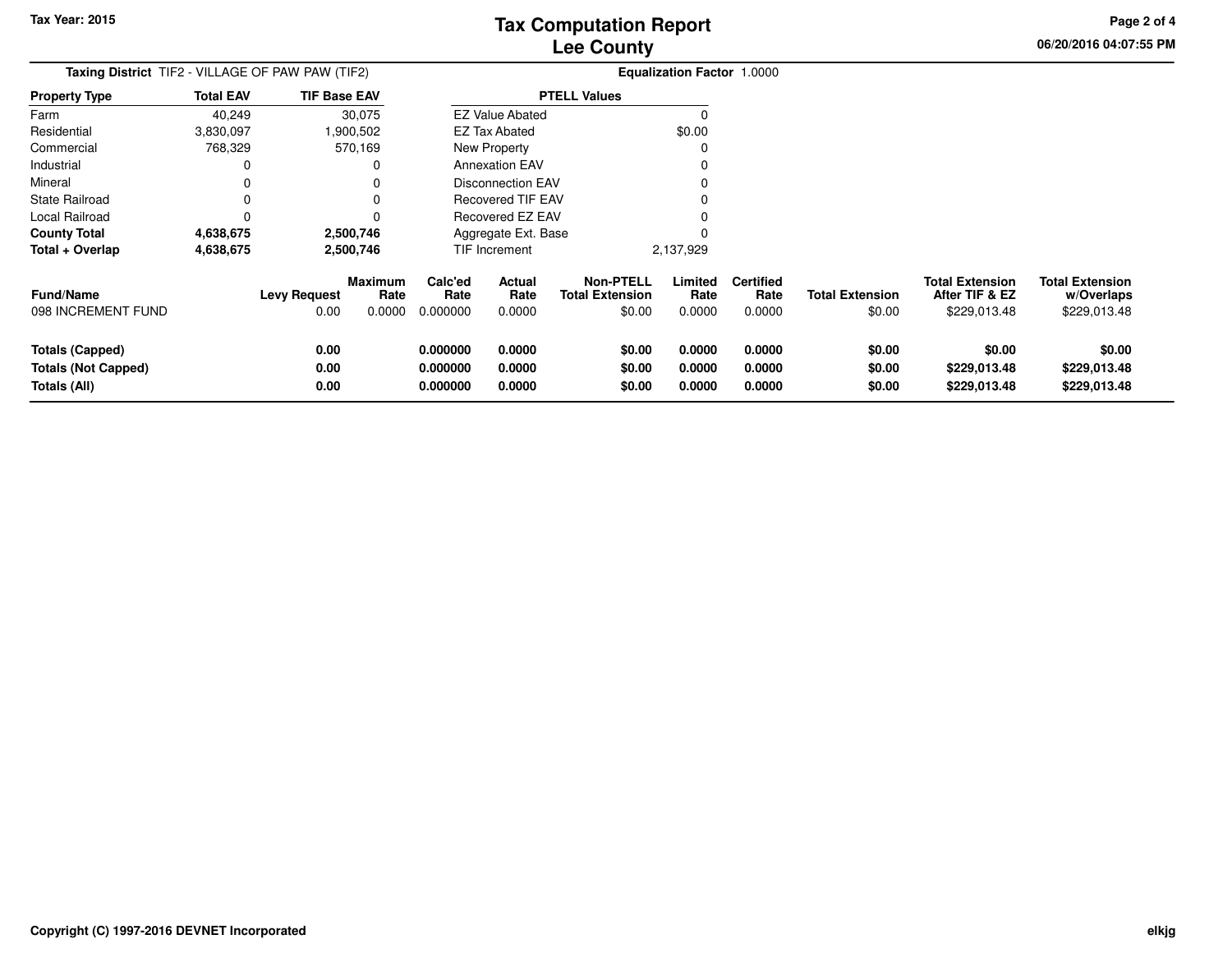**06/20/2016 04:07:55 PM Page 3 of 4**

| <b>Taxing District</b> TIF3 - DIXON-CITY-RIVERFRONT (TIF3)           |                  |                      |                                  | <b>Equalization Factor 1.0000</b> |                                 |                                                      |                            |                                    |                                  |                                                          |                                                      |
|----------------------------------------------------------------------|------------------|----------------------|----------------------------------|-----------------------------------|---------------------------------|------------------------------------------------------|----------------------------|------------------------------------|----------------------------------|----------------------------------------------------------|------------------------------------------------------|
| <b>Property Type</b>                                                 | <b>Total EAV</b> | <b>TIF Base EAV</b>  |                                  |                                   |                                 | <b>PTELL Values</b>                                  |                            |                                    |                                  |                                                          |                                                      |
| Farm                                                                 | 209              |                      | 182                              |                                   | <b>EZ Value Abated</b>          |                                                      |                            |                                    |                                  |                                                          |                                                      |
| Residential                                                          | 1,759,980        |                      | 996,513                          |                                   | <b>EZ Tax Abated</b>            |                                                      | \$0.00                     |                                    |                                  |                                                          |                                                      |
| Commercial                                                           | 4,337,728        |                      | 3,013,167                        |                                   | New Property                    |                                                      |                            |                                    |                                  |                                                          |                                                      |
| Industrial                                                           |                  |                      |                                  |                                   | <b>Annexation EAV</b>           |                                                      |                            |                                    |                                  |                                                          |                                                      |
| Mineral                                                              |                  |                      |                                  |                                   | <b>Disconnection EAV</b>        |                                                      |                            |                                    |                                  |                                                          |                                                      |
| State Railroad                                                       |                  |                      |                                  |                                   | Recovered TIF EAV               |                                                      |                            |                                    |                                  |                                                          |                                                      |
| Local Railroad                                                       |                  |                      |                                  |                                   | Recovered EZ EAV                |                                                      |                            |                                    |                                  |                                                          |                                                      |
| <b>County Total</b>                                                  | 6,097,917        |                      | 4,009,862                        |                                   | Aggregate Ext. Base             |                                                      |                            |                                    |                                  |                                                          |                                                      |
| Total + Overlap                                                      | 6,097,917        |                      | 4,009,862                        |                                   | TIF Increment                   |                                                      | 2,088,055                  |                                    |                                  |                                                          |                                                      |
| <b>Fund/Name</b><br>098 INCREMENT FUND                               |                  | Levy Request<br>0.00 | <b>Maximum</b><br>Rate<br>0.0000 | Calc'ed<br>Rate<br>0.000000       | <b>Actual</b><br>Rate<br>0.0000 | <b>Non-PTELL</b><br><b>Total Extension</b><br>\$0.00 | Limited<br>Rate<br>0.0000  | <b>Certified</b><br>Rate<br>0.0000 | <b>Total Extension</b><br>\$0.00 | <b>Total Extension</b><br>After TIF & EZ<br>\$193,656.18 | <b>Total Extension</b><br>w/Overlaps<br>\$193,656.18 |
| <b>Totals (Capped)</b><br><b>Totals (Not Capped)</b><br>Totals (All) |                  | 0.00<br>0.00<br>0.00 |                                  | 0.000000<br>0.000000<br>0.000000  | 0.0000<br>0.0000<br>0.0000      | \$0.00<br>\$0.00<br>\$0.00                           | 0.0000<br>0.0000<br>0.0000 | 0.0000<br>0.0000<br>0.0000         | \$0.00<br>\$0.00<br>\$0.00       | \$0.00<br>\$193,656.18<br>\$193,656.18                   | \$0.00<br>\$193,656.18<br>\$193,656.18               |